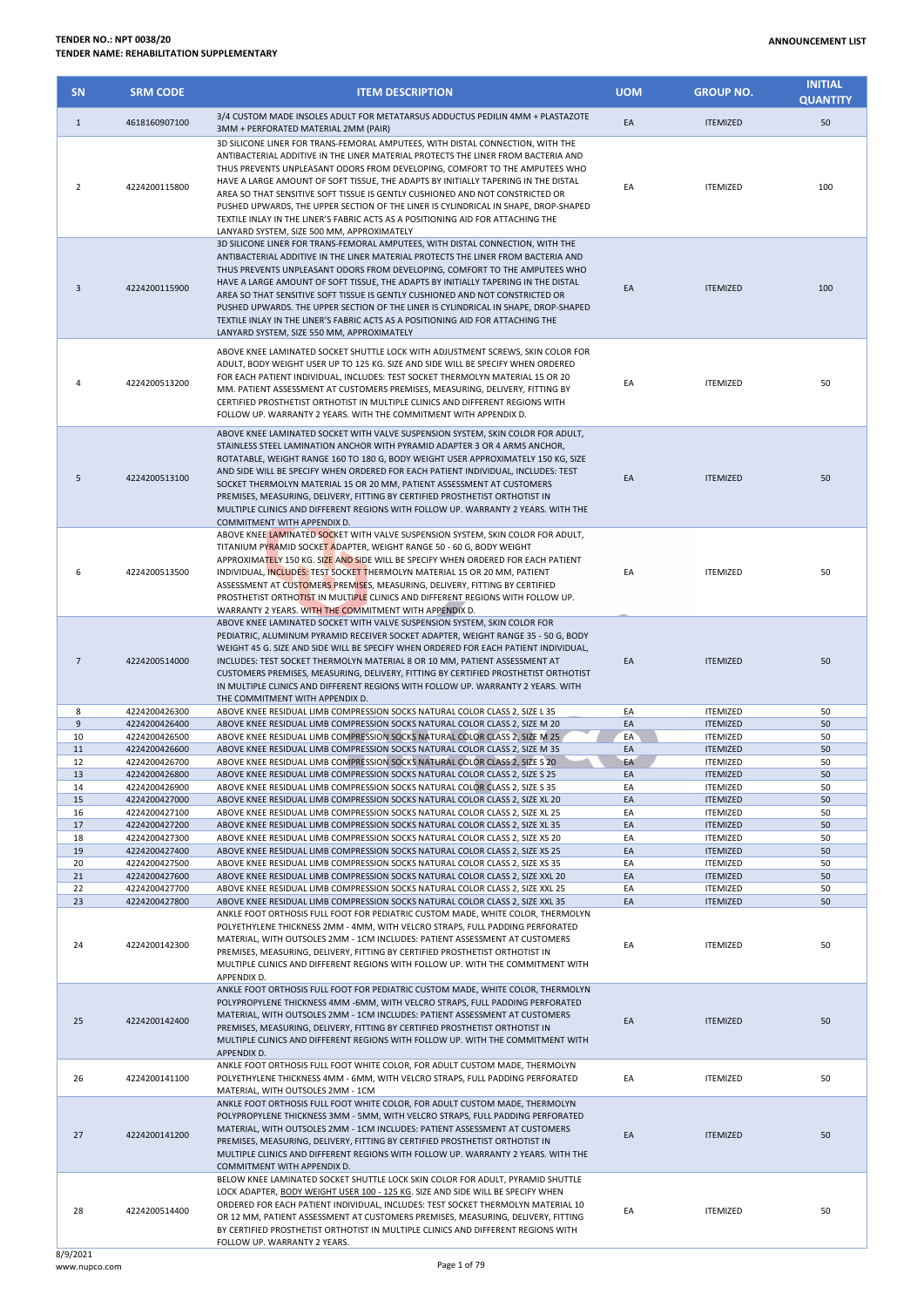## **TENDER NO.: NPT 0038/20 TENDER NAME: REHABILITATION SUPPLEMENTARY**

| <b>SN</b> | <b>SRM CODE</b>                | <b>ITEM DESCRIPTION</b>                                                                                                                                                                                                                                                                                                                                                                                                                                                                                                                                | <b>UOM</b> | <b>GROUP NO.</b>                   | <b>INITIAL</b><br><b>QUANTITY</b> |
|-----------|--------------------------------|--------------------------------------------------------------------------------------------------------------------------------------------------------------------------------------------------------------------------------------------------------------------------------------------------------------------------------------------------------------------------------------------------------------------------------------------------------------------------------------------------------------------------------------------------------|------------|------------------------------------|-----------------------------------|
| 29        | 4224200514100                  | BELOW KNEE LAMINATED SOCKET SKIN COLOR FOR ADULT, TITANIUM PYRAMID SOCKET<br>ADAPTER, WEIGHT RANGE 50 - 60 G, BODY WEIGHT UP TO 150 KG. SIZE AND SIDE WILL BE<br>SPECIFY WHEN ORDERED FOR EACH PATIENT INDIVIDUAL, INCLUDES: TEST SOCKET THERMOLYN<br>MATERIAL 10 OR 12 MM, PATIENT ASSESSMENT AT CUSTOMERS PREMISES, MEASURING,<br>DELIVERY, FITTING BY CERTIFIED PROSTHETIST ORTHOTIST IN MULTIPLE CLINICS AND DIFFERENT<br>REGIONS WITH FOLLOW UP. WARRANTY 2 YEARS. WITH THE COMMITMENT WITH APPENDIX D.                                           | EA         | <b>ITEMIZED</b>                    | 50                                |
| 30        | 4224200515000                  | BELOW KNEE LAMINATED SOCKET WITH VALVE SUSPENSION SYSTEM, SKIN COLOR FOR<br>PEDIATRIC, ALUMINUM PYRAMID SOCKET ADAPTER, ADAPTER WEIGHT RANGE 25 - 40 G, BODY<br>WEIGHT USER 45 KG. SIZE AND SIDE WILL BE SPECIFY WHEN ORDERED FOR EACH PATIENT<br>INDIVIDUAL, INCLUDES: TEST SOCKET THERMOLYN MATERIAL 8 OR 10 MM, PATIENT<br>ASSESSMENT AT CUSTOMERS PREMISES, MEASURING, DELIVERY, FITTING BY CERTIFIED<br>PROSTHETIST ORTHOTIST IN MULTIPLE CLINICS AND DIFFERENT REGIONS WITH FOLLOW UP.<br>WARRANTY 2 YEARS. WITH THE COMMITMENT WITH APPENDIX D. | EA         | <b>ITEMIZED</b>                    | 50                                |
| 31        | 4224200427900                  | BELOW KNEE RESIDUAL LIMB COMPRESSION SOCKS CLASS 2, SIZE L 30                                                                                                                                                                                                                                                                                                                                                                                                                                                                                          | EA         | <b>ITEMIZED</b>                    | 50                                |
| 32        | 4224200428000                  | BELOW KNEE RESIDUAL LIMB COMPRESSION SOCKS CLASS 2, SIZE L 38                                                                                                                                                                                                                                                                                                                                                                                                                                                                                          | EA         | <b>ITEMIZED</b>                    | 50                                |
| 33<br>34  | 4224200428100<br>4224200428200 | BELOW KNEE RESIDUAL LIMB COMPRESSION SOCKS CLASS 2, SIZE L 46<br>BELOW KNEE RESIDUAL LIMB COMPRESSION SOCKS CLASS 2, SIZE M 30                                                                                                                                                                                                                                                                                                                                                                                                                         | EA<br>EA   | <b>ITEMIZED</b><br><b>ITEMIZED</b> | 50<br>50                          |
| 35        | 4224200428300                  | BELOW KNEE RESIDUAL LIMB COMPRESSION SOCKS CLASS 2, SIZE M 38                                                                                                                                                                                                                                                                                                                                                                                                                                                                                          | EA         | <b>ITEMIZED</b>                    | 50                                |
| 36        | 4224200428400                  | BELOW KNEE RESIDUAL LIMB COMPRESSION SOCKS CLASS 2, SIZE M 46                                                                                                                                                                                                                                                                                                                                                                                                                                                                                          | EA         | <b>ITEMIZED</b>                    | 50                                |
| 37        | 4224200428500                  | BELOW KNEE RESIDUAL LIMB COMPRESSION SOCKS CLASS 2, SIZE S 30                                                                                                                                                                                                                                                                                                                                                                                                                                                                                          | EA         | <b>ITEMIZED</b>                    | 50                                |
| 38        | 4224200428600                  | BELOW KNEE RESIDUAL LIMB COMPRESSION SOCKS CLASS 2, SIZE S 38                                                                                                                                                                                                                                                                                                                                                                                                                                                                                          | EA         | <b>ITEMIZED</b>                    | 50                                |
| 39<br>40  | 4224200428700<br>4224200428800 | BELOW KNEE RESIDUAL LIMB COMPRESSION SOCKS CLASS 2, SIZE S 46<br>BELOW KNEE RESIDUAL LIMB COMPRESSION SOCKS CLASS 2, SIZE XL 30                                                                                                                                                                                                                                                                                                                                                                                                                        | EA<br>EA   | <b>ITEMIZED</b><br><b>ITEMIZED</b> | 100<br>50                         |
| 41        | 4224200428900                  | BELOW KNEE RESIDUAL LIMB COMPRESSION SOCKS CLASS 2, SIZE XL 38                                                                                                                                                                                                                                                                                                                                                                                                                                                                                         | EA         | <b>ITEMIZED</b>                    | 50                                |
| 42        | 4224200429000                  | BELOW KNEE RESIDUAL LIMB COMPRESSION SOCKS CLASS 2, SIZE XL 46                                                                                                                                                                                                                                                                                                                                                                                                                                                                                         | EA         | <b>ITEMIZED</b>                    | 50                                |
| 43        | 4224200429100                  | BELOW KNEE RESIDUAL LIMB COMPRESSION SOCKS CLASS 2, SIZE XS 30                                                                                                                                                                                                                                                                                                                                                                                                                                                                                         | EA         | <b>ITEMIZED</b>                    | 50                                |
| 44        | 4224200429200                  | BELOW KNEE RESIDUAL LIMB COMPRESSION SOCKS CLASS 2, SIZE XS 38                                                                                                                                                                                                                                                                                                                                                                                                                                                                                         | EA         | <b>ITEMIZED</b>                    | 50                                |
| 45        | 4224200429300                  | BELOW KNEE RESIDUAL LIMB COMPRESSION SOCKS CLASS 2, SIZE XS 46                                                                                                                                                                                                                                                                                                                                                                                                                                                                                         | EA         | <b>ITEMIZED</b>                    | 50                                |
| 46<br>47  | 4224200429400<br>4224200429500 | BELOW KNEE RESIDUAL LIMB COMPRESSION SOCKS CLASS 2, SIZE XXL 30<br>BELOW KNEE RESIDUAL LIMB COMPRESSION SOCKS CLASS 2, SIZE XXL 38                                                                                                                                                                                                                                                                                                                                                                                                                     | EA<br>EA   | <b>ITEMIZED</b><br><b>ITEMIZED</b> | 50<br>50                          |
| 48        | 4224200429600                  | BELOW KNEE RESIDUAL LIMB COMPRESSION SOCKS CLASS 2, SIZE XXL 46                                                                                                                                                                                                                                                                                                                                                                                                                                                                                        | EA         | <b>ITEMIZED</b>                    | 50                                |
| 49        | 4231151900300                  | BELT TWISTER CUSTOM MADE PEDIATRIC ELASTIC STRAPS WITH BUCKLES, INCLUDES: PATIENT<br>ASSESSMENT AT CUSTOMERS PREMISES, MEASURING, DELIVERY, FITTING BY CERTIFIED<br>PROSTHETIST ORTHOTIST IN MULTIPLE CLINICS AND DIFFERENT REGIONS WITH FOLLOW UP.<br>WITH THE COMMITMENT WITH APPENDIX D.                                                                                                                                                                                                                                                            | EA         | <b>ITEMIZED</b>                    | 50                                |
| 50        | 4224200142500                  | CARBON FIBER ANKLE FOOT ORTHOSIS ADULT CUSTOM MADE, WITH LAMINATED 4-10 LAYERS<br>OF CARBON FIBER. INCLUDES: PATIENT ASSESSMENT AT CUSTOMERS PREMISES, MEASURING,<br>DELIVERY, FITTING BY CERTIFIED PROSTHETIST ORTHOTIST IN MULTIPLE CLINICS AND DIFFERENT<br>REGIONS WITH FOLLOW UP. WARRANTY 2 YEARS. WITH THE COMMITMENT WITH APPENDIX D.                                                                                                                                                                                                          | EA         | <b>ITEMIZED</b>                    | 50                                |
| 51        | 4618160906500                  | CUSTOM MADE INSOLES WITH FILLER FOR FOOT AMPUTATION WITH MEDIAL ARCH SUPPORT +<br>SOFT DIABETIC MATERIAL                                                                                                                                                                                                                                                                                                                                                                                                                                               | EA         | <b>ITEMIZED</b>                    | 50                                |
| 52        | 4224170909000                  | CUSTOM MADE MEDICAL BOOTS LEATHER LONG DURABILITY, LIGHTWEIGHT, BLACK COLOR<br>(PAIR)                                                                                                                                                                                                                                                                                                                                                                                                                                                                  | EA         | <b>ITEMIZED</b>                    | 50                                |
| 53        | 4618221106600                  | CUSTOM SPINAL ORTHOSIS BOSTON BRACE POLYETHYLENE FOR SCOLIOSIS TREATMENT WITH<br>THICKNESS OF 6 MM FOR ADULT WHITE COLOR INCLUDES: PATIENT ASSESSMENT AT<br>CUSTOMERS PREMISES, MEASURING, DELIVERY, FITTING BY CERTIFIED PROSTHETIST ORTHOTIST<br>IN MULTIPLE CLINICS AND DIFFERENT REGIONS WITH FOLLOW UP. WITH THE COMMITMENT<br>WITH APPENDIX D.                                                                                                                                                                                                   | EA         | <b>ITEMIZED</b>                    | 50                                |
| 54        | 4618221106700                  | CUSTOM SPINAL ORTHOSIS BOSTON BRACE POLYETHYLENE FOR SCOLIOSIS TREATMENT WITH<br>THICKNESS OF 6 MM FOR PEDIATRIC WHITE COLOR INCLUDES: PATIENT ASSESSMENT AT<br>CUSTOMERS PREMISES, MEASURING, DELIVERY, FITTING BY CERTIFIED PROSTHETIST ORTHOTIST<br>IN MULTIPLE CLINICS AND DIFFERENT REGIONS WITH FOLLOW UP. WITH THE COMMITMENT<br>WITH APPENDIX D.                                                                                                                                                                                               | EA -       | <b>ITEMIZED</b>                    | 50                                |
| 55        | 4618220710800                  | CUSTOM-MADE ARIZONA BRACE ANKLE FOOT ORTHOSIS FOR CHARCOT FOOT DEFORMITY,<br>SOFT MOLDED LEATHER INNER SHELL LINING PADDED WITH MEDICAL GRADE FOAM WITH<br>REINFORCE OF THE FOOT AND ANKLE, LACE + STRAPS AND LOOP, WITH OUTSOLE ANTI SLIP FOR<br>WALKING, ADULT, BEIGE COLOR.                                                                                                                                                                                                                                                                         | EA         | <b>ITEMIZED</b>                    | 50                                |
| 56        | 4618220710900                  | CUSTOM-MADE ARIZONA BRACE ANKLE FOOT ORTHOSIS FOR CHARCOT FOOT DEFORMITY,<br>SOFT MOLDED LEATHER INNER SHELL LINING PADDED WITH MEDICAL GRADE FOAM WITH<br>REINFORCE OF THE FOOT AND ANKLE, LACE + STRAPS AND LOOP, WITH OUTSOLE ANTI SLIP FOR<br>WALKING, ADULT, BLACK COLOR.                                                                                                                                                                                                                                                                         | EA         | <b>ITEMIZED</b>                    | 50                                |
| 57        | 4618220711000                  | CUSTOM-MADE ARIZONA BRACE ANKLE FOOT ORTHOSIS FOR CHARCOT FOOT DEFORMITY,<br>SOFT MOLDED LEATHER INNER SHELL LINING PADDED WITH MEDICAL GRADE FOAM WITH<br>REINFORCE OF THE FOOT AND ANKLE, LACE WITH OUTSOLE ANTI SLIP FOR WALKING, ADULT,<br><b>BEIGE COLOR.</b>                                                                                                                                                                                                                                                                                     | EA         | <b>ITEMIZED</b>                    | 50                                |
| 58        | 4618220711100                  | CUSTOM-MADE ARIZONA BRACE ANKLE FOOT ORTHOSIS FOR CHARCOT FOOT DEFORMITY,<br>SOFT MOLDED LEATHER INNER SHELL LINING PADDED WITH MEDICAL GRADE FOAM WITH<br>REINFORCE OF THE FOOT AND ANKLE, LACE WITH OUTSOLE ANTI SLIP FOR WALKING, ADULT,<br><b>BLACK COLOR.</b>                                                                                                                                                                                                                                                                                     | EA         | <b>ITEMIZED</b>                    | 50                                |
| 59        | 4618220711200                  | CUSTOM-MADE ARIZONA BRACE ANKLE FOOT ORTHOSIS FOR CHARCOT FOOT DEFORMITY,<br>SOFT MOLDED LEATHER INNER SHELL LINING PADDED WITH MEDICAL GRADE FOAM WITH<br>REINFORCE OF THE FOOT AND ANKLE, STRAPS AND LOOP, WITH OUTSOLE ANTI SLIP FOR<br>WALKING, ADULT, BEIGE COLOR.                                                                                                                                                                                                                                                                                | EA         | <b>ITEMIZED</b>                    | 50                                |
| 60        | 4618220711300                  | CUSTOM-MADE ARIZONA BRACE ANKLE FOOT ORTHOSIS FOR CHARCOT FOOT DEFORMITY,<br>SOFT MOLDED LEATHER INNER SHELL LINING PADDED WITH MEDICAL GRADE FOAM WITH<br>REINFORCE OF THE FOOT AND ANKLE, STRAPS AND LOOP, WITH OUTSOLE ANTI SLIP FOR<br>WALKING, ADULT, BLACK COLOR.                                                                                                                                                                                                                                                                                | EA         | <b>ITEMIZED</b>                    | 50                                |
| 61        | 4224170644500                  | DYNAMIC ANKLE FOOT ORTHOSIS (ARTICULATED AFO) PEDIATRIC, WHITE COLOR, THERMOLYN<br>POLYETHYLENE THICKNESS 2MM - 4MM, WITH VELCRO STRAPS, FULL PADDING PERFORATED<br>MATERIAL, WITH OUTSOLES 2MM - 1CM INCLUDES: PATIENT ASSESSMENT AT CUSTOMERS<br>PREMISES, MEASURING, DELIVERY, FITTING BY CERTIFIED PROSTHETIST ORTHOTIST IN<br>MULTIPLE CLINICS AND DIFFERENT REGIONS WITH FOLLOW UP. WITH THE COMMITMENT WITH<br>APPENDIX D.                                                                                                                      | EA         | <b>ITEMIZED</b>                    | 50                                |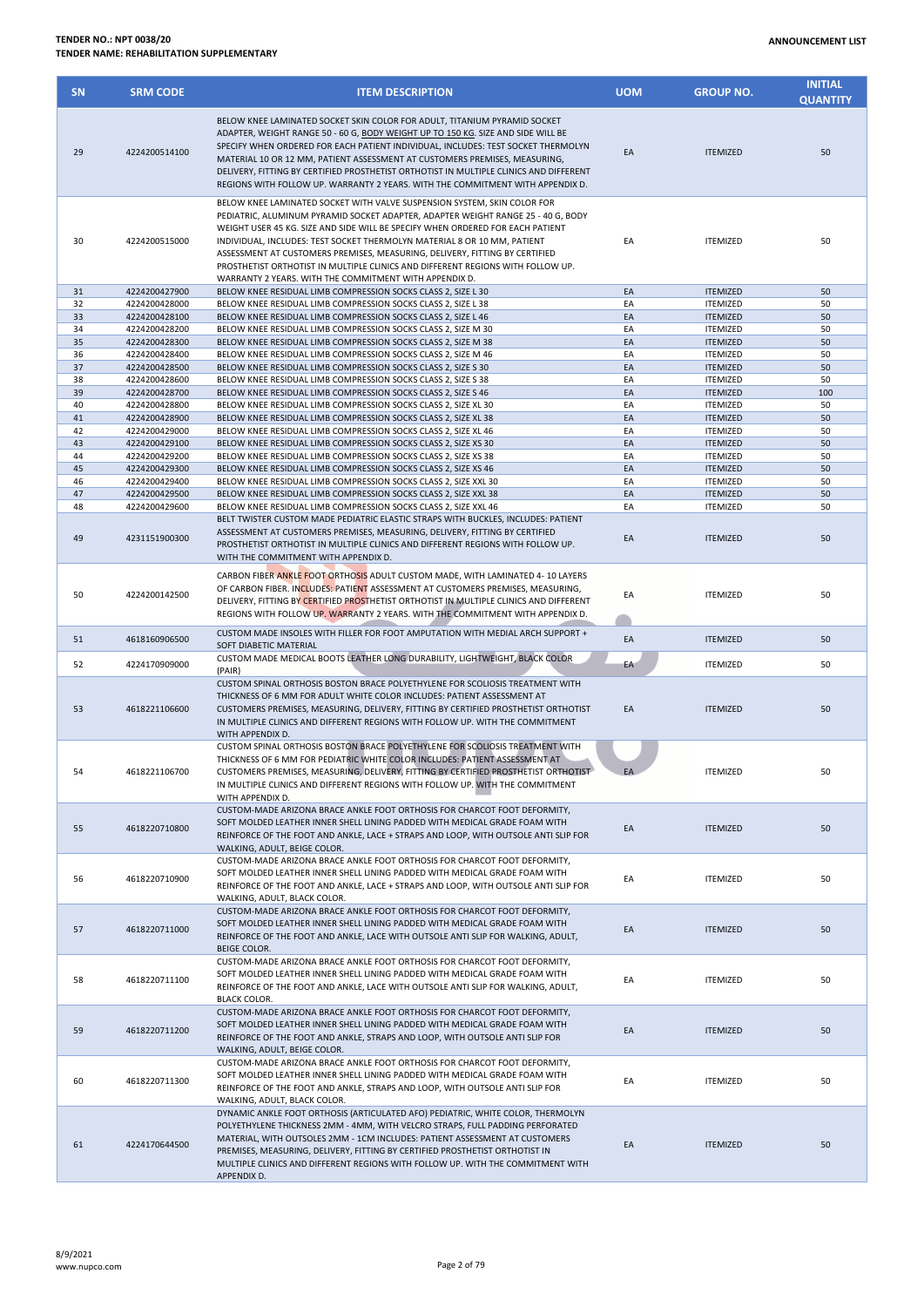| <b>SN</b> | <b>SRM CODE</b>                | <b>ITEM DESCRIPTION</b>                                                                                                                                                                                                                                                                                                                                                                                                                                                                                                                                                          | <b>UOM</b> | <b>GROUP NO.</b>                   | <b>INITIAL</b><br><b>QUANTITY</b> |
|-----------|--------------------------------|----------------------------------------------------------------------------------------------------------------------------------------------------------------------------------------------------------------------------------------------------------------------------------------------------------------------------------------------------------------------------------------------------------------------------------------------------------------------------------------------------------------------------------------------------------------------------------|------------|------------------------------------|-----------------------------------|
| 62        | 4224170644600                  | DYNAMIC ANKLE FOOT ORTHOSIS (ARTICULATED AFO) PEDIATRIC, WHITE COLOR, THERMOLYN<br>POLYPROPYLENE THICKNESS 4MM -6MM, WITH VELCRO STRAPS, FULL PADDING PERFORATED<br>MATERIAL, WITH OUTSOLES 2MM - 1CM INCLUDES: PATIENT ASSESSMENT AT CUSTOMERS<br>PREMISES, MEASURING, DELIVERY, FITTING BY CERTIFIED PROSTHETIST ORTHOTIST IN<br>MULTIPLE CLINICS AND DIFFERENT REGIONS WITH FOLLOW UP. WITH THE COMMITMENT WITH<br>APPENDIX D.                                                                                                                                                | EA         | <b>ITEMIZED</b>                    | 50                                |
| 63        | 4224200194200                  | DYNAMIC ANKLE FOOT ORTHOSIS FULL FOOT WHITE COLOR, FOR ADULT CUSTOM MADE,<br>THERMOLYN POLYETHYLENE THICKNESS 3MM - 5MM, WITH VELCRO STRAPS, FULL PADDING<br>PERFORATED MATERIAL, WITH OUTSOLES 2MM - 1CM INCLUDES: PATIENT ASSESSMENT AT<br>CUSTOMERS PREMISES, MEASURING, DELIVERY, FITTING BY CERTIFIED PROSTHETIST<br>ORTHOTIST IN MULTIPLE CLINICS AND DIFFERENT REGIONS WITH FOLLOW UP. WARRANTY 2<br>YEARS. WITH THE COMMITMENT WITH APPENDIX D.                                                                                                                          | EA         | <b>ITEMIZED</b>                    | 50                                |
| 64        | 4224200141600                  | DYNAMIC ANKLE FOOT ORTHOSIS FULL FOOT WHITE COLOR, FOR ADULT CUSTOM MADE,<br>THERMOLYN POLYPROPYLENE THICKNESS 3MM - 5MM, WITH VELCRO STRAPS, FULL PADDING<br>PERFORATED MATERIAL, WITH OUTSOLES 2MM - 1CM INCLUDES: PATIENT ASSESSMENT AT<br>CUSTOMERS PREMISES, MEASURING, DELIVERY, FITTING BY CERTIFIED PROSTHETIST ORTHOTIST<br>IN MULTIPLE CLINICS AND DIFFERENT REGIONS WITH FOLLOW UP. WARRANTY 2 YEARS. WITH<br>THE COMMITMENT WITH APPENDIX D.                                                                                                                         | EA         | <b>ITEMIZED</b>                    | 50                                |
| 65<br>66  | 4224150702000<br>4224150702100 | DYNAMIC WRIST HAND ORTHOSIS, WITH FINGER EXTENSION, LEFT, SIZE: MEDIUM<br>DYNAMIC WRIST HAND ORTHOSIS, WITH FINGER EXTENSION, RIGHT, SIZE: MEDIUM                                                                                                                                                                                                                                                                                                                                                                                                                                | EA<br>EA   | <b>ITEMIZED</b><br><b>ITEMIZED</b> | 1000<br>1000                      |
| 67        | 4224200023600                  | EXTENDED THE WARRANTY TO THREE-YEARS, FOR ADVANCED TECHNOLOGY ITEMS - CLASS A                                                                                                                                                                                                                                                                                                                                                                                                                                                                                                    | EA         | <b>ITEMIZED</b>                    | 30                                |
| 68        | 4224200024500                  | EXTENDED THE WARRANTY TO THREE-YEARS, FOR ADVANCED TECHNOLOGY ITEMS - CLASS B                                                                                                                                                                                                                                                                                                                                                                                                                                                                                                    | EA         | <b>ITEMIZED</b>                    | 30                                |
|           |                                |                                                                                                                                                                                                                                                                                                                                                                                                                                                                                                                                                                                  |            |                                    |                                   |
| 69        | 4224200024600                  | EXTENDED THE WARRANTY TO THREE-YEARS, FOR ADVANCED TECHNOLOGY ITEMS - CLASS C                                                                                                                                                                                                                                                                                                                                                                                                                                                                                                    | EA         | <b>ITEMIZED</b>                    | 30                                |
| 70        | 4224200024700                  | EXTENDED THE WARRANTY TO THREE-YEARS, FOR ADVANCED TECHNOLOGY ITEMS - CLASS D                                                                                                                                                                                                                                                                                                                                                                                                                                                                                                    | EA         | <b>ITEMIZED</b>                    | 30                                |
| 71        | 4224200140500                  | EXTENSION ORTHO-PROSTHESIS FOR ADULT (K1 + K2 + K3 + K4) SKIN COLOR FOR PROXIMAL<br>FEMORAL FOCAL DEFICIENCY (PFFD), MODULAR TITANIUM COMPONENTS, FOOT PROSTHESIS.<br>SIZE AND SIDE WILL BE SPECIFY WHEN ORDERED FOR EACH PATIENT INDIVIDUAL, INCLUDES:<br>PATIENT ASSESSMENT AT CUSTOMERS PREMISES, MEASURING, DELIVERY, FITTING BY CERTIFIED<br>PROSTHETIST ORTHOTIST IN MULTIPLE CLINICS AND DIFFERENT REGIONS WITH FOLLOW UP.<br>WARRANTY 2 YEARS. WITH THE COMMITMENT WITH APPENDIX D.                                                                                      | EA         | <b>ITEMIZED</b>                    | 50                                |
| 72        | 4224200140600                  | EXTENSION ORTHO-PROSTHESIS FOR PEDIATRIC SKIN COLOR FOR PROXIMAL FEMORAL FOCAL<br>DEFICIENCY (PFFD), MODULAR ALUMINUM COMPONENTS, PROSTHETIC FOOT K2+K3. SIZE AND<br>SIDE WILL BE SPECIFY WHEN ORDERED FOR EACH PATIENT INDIVIDUAL, INCLUDES: PATIENT<br>ASSESSMENT AT CUSTOMERS PREMISES, MEASURING, DELIVERY, FITTING BY CERTIFIED<br>PROSTHETIST ORTHOTIST IN MULTIPLE CLINICS AND DIFFERENT REGIONS WITH FOLLOW UP.<br>WARRANTY 2 YEARS. WITH THE COMMITMENT WITH APPENDIX D.                                                                                                | EA         | <b>ITEMIZED</b>                    | 50                                |
| 73        | 4224200194300                  | GROUND REACTION ANKLE FOOT ORTHOSIS (GRAFO) CUSTOM MADE PEDIATRIC WHITE COLOR,<br>THERMOLYN POLYETHYLENE THICKNESS 3MM - 4MM, WITH VELCRO STRAPS, FULL PADDING<br>PERFORATED MATERIAL, WITH OUTSOLES 2MM - 1CM INCLUDES: PATIENT ASSESSMENT AT<br>CUSTOMERS PREMISES, MEASURING, DELIVERY, FITTING BY CERTIFIED PROSTHETIST<br>ORTHOTIST IN MULTIPLE CLINICS AND DIFFERENT REGIONS WITH FOLLOW UP. WITH THE<br>COMMITMENT WITH APPENDIX D.                                                                                                                                       | EA         | <b>ITEMIZED</b>                    | 50                                |
| 74        | 4224200141300                  | GROUND REACTION ANKLE FOOT ORTHOSIS ADULT WHITE COLOR CUSTOM MADE THERMOLYN<br>POLYETHYLENE THICKNESS 4MM - 6MM, WITH VELCRO STRAPS, FULL PADDING PERFORATED<br>MATERIAL, WITH OUTSOLES 2MM - 1CM INCLUDES: PATIENT ASSESSMENT AT CUSTOMERS<br>PREMISES, MEASURING, DELIVERY, FITTING BY CERTIFIED PROSTHETIST ORTHOTIST IN<br>MULTIPLE CLINICS AND DIFFERENT REGIONS WITH FOLLOW UP. WARRANTY 2 YEARS. WITH THE<br>COMMITMENT WITH APPENDIX D.                                                                                                                                  | EA         | <b>ITEMIZED</b>                    | 50                                |
| 75        | 4224200141900                  | HIP KNEE ANKLE FOOT ORTHOSIS (HKAFO) FOR ADULT WITH HIP JOINT (HIP WITH STEEL BAR)<br>AND KNEE JOINT (KNEE WITH STEEL BAR), WHITE COLOR CUSTOM MADE THERMOLYN<br>POLYPROPYLENE THICKNESS 4MM - 6MM, WITH VELCRO STRAPS, FULL PADDING PERFORATED<br>MATERIAL. INCLUDES: PATIENT ASSESSMENT AT CUSTOMERS PREMISES, MEASURING,<br>DELIVERY, FITTING BY CERTIFIED PROSTHETIST ORTHOTIST IN MULTIPLE CLINICS AND DIFFERENT<br>REGIONS WITH FOLLOW UP. WARRANTY 2 YEARS. WITH THE COMMITMENT WITH APPENDIX D.                                                                          | EA         | <b>ITEMIZED</b>                    | 50                                |
| 76        | 4224200141800                  | HIP KNEE ANKLE FOOT ORTHOSIS (HKAFO) FOR PEDIATRIC WITH HIP JOINT (HIP WITH STEEL<br>BAR) AND KNEE JOINT (KNEE WITH STEEL BAR), WHITE COLOR CUSTOM MADE THERMOLYN<br>POLYPROPYLENE THICKNESS 4MM - 6MM, WITH VELCRO STRAPS, FULL PADDING PERFORATED<br>MATERIAL. INCLUDES: PATIENT ASSESSMENT AT CUSTOMERS PREMISES, MEASURING,<br>DELIVERY, FITTING BY CERTIFIED PROSTHETIST ORTHOTIST IN MULTIPLE CLINICS AND DIFFERENT<br>REGIONS WITH FOLLOW UP. WARRANTY 2 YEARS. WITH THE COMMITMENT WITH APPENDIX D.                                                                      | EA         | <b>ITEMIZED</b>                    | 50                                |
| 77        | 4618160904400                  | INSOLE, FOOT, FOR PEDIATRIC ORTHOSIS, SIZE 19-20 (PAIR)                                                                                                                                                                                                                                                                                                                                                                                                                                                                                                                          | EA         | <b>ITEMIZED</b>                    | 150                               |
| 78<br>79  | 4618160905400<br>4618160905500 | INSOLE, THERMOPLASTIC BASE, FOR PEDIATRIC ORTHOSIS, SIZE 21-22 (PAIR)<br>INSOLE, THERMOPLASTIC BASE, FOR PEDIATRIC ORTHOSIS, SIZE 23-24 (PAIR)                                                                                                                                                                                                                                                                                                                                                                                                                                   | EA<br>EA   | <b>ITEMIZED</b><br><b>ITEMIZED</b> | 150<br>150                        |
| 80        | 4618160905600                  | INSOLE, THERMOPLASTIC BASE, FOR PEDIATRIC ORTHOSIS, SIZE 25-26 (PAIR)                                                                                                                                                                                                                                                                                                                                                                                                                                                                                                            | EA         | <b>ITEMIZED</b>                    | 150                               |
| 81        | 4618160905700                  | INSOLE, THERMOPLASTIC BASE, FOR PEDIATRIC ORTHOSIS, SIZE 27-28 (PAIR)                                                                                                                                                                                                                                                                                                                                                                                                                                                                                                            | EA         | <b>ITEMIZED</b>                    | 150                               |
| 82<br>83  | 4618160905800<br>4618160905900 | INSOLE, THERMOPLASTIC BASE, FOR PEDIATRIC ORTHOSIS, SIZE 29-30 (PAIR)<br>INSOLE, THERMOPLASTIC BASE, FOR PEDIATRIC ORTHOSIS, SIZE 31-32 (PAIR)                                                                                                                                                                                                                                                                                                                                                                                                                                   | EA<br>EA   | <b>ITEMIZED</b><br><b>ITEMIZED</b> | 150<br>150                        |
| 84        | 4618160906000                  | INSOLE, THERMOPLASTIC BASE, FOR PEDIATRIC ORTHOSIS, SIZE 33-34 (PAIR)                                                                                                                                                                                                                                                                                                                                                                                                                                                                                                            | EA         | <b>ITEMIZED</b>                    | 150                               |
| 85        | 4618160906100                  | INSOLE, THERMOPLASTIC BASE, FOR PEDIATRIC ORTHOSIS, SIZE 35-36 (PAIR)                                                                                                                                                                                                                                                                                                                                                                                                                                                                                                            | EA         | <b>ITEMIZED</b>                    | 150                               |
| 86<br>87  | 4618160906200<br>4224200194400 | INSOLE, THERMOPLASTIC BASE, FOR PEDIATRIC ORTHOSIS, SIZE 37-38 (PAIR)<br>KIT CUSTOM MADE HIP DISARTICULATION MODULAR PROSTHESIS FOR ADULT K1+K2, FLEXIBLE<br>LAMINATED SOCKET PROXIMALLY AND HARD DISTALY, WITH MANUAL LOCK HIP JOINT FLEXION<br>ANGLE 120 DEGREE, WEIGHT APPROXIMATELY 900 G , MAX BODY WEIGHT 100 KG, OVER<br>MONOCENTRIC KNEE JOINT WITH FRICTION BRAKE AND EXTENSION ASSIST, K1+K2 PROSTHETIC<br>FOOT, SKIN COLOR. SIZE AND SIDE WILL BE SPECIFY WHEN ORDERED FOR EACH PATIENT<br>INDIVIDUAL, INCLUDES: PATIENT ASSESSMENT AT CUSTOMERS PREMISES, MEASURING, | EA<br>KIT  | <b>ITEMIZED</b><br><b>ITEMIZED</b> | 150<br>50                         |
|           |                                | DELIVERY, FITTING BY CERTIFIED PROSTHETIST ORTHOTIST IN MULTIPLE CLINICS AND<br>DIFFERENT REGIONS WITH FOLLOW UP. WARRANTY 2 YEARS. WITH THE COMMITMENT WITH<br>APPENDIX D.                                                                                                                                                                                                                                                                                                                                                                                                      |            |                                    |                                   |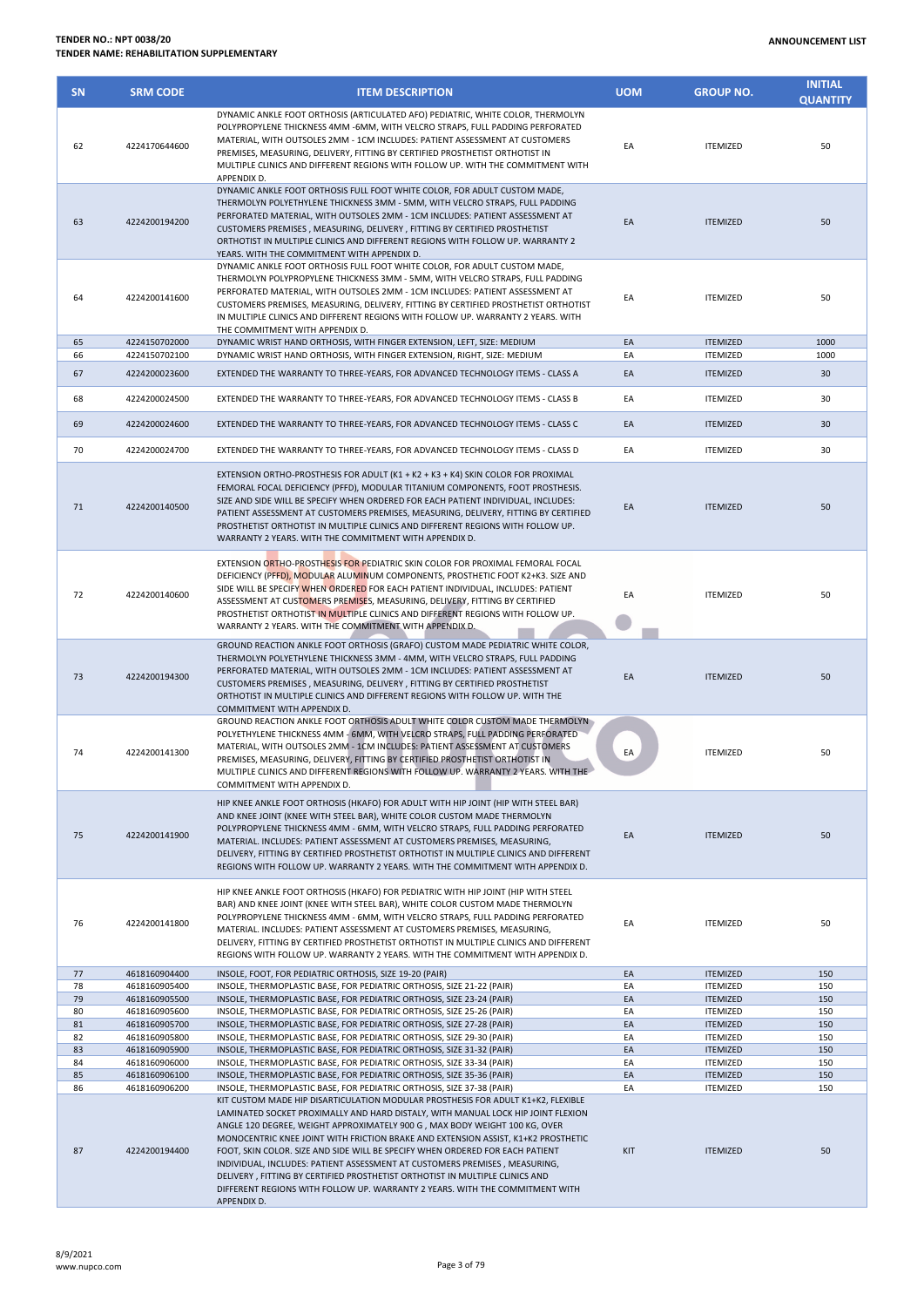|               |               | WARRANTY 2 YEARS. WITH THE COMMITMENT WITH APPENDIX D.                                                                                                                                                                                                                                                                                                                                                                                                                            |    |                 |    |
|---------------|---------------|-----------------------------------------------------------------------------------------------------------------------------------------------------------------------------------------------------------------------------------------------------------------------------------------------------------------------------------------------------------------------------------------------------------------------------------------------------------------------------------|----|-----------------|----|
| 90            | 4224200141400 | KNEE ANKLE FOOT ORTHOSIS (KAFO) CUSTOM MADE FOR ADULT WITH SWISS LOCK KNEE<br>JOINT, STAINLESS STEEL BAR 20MM, THERMOLYN POLYETHYLENE THICKNESS 4MM - 6MM,<br>WITH VELCRO STRAPS. FULL PADDING PERFORATED MATERIAL. INCLUDES: PATIENT<br>ASSESSMENT AT CUSTOMERS PREMISES, MEASURING, DELIVERY, FITTING BY CERTIFIED<br>PROSTHETIST ORTHOTIST IN MULTIPLE CLINICS AND DIFFERENT REGIONS WITH FOLLOW UP.<br>WARRANTY 2 YEARS. WITH THE COMMITMENT WITH APPENDIX D.                 | EA | <b>ITEMIZED</b> | 50 |
| 91            | 4224200141500 | KNEE ANKLE FOOT ORTHOSIS (KAFO) CUSTOM MADE FOR ADULT WITHOUT KNEE JOINT, WHITE<br>COLOR CUSTOM MADE THERMOLYN POLYPROPYLENE THICKNESS 4MM - 6MM, WITH VELCRO<br>STRAPS, FULL PADDING PERFORATED MATERIAL. INCLUDES: PATIENT ASSESSMENT AT<br>CUSTOMERS PREMISES, MEASURING, DELIVERY, FITTING BY CERTIFIED PROSTHETIST ORTHOTIST<br>IN MULTIPLE CLINICS AND DIFFERENT REGIONS WITH FOLLOW UP. WARRANTY 2 YEARS. WITH<br>THE COMMITMENT WITH APPENDIX D.                          | EA | <b>ITEMIZED</b> | 50 |
| 92            | 4224200142100 | KNEE ANKLE FOOT ORTHOSIS (KAFO) CUSTOM MADE FOR PEDIATRIC (KNEE + ANKLE WITH<br>STEEL BAR) WHITE COLOR, THERMOLYN POLYETHYLENE THICKNESS 3MM - 4MM, WITH VELCRO<br>STRAPS, FULL PADDING PERFORATED MATERIAL. INCLUDES: PATIENT ASSESSMENT AT<br>CUSTOMERS PREMISES, MEASURING, DELIVERY, FITTING BY CERTIFIED PROSTHETIST ORTHOTIST<br>IN MULTIPLE CLINICS AND DIFFERENT REGIONS WITH FOLLOW UP. WITH THE COMMITMENT<br>WITH APPENDIX D.                                          | EA | <b>ITEMIZED</b> | 50 |
| 93            | 4224200142200 | KNEE ANKLE FOOT ORTHOSIS (KAFO) CUSTOM MADE FOR PEDIATRIC (KNEE WITH STEEL BAR)<br>WHITE COLOR, THERMOLYN POLYETHYLENE THICKNESS 3MM - 4MM, WITH VELCRO STRAPS,<br>FULL PADDING PERFORATED MATERIAL. INCLUDES: PATIENT ASSESSMENT AT CUSTOMERS<br>PREMISES, MEASURING, DELIVERY, FITTING BY CERTIFIED PROSTHETIST ORTHOTIST IN<br>MULTIPLE CLINICS AND DIFFERENT REGIONS WITH FOLLOW UP. WITH THE COMMITMENT WITH<br>APPENDIX D.                                                  | EA | <b>ITEMIZED</b> | 50 |
| 94            | 4224200142000 | KNEE ANKLE FOOT ORTHOSIS (KAFO) CUSTOM MADE FOR PEDIATRIC WITHOUT KNEE JOINT,<br>WHITE COLOR, THERMOLYN POLYETHYLENE THICKNESS 3MM - 4MM, WITH VELCRO STRAPS,<br>FULL PADDING PERFORATED MATERIAL. INCLUDES: PATIENT ASSESSMENT AT CUSTOMERS<br>PREMISES, MEASURING, DELIVERY, FITTING BY CERTIFIED PROSTHETIST ORTHOTIST IN<br>MULTIPLE CLINICS AND DIFFERENT REGIONS WITH FOLLOW UP. WITH THE COMMITMENT WITH<br>APPENDIX D.                                                    | EA | <b>ITEMIZED</b> | 50 |
| 95            | 4224200194500 | KNEE ANKLE FOOT ORTHOSIS (KAFO) CUSTOM-MADE FOR ADULT WITH RING LOCK KNEE JOINT,<br>STAINLESS STEEL BAR 20MM, THERMOLYN POLYETHYLENE THICKNESS 4MM - 6MM, WITH<br>VELCRO STRAPS, FULL PADDING PERFORATED MATERIAL. INCLUDES: PATIENT ASSESSMENT AT<br>CUSTOMERS PREMISES, MEASURING, DELIVERY, FITTING BY CERTIFIED PROSTHETIST ORTHOTIST<br>IN MULTIPLE CLINICS AND DIFFERENT REGIONS WITH FOLLOW UP. WARRANTY 2 YEARS. WITH<br>THE COMMITMENT WITH APPENDIX D.                  | EA | <b>ITEMIZED</b> | 50 |
| 96            | 4224200141700 | KNEE ANKLE FOOT ORTHOSIS (KAFO) METAL WITH INNER LEATHER SHOE CUSTOM MADE FOR<br>ADULT WITH RING LOCK KNEE JOINT, STAINLESS STEEL BAR 20MM, STIRRUP ANKLE JOINT WITH<br>LEATHER STRAPS WITH BUCKLES, FULL PADDING LEATHER MATERIAL. INCLUDES: PATIENT<br>ASSESSMENT AT CUSTOMERS PREMISES, MEASURING, DELIVERY, FITTING BY CERTIFIED<br>PROSTHETIST ORTHOTIST IN MULTIPLE CLINICS AND DIFFERENT REGIONS WITH FOLLOW UP.<br>WARRANTY 2 YEARS. WITH THE COMMITMENT WITH APPENDIX D. | EA | <b>ITEMIZED</b> | 50 |
| 97            | 4224200194600 | KNEE ANKLE FOOT ORTHOSIS KAFO CUSTOM MADE FOR ADULT WITH RING LOCK KNEE JOINT,<br>STAINLESS STEEL BAR 20MM, THERMOLYN POLYPROPYLENE THICKNESS 4MM - 6MM, WITH<br>VELCRO STRAPS, FULL PADDING PERFORATED MATERIAL. INCLUDES: PATIENT ASSESSMENT AT<br>CUSTOMERS PREMISES, MEASURING, DELIVERY, FITTING BY CERTIFIED PROSTHETIST<br>ORTHOTIST IN MULTIPLE CLINICS AND DIFFERENT REGIONS WITH FOLLOW UP. WARRANTY 2<br>YEARS. WITH THE COMMITMENT WITH APPENDIX D.                   | EA | <b>ITEMIZED</b> | 50 |
| 98            | 4224200194700 | KNEE ANKLE FOOT ORTHOSIS KAFO CUSTOM MADE FOR ADULT WITHOUT KNEE JOINT, WHITE<br>COLOR CUSTOM MADE THERMOLYN POLYETHYLENE THICKNESS 4MM - 6MM, WITH VELCRO<br>STRAPS, FULL PADDING PERFORATED MATERIAL INCLUDES: PATIENT ASSESSMENT AT<br>CUSTOMERS PREMISES, MEASURING, DELIVERY, FITTING BY CERTIFIED PROSTHETIST<br>ORTHOTIST IN MULTIPLE CLINICS AND DIFFERENT REGIONS WITH FOLLOW UP. WARRANTY 2<br>YEARS. WITH THE COMMITMENT WITH APPENDIX D.                              | EA | <b>ITEMIZED</b> | 50 |
| 99            | 4224200194800 | KNEE ANKLE FOOT ORTHOSIS KAFO CUSTOM-MADE FOR ADULT WITH SWISS LOCK KNEE JOINT,<br>STAINLESS STEEL BAR 20MM, THERMOLYN POLYPROPYLENE THICKNESS 4MM - 6MM, WITH<br>VELCRO STRAPS, FULL PADDING PERFORATED MATERIAL. INCLUDES: PATIENT ASSESSMENT AT<br>CUSTOMERS PREMISES, MEASURING, DELIVERY, FITTING BY CERTIFIED PROSTHETIST ORTHOTIST<br>IN MULTIPLE CLINICS AND DIFFERENT REGIONS WITH FOLLOW UP. WARRANTY 2 YEARS. WITH<br>THE COMMITMENT WITH APPENDIX D.                  | EA | <b>ITEMIZED</b> | 50 |
| 100           | 4224200194900 | KNEE ANKLE FOOT ORTHOSIS KAFO METAL WITH INNER LEATHER SHOE CUSTOM-MADE FOR<br>ADULT WITH SWISS LOCK KNEE JOINT, STAINLESS STEEL BAR 20MM, STIRRUP ANKLE JOINT<br>WITH LEATHER STRAPS WITH BUCKLES, FULL PADDING LEATHER MATERIAL.                                                                                                                                                                                                                                                | EA | <b>ITEMIZED</b> | 50 |
| 101           | 4231250500300 | LATERAL HEEL WEDGE PEDILIN MATERIAL STARTING FROM 2MM - 1CM CUSTOM MADE                                                                                                                                                                                                                                                                                                                                                                                                           | EA | <b>ITEMIZED</b> | 50 |
| 102           | 4231250500200 | LATERAL WEDGE PEDILIN MATERIAL STARTING FROM 2MM - 12CM CUSTOM MADE                                                                                                                                                                                                                                                                                                                                                                                                               | EA | <b>ITEMIZED</b> | 50 |
| 103           | 4224200140900 | LISFRANC LAMINATED PROSTHESIS ADULT COMBINING A SOFT SOCKET WITH A RIGID SHAFT<br>WITH A SACH FOOT IN CORRECTED POSITION, SKIN COLOR. SIZE AND SIDE WILL BE SPECIFY<br>WHEN ORDERED FOR EACH PATIENT INDIVIDUAL, INCLUDES: PATIENT ASSESSMENT AT<br>CUSTOMERS PREMISES, MEASURING, DELIVERY, FITTING BY CERTIFIED PROSTHETIST ORTHOTIST<br>IN MULTIPLE CLINICS AND DIFFERENT REGIONS WITH FOLLOW UP. WARRANTY 2 YEARS. WITH<br>THE COMMITMENT WITH APPENDIX D.                    | EA | <b>ITEMIZED</b> | 50 |
| 8/9/2021      |               |                                                                                                                                                                                                                                                                                                                                                                                                                                                                                   |    |                 |    |
| www.nupco.com |               | Page 4 of 79                                                                                                                                                                                                                                                                                                                                                                                                                                                                      |    |                 |    |
|               |               |                                                                                                                                                                                                                                                                                                                                                                                                                                                                                   |    |                 |    |

**SN SRM CODE ITEM DESCRIPTION UOM GROUP NO.**

KIT CUSTOM MADE HIP DISARTICULATION MODULAR PROSTHESIS FOR ADULT K2+K3, FLEXIBLE LAMINATED SOCKET PROXIMALLY AND HARD DISTALLY, WITH MONOCENTRIC HIP JOINT INTERNAL EXTENSION ASSIST FLEXION ANGLE 120 DEGREE, WEIGHT 680 - 800 G, OVER HYDRAULIC KNEE JOINT SWING PHASE CONTROL, WEIGHT 850 G, MAX BODY WEIGHT 125 KG, K2+K3 PROSTHETIC FOOT, SKIN COLOR. SIZE AND SIDE WILL BE SPECIFY WHEN ORDERED FOR EACH PATIENT INDIVIDUAL, INCLUDES: PATIENT ASSESSMENT AT CUSTOMERS PREMISES, MEASURING, DELIVERY, FITTING BY CERTIFIED PROSTHETIST ORTHOTIST IN MULTIPLE CLINICS AND DIFFERENT REGIONS WITH FOLLOW UP. WARRANTY 2 YEARS. WITH THE COMMITMENT

KIT CUSTOM MADE HIP DISARTICULATION MODULAR PROSTHESIS FOR ADULT K4 MOBILITY, FLEXIBLE LAMINATED SOCKET PROXIMALLY AND HARD DISTALLY, WITH HYDRAULIC MONOCENTRIC HIP JOINT K3, FLEXION ANGLE 130 DEGREE, WEIGHT 690 G, MAX BODY WEIGHT 125 KG, OVER HYDRAULIC KNEE JOINT SWING PHASE CONTROL K4, PROSTHETIC FOOT K4, SKIN COLOR. SIZE AND SIDE WILL BE SPECIFY WHEN ORDERED FOR EACH PATIENT INDIVIDUAL, INCLUDES: PATIENT ASSESSMENT AT CUSTOMERS PREMISES, MEASURING, DELIVERY, FITTING BY CERTIFIED PROSTHETIST IN MULTIPLE CLINICS AND DIFFERENT REGIONS WITH FOLLOW UP.

WITH APPENDIX D.

88 4224200140300

89 4224200140400

EA ITEMIZED 50

EA ITEMIZED 50

**INITIAL QUANTITY**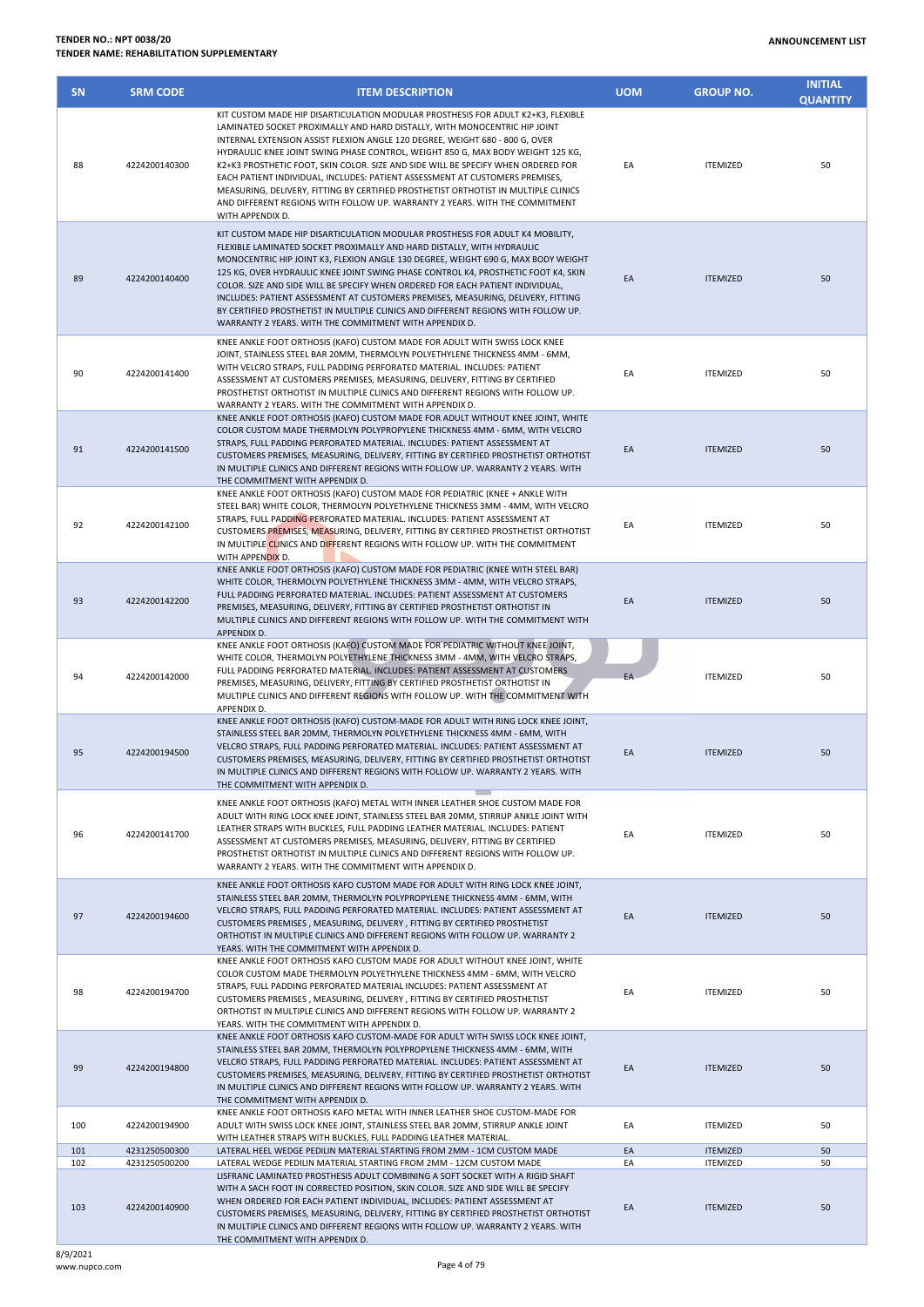| <b>SN</b> | <b>SRM CODE</b> | <b>ITEM DESCRIPTION</b>                                                                                                                                                                                                                                                                                                                                                                                                                                                                                                                                 | <b>UOM</b> | <b>GROUP NO.</b> | <b>INITIAL</b><br><b>QUANTITY</b> |
|-----------|-----------------|---------------------------------------------------------------------------------------------------------------------------------------------------------------------------------------------------------------------------------------------------------------------------------------------------------------------------------------------------------------------------------------------------------------------------------------------------------------------------------------------------------------------------------------------------------|------------|------------------|-----------------------------------|
| 104       | 4224200141000   | LISFRANC LAMINATED PROSTHESIS PEDIATRIC COMBINING A SOFT SOCKET WITH A RIGID SHAFT<br>WITH A SACH FOOT IN CORRECTED POSITION, SKIN COLOR. SIZE AND SIDE WILL BE SPECIFY<br>WHEN ORDERED FOR EACH PATIENT INDIVIDUAL, INCLUDES: PATIENT ASSESSMENT AT<br>CUSTOMERS PREMISES, MEASURING, DELIVERY, FITTING BY CERTIFIED PROSTHETIST IN<br>MULTIPLE CLINICS AND DIFFERENT REGIONS WITH FOLLOW UP. WARRANTY 2 YEARS.                                                                                                                                        | EA         | <b>ITEMIZED</b>  | 50                                |
| 105       | 4231250500500   | MEDIAL HEEL WEDGE PEDILIN MATERIAL STARTING FROM 2MM - 1CM CUSTOM MADE                                                                                                                                                                                                                                                                                                                                                                                                                                                                                  | EA         | <b>ITEMIZED</b>  | 50                                |
| 106       | 4231250500400   | MEDIAL WEDGE PEDILIN MATERIAL STARTING FROM 2MM - 12CM CUSTOM MADE CUSTOM<br>MADE                                                                                                                                                                                                                                                                                                                                                                                                                                                                       | EA         | <b>ITEMIZED</b>  | 50                                |
| 107       | 4618160907000   | MORTON EXTENSION INSOLES ADULT CUSTOM MADE WITH MEDIAL ARCH SUPPORT ADULT<br>CUSTOM MADE. PEDILIN 4MM + PLASTAZOTE 3MM + PERFORATED MATERIAL 2MM +<br>POLYPROPYLENE 2MM UNDER BIG TOE AND THE TRANSVERSE ARCH.                                                                                                                                                                                                                                                                                                                                          | EA         | <b>ITEMIZED</b>  | 50                                |
| 108       | 4224200195000   | MULTIAXIAL FOOT WITH DIVIDED HEEL, 3-D SPACER SMOOTH TRANSITION FROM STANCE<br>PHASE TO SWING PHASE, PHYSIOLOGICAL ROLLOVER AND S-SPRING MULTI-AXIAL MOBILITY TO<br>COMPENSATE FOR UNEVEN SURFACES AND COMFORTABLE WALKING UPHILL AND ON INCLINES<br>ELASTIC FOAM COMPRESSION SPRING ARCH AT HEEL STRIKE OF THE BACK SPRING ARCH AT<br>ROLLOVER, SIZE: 29 CM, RIGHT                                                                                                                                                                                     | EA         | <b>ITEMIZED</b>  | 70                                |
| 109       | 4224200195100   | MULTIAXIAL FOOT WITH DIVIDED HEEL, 3-D SPACER SMOOTH TRANSITION FROM STANCE<br>PHASE TO SWING PHASE, PHYSIOLOGICAL ROLLOVER AND S-SPRING MULTI-AXIAL MOBILITY TO<br>COMPENSATE FOR UNEVEN SURFACES AND COMFORTABLE WALKING UPHILL AND ON INCLINES<br>ELASTIC FOAM COMPRESSION SPRING ARCH AT HEEL STRIKE OF THE BACK SPRING ARCH AT<br>ROLLOVER, SIZE: 27 CM, RIGHT                                                                                                                                                                                     | EA         | <b>ITEMIZED</b>  | 70                                |
| 110       | 4224200195200   | MULTIAXIAL FOOT WITH DIVIDED HEEL, 3-D SPACER SMOOTH TRANSITION FROM STANCE<br>PHASE TO SWING PHASE, PHYSIOLOGICAL ROLLOVER AND S-SPRING MULTI-AXIAL MOBILITY TO<br>COMPENSATE FOR UNEVEN SURFACES AND COMFORTABLE WALKING UPHILL AND ON INCLINES<br>ELASTIC FOAM COMPRESSION SPRING ARCH AT HEEL STRIKE OF THE BACK SPRING ARCH AT<br>ROLLOVER, SIZE: 26 CM, RIGHT                                                                                                                                                                                     | EA         | <b>ITEMIZED</b>  | 70                                |
| 111       | 4224200195300   | MULTIAXIAL FOOT WITH DIVIDED HEEL, 3-D SPACER SMOOTH TRANSITION FROM STANCE<br>PHASE TO SWING PHASE, PHYSIOLOGICAL ROLLOVER AND S-SPRING MULTI-AXIAL MOBILITY TO<br>COMPENSATE FOR UNEVEN SURFACES AND COMFORTABLE WALKING UPHILL AND ON INCLINES<br>ELASTIC FOAM COMPRESSION SPRING ARCH AT HEEL STRIKE OF THE BACK SPRING ARCH AT<br>ROLLOVER, SIZE: 30 CM, RIGHT                                                                                                                                                                                     | EA         | <b>ITEMIZED</b>  | 70                                |
| 112       | 4224200148700   | ORTHOSIS, ANKLE-FOOT, PEDIATRIC CARBON, ADJUSTABLE SHELL, MEDIUM, LEFT, BLUE,<br>HEIGHT 26 CM, FOOT LENGTH 18 CM                                                                                                                                                                                                                                                                                                                                                                                                                                        | EA         | ITEMIZED         | 50                                |
| 113       | 4224200148800   | ORTHOSIS, ANKLE-FOOT, PEDIATRIC CARBON, ADJUSTABLE SHELL, MEDIUM, RIGHT, BLUE,<br>HEIGHT 26 CM, FOOT LENGTH 18 CM                                                                                                                                                                                                                                                                                                                                                                                                                                       | EA         | <b>ITEMIZED</b>  | 50                                |
| 114       | 4618160906300   | ORTHOSIS, FOOT, HEEL, WEDGE, INSOLE, MEDIUM                                                                                                                                                                                                                                                                                                                                                                                                                                                                                                             | EA         | <b>ITEMIZED</b>  | 600                               |
| 115       | 4618160906400   | ORTHOSIS, FOOT, HEEL, WEDGE, LARGE                                                                                                                                                                                                                                                                                                                                                                                                                                                                                                                      | EA         | <b>ITEMIZED</b>  | 600                               |
| 116       | 4224200022700   | PYLON FEMALE KIT 1, LONG TITANIUM TUBE CLAMP, CARBON TUBE, AND SOCKET ADAPTOR,<br>LENGTH UP TO 250 MM, WEIGHT LIMIT 170 KG                                                                                                                                                                                                                                                                                                                                                                                                                              | EA         | ITEMIZED         | 50                                |
| 117       | 4618160907200   | REGULAR CUSTOM MADE INSOLES ADULT WITH ONLOADING AFFECTED AREAS, PEDILIN 4MM +<br>PLASTAZOTE 3MM + PERFORATED MATERIAL 2MM (PAIR)                                                                                                                                                                                                                                                                                                                                                                                                                       | EA         | <b>ITEMIZED</b>  | 50                                |
| 118       | 4618160906700   | REGULAR INSOLE WITH MEDIAL ARCH SUPPORT ADULT CUSTOM MADE, PEDILIN 4MM +<br>PLASTAZOTE 3MM 3/4 SHORTENING STARTING FROM 2MM - 15CM (PAIR)                                                                                                                                                                                                                                                                                                                                                                                                               | EA         | <b>ITEMIZED</b>  | 50                                |
| 119       | 4618220800000   | SHOE, RAISE, STARTING FROM 2 MM- 10 CM, CUSTOM MADE WITH DURABLE MATERIAL AND                                                                                                                                                                                                                                                                                                                                                                                                                                                                           | EA         | <b>ITEMIZED</b>  | 50                                |
| 120       | 4224170119100   | NON SLIPPING OUTSOLE, BLACK<br>SHOES, MEDICAL, ORTHOPEDIC, LEATHER BLACK, EXTRA SOFT, GENUINE NAPA LEATHER, UPPER<br>EXTRA LENGTH COUNTER SUPPORT, ADDED DEPTH OF 5/16 INCHES DEEPER THAN REGULAR<br>SHOES, DURABLE HD EVA OUTSOLE, OFFERS EASY MODIFICATION, ACCOMMODATES<br>HAMMERTOES/OVERLAPPING, CLAW TOES, STRETCHABLE LYCRA VAMPS, BUNION/BUNIONETTE<br>FLEX AREA, DOUBLE DEPTH, ACCOMMODATES SEVERE HIGH INSTEP, SWELLING, PRONATION,<br>FLAT FEET, BUNIONS AND HAMMERTOES, ACCOMMODATES PARTIAL FOOT AND ANKLE-FOOT-<br>ORTHOSIS, SIZE 46/PAIR | EA         | <b>ITEMIZED</b>  | 100                               |
| 121       | 4224170119200   | SHOES, MEDICAL, ORTHOPEDIC, LEATHER BLACK, EXTRA SOFT, GENUINE NAPA LEATHER, UPPER<br>EXTRA LENGTH COUNTER SUPPORT, ADDED DEPTH OF 5/16 INCHES DEEPER THAN REGULAR<br>SHOES, DURABLE HD EVA OUTSOLE, OFFERS EASY MODIFICATION, ACCOMMODATES<br>HAMMERTOES/OVERLAPPING, CLAW TOES, STRETCHABLE LYCRA VAMPS, BUNION/BUNIONETTE<br>FLEX AREA, DOUBLE DEPTH, ACCOMMODATES SEVERE HIGH INSTEP, SWELLING, PRONATION,<br>FLAT FEET, BUNIONS AND HAMMERTOES, ACCOMMODATES PARTIAL FOOT AND ANKLE-FOOT-<br>ORTHOSIS, SIZE 47/PAIR                                | EA         | <b>ITEMIZED</b>  | 100                               |
| 122       | 4224150008600   | SPLINTING, MATERIAL, NON-PERFORATED, 0.3 X 94 X 50 CM SHEET<br>SPLINTING, MATERIAL, PINK, PERFORATED, 1.2 X 94 X 50 CM SHEET                                                                                                                                                                                                                                                                                                                                                                                                                            | EA<br>EA   | <b>ITEMIZED</b>  | 100<br>50                         |
| 123       | 4224150008700   | STABILITY FOOTWEAR SANDAL, HIGH COUNTERS (STIFFENERS), THEY PROVIDE GREATER                                                                                                                                                                                                                                                                                                                                                                                                                                                                             |            | <b>ITEMIZED</b>  |                                   |
| 124       | 4224170910300   | SUPPORT AND ARE SUITABLE FOR MORE SEVERE INSTABILITY OF THE FOOT AND ANKLE<br>COMPLEX, SIZE 37, BLACK                                                                                                                                                                                                                                                                                                                                                                                                                                                   | PAA        | <b>ITEMIZED</b>  | 100                               |
| 125       | 4224170910400   | STABILITY FOOTWEAR SANDAL, HIGH COUNTERS (STIFFENERS), THEY PROVIDE GREATER<br>SUPPORT AND ARE SUITABLE FOR MORE SEVERE INSTABILITY OF THE FOOT AND ANKLE<br>COMPLEX, SIZE 37, BLUE                                                                                                                                                                                                                                                                                                                                                                     | PAA        | <b>ITEMIZED</b>  | 100                               |
| 126       | 4224170910500   | STABILITY FOOTWEAR SANDAL, HIGH COUNTERS (STIFFENERS), THEY PROVIDE GREATER<br>SUPPORT AND ARE SUITABLE FOR MORE SEVERE INSTABILITY OF THE FOOT AND ANKLE<br>COMPLEX, SIZE 37, PINK                                                                                                                                                                                                                                                                                                                                                                     | PAA        | <b>ITEMIZED</b>  | 100                               |
| 127       | 4224170910600   | STABILITY FOOTWEAR SANDAL, HIGH COUNTERS (STIFFENERS), THEY PROVIDE GREATER<br>SUPPORT AND ARE SUITABLE FOR MORE SEVERE INSTABILITY OF THE FOOT AND ANKLE<br>COMPLEX, SIZE 38, BLACK                                                                                                                                                                                                                                                                                                                                                                    | PAA        | <b>ITEMIZED</b>  | 100                               |
| 128       | 4224170910700   | STABILITY FOOTWEAR SANDAL, HIGH COUNTERS (STIFFENERS), THEY PROVIDE GREATER<br>SUPPORT AND ARE SUITABLE FOR MORE SEVERE INSTABILITY OF THE FOOT AND ANKLE<br>COMPLEX, SIZE 38, BLUE                                                                                                                                                                                                                                                                                                                                                                     | PAA        | <b>ITEMIZED</b>  | 100                               |
| 129       | 4224170910800   | STABILITY FOOTWEAR SANDAL, HIGH COUNTERS (STIFFENERS), THEY PROVIDE GREATER<br>SUPPORT AND ARE SUITABLE FOR MORE SEVERE INSTABILITY OF THE FOOT AND ANKLE<br>COMPLEX, SIZE 38, PINK                                                                                                                                                                                                                                                                                                                                                                     | PAA        | <b>ITEMIZED</b>  | 100                               |
| 130       | 4224170910900   | STABILITY FOOTWEAR SANDAL, HIGH COUNTERS (STIFFENERS), THEY PROVIDE GREATER<br>SUPPORT AND ARE SUITABLE FOR MORE SEVERE INSTABILITY OF THE FOOT AND ANKLE<br>COMPLEX, SIZE 39, BLACK                                                                                                                                                                                                                                                                                                                                                                    | PAA        | <b>ITEMIZED</b>  | 100                               |
| 131       | 4224170911000   | STABILITY FOOTWEAR SANDAL, HIGH COUNTERS (STIFFENERS), THEY PROVIDE GREATER<br>SUPPORT AND ARE SUITABLE FOR MORE SEVERE INSTABILITY OF THE FOOT AND ANKLE<br>COMPLEX, SIZE 39, BLUE                                                                                                                                                                                                                                                                                                                                                                     | PAA        | <b>ITEMIZED</b>  | 100                               |
| 132       | 4224170911100   | STABILITY FOOTWEAR SANDAL, HIGH COUNTERS (STIFFENERS), THEY PROVIDE GREATER<br>SUPPORT AND ARE SUITABLE FOR MORE SEVERE INSTABILITY OF THE FOOT AND ANKLE<br>COMPLEX, SIZE 39, PINK                                                                                                                                                                                                                                                                                                                                                                     | PAA        | <b>ITEMIZED</b>  | 100                               |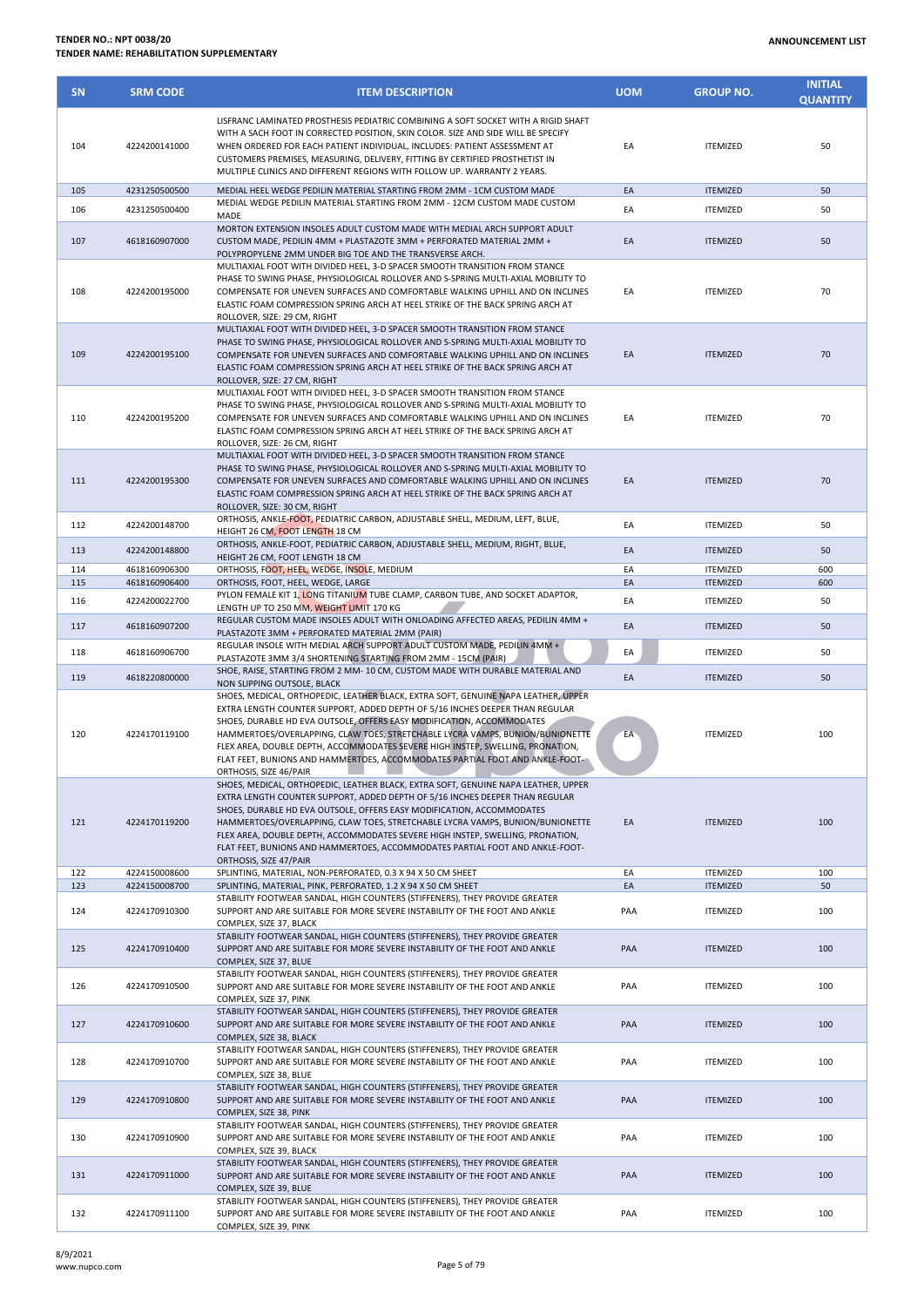| <b>SN</b> | <b>SRM CODE</b> | <b>ITEM DESCRIPTION</b>                                                                                                                                                                                                                                                                                                                                                                                                                                                                                                                                                                                                                                                                                                                                                                                                                                                                                                                                                                                                                                                         | <b>UOM</b> | <b>GROUP NO.</b> | <b>INITIAL</b><br><b>QUANTITY</b> |
|-----------|-----------------|---------------------------------------------------------------------------------------------------------------------------------------------------------------------------------------------------------------------------------------------------------------------------------------------------------------------------------------------------------------------------------------------------------------------------------------------------------------------------------------------------------------------------------------------------------------------------------------------------------------------------------------------------------------------------------------------------------------------------------------------------------------------------------------------------------------------------------------------------------------------------------------------------------------------------------------------------------------------------------------------------------------------------------------------------------------------------------|------------|------------------|-----------------------------------|
| 133       | 4224170911200   | STABILITY FOOTWEAR SANDAL, HIGH COUNTERS (STIFFENERS), THEY PROVIDE GREATER<br>SUPPORT AND ARE SUITABLE FOR MORE SEVERE INSTABILITY OF THE FOOT AND ANKLE<br>COMPLEX, SIZE 40, BLACK                                                                                                                                                                                                                                                                                                                                                                                                                                                                                                                                                                                                                                                                                                                                                                                                                                                                                            | PAA        | <b>ITEMIZED</b>  | 100                               |
| 134       | 4224170911300   | STABILITY FOOTWEAR SANDAL, HIGH COUNTERS (STIFFENERS), THEY PROVIDE GREATER<br>SUPPORT AND ARE SUITABLE FOR MORE SEVERE INSTABILITY OF THE FOOT AND ANKLE<br>COMPLEX, SIZE 40, BLUE                                                                                                                                                                                                                                                                                                                                                                                                                                                                                                                                                                                                                                                                                                                                                                                                                                                                                             | PAA        | <b>ITEMIZED</b>  | 100                               |
| 135       | 4224170911400   | STABILITY FOOTWEAR SANDAL, HIGH COUNTERS (STIFFENERS), THEY PROVIDE GREATER<br>SUPPORT AND ARE SUITABLE FOR MORE SEVERE INSTABILITY OF THE FOOT AND ANKLE<br>COMPLEX, SIZE 40, PINK                                                                                                                                                                                                                                                                                                                                                                                                                                                                                                                                                                                                                                                                                                                                                                                                                                                                                             | PAA        | <b>ITEMIZED</b>  | 100                               |
| 136       | 4224200140700   | SYMES LAMINATED PROSTHESES ADULT DESIGNED TO ASSIST IN FOREFOOT/MIDFOOT AND<br>ANKLE DISARTICULATION AMPUTATION A POSTERIOR OPENING, SKIN COLOR. SIZE AND SIDE<br>WILL BE SPECIFY WHEN ORDERED FOR EACH PATIENT INDIVIDUAL, INCLUDES: PATIENT<br>ASSESSMENT AT CUSTOMERS PREMISES, MEASURING, DELIVERY, FITTING BY CERTIFIED<br>PROSTHETIST ORTHOTIST IN MULTIPLE CLINICS AND DIFFERENT REGIONS WITH FOLLOW UP.<br>WARRANTY 2 YEARS. WITH THE COMMITMENT WITH APPENDIX D.                                                                                                                                                                                                                                                                                                                                                                                                                                                                                                                                                                                                       | EA         | <b>ITEMIZED</b>  | 50                                |
| 137       | 4224200140800   | SYMES LAMINATED PROSTHESES PEDIATRIC DESIGNED TO ASSIST IN FOREFOOT/MIDFOOT AND<br>ANKLE DISARTICULATION AMPUTATION A POSTERIOR OPENING, SKIN COLOR. SIZE AND SIDE<br>WILL BE SPECIFY WHEN ORDERED FOR EACH PATIENT INDIVIDUAL, INCLUDES: PATIENT<br>ASSESSMENT AT CUSTOMERS PREMISES, MEASURING, DELIVERY, FITTING BY CERTIFIED<br>PROSTHETIST IN MULTIPLE CLINICS AND DIFFERENT REGIONS WITH FOLLOW UP. WARRANTY 2<br>YEARS WITH THE COMMITMENT WITH APPENDIX D.                                                                                                                                                                                                                                                                                                                                                                                                                                                                                                                                                                                                              | EA         | <b>ITEMIZED</b>  | 50                                |
| 138       | 4224200017900   | VACUUM SUSPENSION SYSTEM, HIGH PROPRIOCEPTIVE CONTROL, SUITABLE FOR MOST<br>MUSCULAR SHAPES, DIRECT VACUUM CONTACT WITH SOCKET, LESS WEAR AND TEAR DUE TO<br>LIMITED MOVEMENT IN SOCKET (VACUUM), RING TO FIT EACH USER, ADJUSTING THE POSITION<br>OF THE RING MATCHING THE CHANGE OF STUMP DURING THE DAY, HIGH PROPRIOCEPTION<br>AND LESS MOVEMENT, BETTER CONTROL AND MORE SECURITY GOOD FIT TO USERS<br>PREFERENCE AND SITUATION, GOOD SENSE OF CONTROL AND STABILITY, DURABLE AND<br>SECURE SOLUTION, BEST FIT FOR EACH USER, MATCHES CHANGES IN STUMP WITH ONE<br>SOLUTION, MORE COMFORT AND LESS STRESS ON STUMP TRANSTIBIAL AMPUTEES FOR TT<br>VERSION KNEE DISARTICULATION AND TRANSFEMORAL FOR TF VERSION, LOW MODERATE AND<br>HIGH IMPACT LEVE L K-LEVEL: K1, K2, K3 AND K4 SEAL-IN SUSPENSION, NO SLEEVE,<br>ROTATIONAL CONTROL, BEST ROM (RANGE OF MOTION), LOW BUILD HEIGHT, MOST DURABLE<br>SYSTEM, SEPARATE SEAL RING, FLEXIBLE POSITIONING OF THE RING, DURABLE SILICONE BLEND<br>HELPS NURTURE POTENTIALLY FRAGILE SKIN. (NOTE: SILICONE LINER UP ON REQUEST) | EA         | <b>ITEMIZED</b>  | 50                                |
| 139       | 4224152003700   | WEBBING, NON-ELASTIC, WIDTH 50 MM, WHITE, ROLL OF 50 METER<br>ABOVE KNEE, SELF-ADJUSTABLE, MADE OF FOAM CUBES, CONTAINS POLYURETHANE, NORMAL                                                                                                                                                                                                                                                                                                                                                                                                                                                                                                                                                                                                                                                                                                                                                                                                                                                                                                                                    | EA         | <b>ITEMIZED</b>  | 300                               |
| 140       | 4214280260100   | LENGTH, SIZE 1                                                                                                                                                                                                                                                                                                                                                                                                                                                                                                                                                                                                                                                                                                                                                                                                                                                                                                                                                                                                                                                                  | EA         | <b>ITEMIZED</b>  | 200                               |
| 141       | 4214280260200   | ABOVE KNEE, SELF-ADJUSTABLE, MADE OF FOAM CUBES, CONTAINS POLYURETHANE, NORMAL<br>LENGTH, SIZE 2                                                                                                                                                                                                                                                                                                                                                                                                                                                                                                                                                                                                                                                                                                                                                                                                                                                                                                                                                                                | EA         | <b>ITEMIZED</b>  | 200                               |
| 142       | 4214280260300   | ABOVE KNEE, SELF-ADJUSTABLE, MADE OF FOAM CUBES, CONTAINS POLYURETHANE, NORMAL<br>LENGTH, SIZE 3                                                                                                                                                                                                                                                                                                                                                                                                                                                                                                                                                                                                                                                                                                                                                                                                                                                                                                                                                                                | EA         | <b>ITEMIZED</b>  | 200                               |
| 143       | 4214280260400   | ABOVE KNEE, SELF-ADJUSTABLE, MADE OF FOAM CUBES, CONTAINS POLYURETHANE, NORMAL<br>LENGTH, SIZE 4                                                                                                                                                                                                                                                                                                                                                                                                                                                                                                                                                                                                                                                                                                                                                                                                                                                                                                                                                                                | EA         | <b>ITEMIZED</b>  | 200                               |
| 144       | 4214280260500   | ADJUSTABLE COMPRESSION GARMENTS, CALF, FOR LYMPHEDEMA, VELCRO, ADJUSTABLE BUILT-<br>IN-TENSION SYSTEM, BREATHABLE, LATEX FREE, ODOR-INHIBITING MATERIAL WITH ANTI-<br>BACTERIAL EFFECT, SIZE LONG                                                                                                                                                                                                                                                                                                                                                                                                                                                                                                                                                                                                                                                                                                                                                                                                                                                                               | EA         | <b>ITEMIZED</b>  | 50                                |
| 145       | 4214280260600   | ADJUSTABLE COMPRESSION GARMENTS, CALF, FOR LYMPHEDEMA, VELCRO, ADJUSTABLE BUILT-<br>IN-TENSION SYSTEM, BREATHABLE, LATEX FREE, ODOR-INHIBITING MATERIAL WITH ANTI-<br>BACTERIAL EFFECT, SIZE LONG-WIDE                                                                                                                                                                                                                                                                                                                                                                                                                                                                                                                                                                                                                                                                                                                                                                                                                                                                          | EA         | <b>ITEMIZED</b>  | 50                                |
| 146       | 4214280260700   | ADJUSTABLE COMPRESSION GARMENTS, CALF, FOR LYMPHEDEMA, VELCRO, ADJUSTABLE BUILT-<br>IN-TENSION SYSTEM, BREATHABLE, LATEX FREE, ODOR-INHIBITING MATERIAL WITH ANTI-<br>BACTERIAL EFFECT, SIZE SHORT                                                                                                                                                                                                                                                                                                                                                                                                                                                                                                                                                                                                                                                                                                                                                                                                                                                                              | EA         | <b>ITEMIZED</b>  | 50                                |
| 147       | 4214280260800   | ADJUSTABLE COMPRESSION GARMENTS, CALF, FOR LYMPHEDEMA, VELCRO, ADJUSTABLE BUILT-<br>IN-TENSION SYSTEM, BREATHABLE, LATEX FREE, ODOR-INHIBITING MATERIAL WITH ANTI-<br>BACTERIAL EFFECT, SIZE SHORT-WIDE                                                                                                                                                                                                                                                                                                                                                                                                                                                                                                                                                                                                                                                                                                                                                                                                                                                                         | EA         | <b>ITEMIZED</b>  | 50                                |
| 148       | 4214280260900   | ADJUSTABLE COMPRESSION GARMENTS, CALF, FOR LYMPHEDEMA, VELCRO, ADJUSTABLE BUILT-<br>IN-TENSION SYSTEM, BREATHABLE, LATEX FREE, ODOR-INHIBITING MATERIAL WITH ANTI-<br>BACTERIAL EFFECT, SIZE STANDARD                                                                                                                                                                                                                                                                                                                                                                                                                                                                                                                                                                                                                                                                                                                                                                                                                                                                           | EA         | <b>ITEMIZED</b>  | 50                                |
| 149       | 4214280261000   | ADJUSTABLE COMPRESSION GARMENTS, CALF, FOR LYMPHEDEMA, VELCRO, ADJUSTABLE BUILT-<br>IN-TENSION SYSTEM, BREATHABLE, LATEX FREE, ODOR-INHIBITING MATERIAL WITH ANTI-<br>BACTERIAL EFFECT, SIZE STANDARD-WIDE                                                                                                                                                                                                                                                                                                                                                                                                                                                                                                                                                                                                                                                                                                                                                                                                                                                                      | EA         | <b>ITEMIZED</b>  | 50                                |
| 150       | 4214280261100   | ADJUSTABLE COMPRESSION GARMENTS, KNEE, FOR LYMPHEDEMA, VELCRO, ADJUSTABLE BUILT-<br>IN-TENSION SYSTEM, BREATHABLE, LATEX FREE, ODOR-INHIBITING MATERIAL WITH ANTI-<br>BACTERIAL EFFECT, SIZE LARGE                                                                                                                                                                                                                                                                                                                                                                                                                                                                                                                                                                                                                                                                                                                                                                                                                                                                              | EA         | <b>ITEMIZED</b>  | 50                                |
| 151       | 4214280261200   | ADJUSTABLE COMPRESSION GARMENTS, KNEE, FOR LYMPHEDEMA, VELCRO, ADJUSTABLE BUILT-<br>IN-TENSION SYSTEM, BREATHABLE, LATEX FREE, ODOR-INHIBITING MATERIAL WITH ANTI-<br>BACTERIAL EFFECT, SIZE MEDIUM                                                                                                                                                                                                                                                                                                                                                                                                                                                                                                                                                                                                                                                                                                                                                                                                                                                                             | EA         | <b>ITEMIZED</b>  | 50                                |
| 152       | 4214280261300   | ADJUSTABLE COMPRESSION GARMENTS, KNEE, FOR LYMPHEDEMA, VELCRO, ADJUSTABLE BUILT-<br>IN-TENSION SYSTEM, BREATHABLE, LATEX FREE, ODOR-INHIBITING MATERIAL WITH ANTI-<br>BACTERIAL EFFECT, SIZE X-LARGE                                                                                                                                                                                                                                                                                                                                                                                                                                                                                                                                                                                                                                                                                                                                                                                                                                                                            | EA         | <b>ITEMIZED</b>  | 50                                |
| 153       | 4214280261400   | ADJUSTABLE COMPRESSION GARMENTS, THIGH, FOR LYMPHEDEMA, VELCRO, ADJUSTABLE<br>BUILT-IN-TENSION SYSTEM, BREATHABLE, LATEX FREE, ODOR-INHIBITING MATERIAL WITH ANTI-<br>BACTERIAL EFFECT, SIZE LONG                                                                                                                                                                                                                                                                                                                                                                                                                                                                                                                                                                                                                                                                                                                                                                                                                                                                               | EA         | <b>ITEMIZED</b>  | 50                                |
| 154       | 4214280261500   | ADJUSTABLE COMPRESSION GARMENTS, THIGH, FOR LYMPHEDEMA, VELCRO, ADJUSTABLE<br>BUILT-IN-TENSION SYSTEM, BREATHABLE, LATEX FREE, ODOR-INHIBITING MATERIAL WITH ANTI-<br>BACTERIAL EFFECT, SIZE LONG-WIDE                                                                                                                                                                                                                                                                                                                                                                                                                                                                                                                                                                                                                                                                                                                                                                                                                                                                          | EA         | <b>ITEMIZED</b>  | 50                                |
| 155       | 4214280261600   | ADJUSTABLE COMPRESSION GARMENTS, THIGH, FOR LYMPHEDEMA, VELCRO, ADJUSTABLE<br>BUILT-IN-TENSION SYSTEM, BREATHABLE, LATEX FREE, ODOR-INHIBITING MATERIAL WITH ANTI-<br>BACTERIAL EFFECT, SIZE SHORT                                                                                                                                                                                                                                                                                                                                                                                                                                                                                                                                                                                                                                                                                                                                                                                                                                                                              | EA         | <b>ITEMIZED</b>  | 50                                |
| 156       | 4214280261700   | ADJUSTABLE COMPRESSION GARMENTS, THIGH, FOR LYMPHEDEMA, VELCRO, ADJUSTABLE<br>BUILT-IN-TENSION SYSTEM, BREATHABLE, LATEX FREE, ODOR-INHIBITING MATERIAL WITH ANTI-<br>BACTERIAL EFFECT, SIZE SHORT-WIDE                                                                                                                                                                                                                                                                                                                                                                                                                                                                                                                                                                                                                                                                                                                                                                                                                                                                         | EA         | <b>ITEMIZED</b>  | 50                                |
| 157       | 4214280261800   | ADJUSTABLE COMPRESSION GARMENTS, THIGH, FOR LYMPHEDEMA, VELCRO, ADJUSTABLE<br>BUILT-IN-TENSION SYSTEM, BREATHABLE, LATEX FREE, ODOR-INHIBITING MATERIAL WITH ANTI-<br>BACTERIAL EFFECT, SIZE STANDARD                                                                                                                                                                                                                                                                                                                                                                                                                                                                                                                                                                                                                                                                                                                                                                                                                                                                           | EA         | <b>ITEMIZED</b>  | 50                                |

158 4214280261900

EA ITEMIZED 50

ADJUSTABLE COMPRESSION GARMENTS, THIGH, FOR LYMPHEDEMA, VELCRO, ADJUSTABLE BUILT-IN-TENSION SYSTEM, BREATHABLE, LATEX FREE, ODOR-INHIBITING MATERIAL WITH ANTI-

BACTERIAL EFFECT, SIZE STANDARD-WIDE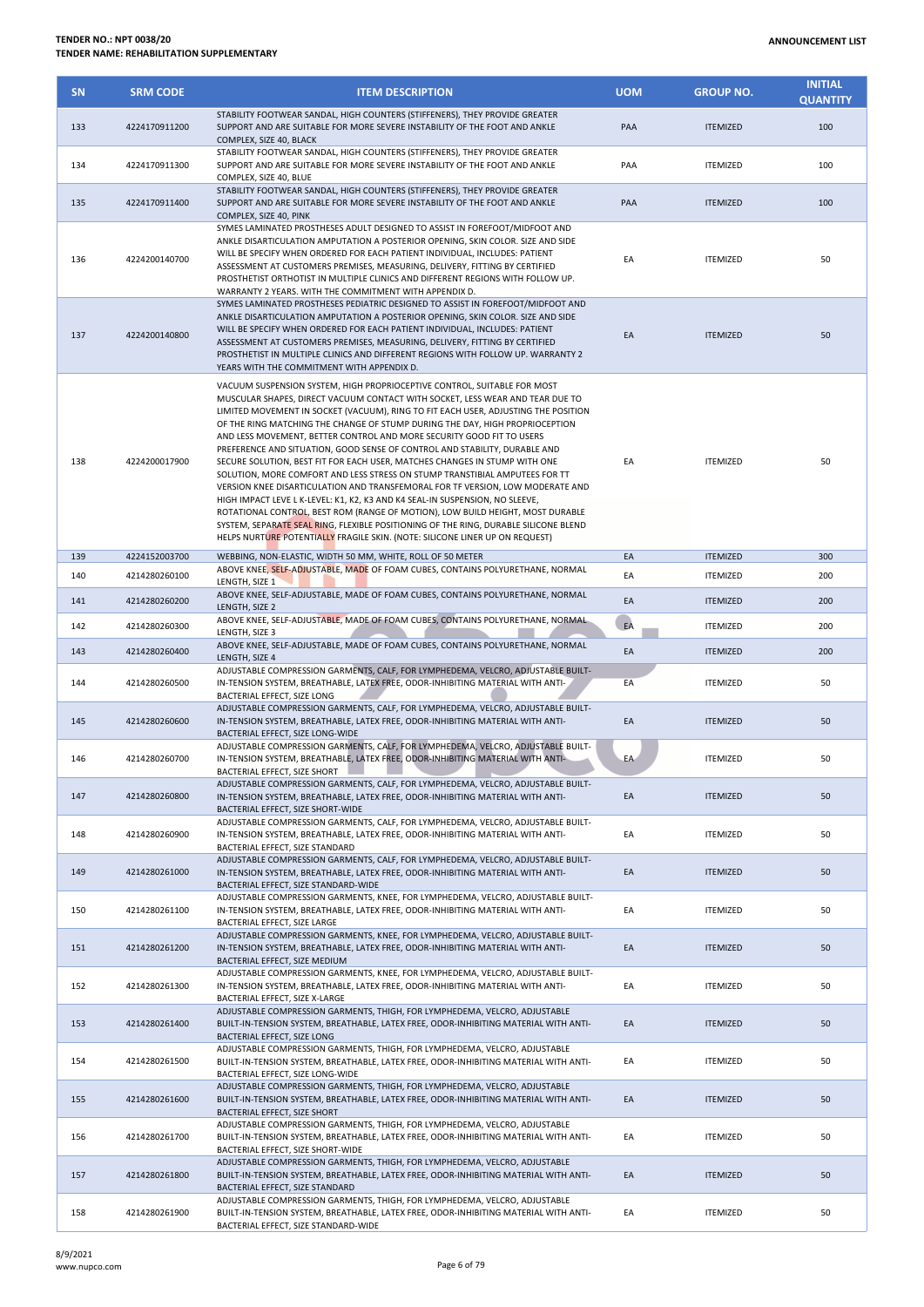| <b>SN</b>  | <b>SRM CODE</b>                | <b>ITEM DESCRIPTION</b>                                                                                                                                                                                      | <b>UOM</b> | <b>GROUP NO.</b>                   | <b>INITIAL</b><br><b>QUANTITY</b> |
|------------|--------------------------------|--------------------------------------------------------------------------------------------------------------------------------------------------------------------------------------------------------------|------------|------------------------------------|-----------------------------------|
| 159        | 4214280264300                  | ARM SLEEVE, MADE OF FOAM CUBES, CONTAINS POLYURETHANE, 15MM X 15MM (BIG<br>BLOCKS), NORMAL LENGTH, SIZE +1                                                                                                   | EA         | <b>ITEMIZED</b>                    | 200                               |
| 160        | 4214280264400                  | ARM SLEEVE, MADE OF FOAM CUBES, CONTAINS POLYURETHANE, 15MM X 15MM (BIG<br>BLOCKS), NORMAL LENGTH, SIZE +2                                                                                                   | EA         | <b>ITEMIZED</b>                    | 200                               |
| 161        | 4214280264500                  | ARM SLEEVE, MADE OF FOAM CUBES, CONTAINS POLYURETHANE, 15MM X 15MM (BIG<br>BLOCKS), NORMAL LENGTH, SIZE +3                                                                                                   | EA         | <b>ITEMIZED</b>                    | 200                               |
| 162        | 4214280264600                  | ARM SLEEVE, MADE OF FOAM CUBES, CONTAINS POLYURETHANE, 15MM X 15MM (BIG<br>BLOCKS), NORMAL LENGTH, SIZE +4                                                                                                   | EA         | <b>ITEMIZED</b>                    | 200                               |
| 163        | 4214280264700                  | ARM SLEEVE, MADE OF FOAM CUBES, CONTAINS POLYURETHANE, 15MM X 15MM (BIG<br>BLOCKS), NORMAL LENGTH, SIZE +5                                                                                                   | EA         | <b>ITEMIZED</b>                    | 200                               |
| 164        | 4214280264800                  | ARM SLEEVE, MADE OF FOAM CUBES, CONTAINS POLYURETHANE, 15MM X 15MM (BIG<br>BLOCKS), NORMAL LENGTH, SIZE 1                                                                                                    | EA         | <b>ITEMIZED</b>                    | 200                               |
| 165        | 4214280264900                  | ARM SLEEVE, MADE OF FOAM CUBES, CONTAINS POLYURETHANE, 15MM X 15MM (BIG<br>BLOCKS), NORMAL LENGTH, SIZE 2                                                                                                    | EA         | <b>ITEMIZED</b>                    | 200                               |
| 166        | 4214280265000                  | ARM SLEEVE, MADE OF FOAM CUBES, CONTAINS POLYURETHANE, 15MM X 15MM (BIG<br>BLOCKS), NORMAL LENGTH, SIZE 3                                                                                                    | EA         | <b>ITEMIZED</b>                    | 200                               |
| 167        | 4214280265100                  | ARM SLEEVE, MADE OF FOAM CUBES, CONTAINS POLYURETHANE, 15MM X 15MM (BIG<br>BLOCKS), NORMAL LENGTH, SIZE 4                                                                                                    | EA         | <b>ITEMIZED</b>                    | 200                               |
| 168        | 4214280265200                  | ARM SLEEVE, MADE OF FOAM CUBES, CONTAINS POLYURETHANE, 15MM X 15MM (BIG<br>BLOCKS), NORMAL LENGTH, SIZE 5                                                                                                    | EA         | <b>ITEMIZED</b>                    | 200                               |
| 169        | 4214280265400                  | ARM SLEEVE, SELF-ADJUSTABLE WITH MITTEN AND THUMB, MADE OF FOAM CUBES, SEMI-<br>OPEN DESIGN WITH VELCRO, CONTAINS POLYURETHANE, LEFT, NORMAL LENGTH, SIZE 1                                                  | EA         | <b>ITEMIZED</b>                    | 200                               |
| 170        | 4214280265500                  | ARM SLEEVE, SELF-ADJUSTABLE WITH MITTEN AND THUMB, MADE OF FOAM CUBES, SEMI-<br>OPEN DESIGN WITH VELCRO, CONTAINS POLYURETHANE, LEFT, NORMAL LENGTH, SIZE 2                                                  | EA         | <b>ITEMIZED</b>                    | 200                               |
| 171        | 4214280265600                  | ARM SLEEVE, SELF-ADJUSTABLE WITH MITTEN AND THUMB, MADE OF FOAM CUBES, SEMI-<br>OPEN DESIGN WITH VELCRO, CONTAINS POLYURETHANE, LEFT, NORMAL LENGTH, SIZE 3                                                  | EA         | <b>ITEMIZED</b>                    | 200                               |
| 172        | 4214280265700                  | ARM SLEEVE, SELF-ADJUSTABLE WITH MITTEN AND THUMB, MADE OF FOAM CUBES, SEMI-<br>OPEN DESIGN WITH VELCRO, CONTAINS POLYURETHANE, LEFT, NORMAL LENGTH, SIZE 4                                                  | EA         | <b>ITEMIZED</b>                    | 200                               |
| 173        | 4214280265800                  | ARM SLEEVE, SELF-ADJUSTABLE WITH MITTEN AND THUMB, MADE OF FOAM CUBES, SEMI-<br>OPEN DESIGN WITH VELCRO, CONTAINS POLYURETHANE, LEFT, NORMAL LENGTH, SIZE 5                                                  | EA         | <b>ITEMIZED</b>                    | 200                               |
| 174        | 4214280265900                  | ARM SLEEVE, SELF-ADJUSTABLE WITH MITTEN AND THUMB, MADE OF FOAM CUBES, SEMI-                                                                                                                                 | EA         | <b>ITEMIZED</b>                    | 200                               |
| 175        | 4214280266000                  | OPEN DESIGN WITH VELCRO, CONTAINS POLYURETHANE, RIGHT, NORMAL LENGTH, SIZE 1<br>ARM SLEEVE, SELF-ADJUSTABLE WITH MITTEN AND THUMB, MADE OF FOAM CUBES, SEMI-                                                 | EA         | <b>ITEMIZED</b>                    | 200                               |
| 176        | 4214280266100                  | OPEN DESIGN WITH VELCRO, CONTAINS POLYURETHANE, RIGHT, NORMAL LENGTH, SIZE 2<br>ARM SLEEVE, SELF-ADJUSTABLE WITH MITTEN AND THUMB, MADE OF FOAM CUBES, SEMI-                                                 | EA         | <b>ITEMIZED</b>                    | 200                               |
| 177        | 4214280266200                  | OPEN DESIGN WITH VELCRO, CONTAINS POLYURETHANE, RIGHT, NORMAL LENGTH, SIZE 3<br>ARM SLEEVE, SELF-ADJUSTABLE WITH MITTEN AND THUMB, MADE OF FOAM CUBES, SEMI-                                                 | EA         | <b>ITEMIZED</b>                    | 200                               |
| 178        | 4214280266300                  | OPEN DESIGN WITH VELCRO, CONTAINS POLYURETHANE, RIGHT, NORMAL LENGTH, SIZE 4<br>ARM SLEEVE, SELF-ADJUSTABLE WITH MITTEN AND THUMB, MADE OF FOAM CUBES, SEMI-                                                 | EA         | <b>ITEMIZED</b>                    | 200                               |
| 179        | 4214280266400                  | OPEN DESIGN WITH VELCRO, CONTAINS POLYURETHANE, RIGHT, NORMAL LENGTH, SIZE 5<br>ARM SLEEVE, SELF-ADJUSTABLE WITH MITTEN AND THUMB, MADE OF FOAM CUBES, SEMI-                                                 | EA         | <b>ITEMIZED</b>                    | 200                               |
|            |                                | OPEN DESIGN WITH VELCRO, CONTAINS POLYURETHANE, RIGHT, NORMAL LENGTH, SIZE 6<br>BANDAGE, ADHESIVE, COMPRESSION, WITH MULTIDIRECTIONAL ADHESIVENESS, RIGHT                                                    |            |                                    |                                   |
| 180        | 4231154612600                  | HERRINGBONE, FLEXIBLE, AND ADJUSTABLE EXCELLENT TOLERANCE, SIZE 10 CM WIDTH, 2.5 M<br>LENGTH, WHITE COLOR                                                                                                    | EA         | <b>ITEMIZED</b>                    | 200                               |
| 181        | 4231154612700                  | BANDAGE, ADHESIVE, COMPRESSION, WITH MULTIDIRECTIONAL ADHESIVENESS, RIGHT<br>HERRINGBONE, FLEXIBLE, AND ADJUSTABLE EXCELLENT TOLERANCE, SIZE 15 CM WIDTH, 2.5 M<br>LENGTH, WHITE COLOR                       | EA         | <b>ITEMIZED</b>                    | 200                               |
| 182        | 4231154612800                  | BANDAGE, ADHESIVE, COMPRESSION, WITH MULTIDIRECTIONAL ADHESIVENESS, RIGHT<br>HERRINGBONE, FLEXIBLE, AND ADJUSTABLE EXCELLENT TOLERANCE, SIZE 20 CM WIDTH, 2.5 M<br>LENGTH, WHITE COLOR                       | EA         | <b>ITEMIZED</b>                    | 200                               |
| 183        | 4231154612300                  | BANDAGE, ADHESIVE, COMPRESSION, WITH MULTIDIRECTIONAL ADHESIVENESS, RIGHT<br>HERRINGBONE, FLEXIBLE, AND ADJUSTABLE EXCELLENT TOLERANCE, SIZE 3 CM WIDTH, 2.5 M<br>LENGTH, WHITE COLOR                        | EA         | <b>ITEMIZED</b>                    | 200                               |
| 184        | 4231154612400                  | BANDAGE, ADHESIVE, COMPRESSION, WITH MULTIDIRECTIONAL ADHESIVENESS, RIGHT<br>HERRINGBONE, FLEXIBLE, AND ADJUSTABLE EXCELLENT TOLERANCE, SIZE 6 CM WIDTH, 2.5 M                                               | EA         | <b>ITEMIZED</b>                    | 200                               |
| 185        | 4231154612500                  | LENGTH, WHITE COLOR<br>BANDAGE, ADHESIVE, COMPRESSION, WITH MULTIDIRECTIONAL ADHESIVENESS, RIGHT<br>HERRINGBONE, FLEXIBLE, AND ADJUSTABLE EXCELLENT TOLERANCE, SIZE 8 CM WIDTH, 2.5 M<br>LENGTH. WHITE COLOR | EA         | <b>ITEMIZED</b>                    | 200                               |
| 186        | 4231154613000                  | BANDAGE, COBAN OR EQUIVALENT, SELF-ADHERENT, ROLL, 2.5 CM X 4.5 M (1 INCH X 5YDS)<br>FOR HAND THERAPY                                                                                                        | EA         | <b>ITEMIZED</b>                    | 200                               |
| 187        | 4231154613300                  | BANDAGE, ELASTIC GAUZE, TUBULAR, FOR LYMPHEDEMA, SIZE 8 CM, FOR LARGE LEG                                                                                                                                    | EA         | <b>ITEMIZED</b>                    | 200                               |
| 188<br>189 | 4231154612900<br>4231154506500 | BANDAGE, ELASTIC, GAUZE, TUBULAR, FOR LYMPHEDEMA, SIZE 10 CM, FOR LARGE LEG<br>BANDAGE, PROTECTIVE, THIN, STRETCH, FOAM, TO PROTECT THE SKIN SURFACE UNDER                                                   | EA<br>EA   | <b>ITEMIZED</b><br><b>ITEMIZED</b> | 200<br>300                        |
| 190        | 4231150612200                  | ADHESIVE BANDAGE, SIZE: 7 CM WIDTH, 27 METERS LENGTH<br>BANDAGE, SHORT, STRETCH, 15 CM X 5 M, FOR LYMPHEDEMA                                                                                                 | EA         | <b>ITEMIZED</b>                    | 200                               |
| 191        | 4214280266500                  | BELOW KNEE, SELF-ADJUSTABLE, MADE OF FOAM CUBES, CONTAINS POLYURETHANE, NORMAL<br>LENGTH, SIZE 1                                                                                                             | EA         | <b>ITEMIZED</b>                    | 200                               |
| 192        | 4214280266600                  | BELOW KNEE, SELF-ADJUSTABLE, MADE OF FOAM CUBES, CONTAINS POLYURETHANE, NORMAL<br>LENGTH, SIZE 2                                                                                                             | EA         | <b>ITEMIZED</b>                    | 200                               |
| 193        | 4214280266700                  | BELOW KNEE, SELF-ADJUSTABLE, MADE OF FOAM CUBES, CONTAINS POLYURETHANE, NORMAL<br>LENGTH, SIZE 3                                                                                                             | EA         | <b>ITEMIZED</b>                    | 200                               |
| 194        | 4214280266800                  | BELOW KNEE, SELF-ADJUSTABLE, MADE OF FOAM CUBES, CONTAINS POLYURETHANE, NORMAL<br>LENGTH, SIZE 4                                                                                                             | EA         | <b>ITEMIZED</b>                    | 200                               |
| 195        | 4224210600600                  | BELT AIR TRACTION, LUMBAR SUPPORT, SIZE: EXTRA SMALL<br>BREAST SILICONE PROSTHESIS, WITH COVER PROTECTION, SIZE - 6 (85 MM APPROXIMATELY),                                                                   | EA         | <b>ITEMIZED</b>                    | 200                               |
| 196        | 4224200024300                  | DELTA SHAPE WITH BRA, OPEN TWO SIDES<br>BREAST SILICONE PROSTHESIS, WITH COVER PROTECTION, SIZE-12, (115 MM, APPROXIMATELY),                                                                                 | EA         | <b>ITEMIZED</b>                    | 50                                |
| 197        | 4229553702000                  | DELTA SHAPE WITH BRA, OPEN TWO SIDES                                                                                                                                                                         | EA         | <b>ITEMIZED</b>                    | 50                                |
| 198        | 4229553702100                  | BREAST SILICONE PROSTHESIS, WITH COVER PROTECTION, SIZE-3, (70 MM, APPROXIMATELY),<br>DELTA SHAPE WITH BRA, OPEN TWO SIDES                                                                                   | EA         | <b>ITEMIZED</b>                    | 50                                |
| 199        | 4229553702200                  | BREAST SILICONE PROSTHESIS, WITH COVER PROTECTION, SIZE-4, (75 MM, APPROXIMATELY),<br>APPROXIMATELY, DELTA SHAPE WITH BRA, OPEN TWO SIDES                                                                    | EA         | <b>ITEMIZED</b>                    | 50                                |
| 200        | 4224180301900                  | CERVICAL SOFT COLLAR, CHILD, DESIGNED TO EASILY ADAPT TO THE MORPHOLOGY OF THE<br>PATIENT, VELCRO ADJUSTMENT AND PLACEMENT, SOFT PADDING, BREATHABLE, AND LATEX<br>FREE, LENGTH 23-28 CM, HIGHT 6 CM         | EA         | <b>ITEMIZED</b>                    | 120                               |
| 201        | 4224180302000                  | CERVICAL SOFT COLLAR, CHILD, DESIGNED TO EASILY ADAPT TO THE MORPHOLOGY OF THE<br>PATIENT, VELCRO ADJUSTMENT AND PLACEMENT, SOFT PADDING, BREATHABLE, AND LATEX<br>FREE, LENGTH 29-34 CM, HIGHT 6 CM         | EA         | <b>ITEMIZED</b>                    | 120                               |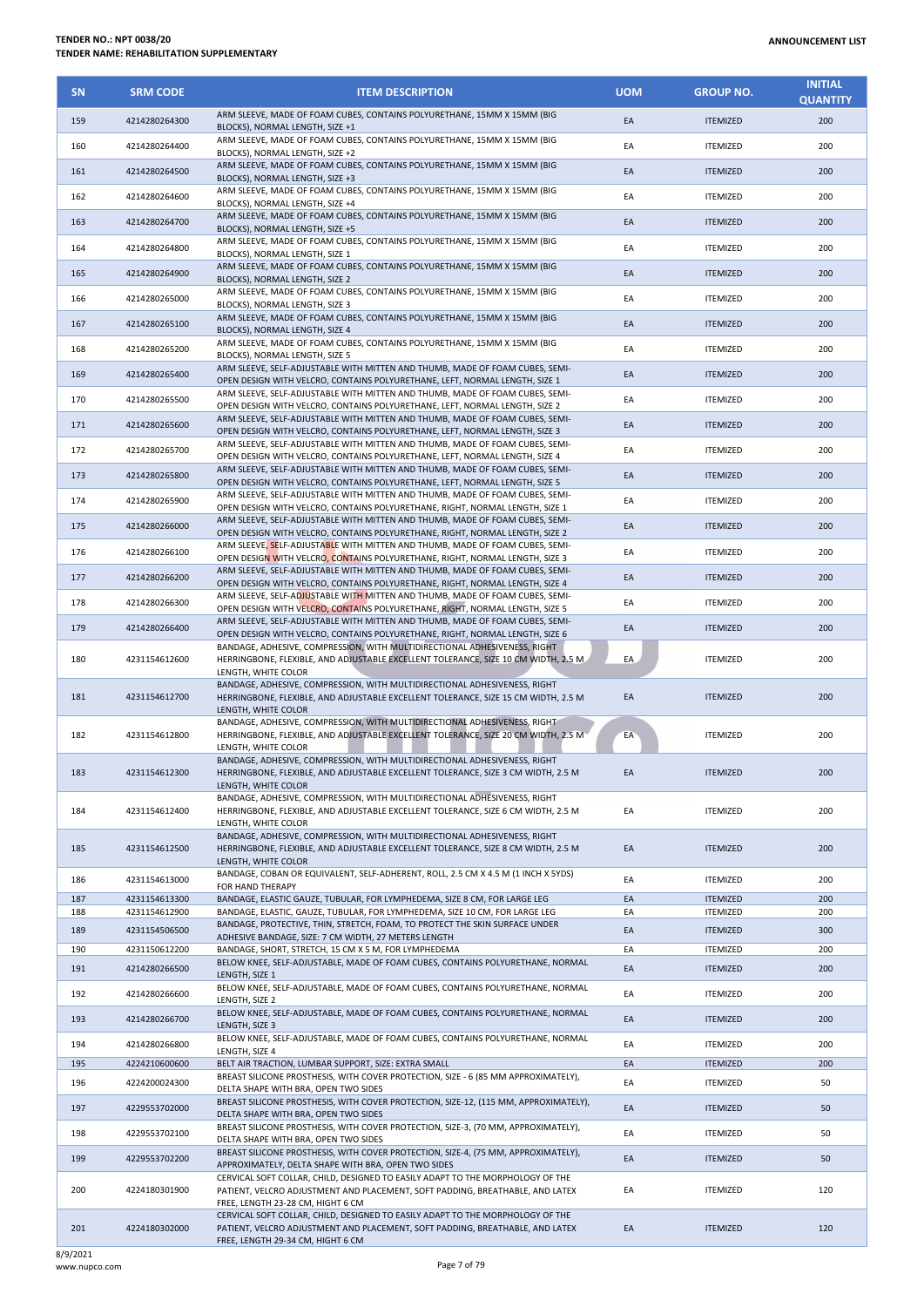## **TENDER NO.: NPT 0038/20 TENDER NAME: REHABILITATION SUPPLEMENTARY**

| <b>SN</b>  | <b>SRM CODE</b>                | <b>ITEM DESCRIPTION</b>                                                                                                                                                                                                                    | <b>UOM</b> | <b>GROUP NO.</b>                   | <b>INITIAL</b><br><b>QUANTITY</b> |
|------------|--------------------------------|--------------------------------------------------------------------------------------------------------------------------------------------------------------------------------------------------------------------------------------------|------------|------------------------------------|-----------------------------------|
| 202        | 4231150608900                  | COMPRESSION BANDAGE, SHORT STRETCH, NON-ELASTIC, SIZE: 4 CM WIDTH, 5 M LENGTH                                                                                                                                                              | EA         | ITEMIZED                           | 300                               |
| 203        | 4231150609000                  | COMPRESSION BANDAGE, SHORT STRETCH, NON-ELASTIC, SIZE: 6 CM WIDTH, 5 M LENGTH                                                                                                                                                              | EA         | <b>ITEMIZED</b>                    | 300                               |
| 204        | 4231155309200                  | COMPRESSION BANDAGE, STRONG, MULTIDIRECTIONAL, MEDIUM STRETCH, ELASTIC, WITH<br>FITTING INDICATOR, SIZE: 4 CM WIDTH, 5 METER LENGTH                                                                                                        | EA         | <b>ITEMIZED</b>                    | 300                               |
| 205        | 4231150611700                  | COMPRESSION, BANDAGE, LIGHT, MULTIDIRECTIONAL, MEDIUM STRETCH, ELASTIC, WITH<br>FITTING INDICATOR, SIZE: 10 CM WIDTH, 5 METER LENGTH                                                                                                       | EA         | <b>ITEMIZED</b>                    | 300                               |
| 206<br>207 | 4231150611600<br>4224210000300 | COMPRESSION, BANDAGE, LIGHT, MULTIDIRECTIONAL, MEDIUM STRETCH, ELASTIC, WITH<br>FITTING INDICATOR, SIZE: 8 CM WIDTH, 5 METER LENGTH                                                                                                        | EA<br>EA   | <b>ITEMIZED</b>                    | 300<br>200                        |
| 208        | 4225161201400                  | CORD, TRACTION, BRAIDED NYLON, ROLL, 4.76 MM (3/16 INCH)<br>CUFF WEIGHT, VELCRO, HEAVY DUTY, 1 LB                                                                                                                                          | EA         | <b>ITEMIZED</b><br><b>ITEMIZED</b> | 240                               |
| 209        | 4225161201500                  | CUFF WEIGHT, VELCRO, HEAVY DUTY, 1/4 LB                                                                                                                                                                                                    | EA         | <b>ITEMIZED</b>                    | 240                               |
| 210        | 4225161201600                  | CUFF WEIGHT, VELCRO, HEAVY DUTY, 1/5 LB                                                                                                                                                                                                    | EA         | <b>ITEMIZED</b>                    | 240                               |
| 211        | 4225161201700                  | CUFF WEIGHT, VELCRO, HEAVY DUTY, 10 LB                                                                                                                                                                                                     | EA         | <b>ITEMIZED</b>                    | 240                               |
| 212        | 4225161201800                  | CUFF WEIGHT, VELCRO, HEAVY DUTY, 2 LB                                                                                                                                                                                                      | EA         | <b>ITEMIZED</b>                    | 240                               |
| 213        | 4225161201900                  | CUFF WEIGHT, VELCRO, HEAVY DUTY, 3 LB                                                                                                                                                                                                      | EA         | <b>ITEMIZED</b>                    | 240                               |
| 214        | 4225161202000                  | CUFF WEIGHT, VELCRO, HEAVY DUTY, 4 LB                                                                                                                                                                                                      | EA         | <b>ITEMIZED</b>                    | 240                               |
| 215        | 4225161202100                  | CUFF WEIGHT, VELCRO, HEAVY DUTY, 5 LB                                                                                                                                                                                                      | EA<br>EA   | <b>ITEMIZED</b>                    | 240<br>240                        |
| 216<br>217 | 4225161202200<br>4225161202300 | CUFF WEIGHT, VELCRO, HEAVY DUTY, 6 LB<br>CUFF WEIGHT, VELCRO, HEAVY DUTY, 8 LB                                                                                                                                                             | EA         | <b>ITEMIZED</b><br><b>ITEMIZED</b> | 240                               |
| 218        | 4225161202400                  | CUFF WEIGHT, VELCRO, HEAVY DUTY, 9 LB                                                                                                                                                                                                      | EA         | <b>ITEMIZED</b>                    | 240                               |
| 219        | 4225161202500                  | CUFF WEIGHT, VELCRO, HEAVY DUTY, 7 LB                                                                                                                                                                                                      | EA         | <b>ITEMIZED</b>                    | 240                               |
| 220        | 4224170643900                  | CUP, HEEL, SIZE XL, SILICONE, MEDIUM, RECOVERY, WITH ANTI-MICROBIAL COVER (PAIR)                                                                                                                                                           | EA         | <b>ITEMIZED</b>                    | 200                               |
| 221        | 4224170644000                  | CUP, HEEL, SIZE XXL, SILICONE, MEDIUM, RECOVERY, WITH ANTI-MICROBIAL COVER (PAIR)                                                                                                                                                          | EA         | <b>ITEMIZED</b>                    | 200                               |
|            |                                | CUSTOM MADE, LYMPHEDEMA COMPRESSION GARMENT, CALF / BELOW KNEE STOCKING, SKIN                                                                                                                                                              |            |                                    |                                   |
| 222        | 4214280268100                  | COLOR, CLASS UPON REQUEST, FABRIC: POLYAMIDE (50-80%), ELASTANE (20-35%), COTTON,<br>SKIN CONTACT AND LATEX FREE                                                                                                                           | EA         | GROUP <sub>3</sub>                 | 100                               |
| 223        | 4214280268200                  | CUSTOM MADE, LYMPHEDEMA COMPRESSION GARMENT, FOOT GLOVE, SKIN COLOR, CLASS<br>UPON REQUEST, FABRIC: POLYAMIDE (50-80%), ELASTANE (20-35%), COTTON, SKIN CONTACT<br>AND LATEX FREE                                                          | EA         | <b>GROUP 3</b>                     | 100                               |
| 224        | 4214280268300                  | CUSTOM MADE, LYMPHEDEMA COMPRESSION GARMENT, FULL TROUSERS OF TWO SEPARATE<br>STOCKINGS WITH WAIST ADJUSTABLE BANDS, SKIN COLOR, CLASS UPON REQUEST, FABRIC:<br>POLYAMIDE (50-80%), ELASTANE (20-35%), COTTON, SKIN CONTACT AND LATEX FREE | EA         | <b>GROUP3</b>                      | 100                               |
| 225        | 4214280268400                  | CUSTOM MADE, LYMPHEDEMA COMPRESSION GARMENT, GAUNTLET WITH THUMB, SKIN<br>COLOR, CLASS UPON REQUEST, FABRIC: POLYAMIDE (50-80%), ELASTANE (20-35%), COTTON,<br>SKIN CONTACT AND LATEX FREE                                                 | EA         | <b>GROUP 3</b>                     | 100                               |
| 226        | 4618150409900                  | CUSTOM MADE, LYMPHEDEMA COMPRESSION GARMENT, GLOVE WITH FINGERS TO BASE OF<br>THE NAIL, SKIN COLOR, CLASS UPON REQUEST, FABRIC: POLYAMIDE (50-80%), ELASTANE (20-<br>35%), COTTON, SKIN CONTACT AND LATEX FREE                             | EA         | <b>GROUP3</b>                      | 100                               |
| 227        | 4618150410000                  | CUSTOM MADE, LYMPHEDEMA COMPRESSION GARMENT, GLOVE WITH FINGERS TO THE<br>KNUCKLE, SKIN COLOR, CLASS UPON REQUEST, FABRIC: POLYAMIDE (50-80%), ELASTANE (20-<br>35%), COTTON, SKIN CONTACT AND LATEX FREE                                  | EA         | <b>GROUP 3</b>                     | 100                               |
| 228        | 4214280268500                  | CUSTOM MADE, LYMPHEDEMA COMPRESSION GARMENT, ONE-LEG STOCKING WITH HIP<br>SUPPORT, SKIN COLOR, CLASS UPON REQUEST, FABRIC: POLYAMIDE (50-80%), ELASTANE (20-<br>35%), COTTON, SKIN CONTACT AND LATEX FREE                                  | EA         | <b>GROUP 3</b>                     | 100                               |
| 229        | 4214280268600                  | CUSTOM MADE, LYMPHEDEMA COMPRESSION GARMENT, PANTYHOSE, SKIN COLOR, CLASS<br>UPON REQUEST, FABRIC: POLYAMIDE (50-80%), ELASTANE (20-35%), COTTON, SKIN CONTACT<br>AND LATEX FREE                                                           | EA         | <b>GROUP 3</b>                     | 100                               |
| 230        | 4214280268700                  | CUSTOM MADE, LYMPHEDEMA COMPRESSION GARMENT, SLEEVE WITH SHOULDER<br>SUPPORTING STRAP WITH GAUNTLET, SKIN COLOR, CLASS UPON REQUEST, FABRIC: POLYAMIDE<br>(50-80%), ELASTANE (20-35%), COTTON, SKIN CONTACT AND LATEX FREE                 | EA         | <b>GROUP 3</b>                     | 100                               |
| 231        | 4224180400300                  | CUSTOM MADE, LYMPHEDEMA COMPRESSION GARMENT, SLEEVE WITH SHOULDER<br>SUPPORTING STRAP, SKIN COLOR, CLASS UPON REQUEST, FABRIC: POLYAMIDE (50-80%),<br>ELASTANE (20-35%), COTTON, SKIN CONTACT AND LATEX FREE                               | EA         | <b>GROUP 3</b>                     | 100                               |
| 232        | 4214280268800                  | CUSTOM MADE, LYMPHEDEMA COMPRESSION GARMENT, THIGH LENGTH STOCKING, SKIN<br>COLOR, CLASS UPON REQUEST, FABRIC: POLYAMIDE (50-55%), ELASTANE (30-35%), COTTON,<br>SKIN CONTACT AND LATEX FREE                                               | EA         | GROUP <sub>3</sub>                 | 100                               |
| 233        | 4224171201800                  | DYNASPORT OR EQUIVALENT, PRE-WRAP, 2 3/4 X 30 YARDS                                                                                                                                                                                        | EA         | <b>ITEMIZED</b>                    | 200                               |
|            |                                | FOAM BANDAGE, EMULSIFIED LATEX FOAM BANDAGE, PERMEABLE TO AIR, SIZE: 10 CM WIDTH,                                                                                                                                                          |            |                                    |                                   |
| 234        | 4231154506400                  | 1 M LENGTH, 12 MM THICKNESS                                                                                                                                                                                                                | EA         | <b>ITEMIZED</b>                    | 200                               |
| 235        | 4231154506300                  | FOAM BANDAGE, EMULSIFIED LATEX FOAM BANDAGE, PERMEABLE TO AIR, SIZE: 10 CM WIDTH,<br>1 M LENGTH, 8 MM THICKNESS                                                                                                                            | EA         | <b>ITEMIZED</b>                    | 200                               |
| 236        | 4231154506200                  | FOAM BANDAGE, EMULSIFIED, LATEX FOAM, PERMEABLE TO AIR, SIZE: 8 CM WIDTH, 1 METER<br>LENGTH, 8 MM THICKNESS                                                                                                                                | EA         | <b>ITEMIZED</b>                    | 200                               |
| 237        | 4214170508500                  | FOAM RUBBER PAD, FOR LYMPHEDEMA USE, KIDNEY SHAPE, SMALL                                                                                                                                                                                   | EA         | ITEMIZED                           | 200                               |
| 238        | 4214170508600                  | FOAM RUBBER PAD. FOR LYMPHEDEMA USE, OVAL SHAPE                                                                                                                                                                                            | EA         | <b>ITEMIZED</b>                    | 200                               |
| 239<br>240 | 4231150611300<br>4214170508700 | FOAM RUBBER PAD, FOR LYMPHEDEMA USE, RECTANGULAR SHAPE<br>FOAM RUBBER PAD, FOR LYMPHEDEMA USE, TRAPEZOID SHAPE                                                                                                                             | EA<br>EA   | <b>ITEMIZED</b><br><b>ITEMIZED</b> | 200<br>200                        |
| 241        | 4225170101700                  | GAIT BELT, WITH METAL BUCKLE, MADE OF HEAVY-DUTY COTTON, SIZE 72 INCHES LENGTH X 2                                                                                                                                                         | EA         | <b>ITEMIZED</b>                    | 100                               |
| 242        | 4214280225900                  | <b>INCHES WIDTH</b><br>GLOVE, GARMENT PRESSURE, CLOSED FINGER, ISOTONER OR EQUIVALENT, LARGE, FOR<br>REHABILITATION USE ONLY                                                                                                               | EA         | <b>ITEMIZED</b>                    | 150                               |
| 243        | 4214280226000                  | GLOVE, GARMENT PRESSURE, CLOSED FINGER, ISOTONER OR EQUIVALENT, MEDIUM, FOR<br>REHABILITATION USE ONLY                                                                                                                                     | EA         | <b>ITEMIZED</b>                    | 150                               |
| 244        | 4214280226200                  | GLOVE, GARMENT PRESSURE, CLOSED FINGER, ISOTONER OR EQUIVALENT, SMALL, FOR<br>REHABILITATION USE ONLY                                                                                                                                      | EA         | <b>ITEMIZED</b>                    | 150                               |
| 245        | 4214280225000                  | GLOVE, WITH COMPRESSIVE FINGERS PRESSURE GARMENT, CLASS 2, SIZE 1                                                                                                                                                                          | EA         | <b>ITEMIZED</b>                    | 100                               |
| 246        | 4214280225100                  | GLOVE, WITH COMPRESSIVE FINGERS PRESSURE GARMENT, CLASS 2, SIZE 2                                                                                                                                                                          | EA         | <b>ITEMIZED</b>                    | 100                               |
| 247        | 4214280225200                  | GLOVE, WITH COMPRESSIVE FINGERS PRESSURE GARMENT, CLASS 2, SIZE 3                                                                                                                                                                          | EA         | <b>ITEMIZED</b>                    | 100                               |
| 248        | 4214280225300                  | GLOVE, WITH COMPRESSIVE FINGERS PRESSURE GARMENT, CLASS 2, SIZE 4                                                                                                                                                                          | EA         | ITEMIZED                           | 100                               |
| 249        | 4214280225400                  | GLOVE, WITH COMPRESSIVE FINGERS PRESSURE GARMENT, CLASS 2, SIZE 5                                                                                                                                                                          | EA         | <b>ITEMIZED</b>                    | 100                               |
| 250        | 4214280225500                  | GLOVE, WITH COMPRESSIVE FINGERS PRESSURE GARMENT, CLASS 2, SIZE 6                                                                                                                                                                          | EA         | ITEMIZED                           | 100                               |
| 251<br>252 | 4214280225600<br>4214280225700 | GLOVE, WITH COMPRESSIVE FINGERS PRESSURE GARMENT, CLASS 2, SIZE 7<br>GLOVE, WITH COMPRESSIVE FINGERS PRESSURE GARMENT, CLASS 2, SIZE 8                                                                                                     | EA<br>EA   | <b>ITEMIZED</b><br><b>ITEMIZED</b> | 100<br>100                        |
| 253        | 4618150402200                  | GLOVES WITH SILICONE OR GEL LINING FOR SCAR MANAGEMENT, CLOSED FINGER, SIZE 1 OR<br>SMALL                                                                                                                                                  | EA         | <b>ITEMIZED</b>                    | 150                               |
| 254        | 4618150402300                  | GLOVES WITH SILICONE OR GEL LINING FOR SCAR MANAGEMENT, CLOSED FINGER, SIZE 2 OR<br>MEDIUM                                                                                                                                                 | EA         | <b>ITEMIZED</b>                    | 150                               |
| 255        | 4618150402400                  | GLOVES WITH SILICONE OR GEL LINING FOR SCAR MANAGEMENT, CLOSED FINGER, SIZE 3 OR<br>LARGE                                                                                                                                                  | EA         | <b>ITEMIZED</b>                    | 150                               |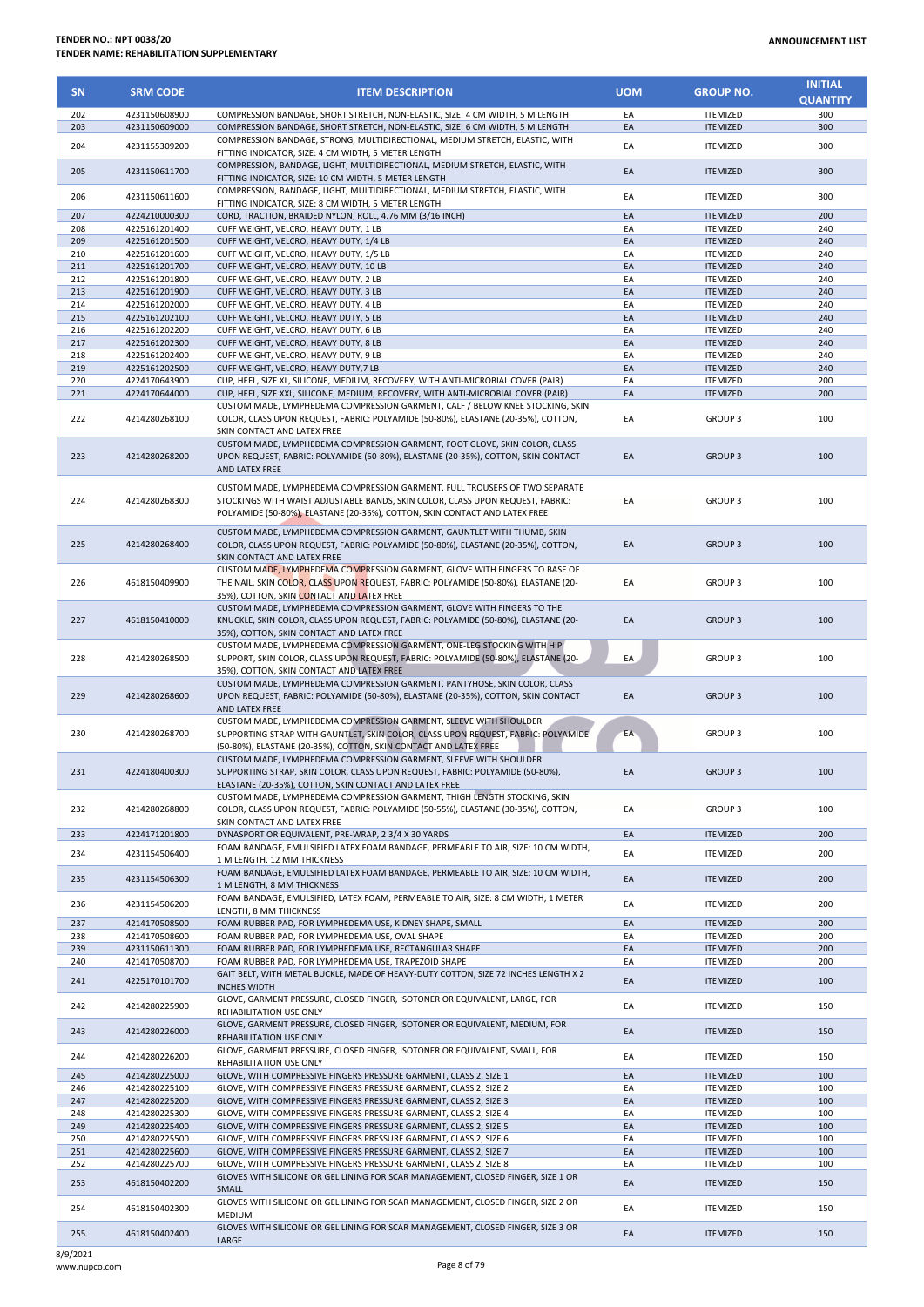| <b>SN</b>  | <b>SRM CODE</b>                | <b>ITEM DESCRIPTION</b>                                                                                                                                                                                                              | <b>UOM</b> | <b>GROUP NO.</b>                   | <b>INITIAL</b><br><b>QUANTITY</b> |
|------------|--------------------------------|--------------------------------------------------------------------------------------------------------------------------------------------------------------------------------------------------------------------------------------|------------|------------------------------------|-----------------------------------|
| 256        | 4618150412500                  | GLOVES, MADE OF FOAM CUBES, CONTAINS POLYURETHANE, 5 MM X 5 MM (SMALL BLOCKS),<br>LEFT, SIZE 1                                                                                                                                       | EA         | <b>ITEMIZED</b>                    | 200                               |
| 257        | 4618150412600                  | GLOVES, MADE OF FOAM CUBES, CONTAINS POLYURETHANE, 5 MM X 5 MM (SMALL BLOCKS),<br>LEFT, SIZE 2                                                                                                                                       | EA         | <b>ITEMIZED</b>                    | 200                               |
| 258        | 4618150412700                  | GLOVES, MADE OF FOAM CUBES, CONTAINS POLYURETHANE, 5 MM X 5 MM (SMALL BLOCKS),<br>LEFT, SIZE 3                                                                                                                                       | EA         | <b>ITEMIZED</b>                    | 200                               |
| 259        | 4618150412800                  | GLOVES, MADE OF FOAM CUBES, CONTAINS POLYURETHANE, 5 MM X 5 MM (SMALL BLOCKS),<br>LEFT, SIZE 4                                                                                                                                       | EA         | <b>ITEMIZED</b>                    | 200                               |
| 260        | 4618150412900                  | GLOVES, MADE OF FOAM CUBES, CONTAINS POLYURETHANE, 5 MM X 5 MM (SMALL BLOCKS),<br>LEFT, SIZE 5                                                                                                                                       | EA         | <b>ITEMIZED</b>                    | 200                               |
| 261        | 4618150413000                  | GLOVES, MADE OF FOAM CUBES, CONTAINS POLYURETHANE, 5 MM X 5 MM (SMALL BLOCKS),<br>LEFT, SIZE 6                                                                                                                                       | EA         | <b>ITEMIZED</b>                    | 200                               |
| 262        | 4618150413100                  | GLOVES, MADE OF FOAM CUBES, CONTAINS POLYURETHANE, 5 MM X 5 MM (SMALL BLOCKS),<br>RIGHT, SIZE 1                                                                                                                                      | EA         | <b>ITEMIZED</b>                    | 200                               |
| 263        | 4618150413200                  | GLOVES, MADE OF FOAM CUBES, CONTAINS POLYURETHANE, 5 MM X 5 MM (SMALL BLOCKS),<br>RIGHT, SIZE 2                                                                                                                                      | EA         | <b>ITEMIZED</b>                    | 200                               |
| 264        | 4618150413300                  | GLOVES, MADE OF FOAM CUBES, CONTAINS POLYURETHANE, 5 MM X 5 MM (SMALL BLOCKS),<br>RIGHT, SIZE 3<br>GLOVES, MADE OF FOAM CUBES, CONTAINS POLYURETHANE, 5 MM X 5 MM (SMALL BLOCKS),                                                    | EA         | <b>ITEMIZED</b>                    | 200                               |
| 265        | 4618150413400                  | RIGHT, SIZE 4<br>GLOVES, MADE OF FOAM CUBES, CONTAINS POLYURETHANE, 5 MM X 5 MM (SMALL BLOCKS),                                                                                                                                      | EA         | <b>ITEMIZED</b>                    | 200                               |
| 266        | 4618150413500                  | RIGHT, SIZE 5<br>GLOVES, MADE OF FOAM CUBES, CONTAINS POLYURETHANE, 5 MM X 5 MM (SMALL BLOCKS),                                                                                                                                      | EA         | <b>ITEMIZED</b>                    | 200                               |
| 267        | 4618150413600                  | RIGHT, SIZE 6<br>INSOLE, ADHESIVE ORTHOTIC, HIGH DENSITY EVA MATERIAL PRE-CUT INTO A WEDGED FORM,                                                                                                                                    | EA         | <b>ITEMIZED</b>                    | 200                               |
| 268        | 4618160903700                  | SIZE CHILD MEDIUM 10+<br>INSOLE, ADHESIVE ORTHOTIC, HIGH DENSITY EVA MATERIAL PRE-CUT INTO A WEDGED FORM,                                                                                                                            | EA         | <b>ITEMIZED</b>                    | 150                               |
| 269        | 4618160903800                  | SIZE CHILD SMALL 6-10<br>LIGHT, MULTIDIRECTIONAL, MEDIUM STRETCH, ELASTIC, COMPRESSION, BANDAGE, WITH                                                                                                                                | EA         | <b>ITEMIZED</b>                    | 150                               |
| 270        | 4231150604100                  | FITTING INDICATOR, SIZE: 4 CM WIDTH, 5 METER LENGTH<br>LYMPHEDEMA COMPRESSION GARMENT, CUSTOM MADE, SLEEVE WITH SHOULDER                                                                                                             | EA         | <b>ITEMIZED</b>                    | 300                               |
| 271        | 4618150417700                  | SUPPORTING STRAP AND GLOVE, SKIN COLOR, CLASS UPON REQUEST, FABRIC: POLYAMIDE (50-<br>80%), ELASTANE (20-35%), COTTON, SKIN CONTACT AND LATEX FREE<br>LYMPHEDEMA COMPRESSION GARMENT, CUSTOM MADE, SLEEVE WITH STAY-UP SILICON STRIP | EA         | <b>GROUP 3</b>                     | 100                               |
| 272        | 4618150417800                  | AND GLOVE, SKIN COLOR, CLASS UPON REQUEST, FABRIC: POLYAMIDE (50-80%), ELASTANE (20-<br>35%), COTTON, SKIN CONTACT AND LATEX FREE                                                                                                    | EA         | GROUP <sub>3</sub>                 | 100                               |
| 273        | 4618154210100                  | MITTEN, MADE OF FOAM CUBES, CONTAINS POLYURETHANE, 5 MM X 5 MM (SMALL BLOCKS),<br>SIZE 1                                                                                                                                             | EA         | <b>ITEMIZED</b>                    | 200                               |
| 274        | 4618154210200                  | MITTEN, MADE OF FOAM CUBES, CONTAINS POLYURETHANE, 5 MM X 5 MM (SMALL BLOCKS),<br>SIZE <sub>2</sub>                                                                                                                                  | EA         | <b>ITEMIZED</b>                    | 200                               |
| 275        | 4618154210300                  | MITTEN, MADE OF FOAM CUBES, CONTAINS POLYURETHANE, 5 MM X 5 MM (SMALL BLOCKS),<br>SIZE <sub>3</sub>                                                                                                                                  | EA         | <b>ITEMIZED</b>                    | 200                               |
| 276        | 4618154210400                  | MITTEN, MADE OF FOAM CUBES, CONTAINS POLYURETHANE, 5 MM X 5 MM (SMALL BLOCKS),<br>SIZE 4                                                                                                                                             | EA         | <b>ITEMIZED</b>                    | 200                               |
| 277        | 4618154210500                  | MITTEN, MADE OF FOAM CUBES, CONTAINS POLYURETHANE, 5 MM X 5 MM (SMALL BLOCKS),<br>SIZE <sub>5</sub><br>MITTEN, MADE OF FOAM CUBES, CONTAINS POLYURETHANE, 5 MM X 5 MM (SMALL BLOCKS),                                                | EA         | <b>ITEMIZED</b>                    | 200                               |
| 278        | 4618154210600                  | SIZE <sub>6</sub>                                                                                                                                                                                                                    | EA         | <b>ITEMIZED</b>                    | 200                               |
| 279        | 4225170101800                  | MULTI-HANDLED GAIT BELT, MADE FROM NYLON, SIZE 56 INCHES LENGTH X 4 INCHES WIDTH<br>NEEDLE, ACUPUNCTURE / DRY, 100 X 0.35 MM, IN INTRODUCER TUBE, DISPOSABLE, STERILE,                                                               | EA         | <b>ITEMIZED</b>                    | 100                               |
| 280        | 4214420101000                  | <b>INDIVIDUAL PACK</b><br>NEEDLE, ACUPUNCTURE / DRY, 15 X 0.16 TO 0.20 MM, IN INTRODUCER TUBE, DISPOSABLE,                                                                                                                           | EA         | <b>ITEMIZED</b>                    | 1000                              |
| 281        | 4214420100000                  | STERILE, INDIVIDUAL PACK<br>NEEDLE, ACUPUNCTURE / DRY, 20 X 0.20 - 0.22 MM, IN INTRODUCER TUBE, DISPOSABLE,                                                                                                                          | EA         | <b>ITEMIZED</b>                    | 1000                              |
| 282        | 4214420101100                  | STERILE, INDIVIDUAL PACK<br>NEEDLE, ACUPUNCTURE / DRY, 30 X 0.20 - 0.25 MM, IN INTRODUCER TUBE, DISPOSABLE,                                                                                                                          | EA         | <b>ITEMIZED</b>                    | 1000                              |
| 283        | 4214420100100                  | STERILE, INDIVIDUAL PACK<br>NEEDLE, ACUPUNCTURE / DRY, 40 X 0.25 - 0.30 MM, IN INTRODUCER TUBE, DISPOSABLE,                                                                                                                          | EA         | <b>ITEMIZED</b>                    | 1000                              |
| 284        | 4214420100200                  | STERILE, INDIVIDUAL PACK<br>NEEDLE, ACUPUNCTURE / DRY, 50 X 0.25 - 0.30 MM, IN INTRODUCER TUBE, DISPOSABLE,                                                                                                                          | EA         | <b>ITEMIZED</b>                    | 1000                              |
| 285        | 4214420101200                  | STERILE, INDIVIDUAL PACK<br>NEEDLE, ACUPUNCTURE / DRY, 75 X 0.30 - 0.35 MM, IN INTRODUCER TUBE, DISPOSABLE,                                                                                                                          | EA         | <b>ITEMIZED</b>                    | 1000                              |
| 286        | 4214420101300                  | STERILE, INDIVIDUAL PACK<br>NEEDLE, ACUPUNCTURE / DRY, 90 X 0.30 - 0.35 MM, IN INTRODUCER TUBE, DISPOSABLE,                                                                                                                          | EA         | <b>ITEMIZED</b>                    | 1000                              |
| 287<br>288 | 4214420101400<br>4920160100600 | STERILE, INDIVIDUAL PACK<br>NEOPRENE DUMBBELLS, 1 LB                                                                                                                                                                                 | EA<br>EA   | <b>ITEMIZED</b><br><b>ITEMIZED</b> | 1000<br>50                        |
| 289        | 4920160100700                  | NEOPRENE DUMBBELLS, 10 LB                                                                                                                                                                                                            | EA         | <b>ITEMIZED</b>                    | 50                                |
| 290        | 4920160100800                  | NEOPRENE DUMBBELLS, 2 LB                                                                                                                                                                                                             | EA         | <b>ITEMIZED</b>                    | 50                                |
| 291<br>292 | 4920160100900<br>4920160101000 | NEOPRENE DUMBBELLS, 3 LB<br>NEOPRENE DUMBBELLS, 4 LB                                                                                                                                                                                 | EA<br>EA   | <b>ITEMIZED</b><br><b>ITEMIZED</b> | 50<br>50                          |
| 293        | 4920160101100                  | NEOPRENE DUMBBELLS, 5 LB                                                                                                                                                                                                             | EA         | <b>ITEMIZED</b>                    | 50                                |
| 294        | 4920160101200                  | NEOPRENE DUMBBELLS, 6 LB                                                                                                                                                                                                             | EA         | <b>ITEMIZED</b>                    | 50                                |
| 295        | 4920160101300                  | NEOPRENE DUMBBELLS, 7 LB                                                                                                                                                                                                             | EA         | <b>ITEMIZED</b>                    | 50                                |
| 296<br>297 | 4920160101400<br>4920160101500 | NEOPRENE DUMBBELLS, 8 LB<br>NEOPRENE DUMBBELLS, 9 LB                                                                                                                                                                                 | EA<br>EA   | <b>ITEMIZED</b><br><b>ITEMIZED</b> | 50<br>50                          |
| 298        | 4231154506100                  | NON-ELASTIC, ANTI-EDEMA, SHORT STRETCH, COTTON, BANDAGE, COMPOSITION, 100 %<br>COTTON, SIZE: 11 CM WIDTH, 4 M LENGTH, WHITE COLOR                                                                                                    | EA         | <b>ITEMIZED</b>                    | 300                               |
| 299        | 4224150207800                  | ORTHOPEDIC, FELT, SELF ADHESIVE, 0.3 CM X 58 CM X 100 CM                                                                                                                                                                             | EA         | <b>ITEMIZED</b>                    | 200                               |
| 300        | 4224150208100                  | PADDING, SOFT ADHESIVE, MOLESTICK EQUIVALENT, 23 CM X 3.7 M                                                                                                                                                                          | EA         | <b>ITEMIZED</b>                    | 120                               |
| 301        | 4224150207900                  | PADDING, SOFT ADHESIVE, MOLESTICK OR EQUIVALENT, 15 CM X 5.5 M                                                                                                                                                                       | EA         | <b>ITEMIZED</b>                    | 120                               |
| 302        | 4225170101600                  | PEDIATRIC GAIT BELT, MADE FROM DISINFECTANT MATERIAL, FITS CHILDREN WITH WAISTS<br>FROM 17 INCHES TO 28 INCHES, HOOK-AND-LOOP STRAP                                                                                                  | EA         | <b>ITEMIZED</b>                    | 100                               |
| 303        | 4214180200800                  | POCKET, SPONGES, FOR ELECTROTHERAPY ELECTRODES, YELLOW COLOR, SIZE: 6 CM X 8 CM,<br>PACK OF 4 SPONGES                                                                                                                                | EA         | <b>ITEMIZED</b>                    | 120                               |
| 304        | 4231150611200                  | ROLL BANDAGE, MADE OF FOAM CUBES, ENCASED BETWEEN TWO NON-WOVEN BANDAGES,<br>CUBE SIZE: 15 MM X 15 MM (BIG BLOCKS), ROLL BANDAGE SIZE: 10 CM WIDTH X 3 METERS<br>LENGTH                                                              | EA         | <b>ITEMIZED</b>                    | 500                               |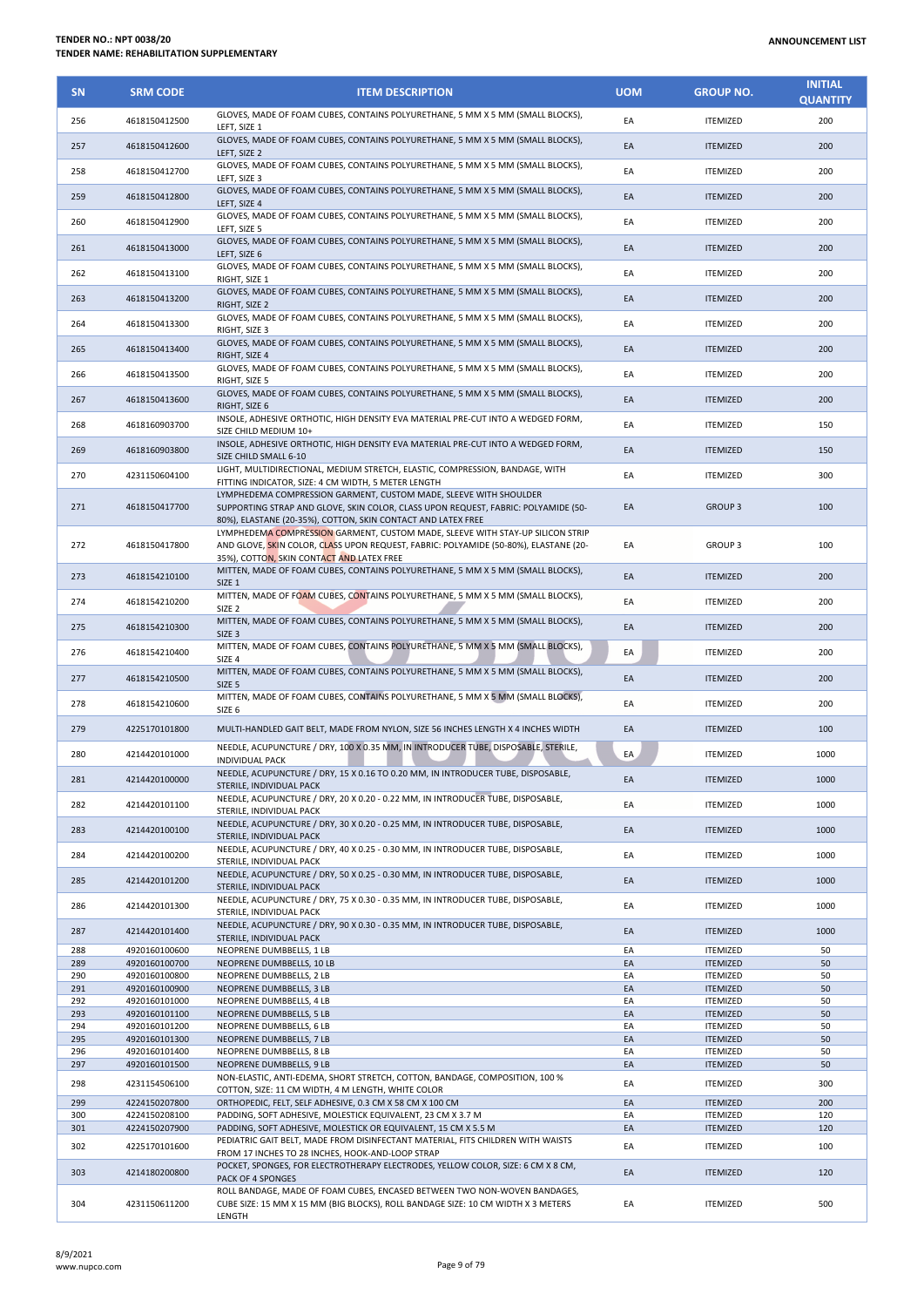## **TENDER NO.: NPT 0038/20 TENDER NAME: REHABILITATION SUPPLEMENTARY**

| <b>SN</b> | <b>SRM CODE</b> | <b>ITEM DESCRIPTION</b>                                                                                                                                                               | <b>UOM</b> | <b>GROUP NO.</b> | <b>INITIAL</b><br><b>QUANTITY</b> |
|-----------|-----------------|---------------------------------------------------------------------------------------------------------------------------------------------------------------------------------------|------------|------------------|-----------------------------------|
|           |                 | ROLL BANDAGE, MADE OF FOAM CUBES, ENCASED BETWEEN TWO NON-WOVEN BANDAGES,                                                                                                             |            |                  |                                   |
| 305       | 4231150611100   | CUBE SIZE: 5 MM X 5 MM (SMALL BLOCKS), ROLL BANDAGE SIZE: 10 CM WIDTH X 3 METERS<br>LENGTH                                                                                            | EA         | <b>ITEMIZED</b>  | 500                               |
| 306       | 4214182300300   | ROUND SPONGES, USED WITH THE VACUUM ELECTRODES, SIZE: 30 MM, PACK OF 4 SPONGES                                                                                                        | EA         | <b>ITEMIZED</b>  | 120                               |
| 307       | 4214182300400   | ROUND SPONGES, USED WITH THE VACUUM ELECTRODES, SIZE: 60 MM, PACK OF 4 SPONGES                                                                                                        | EA         | <b>ITEMIZED</b>  | 120                               |
| 308       | 4214182300500   | ROUND SPONGES, USED WITH THE VACUUM ELECTRODES, SIZE: 90 MM, PACK OF 4 SPONGES                                                                                                        | EA         | <b>ITEMIZED</b>  | 120                               |
| 309       | 4214180200600   | SELF-ADHESIVE, ELECTRODES USED FOR TENS AND ELECTROTHERAPY, WITH PRE-ATTACHED<br>LEAD, ROUND-SHAPE, SIZE: 22 MM, PACK OF 4 EACH                                                       | EA         | <b>ITEMIZED</b>  | 240                               |
| 310       | 4229551401000   | SHEET, GEL, ADHESIVE LINED WITH FABRIC, 30 X 40 CM                                                                                                                                    | EA         | <b>ITEMIZED</b>  | 120                               |
| 311       | 4229551401100   | SHEET, GEL, ADHESIVE LINED WITH FABRIC, 40 X 50 CM                                                                                                                                    | EA         | <b>ITEMIZED</b>  | 120                               |
| 312       | 4229551401200   | SHEET, GEL, NON-ADHESIVE LINED WITH FABRIC, 30 X 40 CM                                                                                                                                | EA         | <b>ITEMIZED</b>  | 120                               |
| 313       | 4229551401300   | SHEET, GEL, NON-ADHESIVE LINED WITH FABRIC, 40 X 50 CM                                                                                                                                | EA         | <b>ITEMIZED</b>  | 120                               |
| 314       | 4214280002800   | SHEET, MADE UP OF FOAM CUBES, ENCASED BETWEEN TWO NON-WOVEN BANDAGES CUBE,<br>SIZE: 15 MM X 15 MM (BIG BLOCKS), PAD SIZE: 20 CM WIDTH X 1 M LENGTH                                    | EA         | <b>ITEMIZED</b>  | 500                               |
| 315       | 4214280002900   | SHEET, MADE UP OF FOAM CUBES, ENCASED BETWEEN TWO NON-WOVEN BANDAGES CUBE,<br>SIZE: 5 MM X 5 MM (SMALL BLOCKS), PAD SIZE: 25 CM WIDTH X 1 M LENGTH                                    | EA         | <b>ITEMIZED</b>  | 500                               |
| 316       | 4214280003000   | SHEET, MADE UP OF FOAM CUBES, ENCASED BETWEEN TWO NON-WOVEN BANDAGES CUBE,<br>SIZE: 5 MM X 5 MM (SMALL BLOCKS), PAD SIZE: 25 CM WIDTH X 25 CM LENGTH                                  | EA         | <b>ITEMIZED</b>  | 500                               |
| 317       | 4231250000600   | SLEEVE, ELASTIC, GEL LINED WITH FABRIC, SIZE 1 (12/18 CM CIRCUMFERENCE)                                                                                                               | EA         | <b>ITEMIZED</b>  | 50                                |
| 318       | 4231250000700   | SLEEVE, ELASTIC, GEL LINED WITH FABRIC, SIZE 2 (18/25 CM CIRCUMFERENCE)                                                                                                               | EA         | <b>ITEMIZED</b>  | 50                                |
| 319       | 4231250000800   | SLEEVE, ELASTIC, GEL LINED WITH FABRIC, SIZE 3 (25/32 CM CIRCUMFERENCE)                                                                                                               | EA         | <b>ITEMIZED</b>  | 50                                |
| 320       | 4231250000900   | SLEEVE, ELASTIC, GEL LINED WITH FABRIC, SIZE 4 (32/45 CM CIRCUMFERENCE)                                                                                                               | EA         | <b>ITEMIZED</b>  | 50                                |
| 321       | 4231250001000   | SLEEVE, ELASTIC, GEL LINED WITH FABRIC, SIZE 5 (45/55 CM CIRCUMFERENCE)                                                                                                               | EA         | <b>ITEMIZED</b>  | 50                                |
| 322       | 4224180616800   | SPLINT, FOREARM, LEFT, INFANT SIZE                                                                                                                                                    | EA         | <b>ITEMIZED</b>  | 50                                |
| 323       | 4224180622000   | SPLINT, FOREARM, RIGHT, INFANT SIZE                                                                                                                                                   | EA         | <b>ITEMIZED</b>  | 50                                |
| 324       | 4224170202500   | SPLINT, HIP ABDUCTION PILLOW, FREJKA MODEL 480 OR EQUIVALENT, SIZE 24-25                                                                                                              | EA         | <b>ITEMIZED</b>  | 150                               |
| 325       | 4224170202600   | SPLINT, HIP ABDUCTION PILLOW, FREJKA MODEL 480 OR EQUIVALENT, SIZE 26-27                                                                                                              | EA         | <b>ITEMIZED</b>  | 150                               |
| 326       | 4214280270300   | STOCKING MEDICAL GRADUATED COMPRESSION 23 - 32 MMHG, ABOVE KNEE, X-LARGE PLUS,<br>NORMAL NATURE COLOR, CLOSE TOE WITH SILICON END                                                     | EA         | <b>ITEMIZED</b>  | 150                               |
| 327       | 4214280270400   | STOCKING MEDICAL GRADUATED COMPRESSION 23 - 32 MMHG, ABOVE KNEE, X-LARGE,<br>NORMAL NATURE COLOR, CLOSE TOE WITH SILICON END                                                          | EA         | <b>ITEMIZED</b>  | 150                               |
| 328       | 4214280270500   | STOCKING MEDICAL GRADUATED COMPRESSION 23 - 32 MMHG, PANTY, X-LARGE PLUS,<br>NORMAL SKIN COLOR, CLOSE TOE                                                                             | EA         | <b>ITEMIZED</b>  | 150                               |
| 329       | 4214280232300   | STOCKING MEDICAL GRADUATED COMPRESSION 23 - 32 MMHG, PANTY, X-LARGE, NORMAL<br>SKIN COLOR, CLOSE TOE                                                                                  | EA         | <b>ITEMIZED</b>  | 150                               |
| 330       | 4231250400100   | STRAP, CHIN, GEL, FABRIC-LINED, SIZE CHILD                                                                                                                                            | EA         | <b>ITEMIZED</b>  | 50                                |
| 331       | 4231250400300   | STRAP, STERNAL, GEL, FABRIC-LINED, SIZE LARGE                                                                                                                                         | EA         | <b>ITEMIZED</b>  | 50                                |
| 332       | 4231250400200   | STRAP, STERNAL, GEL, FABRIC-LINED, SIZE MEDIUM                                                                                                                                        | EA         | <b>ITEMIZED</b>  | 50                                |
| 333       | 4231150604200   | STRONG, MULTIDIRECTIONAL, MEDIUM STRETCH, ELASTIC, COMPRESSION, BANDAGE, WITH<br>FITTING INDICATOR, SIZE: 10 CM WIDTH, 5 METER LENGTH                                                 | EA         | <b>ITEMIZED</b>  | 300                               |
| 334       | 4231150604300   | STRONG, MULTIDIRECTIONAL, MEDIUM STRETCH, ELASTIC, COMPRESSION, BANDAGE, WITH<br>FITTING INDICATOR, SIZE: 8 CM WIDTH, 5 METER LENGTH                                                  | EA         | <b>ITEMIZED</b>  | 300                               |
| 335       | 4231155400400   | TAPE, ENDURA OR EQUIVALENT RIGID, HIGH ADHESIVE, TO SUPPORT JOINTS UNDER MAXIMUM<br>STRESS, SIZE 1.5 IN X 15 YARD                                                                     | EA         | <b>ITEMIZED</b>  | 50                                |
| 336       | 4231155400600   | TAPE, ENDURA OR EQUIVALENT RIGID, HIGH ADHESIVE, TO SUPPORT JOINTS UNDER MAXIMUM<br>STRESS, SIZE 2IN X 11 YARD                                                                        | EA         | <b>ITEMIZED</b>  | 50                                |
| 337       | 4213151405200   | THERA-TOG SUIT OR EQUIVALENT, TO IMPROVE ALIGNMENT AND STABILIZATION OF THE BODY,<br>CONTAINS THE CORE STRENGTHENING SET WITH ABDOMINAL ASSIST, SIZE LARGE                            | EA         | <b>ITEMIZED</b>  | 120                               |
| 338       | 4213151405300   | THERA-TOG SUIT OR EQUIVALENT, TO IMPROVE ALIGNMENT AND STABILIZATION OF THE BODY,<br>CONTAINS THE CORE STRENGTHENING SET WITH ABDOMINAL ASSIST, SIZE MEDIUM                           | EA         | <b>ITEMIZED</b>  | 120                               |
| 339       | 4213151405400   | THERA-TOG SUIT OR EQUIVALENT, TO IMPROVE ALIGNMENT AND STABILIZATION OF THE BODY,<br>CONTAINS THE CORE STRENGTHENING SET WITH ABDOMINAL ASSIST, SIZE SMALL                            | EA         | <b>ITEMIZED</b>  | 120                               |
| 340       | 4213151405500   | THERA-TOG SUIT OR EQUIVALENT, TO IMPROVE ALIGNMENT AND STABILIZATION OF THE BODY,                                                                                                     | EA         | <b>ITEMIZED</b>  | 120                               |
| 341       | 4213151405600   | CONTAINS THE CORE STRENGTHENING SET WITH ABDOMINAL ASSIST, SIZE X-LARGE<br>THERA-TOG SUIT OR EQUIVALENT, TO IMPROVE ALIGNMENT AND STABILIZATION OF THE BODY,                          | EA         | <b>ITEMIZED</b>  | 120                               |
|           |                 | CONTAINS THE CORE STRENGTHENING SET WITH ABDOMINAL ASSIST, SIZE X-SMALL<br>THERA-TOG SUIT OR EQUIVALENT, TO IMPROVE ALIGNMENT AND STABILIZATION OF THE BODY,                          |            |                  |                                   |
| 342       | 4213151405700   | CONTAINS THE CORE STRENGTHENING SET WITH KNEE FLEXION OR EXTENSION ASSIST, SIZE<br>LARGE                                                                                              | EA         | <b>ITEMIZED</b>  | 120                               |
| 343       | 4213151405800   | THERA-TOG SUIT OR EQUIVALENT, TO IMPROVE ALIGNMENT AND STABILIZATION OF THE BODY,<br>CONTAINS THE CORE STRENGTHENING SET WITH KNEE FLEXION OR EXTENSION ASSIST, SIZE<br><b>MEDIUM</b> | EA         | <b>ITEMIZED</b>  | 120                               |
| 344       | 4213151405900   | THERA-TOG SUIT OR EQUIVALENT, TO IMPROVE ALIGNMENT AND STABILIZATION OF THE BODY,<br>CONTAINS THE CORE STRENGTHENING SET WITH KNEE FLEXION OR EXTENSION ASSIST, SIZE<br>SMALL         | EA         | <b>ITEMIZED</b>  | 120                               |
| 345       | 4213151406000   | THERA-TOG SUIT OR EQUIVALENT, TO IMPROVE ALIGNMENT AND STABILIZATION OF THE BODY,<br>CONTAINS THE CORE STRENGTHENING SET WITH KNEE FLEXION OR EXTENSION ASSIST, SIZE X-<br>LARGE      | EA         | <b>ITEMIZED</b>  | 120                               |
| 346       | 4213151406100   | THERA-TOG SUIT OR EQUIVALENT, TO IMPROVE ALIGNMENT AND STABILIZATION OF THE BODY,<br>CONTAINS THE CORE STRENGTHENING SET WITH KNEE FLEXION OR EXTENSION ASSIST, SIZE X-<br>SMALL      | EA         | <b>ITEMIZED</b>  | 120                               |
| 347       | 4618150300200   | THERA-TOG SUIT OR EQUIVALENT, TO IMPROVE ALIGNMENT AND STABILIZATION OF THE BODY,<br>CONTAINS THE CORE STRENGTHENING SET WITH PELVIC STABILIZATION, SIZE LARGE                        | EA         | <b>ITEMIZED</b>  | 120                               |
| 348       | 4618150300300   | THERA-TOG SUIT OR EQUIVALENT, TO IMPROVE ALIGNMENT AND STABILIZATION OF THE BODY,<br>CONTAINS THE CORE STRENGTHENING SET WITH PELVIC STABILIZATION, SIZE MEDIUM                       | EA         | <b>ITEMIZED</b>  | 120                               |
| 349       | 4618150300400   | THERA-TOG SUIT OR EQUIVALENT, TO IMPROVE ALIGNMENT AND STABILIZATION OF THE BODY,<br>CONTAINS THE CORE STRENGTHENING SET WITH PELVIC STABILIZATION, SIZE SMALL                        | EA         | <b>ITEMIZED</b>  | 120                               |
| 350       | 4618150300500   | THERA-TOG SUIT OR EQUIVALENT, TO IMPROVE ALIGNMENT AND STABILIZATION OF THE BODY,<br>CONTAINS THE CORE STRENGTHENING SET WITH PELVIC STABILIZATION, SIZE X-LARGE                      | EA         | <b>ITEMIZED</b>  | 120                               |
| 351       | 4618150300600   | THERA-TOG SUIT OR EQUIVALENT, TO IMPROVE ALIGNMENT AND STABILIZATION OF THE BODY,<br>CONTAINS THE CORE STRENGTHENING SET WITH PELVIC STABILIZATION, SIZE X-SMALL                      | EA         | <b>ITEMIZED</b>  | 120                               |
| 352       | 4213151406200   | THERA-TOG SUIT OR EQUIVALENT, TO IMPROVE ALIGNMENT AND STABILIZATION OF THE BODY,<br>CONTAINS THE CORE STRENGTHENING SET WITH SCAPULAR AND SHOULDER RETRACTION, SIZE<br>LARGE         | EA         | <b>ITEMIZED</b>  | 120                               |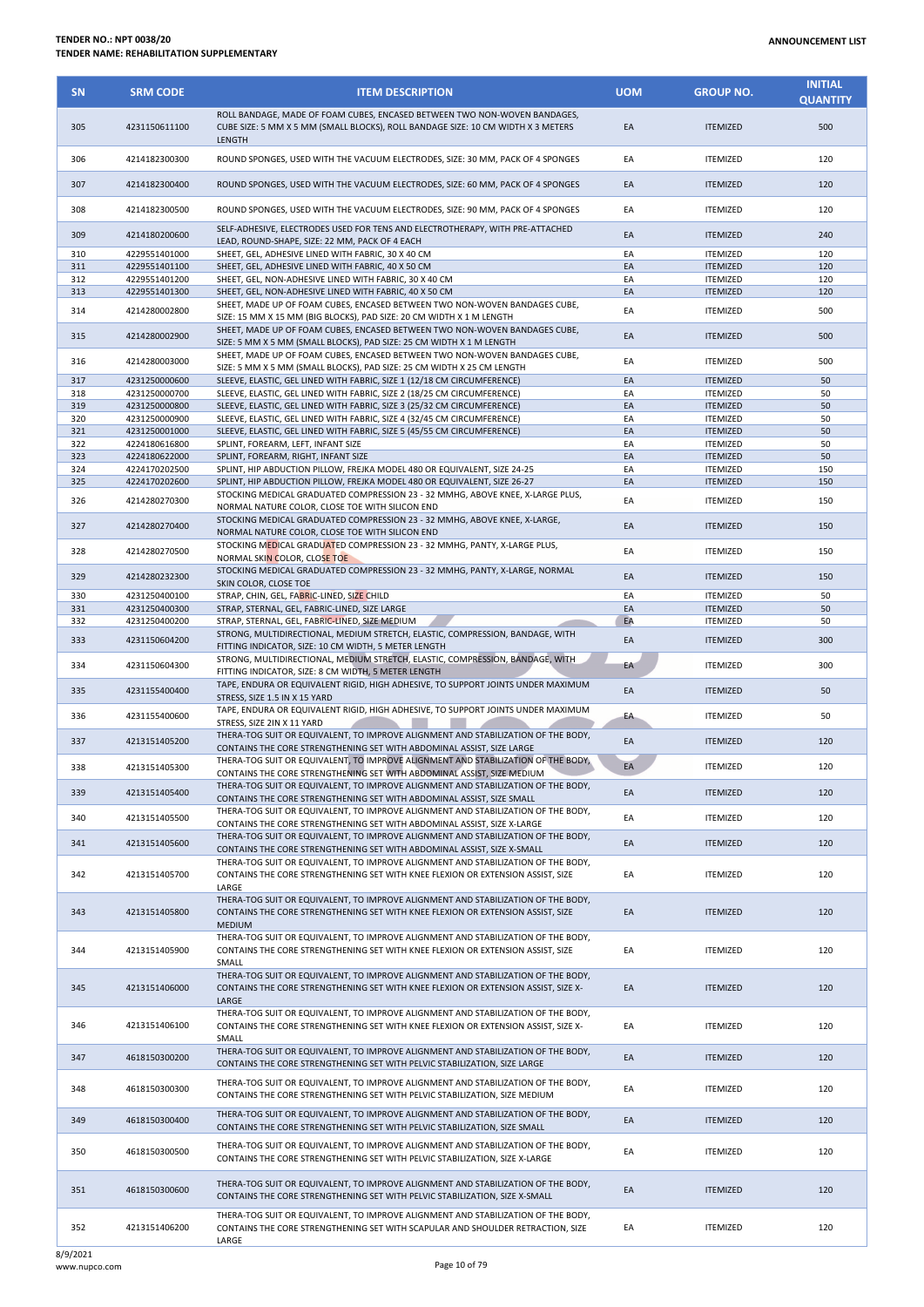| <b>SN</b>  | <b>SRM CODE</b> | <b>ITEM DESCRIPTION</b>                                                                                                                                                                                                                                                                                                                                                                                                     | <b>UOM</b> | <b>GROUP NO.</b>                   | <b>INITIAL</b><br><b>QUANTITY</b> |
|------------|-----------------|-----------------------------------------------------------------------------------------------------------------------------------------------------------------------------------------------------------------------------------------------------------------------------------------------------------------------------------------------------------------------------------------------------------------------------|------------|------------------------------------|-----------------------------------|
| 353        | 4213151406300   | THERA-TOG SUIT OR EQUIVALENT, TO IMPROVE ALIGNMENT AND STABILIZATION OF THE BODY,<br>CONTAINS THE CORE STRENGTHENING SET WITH SCAPULAR AND SHOULDER RETRACTION, SIZE<br><b>MEDIUM</b>                                                                                                                                                                                                                                       | EA         | <b>ITEMIZED</b>                    | 120                               |
| 354        | 4213151406400   | THERA-TOG SUIT OR EQUIVALENT, TO IMPROVE ALIGNMENT AND STABILIZATION OF THE BODY,<br>CONTAINS THE CORE STRENGTHENING SET WITH SCAPULAR AND SHOULDER RETRACTION, SIZE<br>SMALL                                                                                                                                                                                                                                               | EA         | <b>ITEMIZED</b>                    | 120                               |
| 355        | 4213151406500   | THERA-TOG SUIT OR EQUIVALENT, TO IMPROVE ALIGNMENT AND STABILIZATION OF THE BODY,<br>CONTAINS THE CORE STRENGTHENING SET WITH SCAPULAR AND SHOULDER RETRACTION, SIZE<br>X-LARGE                                                                                                                                                                                                                                             | EA         | <b>ITEMIZED</b>                    | 120                               |
| 356        | 4213151406600   | THERA-TOG SUIT OR EQUIVALENT, TO IMPROVE ALIGNMENT AND STABILIZATION OF THE BODY,<br>CONTAINS THE CORE STRENGTHENING SET WITH SCAPULAR AND SHOULDER RETRACTION, SIZE<br>X-SMALL                                                                                                                                                                                                                                             | EA         | <b>ITEMIZED</b>                    | 120                               |
| 357        | 4224180622100   | THERA-TOG SUIT OR EQUIVALENT, TO IMPROVE ALIGNMENT AND STABILIZATION OF THE BODY,<br>CONTAINS THE CORE STRENGTHENING SET WITH WRIST AND THUMB SUPPORT, SIZE LARGE                                                                                                                                                                                                                                                           | EA         | <b>ITEMIZED</b>                    | 120                               |
| 358        | 4224180622200   | THERA-TOG SUIT OR EQUIVALENT, TO IMPROVE ALIGNMENT AND STABILIZATION OF THE BODY,<br>CONTAINS THE CORE STRENGTHENING SET WITH WRIST AND THUMB SUPPORT, SIZE MEDIUM                                                                                                                                                                                                                                                          | EA         | <b>ITEMIZED</b>                    | 120                               |
| 359        | 4224180622300   | THERA-TOG SUIT OR EQUIVALENT, TO IMPROVE ALIGNMENT AND STABILIZATION OF THE BODY,<br>CONTAINS THE CORE STRENGTHENING SET WITH WRIST AND THUMB SUPPORT, SIZE SMALL                                                                                                                                                                                                                                                           | EA         | <b>ITEMIZED</b>                    | 120                               |
| 360        | 4224180622400   | THERA-TOG SUIT OR EQUIVALENT, TO IMPROVE ALIGNMENT AND STABILIZATION OF THE BODY,<br>CONTAINS THE CORE STRENGTHENING SET WITH WRIST AND THUMB SUPPORT, SIZE X-LARGE                                                                                                                                                                                                                                                         | EA         | <b>ITEMIZED</b>                    | 120                               |
| 361        | 4224180622500   | THERA-TOG SUIT OR EQUIVALENT, TO IMPROVE ALIGNMENT AND STABILIZATION OF THE BODY,<br>CONTAINS THE CORE STRENGTHENING SET WITH WRIST AND THUMB SUPPORT, SIZE X-SMALL                                                                                                                                                                                                                                                         | EA         | <b>ITEMIZED</b>                    | 120                               |
| 362        | 4225160005800   | THERMAL COVER SHEET. SIZE 50CM X 60CM                                                                                                                                                                                                                                                                                                                                                                                       | EA         | <b>ITEMIZED</b>                    | 120                               |
| 363        | 4225160005100   | WEIGHTED VAGINAL CONES SET, INCLUDES: TWO CONES (LARGER AND SMALL), WEIGHTS SET (5                                                                                                                                                                                                                                                                                                                                          | EA         | <b>ITEMIZED</b>                    | 50                                |
|            | 4221150605500   | G, 10 G, 2 X 20 G), INDIVIDUAL USE                                                                                                                                                                                                                                                                                                                                                                                          |            |                                    |                                   |
| 364<br>365 | 4219221100400   | WHEELS ATTACHMENT FOR WALKER, 3 INCH NON-SWIVEL, ADJUSTABLE LEGS<br>WIDE WOODEN TRANSFER BOARD, LAMINATED, TO TRANSFER A PATIENT BETWEEN BED AND<br>WHEELCHAIR, ETC, AVOIDING STRAIN, FOR THE CARER, THE TOP IS VARNISHED TO FACILITATE<br>TRANSFER, AND THE ENDS ARE THINNED TO SLIDE UNDER THE PATIENT. PRODUCT WEIGHT 1.12<br>KG-1.38 KG. MAXIMUM USER WEIGHT UPTO 500 LBS. SIZE: 12 INCHES WIDTH X 24 INCHES<br>LENGTH. | EA<br>EA   | <b>ITEMIZED</b><br><b>ITEMIZED</b> | 150<br>240                        |
| 366        | 4225160002600   | 30 STACKING CONES UPPER EXTREMITY THERAPY CONES HELP INDIVIDUALS INCREASE THEIR<br>COORDINATION AND RANGE OF MOTION WASHABLE, NON-TOXIC AND IMPACT RESISTANT<br>ACRYLIC CONES ARE 4% IN (11CM) HIGH WITH A 2% IN BASE DIAMETER, SIX TRANSLUCENT<br>COLORS EACH BLUE, GREEN, RED, AMBER, SMOKE AND CLEAR. MOLDED ABS PLASTIC BASE<br>MEASURES L- 14-1/2IN X W- 8 IN                                                          | <b>SET</b> | <b>ITEMIZED</b>                    | 50                                |
| 367        | 4219220800500   | ABDUCTION SHAPED-FOAM WEDGE CONTROL LEG AND HIP PROMOTE PROPER THIGH<br>ALIGNMENT FOAM WIPE CLEAN VINYL COVER HOOK AND LOOP VELCRO WHEELCHAIR<br>POSITIONING AND SUPPORT 5X6X2IN HELD SECURELY IN PLACE WITH ADJUSTABLE VELCRO<br>RESIDENT-RELEASE SOFT BELT LATEX FREE                                                                                                                                                     | EA         | <b>ITEMIZED</b>                    | 30                                |
| 368        | 4219220800600   | ABDUCTION SHAPED-FOAM WEDGE CONTROL LEG AND HIP PROMOTE PROPER THIGH<br>ALIGNMENT FOAM WIPE CLEAN VINYL COVER HOOK AND LOOP VELCRO WHEELCHAIR<br>POSITIONING AND SUPPORT 6X7X3IN HELD SECURELY IN PLACE WITH ADJUSTABLE VELCRO<br><b>LATEX FREE</b>                                                                                                                                                                         | EA         | <b>ITEMIZED</b>                    | 30                                |
| 369        | 4219220800700   | ABDUCTION SHAPED-FOAM WEDGE CONTROL LEG AND HIP PROMOTE PROPER THIGH<br>ALIGNMENT FOAMWIPE CLEAN VINYL COVER HOOK AND LOOP VELCRO WHEELCHAIR<br>POSITIONING AND SUPPORT 7X8X4IN HELD SECURELY IN PLACE WITH ADJUSTABLE VELCRO                                                                                                                                                                                               | EA         | <b>ITEMIZED</b>                    | 30                                |
| 370        | 4221170400000   | ADJUSTABLE MOUTH STICKS AID THE DISABLED AND THOSE WHO CANNOT OPERATE<br>HANDHELD TOOLS WITHOUT ASSISTANCE THERMOPLASTIC RUBBER STAINLESS STEEL ASSISTIVE<br>TOOL 14TO19IN IMPLEMENT HOLDER LIGHTWEIGHT ADJUSTABLE ANGLE THAT ALLOW BETTER<br>VISIBILITY AND A MORE NATURAL WRITING OR TYPING ANGLE LATEX FREE                                                                                                              | EA         | <b>ITEMIZED</b>                    | 40                                |
| 371        | 4221170400100   | ADJUSTABLE MOUTH STICKS AID THE DISABLED AND THOSE WHO CANNOT OPERATE<br>HANDHELD TOOLS WITHOUT ASSISTANCE THERMOPLASTIC RUBBER STAINLESS STEEL ASSISTIVE<br>TOOL 14TO19IN POINTER OR PAGE TURNER LIGHTWEIGHT ADJUSTABLE ANGLE THAT ALLOW<br>BETTER VISIBILITY AND A MORE NATURAL WRITING OR TYPING ANGLE LATEX FREE                                                                                                        | EA         | <b>ITEMIZED</b>                    | 40                                |
| 372        | 4221170400200   | ADJUSTABLE MOUTH STICKS AID THE DISABLED AND THOSE WHO CANNOT OPERATE<br>HANDHELD TOOLS WITHOUT ASSISTANCE THERMOPLASTIC RUBBER STAINLESS STEEL ASSISTIVE<br>TOOL 16TO23IN IMPLEMENT HOLDER LIGHTWEIGHT ADJUSTABLE ANGLE THAT ALLOW BETTER<br>VISIBILITY AND A MORE NATURAL WRITING OR TYPING ANGLE LATEX FREE                                                                                                              | EA         | <b>ITEMIZED</b>                    | 40                                |
| 373        | 4221170400300   | ADJUSTABLE MOUTH STICKS AID THE DISABLED AND THOSE WHO CANNOT OPERATE<br>HANDHELD TOOLS WITHOUT ASSISTANCE THERMOPLASTIC RUBBER STAINLESS STEEL ASSISTIVE<br>TOOL 16TO23IN POINTER OR PAGE TURNER LIGHTWEIGHT ADJUSTABLE ANGLE THAT ALLOW<br>BETTER VISIBILITY AND A MORE NATURAL WRITING OR TYPING ANGLE LATEX FREE                                                                                                        | EA         | <b>ITEMIZED</b>                    | 40                                |
| 374        | 4221160800100   | ADJUSTABLE SINGLE BED GRAB RAIL HELP PEOPLE WITH LIMITED BALANCE OR STRENGTH GET<br>IN AND OUT OF BED EASILY HEAVY GAUGE METAL ASSISTIVE TOOL 85 TO 95X26CM FIX BY<br>HAVING A SECTION WHICH SLIDES BENEATH THE BED OR MATTRESS WEIGHT CAPACITY 120KG                                                                                                                                                                       | EA         | <b>ITEMIZED</b>                    | 100                               |
| 375        | 4221170400400   | ADJUSTABLE TOUCH SCREEN MOUTH STICKS AID THE DISABLED AND THOSE WHO CANNOT<br>OPERATE HANDHELD TOOLS WITHOUT ASSISTANCE THERMOPLASTIC RUBBER STAINLESS STEEL<br>ASSISTIVE TOOL 8.5TO15IN LIGHTWEIGHT AND WORKS WITH THE SLIGHTEST TOUCH ON TABLET<br>OR SMART PHONE LATEX FREE                                                                                                                                              | EA         | <b>ITEMIZED</b>                    | 100                               |
| 376        | 4224180707300   | ADULT WEB SPACER USED TO GIVE MORE PRESSURE BETWEEN FINGERS WHILE WEARING<br>GLOVE PRESSURE GARMENT. ELASTIC VELCRO FASTENING AND ELASTANE STRAP ADJUSTABLE<br>AND SUITABLE FOR BOTH HANDS.                                                                                                                                                                                                                                 | EA         | <b>ITEMIZED</b>                    | 50                                |
| 377        | 4224150010300   | AIR SPLINT HAND PUMP PRESSURE GAUGE IS A COMBINATION OF GAUGE/HAND PUMP WHICH<br>ALLOWS ONE TO INFLATE AND MONITOR THE PRESSURE OF THE SPLINT AT THE SAME TIME.<br>THE USER IS ABLE TO ADD/RELEASE PRESSURE AND DETACH IT WITHOUT THE LOSS OF AIR<br>FROM THE SPLINT WHEN DONE                                                                                                                                              | EA         | <b>ITEMIZED</b>                    | 50                                |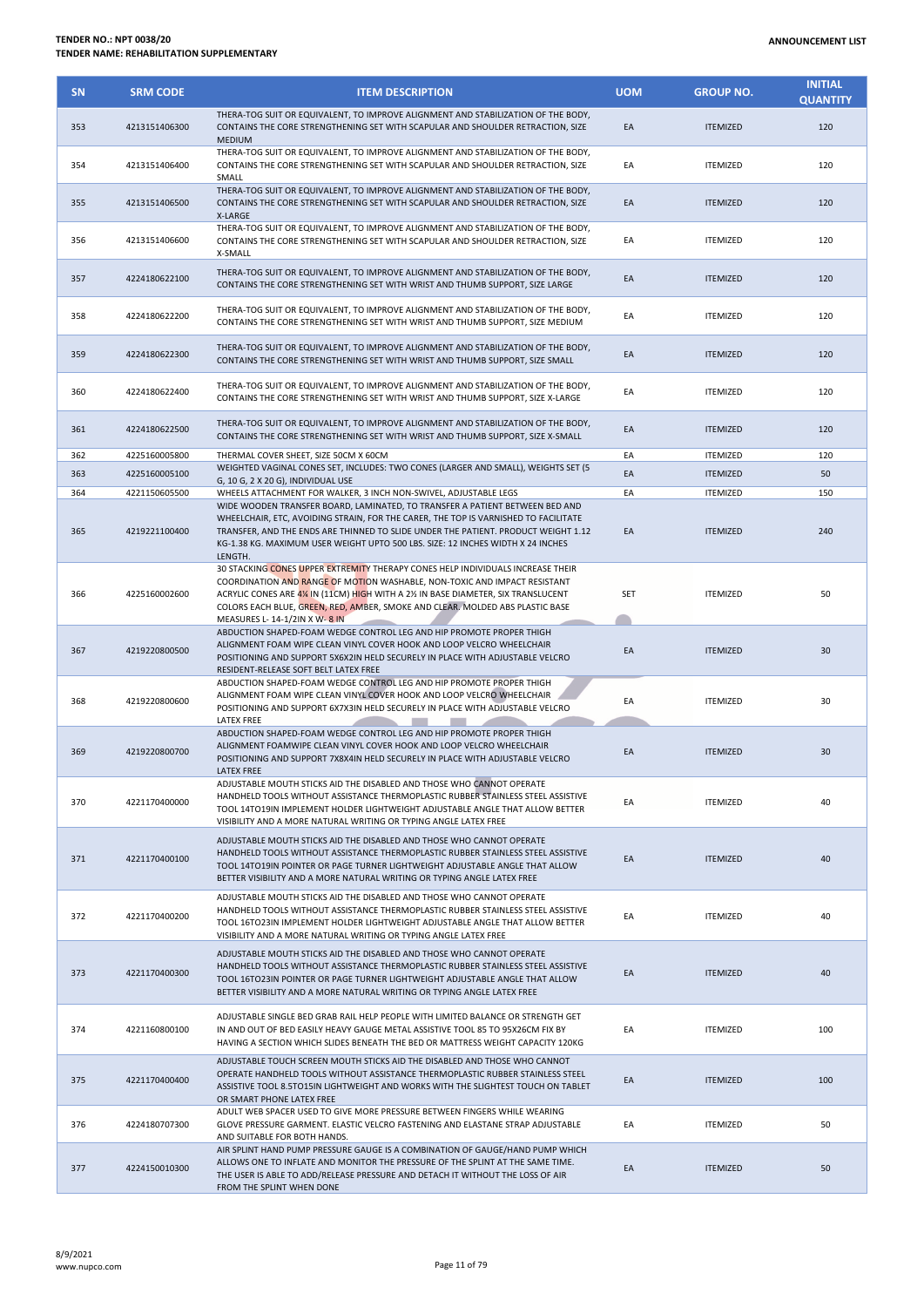| <b>SN</b> | <b>SRM CODE</b> | <b>ITEM DESCRIPTION</b>                                                                                                                                                                                                                                                                                                                                                                                                                                                                                  | <b>UOM</b> | <b>GROUP NO.</b> | <b>INITIAL</b><br><b>QUANTITY</b> |
|-----------|-----------------|----------------------------------------------------------------------------------------------------------------------------------------------------------------------------------------------------------------------------------------------------------------------------------------------------------------------------------------------------------------------------------------------------------------------------------------------------------------------------------------------------------|------------|------------------|-----------------------------------|
| 378       | 4224150712000   | AIR SPLINTS SET INCLUDING LONG ARMS, SHORT ARM, HALF ARM ELBOW HAND AND WRIST<br>LONGER LEG AND FOOT DIFFERENT SIZES PEDIATRIC TO ADULT SIZED SPLINTS MADE FROM<br>DOUBLE LAYER OF WASHABLE TRANSPARENT PVC SHEETING WITH PLASTIC ZIPPER CLOSURE<br>MEASUREMENT X-RAY TRANSPARENT IS EASY TO APPLY AND REMOVE IT HAS A PUSH-PULL<br>VALVE FOR HASSLE-FREE INFLATION 2 X INFLATION TUBES WITH INLET TAPS, HIGH-FREQUENCY<br>HEAT WELDED SEAMS LATEX-FREEING                                               | <b>SET</b> | <b>ITEMIZED</b>  | 50                                |
| 379       | 4219220800900   | AMPUTEE STUMP SUPPORT PROVIDES PATIENTS A FULLY ADJUSTABLE AMPUTEE SUPPORT<br>POLYURETHANE MULTI DIRECTIONAL STRETCH COVER SOFT HR FOAM WHEELCHAIR<br>POSITIONING AND SUPPORT 10X10X3IN WHEELCHAIR TRAYS ARE SPECIALLY DESIGNED<br>PLATFORMS OR SURFACES THAT ATTACH TO WHEELCHAIRS PROVIDING A FIRM TABLE FOR<br>ENABLE INDEPENDENCE AND CONVENIENCE FOR WHEELCHAIR USERS FOR USE ON FULL ARM<br>WHEELCHAIRS WATERPROOF FIREPROOF RAISED EDGE WITH A 1.5CM DESIGN TO PREVENT<br>SPILLS LATEX FREE       | EA         | <b>ITEMIZED</b>  | 5                                 |
| 380       | 4219220801000   | AMPUTEE STUMP SUPPORT PROVIDES PATIENTS A FULLY ADJUSTABLE AMPUTEE SUPPORT<br>POLYURETHANE MULTI DIRECTIONAL STRETCH COVER SOFT HR FOAM WHEELCHAIR<br>POSITIONING AND SUPPORT 10X14X3IN WHEELCHAIR TRAYS ARE SPECIALLY DESIGNED<br>PLATFORMS OR SURFACES THAT ATTACH TO WHEELCHAIRS PROVIDING A FIRM TABLE FOR<br>ENABLE INDEPENDENCE AND CONVENIENCE FOR WHEELCHAIR USERS FOR USE ON FULL ARM<br>WHEELCHAIRS WATERPROOF FIREPROOF RAISED EDGE WITH A 1.5CM DESIGN TO PREVENT<br>SPILLS LATEX FREE       | EA         | <b>ITEMIZED</b>  | 10                                |
| 381       | 4219220801100   | AMPUTEE STUMP SUPPORT PROVIDES PATIENTS A FULLY ADJUSTABLE AMPUTEE SUPPORT<br>POLYURETHANE MULTI DIRECTIONAL STRETCH COVER SOFT HR FOAM WHEELCHAIR<br>POSITIONING AND SUPPORT 11X10X3IN WHEELCHAIR TRAYS ARE SPECIALLY DESIGNED<br>PLATFORMS OR SURFACES THAT ATTACH TO WHEELCHAIRS PROVIDING A FIRM TABLE FOR<br>ENABLE INDEPENDENCE AND CONVENIENCE FOR WHEELCHAIR USERS FOR USE ON FULL ARM<br>WHEELCHAIRS WATERPROOF FIREPROOF RAISED EDGE WITH A 1.5CM DESIGN TO PREVENT<br>SPILLS LATEX FREE       | EA         | <b>ITEMIZED</b>  | 5                                 |
| 382       | 4219220801200   | AMPUTEE STUMP SUPPORT PROVIDES PATIENTS A FULLY ADJUSTABLE AMPUTEE SUPPORT<br>POLYURETHANE MULTI DIRECTIONAL STRETCH COVER SOFT HR FOAM WHEELCHAIR<br>POSITIONING AND SUPPORT 11X14X3IN WHEELCHAIR TRAYS ARE SPECIALLY DESIGNED<br>PLATFORMS OR SURFACES THAT ATTACH TO WHEELCHAIRS PROVIDING A FIRM TABLE FOR<br>ENABLE INDEPENDENCE AND CONVENIENCE FOR WHEELCHAIR USERS FOR USE ON FULL ARM<br>WHEELCHAIRS WATERPROOF FIREPROOF RAISED EDGE WITH A 1.5CM DESIGN TO PREVENT<br>SPILLS LATEX FREE       | EA         | <b>ITEMIZED</b>  | 10                                |
| 383       | 4219220801300   | AMPUTEE STUMP SUPPORT PROVIDES PATIENTS A FULLY ADJUSTABLE AMPUTEE SUPPORT<br>POLYURETHANE MULTI DIRECTIONAL STRETCH COVER SOFT HR FOAM WHEELCHAIR<br>POSITIONING AND SUPPORT 12X10X3IN WHEELCHAIR TRAYS ARE SPECIALLY DESIGNED<br>PLATFORMS OR SURFACES THAT ATTACH TO WHEELCHAIRS PROVIDING A FIRM TABLE FOR<br>ENABLE INDEPENDENCE AND CONVENIENCE FOR WHEELCHAIR USERS FOR USE ON FULL ARM<br>WHEELCHAIRS WATERPROOF FIREPROOF RAISED EDGE WITH A 1.5CM DESIGN TO PREVENT<br>SPILLS LATEX FREE       | EA         | <b>ITEMIZED</b>  | 5                                 |
| 384       | 4219220801400   | AMPUTEE STUMP SUPPORT PROVIDES PATIENTS A FULLY ADJUSTABLE AMPUTEE SUPPORT<br>POLYURETHANE MULTI DIRECTIONAL STRETCH COVER SOFT HR FOAM WHEELCHAIR<br>POSITIONING AND SUPPORT 12X14X3IN WHEELCHAIR TRAYS ARE SPECIALLY DESIGNED<br>PLATFORMS OR SURFACES THAT ATTACH TO WHEELCHAIRS PROVIDING A FIRM TABLE FOR<br>ENABLE INDEPENDENCE AND CONVENIENCE FOR WHEELCHAIR USERS FOR USE ON FULL ARM<br>WHEELCHAIRS WATERPROOF FIREPROOF RAISED EDGE WITH A 1.5CM DESIGN TO PREVENT<br>SPILLS LATEX FREE       | EA         | <b>ITEMIZED</b>  | 10                                |
| 385       | 4219220801500   | AMPUTEE STUMP SUPPORT PROVIDES PATIENTS A FULLY ADJUSTABLE AMPUTEE SUPPORT<br>POLYURETHANE MULTI DIRECTIONAL STRETCH COVER SOFT HR FOAM WHEELCHAIR<br>POSITIONING AND SUPPORT 8X10X3IN WHEELCHAIR TRAYS ARE SPECIALLY DESIGNED<br>PLATFORMS OR SURFACES THAT ATTACH TO WHEELCHAIRS PROVIDING A FIRM TABLE FOR<br>ENABLE INDEPENDENCE AND CONVENIENCE FOR WHEELCHAIR USERS FOR USE ON FULL ARM<br>WHEELCHAIRS WATERPROOF FIREPROOF RAISED EDGE WITH A 1.5CM DESIGN TO PREVENT<br><b>SPILLS LATEX FREE</b> | EA         | <b>ITEMIZED</b>  | 5                                 |
| 386       | 4219220801600   | AMPUTEE STUMP SUPPORT PROVIDES PATIENTS A FULLY ADJUSTABLE AMPUTEE SUPPORT<br>POLYURETHANE MULTI DIRECTIONAL STRETCH COVER SOFT HR FOAM WHEELCHAIR<br>POSITIONING AND SUPPORT 8X14X3IN WHEELCHAIR TRAYS ARE SPECIALLY DESIGNED<br>PLATFORMS OR SURFACES THAT ATTACH TO WHEELCHAIRS PROVIDING A FIRM TABLE FOR<br>ENABLE INDEPENDENCE AND CONVENIENCE FOR WHEELCHAIR USERS FOR USE ON FULL ARM<br>WHEELCHAIRS WATERPROOF FIREPROOF RAISED EDGE WITH A 1.5CM DESIGN TO PREVENT<br>SPILLS LATEX FREE        | EA         | <b>ITEMIZED</b>  | 5                                 |
| 387       | 4219220801700   | AMPUTEE STUMP SUPPORT PROVIDES PATIENTS A FULLY ADJUSTABLE AMPUTEE SUPPORT<br>POLYURETHANE MULTI DIRECTIONAL STRETCH COVER SOFT HR FOAM WHEELCHAIR<br>POSITIONING AND SUPPORT 9X10X3IN WHEELCHAIR TRAYS ARE SPECIALLY DESIGNED<br>PLATFORMS OR SURFACES THAT ATTACH TO WHEELCHAIRS PROVIDING A FIRM TABLE FOR<br>ENABLE INDEPENDENCE AND CONVENIENCE FOR WHEELCHAIR USERS FOR USE ON FULL ARM<br>WHEELCHAIRS WATERPROOF FIREPROOF RAISED EDGE WITH A 1.5CM DESIGN TO PREVENT<br>SPILLS LATEX FREE        | EA         | <b>ITEMIZED</b>  | 5                                 |
| 388       | 4219220801800   | AMPUTEE STUMP SUPPORT PROVIDES PATIENTS A FULLY ADJUSTABLE AMPUTEE SUPPORT<br>POLYURETHANE MULTI DIRECTIONAL STRETCH COVER SOFT HR FOAM WHEELCHAIR<br>POSITIONING AND SUPPORT 9X14X3IN WHEELCHAIR TRAYS ARE SPECIALLY DESIGNED<br>PLATFORMS OR SURFACES THAT ATTACH TO WHEELCHAIRS PROVIDING A FIRM TABLE FOR<br>ENABLE INDEPENDENCE AND CONVENIENCE FOR WHEELCHAIR USERS FOR USE ON FULL ARM<br>WHEELCHAIRS WATERPROOF FIREPROOF RAISED EDGE WITH A 1.5CM DESIGN TO PREVENT<br>SPILLS LATEX FREE        | EA         | <b>ITEMIZED</b>  | 10                                |
| 389       | 4224150203000   | AQUAPLAST OR EQUIVALENT, TRANSLUCENT WHEN HEATED, 100 % MEMORY, ALLOWS<br>REPEATED REHEATING AND ECONOMICAL SPLINT REVISIONS, EDGES TRIM EASILY, LATEX FREE.<br>SOLID. WHITE. SIZE: 3.2MM THICK, 46 X 61CM SHEET                                                                                                                                                                                                                                                                                         | EA         | <b>ITEMIZED</b>  | 50                                |
| 390       | 4214170504400   | BARIATRIC WHEELCHAIR CUSHION. PRE-CONTOURED FOAM BASE WITH FLUID PAD FOR<br>SUPERIOR SKIN PROTECTION. MILD LEG TROUGH CUTOUTS AND MEDIAL THIGH SUPPORTS TO<br>ENCOURAGE PROPER POSITIONING OF THE PELVIS AND THIGHS. ANTERIOR SLOPE FOR A MORE<br>UPRIGHT POSTURE. AIR EXCHANGE COVER FOR HIGH RISK OF SKIN BREAKDOWN, PROMOTES<br>AIRFLOW AND DISSIPATES HEAT AND MOISTURE TO KEEP CLIENT CLEAN AND DRY.<br>THERABELITIC ITEM 20Y18Y3 5IN WEIGHT CARACITY 205KG                                         | EA         | <b>ITEMIZED</b>  | 5                                 |

THERAPEUTIC ITEM 20X18X3.5IN. WEIGHT CAPACITY 295KG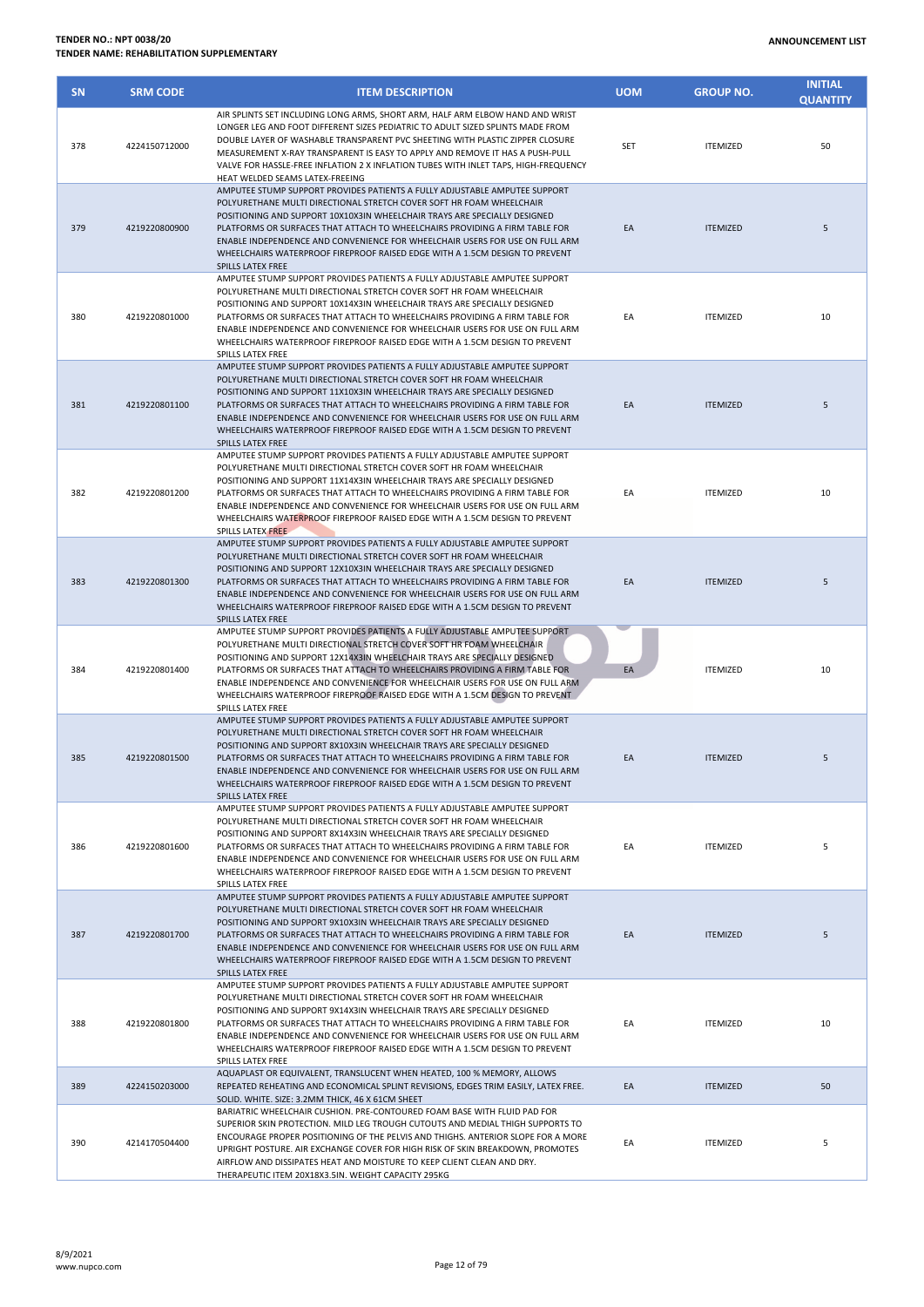## **ANNOUNCEMENT LIST**

| <b>TENDER NO.: NPT 0038/20</b>            |  |
|-------------------------------------------|--|
| TENDER NAME: REHABILITATION SUPPLEMENTARY |  |

| <b>SN</b> | <b>SRM CODE</b> | <b>ITEM DESCRIPTION</b>                                                                                                                                                                                                                                                                                                                                                                                                                                                                                                                      | <b>UOM</b> | <b>GROUP NO.</b> | <b>INITIAL</b><br><b>QUANTITY</b> |
|-----------|-----------------|----------------------------------------------------------------------------------------------------------------------------------------------------------------------------------------------------------------------------------------------------------------------------------------------------------------------------------------------------------------------------------------------------------------------------------------------------------------------------------------------------------------------------------------------|------------|------------------|-----------------------------------|
| 391       | 4214170504500   | BARIATRIC WHEELCHAIR CUSHION. PRE-CONTOURED FOAM BASE WITH FLUID PAD FOR<br>SUPERIOR SKIN PROTECTION. MILD LEG TROUGH CUTOUTS AND MEDIAL THIGH SUPPORTS TO<br>ENCOURAGE PROPER POSITIONING OF THE PELVIS AND THIGHS. ANTERIOR SLOPE FOR A MORE<br>UPRIGHT POSTURE. AIR EXCHANGE COVER FOR HIGH RISK OF SKIN BREAKDOWN, PROMOTES<br>AIRFLOW AND DISSIPATES HEAT AND MOISTURE TO KEEP CLIENT CLEAN AND DRY.<br>THERAPEUTIC ITEM 22X18X3.5IN. WEIGHT CAPACITY 295KG                                                                             | EA         | <b>ITEMIZED</b>  | 3                                 |
| 392       | 4214170504600   | BARIATRIC WHEELCHAIR CUSHION. PRE-CONTOURED FOAM BASE WITH FLUID PAD FOR<br>SUPERIOR SKIN PROTECTION. MILD LEG TROUGH CUTOUTS AND MEDIAL THIGH SUPPORTS TO<br>ENCOURAGE PROPER POSITIONING OF THE PELVIS AND THIGHS. ANTERIOR SLOPE FOR A MORE<br>UPRIGHT POSTURE. AIR EXCHANGE COVER FOR HIGH RISK OF SKIN BREAKDOWN, PROMOTES<br>AIRFLOW AND DISSIPATES HEAT AND MOISTURE TO KEEP CLIENT CLEAN AND DRY.<br>THERAPEUTIC ITEM 24X18X3.5IN. WEIGHT CAPACITY 295KG                                                                             | EA         | <b>ITEMIZED</b>  | 3                                 |
| 393       | 4214170504700   | BARIATRIC WHEELCHAIR CUSHION. PRE-CONTOURED FOAM BASE WITH FLUID PAD FOR<br>SUPERIOR SKIN PROTECTION. MILD LEG TROUGH CUTOUTS AND MEDIAL THIGH SUPPORTS TO<br>ENCOURAGE PROPER POSITIONING OF THE PELVIS AND THIGHS. ANTERIOR SLOPE FOR A MORE<br>UPRIGHT POSTURE. AIR EXCHANGE COVER FOR HIGH RISK OF SKIN BREAKDOWN, PROMOTES<br>AIRFLOW AND DISSIPATES HEAT AND MOISTURE TO KEEP CLIENT CLEAN AND DRY.<br>THERAPEUTIC ITEM 24X20X3.5IN. WEIGHT CAPACITY 295KG                                                                             | EA         | <b>ITEMIZED</b>  | 5                                 |
| 394       | 4214170504800   | BARIATRIC WHEELCHAIR CUSHION. PRE-CONTOURED FOAM BASE WITH FLUID PAD FOR<br>SUPERIOR SKIN PROTECTION. MILD LEG TROUGH CUTOUTS AND MEDIAL THIGH SUPPORTS TO<br>ENCOURAGE PROPER POSITIONING OF THE PELVIS AND THIGHS. ANTERIOR SLOPE FOR A MORE<br>UPRIGHT POSTURE. AIR EXCHANGE COVER FOR HIGH RISK OF SKIN BREAKDOWN. PROMOTES<br>AIRFLOW AND DISSIPATES HEAT AND MOISTURE TO KEEP CLIENT CLEAN AND DRY.<br>THERAPEUTIC ITEM 26X22X3.5IN. WEIGHT CAPACITY 295KG                                                                             | EA         | <b>ITEMIZED</b>  | 3                                 |
| 395       | 4214170503900   | BARIATRIC WHEELCHAIR CUSHION. PRE-CONTOURED FOAM BASE WITH VISCO MEMORY FOAM<br>INSERTS FOR SUPERIOR SKIN PROTECTION. MILD LEG TROUGH CUTOUTS AND MEDIAL THIGH<br>SUPPORTS TO ENCOURAGE PROPER POSITIONING OF THE PELVIS AND THIGHS. ANTERIOR SLOPE<br>FOR A MORE UPRIGHT POSTURE. MOISTURE INCONTINENCE RESISTANT COVER FOR LOW RISK<br>OF SKIN BREAKDOWN, URETHANE INNER COVER WHICH IS EASY TO WIPE OFF AND CLEAN,<br>PROTECTS THE FOAM BASE FROM MOISTURE BUILD UP. THERAPEUTIC ITEM. SIZE: 20X18X3.5IN.<br><b>WEIGHT CAPACITY 295KG</b> | EA         | <b>ITEMIZED</b>  | 3                                 |
| 396       | 4214170504000   | BARIATRIC WHEELCHAIR CUSHION. PRE-CONTOURED FOAM BASE WITH VISCO MEMORY FOAM<br>INSERTS FOR SUPERIOR SKIN PROTECTION. MILD LEG TROUGH CUTOUTS AND MEDIAL THIGH<br>SUPPORTS TO ENCOURAGE PROPER POSITIONING OF THE PELVIS AND THIGHS. ANTERIOR SLOPE<br>FOR A MORE UPRIGHT POSTURE. MOISTURE INCONTINENCE RESISTANT COVER FOR LOW RISK<br>OF SKIN BREAKDOWN, URETHANE INNER COVER WHICH IS EASY TO WIPE OFF AND CLEAN,<br>PROTECTS THE FOAM BASE FROM MOISTURE BUILD UP. THERAPEUTIC ITEM. SIZE: 22X18X3.5IN.<br>WEIGHT CAPACITY 295KG        | EA         | <b>ITEMIZED</b>  | 3                                 |
| 397       | 4214170504100   | BARIATRIC WHEELCHAIR CUSHION. PRE-CONTOURED FOAM BASE WITH VISCO MEMORY FOAM<br>INSERTS FOR SUPERIOR SKIN PROTECTION. MILD LEG TROUGH CUTOUTS AND MEDIAL THIGH<br>SUPPORTS TO ENCOURAGE PROPER POSITIONING OF THE PELVIS AND THIGHS. ANTERIOR SLOPE<br>FOR A MORE UPRIGHT POSTURE. MOISTURE INCONTINENCE RESISTANT COVER FOR LOW RISK<br>OF SKIN BREAKDOWN, URETHANE INNER COVER WHICH IS EASY TO WIPE OFF AND CLEAN,<br>PROTECTS THE FOAM BASE FROM MOISTURE BUILD UP. THERAPEUTIC ITEM. SIZE: 24X18X3.5IN.<br><b>WEIGHT CAPACITY 295KG</b> | EA         | <b>ITEMIZED</b>  | $\overline{3}$                    |
| 398       | 4214170504200   | BARIATRIC WHEELCHAIR CUSHION. PRE-CONTOURED FOAM BASE WITH VISCO MEMORY FOAM<br>INSERTS FOR SUPERIOR SKIN PROTECTION. MILD LEG TROUGH CUTOUTS AND MEDIAL THIGH<br>SUPPORTS TO ENCOURAGE PROPER POSITIONING OF THE PELVIS AND THIGHS. ANTERIOR SLOPE<br>FOR A MORE UPRIGHT POSTURE. MOISTURE INCONTINENCE RESISTANT COVER FOR LOW RISK<br>OF SKIN BREAKDOWN, URETHANE INNER COVER WHICH IS EASY TO WIPE OFF AND CLEAN,<br>PROTECTS THE FOAM BASE FROM MOISTURE BUILD UP. THERAPEUTIC ITEM. SIZE: 24X20X3.5IN.<br>WEIGHT CAPACITY 295KG        | EA         | <b>ITEMIZED</b>  | 3                                 |
| 399       | 4214170504300   | BARIATRIC WHEELCHAIR CUSHION. PRE-CONTOURED FOAM BASE WITH VISCO MEMORY FOAM<br>INSERTS FOR SUPERIOR SKIN PROTECTION. MILD LEG TROUGH CUTOUTS AND MEDIAL THIGH<br>SUPPORTS TO ENCOURAGE PROPER POSITIONING OF THE PELVIS AND THIGHS. ANTERIOR SLOPE<br>FOR A MORE UPRIGHT POSTURE. MOISTURE INCONTINENCE RESISTANT COVER FOR LOW RISK<br>OF SKIN BREAKDOWN, URETHANE INNER COVER WHICH IS EASY TO WIPE OFF AND CLEAN,<br>PROTECTS THE FOAM BASE FROM MOISTURE BUILD UP. THERAPEUTIC ITEM. SIZE: 26X22X3.5IN.<br>WEIGHT CAPACITY 295KG        | EA         | <b>ITEMIZED</b>  | 3                                 |
| 400       | 4224150005300   | BASEBALL FINGER SPLINT, HELP STABILIZE THE PHALANGEAL JOINTS IN POSITION, MALLEABLE,<br>ALUMINUM SPLINT CAN BE RESHAPED TO HOLD FINGERS AT AN EXACT DEGREE OF FLEXION OR<br>EXTENSION, PROVIDES FIRM SUPPORT WHILE INJURY HEALS SIZE: XLARGE, LENGTH 13 CM                                                                                                                                                                                                                                                                                   | EA         | <b>ITEMIZED</b>  | 50                                |
| 401       | 4221180100200   | BUTTON HOOK FOR SMALL AND LARGER BUTTONS, INDEPENDENT DRESSING AID FOR<br>HOOKING, BUTTONING FOR GETTING DRESSED, DRESS STICK FOR ARTHRITIS, ELDERLY, LIMITED<br><b>HAND MOBILITY</b>                                                                                                                                                                                                                                                                                                                                                        | EA         | <b>ITEMIZED</b>  | 300                               |
| 402       | 4224180707400   | CHILD WEB SPACER USED TO GIVE MORE PRESSURE BETWEEN FINGERS WHILE WEARING GLOVE<br>PRESSURE GARMENT. ELASTIC VELCRO FASTENING AND ELASTANE STRAP ADJUSTABLE AND<br>SUITABLE FOR BOTH HANDS.                                                                                                                                                                                                                                                                                                                                                  | EA         | <b>ITEMIZED</b>  | 50                                |
| 403       | 4231220225500   | CHINSTRAP HEAD READY MADE PRESSURE GARMENT TO BE USED DURING IMMEDIATE STAGE<br>OF WOUND HEALING AND FOR SCAR MANAGEMENT, EASY FITTING SOFT AND SMOOTH,<br>DESIGN FOR A SHORT USE UNTIL WOUND IS COMPLETELY HEALED, HI-TECH YARN WITH<br>PERMANENT ODOUR NEUTRALITY. ALLOWS THE SKIN TO BREATH AND STAY COOL. PATENTED<br>KNIT ENSURES RAPID MOISTURE TRANSPORTATION AND TEMPERATURE, HYPO-ALLERGENIC<br>AND LATEX-FREE ANTI-BACTERIAL, FABRIC COMPOSITION 20%-30% ELASTANE, 70 AND -80%<br>POLYAMIDE, SIZE: 18X21IN/ 46-53.5 CM             | EA         | <b>ITEMIZED</b>  | 30                                |
| 404       | 4231220225600   | CHINSTRAP HEAD READY MADE PRESSURE GARMENT TO BE USED DURING IMMEDIATE STAGE<br>OF WOUND HEALING AND FOR SCAR MANAGEMENT, EASY FITTING SOFT AND SMOOTH,<br>DESIGN FOR A SHORT USE UNTIL WOUND IS COMPLETELY HEALED, HI-TECH YARN WITH<br>PERMANENT ODOUR NEUTRALITY. ALLOWS THE SKIN TO BREATH AND STAY COOL. PATENTED<br>KNIT ENSURES RAPID MOISTURE TRANSPORTATION AND TEMPERATURE, HYPO-ALLERGENIC<br>AND LATEX-FREE ANTI-BACTERIAL, FABRIC COMPOSITION 20%-30% ELASTANE, 70 AND -80%<br>POLYAMIDE, SIZE: 20X23IN/51-58.5 CM              | EA         | <b>ITEMIZED</b>  | 30                                |
| 405       | 4231220225700   | CHINSTRAP HEAD READY MADE PRESSURE GARMENT TO BE USED DURING IMMEDIATE STAGE<br>OF WOUND HEALING AND FOR SCAR MANAGEMENT, EASY FITTING SOFT AND SMOOTH,<br>DESIGN FOR A SHORT USE UNTIL WOUND IS COMPLETELY HEALED, HI-TECH YARN WITH<br>PERMANENT ODOUR NEUTRALITY. ALLOWS THE SKIN TO BREATH AND STAY COOL. PATENTED<br>KNIT ENSURES RAPID MOISTURE TRANSPORTATION AND TEMPERATURE, HYPO-ALLERGENIC<br>AND LATEX-FREE ANTI-BACTERIAL, FABRIC COMPOSITION 20%-30% ELASTANE, 70 AND -80%                                                     | EA         | <b>ITEMIZED</b>  | 30                                |

POLYAMIDE, SIZE: 22X25IN /56-63.5 CM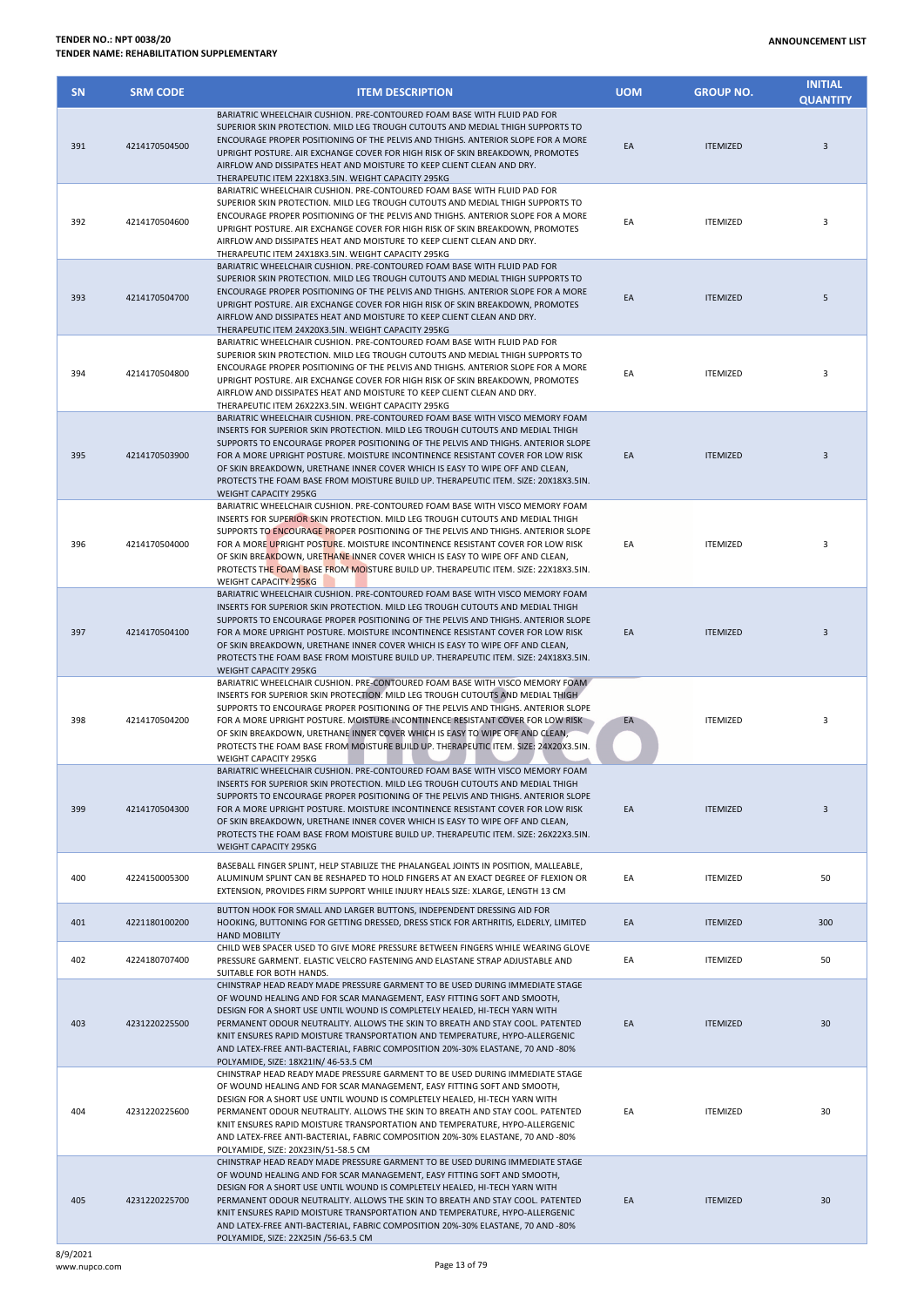| <b>SN</b> | <b>SRM CODE</b> | <b>ITEM DESCRIPTION</b>                                                                                                                                                                                                                                                                                                                                                                                                                                                                                                                                                                                        | <b>UOM</b> | <b>GROUP NO.</b> | <b>INITIAL</b><br><b>QUANTITY</b> |
|-----------|-----------------|----------------------------------------------------------------------------------------------------------------------------------------------------------------------------------------------------------------------------------------------------------------------------------------------------------------------------------------------------------------------------------------------------------------------------------------------------------------------------------------------------------------------------------------------------------------------------------------------------------------|------------|------------------|-----------------------------------|
| 406       | 4412171400100   | CLASSICS 12 - PACK SOFT FOAM PENCIL GRIPS, ASSORTED COLORS, 1.5 - INCHES LONG, THESE<br>CLASSIC SOFT FOAM GRIPS, ARE ONE OF THE OLDEST AND MOST WELL KNOWN GRIP STYLES,<br>THE CLASSICS FOAM GRIPS COME IN A VIBRANT ASSORTMENT OF BRIGHT COLORS, BLUE,<br>GREEN, PURPLE, RED, AND YELLOW, THE CLASSICS SCHOOL, OFFICE AND ART SUPPLIES ARE<br>USEFUL, HIGH QUALITY ITEMS THAT ARE GREAT FOR SCHOOL, HOME, AND OFFICES, THEY ARE<br>AVAILABLE IN ASSORTMENTS OF BRIGHT VIBRANT COLORS. (12/PACK)                                                                                                               | EA         | <b>ITEMIZED</b>  | 400                               |
| 407       | 4225160006500   | CLINIC UPPER EXTREMITY EXERCISER INCLUDES A DOUBLE REVOLVING DESIGN ON A 15-1/2 X 18<br>IN WOOD BASE WITH 3 NONSKID FEET. PORTABLE AND MADE OF HIGH-STRENGTH, LACQUERED<br>BIRCH PLYWOOD. CONTOURED PADDED 12 IN ARM SKATE HAS HIGH-QUALITY BALL-BEARING<br>PIVOT HARDWARE. VELCRO FASTENING AND A REMOVABLE MOLDED HAND CONE. LATEX FREE                                                                                                                                                                                                                                                                      | EA         | <b>ITEMIZED</b>  | 100                               |
| 408       | 4225161801100   | CONTOUR HAND EXERCISER FOAM FINGER AND GRIP STRENGTHENER MADE OF A LIGHT<br>CLOSED CELL FOAM, FEATURES FINGER PLACEMENT MARKS FOR COMFORTABLE GRIP,<br>INCREASES HAND STRENGTH AND FUNCTIONALITY DESIGNED FOR HAND THERAPY EXERCISES,<br>EXERCISER FOR HAND, WRIST, FINGERS, FOREARM, GRIP STRENGTHENING DEVICE, HELPS<br>RELIEVE JOINT PAIN AND INCREASE HAND FLEXIBILITY LATEX FREE, WASH WITH SOAP AND<br>WATER THREE DIFFERENT SIZES                                                                                                                                                                       | PK         | <b>ITEMIZED</b>  | 200                               |
| 409       | 4224180704600   | CUSHION, CONTRACTURE, FINGER, PROVIDES CUSHIONING SEPARATION, TO THE FINGERS,<br>WHICH HELPS PREVENT SKIN BREAKDOWN, IN PALM OF HAND AND BETWEEN THE FINGERS,<br>TERRY-CLOTH COVER, ABSORBS PERSPIRATION, ELASTIC STRAP HELPS MAINTAIN PRODUCT<br>PLACEMENT IN HAND, WASHABLE. CAN BE USED ON BOTH LEFT AND RIGHT HAND. SIZE:<br>UNIVERSAL SIZE                                                                                                                                                                                                                                                                | EA         | <b>ITEMIZED</b>  | 300                               |
| 410       | 4221160800200   | DOUBLE BED GRAB RAIL HELP PEOPLE WITH LIMITED BALANCE OR STRENGTH GET IN AND OUT<br>OF BED EASILY HEAVY GAUGE METAL ASSISTIVE TOOL 98-134X44-75CM BASE FITS BETWEEN<br>BED PLATFORM AND MATTRESS WEIGHT CAPACITY 120KG                                                                                                                                                                                                                                                                                                                                                                                         | EA         | <b>ITEMIZED</b>  | 30                                |
| 411       | 4219220800800   | DYNAMIC ADJUSTABLE STRETCH CENTER OPENING WITH BUCKLE TORSO SUPPORT ANTERIOR<br>TRUNK SUPPORT ENCOURAGE AN UPRIGHT POSTURE NEOPRENE WHEELCHAIR POSITIONING<br>AND SUPPORT WHEELCHAIR TORSO SUPPORT FOR IMPROVED HEAD AND UPPER EXTREMITY<br>CONTROL AND RESPIRATORY FUNCTION ADJUSTABLE DESIGNED TO AID IN FREQUENT<br>TRANSFERS AND PROVIDE A MORE PRECISE FIT. LARGE                                                                                                                                                                                                                                         | EA         | <b>ITEMIZED</b>  | 40                                |
| 412       | 4219220801900   | DYNAMIC CLASSIC TORSO SUPPORT ANTERIOR TRUNK SUPPORT ENCOURAGE AN UPRIGHT<br>POSTURE NEOPRENE WHEELCHAIR POSITIONING AND SUPPORT WHEELCHAIR TORSO SUPPORT<br>FOR IMPROVED HEAD AND UPPER EXTREMITY CONTROL AND RESPIRATORY FUNCTION CLASSIC<br>TORSO SUPPORT FOR OPTIMAL DISTRIBUTION OF SUPPORT AND MAXIMUM STABILITY LARGE                                                                                                                                                                                                                                                                                   | EA         | <b>ITEMIZED</b>  | 40                                |
| 413       | 4219220802000   | DYNAMIC CONTOUR TORSO SUPPORT ANTERIOR TRUNK SUPPORT ENCOURAGE AN UPRIGHT<br>POSTURE NEOPRENE WHEELCHAIR POSITIONING AND SUPPORT WHEELCHAIR TORSO SUPPORT<br>FOR IMPROVED HEAD AND UPPER EXTREMITY CONTROL AND RESPIRATORY FUNCTION<br>CONTOUR TORSO SUPPORT FOR WOMEN OR INDIVIDUALS WHO WANT TO LIMIT THE AMOUNT<br>OF CONTACT AREA BETWEEN THE HARNESS AND THE BODY LARGE                                                                                                                                                                                                                                   | EA         | <b>ITEMIZED</b>  | 40                                |
| 414       | 4224190200200   | DYNAMIC SPRING FINGER EXTENSION ASSIST SPLINT LIGHTWEIGHT WIRE CONSTRUCTION FOR A<br>LOW PROFILE, THIN DESIGN VERSATILE MODEL EXTENDS PIP JOINT WITH A SLIGHT EXTENSION<br>EFFECT ON MP JOINT ALLOWS FINGER FLEXION WHILE PROVIDING A DYNAMIC EXTENSION<br>FORCE TO ASSIST MP JOINT INCREASED EXTENSION PROVIDES VARYING ASSIST: 90 DEGREES = 4<br>LBS; 15 DEGREES = 8OZ. CAN BE BENT CAREFULLY TO ADJUST SPRING TENSION FOR GREATER<br>COMPLIANCE DESIGNED FOR PATIENT COMFORT WITH AN EMPHASIS ON DISTAL PAD<br>CURVATURE CONTOURED CENTER PAD DISTRIBUTES PRESSURE EVENLY ON THE PIP JOINT LARGE            | EA         | <b>ITEMIZED</b>  | 200                               |
| 415       | 4224190200300   | DYNAMIC SPRING FINGER EXTENSION ASSIST SPLINT LIGHTWEIGHT WIRE CONSTRUCTION FOR A<br>LOW PROFILE, THIN DESIGN VERSATILE MODEL EXTENDS PIP JOINT WITH A SLIGHT EXTENSION<br>EFFECT ON MP JOINT ALLOWS FINGER FLEXION WHILE PROVIDING A DYNAMIC EXTENSION<br>FORCE TO ASSIST MP JOINT INCREASED EXTENSION PROVIDES VARYING ASSIST: 90 DEGREES = 4<br>LBS; 15 DEGREES = 8OZ. CAN BE BENT CAREFULLY TO ADJUST SPRING TENSION FOR GREATER<br>COMPLIANCE DESIGNED FOR PATIENT COMFORT WITH AN EMPHASIS ON DISTAL PAD<br>CURVATURE CONTOURED CENTER PAD DISTRIBUTES PRESSURE EVENLY ON THE PIP JOINT<br><b>MEDIUM</b> | EA         | <b>ITEMIZED</b>  | 200                               |
| 416       | 4224190200400   | DYNAMIC SPRING FINGER EXTENSION ASSIST SPLINT LIGHTWEIGHT WIRE CONSTRUCTION FOR A<br>LOW PROFILE, THIN DESIGN VERSATILE MODEL EXTENDS PIP JOINT WITH A SLIGHT EXTENSION<br>EFFECT ON MP JOINT ALLOWS FINGER FLEXION WHILE PROVIDING A DYNAMIC EXTENSION<br>FORCE TO ASSIST MP JOINT INCREASED EXTENSION PROVIDES VARYING ASSIST: 90 DEGREES = 4<br>LBS; 15 DEGREES = 8OZ. CAN BE BENT CAREFULLY TO ADJUST SPRING TENSION FOR GREATER<br>COMPLIANCE DESIGNED FOR PATIENT COMFORT WITH AN EMPHASIS ON DISTAL PAD<br>CURVATURE CONTOURED CENTER PAD DISTRIBUTES PRESSURE EVENLY ON THE PIP JOINT SMALL            | EA         | <b>ITEMIZED</b>  | 200                               |
| 417       | 4224190200500   | DYNAMIC SPRING FINGER EXTENSION ASSIST SPLINT LIGHTWEIGHT WIRE CONSTRUCTION FOR A<br>LOW PROFILE, THIN DESIGN VERSATILE MODEL EXTENDS PIP JOINT WITH A SLIGHT EXTENSION<br>EFFECT ON MP JOINT ALLOWS FINGER FLEXION WHILE PROVIDING A DYNAMIC EXTENSION<br>FORCE TO ASSIST MP JOINT INCREASED EXTENSION PROVIDES VARYING ASSIST: 90 DEGREES = 4<br>LBS; 15 DEGREES = 8OZ. CAN BE BENT CAREFULLY TO ADJUST SPRING TENSION FOR GREATER<br>COMPLIANCE DESIGNED FOR PATIENT COMFORT WITH AN EMPHASIS ON DISTAL PAD<br>CURVATURE CONTOURED CENTER PAD DISTRIBUTES PRESSURE EVENLY ON THE PIP JOINT<br><b>XLARGE</b> | EA         | <b>ITEMIZED</b>  | 200                               |
| 418       | 4224190200600   | DYNAMIC SPRING FINGER EXTENSION ASSIST SPLINT LIGHTWEIGHT WIRE CONSTRUCTION FOR A<br>LOW PROFILE, THIN DESIGN VERSATILE MODEL EXTENDS PIP JOINT WITH A SLIGHT EXTENSION<br>EFFECT ON MP JOINT ALLOWS FINGER FLEXION WHILE PROVIDING A DYNAMIC EXTENSION<br>FORCE TO ASSIST MP JOINT INCREASED EXTENSION PROVIDES VARYING ASSIST: 90 DEGREES = 4<br>LBS; 15 DEGREES = 8OZ. CAN BE BENT CAREFULLY TO ADJUST SPRING TENSION FOR GREATER<br>COMPLIANCE DESIGNED FOR PATIENT COMFORT WITH AN EMPHASIS ON DISTAL PAD<br>CURVATURE CONTOURED CENTER PAD DISTRIBUTES PRESSURE EVENLY ON THE PIP JOINT<br>XSMALL        | EA         | <b>ITEMIZED</b>  | 200                               |
| 419       | 4219220803900   | DYNAMIC Y STYLE TORSO SUPPORT ANTERIOR TRUNK SUPPORT ENCOURAGE AN UPRIGHT<br>POSTURE NEOPRENE WHEELCHAIR POSITIONING AND SUPPORT - WHEELCHAIR TORSO<br>SUPPORT FOR IMPROVED HEAD AND UPPER EXTREMITY CONTROL AND RESPIRATORY<br>FUNCTION Y STYLE TORSO SUPPORT DESIGNED FOR INCREASED RANGE OF MOTION FOR ONE<br>ARM WHILE PROVIDING OPTIMAL SUPPORT LARGE                                                                                                                                                                                                                                                     | EA         | <b>ITEMIZED</b>  | 40                                |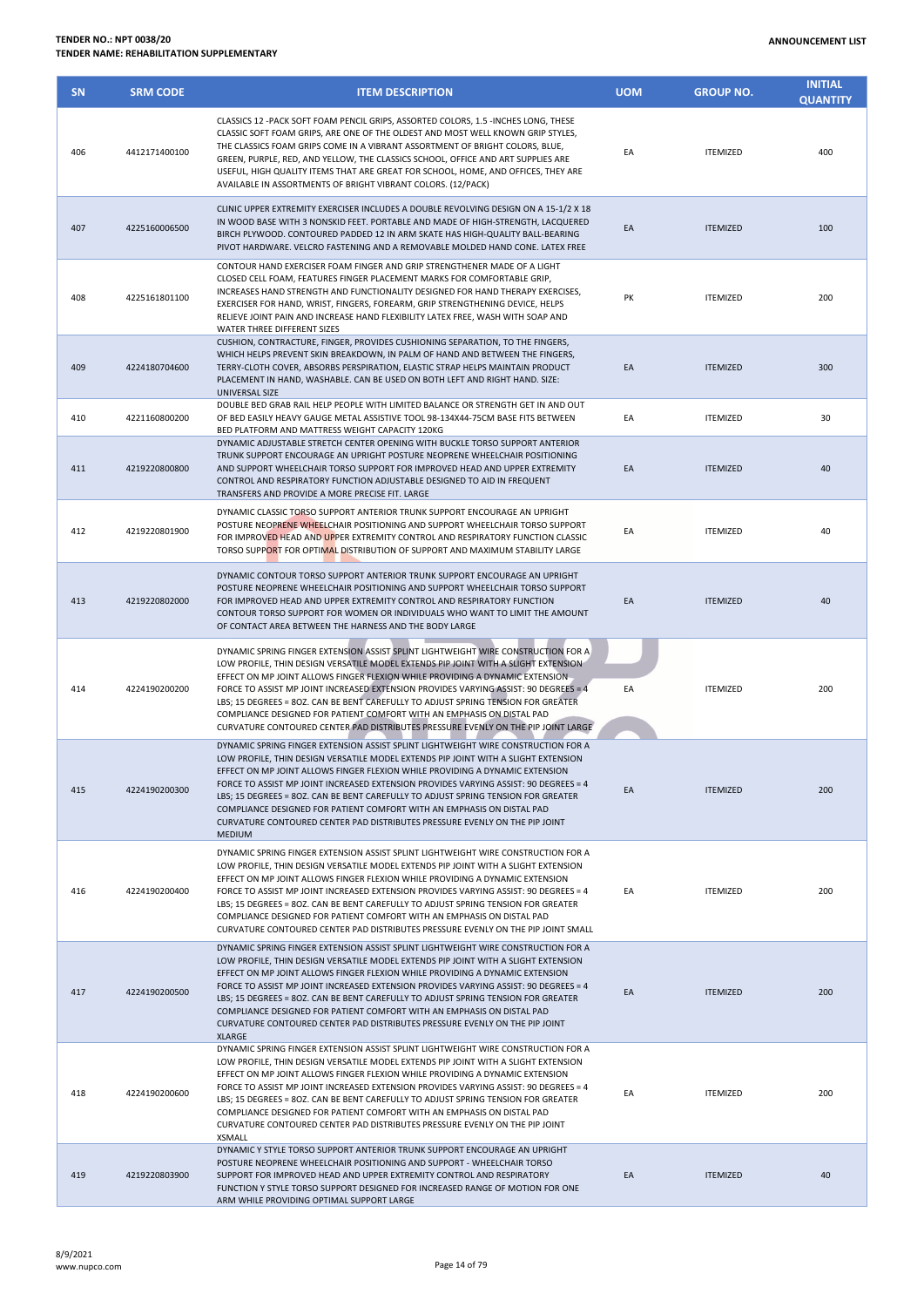| <b>SN</b> | <b>SRM CODE</b> | <b>ITEM DESCRIPTION</b>                                                                                                                                                                                                                                                                                                                                                                                                                                                                                                          | <b>UOM</b> | <b>GROUP NO.</b> | <b>INITIAL</b><br><b>QUANTITY</b> |
|-----------|-----------------|----------------------------------------------------------------------------------------------------------------------------------------------------------------------------------------------------------------------------------------------------------------------------------------------------------------------------------------------------------------------------------------------------------------------------------------------------------------------------------------------------------------------------------|------------|------------------|-----------------------------------|
| 420       | 4219220804000   | DYNAMIC ZIPPER OPEN TORSO SUPPORT ANTERIOR TRUNK SUPPORT ENCOURAGE AN UPRIGHT<br>POSTURE NEOPRENE WHEELCHAIR POSITIONING AND SUPPORT WHEELCHAIR TORSO SUPPORT<br>FOR IMPROVED HEAD AND UPPER EXTREMITY CONTROL AND RESPIRATORY FUNCTION ZIPPER<br>OPEN TORSO SUPPORT DESIGNED TO AID IN FREQUENT TRANSFERS AND EASE OF REMOVAL<br>LARGE                                                                                                                                                                                          | EA         | <b>ITEMIZED</b>  | 40                                |
| 421       | 4224150004400   | ECONOMY, STRAPPING, MATERIALS, A SOFT PILE LOOP FABRIC LAMINATED TO BOTH SIDES OF<br>1/5 INCHES, THICK FOAM PADDING, THE DOUBLE LAMINATING OVER 1,000 CLOSURES MAKING<br>IT AN EXCELLENT CHOICE WHEN A SOFT, NON-STRETCHING, DURABLE STRAPPING MATERIAL IS<br>DESIRED, LATEX FREE, 2 INCHES X 25 YARDS                                                                                                                                                                                                                           | EA         | <b>ITEMIZED</b>  | 50                                |
| 422       | 4224150006500   | ELASTICATED MATERIAL WITH RUBBER CORE, NYLON LINING ON ONE SIDE AND PILE MATERIAL                                                                                                                                                                                                                                                                                                                                                                                                                                                | EA         | <b>ITEMIZED</b>  | 50                                |
| 423       | 4224180503900   | ON THE OTHER, 3.2 MM THICKNESS X 46 CM X 61 CM<br>ELBOW PROTECTOR PREVENT PRESSURE ULCERS MEDICAL SHEEPSKIN THERAPEUTIC ITEM FREE<br>SIZE ADJUSTABLE VELCRO SECURING STRAPS MACHINE WASHABLE                                                                                                                                                                                                                                                                                                                                     | EA         | <b>ITEMIZED</b>  | 600                               |
| 424       | 4221190500600   | ERGONOMIC NOSEY CUP PROVIDES EXTREMELY SAFE GRIP WITH ITS CONTOURED SHAPE,<br>SLIGHTLY TEXTURED SURFACE GIVES ADDITIONAL SAFETY. CUT OUT IN THE NOSE AREA<br>ENSURES USER CAN DRINK WITHOUT TIPPING HEAD BACK, TRANSLUCENT PLASTIC ALLOWS<br>CARER TO SIMPLY MONITOR LIQUID INTAKE                                                                                                                                                                                                                                               | EA         | <b>ITEMIZED</b>  | 200                               |
| 425       | 4920151400000   | EXERCISE BALL ANTI-SLIP PROFESSIONAL QUALITY WITH NON-TOXIC PVC MATERIAL, FREE OF<br>BPA AND HEAVY METALS, 2000 MICROMETERS IN THICKNESS HEAVY DUTY RATING CAN MATCH<br>ANY HEAVY WEIGHT CAN CARRY THE STRESS OF HEAVY LOADS UP TO 2200 LBS WITHOUT<br>POPPING TO PREVENT YOU FROM BEING INJURED ANTI-SLIP BALL CAN WITHSTAND UP TO A<br>2CM CUT WITHOUT EXPLOSIVELY DEFLATING INCLUDES HAND PUMP, 2 AIR PLUGS AND VALVE<br>REMOVER TOOL, ABOUT 65CM DIAMETER (PACK)                                                             | EA         | <b>ITEMIZED</b>  | 50                                |
| 426       | 4920151400100   | EXERCISE BALL ANTI-SLIP PROFESSIONAL QUALITY WITH NON-TOXIC PVC MATERIAL, FREE OF<br>BPA AND HEAVY METALS, 2000 MICROMETERS IN THICKNESS HEAVY DUTY RATING CAN MATCH<br>ANY HEAVY WEIGHT CAN CARRY THE STRESS OF HEAVY LOADS UP TO 2200 LBS WITHOUT<br>POPPING TO PREVENT YOU FROM BEING INJURED ANTI-SLIP BALL CAN WITHSTAND UP TO A<br>2CM CUT WITHOUT EXPLOSIVELY DEFLATING, INCLUDES HAND PUMP, 2 AIR PLUGS AND VALVE<br>REMOVER TOOL, ABOUT 55CM DIAMETER (PACK)                                                            | EA         | <b>ITEMIZED</b>  | 50                                |
| 427       | 4920151400300   | EXERCISE BALL ANTI-SLIP PROFESSIONAL QUALITY WITH NON-TOXIC PVC MATERIAL, FREE OF<br>BPA AND HEAVY METALS, 2000 MICROMETERS IN THICKNESS HEAVY DUTY RATING CAN MATCH<br>ANY HEAVY WEIGHT CAN CARRY THE STRESS OF HEAVY LOADS UP TO 2200 LBS WITHOUT<br>POPPING TO PREVENT YOU FROM BEING INJURED ANTI-SLIP BALL CAN WITHSTAND UP TO A<br>2CM CUT WITHOUT EXPLOSIVELY DEFLATING, INCLUDES HAND PUMP, 2 AIR PLUGS AND VALVE<br>REMOVER TOOL, ABOUT 75CM DIAMETER (PACK)                                                            | EA         | <b>ITEMIZED</b>  | 50                                |
| 428       | 4231220225800   | FACE MASK HEAD READY MADE PRESSURE GARMENT TO BE USED DURING IMMEDIATE STAGE<br>OF WOUND HEALING AND FOR SCAR MANAGEMENT, EASY FITTING SOFT AND SMOOTH,<br>DESIGN FOR A SHORT USE UNTIL WOUND IS COMPLETELY HEALED, HI-TECH YARN WITH<br>PERMANENT ODOUR NEUTRALITY. ALLOWS THE SKIN TO BREATH AND STAY COOL. PATENTED<br>KNIT ENSURES RAPID MOISTURE TRANSPORTATION AND TEMPERATURE, HYPO-ALLERGENIC<br>AND LATEX-FREE ANTI-BACTERIAL, FABRIC COMPOSITION 20%-30% ELASTANE, 70 AND -80%<br>POLYAMIDE, SIZE: 18X21IN/46-53 CM    | EA         | <b>ITEMIZED</b>  | 50                                |
| 429       | 4231220225900   | FACE MASK HEAD READY MADE PRESSURE GARMENT TO BE USED DURING IMMEDIATE STAGE<br>OF WOUND HEALING AND FOR SCAR MANAGEMENT, EASY FITTING SOFT AND SMOOTH,<br>DESIGN FOR A SHORT USE UNTIL WOUND IS COMPLETELY HEALED, HI-TECH YARN WITH<br>PERMANENT ODOUR NEUTRALITY. ALLOWS THE SKIN TO BREATH AND STAY COOL. PATENTED<br>KNIT ENSURES RAPID MOISTURE TRANSPORTATION AND TEMPERATURE, HYPO-ALLERGENIC<br>AND LATEX-FREE ANTI-BACTERIAL, FABRIC COMPOSITION 20%-30% ELASTANE, 70 AND -80%<br>POLYAMIDE, SIZE: 20X23IN/ 51-58.5 CM | EA         | <b>ITEMIZED</b>  | 50                                |
| 430       | 4231220226000   | FACE MASK HEAD READY MADE PRESSURE GARMENT TO BE USED DURING IMMEDIATE STAGE<br>OF WOUND HEALING AND FOR SCAR MANAGEMENT, EASY FITTING SOFT AND SMOOTH,<br>DESIGN FOR A SHORT USE UNTIL WOUND IS COMPLETELY HEALED, HI-TECH YARN WITH<br>PERMANENT ODOUR NEUTRALITY. ALLOWS THE SKIN TO BREATH AND STAY COOL. PATENTED<br>KNIT ENSURES RAPID MOISTURE TRANSPORTATION AND TEMPERATURE, HYPO-ALLERGENIC<br>AND LATEX-FREE ANTI-BACTERIAL, FABRIC COMPOSITION 20%-30% ELASTANE, 70 AND -80%<br>POLYAMIDE, SIZE: 22X25IN/56-63.5     |            | <b>ITEMIZED</b>  | 50                                |
| 431       | 4224190100500   | FLEXOR TENDON REPAIR KIT HAND ORTHOSIS PLASTIC AND METAL SPLINTING ACCESSORIES<br>MEDIUM INCLUDE FINGERNAIL HOOKS ELASTIC THREAD AND STRAPS ONE STRAP INCLUDES A<br>STRAP PAD AND HAS FOUR EYELETS FOR SECURING THE ELASTIC THREAD THE SPLINT BLANK IS<br>AVAILABLE IN A CHOICE OF POLYFLEX II OR AQUAPLAST-T MATERIAL (KIT)                                                                                                                                                                                                     | EA         | <b>ITEMIZED</b>  | 80                                |
| 432       | 4224190100600   | FLEXOR TENDON REPAIR KIT HAND ORTHOSIS PLASTIC AND METAL SPLINTING ACCESSORIES<br>SMALL INCLUDE FINGERNAIL HOOKS ELASTIC THREAD AND STRAPS ONE STRAP INCLUDES A<br>STRAP PAD AND HAS FOUR EYELETS FOR SECURING THE ELASTIC THREAD THE SPLINT BLANK IS<br>AVAILABLE IN A CHOICE OF POLYFLEX II OR AQUAPLAST-T MATERIAL (KIT)                                                                                                                                                                                                      | EA         | <b>ITEMIZED</b>  | 80                                |
| 433       | 4214170505700   | FOAM WHEELCHAIR CUSHION PROVIDES COMFORT FOR THE CLIENT AT LOW RISK OF SKIN<br>BREAKDOWN. MILDLY CONTOURED DUAL LAYERED FOAM WITH FIRM BOTTOM LAYER AND<br>SOFT TOP LAYER WITH MILD CONTOURING FOR ADDITIONAL SUPPORT. LYCRA CUSHION COVER,<br>MOISTURE RESISTANT, ANTI-MICROBIAL, 4 WAY STRETCH WITH AQUA-GUARD ZIPPER TO<br>PROTECT FOAM FROM LIQUIDS. THERAPEUTIC ITEM 14X14X3IN, WEIGHT CAPACITY 136KG                                                                                                                       | EA         | <b>ITEMIZED</b>  | 40                                |
| 434       | 4214170505800   | FOAM WHEELCHAIR CUSHION PROVIDES COMFORT FOR THE CLIENT AT LOW RISK OF SKIN<br>BREAKDOWN. MILDLY CONTOURED DUAL LAYERED FOAM WITH FIRM BOTTOM LAYER AND<br>SOFT TOP LAYER WITH MILD CONTOURING FOR ADDITIONAL SUPPORT. LYCRA CUSHION COVER,<br>MOISTURE RESISTANT, ANTI-MICROBIAL, 4 WAY STRETCH WITH AQUA-GUARD ZIPPER TO<br>PROTECT FOAM FROM LIQUIDS. THERAPEUTIC ITEM 16X16X3IN, WEIGHT CAPACITY 136KG                                                                                                                       | EA         | <b>ITEMIZED</b>  | 40                                |
| 435       | 4214170505900   | FOAM WHEELCHAIR CUSHION PROVIDES COMFORT FOR THE CLIENT AT LOW RISK OF SKIN<br>BREAKDOWN. MILDLY CONTOURED DUAL LAYERED FOAM WITH FIRM BOTTOM LAYER AND<br>SOFT TOP LAYER WITH MILD CONTOURING FOR ADDITIONAL SUPPORT. LYCRA CUSHION COVER,<br>MOISTURE RESISTANT, ANTI-MICROBIAL, 4 WAY STRETCH WITH AQUA-GUARD ZIPPER TO<br>PROTECT FOAM FROM LIQUIDS. THERAPEUTIC ITEM 18X16X3IN, WEIGHT CAPACITY 136KG                                                                                                                       | EA         | <b>ITEMIZED</b>  | 40                                |
| 436       | 4214170506000   | FOAM WHEELCHAIR CUSHION PROVIDES COMFORT FOR THE CLIENT AT LOW RISK OF SKIN<br>BREAKDOWN. MILDLY CONTOURED DUAL LAYERED FOAM WITH FIRM BOTTOM LAYER AND<br>SOFT TOP LAYER WITH MILD CONTOURING FOR ADDITIONAL SUPPORT. LYCRA CUSHION COVER,<br>MOISTURE RESISTANT, ANTI-MICROBIAL, 4 WAY STRETCH WITH AQUA-GUARD ZIPPER TO                                                                                                                                                                                                       | EA         | <b>ITEMIZED</b>  | 10                                |

PROTECT FOAM FROM LIQUIDS. THERAPEUTIC ITEM 18X18X3IN, WEIGHT CAPACITY 136KG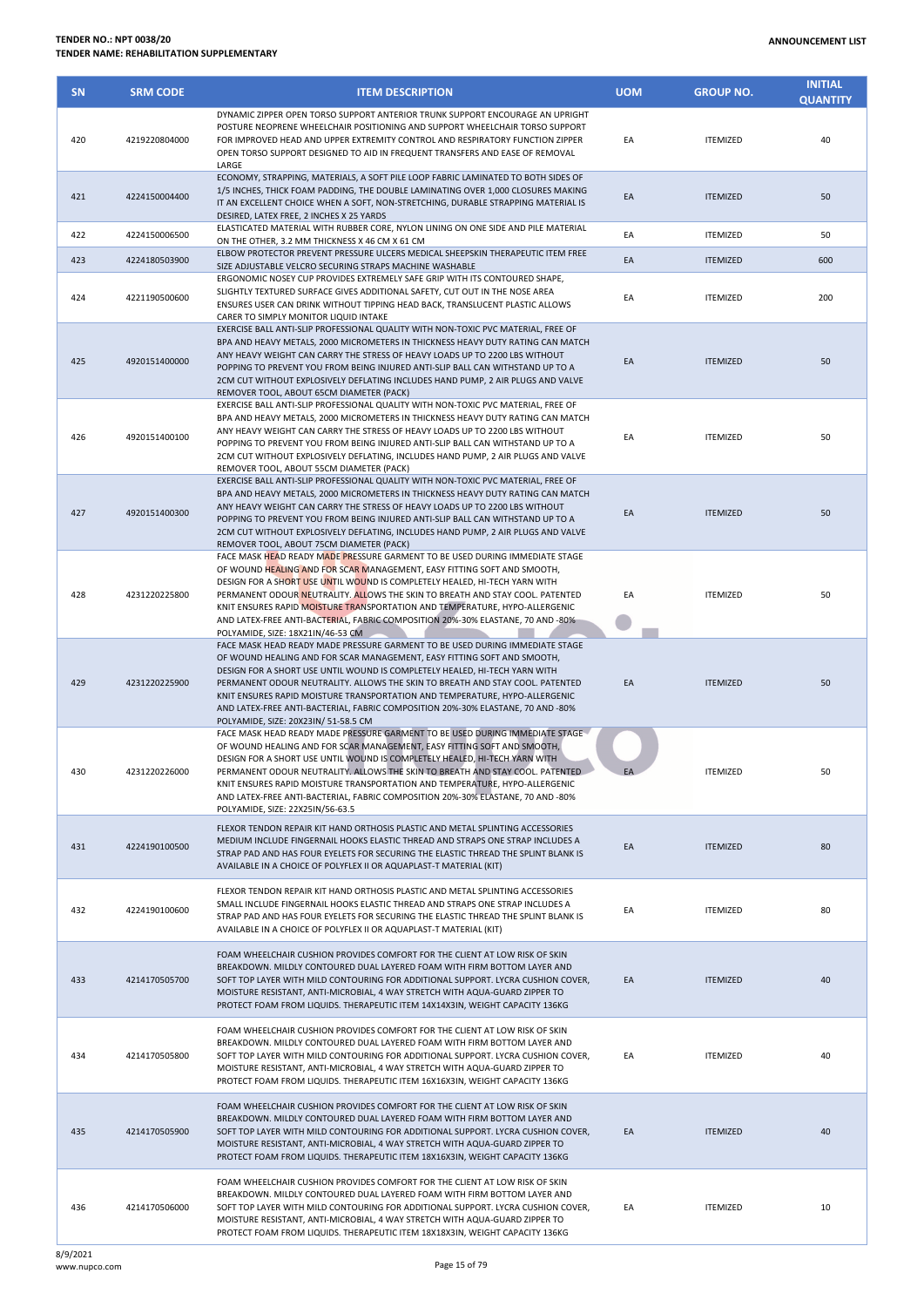| <b>SN</b> | <b>SRM CODE</b> | <b>ITEM DESCRIPTION</b>                                                                                                                                                                                                                                                                                                                                                                                                                                                                                                                                                                                              | <b>UOM</b> | <b>GROUP NO.</b> | <b>INITIAL</b><br><b>QUANTITY</b> |
|-----------|-----------------|----------------------------------------------------------------------------------------------------------------------------------------------------------------------------------------------------------------------------------------------------------------------------------------------------------------------------------------------------------------------------------------------------------------------------------------------------------------------------------------------------------------------------------------------------------------------------------------------------------------------|------------|------------------|-----------------------------------|
| 437       | 4214170506100   | FOAM WHEELCHAIR CUSHION PROVIDES COMFORT FOR THE CLIENT AT LOW RISK OF SKIN<br>BREAKDOWN. MILDLY CONTOURED DUAL LAYERED FOAM WITH FIRM BOTTOM LAYER AND<br>SOFT TOP LAYER WITH MILD CONTOURING FOR ADDITIONAL SUPPORT. LYCRA CUSHION COVER,<br>MOISTURE RESISTANT, ANTI-MICROBIAL, 4 WAY STRETCH WITH AQUA-GUARD ZIPPER TO<br>PROTECT FOAM FROM LIQUIDS. THERAPEUTIC ITEM 20X18X3IN, WEIGHT CAPACITY 136KG                                                                                                                                                                                                           | EA         | <b>ITEMIZED</b>  | 5                                 |
| 438       | 4214170506200   | FOAM WHEELCHAIR CUSHION PROVIDES COMFORT FOR THE CLIENT AT LOW RISK OF SKIN<br>BREAKDOWN. MILDLY CONTOURED DUAL LAYERED FOAM WITH FIRM BOTTOM LAYER AND<br>SOFT TOP LAYER WITH MILD CONTOURING FOR ADDITIONAL SUPPORT. LYCRA CUSHION COVER,<br>MOISTURE RESISTANT, ANTI-MICROBIAL, 4 WAY STRETCH WITH AQUA-GUARD ZIPPER TO<br>PROTECT FOAM FROM LIQUIDS. THERAPEUTIC ITEM 22X18X3IN, WEIGHT CAPACITY 226KG                                                                                                                                                                                                           | EA         | <b>ITEMIZED</b>  | 5                                 |
| 439       | 4214170506300   | FOAM WHEELCHAIR CUSHION PROVIDES COMFORT FOR THE CLIENT AT LOW RISK OF SKIN<br>BREAKDOWN. MILDLY CONTOURED DUAL LAYERED FOAM WITH FIRM BOTTOM LAYER AND<br>SOFT TOP LAYER WITH MILD CONTOURING FOR ADDITIONAL SUPPORT. LYCRA CUSHION COVER,<br>MOISTURE RESISTANT, ANTI-MICROBIAL, 4 WAY STRETCH WITH AQUA-GUARD ZIPPER TO<br>PROTECT FOAM FROM LIQUIDS. THERAPEUTIC ITEM 22X20X3IN, WEIGHT CAPACITY 226KG                                                                                                                                                                                                           | EA         | <b>ITEMIZED</b>  | 5                                 |
| 440       | 4214170506400   | FOAM WHEELCHAIR CUSHION PROVIDES COMFORT FOR THE CLIENT AT LOW RISK OF SKIN<br>BREAKDOWN. MILDLY CONTOURED DUAL LAYERED FOAM WITH FIRM BOTTOM LAYER AND<br>SOFT TOP LAYER WITH MILD CONTOURING FOR ADDITIONAL SUPPORT. LYCRA CUSHION COVER,<br>MOISTURE RESISTANT, ANTI-MICROBIAL, 4 WAY STRETCH WITH AQUA-GUARD ZIPPER TO<br>PROTECT FOAM FROM LIQUIDS. THERAPEUTIC ITEM 24X20X3IN, WEIGHT CAPACITY 226KG                                                                                                                                                                                                           | EA         | <b>ITEMIZED</b>  | 5                                 |
| 441       | 4214170506500   | FOAM WHEELCHAIR CUSHION PROVIDES COMFORT FOR THE CLIENT AT LOW RISK OF SKIN<br>BREAKDOWN. MILDLY CONTOURED DUAL LAYERED FOAM WITH FIRM BOTTOM LAYER AND<br>SOFT TOP LAYER WITH MILD CONTOURING FOR ADDITIONAL SUPPORT. LYCRA CUSHION COVER,<br>MOISTURE RESISTANT, ANTI-MICROBIAL, 4 WAY STRETCH WITH AQUA-GUARD ZIPPER TO<br>PROTECT FOAM FROM LIQUIDS. THERAPEUTIC ITEM 24X22X3IN, WEIGHT CAPACITY 226KG                                                                                                                                                                                                           | EA         | <b>ITEMIZED</b>  | 5                                 |
| 442       | 4219220802100   | FOOT CRADLE PREVENTS FOOT DROP FOAM VINYL HOOK AND LOOP VELCRO WITH D RING<br>WHEELCHAIR POSITIONING AND SUPPORT FITS 16IN CONTROLS FLEXION CONTRACTURE AND<br>POSITIONS THE LEGS ON THE WHEELCHAIR CUSHIONED BACK AND SIDE PANELS PREVENT FEET<br>FROM SLIPPING OFF FOOTRESTS INCLUDES ONE SET OF 1INCH THICK PADS LATEX FREE                                                                                                                                                                                                                                                                                       | EA         | <b>ITEMIZED</b>  | 40                                |
| 443       | 4219220802200   | FOOT CRADLE PREVENTS FOOT DROP FOAM VINYL HOOK AND LOOP VELCRO WITH D RING<br>WHEELCHAIR POSITIONING AND SUPPORT FITS 18IN CONTROLS FLEXION CONTRACTURE AND<br>POSITIONS THE LEGS ON THE WHEELCHAIR CUSHIONED BACK AND SIDE PANELS PREVENT FEET<br>FROM SLIPPING OFF FOOTRESTS INCLUDES ONE SET OF 1INCH THICK PADS LATEX FREE                                                                                                                                                                                                                                                                                       | EA         | <b>ITEMIZED</b>  | 40                                |
| 444       | 4225150200600   | FOUR TIER BALL ACTIVITY, DESIGNED FOR PATIENTS WITH LITTLE SHOULDER OR ELBOW<br>MOVEMENT. USED AS A UNIT OR THE TUBES CAN BE REMOVED AND USED SEPARATELY TO<br>FACILITATE PROGRESSION AND STRENGTHENING IN PLANES OF MOVEMENT.                                                                                                                                                                                                                                                                                                                                                                                       | KIT        | <b>ITEMIZED</b>  | 30                                |
| 445       | 4618150410400   | GLOVES PALM PRESSURE GARMENT SCAR MANAGEMENT IN BURN PATIENTS 60%-69<br>POLYAMIDE 31%-40% ELASTANE STRONG FABRIC, THICKNESS 0.64-0.68 MM THERAPEUTIC<br>ITEM. PRESSURE LEVEL 23-30 MMHG. SOFT SHORT STRETCH LYCRA PROVIDES A PRECISE AND<br>GRADIENT PRESSURE HYPO ALLERGENIC AND LATEX FREE MULTI DIRECTIONAL STRETCH<br>GUARANTEED TO PROVIDE A SUPERIOR ANATOMICAL FIT ANTI BACTERIAL HI TECH YARN WITH<br>PERMANENT ODOR NEUTRALITY ALLOWS THE SKIN TO BREATH AND STAY COOL MOISTURE<br>TRANSPORTATION AND TEMPERATURE MODERATION. SIZES: S: 7.6-8IN (19-20 CM) (MCP<br>CIRCUMFERENCE). LEFT HAND. OPEN TIPS.    | EA         | <b>ITEMIZED</b>  | 20                                |
| 446       | 4618150410500   | GLOVES PALM PRESSURE GARMENT SCAR MANAGEMENT IN BURN PATIENTS 60%-69<br>POLYAMIDE 31%-40% ELASTANE STRONG FABRIC, THICKNESS 0.64-0.68 MM THERAPEUTIC<br>ITEM. PRESSURE LEVEL 23-30 MMHG. SOFT SHORT STRETCH LYCRA PROVIDES A PRECISE AND<br>GRADIENT PRESSURE HYPO ALLERGENIC AND LATEX FREE MULTI DIRECTIONAL STRETCH<br>GUARANTEED TO PROVIDE A SUPERIOR ANATOMICAL FIT ANTI BACTERIAL HI TECH YARN WITH<br>PERMANENT ODOR NEUTRALITY ALLOWS THE SKIN TO BREATH AND STAY COOL MOISTURE<br>TRANSPORTATION AND TEMPERATURE MODERATION. SIZES: S: 7.6-8IN (19-20 CM) (MCP<br>CIRCUMFERENCE). LEFT HAND. CLOSE TIPS.   | EA         | <b>ITEMIZED</b>  | 20                                |
| 447       | 4618150410600   | GLOVES PALM PRESSURE GARMENT SCAR MANAGEMENT IN BURN PATIENTS 60%-69<br>POLYAMIDE 31%-40% ELASTANE STRONG FABRIC, THICKNESS 0.64-0.68 MM THERAPEUTIC<br>ITEM. PRESSURE LEVEL 23-30 MMHG. SOFT SHORT STRETCH LYCRA PROVIDES A PRECISE AND<br>GRADIENT PRESSURE HYPO ALLERGENIC AND LATEX FREE MULTI DIRECTIONAL STRETCH<br>GUARANTEED TO PROVIDE A SUPERIOR ANATOMICAL FIT ANTI BACTERIAL HI TECH YARN WITH<br>PERMANENT ODOR NEUTRALITY ALLOWS THE SKIN TO BREATH AND STAY COOL MOISTURE<br>TRANSPORTATION AND TEMPERATURE MODERATION. SIZES: M: 8.4-8.8IN (21-22 CM) (MCP<br>CIRCUMFERENCE). LEFT HAND. OPEN TIPS.  | EA         | <b>ITEMIZED</b>  | 20                                |
| 448       | 4618150410700   | GLOVES PALM PRESSURE GARMENT SCAR MANAGEMENT IN BURN PATIENTS 60%-69<br>POLYAMIDE 31%-40% ELASTANE STRONG FABRIC, THICKNESS 0.64-0.68 MM THERAPEUTIC<br>ITEM. PRESSURE LEVEL 23-30 MMHG. SOFT SHORT STRETCH LYCRA PROVIDES A PRECISE AND<br>GRADIENT PRESSURE HYPO ALLERGENIC AND LATEX FREE MULTI DIRECTIONAL STRETCH<br>GUARANTEED TO PROVIDE A SUPERIOR ANATOMICAL FIT ANTI BACTERIAL HI TECH YARN WITH<br>PERMANENT ODOR NEUTRALITY ALLOWS THE SKIN TO BREATH AND STAY COOL MOISTURE<br>TRANSPORTATION AND TEMPERATURE MODERATION. SIZES: L: 9.2-9.6IN (23-24 CM) (MCP<br>CIRCUMFERENCE). LEFT HAND. OPEN TIPS.  | EA         | <b>ITEMIZED</b>  | 20                                |
| 449       | 4618150410800   | GLOVES PALM PRESSURE GARMENT SCAR MANAGEMENT IN BURN PATIENTS 60%-69<br>POLYAMIDE 31%-40% ELASTANE STRONG FABRIC, THICKNESS 0.64-0.68 MM THERAPEUTIC<br>ITEM. PRESSURE LEVEL 23-30 MMHG. SOFT SHORT STRETCH LYCRA PROVIDES A PRECISE AND<br>GRADIENT PRESSURE HYPO ALLERGENIC AND LATEX FREE MULTI DIRECTIONAL STRETCH<br>GUARANTEED TO PROVIDE A SUPERIOR ANATOMICAL FIT ANTI BACTERIAL HI TECH YARN WITH<br>PERMANENT ODOR NEUTRALITY ALLOWS THE SKIN TO BREATH AND STAY COOL MOISTURE<br>TRANSPORTATION AND TEMPERATURE MODERATION. SIZES: XL: 10-10.4IN (25-26 CM) (MCP<br>CIRCUMFERENCE). LEFT HAND. OPEN TIPS. | EA         | <b>ITEMIZED</b>  | 20                                |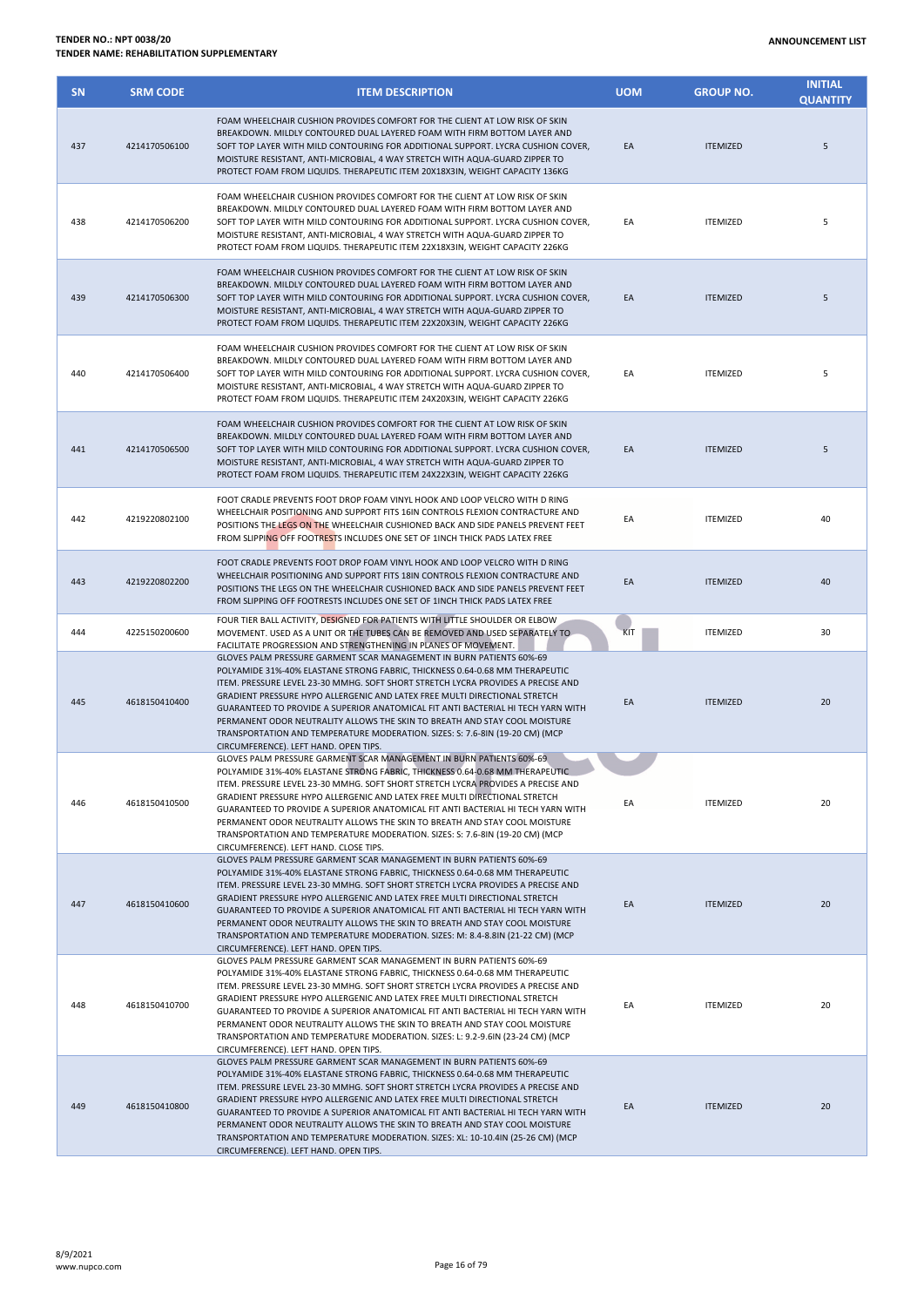| <b>SN</b> | <b>SRM CODE</b> | <b>ITEM DESCRIPTION</b>                                                                                                                                                                                                                                                                                                                                                                                                                                                                                                                                                                                                | <b>UOM</b> | <b>GROUP NO.</b> | <b>INITIAL</b><br><b>QUANTITY</b> |
|-----------|-----------------|------------------------------------------------------------------------------------------------------------------------------------------------------------------------------------------------------------------------------------------------------------------------------------------------------------------------------------------------------------------------------------------------------------------------------------------------------------------------------------------------------------------------------------------------------------------------------------------------------------------------|------------|------------------|-----------------------------------|
| 450       | 4618150410900   | GLOVES PALM PRESSURE GARMENT SCAR MANAGEMENT IN BURN PATIENTS 60%-69<br>POLYAMIDE 31%-40% ELASTANE STRONG FABRIC, THICKNESS 0.64-0.68 MM THERAPEUTIC<br>ITEM. PRESSURE LEVEL 23-30 MMHG. SOFT SHORT STRETCH LYCRA PROVIDES A PRECISE AND<br>GRADIENT PRESSURE HYPO ALLERGENIC AND LATEX FREE MULTI DIRECTIONAL STRETCH<br>GUARANTEED TO PROVIDE A SUPERIOR ANATOMICAL FIT ANTI BACTERIAL HI TECH YARN WITH<br>PERMANENT ODOR NEUTRALITY ALLOWS THE SKIN TO BREATH AND STAY COOL MOISTURE<br>TRANSPORTATION AND TEMPERATURE MODERATION. SIZES: XS: 6.8-7.2IN (17-18 CM) (MCP<br>CIRCUMFERENCE). LEFT HAND. OPEN TIPS.   | EA         | <b>ITEMIZED</b>  | 20                                |
| 451       | 4618150411000   | GLOVES PALM PRESSURE GARMENT SCAR MANAGEMENT IN BURN PATIENTS 60%-69<br>POLYAMIDE 31%-40% ELASTANE STRONG FABRIC, THICKNESS 0.64-0.68 MM THERAPEUTIC<br>ITEM. PRESSURE LEVEL 23-30 MMHG. SOFT SHORT STRETCH LYCRA PROVIDES A PRECISE AND<br>GRADIENT PRESSURE HYPO ALLERGENIC AND LATEX FREE MULTI DIRECTIONAL STRETCH<br>GUARANTEED TO PROVIDE A SUPERIOR ANATOMICAL FIT ANTI BACTERIAL HI TECH YARN WITH<br>PERMANENT ODOR NEUTRALITY ALLOWS THE SKIN TO BREATH AND STAY COOL MOISTURE<br>TRANSPORTATION AND TEMPERATURE MODERATION. SIZES: M: 8.4-8.8IN (21-22 CM) (MCP<br>CIRCUMFERENCE). LEFT HAND. CLOSE TIPS.   | EA         | <b>ITEMIZED</b>  | 20                                |
| 452       | 4618150411100   | GLOVES PALM PRESSURE GARMENT SCAR MANAGEMENT IN BURN PATIENTS 60%-69<br>POLYAMIDE 31%-40% ELASTANE STRONG FABRIC, THICKNESS 0.64-0.68 MM THERAPEUTIC<br>ITEM. PRESSURE LEVEL 23-30 MMHG. SOFT SHORT STRETCH LYCRA PROVIDES A PRECISE AND<br>GRADIENT PRESSURE HYPO ALLERGENIC AND LATEX FREE MULTI DIRECTIONAL STRETCH<br>GUARANTEED TO PROVIDE A SUPERIOR ANATOMICAL FIT ANTI BACTERIAL HI TECH YARN WITH<br>PERMANENT ODOR NEUTRALITY ALLOWS THE SKIN TO BREATH AND STAY COOL MOISTURE<br>TRANSPORTATION AND TEMPERATURE MODERATION. SIZES: L: 9.2-9.6IN (23-24 CM) (MCP<br>CIRCUMFERENCE). LEFT HAND. CLOSE TIPS.   | EA         | <b>ITEMIZED</b>  | 20                                |
| 453       | 4618150411200   | GLOVES PALM PRESSURE GARMENT SCAR MANAGEMENT IN BURN PATIENTS 60%-69<br>POLYAMIDE 31%-40% ELASTANE STRONG FABRIC, THICKNESS 0.64-0.68 MM THERAPEUTIC<br>ITEM. PRESSURE LEVEL 23-30 MMHG. SOFT SHORT STRETCH LYCRA PROVIDES A PRECISE AND<br>GRADIENT PRESSURE HYPO ALLERGENIC AND LATEX FREE MULTI DIRECTIONAL STRETCH<br>GUARANTEED TO PROVIDE A SUPERIOR ANATOMICAL FIT ANTI BACTERIAL HI TECH YARN WITH<br>PERMANENT ODOR NEUTRALITY ALLOWS THE SKIN TO BREATH AND STAY COOL MOISTURE<br>TRANSPORTATION AND TEMPERATURE MODERATION. SIZES: S: 7.6-8IN (19-20 CM) (MCP<br>CIRCUMFERENCE). RIGHT HAND. CLOSE TIPS.    | EA         | <b>ITEMIZED</b>  | 20                                |
| 454       | 4618150411300   | GLOVES PALM PRESSURE GARMENT SCAR MANAGEMENT IN BURN PATIENTS 60%-69<br>POLYAMIDE 31%-40% ELASTANE STRONG FABRIC, THICKNESS 0.64-0.68 MM THERAPEUTIC<br>ITEM. PRESSURE LEVEL 23-30 MMHG. SOFT SHORT STRETCH LYCRA PROVIDES A PRECISE AND<br>GRADIENT PRESSURE HYPO ALLERGENIC AND LATEX FREE MULTI DIRECTIONAL STRETCH<br>GUARANTEED TO PROVIDE A SUPERIOR ANATOMICAL FIT ANTI BACTERIAL HI TECH YARN WITH<br>PERMANENT ODOR NEUTRALITY ALLOWS THE SKIN TO BREATH AND STAY COOL MOISTURE<br>TRANSPORTATION AND TEMPERATURE MODERATION. SIZES: XL: 10-10.4IN (25-26 CM) (MCP<br>CIRCUMFERENCE). LEFT HAND. CLOSE TIPS.  | EA         | <b>ITEMIZED</b>  | 20                                |
| 455       | 4618150411400   | GLOVES PALM PRESSURE GARMENT SCAR MANAGEMENT IN BURN PATIENTS 60%-69<br>POLYAMIDE 31%-40% ELASTANE STRONG FABRIC, THICKNESS 0.64-0.68 MM THERAPEUTIC<br>ITEM. PRESSURE LEVEL 23-30 MMHG. SOFT SHORT STRETCH LYCRA PROVIDES A PRECISE AND<br>GRADIENT PRESSURE HYPO ALLERGENIC AND LATEX FREE MULTI DIRECTIONAL STRETCH<br>GUARANTEED TO PROVIDE A SUPERIOR ANATOMICAL FIT ANTI BACTERIAL HI TECH YARN WITH<br>PERMANENT ODOR NEUTRALITY ALLOWS THE SKIN TO BREATH AND STAY COOL MOISTURE<br>TRANSPORTATION AND TEMPERATURE MODERATION. SIZES: XS: 6.8-7.2IN (17-18 CM) (MCP<br>CIRCUMFERENCE). LEFT HAND. CLOSE TIPS.  | EA         | <b>ITEMIZED</b>  | 20                                |
| 456       | 4618150411500   | GLOVES PALM PRESSURE GARMENT SCAR MANAGEMENT IN BURN PATIENTS 60%-69<br>POLYAMIDE 31%-40% ELASTANE STRONG FABRIC, THICKNESS 0.64-0.68 MM THERAPEUTIC<br>ITEM. PRESSURE LEVEL 23-30 MMHG. SOFT SHORT STRETCH LYCRA PROVIDES A PRECISE AND<br>GRADIENT PRESSURE HYPO ALLERGENIC AND LATEX FREE MULTI DIRECTIONAL STRETCH<br>GUARANTEED TO PROVIDE A SUPERIOR ANATOMICAL FIT ANTI BACTERIAL HI TECH YARN WITH<br>PERMANENT ODOR NEUTRALITY ALLOWS THE SKIN TO BREATH AND STAY COOL MOISTURE<br>TRANSPORTATION AND TEMPERATURE MODERATION. SIZES: XXS: 5.6-6.4 IN (14-16 CM) (MCP<br>CIRCUMFERENCE). LEFT HAND. OPEN TIPS. | EA         | <b>ITEMIZED</b>  | 20                                |
| 457       | 4618150411600   | GLOVES PALM PRESSURE GARMENT SCAR MANAGEMENT IN BURN PATIENTS 60%-69<br>POLYAMIDE 31%-40% ELASTANE STRONG FABRIC, THICKNESS 0.64-0.68 MM THERAPEUTIC<br>ITEM. PRESSURE LEVEL 23-30 MMHG. SOFT SHORT STRETCH LYCRA PROVIDES A PRECISE AND<br>GRADIENT PRESSURE HYPO ALLERGENIC AND LATEX FREE MULTI DIRECTIONAL STRETCH<br>GUARANTEED TO PROVIDE A SUPERIOR ANATOMICAL FIT ANTI BACTERIAL HI TECH YARN WITH<br>PERMANENT ODOR NEUTRALITY ALLOWS THE SKIN TO BREATH AND STAY COOL MOISTURE<br>TRANSPORTATION AND TEMPERATURE MODERATION. SIZES: XXS: 5.6-6.4IN (14-16 CM) (MCP<br>CIRCUMFERENCE). LEFT HAND. CLOSE TIPS. | EA         | <b>ITEMIZED</b>  | 20                                |
| 458       | 4618150411700   | GLOVES PALM PRESSURE GARMENT SCAR MANAGEMENT IN BURN PATIENTS 60%-69<br>POLYAMIDE 31%-40% ELASTANE STRONG FABRIC, THICKNESS 0.64-0.68 MM THERAPEUTIC<br>ITEM. PRESSURE LEVEL 23-30 MMHG. SOFT SHORT STRETCH LYCRA PROVIDES A PRECISE AND<br>GRADIENT PRESSURE HYPO ALLERGENIC AND LATEX FREE MULTI DIRECTIONAL STRETCH<br>GUARANTEED TO PROVIDE A SUPERIOR ANATOMICAL FIT ANTI BACTERIAL HI TECH YARN WITH<br>PERMANENT ODOR NEUTRALITY ALLOWS THE SKIN TO BREATH AND STAY COOL MOISTURE<br>TRANSPORTATION AND TEMPERATURE MODERATION. SIZES: M: 8.4-8.8IN (21-22 CM) (MCP<br>CIRCUMFERENCE). RIGHT HAND. CLOSE TIPS.  | EA         | <b>ITEMIZED</b>  | 20                                |
| 459       | 4618150411800   | GLOVES PALM PRESSURE GARMENT SCAR MANAGEMENT IN BURN PATIENTS 60%-69<br>POLYAMIDE 31%-40% ELASTANE STRONG FABRIC, THICKNESS 0.64-0.68 MM THERAPEUTIC<br>ITEM. PRESSURE LEVEL 23-30 MMHG. SOFT SHORT STRETCH LYCRA PROVIDES A PRECISE AND<br>GRADIENT PRESSURE HYPO ALLERGENIC AND LATEX FREE MULTI DIRECTIONAL STRETCH<br>GUARANTEED TO PROVIDE A SUPERIOR ANATOMICAL FIT ANTI BACTERIAL HI TECH YARN WITH<br>PERMANENT ODOR NEUTRALITY ALLOWS THE SKIN TO BREATH AND STAY COOL MOISTURE<br>TRANSPORTATION AND TEMPERATURE MODERATION. SIZES: L: 9.2-9.6IN (23-24 CM) (MCP<br>CIRCUMFERENCE). RIGHT HAND. CLOSE TIPS.  | EA         | <b>ITEMIZED</b>  | 20                                |
| 460       | 4618150411900   | GLOVES PALM PRESSURE GARMENT SCAR MANAGEMENT IN BURN PATIENTS 60%-69<br>POLYAMIDE 31%-40% ELASTANE STRONG FABRIC, THICKNESS 0.64-0.68 MM THERAPEUTIC<br>ITEM. PRESSURE LEVEL 23-30 MMHG. SOFT SHORT STRETCH LYCRA PROVIDES A PRECISE AND<br>GRADIENT PRESSURE HYPO ALLERGENIC AND LATEX FREE MULTI DIRECTIONAL STRETCH<br>GUARANTEED TO PROVIDE A SUPERIOR ANATOMICAL FIT ANTI BACTERIAL HI TECH YARN WITH<br>PERMANENT ODOR NEUTRALITY ALLOWS THE SKIN TO BREATH AND STAY COOL MOISTURE<br>TRANSPORTATION AND TEMPERATURE MODERATION. SIZES: XXL: 10.8-11.2IN (27-28 CM) (MCP                                         | EA         | <b>ITEMIZED</b>  | 20                                |

CIRCUMFERENCE). LEFT HAND. OPEN TIPS.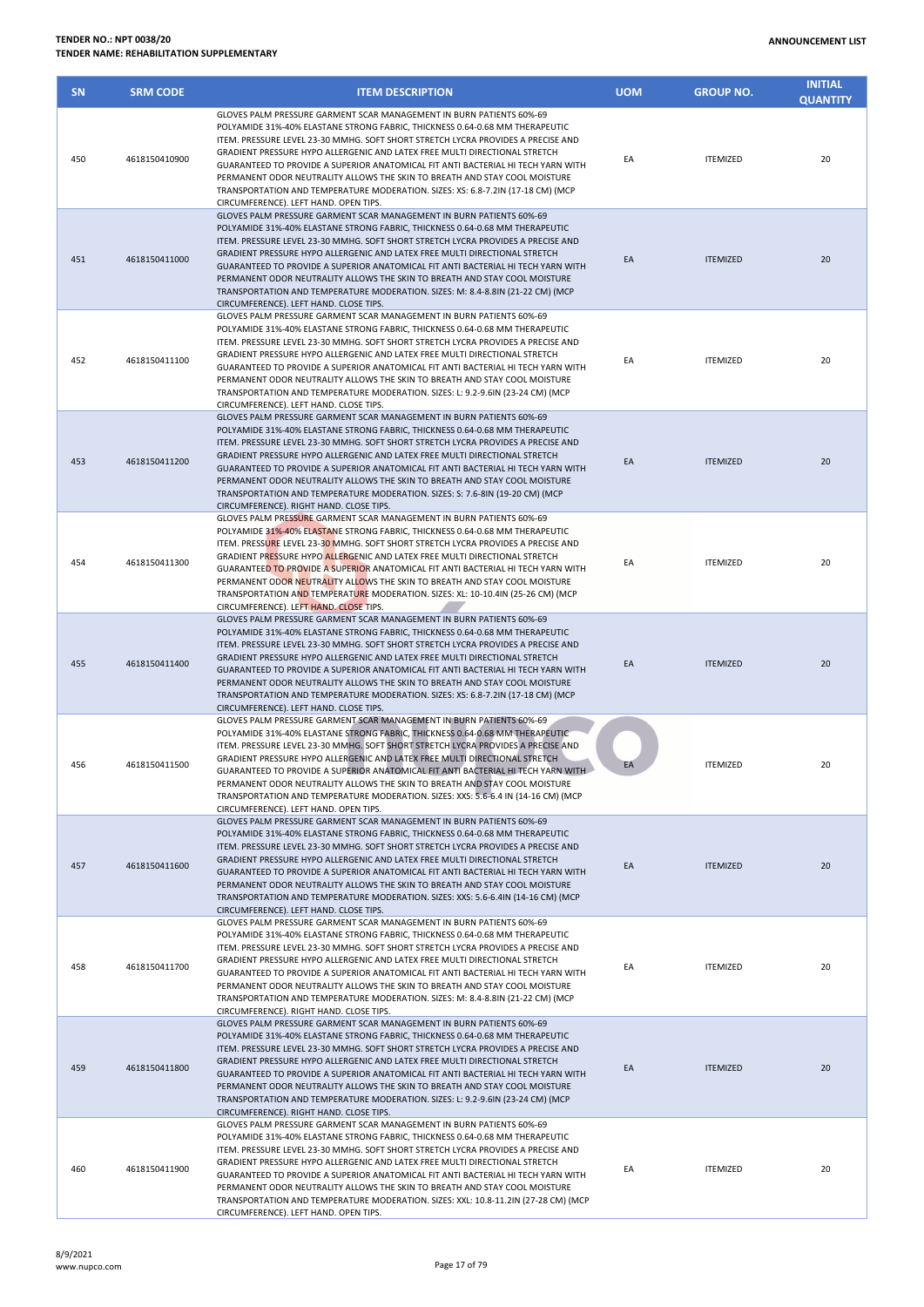| <b>SN</b> | <b>SRM CODE</b> | <b>ITEM DESCRIPTION</b>                                                                                                                                                                                                                                                                                                                                                                                                                                                                                                                                                                                                   | <b>UOM</b> | <b>GROUP NO.</b> | <b>INITIAL</b><br><b>QUANTITY</b> |
|-----------|-----------------|---------------------------------------------------------------------------------------------------------------------------------------------------------------------------------------------------------------------------------------------------------------------------------------------------------------------------------------------------------------------------------------------------------------------------------------------------------------------------------------------------------------------------------------------------------------------------------------------------------------------------|------------|------------------|-----------------------------------|
| 461       | 4618150412000   | GLOVES PALM PRESSURE GARMENT SCAR MANAGEMENT IN BURN PATIENTS 60%-69<br>POLYAMIDE 31%-40% ELASTANE STRONG FABRIC, THICKNESS 0.64-0.68 MM THERAPEUTIC<br>ITEM. PRESSURE LEVEL 23-30 MMHG. SOFT SHORT STRETCH LYCRA PROVIDES A PRECISE AND<br>GRADIENT PRESSURE HYPO ALLERGENIC AND LATEX FREE MULTI DIRECTIONAL STRETCH<br>GUARANTEED TO PROVIDE A SUPERIOR ANATOMICAL FIT ANTI BACTERIAL HI TECH YARN WITH<br>PERMANENT ODOR NEUTRALITY ALLOWS THE SKIN TO BREATH AND STAY COOL MOISTURE<br>TRANSPORTATION AND TEMPERATURE MODERATION. SIZES: XL: 10-10.4IN (25-26 CM) (MCP<br>CIRCUMFERENCE). RIGHT HAND. CLOSE TIPS.    | EA         | <b>ITEMIZED</b>  | 20                                |
| 462       | 4618150412100   | GLOVES PALM PRESSURE GARMENT SCAR MANAGEMENT IN BURN PATIENTS 60%-69<br>POLYAMIDE 31%-40% ELASTANE STRONG FABRIC, THICKNESS 0.64-0.68 MM THERAPEUTIC<br>ITEM. PRESSURE LEVEL 23-30 MMHG. SOFT SHORT STRETCH LYCRA PROVIDES A PRECISE AND<br>GRADIENT PRESSURE HYPO ALLERGENIC AND LATEX FREE MULTI DIRECTIONAL STRETCH<br>GUARANTEED TO PROVIDE A SUPERIOR ANATOMICAL FIT ANTI BACTERIAL HI TECH YARN WITH<br>PERMANENT ODOR NEUTRALITY ALLOWS THE SKIN TO BREATH AND STAY COOL MOISTURE<br>TRANSPORTATION AND TEMPERATURE MODERATION. SIZES: XS: 6.8-7.2IN (17-18 CM) (MCP<br>CIRCUMFERENCE). RIGHT HAND. CLOSE TIPS.    | EA         | <b>ITEMIZED</b>  | 20                                |
| 463       | 4618150412200   | GLOVES PALM PRESSURE GARMENT SCAR MANAGEMENT IN BURN PATIENTS 60%-69<br>POLYAMIDE 31%-40% ELASTANE STRONG FABRIC, THICKNESS 0.64-0.68 MM THERAPEUTIC<br>ITEM. PRESSURE LEVEL 23-30 MMHG. SOFT SHORT STRETCH LYCRA PROVIDES A PRECISE AND<br>GRADIENT PRESSURE HYPO ALLERGENIC AND LATEX FREE MULTI DIRECTIONAL STRETCH<br>GUARANTEED TO PROVIDE A SUPERIOR ANATOMICAL FIT ANTI BACTERIAL HI TECH YARN WITH<br>PERMANENT ODOR NEUTRALITY ALLOWS THE SKIN TO BREATH AND STAY COOL MOISTURE<br>TRANSPORTATION AND TEMPERATURE MODERATION. SIZES: XXL: 10.8-11.2IN (27-28 CM) (MCP<br>CIRCUMFERENCE). LEFT HAND. CLOSE TIPS.  | EA         | <b>ITEMIZED</b>  | 20                                |
| 464       | 4618150412300   | GLOVES PALM PRESSURE GARMENT SCAR MANAGEMENT IN BURN PATIENTS 60%-69<br>POLYAMIDE 31%-40% ELASTANE STRONG FABRIC, THICKNESS 0.64-0.68 MM THERAPEUTIC<br>ITEM. PRESSURE LEVEL 23-30 MMHG. SOFT SHORT STRETCH LYCRA PROVIDES A PRECISE AND<br>GRADIENT PRESSURE HYPO ALLERGENIC AND LATEX FREE MULTI DIRECTIONAL STRETCH<br>GUARANTEED TO PROVIDE A SUPERIOR ANATOMICAL FIT ANTI BACTERIAL HI TECH YARN WITH<br>PERMANENT ODOR NEUTRALITY ALLOWS THE SKIN TO BREATH AND STAY COOL MOISTURE<br>TRANSPORTATION AND TEMPERATURE MODERATION. SIZES: XXS: 5.6-6.4IN (14-16 CM) (MCP<br>CIRCUMFERENCE). RIGHT HAND. CLOSE TIPS.   | EA         | <b>ITEMIZED</b>  | 20                                |
| 465       | 4618150412400   | GLOVES PALM PRESSURE GARMENT SCAR MANAGEMENT IN BURN PATIENTS 60%-69<br>POLYAMIDE 31%-40% ELASTANE STRONG FABRIC, THICKNESS 0.64-0.68 MM THERAPEUTIC<br>ITEM. PRESSURE LEVEL 23-30 MMHG. SOFT SHORT STRETCH LYCRA PROVIDES A PRECISE AND<br>GRADIENT PRESSURE HYPO ALLERGENIC AND LATEX FREE MULTI DIRECTIONAL STRETCH<br>GUARANTEED TO PROVIDE A SUPERIOR ANATOMICAL FIT ANTI BACTERIAL HI TECH YARN WITH<br>PERMANENT ODOR NEUTRALITY ALLOWS THE SKIN TO BREATH AND STAY COOL MOISTURE<br>TRANSPORTATION AND TEMPERATURE MODERATION. SIZES: XXL: 10.8-11.2IN (27-28 CM) (MCP<br>CIRCUMFERENCE). RIGHT HAND. CLOSE TIPS. | EA         | <b>ITEMIZED</b>  | 20                                |
| 466       | 4618150403200   | GLOVES PALM PRESSURE GARMENT SCAR MANAGEMENT IN BURN PATIENTS 60%-69<br>POLYAMIDE 31%-40% ELASTANE STRONG FABRIC, THICKNESS 0.64-0.68MM THERAPEUTIC<br>ITEM. PRESSURE LEVEL 23-30 MMHG. SOFT SHORT STRETCH LYCRA PROVIDES A PRECISE AND<br>GRADIENT PRESSURE HYPO ALLERGENIC AND LATEX FREE MULTI DIRECTIONAL STRETCH<br>GUARANTEED TO PROVIDE A SUPERIOR ANATOMICAL FIT ANTI BACTERIAL HI TECH YARN WITH<br>PERMANENT ODOR NEUTRALITY ALLOWS THE SKIN TO BREATH AND STAY COOL MOISTURE<br>TRANSPORTATION AND TEMPERATURE MODERATION. SIZES: XXL: 10.8-11.2 IN (27-28 CM)<br>(MCP CIRCUMFERENCE). RIGHT HAND. OPEN TIPS.  | EA         | <b>ITEMIZED</b>  | 20                                |
| 467       | 4618150403300   | GLOVES PALM PRESSURE GARMENT SCAR MANAGEMENT IN BURN PATIENTS 60%-69<br>POLYAMIDE 31%-40% ELASTANE STRONG FABRIC. THICKNESS 0.64-0.68MM THERAPEUTIC<br>ITEM. PRESSURE LEVEL 23-30 MMHG. SOFT SHORT STRETCH LYCRA PROVIDES A PRECISE AND<br>GRADIENT PRESSURE HYPO ALLERGENIC AND LATEX FREE MULTI DIRECTIONAL STRETCH<br>GUARANTEED TO PROVIDE A SUPERIOR ANATOMICAL FIT ANTI BACTERIAL HI TECH YARN WITH<br>PERMANENT ODOR NEUTRALITY ALLOWS THE SKIN TO BREATH AND STAY COOL MOISTURE<br>TRANSPORTATION AND TEMPERATURE MODERATION. SIZES: XXS: 5.6-6.4 IN (14-16 CM) (MCP<br>CIRCUMFERENCE). RIGHT HAND. OPEN TIPS.    | EA         | <b>ITEMIZED</b>  | 20                                |
| 468       | 4618150403400   | GLOVES PALM PRESSURE GARMENT SCAR MANAGEMENT IN BURN PATIENTS 60%-69<br>POLYAMIDE 31%-40% ELASTANE STRONG FABRIC, THICKNESS 0.64-0.68MM THERAPEUTIC<br>ITEM. PRESSURE LEVEL 23-30 MMHG. SOFT SHORT STRETCH LYCRA PROVIDES A PRECISE AND<br>GRADIENT PRESSURE HYPO ALLERGENIC AND LATEX FREE MULTI DIRECTIONAL STRETCH<br>GUARANTEED TO PROVIDE A SUPERIOR ANATOMICAL FIT ANTI BACTERIAL HI TECH YARN WITH<br>PERMANENT ODOR NEUTRALITY ALLOWS THE SKIN TO BREATH AND STAY COOL MOISTURE<br>TRANSPORTATION AND TEMPERATURE MODERATION. SIZES: XS: 6.8-7.2 IN (17-18 CM) (MCP<br>CIRCUMFERENCE). RIGHT HAND. OPEN TIPS.     | EA         | <b>ITEMIZED</b>  | 20                                |
| 469       | 4618150403500   | GLOVES PALM PRESSURE GARMENT SCAR MANAGEMENT IN BURN PATIENTS 60%-69<br>POLYAMIDE 31%-40% ELASTANE STRONG FABRIC, THICKNESS 0.64-0.68MM THERAPEUTIC<br>ITEM. PRESSURE LEVEL 23-30 MMHG. SOFT SHORT STRETCH LYCRA PROVIDES A PRECISE AND<br>GRADIENT PRESSURE HYPO ALLERGENIC AND LATEX FREE MULTI DIRECTIONAL STRETCH<br>GUARANTEED TO PROVIDE A SUPERIOR ANATOMICAL FIT ANTI BACTERIAL HI TECH YARN WITH<br>PERMANENT ODOR NEUTRALITY ALLOWS THE SKIN TO BREATH AND STAY COOL MOISTURE<br>TRANSPORTATION AND TEMPERATURE MODERATION. SIZES: S: 7.6-8 IN (19-20 CM) (MCP<br>CIRCUMFERENCE). RIGHT HAND. OPEN TIPS.        | EA         | <b>ITEMIZED</b>  | 20                                |
| 470       | 4618150403600   | GLOVES PALM PRESSURE GARMENT SCAR MANAGEMENT IN BURN PATIENTS 60%-69<br>POLYAMIDE 31%-40% ELASTANE STRONG FABRIC, THICKNESS 0.64-0.68MM THERAPEUTIC<br>ITEM. PRESSURE LEVEL 23-30 MMHG. SOFT SHORT STRETCH LYCRA PROVIDES A PRECISE AND<br>GRADIENT PRESSURE HYPO ALLERGENIC AND LATEX FREE MULTI DIRECTIONAL STRETCH<br>GUARANTEED TO PROVIDE A SUPERIOR ANATOMICAL FIT ANTI BACTERIAL HI TECH YARN WITH<br>PERMANENT ODOR NEUTRALITY ALLOWS THE SKIN TO BREATH AND STAY COOL MOISTURE<br>TRANSPORTATION AND TEMPERATURE MODERATION. SIZES: M: 8.4-8.8 IN (21-22 CM) (MCP<br>CIRCUMFERENCE). RIGHT HAND. OPEN TIPS.      | EA         | <b>ITEMIZED</b>  | 20                                |
| 471       | 4618150403700   | GLOVES PALM PRESSURE GARMENT SCAR MANAGEMENT IN BURN PATIENTS 60%-69<br>POLYAMIDE 31%-40% ELASTANE STRONG FABRIC, THICKNESS 0.64-0.68MM THERAPEUTIC<br>ITEM. PRESSURE LEVEL 23-30 MMHG. SOFT SHORT STRETCH LYCRA PROVIDES A PRECISE AND<br>GRADIENT PRESSURE HYPO ALLERGENIC AND LATEX FREE MULTI DIRECTIONAL STRETCH<br>GUARANTEED TO PROVIDE A SUPERIOR ANATOMICAL FIT ANTI BACTERIAL HI TECH YARN WITH<br>PERMANENT ODOR NEUTRALITY ALLOWS THE SKIN TO BREATH AND STAY COOL MOISTURE<br>TRANSPORTATION AND TEMPERATURE MODERATION. SIZES: L: 9.2-9.6 IN (23-24 CM) (MCP<br>CIRCUMFERENCE). RIGHT HAND. OPEN TIPS.      | EA         | <b>ITEMIZED</b>  | 20                                |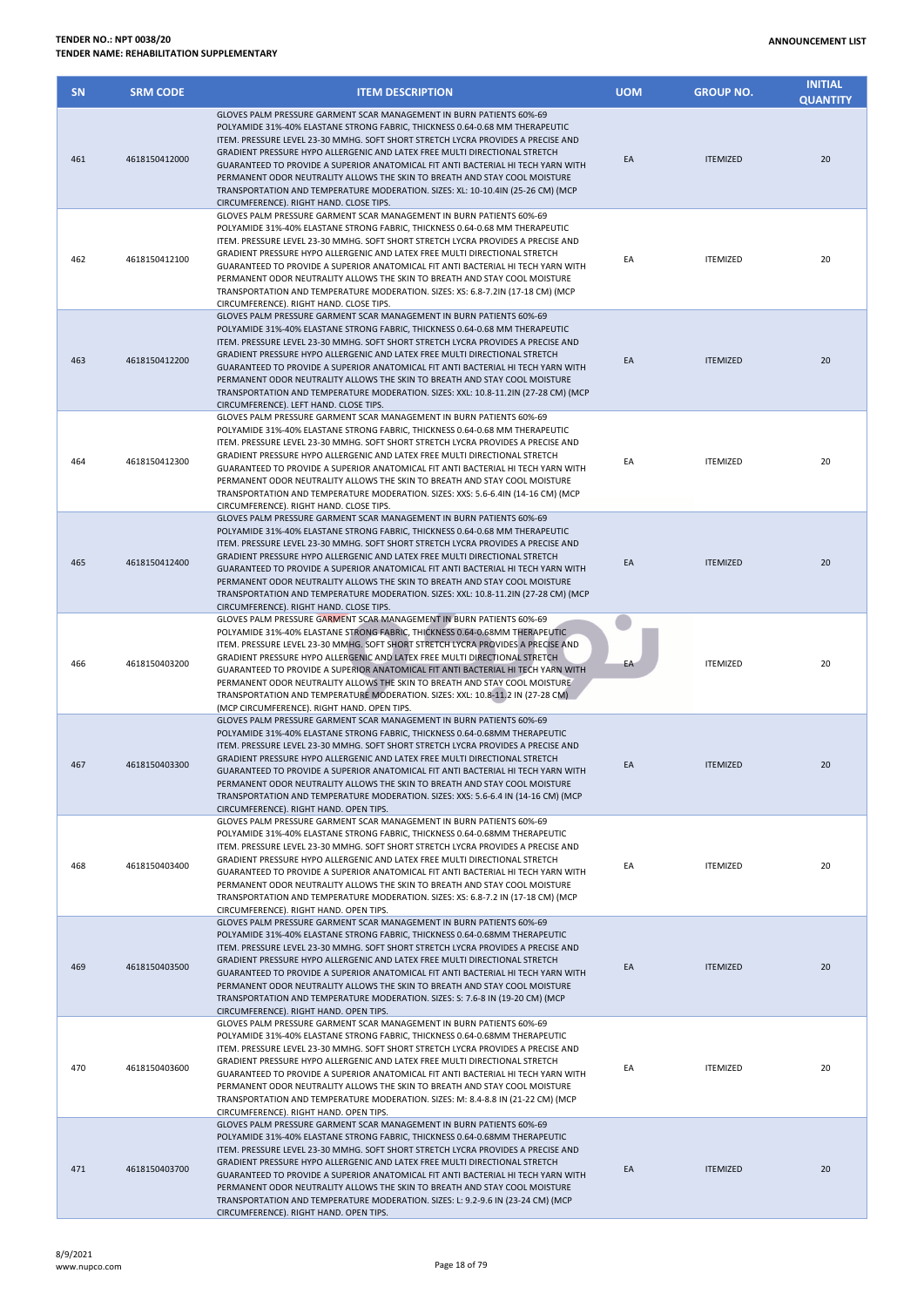| <b>SN</b> | <b>SRM CODE</b> | <b>ITEM DESCRIPTION</b>                                                                                                                                                                                                                                                                                                                                                                                                                                                                                                                                                                                               | <b>UOM</b> | <b>GROUP NO.</b> | <b>INITIAL</b><br><b>QUANTITY</b> |
|-----------|-----------------|-----------------------------------------------------------------------------------------------------------------------------------------------------------------------------------------------------------------------------------------------------------------------------------------------------------------------------------------------------------------------------------------------------------------------------------------------------------------------------------------------------------------------------------------------------------------------------------------------------------------------|------------|------------------|-----------------------------------|
| 472       | 4618150403800   | GLOVES PALM PRESSURE GARMENT SCAR MANAGEMENT IN BURN PATIENTS 60%-69<br>POLYAMIDE 31%-40% ELASTANE STRONG FABRIC. THICKNESS 0.64-0.68MM THERAPEUTIC<br>ITEM. PRESSURE LEVEL 23-30 MMHG. SOFT SHORT STRETCH LYCRA PROVIDES A PRECISE AND<br>GRADIENT PRESSURE HYPO ALLERGENIC AND LATEX FREE MULTI DIRECTIONAL STRETCH<br>GUARANTEED TO PROVIDE A SUPERIOR ANATOMICAL FIT ANTI BACTERIAL HI TECH YARN WITH<br>PERMANENT ODOR NEUTRALITY ALLOWS THE SKIN TO BREATH AND STAY COOL MOISTURE<br>TRANSPORTATION AND TEMPERATURE MODERATION. SIZES: XL: 10-10.4 IN (25-26 CM) (MCP<br>CIRCUMFERENCE). RIGHT HAND. OPEN TIPS. | EA         | <b>ITEMIZED</b>  | 20                                |
| 473       | 4618150418000   | GLOVES PALM READY MADE PRESSURE GARMENT TO BE USED DURING IMMEDIATE STAGE OF<br>WOUND HEALING AND FOR SCAR MANAGEMENT, EASY FITTING SOFT AND SMOOTH, DESIGN<br>FOR A SHORT USE UNTIL WOUND IS COMPLETELY HEALED, HI-TECH YARN WITH PERMANENT<br>ODOUR NEUTRALITY. ALLOWS THE SKIN TO BREATH AND STAY COOL. PATENTED KNIT ENSURES<br>RAPID MOISTURE TRANSPORTATION AND TEMPERATURE, HYPO-ALLERGENIC AND LATEX-FREE<br>ANTI-BACTERIAL, FABRIC COMPOSITION 20%-30% ELASTANE, 70 AND -80% POLYAMIDE, SIZE:<br>9.6X11.4IN /24.75-28.50 CM                                                                                  | EA         | <b>ITEMIZED</b>  | 60                                |
| 474       | 4618150418100   | GLOVES PALM READY MADE PRESSURE GARMENT TO BE USED DURING IMMEDIATE STAGE OF<br>WOUND HEALING AND FOR SCAR MANAGEMENT, EASY FITTING SOFT AND SMOOTH, DESIGN<br>FOR A SHORT USE UNTIL WOUND IS COMPLETELY HEALED, HI-TECH YARN WITH PERMANENT<br>ODOUR NEUTRALITY. ALLOWS THE SKIN TO BREATH AND STAY COOL. PATENTED KNIT ENSURES<br>RAPID MOISTURE TRANSPORTATION AND TEMPERATURE, HYPO-ALLERGENIC AND LATEX-FREE<br>ANTI-BACTERIAL, FABRIC COMPOSITION 20%-30% ELASTANE, 70 AND -80% POLYAMIDE, SIZE<br>8X9.87IN /20.25-25.25 CM                                                                                     | EA         | <b>ITEMIZED</b>  | 60                                |
| 475       | 4618150418200   | GLOVES PALM READY MADE PRESSURE GARMENT TO BE USED DURING IMMEDIATE STAGE OF<br>WOUND HEALING AND FOR SCAR MANAGEMENT, EASY FITTING SOFT AND SMOOTH, DESIGN<br>FOR A SHORT USE UNTIL WOUND IS COMPLETELY HEALED, HI-TECH YARN WITH PERMANENT<br>ODOUR NEUTRALITY. ALLOWS THE SKIN TO BREATH AND STAY COOL. PATENTED KNIT ENSURES<br>RAPID MOISTURE TRANSPORTATION AND TEMPERATURE, HYPO-ALLERGENIC AND LATEX-FREE<br>ANTI-BACTERIAL, FABRIC COMPOSITION 20%-30% ELASTANE, 70 AND -80% POLYAMIDE, SIZE:<br>6.75X8IN/17-20.25 CM                                                                                        | EA         | <b>ITEMIZED</b>  | 60                                |
| 476       | 4618150418300   | GLOVES PALM READY MADE PRESSURE GARMENT TO BE USED DURING IMMEDIATE STAGE OF<br>WOUND HEALING AND FOR SCAR MANAGEMENT, EASY FITTING SOFT AND SMOOTH, DESIGN<br>FOR A SHORT USE UNTIL WOUND IS COMPLETELY HEALED, HI-TECH YARN WITH PERMANENT<br>ODOUR NEUTRALITY. ALLOWS THE SKIN TO BREATH AND STAY COOL. PATENTED KNIT ENSURES<br>RAPID MOISTURE TRANSPORTATION AND TEMPERATURE, HYPO-ALLERGENIC AND LATEX-FREE<br>ANTI-BACTERIAL, FABRIC COMPOSITION 20%-30% ELASTANE, 70 AND -80% POLYAMIDE, SIZE<br>:5.8X6.75IN /14.9-17 CM                                                                                      | EA         | <b>ITEMIZED</b>  | 60                                |
| 477       | 4618150418400   | GLOVES PALM READY MADE PRESSURE GARMENT TO BE USED DURING IMMEDIATE STAGE OF<br>WOUND HEALING AND FOR SCAR MANAGEMENT, EASY FITTING SOFT AND SMOOTH, DESIGN<br>FOR A SHORT USE UNTIL WOUND IS COMPLETELY HEALED, HI-TECH YARN WITH PERMANENT<br>ODOUR NEUTRALITY. ALLOWS THE SKIN TO BREATH AND STAY COOL. PATENTED KNIT ENSURES<br>RAPID MOISTURE TRANSPORTATION AND TEMPERATURE, HYPO-ALLERGENIC AND LATEX-FREE<br>ANTI-BACTERIAL, FABRIC COMPOSITION 20%-30% ELASTANE, 70 AND -80% POLYAMIDE, SIZE<br>:5.2X5.87IN/13.2-15 CM                                                                                       | EA         | <b>ITEMIZED</b>  | 60                                |
| 478       | 4618150418500   | GLOVES PALM READY MADE PRESSURE GARMENT TO BE USED DURING IMMEDIATE STAGE OF<br>WOUND HEALING AND FOR SCAR MANAGEMENT, EASY FITTING SOFT AND SMOOTH, DESIGN<br>FOR A SHORT USE UNTIL WOUND IS COMPLETELY HEALED, HI-TECH YARN WITH PERMANENT<br>ODOUR NEUTRALITY. ALLOWS THE SKIN TO BREATH AND STAY COOL. PATENTED KNIT ENSURES<br>RAPID MOISTURE TRANSPORTATION AND TEMPERATURE, HYPO-ALLERGENIC AND LATEX-FREE<br>ANTI-BACTERIAL, FABRIC COMPOSITION 20%-30% ELASTANE, 70 AND -80% POLYAMIDE, SIZE:<br>4.6X5.25IN/11.75-13.2                                                                                       | EA         | <b>ITEMIZED</b>  | 60                                |
| 479       | 4618150418600   | GLOVES PALM READY MADE PRESSURE GARMENT TO BE USED DURING IMMEDIATE STAGE OF<br>WOUND HEALING AND FOR SCAR MANAGEMENT, EASY FITTING SOFT AND SMOOTH, DESIGN<br>FOR A SHORT USE UNTIL WOUND IS COMPLETELY HEALED, HI-TECH YARN WITH PERMANENT<br>ODOUR NEUTRALITY. ALLOWS THE SKIN TO BREATH AND STAY COOL. PATENTED KNIT ENSURES<br>RAPID MOISTURE TRANSPORTATION AND TEMPERATURE, HYPO-ALLERGENIC AND LATEX-FREE<br>ANTI-BACTERIAL, FABRIC COMPOSITION 20%-30% ELASTANE, 70 AND -80% POLYAMIDE, SIZE:<br>10.2X12IN/26-30.5 CM                                                                                        | EA         | <b>ITEMIZED</b>  | 60                                |
| 480       | 4225161801200   | HAND EXERCISER WITH LOOP STRESS BALLS MADE OF SLOW RECOVERY RUBBER THAT HELP<br>STRENGTHEN THE FINGER, THUMB, AND HAND, THE DESIGN FEATURES A LOOP THAT MAKES IT<br>EASIER TO HOLD AND ALLOWS FOR FINGER FLEXION AND EXTENSION EXERCISES TO INCREASE<br>DEXTERITY, DURABLE DESIGN WILL NOT LOSE ITS SHAPE AFTER REPEATED USEORANGE, FIRM                                                                                                                                                                                                                                                                              | EA         | <b>ITEMIZED</b>  | 200                               |
| 481       | 4225161801300   | HAND EXERCISER WITH LOOP STRESS BALLS MADE OF SLOW RECOVERY RUBBER THAT HELP<br>STRENGTHEN THE FINGER, THUMB, AND HAND, THE DESIGN FEATURES A LOOP THAT MAKES IT<br>EASIER TO HOLD AND ALLOWS FOR FINGER FLEXION AND EXTENSION EXERCISES TO INCREASE<br>DEXTERITY, DURABLE DESIGN WILL NOT LOSE ITS SHAPE AFTER REPEATED USEPURPLE, SOFT                                                                                                                                                                                                                                                                              | EA         | <b>ITEMIZED</b>  | 200                               |
| 482       | 4225161801400   | HAND EXERCISER WITH LOOP STRESS BALLS MADE OF SLOW RECOVERY RUBBER THAT HELP<br>STRENGTHEN THE FINGER, THUMB, AND HAND, THE DESIGN FEATURES A LOOP THAT MAKES IT<br>EASIER TO HOLD AND ALLOWS FOR FINGER FLEXION AND EXTENSION EXERCISES TO INCREASE<br>DEXTERITY, DURABLE DESIGN WILL NOT LOSE ITS SHAPE AFTER REPEATED USEGREEN, MEDIUM                                                                                                                                                                                                                                                                             | EA         | <b>ITEMIZED</b>  | 200                               |
| 483       | 4225161801500   | HAND EXERCISER WITH LOOP STRESS BALLS MADE OF SLOW RECOVERY RUBBER THAT HELP<br>STRENGTHEN THE FINGER, THUMB, AND HAND, THE DESIGN FEATURES A LOOP THAT MAKES IT<br>EASIER TO HOLD AND ALLOWS FOR FINGER FLEXION AND EXTENSION EXERCISES TO INCREASE<br>DEXTERITY, DURABLE DESIGN WILL NOT LOSE ITS SHAPE AFTER REPEATED USEPINK, EXTRA SOFT                                                                                                                                                                                                                                                                          | EA         | <b>ITEMIZED</b>  | 200                               |
| 484       | 4225161801600   | HAND EXERCISER WITH LOOP STRESS BALLS MADE OF SLOW RECOVERY RUBBER THAT HELP<br>STRENGTHEN THE FINGER, THUMB, AND HAND, THE DESIGN FEATURES A LOOP THAT MAKES IT<br>EASIER TO HOLD AND ALLOWS FOR FINGER FLEXION AND EXTENSION EXERCISES TO INCREASE<br>DEXTERITY, DURABLE DESIGN WILL NOT LOSE ITS SHAPE AFTER REPEATED USEBLACK, EXTRA<br><b>FIRM</b>                                                                                                                                                                                                                                                               | EA         | <b>ITEMIZED</b>  | 200                               |
| 485       | 4225162700700   | HAND THERAPY DEVICE DEVELOPS ISOLATED FINGER STRENGTH, FLEXIBILITY AND<br>COORDINATION AS IT BUILDS HAND AND FOREARM STRENGTH, WEIGHTS OF HAND THERAPY<br>DEVICE REFER TO LBS PER FINGER, ENTIRE UNIT LBS ARE ALSO LISTED FOR THE HAND EXERCISE<br>DEVICE BLUE COLOR 7.0 LBS WEIGHT                                                                                                                                                                                                                                                                                                                                   | EA         | <b>ITEMIZED</b>  | 100                               |
| 486       | 4225162700800   | HAND THERAPY DEVICE DEVELOPS ISOLATED FINGER STRENGTH, FLEXIBILITY AND<br>COORDINATION AS IT BUILDS HAND AND FOREARM STRENGTH, WEIGHTS OF HAND THERAPY<br>DEVICE REFER TO LBS PER FINGER, ENTIRE UNIT LBS ARE ALSO LISTED FOR THE HAND EXERCISE                                                                                                                                                                                                                                                                                                                                                                       | EA         | <b>ITEMIZED</b>  | 100                               |

DEVICE GREEN COLOR 5.0 LBS WEIGHT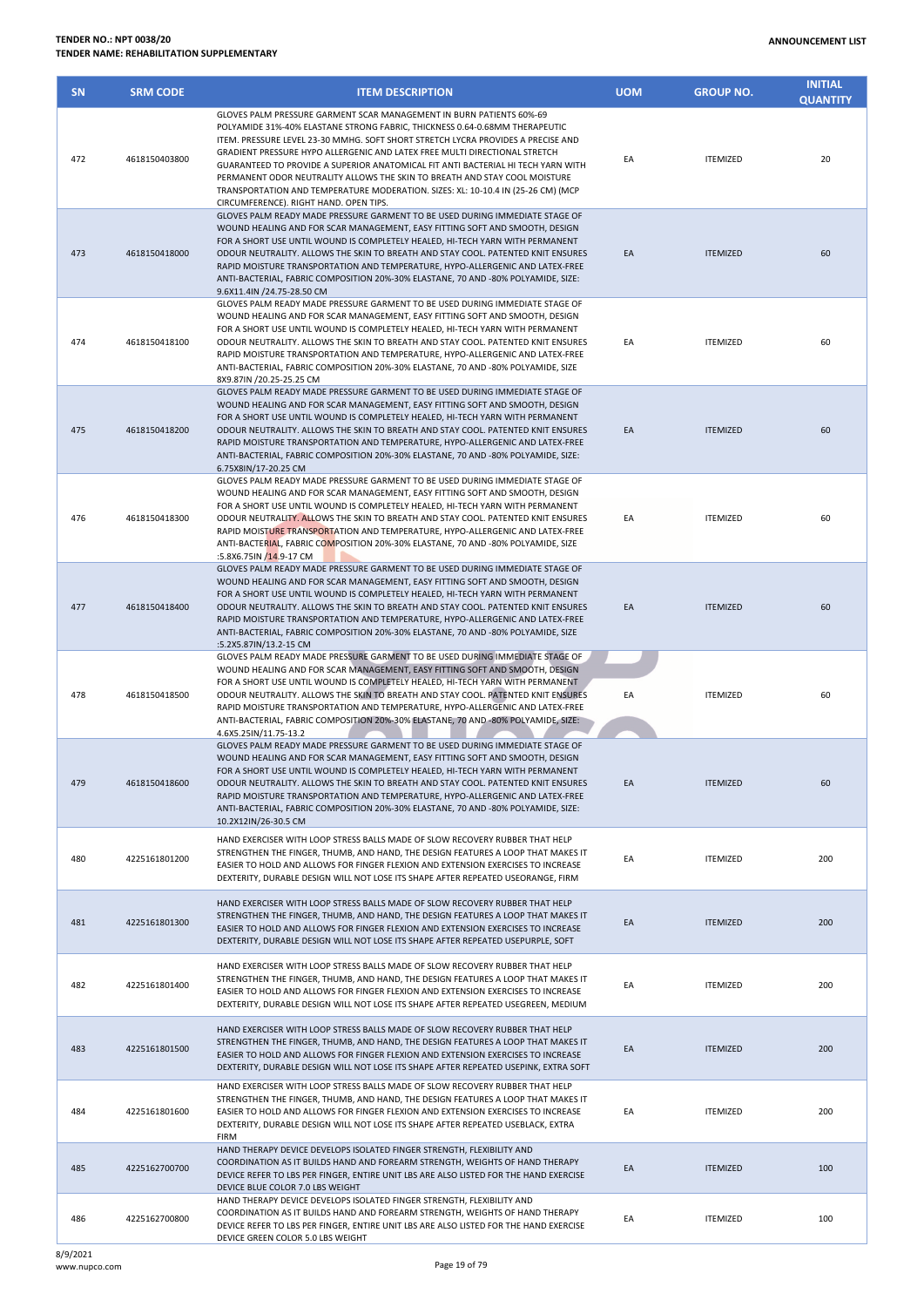| <b>SN</b> | <b>SRM CODE</b> | <b>ITEM DESCRIPTION</b>                                                                                                                                                                                                                                                                                                                                                                                                                                                                                                  | <b>UOM</b> | <b>GROUP NO.</b> | <b>INITIAL</b><br><b>QUANTITY</b> |
|-----------|-----------------|--------------------------------------------------------------------------------------------------------------------------------------------------------------------------------------------------------------------------------------------------------------------------------------------------------------------------------------------------------------------------------------------------------------------------------------------------------------------------------------------------------------------------|------------|------------------|-----------------------------------|
| 487       | 4225162700900   | HAND THERAPY DEVICE DEVELOPS ISOLATED FINGER STRENGTH, FLEXIBILITY AND<br>COORDINATION AS IT BUILDS HAND AND FOREARM STRENGTH, WEIGHTS OF HAND THERAPY<br>DEVICE REFER TO LBS PER FINGER, ENTIRE UNIT LBS ARE ALSO LISTED FOR THE HAND EXERCISE<br>DEVICE RED COLOR 3.0 LBS WEIGHT                                                                                                                                                                                                                                       | EA         | <b>ITEMIZED</b>  | 100                               |
| 488       | 4225162701000   | HAND THERAPY DEVICE DEVELOPS ISOLATED FINGER STRENGTH, FLEXIBILITY AND<br>COORDINATION AS IT BUILDS HAND AND FOREARM STRENGTH, WEIGHTS OF HAND THERAPY<br>DEVICE REFER TO LBS PER FINGER, ENTIRE UNIT LBS ARE ALSO LISTED FOR THE HAND EXERCISE<br>DEVICE YELLOW COLOR 1.5 LBS WEIGHT                                                                                                                                                                                                                                    | EA         | <b>ITEMIZED</b>  | 100                               |
| 489       | 4225162701100   | HAND THERAPY DEVICE DEVELOPS ISOLATED FINGER STRENGTH, FLEXIBILITY AND<br>COORDINATION AS IT BUILDS HAND AND FOREARM STRENGTH, WEIGHTS OF HAND THERAPY<br>DEVICE REFER TO LBS PER FINGER. ENTIRE UNIT LBS ARE ALSO LISTED FOR THE HAND EXERCISE<br>DEVICE . BLACK COLOR. 9.0 LBS WEIGHT                                                                                                                                                                                                                                  | EA         | <b>ITEMIZED</b>  | 100                               |
| 490       | 4225170101900   | HANDLING BELTS MAXI BELT DELUXE, A GENEROUS, PADDED BELT THAT IS COMFORTABLE FOR<br>THE PATIENT AND ALLOW THE USER TO OBTAIN A GOOD SECURE GRIP, HAS A NON SLIP INNER<br>LINING TO HELP PREVENT SLIDING UPWARDS OR SIDEWAYS. MACHINE WASHABLE. SUITABLE<br>FOR WAIST SIZES 610 TO 1143MM (24 TO 45 INCHES)                                                                                                                                                                                                               | EA         | <b>ITEMIZED</b>  | 300                               |
| 491       | 4221160800800   | HANDY BAR PROVIDES A SOLID HANDLE WHICH ASSISTS WITH GETTING IN AND OUT OF A CAR<br>DOOR, CAN BE USED ON THE DRIVER OR PASSENGER SIDE, PRECISELY SHAPED NOSE LOCKS<br>SECURELY INTO POSITION. WEIGHT CAPACITY 500 IBS.                                                                                                                                                                                                                                                                                                   | EA         | <b>ITEMIZED</b>  | 100                               |
| 492       | 4219220802300   | HEADREST PROVIDES CUSHIONED COMFORT POLYURETHANE MULTI DIRECTIONAL STRETCH<br>COVER AND VELCRO WHEELCHAIR POSITIONING AND SUPPORT 14X14X4IN HEADREST WITH<br>ARM CUT OUTS ADAPTS TO ANY HIGH BACK WHEELCHAIRS WATER RESISTANT LATEX FREE                                                                                                                                                                                                                                                                                 | EA         | <b>ITEMIZED</b>  | 40                                |
| 493       | 4219220802400   | HEADREST PROVIDES CUSHIONED COMFORT POLYURETHANE MULTI DIRECTIONAL STRETCH<br>COVER AND VELCRO WHEELCHAIR POSITIONING AND SUPPORT 16X14X4IN HEADREST WITH<br>ARM CUT OUTS ADAPTS TO ANY HIGH BACK WHEELCHAIRS WATER RESISTANT LATEX FREE                                                                                                                                                                                                                                                                                 | EA         | <b>ITEMIZED</b>  | 40                                |
| 494       | 4219220802500   | HEADREST PROVIDES CUSHIONED COMFORT POLYURETHANE MULTI DIRECTIONAL STRETCH<br>COVER AND VELCRO WHEELCHAIR POSITIONING AND SUPPORT 18X14X4IN HEADREST WITH<br>ARM CUT OUTS ADAPTS TO ANY HIGH BACK WHEELCHAIRS WATER RESISTANT LATEX FREE                                                                                                                                                                                                                                                                                 | EA         | <b>ITEMIZED</b>  | 40                                |
| 495       | 4224152007100   | HEAT PAN LINER PREVENTS MATERIALS FROM ADHERING TO HEAT PAN BOTTOM AND FROM<br>STRETCHING DURING REMOVAL FROM HEAT PAN PLASTIC SPLINTING ACCESSORIES 15X24IN<br>NON-STICK LATEX FREE                                                                                                                                                                                                                                                                                                                                     | EA         | <b>ITEMIZED</b>  | 50                                |
| 496       | 4224152007200   | HEAT PAN LINER PREVENTS MATERIALS FROM ADHERING TO HEAT PAN BOTTOM AND FROM<br>STRETCHING DURING REMOVAL FROM HEAT PAN PLASTIC SPLINTING ACCESSORIES 30X45IN<br><b>NON-STICK LATEX FREE</b>                                                                                                                                                                                                                                                                                                                              | EA         | <b>ITEMIZED</b>  | 50                                |
| 497       | 4224152007300   | HEAT PAN LINER PREVENTS MATERIALS FROM ADHERING TO HEAT PAN BOTTOM AND FROM<br>STRETCHING DURING REMOVAL FROM HEAT PAN PLASTIC SPLINTING ACCESSORIES 9X15IN<br>NON-STICK LATEX FREE                                                                                                                                                                                                                                                                                                                                      | EA         | <b>ITEMIZED</b>  | 50                                |
| 498       | 4110410300200   | HEEL PROTECTOR PREVENT PRESSURE ULCERS MEDICAL SHEEPSKIN THERAPEUTIC ITEM FREE<br>SIZE ADJUSTABLE VELCRO SECURING STRAPS MACHINE WASHABLE                                                                                                                                                                                                                                                                                                                                                                                | EA         | <b>ITEMIZED</b>  | 600                               |
| 499       | 4921182000000   | HYDRAULIC HAND EVALUATION KIT FOR ROUTINE SCREENING OF GRIP STRENGTH AND INITIAL<br>AND ONGOING EVALUATION OF CLIENTS WITH HAND TRAUMA AND DYSFUNCTION. INCLUDES<br>HYDRAULIC HAND DYNAMOMETER, PINCH GAUGE AND 6 INCHES FINGER GONIOMETER                                                                                                                                                                                                                                                                               | KIT        | <b>ITEMIZED</b>  | 8                                 |
| 500       | 4225150200700   | ICE FINGER FOR ORAL STIMULATION, CAN BE REFROZEN AND USED OVER AND OVER AGAIN<br>WITH A SINGLE USER, 4 INCHES LONG BELOW THE HANDLE WITH 5/8 IN DIAMETER, LATEX FREE                                                                                                                                                                                                                                                                                                                                                     | EA         | <b>ITEMIZED</b>  | 500                               |
| 501       | 4221180500000   | INSPECTION MIRROR FLEXIBLE ACRYLIC MIRROR STAYS IN POSITION WHEN BENT. ADJUSTABLE<br>PLASTIC CUFF ACCOMMODATES FULL PALMAR GRIP OR FINGER GRASP. 6X4 IN MIRROR IS 22 IN<br>LONG.                                                                                                                                                                                                                                                                                                                                         | EA         | <b>ITEMIZED</b>  | 300                               |
| 502       | 4618170000300   | INTERIM AND LIGHT HELMET - INTERIM AND LIGHT PRESSURE GARMENT HELMET COVERING<br>FULL FACE (EYE, NOSE, EAR AND MOUTH OPENINGS CAN BE DONE AFTER FITTING) UNRAVEL<br>MATERIAL SCAR MANAGEMENT 80%-90% POLYAMIDE 10%-20% ELASTANE LIGHT FABRIC,<br>THICKNESS 0.64MM-0.68MM PRESSURE LEVEL 10-18 MMHG THERAPEUTIC ITEM L LATEX FREE<br>ANTI BACTERIAL BREATHABLE HIGH UV PROTECTION COTTON FREE AND NON-ALLERGENIC<br>RUBBER FREE AND MACHINE WASHABLE. SIZES: 5: 24 - 24.8 IN (60-62 CM) (CIRCUMFERENCE OF<br>THE HEAD).   | EA         | <b>ITEMIZED</b>  | 20                                |
| 503       | 4618170000400   | INTERIM AND LIGHT HELMET - INTERIM AND LIGHT PRESSURE GARMENT HELMET COVERING<br>FULL FACE (EYE, NOSE, EAR AND MOUTH OPENINGS CAN BE DONE AFTER FITTING) UNRAVEL<br>MATERIAL SCAR MANAGEMENT 80%-90% POLYAMIDE 10%-20% ELASTANE LIGHT FABRIC,<br>THICKNESS 0.64MM-0.68MM PRESSURE LEVEL 10-18 MMHG THERAPEUTIC ITEM L LATEX FREE<br>ANTI BACTERIAL BREATHABLE HIGH UV PROTECTION COTTON FREE AND NON-ALLERGENIC<br>RUBBER FREE AND MACHINE WASHABLE. SIZES: 1: 18.8 - 20 IN (47-50 CM) (CIRCUMFERENCE OF<br>THE HEAD).   | EA         | <b>ITEMIZED</b>  | 20                                |
| 504       | 4618170000500   | INTERIM AND LIGHT HELMET - INTERIM AND LIGHT PRESSURE GARMENT HELMET COVERING<br>FULL FACE (EYE, NOSE, EAR AND MOUTH OPENINGS CAN BE DONE AFTER FITTING) UNRAVEL<br>MATERIAL SCAR MANAGEMENT 80%-90% POLYAMIDE 10%-20% ELASTANE LIGHT FABRIC,<br>THICKNESS 0.64MM-0.68MM PRESSURE LEVEL 10-18 MMHG THERAPEUTIC ITEM L LATEX FREE<br>ANTI BACTERIAL BREATHABLE HIGH UV PROTECTION COTTON FREE AND NON-ALLERGENIC<br>RUBBER FREE AND MACHINE WASHABLE. SIZES: 2: 20.4 - 21.2 IN (51-53 CM) (CIRCUMFERENCE<br>OF THE HEAD). | EA         | <b>ITEMIZED</b>  | 20                                |
| 505       | 4618170000600   | INTERIM AND LIGHT HELMET - INTERIM AND LIGHT PRESSURE GARMENT HELMET COVERING<br>FULL FACE (EYE, NOSE, EAR AND MOUTH OPENINGS CAN BE DONE AFTER FITTING) UNRAVEL<br>MATERIAL SCAR MANAGEMENT 80%-90% POLYAMIDE 10%-20% ELASTANE LIGHT FABRIC,<br>THICKNESS 0.64MM-0.68MM PRESSURE LEVEL 10-18 MMHG THERAPEUTIC ITEM L LATEX FREE<br>ANTI BACTERIAL BREATHABLE HIGH UV PROTECTION COTTON FREE AND NON-ALLERGENIC<br>RUBBER FREE AND MACHINE WASHABLE. SIZES: 4: 22.8 - 23.6 IN (57-59 CM) (CIRCUMFERENCE<br>OF THE HEAD). | EA         | <b>ITEMIZED</b>  | 20                                |
| 506       | 4618170000700   | INTERIM AND LIGHT HELMET - INTERIM AND LIGHT PRESSURE GARMENT HELMET COVERING<br>FULL FACE (EYE, NOSE, EAR AND MOUTH OPENINGS CAN BE DONE AFTER FITTING) UNRAVEL<br>MATERIAL SCAR MANAGEMENT 80%-90% POLYAMIDE 10%-20% ELASTANE LIGHT FABRIC,<br>THICKNESS 0.64MM-0.68MM PRESSURE LEVEL 10-18 MMHG THERAPEUTIC ITEM L LATEX FREE<br>ANTI BACTERIAL BREATHABLE HIGH UV PROTECTION COTTON FREE AND NON-ALLERGENIC<br>RUBBER FREE AND MACHINE WASHABLE. SIZES: 3: 21.6 - 22.4 IN (54-56 CM) (CIRCUMFERENCE<br>OF THE HEAD). | EA         | <b>ITEMIZED</b>  | 20                                |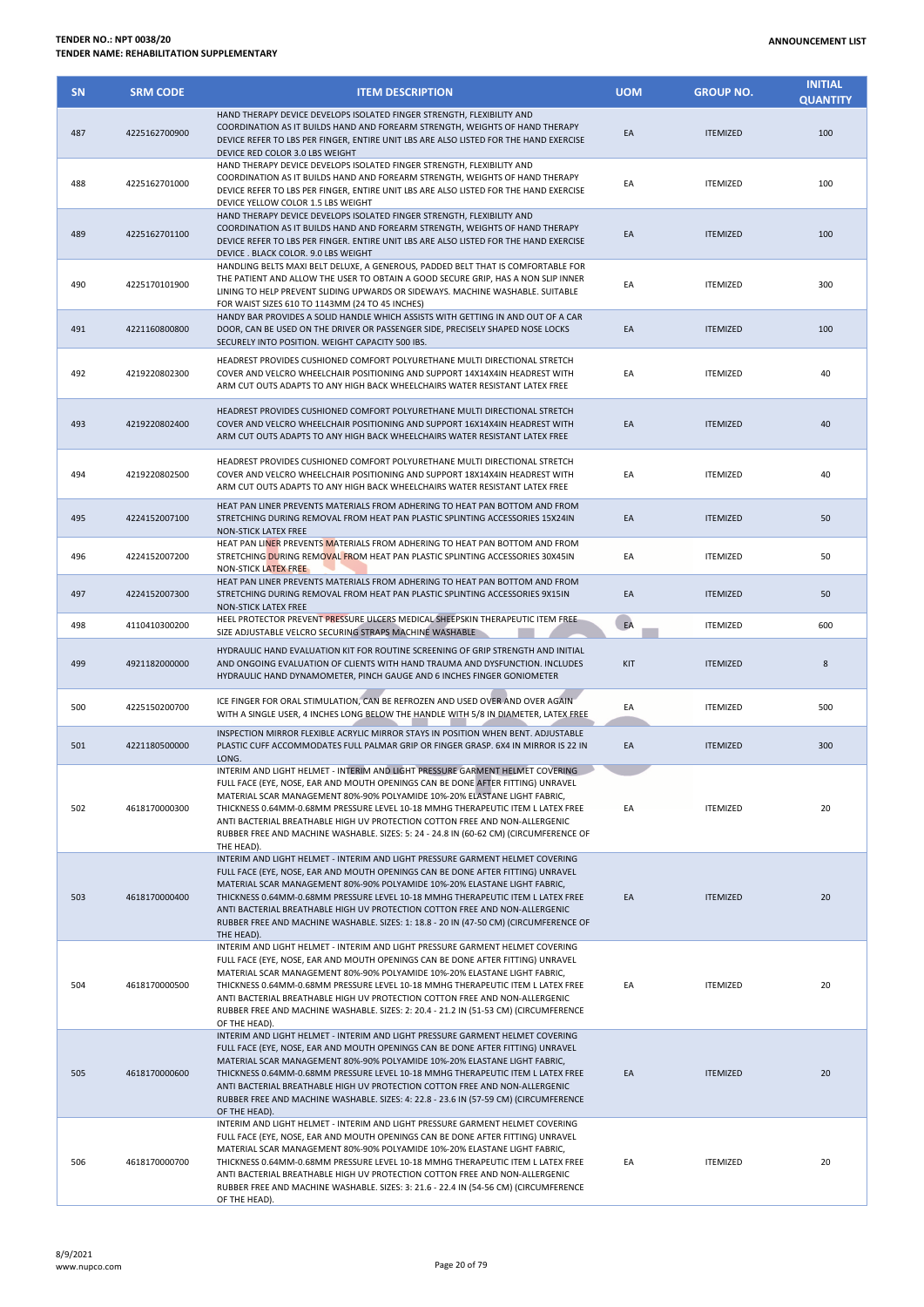| <b>SN</b> | <b>SRM CODE</b> | <b>ITEM DESCRIPTION</b>                                                                                                                                                                                                                                                                                                                                                                                                               | <b>UOM</b> | <b>GROUP NO.</b> | <b>INITIAL</b><br><b>QUANTITY</b> |
|-----------|-----------------|---------------------------------------------------------------------------------------------------------------------------------------------------------------------------------------------------------------------------------------------------------------------------------------------------------------------------------------------------------------------------------------------------------------------------------------|------------|------------------|-----------------------------------|
| 507       | 4213171700500   | INTERIM AND LIGHT OR EQUIVALENT, PRESSURE GARMENT ADULT SLEEVE SCAR MANAGEMENT<br>80%-90% POLYAMIDE 10%-20% ELASTANE LIGHT FABRIC, THICKNESS 0.48MM-0.52MM<br>PRESSURE LEVEL 10-18 MMHG THERAPEUTIC ITEM LATEX FREE ANTI BACTERIAL BREATHABLE<br>HIGH UV PROTECTION COTTON FREE AND NON-ALLERGENIC RUBBER FREE AND MACHINE<br>WASHABLE. SIZES: 6: 11.2-12 IN (28-30 CM) (CIRCUMFERENCE OF WIDEST POINT OF UPPER<br>ARM).              | EA         | <b>ITEMIZED</b>  | 40                                |
| 508       | 4213171700600   | INTERIM AND LIGHT OR EQUIVALENT, PRESSURE GARMENT ADULT SLEEVE SCAR MANAGEMENT<br>80%-90% POLYAMIDE 10%-20% ELASTANE LIGHT FABRIC, THICKNESS 0.48MM-0.52MM<br>PRESSURE LEVEL 10-18 MMHG THERAPEUTIC ITEM LATEX FREE ANTI BACTERIAL BREATHABLE<br>HIGH UV PROTECTION COTTON FREE AND NON-ALLERGENIC RUBBER FREE AND MACHINE<br>WASHABLE. SIZES: 5: 10.4-11.2 IN (26-28 CM) (CIRCUMFERENCE OF WIDEST POINT OF UPPER<br>ARM).            | EA         | <b>ITEMIZED</b>  | 40                                |
| 509       | 4213171700700   | INTERIM AND LIGHT OR EQUIVALENT, PRESSURE GARMENT ADULT SLEEVE SCAR MANAGEMENT<br>80%-90% POLYAMIDE 10%-20% ELASTANE LIGHT FABRIC, THICKNESS 0.48MM-0.52MM<br>PRESSURE LEVEL 10-18 MMHG THERAPEUTIC ITEM LATEX FREE ANTI BACTERIAL BREATHABLE<br>HIGH UV PROTECTION COTTON FREE AND NON-ALLERGENIC RUBBER FREE AND MACHINE<br>WASHABLE. SIZES: 4: 9.6-10.4 IN (24-26 CM) (CIRCUMFERENCE OF WIDEST POINT OF UPPER<br>ARM).             | EA         | <b>ITEMIZED</b>  | 40                                |
| 510       | 4213171700800   | INTERIM AND LIGHT OR EQUIVALENT, PRESSURE GARMENT ADULT SLEEVE SCAR MANAGEMENT<br>80%-90% POLYAMIDE 10%-20% ELASTANE LIGHT FABRIC, THICKNESS 0.48MM-0.52MM<br>PRESSURE LEVEL 10-18 MMHG THERAPEUTIC ITEM LATEX FREE ANTI BACTERIAL BREATHABLE<br>HIGH UV PROTECTION COTTON FREE AND NON-ALLERGENIC RUBBER FREE AND MACHINE<br>WASHABLE. SIZES: 7: 12-12.8 IN (30-32 CM) (CIRCUMFERENCE OF WIDEST POINT OF UPPER<br>ARM).              | EA         | <b>ITEMIZED</b>  | 40                                |
| 511       | 4213171700900   | INTERIM AND LIGHT OR EQUIVALENT, PRESSURE GARMENT ADULT SLEEVE SCAR MANAGEMENT<br>80%-90% POLYAMIDE 10%-20% ELASTANE LIGHT FABRIC, THICKNESS 0.48MM-0.52MM<br>PRESSURE LEVEL 10-18 MMHG THERAPEUTIC ITEM LATEX FREE ANTI BACTERIAL BREATHABLE<br>HIGH UV PROTECTION COTTON FREE AND NON-ALLERGENIC RUBBER FREE AND MACHINE<br>WASHABLE. SIZES: 3: 8.8-9.6 IN (22-24 CM) (CIRCUMFERENCE OF WIDEST POINT OF UPPER<br>ARM).              | EA         | <b>ITEMIZED</b>  | 40                                |
| 512       | 4213171701000   | INTERIM AND LIGHT OR EQUIVALENT, PRESSURE GARMENT ADULT SLEEVE SCAR MANAGEMENT<br>80%-90% POLYAMIDE 10%-20% ELASTANE LIGHT FABRIC, THICKNESS 0.48MM-0.52MM<br>PRESSURE LEVEL 10-18 MMHG THERAPEUTIC ITEM LATEX FREE ANTI BACTERIAL BREATHABLE<br>HIGH UV PROTECTION COTTON FREE AND NON-ALLERGENIC RUBBER FREE AND MACHINE<br>WASHABLE. SIZES: 8: 12.8-13.6 IN (32-34 CM) (CIRCUMFERENCE OF WIDEST POINT OF UPPER<br>ARM).            | EA         | <b>ITEMIZED</b>  | 40                                |
| 513       | 4213171701100   | INTERIM AND LIGHT OR EQUIVALENT, PRESSURE GARMENT ADULT SLEEVE SCAR MANAGEMENT<br>80%-90% POLYAMIDE 10%-20% ELASTANE LIGHT FABRIC, THICKNESS 0.48MM-0.52MM<br>PRESSURE LEVEL 10-18 MMHG THERAPEUTIC ITEM LATEX FREE ANTI BACTERIAL BREATHABLE<br>HIGH UV PROTECTION COTTON FREE AND NON-ALLERGENIC RUBBER FREE AND MACHINE<br>WASHABLE. SIZES: 2: 8-8.8 IN (20-22 CM) (CIRCUMFERENCE OF WIDEST POINT OF UPPER ARM).                   | EA         | <b>ITEMIZED</b>  | 40                                |
| 514       | 4213171701200   | INTERIM AND LIGHT OR EQUIVALENT, PRESSURE GARMENT ADULT SLEEVE SCAR MANAGEMENT<br>80%-90% POLYAMIDE 10%-20% ELASTANE LIGHT FABRIC, THICKNESS 0.48MM-0.52MM<br>PRESSURE LEVEL 10-18 MMHG THERAPEUTIC ITEM LATEX FREE ANTI BACTERIAL BREATHABLE<br>HIGH UV PROTECTION COTTON FREE AND NON-ALLERGENIC RUBBER FREE AND MACHINE<br>WASHABLE. SIZES: 9: 13.6-14.4 IN (34-36 CM) (CIRCUMFERENCE OF WIDEST POINT OF UPPER<br>ARM).            | EA         | <b>ITEMIZED</b>  | 40                                |
| 515       | 4213171701300   | INTERIM AND LIGHT OR EQUIVALENT, PRESSURE GARMENT ADULT SLEEVE SCAR MANAGEMENT<br>80%-90% POLYAMIDE 10%-20% ELASTANE LIGHT FABRIC, THICKNESS 0.48MM-0.52MM<br>PRESSURE LEVEL 10-18 MMHG THERAPEUTIC ITEM LATEX FREE ANTI BACTERIAL BREATHABLE<br>HIGH UV PROTECTION COTTON FREE AND NON-ALLERGENIC RUBBER FREE AND MACHINE<br>WASHABLE. SIZES: 1: 7.2-8 IN (18-20 CM) (CIRCUMFERENCE OF WIDEST POINT OF UPPER ARM).                   | EA         | <b>ITEMIZED</b>  | 30                                |
| 516       | 4213171701400   | INTERIM AND LIGHT OR EQUIVALENT, PRESSURE GARMENT ADULT SLEEVE SCAR MANAGEMENT<br>80%-90% POLYAMIDE 10%-20% ELASTANE LIGHT FABRIC, THICKNESS 0.48MM-0.52MM<br>PRESSURE LEVEL 10-18 MMHG THERAPEUTIC ITEM LATEX FREE ANTI BACTERIAL BREATHABLE<br>HIGH UV PROTECTION COTTON FREE AND NON-ALLERGENIC RUBBER FREE AND MACHINE<br>WASHABLE. SIZES: 10: 14.4-15.2 IN (36-38 CM) (CIRCUMFERENCE OF WIDEST POINT OF UPPER<br>ARM).           | EA         | <b>ITEMIZED</b>  | 40                                |
| 517       | 4213171701500   | INTERIM AND LIGHT OR EQUIVALENT, PRESSURE GARMENT ADULT SLEEVE SCAR MANAGEMENT<br>80%-90% POLYAMIDE 10%-20% ELASTANE LIGHT FABRIC, THICKNESS 0.48MM-0.52MM<br>PRESSURE LEVEL 10-18 MMHG THERAPEUTIC ITEM LATEX FREE ANTI BACTERIAL BREATHABLE<br>HIGH UV PROTECTION COTTON FREE AND NON-ALLERGENIC RUBBER FREE AND MACHINE<br>WASHABLE. SIZES: 11: 15.2-16 IN (38-40 CM) (CIRCUMFERENCE OF WIDEST POINT OF UPPER<br>ARM).             | EA         | <b>ITEMIZED</b>  | 40                                |
| 518       | 4618153501400   | INTERIM AND LIGHT OR EQUIVALENT, PRESSURE GARMENT ADULT STOCKING CLOSED TOES<br>SCAR MANAGEMENT 80%-90% POLYAMIDE 10%-20% ELASTANE LIGHT FABRIC, THICKNESS<br>0.48MM-0.52MM PRESSURE LEVEL 10-18 MMHG THERAPEUTIC ITEM L LATEX FREE ANTI<br>BACTERIAL BREATHABLE HIGH UV PROTECTION COTTON FREE AND NON-ALLERGENIC RUBBER<br>FREE AND MACHINE WASHABLE. SIZES: 3: 15.2-16.8 IN (38-42 CM) (CIRCUMFERENCE OF<br>WIDEST POINT OF CALF). | EA         | <b>ITEMIZED</b>  | 30                                |
| 519       | 4618153501500   | INTERIM AND LIGHT OR EQUIVALENT, PRESSURE GARMENT ADULT STOCKING CLOSED TOES<br>SCAR MANAGEMENT 80%-90% POLYAMIDE 10%-20% ELASTANE LIGHT FABRIC, THICKNESS<br>0.48MM-0.52MM PRESSURE LEVEL 10-18 MMHG THERAPEUTIC ITEM L LATEX FREE ANTI<br>BACTERIAL BREATHABLE HIGH UV PROTECTION COTTON FREE AND NON-ALLERGENIC RUBBER<br>FREE AND MACHINE WASHABLE. SIZES: 2: 13.2-14.8 IN (33-37 CM) (CIRCUMFERENCE OF<br>WIDEST POINT OF CALF). | EA         | <b>ITEMIZED</b>  | 30                                |
| 520       | 4618153501600   | INTERIM AND LIGHT OR EQUIVALENT, PRESSURE GARMENT ADULT STOCKING CLOSED TOES<br>SCAR MANAGEMENT 80%-90% POLYAMIDE 10%-20% ELASTANE LIGHT FABRIC, THICKNESS<br>0.48MM-0.52MM PRESSURE LEVEL 10-18 MMHG THERAPEUTIC ITEM L LATEX FREE ANTI<br>BACTERIAL BREATHABLE HIGH UV PROTECTION COTTON FREE AND NON-ALLERGENIC RUBBER<br>FREE AND MACHINE WASHABLE. SIZES: 1: 11.2-12.8 IN (28-32 CM) (CIRCUMFERENCE OF<br>WIDEST POINT OF CALF). | EA         | <b>ITEMIZED</b>  | 30                                |
| 521       | 4618153501700   | INTERIM AND LIGHT OR EQUIVALENT, PRESSURE GARMENT ADULT STOCKING CLOSED TOES<br>SCAR MANAGEMENT 80%-90% POLYAMIDE 10%-20% ELASTANE LIGHT FABRIC, THICKNESS<br>0.48MM-0.52MM PRESSURE LEVEL 10-18 MMHG THERAPEUTIC ITEM L LATEX FREE ANTI<br>BACTERIAL BREATHABLE HIGH UV PROTECTION COTTON FREE AND NON-ALLERGENIC RUBBER<br>FREE AND MACHINE WASHABLE. SIZES: 4: 17.2-18.4 IN (43-46 CM) (CIRCUMFERENCE OF<br>WIDEST POINT OF CALF). | EA         | <b>ITEMIZED</b>  | 30                                |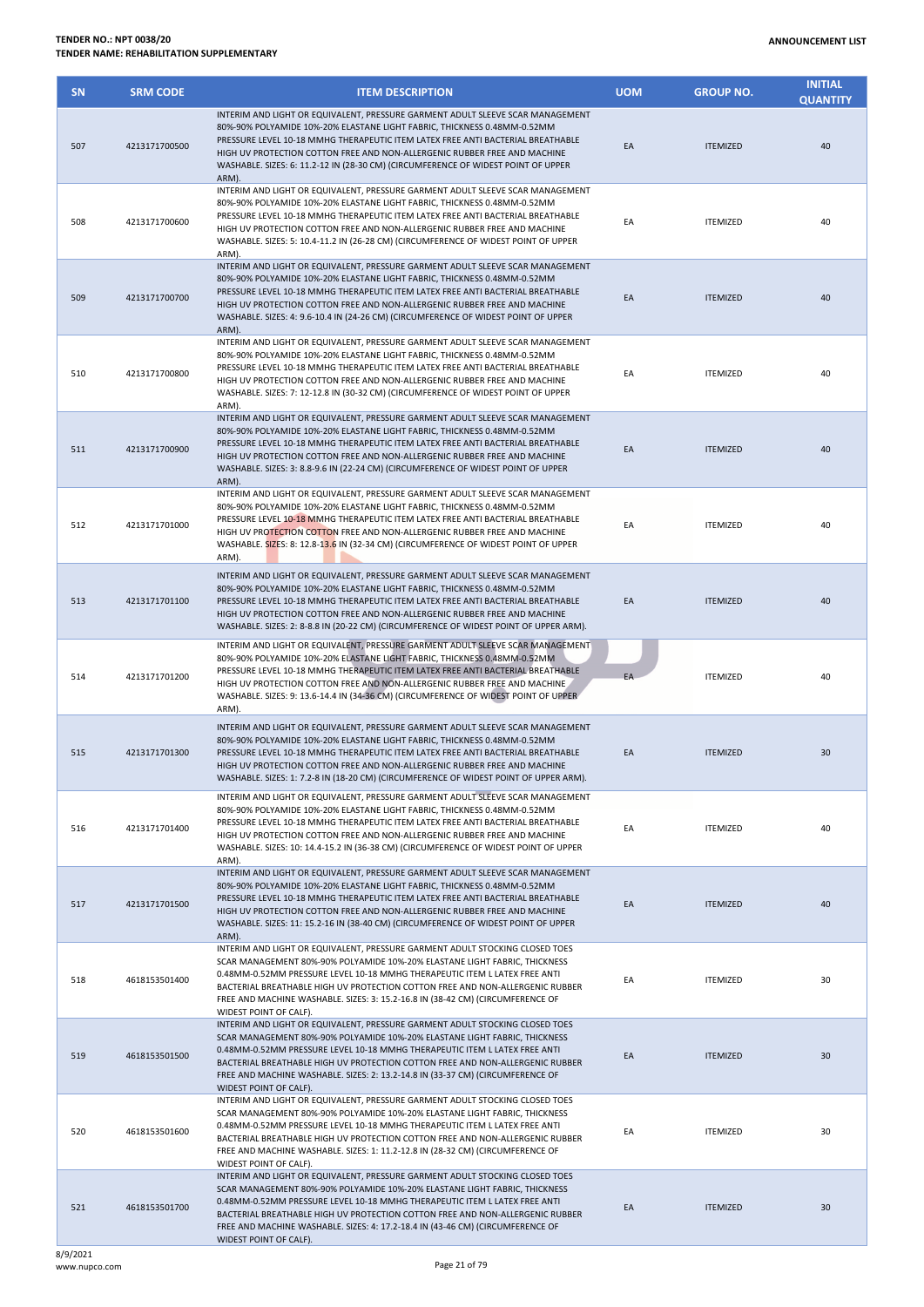| <b>SN</b> | <b>SRM CODE</b> | <b>ITEM DESCRIPTION</b>                                                                                                                                                                                                                                                                                                                                                                                                                 | <b>UOM</b> | <b>GROUP NO.</b> | <b>INITIAL</b><br><b>QUANTITY</b> |
|-----------|-----------------|-----------------------------------------------------------------------------------------------------------------------------------------------------------------------------------------------------------------------------------------------------------------------------------------------------------------------------------------------------------------------------------------------------------------------------------------|------------|------------------|-----------------------------------|
| 522       | 4618153501800   | INTERIM AND LIGHT OR EQUIVALENT. PRESSURE GARMENT ADULT STOCKING OPEN TOES SCAR<br>MANAGEMENT 80%-90% POLYAMIDE 10%-20% ELASTANE LIGHT FABRIC, THICKNESS 0.48MM-<br>0.52MM PRESSURE LEVEL 10-18 MMHG THERAPEUTIC ITEM L LATEX FREE ANTI BACTERIAL<br>BREATHABLE HIGH UV PROTECTION COTTON FREE AND NON-ALLERGENIC RUBBER FREE AND<br>MACHINE WASHABLE. SIZES: 3: 15.2-16.8 IN (38-42 CM) (CIRCUMFERENCE OF WIDEST POINT OF<br>CALF).    | EA         | <b>ITEMIZED</b>  | 20                                |
| 523       | 4618153501900   | INTERIM AND LIGHT OR EQUIVALENT, PRESSURE GARMENT ADULT STOCKING OPEN TOES SCAR<br>MANAGEMENT 80%-90% POLYAMIDE 10%-20% ELASTANE LIGHT FABRIC, THICKNESS 0.48MM-<br>0.52MM PRESSURE LEVEL 10-18 MMHG THERAPEUTIC ITEM L LATEX FREE ANTI BACTERIAL<br>BREATHABLE HIGH UV PROTECTION COTTON FREE AND NON-ALLERGENIC RUBBER FREE AND<br>MACHINE WASHABLE. SIZES: 2: 13.2-14.8 IN (33-37 CM) (CIRCUMFERENCE OF WIDEST POINT OF<br>CALF).    | EA         | <b>ITEMIZED</b>  | 20                                |
| 524       | 4618153502000   | INTERIM AND LIGHT OR EQUIVALENT, PRESSURE GARMENT ADULT STOCKING OPEN TOES SCAR<br>MANAGEMENT 80%-90% POLYAMIDE 10%-20% ELASTANE LIGHT FABRIC, THICKNESS 0.48MM-<br>0.52MM PRESSURE LEVEL 10-18 MMHG THERAPEUTIC ITEM L LATEX FREE ANTI BACTERIAL<br>BREATHABLE HIGH UV PROTECTION COTTON FREE AND NON-ALLERGENIC RUBBER FREE AND<br>MACHINE WASHABLE. SIZES: 1: 11.2-12.8 IN (28-32 CM) (CIRCUMFERENCE OF WIDEST POINT OF<br>CALF).    | EA         | <b>ITEMIZED</b>  | 20                                |
| 525       | 4618153502100   | INTERIM AND LIGHT OR EQUIVALENT, PRESSURE GARMENT ADULT STOCKING OPEN TOES SCAR<br>MANAGEMENT 80%-90% POLYAMIDE 10%-20% ELASTANE LIGHT FABRIC, THICKNESS 0.48MM-<br>0.52MM PRESSURE LEVEL 10-18 MMHG THERAPEUTIC ITEM L LATEX FREE ANTI BACTERIAL<br>BREATHABLE HIGH UV PROTECTION COTTON FREE AND NON-ALLERGENIC RUBBER FREE AND<br>MACHINE WASHABLE. SIZES: 4: 17.2-18.4 IN (43-46 CM) (CIRCUMFERENCE OF WIDEST POINT OF<br>CALF).    | EA         | <b>ITEMIZED</b>  | 20                                |
| 526       | 4213171700000   | INTERIM AND LIGHT OR EQUIVALENT, PRESSURE GARMENT CHILDREN SLEEVE SCAR<br>MANAGEMENT 80%-90% POLYAMIDE 10%-20% ELASTANE LIGHT FABRIC, THICKNESS 0.48MM-<br>0.52MM PRESSURE LEVEL 10-18 MMHG THERAPEUTIC ITEM L LATEX FREE ANTI BACTERIAL<br>BREATHABLE HIGH UV PROTECTION COTTON FREE AND NON-ALLERGENIC RUBBER FREE AND<br>MACHINE WASHABLE. SIZES: 4: 6.4-7.2 IN (16-18 CM) (CIRCUMFERENCE OF WIDEST POINT OF<br>UPPER ARM).          | EA         | <b>ITEMIZED</b>  | 30                                |
| 527       | 4213171700100   | INTERIM AND LIGHT OR EQUIVALENT, PRESSURE GARMENT CHILDREN SLEEVE SCAR<br>MANAGEMENT 80%-90% POLYAMIDE 10%-20% ELASTANE LIGHT FABRIC, THICKNESS 0.48MM-<br>0.52MM PRESSURE LEVEL 10-18 MMHG THERAPEUTIC ITEM L LATEX FREE ANTI BACTERIAL<br>BREATHABLE HIGH UV PROTECTION COTTON FREE AND NON-ALLERGENIC RUBBER FREE AND<br>MACHINE WASHABLE. SIZES: 3: 5.6-6.4 IN (14-16 CM) (CIRCUMFERENCE OF WIDEST POINT OF<br>UPPER ARM).          | EA         | <b>ITEMIZED</b>  | 30                                |
| 528       | 4213171700200   | INTERIM AND LIGHT OR EQUIVALENT, PRESSURE GARMENT CHILDREN SLEEVE SCAR<br>MANAGEMENT 80%-90% POLYAMIDE 10%-20% ELASTANE LIGHT FABRIC, THICKNESS 0.48MM-<br>0.52MM PRESSURE LEVEL 10-18 MMHG THERAPEUTIC ITEM L LATEX FREE ANTI BACTERIAL<br>BREATHABLE HIGH UV PROTECTION COTTON FREE AND NON-ALLERGENIC RUBBER FREE AND<br>MACHINE WASHABLE. SIZES: 2: 4.8-5.6 IN (12-14 CM) (CIRCUMFERENCE OF WIDEST POINT OF<br>UPPER ARM).          | EA         | <b>ITEMIZED</b>  | 30                                |
| 529       | 4213171700300   | INTERIM AND LIGHT OR EQUIVALENT, PRESSURE GARMENT CHILDREN SLEEVE SCAR<br>MANAGEMENT 80%-90% POLYAMIDE 10%-20% ELASTANE LIGHT FABRIC, THICKNESS 0.48MM-<br>0.52MM PRESSURE LEVEL 10-18 MMHG THERAPEUTIC ITEM L LATEX FREE ANTI BACTERIAL<br>BREATHABLE HIGH UV PROTECTION COTTON FREE AND NON-ALLERGENIC RUBBER FREE AND<br>MACHINE WASHABLE. SIZES: 5: 7.2-8 IN (18-20 CM) (CIRCUMFERENCE OF WIDEST POINT OF<br>UPPER ARM).            | EA         | <b>ITEMIZED</b>  | 30                                |
| 530       | 4213171700400   | INTERIM AND LIGHT OR EQUIVALENT, PRESSURE GARMENT CHILDREN SLEEVE SCAR<br>MANAGEMENT 80%-90% POLYAMIDE 10%-20% ELASTANE LIGHT FABRIC, THICKNESS 0.48MM-<br>0.52MM PRESSURE LEVEL 10-18 MMHG THERAPEUTIC ITEM L LATEX FREE ANTI BACTERIAL<br>BREATHABLE HIGH UV PROTECTION COTTON FREE AND NON-ALLERGENIC RUBBER FREE AND<br>MACHINE WASHABLE. SIZES: 1: 4-4.4 IN (10-12 CM) (CIRCUMFERENCE OF WIDEST POINT OF<br>UPPER ARM).            | EA         | <b>ITEMIZED</b>  | 30                                |
| 531       | 4618153502200   | INTERIM AND LIGHT OR EQUIVALENT, PRESSURE GARMENT CHILDREN STOCKING CLOSED TOES<br>SCAR MANAGEMENT 80%-90% POLYAMIDE 10%-20% ELASTANE LIGHT FABRIC, THICKNESS<br>0.48MM-0.52MM PRESSURE LEVEL 10-18 MMHG THERAPEUTIC ITEM L LATEX FREE ANTI<br>BACTERIAL BREATHABLE HIGH UV PROTECTION COTTON FREE AND NON-ALLERGENIC RUBBER<br>FREE AND MACHINE WASHABLE. SIZES: 3: 9.6-10.8 IN (24-27 CM) (CIRCUMFERENCE OF WIDEST<br>POINT OF CALF). | EA         | <b>ITEMIZED</b>  | 40                                |
| 532       | 4618153502300   | INTERIM AND LIGHT OR EQUIVALENT, PRESSURE GARMENT CHILDREN STOCKING CLOSED TOES<br>SCAR MANAGEMENT 80%-90% POLYAMIDE 10%-20% ELASTANE LIGHT FABRIC, THICKNESS<br>0.48MM-0.52MM PRESSURE LEVEL 10-18 MMHG THERAPEUTIC ITEM L LATEX FREE ANTI<br>BACTERIAL BREATHABLE HIGH UV PROTECTION COTTON FREE AND NON-ALLERGENIC RUBBER<br>FREE AND MACHINE WASHABLE. SIZES: 2: 8-9.2 IN (20-23 CM) (CIRCUMFERENCE OF WIDEST<br>POINT OF CALF).    | EA         | <b>ITEMIZED</b>  | 40                                |
| 533       | 4618153502400   | INTERIM AND LIGHT OR EQUIVALENT, PRESSURE GARMENT CHILDREN STOCKING CLOSED TOES<br>SCAR MANAGEMENT 80%-90% POLYAMIDE 10%-20% ELASTANE LIGHT FABRIC, THICKNESS<br>0.48MM-0.52MM PRESSURE LEVEL 10-18 MMHG THERAPEUTIC ITEM L LATEX FREE ANTI<br>BACTERIAL BREATHABLE HIGH UV PROTECTION COTTON FREE AND NON-ALLERGENIC RUBBER<br>FREE AND MACHINE WASHABLE. SIZES: 1: 6.4-7.6 IN (16-19 CM) (CIRCUMFERENCE OF WIDEST<br>POINT OF CALF).  | EA         | <b>ITEMIZED</b>  | 40                                |
| 534       | 4618153502500   | INTERIM AND LIGHT OR EQUIVALENT, PRESSURE GARMENT CHILDREN STOCKING OPEN TOES<br>SCAR MANAGEMENT 80%-90% POLYAMIDE 10%-20% ELASTANE LIGHT FABRIC, THICKNESS<br>0.48MM-0.52MM PRESSURE LEVEL 10-18 MMHG THERAPEUTIC ITEM L LATEX FREE ANTI<br>BACTERIAL BREATHABLE HIGH UV PROTECTION COTTON FREE AND NON-ALLERGENIC RUBBER<br>FREE AND MACHINE WASHABLE. SIZES: 3: 9.6-10.8 IN (24-27 CM) (CIRCUMFERENCE OF WIDEST<br>POINT OF CALF).   | EA         | <b>ITEMIZED</b>  | 40                                |
| 535       | 4618153502600   | INTERIM AND LIGHT OR EQUIVALENT, PRESSURE GARMENT CHILDREN STOCKING OPEN TOES<br>SCAR MANAGEMENT 80%-90% POLYAMIDE 10%-20% ELASTANE LIGHT FABRIC, THICKNESS<br>0.48MM-0.52MM PRESSURE LEVEL 10-18 MMHG THERAPEUTIC ITEM L LATEX FREE ANTI<br>BACTERIAL BREATHABLE HIGH UV PROTECTION COTTON FREE AND NON-ALLERGENIC RUBBER<br>FREE AND MACHINE WASHABLE. SIZES: 2: 8-9.2 IN (20-23 CM) (CIRCUMFERENCE OF WIDEST<br>POINT OF CALF).      | EA         | <b>ITEMIZED</b>  | 40                                |
| 536       | 4618153502700   | INTERIM AND LIGHT OR EQUIVALENT, PRESSURE GARMENT CHILDREN STOCKING OPEN TOES<br>SCAR MANAGEMENT 80%-90% POLYAMIDE 10%-20% ELASTANE LIGHT FABRIC, THICKNESS<br>0.48MM-0.52MM PRESSURE LEVEL 10-18 MMHG THERAPEUTIC ITEM L LATEX FREE ANTI<br>BACTERIAL BREATHABLE HIGH UV PROTECTION COTTON FREE AND NON-ALLERGENIC RUBBER<br>FREE AND MACHINE WASHABLE. SIZES: 1: 6.4-7.6 IN (16-19 CM) (CIRCUMFERENCE OF WIDEST                       | EA         | <b>ITEMIZED</b>  | 40                                |

POINT OF CALF).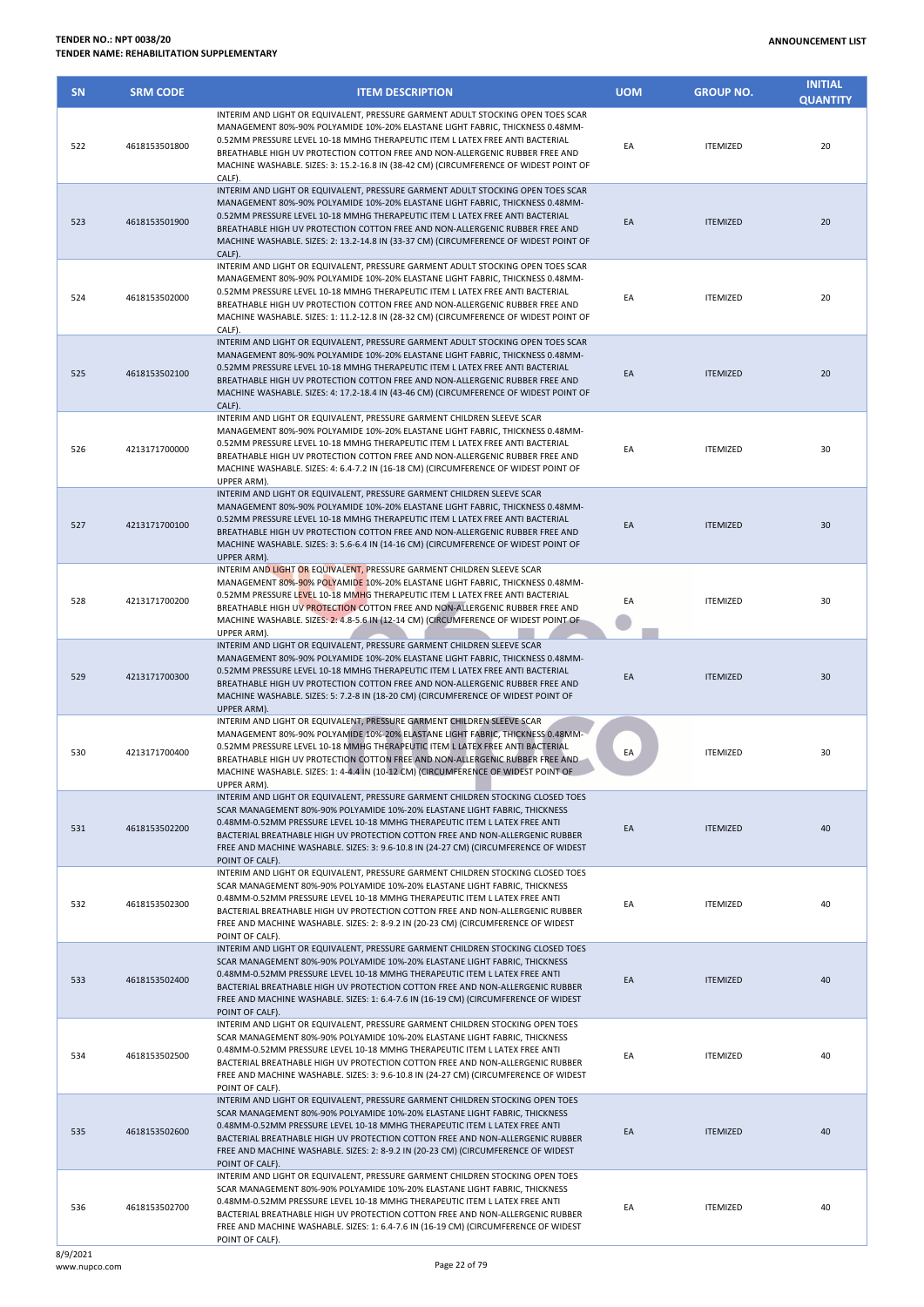| <b>SN</b> | <b>SRM CODE</b> | <b>ITEM DESCRIPTION</b>                                                                                                                                                                                                                                                                                                                                                                                                               | <b>UOM</b> | <b>GROUP NO.</b> | <b>INITIAL</b><br><b>QUANTITY</b> |
|-----------|-----------------|---------------------------------------------------------------------------------------------------------------------------------------------------------------------------------------------------------------------------------------------------------------------------------------------------------------------------------------------------------------------------------------------------------------------------------------|------------|------------------|-----------------------------------|
| 537       | 4231220226700   | INTERIM AND LIGHT OR EQUIVALENT, PRESSURE GARMENT CHIN STRAP EAR AREA CLOSED<br>SCAR MANAGEMENT 80%-90% POLYAMIDE 10%-20% ELASTANE LIGHT FABRIC, THICKNESS<br>0.64MM-0.68MM PRESSURE LEVEL 10-18 MMHG THERAPEUTIC ITEM L LATEX FREE ANTI<br>BACTERIAL BREATHABLE HIGH UV PROTECTION COTTON FREE AND NON-ALLERGENIC RUBBER<br>FREE AND MACHINE WASHABLE. SIZES: 5: 24-24.8 IN (60-62 CM) (CIRCUMFERENCE OF THE<br>HEAD).               | EA         | <b>ITEMIZED</b>  | 15                                |
| 538       | 4231220226800   | INTERIM AND LIGHT OR EQUIVALENT, PRESSURE GARMENT CHIN STRAP EAR AREA CLOSED<br>SCAR MANAGEMENT 80%-90% POLYAMIDE 10%-20% ELASTANE LIGHT FABRIC, THICKNESS<br>0.64MM-0.68MM PRESSURE LEVEL 10-18 MMHG THERAPEUTIC ITEM L LATEX FREE ANTI<br>BACTERIAL BREATHABLE HIGH UV PROTECTION COTTON FREE AND NON-ALLERGENIC RUBBER<br>FREE AND MACHINE WASHABLE. SIZES: 4: 22.8-23.6 IN (57-59 CM) (CIRCUMFERENCE OF THE<br>HEAD).             | EA         | <b>ITEMIZED</b>  | 15                                |
| 539       | 4231220226900   | INTERIM AND LIGHT OR EQUIVALENT, PRESSURE GARMENT CHIN STRAP EAR AREA CLOSED<br>SCAR MANAGEMENT 80%-90% POLYAMIDE 10%-20% ELASTANE LIGHT FABRIC, THICKNESS<br>0.64MM-0.68MM PRESSURE LEVEL 10-18 MMHG THERAPEUTIC ITEM L LATEX FREE ANTI<br>BACTERIAL BREATHABLE HIGH UV PROTECTION COTTON FREE AND NON-ALLERGENIC RUBBER<br>FREE AND MACHINE WASHABLE. SIZES: 3: 21.6-22.4 IN (54-56 CM) (CIRCUMFERENCE OF THE<br>HEAD).             | EA         | <b>ITEMIZED</b>  | 15                                |
| 540       | 4231220227100   | INTERIM AND LIGHT OR EQUIVALENT, PRESSURE GARMENT CHIN STRAP EAR AREA CLOSED<br>SCAR MANAGEMENT 80%-90% POLYAMIDE 10%-20% ELASTANE LIGHT FABRIC, THICKNESS<br>0.64MM-0.68MM PRESSURE LEVEL 10-18 MMHG THERAPEUTIC ITEM L LATEX FREE ANTI<br>BACTERIAL BREATHABLE HIGH UV PROTECTION COTTON FREE AND NON-ALLERGENIC RUBBER<br>FREE AND MACHINE WASHABLE. SIZES: 2: 20.4-21.2 IN (51-53 CM) (CIRCUMFERENCE OF THE<br>HEAD).             | EA         | <b>ITEMIZED</b>  | 15                                |
| 541       | 4231220227200   | INTERIM AND LIGHT OR EQUIVALENT, PRESSURE GARMENT CHIN STRAP EAR AREA CLOSED<br>SCAR MANAGEMENT 80%-90% POLYAMIDE 10%-20% ELASTANE LIGHT FABRIC, THICKNESS<br>0.64MM-0.68MM PRESSURE LEVEL 10-18 MMHG THERAPEUTIC ITEM L LATEX FREE ANTI<br>BACTERIAL BREATHABLE HIGH UV PROTECTION COTTON FREE AND NON-ALLERGENIC RUBBER<br>FREE AND MACHINE WASHABLE. SIZES: 1: 18.8-20 IN (47-50 CM) (CIRCUMFERENCE OF THE<br>HEAD).               | EA         | <b>ITEMIZED</b>  | 15                                |
| 542       | 4618170000900   | INTERIM AND LIGHT OR EQUIVALENT, PRESSURE GARMENT CHIN STRAP EAR AREA OPEN SCAR<br>MANAGEMENT 60%-69%, POLYAMIDE 31%-40% ELASTANE, STRONG FABRIC, THICKNESS 0.64-<br>0.68MM ADJUSTABLE PRESSURE LEVEL THERAPEUTIC ITEM LATEX FREE ANTI BACTERIAL<br>BREATHABLE HIGH UV PROTECTION COTTON FREE AND NON ALLERGENIC RUBBER FREE AND<br>MACHINE WASHABLE. SIZES: XXS: 20 IN -21.6 IN (50-54 CM) (CIRCUMFERENCE FROM CROWN<br>TO CHIN).    | EA         | <b>ITEMIZED</b>  | 15                                |
| 543       | 4618170001000   | INTERIM AND LIGHT OR EQUIVALENT, PRESSURE GARMENT CHIN STRAP EAR AREA OPEN SCAR<br>MANAGEMENT 60%-69%, POLYAMIDE 31%-40% ELASTANE, STRONG FABRIC, THICKNESS 0.64-<br>0.68MM ADJUSTABLE PRESSURE LEVEL THERAPEUTIC ITEM LATEX FREE ANTI BACTERIAL<br>BREATHABLE HIGH UV PROTECTION COTTON FREE AND NON ALLERGENIC RUBBER FREE AND<br>MACHINE WASHABLE. SIZES: XS: 22 IN -23.2 IN (55-58 CM) (CIRCUMFERENCE FROM CROWN TO<br>CHIN).     | EA         | <b>ITEMIZED</b>  | 15                                |
| 544       | 4618170001100   | INTERIM AND LIGHT OR EQUIVALENT, PRESSURE GARMENT CHIN STRAP EAR AREA OPEN SCAR<br>MANAGEMENT 60%-69%, POLYAMIDE 31%-40% ELASTANE, STRONG FABRIC, THICKNESS 0.64-<br>0.68MM ADJUSTABLE PRESSURE LEVEL THERAPEUTIC ITEM LATEX FREE ANTI BACTERIAL<br>BREATHABLE HIGH UV PROTECTION COTTON FREE AND NON ALLERGENIC RUBBER FREE AND<br>MACHINE WASHABLE. SIZES: S: 23.6 IN -24.8 IN (59-62 CM) (CIRCUMFERENCE FROM CROWN TO<br>CHIN).    | EA         | <b>ITEMIZED</b>  | 15                                |
| 545       | 4618170001200   | INTERIM AND LIGHT OR EQUIVALENT, PRESSURE GARMENT CHIN STRAP EAR AREA OPEN SCAR<br>MANAGEMENT 60%-69%, POLYAMIDE 31%-40% ELASTANE, STRONG FABRIC, THICKNESS 0.64-<br>0.68MM ADJUSTABLE PRESSURE LEVEL THERAPEUTIC ITEM LATEX FREE ANTI BACTERIAL<br>BREATHABLE HIGH UV PROTECTION COTTON FREE AND NON ALLERGENIC RUBBER FREE AND<br>MACHINE WASHABLE. SIZES: M: 25.2 IN -26.4 IN (63-66 CM) (CIRCUMFERENCE FROM CROWN<br>TO CHIN).    | EA         | <b>ITEMIZED</b>  | 15                                |
| 546       | 4618170001300   | INTERIM AND LIGHT OR EQUIVALENT, PRESSURE GARMENT CHIN STRAP EAR AREA OPEN SCAR<br>MANAGEMENT 60%-69%, POLYAMIDE 31%-40% ELASTANE, STRONG FABRIC, THICKNESS 0.64-<br>0.68MM ADJUSTABLE PRESSURE LEVEL THERAPEUTIC ITEM LATEX FREE ANTI BACTERIAL<br>BREATHABLE HIGH UV PROTECTION COTTON FREE AND NON ALLERGENIC RUBBER FREE AND<br>MACHINE WASHABLE. SIZES: L: 26.8 IN -28 IN (67-70 CM) (CIRCUMFERENCE FROM CROWN TO<br>CHIN).      | EA         | <b>ITEMIZED</b>  | 15                                |
| 547       | 4618150404200   | INTERIM AND LIGHT OR EQUIVALENT, PRESSURE GARMENT DIGITAL CAP SCAR MANAGEMENT<br>50%-60% POLYAMIDE 40%-50% ELASTANE MEDIUM FABRIC, THICKNESS 0.57MM-0.60MM<br>PRESSURE LEVEL 23-30 MMHG THERAPEUTIC ITEM L LATEX FREE ANTI BACTERIAL BREATHABLE<br>HIGH UV PROTECTION COTTON FREE AND NON-ALLERGENIC RUBBER FREE AND MACHINE<br>WASHABLE. SIZES: XS: 1.6-2 IN (4-5 CM) (CIRCUMFERENCE AROUND PIP JOINT), LENGTH: 5.0 CM.              | EA         | <b>ITEMIZED</b>  | 10                                |
| 548       | 4618152700000   | INTERIM AND LIGHT OR EQUIVALENT, PRESSURE GARMENT PANTS CHILDREN LONG LEG SCAR<br>MANAGEMENT 80%-90% POLYAMIDE 10%-20% ELASTANE LIGHT FABRIC, THICKNESS 0.48MM-<br>0.52MM PRESSURE LEVEL 10-18 MMHG THERAPEUTIC ITEM L LATEX FREE ANTI BACTERIAL<br>BREATHABLE HIGH UV PROTECTION COTTON FREE AND NON-ALLERGENIC RUBBER FREE AND<br>MACHINE WASHABLE. SIZES: 6: 26.8-28 IN (67-70 CM) (CIRCUMFERENCE OF WIDEST POINT OF<br>PELVIS).   | EA         | <b>ITEMIZED</b>  | 30                                |
| 549       | 4618152700100   | INTERIM AND LIGHT OR EQUIVALENT, PRESSURE GARMENT PANTS CHILDREN LONG LEG SCAR<br>MANAGEMENT 80%-90% POLYAMIDE 10%-20% ELASTANE LIGHT FABRIC, THICKNESS 0.48MM-<br>0.52MM PRESSURE LEVEL 10-18 MMHG THERAPEUTIC ITEM L LATEX FREE ANTI BACTERIAL<br>BREATHABLE HIGH UV PROTECTION COTTON FREE AND NON-ALLERGENIC RUBBER FREE AND<br>MACHINE WASHABLE. SIZES: 5: 24.8-26.4 IN (62-66 CM) (CIRCUMFERENCE OF WIDEST POINT OF<br>PELVIS). | EA         | <b>ITEMIZED</b>  | 30                                |
| 550       | 4618152700200   | INTERIM AND LIGHT OR EQUIVALENT, PRESSURE GARMENT PANTS CHILDREN LONG LEG SCAR<br>MANAGEMENT 80%-90% POLYAMIDE 10%-20% ELASTANE LIGHT FABRIC, THICKNESS 0.48MM-<br>0.52MM PRESSURE LEVEL 10-18 MMHG THERAPEUTIC ITEM L LATEX FREE ANTI BACTERIAL<br>BREATHABLE HIGH UV PROTECTION COTTON FREE AND NON-ALLERGENIC RUBBER FREE AND<br>MACHINE WASHABLE. SIZES: 4: 23.6-24.4 IN (59-61 CM) (CIRCUMFERENCE OF WIDEST POINT OF<br>PELVIS). | EA         | <b>ITEMIZED</b>  | 30                                |
| 551       | 4618152700300   | INTERIM AND LIGHT OR EQUIVALENT, PRESSURE GARMENT PANTS CHILDREN LONG LEG SCAR<br>MANAGEMENT 80%-90% POLYAMIDE 10%-20% ELASTANE LIGHT FABRIC, THICKNESS 0.48MM-<br>0.52MM PRESSURE LEVEL 10-18 MMHG THERAPEUTIC ITEM L LATEX FREE ANTI BACTERIAL<br>BREATHABLE HIGH UV PROTECTION COTTON FREE AND NON-ALLERGENIC RUBBER FREE AND<br>MACHINE WASHABLE. SIZES: 7: 28.4-29.6 IN (71-74 CM) (CIRCUMFERENCE OF WIDEST POINT OF<br>PELVIS). | EA         | <b>ITEMIZED</b>  | 30                                |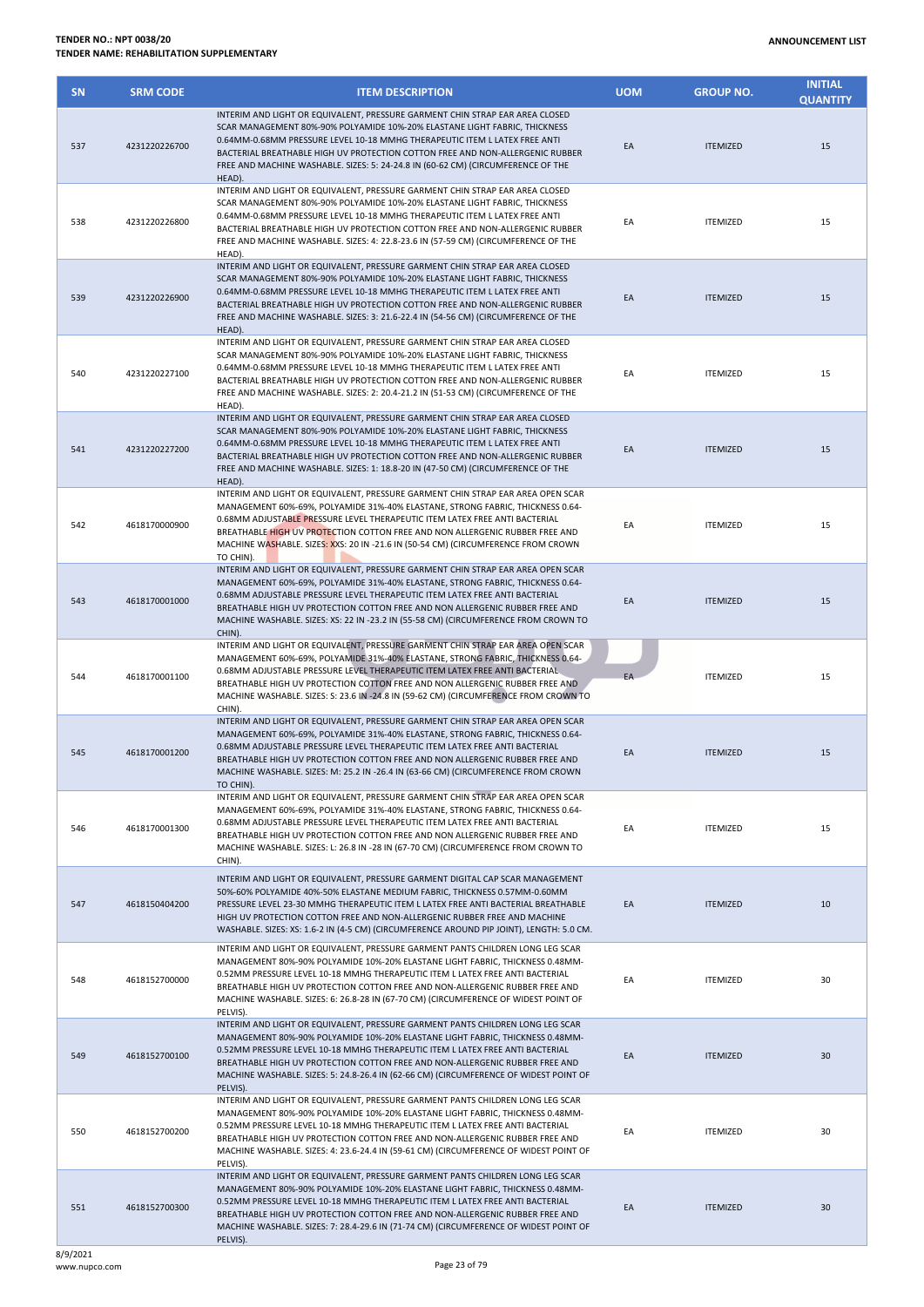| <b>SN</b> | <b>SRM CODE</b> | <b>ITEM DESCRIPTION</b>                                                                                                                                                                                                                                                                                                                                                                                                                | <b>UOM</b> | <b>GROUP NO.</b> | <b>INITIAL</b><br><b>QUANTITY</b> |
|-----------|-----------------|----------------------------------------------------------------------------------------------------------------------------------------------------------------------------------------------------------------------------------------------------------------------------------------------------------------------------------------------------------------------------------------------------------------------------------------|------------|------------------|-----------------------------------|
| 552       | 4618152700400   | INTERIM AND LIGHT OR EQUIVALENT, PRESSURE GARMENT PANTS CHILDREN LONG LEG SCAR<br>MANAGEMENT 80%-90% POLYAMIDE 10%-20% ELASTANE LIGHT FABRIC, THICKNESS 0.48MM-<br>0.52MM PRESSURE LEVEL 10-18 MMHG THERAPEUTIC ITEM L LATEX FREE ANTI BACTERIAL<br>BREATHABLE HIGH UV PROTECTION COTTON FREE AND NON-ALLERGENIC RUBBER FREE AND<br>MACHINE WASHABLE. SIZES: 3: 22-23.2 IN (55-58 CM) (CIRCUMFERENCE OF WIDEST POINT OF<br>PELVIS).    | EA         | <b>ITEMIZED</b>  | 30                                |
| 553       | 4618152700500   | INTERIM AND LIGHT OR EQUIVALENT, PRESSURE GARMENT PANTS CHILDREN LONG LEG SCAR<br>MANAGEMENT 80%-90% POLYAMIDE 10%-20% ELASTANE LIGHT FABRIC, THICKNESS 0.48MM-<br>0.52MM PRESSURE LEVEL 10-18 MMHG THERAPEUTIC ITEM L LATEX FREE ANTI BACTERIAL<br>BREATHABLE HIGH UV PROTECTION COTTON FREE AND NON-ALLERGENIC RUBBER FREE AND<br>MACHINE WASHABLE. SIZES: 8: 30-31.2 IN (75-78 CM) (CIRCUMFERENCE OF WIDEST POINT OF<br>PELVIS).    | EA         | <b>ITEMIZED</b>  | 30                                |
| 554       | 4618152700600   | INTERIM AND LIGHT OR EQUIVALENT, PRESSURE GARMENT PANTS CHILDREN LONG LEG SCAR<br>MANAGEMENT 80%-90% POLYAMIDE 10%-20% ELASTANE LIGHT FABRIC, THICKNESS 0.48MM-<br>0.52MM PRESSURE LEVEL 10-18 MMHG THERAPEUTIC ITEM L LATEX FREE ANTI BACTERIAL<br>BREATHABLE HIGH UV PROTECTION COTTON FREE AND NON-ALLERGENIC RUBBER FREE AND<br>MACHINE WASHABLE. SIZES: 2: 20.4-21.6 IN (51-54 CM) (CIRCUMFERENCE OF WIDEST POINT OF<br>PELVIS).  | EA         | <b>ITEMIZED</b>  | 30                                |
| 555       | 4618152700700   | INTERIM AND LIGHT OR EQUIVALENT, PRESSURE GARMENT PANTS CHILDREN LONG LEG SCAR<br>MANAGEMENT 80%-90% POLYAMIDE 10%-20% ELASTANE LIGHT FABRIC, THICKNESS 0.48MM-<br>0.52MM PRESSURE LEVEL 10-18 MMHG THERAPEUTIC ITEM L LATEX FREE ANTI BACTERIAL<br>BREATHABLE HIGH UV PROTECTION COTTON FREE AND NON-ALLERGENIC RUBBER FREE AND<br>MACHINE WASHABLE. SIZES: 9: 31.6-32.8 IN (79-82 CM) (CIRCUMFERENCE OF WIDEST POINT OF<br>PELVIS).  | EA         | <b>ITEMIZED</b>  | 30                                |
| 556       | 4618152700800   | INTERIM AND LIGHT OR EQUIVALENT, PRESSURE GARMENT PANTS CHILDREN LONG LEG SCAR<br>MANAGEMENT 80%-90% POLYAMIDE 10%-20% ELASTANE LIGHT FABRIC, THICKNESS 0.48MM-<br>0.52MM PRESSURE LEVEL 10-18 MMHG THERAPEUTIC ITEM L LATEX FREE ANTI BACTERIAL<br>BREATHABLE HIGH UV PROTECTION COTTON FREE AND NON-ALLERGENIC RUBBER FREE AND<br>MACHINE WASHABLE. SIZES: 1: 18.8-20 IN (47-50 CM) (CIRCUMFERENCE OF WIDEST POINT OF<br>PELVIS).    | EA         | <b>ITEMIZED</b>  | 30                                |
| 557       | 4618152700900   | INTERIM AND LIGHT OR EQUIVALENT, PRESSURE GARMENT PANTS CHILDREN LONG LEG SCAR<br>MANAGEMENT 80%-90% POLYAMIDE 10%-20% ELASTANE LIGHT FABRIC, THICKNESS 0.48MM-<br>0.52MM PRESSURE LEVEL 10-18 MMHG THERAPEUTIC ITEM L LATEX FREE ANTI BACTERIAL<br>BREATHABLE HIGH UV PROTECTION COTTON FREE AND NON-ALLERGENIC RUBBER FREE AND<br>MACHINE WASHABLE. SIZES: 10: 33.2-34.4 IN (83-86 CM) (CIRCUMFERENCE OF WIDEST POINT<br>OF PELVIS). | EA         | <b>ITEMIZED</b>  | 30                                |
| 558       | 4618152701000   | INTERIM AND LIGHT OR EQUIVALENT, PRESSURE GARMENT PANTS CHILDREN SHORT LEG SCAR<br>MANAGEMENT 80%-90% POLYAMIDE 10%-20% ELASTANE LIGHT FABRIC, THICKNESS 0.48MM-<br>0.52MM PRESSURE LEVEL 10-18 MMHG THERAPEUTIC ITEM L LATEX FREE ANTI BACTERIAL<br>BREATHABLE HIGH UV PROTECTION COTTON FREE AND NON-ALLERGENIC RUBBER FREE AND<br>MACHINE WASHABLE. SIZES: 6: 26.8-28 IN (67-70 CM) (CIRCUMFERENCE OF WIDEST POINT OF<br>PELVIS).   | EA         | <b>ITEMIZED</b>  | 15                                |
| 559       | 4618152701100   | INTERIM AND LIGHT OR EQUIVALENT, PRESSURE GARMENT PANTS CHILDREN SHORT LEG SCAR<br>MANAGEMENT 80%-90% POLYAMIDE 10%-20% ELASTANE LIGHT FABRIC, THICKNESS 0.48MM-<br>0.52MM PRESSURE LEVEL 10-18 MMHG THERAPEUTIC ITEM L LATEX FREE ANTI BACTERIAL<br>BREATHABLE HIGH UV PROTECTION COTTON FREE AND NON-ALLERGENIC RUBBER FREE AND<br>MACHINE WASHABLE. SIZES: 5: 24.8-26.4 IN (62-66 CM) (CIRCUMFERENCE OF WIDEST POINT OF<br>PELVIS). | EA         | <b>ITEMIZED</b>  | 15                                |
| 560       | 4618152701200   | INTERIM AND LIGHT OR EQUIVALENT, PRESSURE GARMENT PANTS CHILDREN SHORT LEG SCAR<br>MANAGEMENT 80%-90% POLYAMIDE 10%-20% ELASTANE LIGHT FABRIC, THICKNESS 0.48MM-<br>0.52MM PRESSURE LEVEL 10-18 MMHG THERAPEUTIC ITEM L LATEX FREE ANTI BACTERIAL<br>BREATHABLE HIGH UV PROTECTION COTTON FREE AND NON-ALLERGENIC RUBBER FREE AND<br>MACHINE WASHABLE. SIZES: 4: 23.6-24.4 IN (59-61 CM) (CIRCUMFERENCE OF WIDEST POINT OF<br>PELVIS). | EA         | <b>ITEMIZED</b>  | 15                                |
| 561       | 4618152701300   | INTERIM AND LIGHT OR EQUIVALENT. PRESSURE GARMENT PANTS CHILDREN SHORT LEG SCAR<br>MANAGEMENT 80%-90% POLYAMIDE 10%-20% ELASTANE LIGHT FABRIC, THICKNESS 0.48MM-<br>0.52MM PRESSURE LEVEL 10-18 MMHG THERAPEUTIC ITEM L LATEX FREE ANTI BACTERIAL<br>BREATHABLE HIGH UV PROTECTION COTTON FREE AND NON-ALLERGENIC RUBBER FREE AND<br>MACHINE WASHABLE. SIZES: 7: 28.4-29.6 IN (71-74 CM) (CIRCUMFERENCE OF WIDEST POINT OF<br>PELVIS). | EA         | <b>ITEMIZED</b>  | 15                                |
| 562       | 4618152701400   | INTERIM AND LIGHT OR EQUIVALENT, PRESSURE GARMENT PANTS CHILDREN SHORT LEG SCAR<br>MANAGEMENT 80%-90% POLYAMIDE 10%-20% ELASTANE LIGHT FABRIC, THICKNESS 0.48MM-<br>0.52MM PRESSURE LEVEL 10-18 MMHG THERAPEUTIC ITEM L LATEX FREE ANTI BACTERIAL<br>BREATHABLE HIGH UV PROTECTION COTTON FREE AND NON-ALLERGENIC RUBBER FREE AND<br>MACHINE WASHABLE. SIZES: 3: 22-23.2 IN (55-58 CM) (CIRCUMFERENCE OF WIDEST POINT OF<br>PELVIS).   | EA         | <b>ITEMIZED</b>  | 15                                |
| 563       | 4618152701500   | INTERIM AND LIGHT OR EQUIVALENT, PRESSURE GARMENT PANTS CHILDREN SHORT LEG SCAR<br>MANAGEMENT 80%-90% POLYAMIDE 10%-20% ELASTANE LIGHT FABRIC, THICKNESS 0.48MM-<br>0.52MM PRESSURE LEVEL 10-18 MMHG THERAPEUTIC ITEM L LATEX FREE ANTI BACTERIAL<br>BREATHABLE HIGH UV PROTECTION COTTON FREE AND NON-ALLERGENIC RUBBER FREE AND<br>MACHINE WASHABLE. SIZES: 8: 30-31.2 IN (75-78 CM) (CIRCUMFERENCE OF WIDEST POINT OF<br>PELVIS).   | EA         | <b>ITEMIZED</b>  | 15                                |
| 564       | 4618152701600   | INTERIM AND LIGHT OR EQUIVALENT, PRESSURE GARMENT PANTS CHILDREN SHORT LEG SCAR<br>MANAGEMENT 80%-90% POLYAMIDE 10%-20% ELASTANE LIGHT FABRIC, THICKNESS 0.48MM-<br>0.52MM PRESSURE LEVEL 10-18 MMHG THERAPEUTIC ITEM L LATEX FREE ANTI BACTERIAL<br>BREATHABLE HIGH UV PROTECTION COTTON FREE AND NON-ALLERGENIC RUBBER FREE AND<br>MACHINE WASHABLE. SIZES: 2: 20.4-21.6 IN (51-54 CM) (CIRCUMFERENCE OF WIDEST POINT OF<br>PELVIS). | EA         | <b>ITEMIZED</b>  | 15                                |
| 565       | 4618152701700   | INTERIM AND LIGHT OR EQUIVALENT, PRESSURE GARMENT PANTS CHILDREN SHORT LEG SCAR<br>MANAGEMENT 80%-90% POLYAMIDE 10%-20% ELASTANE LIGHT FABRIC, THICKNESS 0.48MM-<br>0.52MM PRESSURE LEVEL 10-18 MMHG THERAPEUTIC ITEM L LATEX FREE ANTI BACTERIAL<br>BREATHABLE HIGH UV PROTECTION COTTON FREE AND NON-ALLERGENIC RUBBER FREE AND<br>MACHINE WASHABLE. SIZES: 9: 31.6-32.8 IN (79-82 CM) (CIRCUMFERENCE OF WIDEST POINT OF<br>PELVIS). | EA         | <b>ITEMIZED</b>  | 15                                |
| 566       | 4618152701800   | INTERIM AND LIGHT OR EQUIVALENT, PRESSURE GARMENT PANTS CHILDREN SHORT LEG SCAR<br>MANAGEMENT 80%-90% POLYAMIDE 10%-20% ELASTANE LIGHT FABRIC, THICKNESS 0.48MM-<br>0.52MM PRESSURE LEVEL 10-18 MMHG THERAPEUTIC ITEM L LATEX FREE ANTI BACTERIAL<br>BREATHABLE HIGH UV PROTECTION COTTON FREE AND NON-ALLERGENIC RUBBER FREE AND<br>MACHINE WASHABLE. SIZES: 1: 18.8-20 IN (47-50 CM) (CIRCUMFERENCE OF WIDEST POINT OF               | EA         | <b>ITEMIZED</b>  | 15                                |

PELVIS).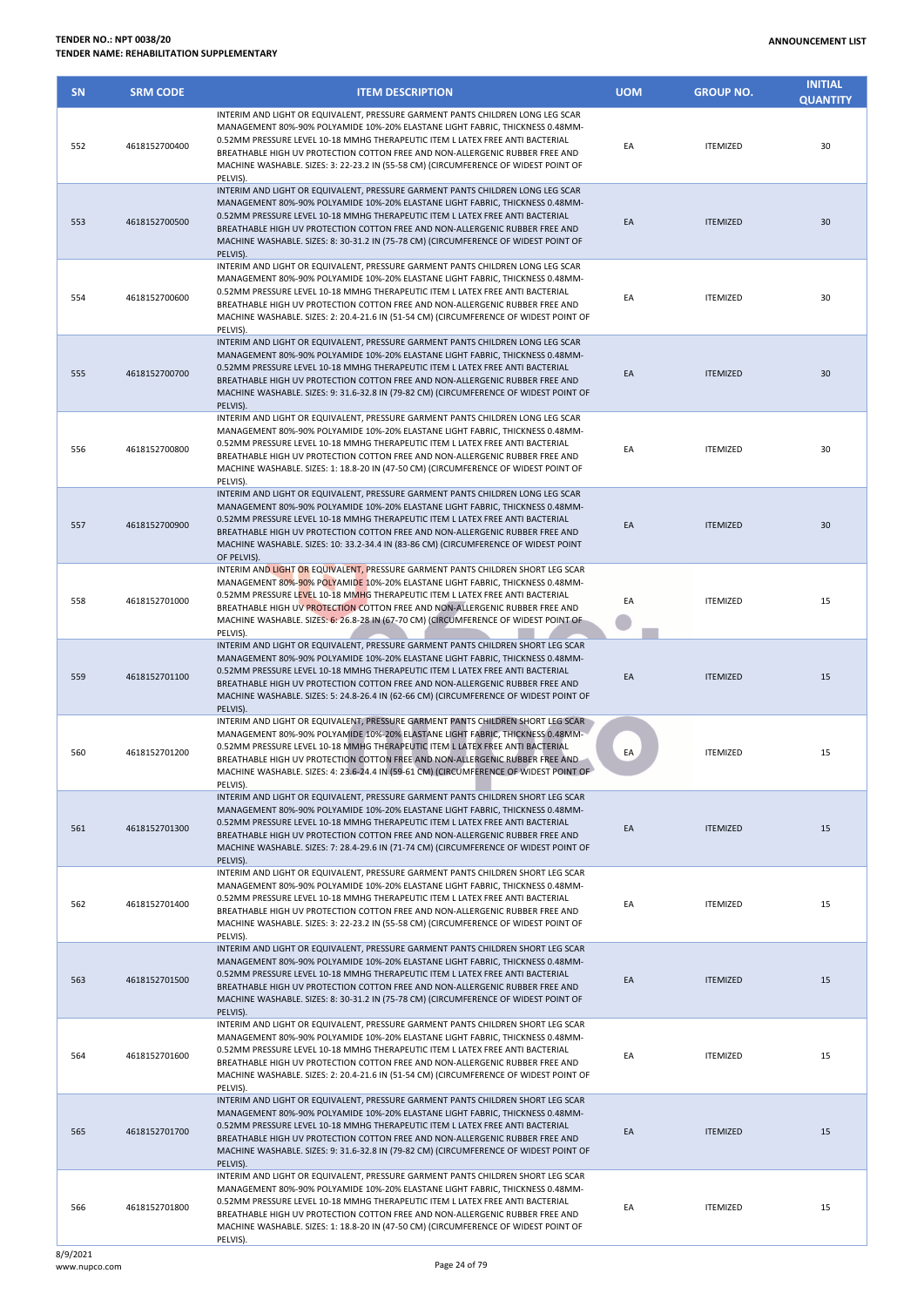| <b>SN</b> | <b>SRM CODE</b> | <b>ITEM DESCRIPTION</b>                                                                                                                                                                                                                                                                                                                                                                                                                 | <b>UOM</b> | <b>GROUP NO.</b> | <b>INITIAL</b><br><b>QUANTITY</b> |
|-----------|-----------------|-----------------------------------------------------------------------------------------------------------------------------------------------------------------------------------------------------------------------------------------------------------------------------------------------------------------------------------------------------------------------------------------------------------------------------------------|------------|------------------|-----------------------------------|
| 567       | 4618152701900   | INTERIM AND LIGHT OR EQUIVALENT, PRESSURE GARMENT PANTS CHILDREN SHORT LEG SCAR<br>MANAGEMENT 80%-90% POLYAMIDE 10%-20% ELASTANE LIGHT FABRIC, THICKNESS 0.48MM-<br>0.52MM PRESSURE LEVEL 10-18 MMHG THERAPEUTIC ITEM L LATEX FREE ANTI BACTERIAL<br>BREATHABLE HIGH UV PROTECTION COTTON FREE AND NON-ALLERGENIC RUBBER FREE AND<br>MACHINE WASHABLE. SIZES: 10: 33.2-34.4 IN (83-86 CM) (CIRCUMFERENCE OF WIDEST POINT<br>OF PELVIS). | EA         | <b>ITEMIZED</b>  | 15                                |
| 568       | 4618152702100   | INTERIM AND LIGHT OR EQUIVALENT, PRESSURE GARMENT PANTS MEN LONG LEG SCAR<br>MANAGEMENT 80%-90% POLYAMIDE 10%-20% ELASTANE LIGHT FABRIC, THICKNESS 0.48MM-<br>0.52MM PRESSURE LEVEL 10-18 MMHG THERAPEUTIC ITEM L LATEX FREE ANTI BACTERIAL<br>BREATHABLE HIGH UV PROTECTION COTTON FREE AND NON-ALLERGENIC RUBBER FREE AND<br>MACHINE WASHABLE. SIZES: 5: 42-43.2 IN (105-108 CM) (CIRCUMFERENCE OF WIDEST POINT<br>OF PELVIS).        | EA         | <b>ITEMIZED</b>  | 30                                |
| 569       | 4618152702200   | INTERIM AND LIGHT OR EQUIVALENT, PRESSURE GARMENT PANTS MEN LONG LEG SCAR<br>MANAGEMENT 80%-90% POLYAMIDE 10%-20% ELASTANE LIGHT FABRIC, THICKNESS 0.48MM-<br>0.52MM PRESSURE LEVEL 10-18 MMHG THERAPEUTIC ITEM L LATEX FREE ANTI BACTERIAL<br>BREATHABLE HIGH UV PROTECTION COTTON FREE AND NON-ALLERGENIC RUBBER FREE AND<br>MACHINE WASHABLE. SIZES: 4: 40.4-41.6 IN (101-104 CM) (CIRCUMFERENCE OF WIDEST POINT<br>OF PELVIS).      | EA         | <b>ITEMIZED</b>  | 30                                |
| 570       | 4618152702300   | INTERIM AND LIGHT OR EQUIVALENT, PRESSURE GARMENT PANTS MEN LONG LEG SCAR<br>MANAGEMENT 80%-90% POLYAMIDE 10%-20% ELASTANE LIGHT FABRIC, THICKNESS 0.48MM-<br>0.52MM PRESSURE LEVEL 10-18 MMHG THERAPEUTIC ITEM L LATEX FREE ANTI BACTERIAL<br>BREATHABLE HIGH UV PROTECTION COTTON FREE AND NON-ALLERGENIC RUBBER FREE AND<br>MACHINE WASHABLE. SIZES: 7: 45.2-46.4 IN (113-116 CM) (CIRCUMFERENCE OF WIDEST POINT<br>OF PELVIS).      | EA         | <b>ITEMIZED</b>  | 30                                |
| 571       | 4618152702400   | INTERIM AND LIGHT OR EQUIVALENT, PRESSURE GARMENT PANTS MEN LONG LEG SCAR<br>MANAGEMENT 80%-90% POLYAMIDE 10%-20% ELASTANE LIGHT FABRIC, THICKNESS 0.48MM-<br>0.52MM PRESSURE LEVEL 10-18 MMHG THERAPEUTIC ITEM L LATEX FREE ANTI BACTERIAL<br>BREATHABLE HIGH UV PROTECTION COTTON FREE AND NON-ALLERGENIC RUBBER FREE AND<br>MACHINE WASHABLE. SIZES: 3: 38.8-40 IN (97-100 CM) (CIRCUMFERENCE OF WIDEST POINT OF<br>PELVIS).         | EA         | <b>ITEMIZED</b>  | 30                                |
| 572       | 4618152702500   | INTERIM AND LIGHT OR EQUIVALENT, PRESSURE GARMENT PANTS MEN LONG LEG SCAR<br>MANAGEMENT 80%-90% POLYAMIDE 10%-20% ELASTANE LIGHT FABRIC, THICKNESS 0.48MM-<br>0.52MM PRESSURE LEVEL 10-18 MMHG THERAPEUTIC ITEM L LATEX FREE ANTI BACTERIAL<br>BREATHABLE HIGH UV PROTECTION COTTON FREE AND NON-ALLERGENIC RUBBER FREE AND<br>MACHINE WASHABLE. SIZES: 8: 46.8-48 IN (117-120 CM) (CIRCUMFERENCE OF WIDEST POINT<br>OF PELVIS).        | EA         | <b>ITEMIZED</b>  | 30                                |
| 573       | 4618152702600   | INTERIM AND LIGHT OR EQUIVALENT, PRESSURE GARMENT PANTS MEN LONG LEG SCAR<br>MANAGEMENT 80%-90% POLYAMIDE 10%-20% ELASTANE LIGHT FABRIC, THICKNESS 0.48MM-<br>0.52MM PRESSURE LEVEL 10-18 MMHG THERAPEUTIC ITEM L LATEX FREE ANTI BACTERIAL<br>BREATHABLE HIGH UV PROTECTION COTTON FREE AND NON-ALLERGENIC RUBBER FREE AND<br>MACHINE WASHABLE. SIZES: 2: 37.2-38.4 IN (93-96 CM) (CIRCUMFERENCE OF WIDEST POINT OF<br>PELVIS).        | EA         | <b>ITEMIZED</b>  | 30                                |
| 574       | 4618152702700   | INTERIM AND LIGHT OR EQUIVALENT, PRESSURE GARMENT PANTS MEN LONG LEG SCAR<br>MANAGEMENT 80%-90% POLYAMIDE 10%-20% ELASTANE LIGHT FABRIC, THICKNESS 0.48MM-<br>0.52MM PRESSURE LEVEL 10-18 MMHG THERAPEUTIC ITEM L LATEX FREE ANTI BACTERIAL<br>BREATHABLE HIGH UV PROTECTION COTTON FREE AND NON-ALLERGENIC RUBBER FREE AND<br>MACHINE WASHABLE. SIZES: 9: 48.4-49.6 IN (121-124 CM) (CIRCUMFERENCE OF WIDEST POINT<br>OF PELVIS).      | EA         | <b>ITEMIZED</b>  | 30                                |
| 575       | 4618152702800   | INTERIM AND LIGHT OR EQUIVALENT, PRESSURE GARMENT PANTS MEN LONG LEG SCAR<br>MANAGEMENT 80%-90% POLYAMIDE 10%-20% ELASTANE LIGHT FABRIC, THICKNESS 0.48MM-<br>0.52MM PRESSURE LEVEL 10-18 MMHG THERAPEUTIC ITEM L LATEX FREE ANTI BACTERIAL<br>BREATHABLE HIGH UV PROTECTION COTTON FREE AND NON-ALLERGENIC RUBBER FREE AND<br>MACHINE WASHABLE. SIZES: 1: 34.8-36.8 IN (87-92 CM) (CIRCUMFERENCE OF WIDEST POINT OF<br>PELVIS).        | EA         | <b>ITEMIZED</b>  | 30                                |
| 576       | 4618152702900   | INTERIM AND LIGHT OR EQUIVALENT, PRESSURE GARMENT PANTS MEN LONG LEG SCAR<br>MANAGEMENT 80%-90% POLYAMIDE 10%-20% ELASTANE LIGHT FABRIC. THICKNESS 0.48MM-<br>0.52MM PRESSURE LEVEL 10-18 MMHG THERAPEUTIC ITEM L LATEX FREE ANTI BACTERIAL<br>BREATHABLE HIGH UV PROTECTION COTTON FREE AND NON-ALLERGENIC RUBBER FREE AND<br>MACHINE WASHABLE. SIZES: 10: 50-50.8 IN (125-128 CM) (CIRCUMFERENCE OF WIDEST POINT<br>OF PELVIS).       | EA         | <b>ITEMIZED</b>  | 30                                |
| 577       | 4618152702000   | INTERIM AND LIGHT OR EQUIVALENT. PRESSURE GARMENT PANTS MEN LONG LEG SCAR<br>MANAGEMENT 80%-90% POLYAMIDE 10%-20% ELASTANE LIGHT FABRIC, THICKNESS 0.48MM-<br>0.52MMPRESSURE LEVEL 10-18 MMHG THERAPEUTIC ITEM L LATEX FREE ANTI BACTERIAL<br>BREATHABLE HIGH UV PROTECTION COTTON FREE AND NON-ALLERGENIC RUBBER FREE AND<br>MACHINE WASHABLE. SIZES: 6: 43.6-44.8 IN (109-112 CM) (CIRCUMFERENCE OF WIDEST POINT<br>OF PELVIS).       | EA         | <b>ITEMIZED</b>  | 30                                |
| 578       | 4618152703000   | INTERIM AND LIGHT OR EQUIVALENT, PRESSURE GARMENT PANTS MEN SHORT LEG SCAR<br>MANAGEMENT 80%-90% POLYAMIDE 10%-20% ELASTANE LIGHT FABRIC, THICKNESS 0.48MM-<br>0.52MM PRESSURE LEVEL 10-18 MMHG THERAPEUTIC ITEM L LATEX FREE ANTI BACTERIAL<br>BREATHABLE HIGH UV PROTECTION COTTON FREE AND NON-ALLERGENIC RUBBER FREE AND<br>MACHINE WASHABLE. SIZES: 6: 43.6-44.8 IN (109-112 CM) (CIRCUMFERENCE OF WIDEST POINT<br>OF PELVIS).     | EA         | <b>ITEMIZED</b>  | 15                                |
| 579       | 4618152703100   | INTERIM AND LIGHT OR EQUIVALENT, PRESSURE GARMENT PANTS MEN SHORT LEG SCAR<br>MANAGEMENT 80%-90% POLYAMIDE 10%-20% ELASTANE LIGHT FABRIC, THICKNESS 0.48MM-<br>0.52MM PRESSURE LEVEL 10-18 MMHG THERAPEUTIC ITEM L LATEX FREE ANTI BACTERIAL<br>BREATHABLE HIGH UV PROTECTION COTTON FREE AND NON-ALLERGENIC RUBBER FREE AND<br>MACHINE WASHABLE. SIZES: 5: 42-43.2 IN (105-108 CM) (CIRCUMFERENCE OF WIDEST POINT<br>OF PELVIS).       | EA         | <b>ITEMIZED</b>  | 15                                |
| 580       | 4618152703200   | INTERIM AND LIGHT OR EQUIVALENT, PRESSURE GARMENT PANTS MEN SHORT LEG SCAR<br>MANAGEMENT 80%-90% POLYAMIDE 10%-20% ELASTANE LIGHT FABRIC, THICKNESS 0.48MM-<br>0.52MM PRESSURE LEVEL 10-18 MMHG THERAPEUTIC ITEM L LATEX FREE ANTI BACTERIAL<br>BREATHABLE HIGH UV PROTECTION COTTON FREE AND NON-ALLERGENIC RUBBER FREE AND<br>MACHINE WASHABLE. SIZES: 4: 40.4-41.6 IN (101-104 CM) (CIRCUMFERENCE OF WIDEST POINT<br>OF PELVIS).     | EA         | <b>ITEMIZED</b>  | 15                                |
| 581       | 4618152703300   | INTERIM AND LIGHT OR EQUIVALENT, PRESSURE GARMENT PANTS MEN SHORT LEG SCAR<br>MANAGEMENT 80%-90% POLYAMIDE 10%-20% ELASTANE LIGHT FABRIC, THICKNESS 0.48MM-<br>0.52MM PRESSURE LEVEL 10-18 MMHG THERAPEUTIC ITEM L LATEX FREE ANTI BACTERIAL<br>BREATHABLE HIGH UV PROTECTION COTTON FREE AND NON-ALLERGENIC RUBBER FREE AND<br>MACHINE WASHABLE. SIZES: 7: 45.2-46.4 IN (113-116 CM) (CIRCUMFERENCE OF WIDEST POINT<br>OF PELVIS).     | EA         | <b>ITEMIZED</b>  | 15                                |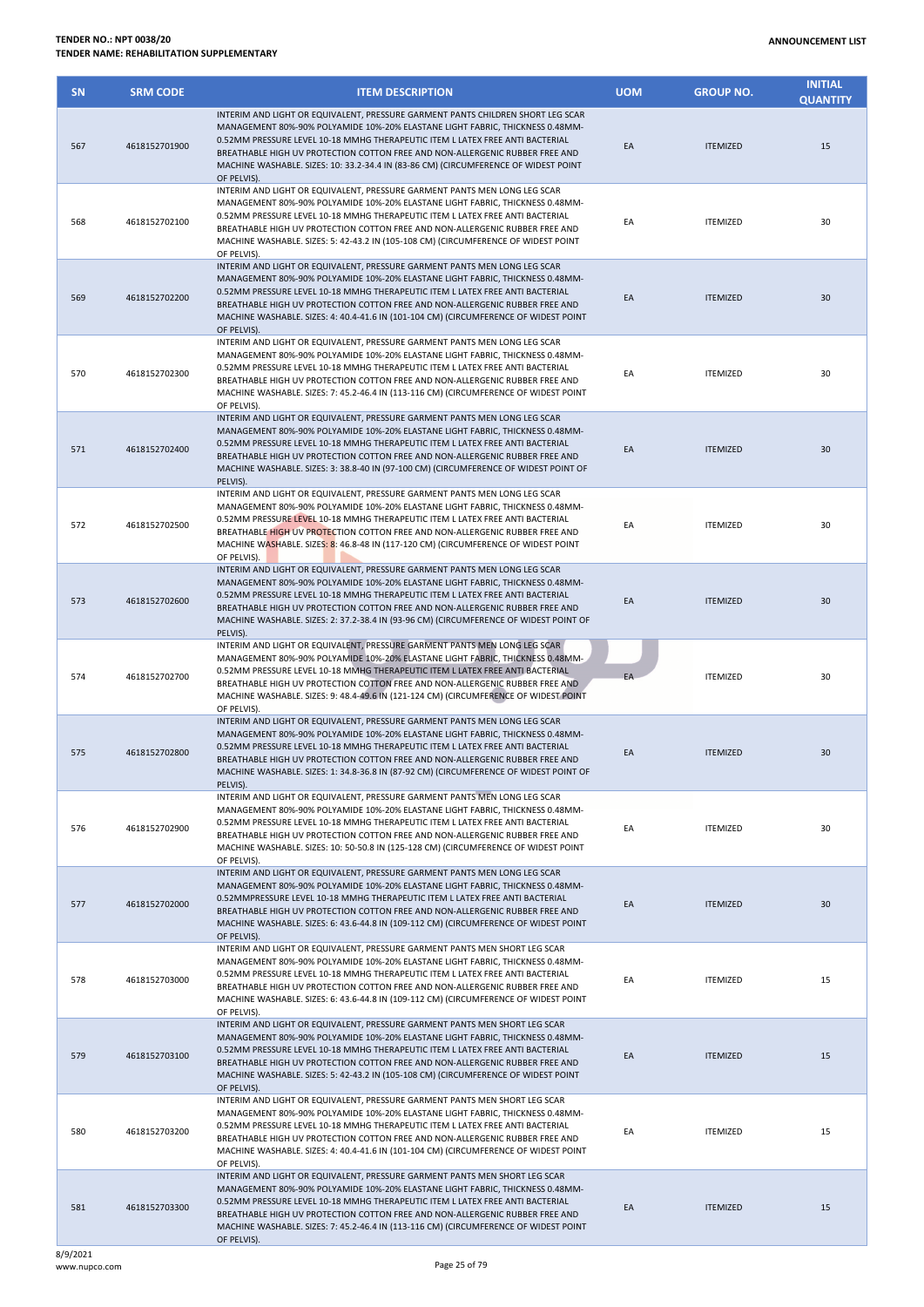| <b>SN</b> | <b>SRM CODE</b> | <b>ITEM DESCRIPTION</b>                                                                                                                                                                                                                                                                                                                                                                                                              | <b>UOM</b> | <b>GROUP NO.</b> | <b>INITIAL</b><br><b>QUANTITY</b> |
|-----------|-----------------|--------------------------------------------------------------------------------------------------------------------------------------------------------------------------------------------------------------------------------------------------------------------------------------------------------------------------------------------------------------------------------------------------------------------------------------|------------|------------------|-----------------------------------|
| 582       | 4618152703400   | INTERIM AND LIGHT OR EQUIVALENT, PRESSURE GARMENT PANTS MEN SHORT LEG SCAR<br>MANAGEMENT 80%-90% POLYAMIDE 10%-20% ELASTANE LIGHT FABRIC, THICKNESS 0.48MM-<br>0.52MM PRESSURE LEVEL 10-18 MMHG THERAPEUTIC ITEM L LATEX FREE ANTI BACTERIAL<br>BREATHABLE HIGH UV PROTECTION COTTON FREE AND NON-ALLERGENIC RUBBER FREE AND<br>MACHINE WASHABLE. SIZES: 3: 38.8-40 IN (97-100 CM) (CIRCUMFERENCE OF WIDEST POINT OF<br>PELVIS).     | EA         | <b>ITEMIZED</b>  | 15                                |
| 583       | 4618152703500   | INTERIM AND LIGHT OR EQUIVALENT, PRESSURE GARMENT PANTS MEN SHORT LEG SCAR<br>MANAGEMENT 80%-90% POLYAMIDE 10%-20% ELASTANE LIGHT FABRIC, THICKNESS 0.48MM-<br>0.52MM PRESSURE LEVEL 10-18 MMHG THERAPEUTIC ITEM L LATEX FREE ANTI BACTERIAL<br>BREATHABLE HIGH UV PROTECTION COTTON FREE AND NON-ALLERGENIC RUBBER FREE AND<br>MACHINE WASHABLE. SIZES: 8: 46.8-48 IN (117-120 CM) (CIRCUMFERENCE OF WIDEST POINT<br>OF PELVIS).    | EA         | <b>ITEMIZED</b>  | 15                                |
| 584       | 4618152703600   | INTERIM AND LIGHT OR EQUIVALENT, PRESSURE GARMENT PANTS MEN SHORT LEG SCAR<br>MANAGEMENT 80%-90% POLYAMIDE 10%-20% ELASTANE LIGHT FABRIC, THICKNESS 0.48MM-<br>0.52MM PRESSURE LEVEL 10-18 MMHG THERAPEUTIC ITEM L LATEX FREE ANTI BACTERIAL<br>BREATHABLE HIGH UV PROTECTION COTTON FREE AND NON-ALLERGENIC RUBBER FREE AND<br>MACHINE WASHABLE. SIZES: 2: 37.2-38.4 IN (93-96 CM) (CIRCUMFERENCE OF WIDEST POINT OF<br>PELVIS).    | EA         | <b>ITEMIZED</b>  | 15                                |
| 585       | 4618152703700   | INTERIM AND LIGHT OR EQUIVALENT, PRESSURE GARMENT PANTS MEN SHORT LEG SCAR<br>MANAGEMENT 80%-90% POLYAMIDE 10%-20% ELASTANE LIGHT FABRIC, THICKNESS 0.48MM-<br>0.52MM PRESSURE LEVEL 10-18 MMHG THERAPEUTIC ITEM L LATEX FREE ANTI BACTERIAL<br>BREATHABLE HIGH UV PROTECTION COTTON FREE AND NON-ALLERGENIC RUBBER FREE AND<br>MACHINE WASHABLE. SIZES: 9: 48.4-49.6 IN (121-124 CM) (CIRCUMFERENCE OF WIDEST POINT<br>OF PELVIS).  | EA         | <b>ITEMIZED</b>  | 15                                |
| 586       | 4618152703800   | INTERIM AND LIGHT OR EQUIVALENT, PRESSURE GARMENT PANTS MEN SHORT LEG SCAR<br>MANAGEMENT 80%-90% POLYAMIDE 10%-20% ELASTANE LIGHT FABRIC, THICKNESS 0.48MM-<br>0.52MM PRESSURE LEVEL 10-18 MMHG THERAPEUTIC ITEM L LATEX FREE ANTI BACTERIAL<br>BREATHABLE HIGH UV PROTECTION COTTON FREE AND NON-ALLERGENIC RUBBER FREE AND<br>MACHINE WASHABLE. SIZES: 1: 34.8-36.8 IN (87-92 CM) (CIRCUMFERENCE OF WIDEST POINT OF<br>PELVIS).    | EA         | <b>ITEMIZED</b>  | 15                                |
| 587       | 4618152703900   | INTERIM AND LIGHT OR EQUIVALENT, PRESSURE GARMENT PANTS MEN SHORT LEG SCAR<br>MANAGEMENT 80%-90% POLYAMIDE 10%-20% ELASTANE LIGHT FABRIC, THICKNESS 0.48MM-<br>0.52MM PRESSURE LEVEL 10-18 MMHG THERAPEUTIC ITEM L LATEX FREE ANTI BACTERIAL<br>BREATHABLE HIGH UV PROTECTION COTTON FREE AND NON-ALLERGENIC RUBBER FREE AND<br>MACHINE WASHABLE. SIZES: 10: 50-50.8 IN (125-128 CM) (CIRCUMFERENCE OF WIDEST POINT<br>OF PELVIS).   | EA         | <b>ITEMIZED</b>  | 15                                |
| 588       | 4618152704000   | INTERIM AND LIGHT OR EQUIVALENT, PRESSURE GARMENT PANTS WOMEN LONG LEG SCAR<br>MANAGEMENT 80%-90% POLYAMIDE 10%-20% ELASTANE LIGHT FABRIC, THICKNESS 0.48MM-<br>0.52MM PRESSURE LEVEL 10-18 MMHG THERAPEUTIC ITEM L LATEX FREE ANTI BACTERIAL<br>BREATHABLE HIGH UV PROTECTION COTTON FREE AND NON-ALLERGENIC RUBBER FREE AND<br>MACHINE WASHABLE. SIZES: 6: 43.2-44.5 IN (108-111 CM) (CIRCUMFERENCE OF WIDEST POINT<br>OF PELVIS). | EA         | <b>ITEMIZED</b>  | 30                                |
| 589       | 4618152704100   | INTERIM AND LIGHT OR EQUIVALENT, PRESSURE GARMENT PANTS WOMEN LONG LEG SCAR<br>MANAGEMENT 80%-90% POLYAMIDE 10%-20% ELASTANE LIGHT FABRIC, THICKNESS 0.48MM-<br>0.52MM PRESSURE LEVEL 10-18 MMHG THERAPEUTIC ITEM L LATEX FREE ANTI BACTERIAL<br>BREATHABLE HIGH UV PROTECTION COTTON FREE AND NON-ALLERGENIC RUBBER FREE AND<br>MACHINE WASHABLE. SIZES: 5: 41.6-42.8 IN (104-107 CM) (CIRCUMFERENCE OF WIDEST POINT<br>OF PELVIS). | EA         | <b>ITEMIZED</b>  | 30                                |
| 590       | 4618152704200   | INTERIM AND LIGHT OR EQUIVALENT, PRESSURE GARMENT PANTS WOMEN LONG LEG SCAR<br>MANAGEMENT 80%-90% POLYAMIDE 10%-20% ELASTANE LIGHT FABRIC, THICKNESS 0.48MM-<br>0.52MM PRESSURE LEVEL 10-18 MMHG THERAPEUTIC ITEM L LATEX FREE ANTI BACTERIAL<br>BREATHABLE HIGH UV PROTECTION COTTON FREE AND NON-ALLERGENIC RUBBER FREE AND<br>MACHINE WASHABLE. SIZES: 4: 40-41.2 IN (100-103 CM) (CIRCUMFERENCE OF WIDEST POINT<br>OF PELVIS).   | EA         | <b>ITEMIZED</b>  | 30                                |
| 591       | 4618152704300   | INTERIM AND LIGHT OR EQUIVALENT, PRESSURE GARMENT PANTS WOMEN LONG LEG SCAR<br>MANAGEMENT 80%-90% POLYAMIDE 10%-20% ELASTANE LIGHT FABRIC, THICKNESS 0.48MM-<br>0.52MM PRESSURE LEVEL 10-18 MMHG THERAPEUTIC ITEM L LATEX FREE ANTI BACTERIAL<br>BREATHABLE HIGH UV PROTECTION COTTON FREE AND NON-ALLERGENIC RUBBER FREE AND<br>MACHINE WASHABLE. SIZES: 7: 44.8-46 IN (112-115 CM) (CIRCUMFERENCE OF WIDEST POINT<br>OF PELVIS).   | EA         | <b>ITEMIZED</b>  | 30                                |
| 592       | 4618152704400   | INTERIM AND LIGHT OR EQUIVALENT, PRESSURE GARMENT PANTS WOMEN LONG LEG SCAR<br>MANAGEMENT 80%-90% POLYAMIDE 10%-20% ELASTANE LIGHT FABRIC, THICKNESS 0.48MM-<br>0.52MM PRESSURE LEVEL 10-18 MMHG THERAPEUTIC ITEM L LATEX FREE ANTI BACTERIAL<br>BREATHABLE HIGH UV PROTECTION COTTON FREE AND NON-ALLERGENIC RUBBER FREE AND<br>MACHINE WASHABLE. SIZES: 3: 38.4-39.6 IN (96-99 CM) (CIRCUMFERENCE OF WIDEST POINT OF<br>PELVIS).   | EA         | <b>ITEMIZED</b>  | 30                                |
| 593       | 4618152704500   | INTERIM AND LIGHT OR EQUIVALENT, PRESSURE GARMENT PANTS WOMEN LONG LEG SCAR<br>MANAGEMENT 80%-90% POLYAMIDE 10%-20% ELASTANE LIGHT FABRIC, THICKNESS 0.48MM-<br>0.52MM PRESSURE LEVEL 10-18 MMHG THERAPEUTIC ITEM L LATEX FREE ANTI BACTERIAL<br>BREATHABLE HIGH UV PROTECTION COTTON FREE AND NON-ALLERGENIC RUBBER FREE AND<br>MACHINE WASHABLE. SIZES: 8: 46.4-47.6 IN (116-119 CM) (CIRCUMFERENCE OF WIDEST POINT<br>OF PELVIS). | EA         | <b>ITEMIZED</b>  | 30                                |
| 594       | 4618152704600   | INTERIM AND LIGHT OR EQUIVALENT, PRESSURE GARMENT PANTS WOMEN LONG LEG SCAR<br>MANAGEMENT 80%-90% POLYAMIDE 10%-20% ELASTANE LIGHT FABRIC, THICKNESS 0.48MM-<br>0.52MM PRESSURE LEVEL 10-18 MMHG THERAPEUTIC ITEM L LATEX FREE ANTI BACTERIAL<br>BREATHABLE HIGH UV PROTECTION COTTON FREE AND NON-ALLERGENIC RUBBER FREE AND<br>MACHINE WASHABLE. SIZES: 2: 36.8-38 IN (92-95 CM) (CIRCUMFERENCE OF WIDEST POINT OF<br>PELVIS).     | EA         | <b>ITEMIZED</b>  | 30                                |
| 595       | 4618152704700   | INTERIM AND LIGHT OR EQUIVALENT, PRESSURE GARMENT PANTS WOMEN LONG LEG SCAR<br>MANAGEMENT 80%-90% POLYAMIDE 10%-20% ELASTANE LIGHT FABRIC, THICKNESS 0.48MM-<br>0.52MM PRESSURE LEVEL 10-18 MMHG THERAPEUTIC ITEM L LATEX FREE ANTI BACTERIAL<br>BREATHABLE HIGH UV PROTECTION COTTON FREE AND NON-ALLERGENIC RUBBER FREE AND<br>MACHINE WASHABLE. SIZES: 9: 48-49.2 IN (120-123 CM) (CIRCUMFERENCE OF WIDEST POINT<br>OF PELVIS).   | EA         | <b>ITEMIZED</b>  | 30                                |
| 596       | 4618152704800   | INTERIM AND LIGHT OR EQUIVALENT, PRESSURE GARMENT PANTS WOMEN LONG LEG SCAR<br>MANAGEMENT 80%-90% POLYAMIDE 10%-20% ELASTANE LIGHT FABRIC, THICKNESS 0.48MM-<br>0.52MM PRESSURE LEVEL 10-18 MMHG THERAPEUTIC ITEM L LATEX FREE ANTI BACTERIAL<br>BREATHABLE HIGH UV PROTECTION COTTON FREE AND NON-ALLERGENIC RUBBER FREE AND<br>MACHINE WASHABLE. SIZES: 1: 34.8-36.4 IN (87-91 CM) (CIRCUMFERENCE OF WIDEST POINT OF               | EA         | <b>ITEMIZED</b>  | 30                                |

PELVIS).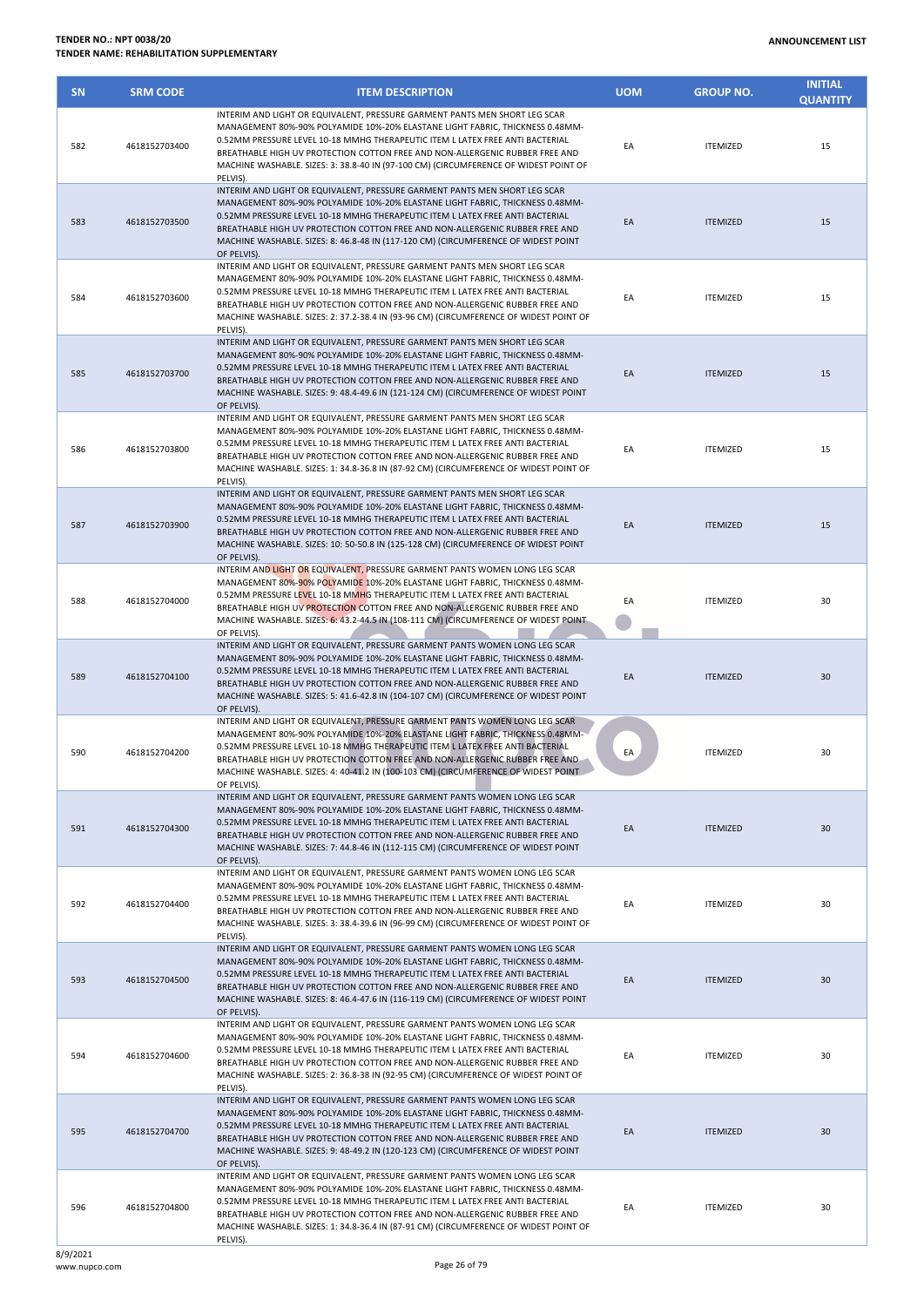| <b>SN</b> | <b>SRM CODE</b> | <b>ITEM DESCRIPTION</b>                                                                                                                                                                                                                                                                                                                                                                                                                 | <b>UOM</b> | <b>GROUP NO.</b> | <b>INITIAL</b><br><b>QUANTITY</b> |
|-----------|-----------------|-----------------------------------------------------------------------------------------------------------------------------------------------------------------------------------------------------------------------------------------------------------------------------------------------------------------------------------------------------------------------------------------------------------------------------------------|------------|------------------|-----------------------------------|
| 597       | 4618152704900   | INTERIM AND LIGHT OR EQUIVALENT, PRESSURE GARMENT PANTS WOMEN LONG LEG SCAR<br>MANAGEMENT 80%-90% POLYAMIDE 10%-20% ELASTANE LIGHT FABRIC, THICKNESS 0.48MM-<br>0.52MM PRESSURE LEVEL 10-18 MMHG THERAPEUTIC ITEM L LATEX FREE ANTI BACTERIAL<br>BREATHABLE HIGH UV PROTECTION COTTON FREE AND NON-ALLERGENIC RUBBER FREE AND<br>MACHINE WASHABLE. SIZES: 10: 49.6-50.8 IN (124-127 CM) (CIRCUMFERENCE OF WIDEST<br>POINT OF PELVIS).   | EA         | <b>ITEMIZED</b>  | 30                                |
| 598       | 4618152705000   | INTERIM AND LIGHT OR EQUIVALENT, PRESSURE GARMENT PANTS WOMEN LONG SHORT SCAR<br>MANAGEMENT 80%-90% POLYAMIDE 10%-20% ELASTANE LIGHT FABRIC, THICKNESS 0.48MM-<br>0.52MM PRESSURE LEVEL 10-18 MMHG THERAPEUTIC ITEM L LATEX FREE ANTI BACTERIAL<br>BREATHABLE HIGH UV PROTECTION COTTON FREE AND NON-ALLERGENIC RUBBER FREE AND<br>MACHINE WASHABLE. SIZES: 6: 43.2-44.5 IN (108-111 CM) (CIRCUMFERENCE OF WIDEST POINT<br>OF PELVIS).  | EA         | <b>ITEMIZED</b>  | 15                                |
| 599       | 4618152705100   | INTERIM AND LIGHT OR EQUIVALENT, PRESSURE GARMENT PANTS WOMEN LONG SHORT SCAR<br>MANAGEMENT 80%-90% POLYAMIDE 10%-20% ELASTANE LIGHT FABRIC, THICKNESS 0.48MM-<br>0.52MM PRESSURE LEVEL 10-18 MMHG THERAPEUTIC ITEM L LATEX FREE ANTI BACTERIAL<br>BREATHABLE HIGH UV PROTECTION COTTON FREE AND NON-ALLERGENIC RUBBER FREE AND<br>MACHINE WASHABLE. SIZES: 5: 41.6-42.8 IN (104-107 CM) (CIRCUMFERENCE OF WIDEST POINT<br>OF PELVIS).  | EA         | <b>ITEMIZED</b>  | 15                                |
| 600       | 4618152705200   | INTERIM AND LIGHT OR EQUIVALENT, PRESSURE GARMENT PANTS WOMEN LONG SHORT SCAR<br>MANAGEMENT 80%-90% POLYAMIDE 10%-20% ELASTANE LIGHT FABRIC, THICKNESS 0.48MM-<br>0.52MM PRESSURE LEVEL 10-18 MMHG THERAPEUTIC ITEM L LATEX FREE ANTI BACTERIAL<br>BREATHABLE HIGH UV PROTECTION COTTON FREE AND NON-ALLERGENIC RUBBER FREE AND<br>MACHINE WASHABLE. SIZES: 4: 40-41.2 IN (100-103 CM) (CIRCUMFERENCE OF WIDEST POINT<br>OF PELVIS).    | EA         | <b>ITEMIZED</b>  | 15                                |
| 601       | 4618152705300   | INTERIM AND LIGHT OR EQUIVALENT, PRESSURE GARMENT PANTS WOMEN LONG SHORT SCAR<br>MANAGEMENT 80%-90% POLYAMIDE 10%-20% ELASTANE LIGHT FABRIC, THICKNESS 0.48MM-<br>0.52MM PRESSURE LEVEL 10-18 MMHG THERAPEUTIC ITEM L LATEX FREE ANTI BACTERIAL<br>BREATHABLE HIGH UV PROTECTION COTTON FREE AND NON-ALLERGENIC RUBBER FREE AND<br>MACHINE WASHABLE. SIZES: 7: 44.8-46 IN (112-115 CM) (CIRCUMFERENCE OF WIDEST POINT<br>OF PELVIS).    | EA         | <b>ITEMIZED</b>  | 15                                |
| 602       | 4618152705400   | INTERIM AND LIGHT OR EQUIVALENT, PRESSURE GARMENT PANTS WOMEN LONG SHORT SCAR<br>MANAGEMENT 80%-90% POLYAMIDE 10%-20% ELASTANE LIGHT FABRIC, THICKNESS 0.48MM-<br>0.52MM PRESSURE LEVEL 10-18 MMHG THERAPEUTIC ITEM L LATEX FREE ANTI BACTERIAL<br>BREATHABLE HIGH UV PROTECTION COTTON FREE AND NON-ALLERGENIC RUBBER FREE AND<br>MACHINE WASHABLE. SIZES: 3: 38.4-39.6 IN (96-99 CM) (CIRCUMFERENCE OF WIDEST POINT OF<br>PELVIS).    | EA         | <b>ITEMIZED</b>  | 15                                |
| 603       | 4618152705500   | INTERIM AND LIGHT OR EQUIVALENT, PRESSURE GARMENT PANTS WOMEN LONG SHORT SCAR<br>MANAGEMENT 80%-90% POLYAMIDE 10%-20% ELASTANE LIGHT FABRIC, THICKNESS 0.48MM-<br>0.52MM PRESSURE LEVEL 10-18 MMHG THERAPEUTIC ITEM L LATEX FREE ANTI BACTERIAL<br>BREATHABLE HIGH UV PROTECTION COTTON FREE AND NON-ALLERGENIC RUBBER FREE AND<br>MACHINE WASHABLE. SIZES: 8: 46.4-47.6 IN (116-119 CM) (CIRCUMFERENCE OF WIDEST POINT<br>OF PELVIS).  | EA         | <b>ITEMIZED</b>  | 15                                |
| 604       | 4618152705600   | INTERIM AND LIGHT OR EQUIVALENT, PRESSURE GARMENT PANTS WOMEN LONG SHORT SCAR<br>MANAGEMENT 80%-90% POLYAMIDE 10%-20% ELASTANE LIGHT FABRIC, THICKNESS 0.48MM-<br>0.52MM PRESSURE LEVEL 10-18 MMHG THERAPEUTIC ITEM L LATEX FREE ANTI BACTERIAL<br>BREATHABLE HIGH UV PROTECTION COTTON FREE AND NON-ALLERGENIC RUBBER FREE AND<br>MACHINE WASHABLE. SIZES: 2: 36.8-38 IN (92-95 CM) (CIRCUMFERENCE OF WIDEST POINT OF<br>PELVIS).      | EA         | <b>ITEMIZED</b>  | 15                                |
| 605       | 4618152705700   | INTERIM AND LIGHT OR EQUIVALENT, PRESSURE GARMENT PANTS WOMEN LONG SHORT SCAR<br>MANAGEMENT 80%-90% POLYAMIDE 10%-20% ELASTANE LIGHT FABRIC, THICKNESS 0.48MM-<br>0.52MM PRESSURE LEVEL 10-18 MMHG THERAPEUTIC ITEM L LATEX FREE ANTI BACTERIAL<br>BREATHABLE HIGH UV PROTECTION COTTON FREE AND NON-ALLERGENIC RUBBER FREE AND<br>MACHINE WASHABLE. SIZES: 9: 48-49.2 IN (120-123 CM) (CIRCUMFERENCE OF WIDEST POINT<br>OF PELVIS).    | EA         | <b>ITEMIZED</b>  | 15                                |
| 606       | 4618152705800   | INTERIM AND LIGHT OR EQUIVALENT, PRESSURE GARMENT PANTS WOMEN LONG SHORT SCAR<br>MANAGEMENT 80%-90% POLYAMIDE 10%-20% ELASTANE LIGHT FABRIC, THICKNESS 0.48MM-<br>0.52MM PRESSURE LEVEL 10-18 MMHG THERAPEUTIC ITEM L LATEX FREE ANTI BACTERIAL<br>BREATHABLE HIGH UV PROTECTION COTTON FREE AND NON-ALLERGENIC RUBBER FREE AND<br>MACHINE WASHABLE. SIZES: 1: 34.8-36.4 IN (87-91 CM) (CIRCUMFERENCE OF WIDEST POINT OF<br>PELVIS).    | EA         | <b>ITEMIZED</b>  | 15                                |
| 607       | 4618152705900   | INTERIM AND LIGHT OR EQUIVALENT, PRESSURE GARMENT PANTS WOMEN LONG SHORT SCAR<br>MANAGEMENT 80%-90% POLYAMIDE 10%-20% ELASTANE LIGHT FABRIC, THICKNESS 0.48MM-<br>0.52MM PRESSURE LEVEL 10-18 MMHG THERAPEUTIC ITEM L LATEX FREE ANTI BACTERIAL<br>BREATHABLE HIGH UV PROTECTION COTTON FREE AND NON-ALLERGENIC RUBBER FREE AND<br>MACHINE WASHABLE. SIZES: 10: 49.6-50.8 IN (124-127 CM) (CIRCUMFERENCE OF WIDEST<br>POINT OF PELVIS). | EA         | <b>ITEMIZED</b>  | 15                                |
| 608       | 4214280242000   | INTERIM AND LIGHT OR EQUIVALENT, PRESSURE GARMENT VEST LONG SLEEVES CHILDREN<br>SCAR MANAGEMENT 80%-90% POLYAMIDE 10%-20% ELASTANE LIGHT FABRIC, THICKNESS<br>0.48MM-0.52MM PRESSURE LEVEL 10-18 MMHG THERAPEUTIC ITEM L LATEX FREE ANTI<br>BACTERIAL BREATHABLE HIGH UV PROTECTION COTTON FREE AND NON-ALLERGENIC RUBBER<br>FREE AND MACHINE WASHABLE. SIZES: 6: 25.6-26.8 IN (64-67 CM) (CHEST CIRCUMFERENCE<br>UNDER AXILLA).        | EA         | <b>ITEMIZED</b>  | 30                                |
| 609       | 4214280242100   | INTERIM AND LIGHT OR EQUIVALENT, PRESSURE GARMENT VEST LONG SLEEVES CHILDREN<br>SCAR MANAGEMENT 80%-90% POLYAMIDE 10%-20% ELASTANE LIGHT FABRIC, THICKNESS<br>0.48MM-0.52MM PRESSURE LEVEL 10-18 MMHG THERAPEUTIC ITEM L LATEX FREE ANTI<br>BACTERIAL BREATHABLE HIGH UV PROTECTION COTTON FREE AND NON-ALLERGENIC RUBBER<br>FREE AND MACHINE WASHABLE. SIZES: 5: 24-25.2 IN (60-63 CM) (CHEST CIRCUMFERENCE<br>UNDER AXILLA).          | EA         | <b>ITEMIZED</b>  | 30                                |
| 610       | 4214280242200   | INTERIM AND LIGHT OR EQUIVALENT, PRESSURE GARMENT VEST LONG SLEEVES CHILDREN<br>SCAR MANAGEMENT 80%-90% POLYAMIDE 10%-20% ELASTANE LIGHT FABRIC, THICKNESS<br>0.48MM-0.52MM PRESSURE LEVEL 10-18 MMHG THERAPEUTIC ITEM L LATEX FREE ANTI<br>BACTERIAL BREATHABLE HIGH UV PROTECTION COTTON FREE AND NON-ALLERGENIC RUBBER<br>FREE AND MACHINE WASHABLE. SIZES: 4: 22-23.6 IN (55-59 CM) (CHEST CIRCUMFERENCE<br>UNDER AXILLA).          | ΕA         | <b>ITEMIZED</b>  | 30                                |
| 611       | 4214280242300   | INTERIM AND LIGHT OR EQUIVALENT, PRESSURE GARMENT VEST LONG SLEEVES CHILDREN<br>SCAR MANAGEMENT 80%-90% POLYAMIDE 10%-20% ELASTANE LIGHT FABRIC, THICKNESS<br>0.48MM-0.52MM PRESSURE LEVEL 10-18 MMHG THERAPEUTIC ITEM L LATEX FREE ANTI<br>BACTERIAL BREATHABLE HIGH UV PROTECTION COTTON FREE AND NON-ALLERGENIC RUBBER<br>FREE AND MACHINE WASHABLE. SIZES: 7: 27.2-28.4 IN (68-71 CM) (CHEST CIRCUMFERENCE<br>UNDER AXILLA).        | EA         | <b>ITEMIZED</b>  | 30                                |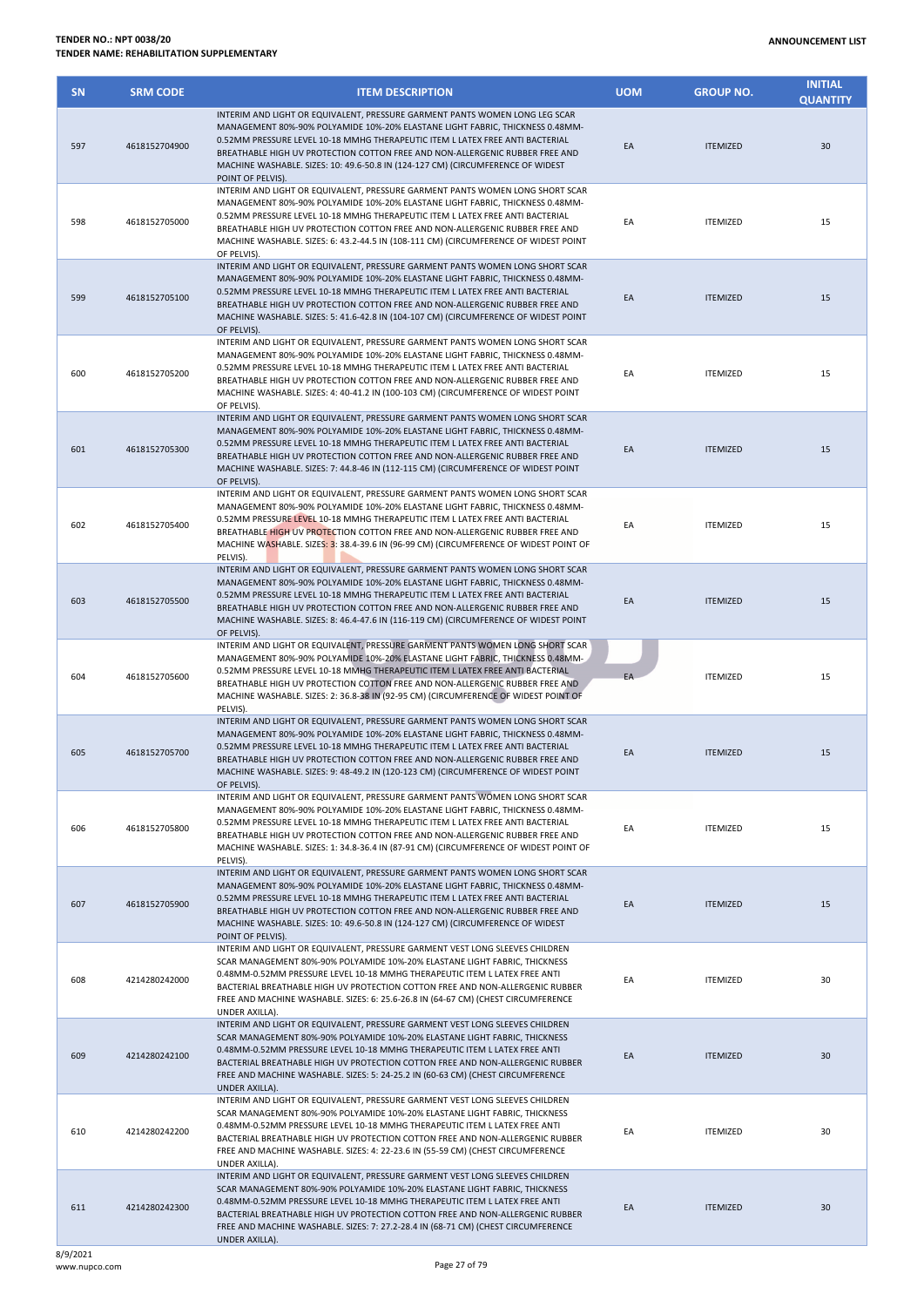| <b>SN</b> | <b>SRM CODE</b> | <b>ITEM DESCRIPTION</b>                                                                                                                                                                                                                                                                                                                                                                                                          | <b>UOM</b> | <b>GROUP NO.</b> | <b>INITIAL</b><br><b>QUANTITY</b> |
|-----------|-----------------|----------------------------------------------------------------------------------------------------------------------------------------------------------------------------------------------------------------------------------------------------------------------------------------------------------------------------------------------------------------------------------------------------------------------------------|------------|------------------|-----------------------------------|
| 612       | 4214280242400   | INTERIM AND LIGHT OR EQUIVALENT, PRESSURE GARMENT VEST LONG SLEEVES CHILDREN<br>SCAR MANAGEMENT 80%-90% POLYAMIDE 10%-20% ELASTANE LIGHT FABRIC, THICKNESS<br>0.48MM-0.52MM PRESSURE LEVEL 10-18 MMHG THERAPEUTIC ITEM L LATEX FREE ANTI<br>BACTERIAL BREATHABLE HIGH UV PROTECTION COTTON FREE AND NON-ALLERGENIC RUBBER<br>FREE AND MACHINE WASHABLE. SIZES: 3: 20-21.6 IN (50-54 CM) (CHEST CIRCUMFERENCE<br>UNDER AXILLA).   | EA         | <b>ITEMIZED</b>  | 30                                |
| 613       | 4214280242500   | INTERIM AND LIGHT OR EQUIVALENT, PRESSURE GARMENT VEST LONG SLEEVES CHILDREN<br>SCAR MANAGEMENT 80%-90% POLYAMIDE 10%-20% ELASTANE LIGHT FABRIC, THICKNESS<br>0.48MM-0.52MM PRESSURE LEVEL 10-18 MMHG THERAPEUTIC ITEM L LATEX FREE ANTI<br>BACTERIAL BREATHABLE HIGH UV PROTECTION COTTON FREE AND NON-ALLERGENIC RUBBER<br>FREE AND MACHINE WASHABLE. SIZES: 8: 28.8-30 IN (72-75 CM) (CHEST CIRCUMFERENCE<br>UNDER AXILLA).   | EA         | <b>ITEMIZED</b>  | 30                                |
| 614       | 4214280242600   | INTERIM AND LIGHT OR EQUIVALENT, PRESSURE GARMENT VEST LONG SLEEVES CHILDREN<br>SCAR MANAGEMENT 80%-90% POLYAMIDE 10%-20% ELASTANE LIGHT FABRIC, THICKNESS<br>0.48MM-0.52MM PRESSURE LEVEL 10-18 MMHG THERAPEUTIC ITEM L LATEX FREE ANTI<br>BACTERIAL BREATHABLE HIGH UV PROTECTION COTTON FREE AND NON-ALLERGENIC RUBBER<br>FREE AND MACHINE WASHABLE. SIZES: 2: 18.4-19.6 IN (46-49 CM) (CHEST CIRCUMFERENCE<br>UNDER AXILLA). | EA         | <b>ITEMIZED</b>  | 30                                |
| 615       | 4214280242700   | INTERIM AND LIGHT OR EQUIVALENT, PRESSURE GARMENT VEST LONG SLEEVES CHILDREN<br>SCAR MANAGEMENT 80%-90% POLYAMIDE 10%-20% ELASTANE LIGHT FABRIC, THICKNESS<br>0.48MM-0.52MM PRESSURE LEVEL 10-18 MMHG THERAPEUTIC ITEM L LATEX FREE ANTI<br>BACTERIAL BREATHABLE HIGH UV PROTECTION COTTON FREE AND NON-ALLERGENIC RUBBER<br>FREE AND MACHINE WASHABLE. SIZES: 9: 30.4-31.6 IN (76-79 CM) (CHEST CIRCUMFERENCE<br>UNDER AXILLA). | EA         | <b>ITEMIZED</b>  | 30                                |
| 616       | 4214280242800   | INTERIM AND LIGHT OR EQUIVALENT, PRESSURE GARMENT VEST LONG SLEEVES CHILDREN<br>SCAR MANAGEMENT 80%-90% POLYAMIDE 10%-20% ELASTANE LIGHT FABRIC, THICKNESS<br>0.48MM-0.52MM PRESSURE LEVEL 10-18 MMHG THERAPEUTIC ITEM L LATEX FREE ANTI<br>BACTERIAL BREATHABLE HIGH UV PROTECTION COTTON FREE AND NON-ALLERGENIC RUBBER<br>FREE AND MACHINE WASHABLE. SIZES: 1: 17.2-18 IN (43-45 CM) (CHEST CIRCUMFERENCE<br>UNDER AXILLA).   | EA         | <b>ITEMIZED</b>  | 30                                |
| 617       | 4214280242900   | INTERIM AND LIGHT OR EQUIVALENT, PRESSURE GARMENT VEST LONG SLEEVES CHILDREN<br>SCAR MANAGEMENT 80%-90% POLYAMIDE 10%-20% ELASTANE LIGHT FABRIC. THICKNESS<br>0.48MM-0.52MM PRESSURE LEVEL 10-18 MMHG THERAPEUTIC ITEM L LATEX FREE ANTI<br>BACTERIAL BREATHABLE HIGH UV PROTECTION COTTON FREE AND NON-ALLERGENIC RUBBER<br>FREE AND MACHINE WASHABLE. SIZES: 10: 32-33.2 IN (80-83 CM) (CHEST CIRCUMFERENCE<br>UNDER AXILLA).  | EA         | <b>ITEMIZED</b>  | 30                                |
| 618       | 4214280243000   | INTERIM AND LIGHT OR EQUIVALENT, PRESSURE GARMENT VEST MEN LONG SLEEVES SCAR<br>MANAGEMENT 80%-90% POLYAMIDE 10%-20% ELASTANE LIGHT FABRIC, THICKNESS 0.48MM-<br>0.52MM PRESSURE LEVEL 10-18 MMHG THERAPEUTIC ITEM L LATEX FREE ANTI BACTERIAL<br>BREATHABLE HIGH UV PROTECTION COTTON FREE AND NON-ALLERGENIC RUBBER FREE AND<br>MACHINE WASHABLE. SIZES: 6: 40.4-41.6 IN (101-104 CM) (CHEST CIRCUMFERENCE UNDER<br>AXILLA).   | EA         | <b>ITEMIZED</b>  | 30                                |
| 619       | 4214280243100   | INTERIM AND LIGHT OR EQUIVALENT, PRESSURE GARMENT VEST MEN LONG SLEEVES SCAR<br>MANAGEMENT 80%-90% POLYAMIDE 10%-20% ELASTANE LIGHT FABRIC, THICKNESS 0.48MM-<br>0.52MM PRESSURE LEVEL 10-18 MMHG THERAPEUTIC ITEM L LATEX FREE ANTI BACTERIAL<br>BREATHABLE HIGH UV PROTECTION COTTON FREE AND NON-ALLERGENIC RUBBER FREE AND<br>MACHINE WASHABLE. SIZES: 5: 38.8-40 IN (97-100 CM) (CHEST CIRCUMFERENCE UNDER<br>AXILLA).      | EA         | <b>ITEMIZED</b>  | 30                                |
| 620       | 4214280243200   | INTERIM AND LIGHT OR EQUIVALENT, PRESSURE GARMENT VEST MEN LONG SLEEVES SCAR<br>MANAGEMENT 80%-90% POLYAMIDE 10%-20% ELASTANE LIGHT FABRIC, THICKNESS 0.48MM-<br>0.52MM PRESSURE LEVEL 10-18 MMHG THERAPEUTIC ITEM L LATEX FREE ANTI BACTERIAL<br>BREATHABLE HIGH UV PROTECTION COTTON FREE AND NON-ALLERGENIC RUBBER FREE AND<br>MACHINE WASHABLE. SIZES: 4: 37.2-38.4 IN (93-96 CM) (CHEST CIRCUMFERENCE UNDER<br>AXILLA).     | EA         | <b>ITEMIZED</b>  | 30                                |
| 621       | 4214280243300   | INTERIM AND LIGHT OR EQUIVALENT, PRESSURE GARMENT VEST MEN LONG SLEEVES SCAR<br>MANAGEMENT 80%-90% POLYAMIDE 10%-20% ELASTANE LIGHT FABRIC, THICKNESS 0.48MM-<br>0.52MM PRESSURE LEVEL 10-18 MMHG THERAPEUTIC ITEM L LATEX FREE ANTI BACTERIAL<br>BREATHABLE HIGH UV PROTECTION COTTON FREE AND NON-ALLERGENIC RUBBER FREE AND<br>MACHINE WASHABLE. SIZES: 7: 42-43.2 IN (105-108 CM) (CHEST CIRCUMFERENCE UNDER<br>AXILLA).     | EA         | <b>ITEMIZED</b>  | 30                                |
| 622       | 4214280243400   | INTERIM AND LIGHT OR EQUIVALENT, PRESSURE GARMENT VEST MEN LONG SLEEVES SCAR<br>MANAGEMENT 80%-90% POLYAMIDE 10%-20% ELASTANE LIGHT FABRIC, THICKNESS 0.48MM-<br>0.52MM PRESSURE LEVEL 10-18 MMHG THERAPEUTIC ITEM L LATEX FREE ANTI BACTERIAL<br>BREATHABLE HIGH UV PROTECTION COTTON FREE AND NON-ALLERGENIC RUBBER FREE AND<br>MACHINE WASHABLE. SIZES: 3: 35.6-36.8 IN (89-92 CM) (CHEST CIRCUMFERENCE UNDER<br>AXILLA).     | EA         | <b>ITEMIZED</b>  | 30                                |
| 623       | 4214280243500   | INTERIM AND LIGHT OR EQUIVALENT, PRESSURE GARMENT VEST MEN LONG SLEEVES SCAR<br>MANAGEMENT 80%-90% POLYAMIDE 10%-20% ELASTANE LIGHT FABRIC, THICKNESS 0.48MM-<br>0.52MM PRESSURE LEVEL 10-18 MMHG THERAPEUTIC ITEM L LATEX FREE ANTI BACTERIAL<br>BREATHABLE HIGH UV PROTECTION COTTON FREE AND NON-ALLERGENIC RUBBER FREE AND<br>MACHINE WASHABLE. SIZES: 8: 43.6-44.8 IN (109-112 CM) (CHEST CIRCUMFERENCE UNDER<br>AXILLA).   | EA         | <b>ITEMIZED</b>  | 30                                |
| 624       | 4214280243600   | INTERIM AND LIGHT OR EQUIVALENT, PRESSURE GARMENT VEST MEN LONG SLEEVES SCAR<br>MANAGEMENT 80%-90% POLYAMIDE 10%-20% ELASTANE LIGHT FABRIC, THICKNESS 0.48MM-<br>0.52MM PRESSURE LEVEL 10-18 MMHG THERAPEUTIC ITEM L LATEX FREE ANTI BACTERIAL<br>BREATHABLE HIGH UV PROTECTION COTTON FREE AND NON-ALLERGENIC RUBBER FREE AND<br>MACHINE WASHABLE. SIZES: 2: 34-35.2 IN (85-88 CM) (CHEST CIRCUMFERENCE UNDER AXILLA).          | EA         | <b>ITEMIZED</b>  | 30                                |
| 625       | 4214280243700   | INTERIM AND LIGHT OR EQUIVALENT, PRESSURE GARMENT VEST MEN LONG SLEEVES SCAR<br>MANAGEMENT 80%-90% POLYAMIDE 10%-20% ELASTANE LIGHT FABRIC, THICKNESS 0.48MM-<br>0.52MM PRESSURE LEVEL 10-18 MMHG THERAPEUTIC ITEM L LATEX FREE ANTI BACTERIAL<br>BREATHABLE HIGH UV PROTECTION COTTON FREE AND NON-ALLERGENIC RUBBER FREE AND<br>MACHINE WASHABLE. SIZES: 9: 45.2-46.4 IN (113-116 CM) (CHEST CIRCUMFERENCE UNDER<br>AXILLA).   | EA         | <b>ITEMIZED</b>  | 30                                |
| 626       | 4214280243800   | INTERIM AND LIGHT OR EQUIVALENT, PRESSURE GARMENT VEST MEN LONG SLEEVES SCAR<br>MANAGEMENT 80%-90% POLYAMIDE 10%-20% ELASTANE LIGHT FABRIC, THICKNESS 0.48MM-<br>0.52MM PRESSURE LEVEL 10-18 MMHG THERAPEUTIC ITEM L LATEX FREE ANTI BACTERIAL<br>BREATHABLE HIGH UV PROTECTION COTTON FREE AND NON-ALLERGENIC RUBBER FREE AND<br>MACHINE WASHABLE. SIZES: 1: 32.4-33.6 IN (81-84 CM) (CHEST CIRCUMFERENCE UNDER<br>AXILLA).     | EA         | <b>ITEMIZED</b>  | 30                                |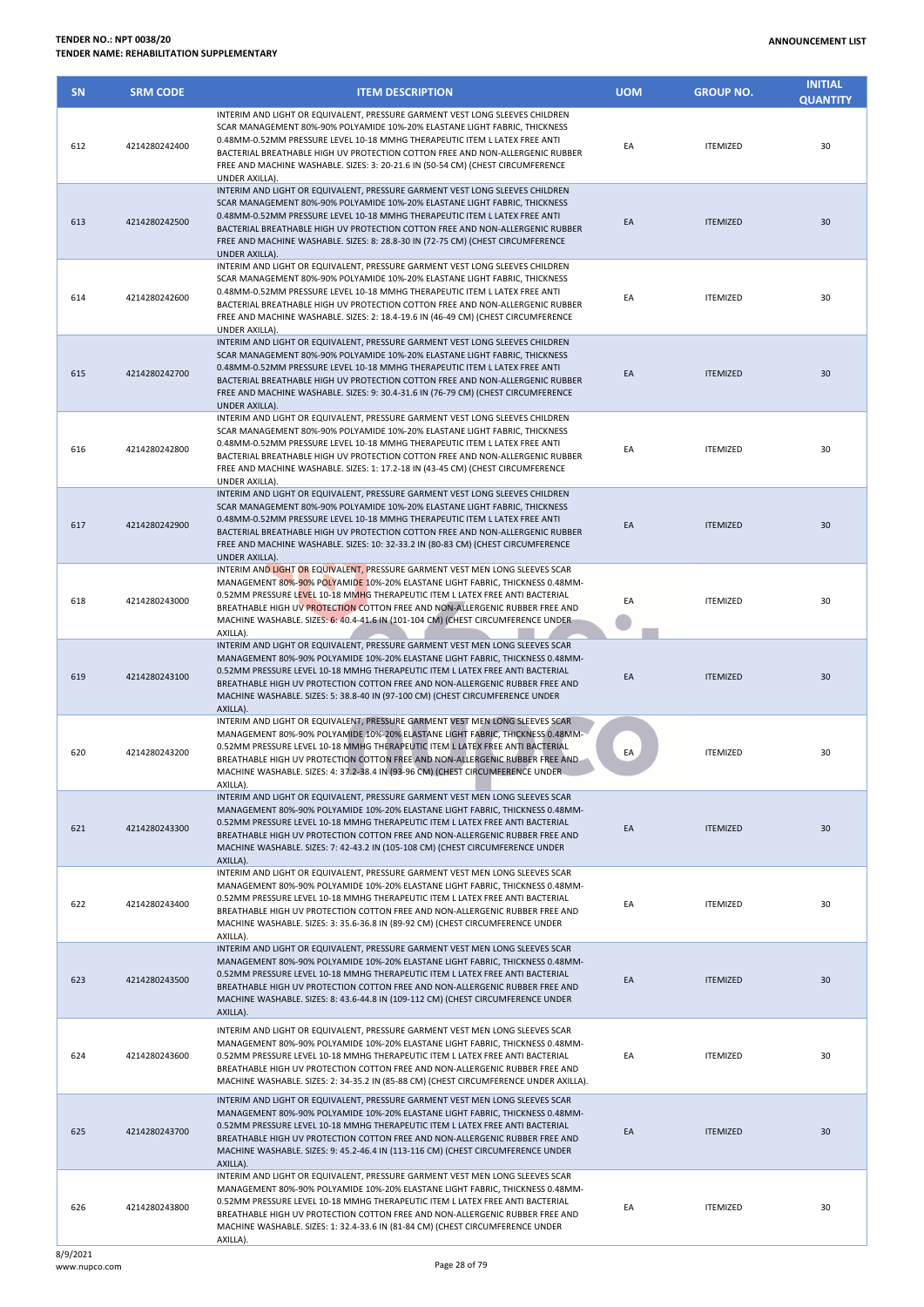| <b>SN</b> | <b>SRM CODE</b> | <b>ITEM DESCRIPTION</b>                                                                                                                                                                                                                                                                                                                                                                                                             | <b>UOM</b> | <b>GROUP NO.</b> | <b>INITIAL</b><br><b>QUANTITY</b> |
|-----------|-----------------|-------------------------------------------------------------------------------------------------------------------------------------------------------------------------------------------------------------------------------------------------------------------------------------------------------------------------------------------------------------------------------------------------------------------------------------|------------|------------------|-----------------------------------|
| 627       | 4214280243900   | INTERIM AND LIGHT OR EQUIVALENT, PRESSURE GARMENT VEST MEN LONG SLEEVES SCAR<br>MANAGEMENT 80%-90% POLYAMIDE 10%-20% ELASTANE LIGHT FABRIC, THICKNESS 0.48MM-<br>0.52MM PRESSURE LEVEL 10-18 MMHG THERAPEUTIC ITEM L LATEX FREE ANTI BACTERIAL<br>BREATHABLE HIGH UV PROTECTION COTTON FREE AND NON-ALLERGENIC RUBBER FREE AND<br>MACHINE WASHABLE. SIZES: 10: 46.8-48 IN (117-120 CM) (CHEST CIRCUMFERENCE UNDER<br>AXILLA).       | EA         | <b>ITEMIZED</b>  | 30                                |
| 628       | 4214280244000   | INTERIM AND LIGHT OR EQUIVALENT, PRESSURE GARMENT VEST MEN SHORT SLEEVES SCAR<br>MANAGEMENT 80%-90% POLYAMIDE 10%-20% ELASTANE LIGHT FABRIC, THICKNESS 0.48MM-<br>0.52MM PRESSURE LEVEL 10-18 MMHG THERAPEUTIC ITEM L LATEX FREE ANTI BACTERIAL<br>BREATHABLE HIGH UV PROTECTION COTTON FREE AND NON-ALLERGENIC RUBBER FREE AND<br>MACHINE WASHABLE. SIZES: 6: 40.4-41.6 IN (101-104 CM) (CHEST CIRCUMFERENCE UNDER<br>AXILLA).     | EA         | <b>ITEMIZED</b>  | 15                                |
| 629       | 4214280244200   | INTERIM AND LIGHT OR EQUIVALENT, PRESSURE GARMENT VEST MEN SHORT SLEEVES SCAR<br>MANAGEMENT 80%-90% POLYAMIDE 10%-20% ELASTANE LIGHT FABRIC, THICKNESS 0.48MM-<br>0.52MM PRESSURE LEVEL 10-18 MMHG THERAPEUTIC ITEM L LATEX FREE ANTI BACTERIAL<br>BREATHABLE HIGH UV PROTECTION COTTON FREE AND NON-ALLERGENIC RUBBER FREE AND<br>MACHINE WASHABLE. SIZES: 4: 37.2-38.4 IN (93-96 CM) (CHEST CIRCUMFERENCE UNDER<br>AXILLA).       | EA         | <b>ITEMIZED</b>  | 15                                |
| 630       | 4214280244300   | INTERIM AND LIGHT OR EQUIVALENT, PRESSURE GARMENT VEST MEN SHORT SLEEVES SCAR<br>MANAGEMENT 80%-90% POLYAMIDE 10%-20% ELASTANE LIGHT FABRIC, THICKNESS 0.48MM-<br>0.52MM PRESSURE LEVEL 10-18 MMHG THERAPEUTIC ITEM L LATEX FREE ANTI BACTERIAL<br>BREATHABLE HIGH UV PROTECTION COTTON FREE AND NON-ALLERGENIC RUBBER FREE AND<br>MACHINE WASHABLE. SIZES: 7: 42-43.2 IN (105-108 CM) (CHEST CIRCUMFERENCE UNDER<br>AXILLA).       | EA         | <b>ITEMIZED</b>  | 15                                |
| 631       | 4214280244400   | INTERIM AND LIGHT OR EQUIVALENT, PRESSURE GARMENT VEST MEN SHORT SLEEVES SCAR<br>MANAGEMENT 80%-90% POLYAMIDE 10%-20% ELASTANE LIGHT FABRIC, THICKNESS 0.48MM-<br>0.52MM PRESSURE LEVEL 10-18 MMHG THERAPEUTIC ITEM L LATEX FREE ANTI BACTERIAL<br>BREATHABLE HIGH UV PROTECTION COTTON FREE AND NON-ALLERGENIC RUBBER FREE AND<br>MACHINE WASHABLE. SIZES: 3: 35.6-36.8 IN (89-92 CM) (CHEST CIRCUMFERENCE UNDER<br>AXILLA).       | EA         | <b>ITEMIZED</b>  | 15                                |
| 632       | 4214280244500   | INTERIM AND LIGHT OR EQUIVALENT, PRESSURE GARMENT VEST MEN SHORT SLEEVES SCAR<br>MANAGEMENT 80%-90% POLYAMIDE 10%-20% ELASTANE LIGHT FABRIC, THICKNESS 0.48MM-<br>0.52MM PRESSURE LEVEL 10-18 MMHG THERAPEUTIC ITEM L LATEX FREE ANTI BACTERIAL<br>BREATHABLE HIGH UV PROTECTION COTTON FREE AND NON-ALLERGENIC RUBBER FREE AND<br>MACHINE WASHABLE. SIZES: 8: 43.6-44.8 IN (109-112 CM) (CHEST CIRCUMFERENCE UNDER<br>AXILLA).     | EA         | <b>ITEMIZED</b>  | 15                                |
| 633       | 4214280244600   | INTERIM AND LIGHT OR EQUIVALENT, PRESSURE GARMENT VEST MEN SHORT SLEEVES SCAR<br>MANAGEMENT 80%-90% POLYAMIDE 10%-20% ELASTANE LIGHT FABRIC, THICKNESS 0.48MM-<br>0.52MM PRESSURE LEVEL 10-18 MMHG THERAPEUTIC ITEM L LATEX FREE ANTI BACTERIAL<br>BREATHABLE HIGH UV PROTECTION COTTON FREE AND NON-ALLERGENIC RUBBER FREE AND<br>MACHINE WASHABLE. SIZES: 2: 34-35.2 IN (85-88 CM) (CHEST CIRCUMFERENCE UNDER AXILLA).            | EA         | <b>ITEMIZED</b>  | 15                                |
| 634       | 4214280244700   | INTERIM AND LIGHT OR EQUIVALENT, PRESSURE GARMENT VEST MEN SHORT SLEEVES SCAR<br>MANAGEMENT 80%-90% POLYAMIDE 10%-20% ELASTANE LIGHT FABRIC, THICKNESS 0.48MM-<br>0.52MM PRESSURE LEVEL 10-18 MMHG THERAPEUTIC ITEM L LATEX FREE ANTI BACTERIAL<br>BREATHABLE HIGH UV PROTECTION COTTON FREE AND NON-ALLERGENIC RUBBER FREE AND<br>MACHINE WASHABLE. SIZES: 9: 45.2-46.4 IN (113-116 CM) (CHEST CIRCUMFERENCE UNDER<br>AXILLA).     | EA         | <b>ITEMIZED</b>  | 15                                |
| 635       | 4214280244800   | INTERIM AND LIGHT OR EQUIVALENT, PRESSURE GARMENT VEST MEN SHORT SLEEVES SCAR<br>MANAGEMENT 80%-90% POLYAMIDE 10%-20% ELASTANE LIGHT FABRIC, THICKNESS 0.48MM-<br>0.52MM PRESSURE LEVEL 10-18 MMHG THERAPEUTIC ITEM L LATEX FREE ANTI BACTERIAL<br>BREATHABLE HIGH UV PROTECTION COTTON FREE AND NON-ALLERGENIC RUBBER FREE AND<br>MACHINE WASHABLE. SIZES: 1: 32.4-33.6 IN (81-84 CM) (CHEST CIRCUMFERENCE UNDER<br>AXILLA).       | EA         | <b>ITEMIZED</b>  | 15                                |
| 636       | 4214280244900   | INTERIM AND LIGHT OR EQUIVALENT, PRESSURE GARMENT VEST MEN SHORT SLEEVES SCAR<br>MANAGEMENT 80%-90% POLYAMIDE 10%-20% ELASTANE LIGHT FABRIC, THICKNESS 0.48MM-<br>0.52MM PRESSURE LEVEL 10-18 MMHG THERAPEUTIC ITEM L LATEX FREE ANTI BACTERIAL<br>BREATHABLE HIGH UV PROTECTION COTTON FREE AND NON-ALLERGENIC RUBBER FREE AND<br>MACHINE WASHABLE. SIZES: 10: 46.8-48 IN (117-120 CM) (CHEST CIRCUMFERENCE UNDER<br>AXILLA).      | EA         | <b>ITEMIZED</b>  | 15                                |
| 637       | 4214280244100   | INTERIM AND LIGHT OR EQUIVALENT, PRESSURE GARMENT VEST MEN SHORT SLEEVES SCAR<br>MANAGEMENT 83% POLY80%-90% POLYAMIDE 10%-20% ELASTANE LIGHT FABRIC, THICKNESS<br>0.48MM-0.52MM PRESSURE LEVEL 10-18 MMHG THERAPEUTIC ITEM L LATEX FREE ANTI<br>BACTERIAL BREATHABLE HIGH UV PROTECTION COTTON FREE AND NON-ALLERGENIC RUBBER<br>FREE AND MACHINE WASHABLE. SIZES: 5: 38.8-40 IN (97-100 CM) (CHEST CIRCUMFERENCE<br>UNDER AXILLA). | EA         | <b>ITEMIZED</b>  | 15                                |
| 638       | 4214280245000   | INTERIM AND LIGHT OR EQUIVALENT, PRESSURE GARMENT VEST SHORT SLEEVES CHILDREN<br>SCAR MANAGEMENT 80%-90% POLYAMIDE 10%-20% ELASTANE LIGHT FABRIC, THICKNESS<br>0.48MM-0.52MM PRESSURE LEVEL 10-18 MMHG THERAPEUTIC ITEM L LATEX FREE ANTI<br>BACTERIAL BREATHABLE HIGH UV PROTECTION COTTON FREE AND NON-ALLERGENIC RUBBER<br>FREE AND MACHINE WASHABLE. SIZES: 6: 25.6-26.8 IN (64-67 CM) (CHEST CIRCUMFERENCE<br>UNDER AXILLA).   | EA         | <b>ITEMIZED</b>  | 15                                |
| 639       | 4214280245100   | INTERIM AND LIGHT OR EQUIVALENT, PRESSURE GARMENT VEST SHORT SLEEVES CHILDREN<br>SCAR MANAGEMENT 80%-90% POLYAMIDE 10%-20% ELASTANE LIGHT FABRIC, THICKNESS<br>0.48MM-0.52MM PRESSURE LEVEL 10-18 MMHG THERAPEUTIC ITEM L LATEX FREE ANTI<br>BACTERIAL BREATHABLE HIGH UV PROTECTION COTTON FREE AND NON-ALLERGENIC RUBBER<br>FREE AND MACHINE WASHABLE. SIZES: 5: 24-25.2 IN (60-63 CM) (CHEST CIRCUMFERENCE<br>UNDER AXILLA).     | EA         | <b>ITEMIZED</b>  | 15                                |
| 640       | 4214280245200   | INTERIM AND LIGHT OR EQUIVALENT, PRESSURE GARMENT VEST SHORT SLEEVES CHILDREN<br>SCAR MANAGEMENT 80%-90% POLYAMIDE 10%-20% ELASTANE LIGHT FABRIC, THICKNESS<br>0.48MM-0.52MM PRESSURE LEVEL 10-18 MMHG THERAPEUTIC ITEM L LATEX FREE ANTI<br>BACTERIAL BREATHABLE HIGH UV PROTECTION COTTON FREE AND NON-ALLERGENIC RUBBER<br>FREE AND MACHINE WASHABLE. SIZES: 4: 22-23.6 IN (55-59 CM) (CHEST CIRCUMFERENCE<br>UNDER AXILLA).     | EA         | <b>ITEMIZED</b>  | 15                                |
| 641       | 4214280245300   | INTERIM AND LIGHT OR EQUIVALENT, PRESSURE GARMENT VEST SHORT SLEEVES CHILDREN<br>SCAR MANAGEMENT 80%-90% POLYAMIDE 10%-20% ELASTANE LIGHT FABRIC, THICKNESS<br>0.48MM-0.52MM PRESSURE LEVEL 10-18 MMHG THERAPEUTIC ITEM L LATEX FREE ANTI<br>BACTERIAL BREATHABLE HIGH UV PROTECTION COTTON FREE AND NON-ALLERGENIC RUBBER<br>FREE AND MACHINE WASHABLE. SIZES: 7: 27.2-28.4 IN (68-71 CM) (CHEST CIRCUMFERENCE<br>UNDER AXILLA).   | EA         | <b>ITEMIZED</b>  | 15                                |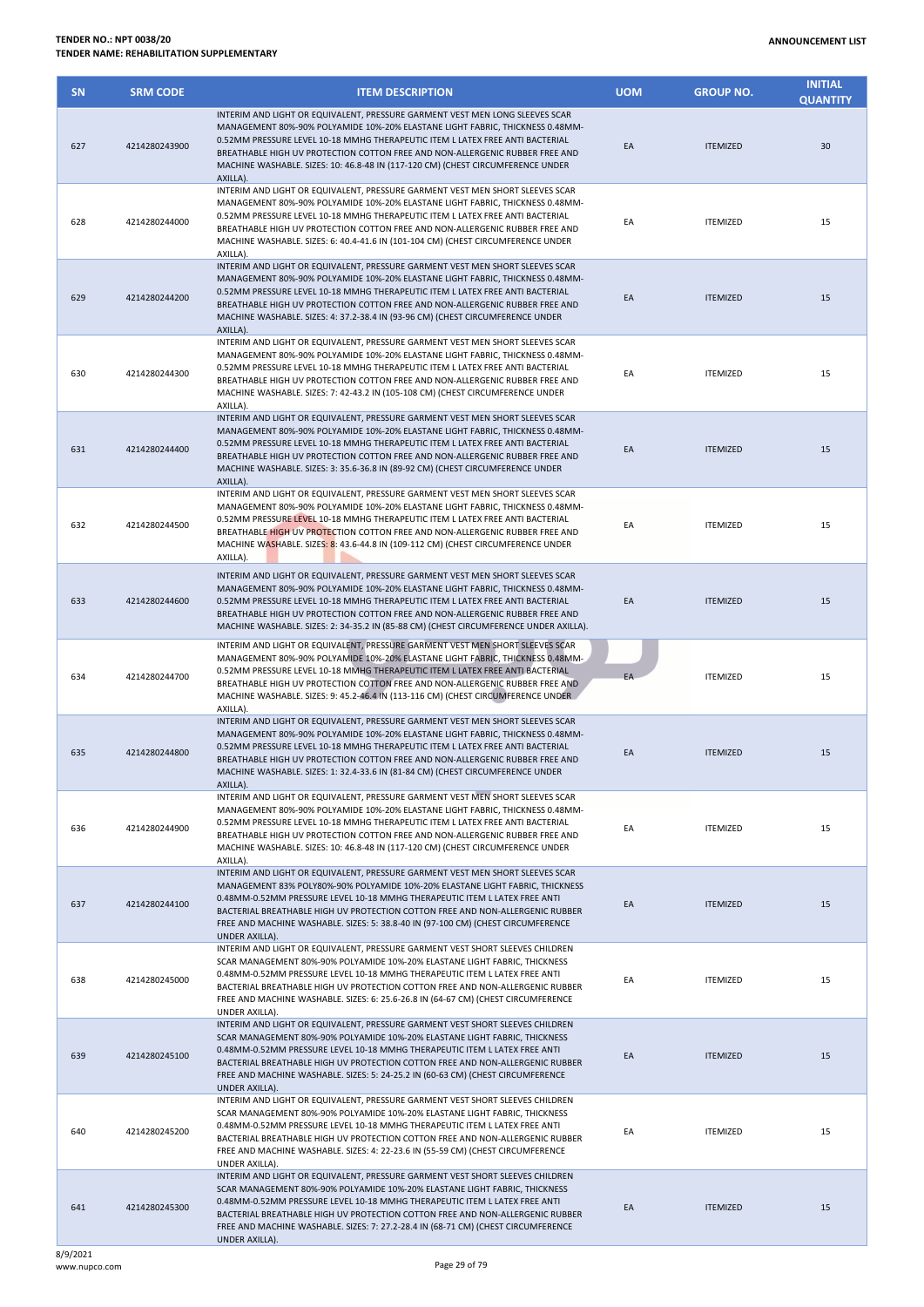| <b>SN</b> | <b>SRM CODE</b> | <b>ITEM DESCRIPTION</b>                                                                                                                                                                                                                                                                                                                                                                                                              | <b>UOM</b> | <b>GROUP NO.</b> | <b>INITIAL</b><br><b>QUANTITY</b> |
|-----------|-----------------|--------------------------------------------------------------------------------------------------------------------------------------------------------------------------------------------------------------------------------------------------------------------------------------------------------------------------------------------------------------------------------------------------------------------------------------|------------|------------------|-----------------------------------|
| 642       | 4214280245400   | INTERIM AND LIGHT OR EQUIVALENT, PRESSURE GARMENT VEST SHORT SLEEVES CHILDREN<br>SCAR MANAGEMENT 80%-90% POLYAMIDE 10%-20% ELASTANE LIGHT FABRIC, THICKNESS<br>0.48MM-0.52MM PRESSURE LEVEL 10-18 MMHG THERAPEUTIC ITEM L LATEX FREE ANTI<br>BACTERIAL BREATHABLE HIGH UV PROTECTION COTTON FREE AND NON-ALLERGENIC RUBBER<br>FREE AND MACHINE WASHABLE. SIZES: 3: 20-21.6 IN (50-54 CM) (CHEST CIRCUMFERENCE<br>UNDER AXILLA).      | EA         | <b>ITEMIZED</b>  | 15                                |
| 643       | 4214280245500   | INTERIM AND LIGHT OR EQUIVALENT, PRESSURE GARMENT VEST SHORT SLEEVES CHILDREN<br>SCAR MANAGEMENT 80%-90% POLYAMIDE 10%-20% ELASTANE LIGHT FABRIC, THICKNESS<br>0.48MM-0.52MM PRESSURE LEVEL 10-18 MMHG THERAPEUTIC ITEM L LATEX FREE ANTI<br>BACTERIAL BREATHABLE HIGH UV PROTECTION COTTON FREE AND NON-ALLERGENIC RUBBER<br>FREE AND MACHINE WASHABLE. SIZES: 8: 28.8-30 IN (72-75 CM) (CHEST CIRCUMFERENCE<br>UNDER AXILLA).      | EA         | <b>ITEMIZED</b>  | 15                                |
| 644       | 4214280245600   | INTERIM AND LIGHT OR EQUIVALENT, PRESSURE GARMENT VEST SHORT SLEEVES CHILDREN<br>SCAR MANAGEMENT 80%-90% POLYAMIDE 10%-20% ELASTANE LIGHT FABRIC, THICKNESS<br>0.48MM-0.52MM PRESSURE LEVEL 10-18 MMHG THERAPEUTIC ITEM L LATEX FREE ANTI<br>BACTERIAL BREATHABLE HIGH UV PROTECTION COTTON FREE AND NON-ALLERGENIC RUBBER<br>FREE AND MACHINE WASHABLE. SIZES: 2: 18.4-19.6 IN (46-49 CM) (CHEST CIRCUMFERENCE<br>UNDER AXILLA).    | EA         | <b>ITEMIZED</b>  | 15                                |
| 645       | 4214280245700   | INTERIM AND LIGHT OR EQUIVALENT, PRESSURE GARMENT VEST SHORT SLEEVES CHILDREN<br>SCAR MANAGEMENT 80%-90% POLYAMIDE 10%-20% ELASTANE LIGHT FABRIC, THICKNESS<br>0.48MM-0.52MM PRESSURE LEVEL 10-18 MMHG THERAPEUTIC ITEM L LATEX FREE ANTI<br>BACTERIAL BREATHABLE HIGH UV PROTECTION COTTON FREE AND NON-ALLERGENIC RUBBER<br>FREE AND MACHINE WASHABLE. SIZES: 9: 30.4-31.6 IN (76-79 CM) (CHEST CIRCUMFERENCE<br>UNDER AXILLA).    | EA         | <b>ITEMIZED</b>  | 15                                |
| 646       | 4214280245800   | INTERIM AND LIGHT OR EQUIVALENT, PRESSURE GARMENT VEST SHORT SLEEVES CHILDREN<br>SCAR MANAGEMENT 80%-90% POLYAMIDE 10%-20% ELASTANE LIGHT FABRIC, THICKNESS<br>0.48MM-0.52MM PRESSURE LEVEL 10-18 MMHG THERAPEUTIC ITEM L LATEX FREE ANTI<br>BACTERIAL BREATHABLE HIGH UV PROTECTION COTTON FREE AND NON-ALLERGENIC RUBBER<br>FREE AND MACHINE WASHABLE. SIZES: 1: 17.2-18 IN (43-45 CM) (CHEST CIRCUMFERENCE<br>UNDER AXILLA).      | EA         | <b>ITEMIZED</b>  | 15                                |
| 647       | 4214280245900   | INTERIM AND LIGHT OR EQUIVALENT, PRESSURE GARMENT VEST SHORT SLEEVES CHILDREN<br>SCAR MANAGEMENT 80%-90% POLYAMIDE 10%-20% ELASTANE LIGHT FABRIC, THICKNESS<br>0.48MM-0.52MM PRESSURE LEVEL 10-18 MMHG THERAPEUTIC ITEM L LATEX FREE ANTI<br>BACTERIAL BREATHABLE HIGH UV PROTECTION COTTON FREE AND NON-ALLERGENIC RUBBER<br>FREE AND MACHINE WASHABLE. SIZES: 10: 32-33.2 IN (80-83 CM) (CHEST CIRCUMFERENCE<br>UNDER AXILLA).     | EA         | <b>ITEMIZED</b>  | 15                                |
| 648       | 4214280246300   | INTERIM AND LIGHT OR EQUIVALENT, PRESSURE GARMENT VEST WOMEN LONG SLEEVES SCAR<br>MANAGEMENT 80%-90% POLYAMIDE 10%-20% ELASTANE LIGHT FABRIC, THICKNESS 0.48MM-<br>0.52MM LEVEL 10-18 MMHG THERAPEUTIC ITEM L LATEX FREE ANTI BACTERIAL BREATHABLE<br>HIGH UV PROTECTION COTTON FREE AND NON-ALLERGENIC RUBBER FREE AND MACHINE<br>WASHABLE. SIZES: 7: 38.8-40 IN (101-104 CM) (CIRCUMFERENCE OF CHEST ABOVE BREASTS).               | EA         | <b>ITEMIZED</b>  | 30                                |
| 649       | 4214280246000   | INTERIM AND LIGHT OR EQUIVALENT, PRESSURE GARMENT VEST WOMEN LONG SLEEVES SCAR<br>MANAGEMENT 80%-90% POLYAMIDE 10%-20% ELASTANE LIGHT FABRIC, THICKNESS 0.48MM-<br>0.52MM PRESSURE LEVEL 10-18 MMHG THERAPEUTIC ITEM L LATEX FREE ANTI BACTERIAL<br>BREATHABLE HIGH UV PROTECTION COTTON FREE AND NON-ALLERGENIC RUBBER FREE AND<br>MACHINE WASHABLE. SIZES: 6: 37.2-38.4 IN (97-100 CM) (CIRCUMFERENCE OF CHEST ABOVE<br>BREASTS).  | EA         | <b>ITEMIZED</b>  | 30                                |
| 650       | 4214280246100   | INTERIM AND LIGHT OR EQUIVALENT, PRESSURE GARMENT VEST WOMEN LONG SLEEVES SCAR<br>MANAGEMENT 80%-90% POLYAMIDE 10%-20% ELASTANE LIGHT FABRIC, THICKNESS 0.48MM-<br>0.52MM PRESSURE LEVEL 10-18 MMHG THERAPEUTIC ITEM L LATEX FREE ANTI BACTERIAL<br>BREATHABLE HIGH UV PROTECTION COTTON FREE AND NON-ALLERGENIC RUBBER FREE AND<br>MACHINE WASHABLE. SIZES: 5: 35.6-36.8 IN (93-96 CM) (CIRCUMFERENCE OF CHEST ABOVE<br>BREASTS).   | EA         | <b>ITEMIZED</b>  | 30                                |
| 651       | 4214280246200   | INTERIM AND LIGHT OR EQUIVALENT, PRESSURE GARMENT VEST WOMEN LONG SLEEVES SCAR<br>MANAGEMENT 80%-90% POLYAMIDE 10%-20% ELASTANE LIGHT FABRIC, THICKNESS 0.48MM-<br>0.52MM PRESSURE LEVEL 10-18 MMHG THERAPEUTIC ITEM L LATEX FREE ANTI BACTERIAL<br>BREATHABLE HIGH UV PROTECTION COTTON FREE AND NON-ALLERGENIC RUBBER FREE AND<br>MACHINE WASHABLE. SIZES: 4: 34-35.2 IN (89-92 CM) (CIRCUMFERENCE OF CHEST ABOVE<br>BREASTS).     | EA         | <b>ITEMIZED</b>  | 30                                |
| 652       | 4214280246400   | INTERIM AND LIGHT OR EQUIVALENT, PRESSURE GARMENT VEST WOMEN LONG SLEEVES SCAR<br>MANAGEMENT 80%-90% POLYAMIDE 10%-20% ELASTANE LIGHT FABRIC, THICKNESS 0.48MM-<br>0.52MM PRESSURE LEVEL 10-18 MMHG THERAPEUTIC ITEM L LATEX FREE ANTI BACTERIAL<br>BREATHABLE HIGH UV PROTECTION COTTON FREE AND NON-ALLERGENIC RUBBER FREE AND<br>MACHINE WASHABLE. SIZES: 3: 32.4-33.6 IN (85-88 CM) (CIRCUMFERENCE OF CHEST ABOVE<br>BREASTS).   | EA         | <b>ITEMIZED</b>  | 30                                |
| 653       | 4214280246500   | INTERIM AND LIGHT OR EQUIVALENT, PRESSURE GARMENT VEST WOMEN LONG SLEEVES SCAR<br>MANAGEMENT 80%-90% POLYAMIDE 10%-20% ELASTANE LIGHT FABRIC, THICKNESS 0.48MM-<br>0.52MM PRESSURE LEVEL 10-18 MMHG THERAPEUTIC ITEM L LATEX FREE ANTI BACTERIAL<br>BREATHABLE HIGH UV PROTECTION COTTON FREE AND NON-ALLERGENIC RUBBER FREE AND<br>MACHINE WASHABLE. SIZES: 8: 40.4-41.6 IN (105-108 CM) (CIRCUMFERENCE OF CHEST ABOVE<br>BREASTS). | EA         | <b>ITEMIZED</b>  | 30                                |
| 654       | 4214280246600   | INTERIM AND LIGHT OR EQUIVALENT, PRESSURE GARMENT VEST WOMEN LONG SLEEVES SCAR<br>MANAGEMENT 80%-90% POLYAMIDE 10%-20% ELASTANE LIGHT FABRIC, THICKNESS 0.48MM-<br>0.52MM PRESSURE LEVEL 10-18 MMHG THERAPEUTIC ITEM L LATEX FREE ANTI BACTERIAL<br>BREATHABLE HIGH UV PROTECTION COTTON FREE AND NON-ALLERGENIC RUBBER FREE AND<br>MACHINE WASHABLE. SIZES: 2: 32.4-33.6 IN (81-84 CM) (CIRCUMFERENCE OF CHEST ABOVE<br>BREASTS).   | EA         | <b>ITEMIZED</b>  | 30                                |
| 655       | 4214280246700   | INTERIM AND LIGHT OR EQUIVALENT, PRESSURE GARMENT VEST WOMEN LONG SLEEVES SCAR<br>MANAGEMENT 80%-90% POLYAMIDE 10%-20% ELASTANE LIGHT FABRIC, THICKNESS 0.48MM-<br>0.52MM PRESSURE LEVEL 10-18 MMHG THERAPEUTIC ITEM L LATEX FREE ANTI BACTERIAL<br>BREATHABLE HIGH UV PROTECTION COTTON FREE AND NON-ALLERGENIC RUBBER FREE AND<br>MACHINE WASHABLE. SIZES: 9: 42-43.2 IN (109-112 CM) (CIRCUMFERENCE OF CHEST ABOVE<br>BREASTS).   | EA         | <b>ITEMIZED</b>  | 30                                |
| 656       | 4214280246800   | INTERIM AND LIGHT OR EQUIVALENT, PRESSURE GARMENT VEST WOMEN LONG SLEEVES SCAR<br>MANAGEMENT 80%-90% POLYAMIDE 10%-20% ELASTANE LIGHT FABRIC, THICKNESS 0.48MM-<br>0.52MM PRESSURE LEVEL 10-18 MMHG THERAPEUTIC ITEM L LATEX FREE ANTI BACTERIAL<br>BREATHABLE HIGH UV PROTECTION COTTON FREE AND NON-ALLERGENIC RUBBER FREE AND<br>MACHINE WASHABLE. SIZES: 1: 30.4-32 IN (76-80 CM) (CIRCUMFERENCE OF CHEST ABOVE<br>BREASTS).     | EA         | <b>ITEMIZED</b>  | 30                                |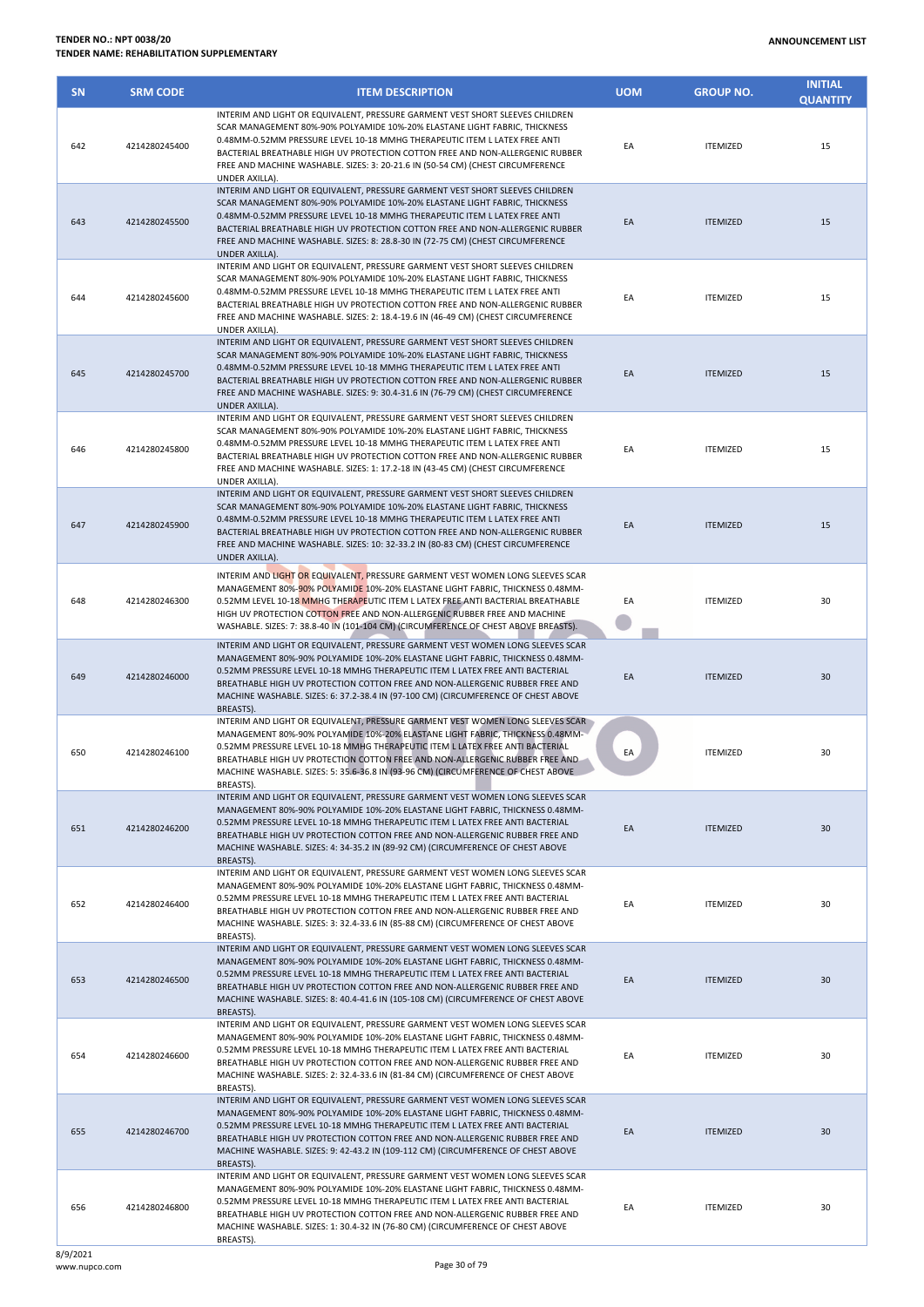| <b>SN</b> | <b>SRM CODE</b> | <b>ITEM DESCRIPTION</b>                                                                                                                                                                                                                                                                                                                                                                                                                                                                                                                                                                                                      | <b>UOM</b> | <b>GROUP NO.</b> | <b>INITIAL</b><br><b>QUANTITY</b> |
|-----------|-----------------|------------------------------------------------------------------------------------------------------------------------------------------------------------------------------------------------------------------------------------------------------------------------------------------------------------------------------------------------------------------------------------------------------------------------------------------------------------------------------------------------------------------------------------------------------------------------------------------------------------------------------|------------|------------------|-----------------------------------|
| 657       | 4214280246900   | INTERIM AND LIGHT OR EQUIVALENT. PRESSURE GARMENT VEST WOMEN LONG SLEEVES SCAR<br>MANAGEMENT 80%-90% POLYAMIDE 10%-20% ELASTANE LIGHT FABRIC, THICKNESS 0.48MM-<br>0.52MM PRESSURE LEVEL 10-18 MMHG THERAPEUTIC ITEM L LATEX FREE ANTI BACTERIAL<br>BREATHABLE HIGH UV PROTECTION COTTON FREE AND NON-ALLERGENIC RUBBER FREE AND<br>MACHINE WASHABLE. SIZES: 10: 43.6-44.8 IN (113-116 CM) (CIRCUMFERENCE OF CHEST ABOVE<br>BREASTS).                                                                                                                                                                                        | EA         | <b>ITEMIZED</b>  | 30                                |
| 658       | 4214280247000   | INTERIM AND LIGHT OR EQUIVALENT, PRESSURE GARMENT VEST WOMEN LONG SLEEVES SCAR<br>MANAGEMENT 80%-90% POLYAMIDE 10%-20% ELASTANE LIGHT FABRIC, THICKNESS 0.48MM-<br>0.52MM PRESSURE LEVEL 10-18 MMHG THERAPEUTIC ITEM L LATEX FREE ANTI BACTERIAL<br>BREATHABLE HIGH UV PROTECTION COTTON FREE AND NON-ALLERGENIC RUBBER FREE AND<br>MACHINE WASHABLE. SIZES: 11: 45.2-46.4 IN (117-119 CM) (CIRCUMFERENCE OF CHEST ABOVE<br>BREASTS).                                                                                                                                                                                        | EA         | <b>ITEMIZED</b>  | 30                                |
| 659       | 4214280247100   | INTERIM AND LIGHT OR EQUIVALENT, PRESSURE GARMENT VEST WOMEN SHORT SLEEVES SCAR<br>MANAGEMENT 80%-90% POLYAMIDE 10%-20% ELASTANE LIGHT FABRIC, THICKNESS 0.48MM-<br>0.52MM PRESSURE LEVEL 10-18 MMHG THERAPEUTIC ITEM L LATEX FREE ANTI BACTERIAL<br>BREATHABLE HIGH UV PROTECTION COTTON FREE AND NON-ALLERGENIC RUBBER FREE AND<br>MACHINE WASHABLE. SIZES: 5: 37.2-38.4 IN (93-96 CM) (CIRCUMFERENCE OF CHEST ABOVE<br>BREASTS).                                                                                                                                                                                          | EA         | <b>ITEMIZED</b>  | 15                                |
| 660       | 4214280247200   | INTERIM AND LIGHT OR EQUIVALENT, PRESSURE GARMENT VEST WOMEN SHORT SLEEVES SCAR<br>MANAGEMENT 80%-90% POLYAMIDE 10%-20% ELASTANE LIGHT FABRIC, THICKNESS 0.48MM-<br>0.52MM PRESSURE LEVEL 10-18 MMHG THERAPEUTIC ITEM L LATEX FREE ANTI BACTERIAL<br>BREATHABLE HIGH UV PROTECTION COTTON FREE AND NON-ALLERGENIC RUBBER FREE AND<br>MACHINE WASHABLE. SIZES: 4: 35.6-36.8 IN (89-92 CM) (CIRCUMFERENCE OF CHEST ABOVE<br>BREASTS).                                                                                                                                                                                          | EA         | <b>ITEMIZED</b>  | 15                                |
| 661       | 4214280247300   | INTERIM AND LIGHT OR EQUIVALENT, PRESSURE GARMENT VEST WOMEN SHORT SLEEVES SCAR<br>MANAGEMENT 80%-90% POLYAMIDE 10%-20% ELASTANE LIGHT FABRIC, THICKNESS 0.48MM-<br>0.52MM PRESSURE LEVEL 10-18 MMHG THERAPEUTIC ITEM L LATEX FREE ANTI BACTERIAL<br>BREATHABLE HIGH UV PROTECTION COTTON FREE AND NON-ALLERGENIC RUBBER FREE AND<br>MACHINE WASHABLE. SIZES: 7: 40.4-41.6 IN (101-104 CM) (CIRCUMFERENCE OF CHEST ABOVE<br>BREASTS).                                                                                                                                                                                        | EA         | <b>ITEMIZED</b>  | 15                                |
| 662       | 4214280247400   | INTERIM AND LIGHT OR EQUIVALENT, PRESSURE GARMENT VEST WOMEN SHORT SLEEVES SCAR<br>MANAGEMENT 80%-90% POLYAMIDE 10%-20% ELASTANE LIGHT FABRIC, THICKNESS 0.48MM-<br>0.52MM PRESSURE LEVEL 10-18 MMHG THERAPEUTIC ITEM L LATEX FREE ANTI BACTERIAL<br>BREATHABLE HIGH UV PROTECTION COTTON FREE AND NON-ALLERGENIC RUBBER FREE AND<br>MACHINE WASHABLE. SIZES: 3: 34-35.2 IN (85-88 CM) (CIRCUMFERENCE OF CHEST ABOVE<br>BREASTS).                                                                                                                                                                                            | EA         | <b>ITEMIZED</b>  | 15                                |
| 663       | 4214280247500   | INTERIM AND LIGHT OR EQUIVALENT, PRESSURE GARMENT VEST WOMEN SHORT SLEEVES SCAR<br>MANAGEMENT 80%-90% POLYAMIDE 10%-20% ELASTANE LIGHT FABRIC, THICKNESS 0.48MM-<br>0.52MM PRESSURE LEVEL 10-18 MMHG THERAPEUTIC ITEM L LATEX FREE ANTI BACTERIAL<br>BREATHABLE HIGH UV PROTECTION COTTON FREE AND NON-ALLERGENIC RUBBER FREE AND<br>MACHINE WASHABLE. SIZES: 8: 42-43.2 IN (105-108 CM) (CIRCUMFERENCE OF CHEST ABOVE<br>BREASTS).                                                                                                                                                                                          | EA         | <b>ITEMIZED</b>  | 15                                |
| 664       | 4214280247600   | INTERIM AND LIGHT OR EQUIVALENT, PRESSURE GARMENT VEST WOMEN SHORT SLEEVES SCAR<br>MANAGEMENT 80%-90% POLYAMIDE 10%-20% ELASTANE LIGHT FABRIC, THICKNESS 0.48MM-<br>0.52MM PRESSURE LEVEL 10-18 MMHG THERAPEUTIC ITEM L LATEX FREE ANTI BACTERIAL<br>BREATHABLE HIGH UV PROTECTION COTTON FREE AND NON-ALLERGENIC RUBBER FREE AND<br>MACHINE WASHABLE. SIZES: 2: 32.4-33.6 IN (81-84 CM) (CIRCUMFERENCE OF CHEST ABOVE<br>BREASTS).                                                                                                                                                                                          | EA         | <b>ITEMIZED</b>  | 15                                |
| 665       | 4214280247700   | INTERIM AND LIGHT OR EQUIVALENT, PRESSURE GARMENT VEST WOMEN SHORT SLEEVES SCAR<br>MANAGEMENT 80%-90% POLYAMIDE 10%-20% ELASTANE LIGHT FABRIC, THICKNESS 0.48MM-<br>0.52MM PRESSURE LEVEL 10-18 MMHG THERAPEUTIC ITEM L LATEX FREE ANTI BACTERIAL<br>BREATHABLE HIGH UV PROTECTION COTTON FREE AND NON-ALLERGENIC RUBBER FREE AND<br>MACHINE WASHABLE. SIZES: 9: 43.6-44.8 IN (109-112 CM) (CIRCUMFERENCE OF CHEST ABOVE<br>BREASTS).                                                                                                                                                                                        | EA         | <b>ITEMIZED</b>  | 15                                |
| 666       | 4214280247800   | INTERIM AND LIGHT OR EQUIVALENT, PRESSURE GARMENT VEST WOMEN SHORT SLEEVES SCAR<br>MANAGEMENT 80%-90% POLYAMIDE 10%-20% ELASTANE LIGHT FABRIC, THICKNESS 0.48MM-<br>0.52MM PRESSURE LEVEL 10-18 MMHG THERAPEUTIC ITEM L LATEX FREE ANTI BACTERIAL<br>BREATHABLE HIGH UV PROTECTION COTTON FREE AND NON-ALLERGENIC RUBBER FREE AND<br>MACHINE WASHABLE. SIZES: 1: 30.4-32 IN (76-80 CM) (CIRCUMFERENCE OF CHEST ABOVE<br>BREASTS).                                                                                                                                                                                            | EA         | <b>ITEMIZED</b>  | 15                                |
| 667       | 4214280247900   | INTERIM AND LIGHT OR EQUIVALENT, PRESSURE GARMENT VEST WOMEN SHORT SLEEVES SCAR<br>MANAGEMENT 80%-90% POLYAMIDE 10%-20% ELASTANE LIGHT FABRIC, THICKNESS 0.48MM-<br>0.52MM PRESSURE LEVEL 10-18 MMHG THERAPEUTIC ITEM L LATEX FREE ANTI BACTERIAL<br>BREATHABLE HIGH UV PROTECTION COTTON FREE AND NON-ALLERGENIC RUBBER FREE AND<br>MACHINE WASHABLE. SIZES: 10: 45.2-46.4 IN (113-116 CM) (CIRCUMFERENCE OF CHEST ABOVE<br>BREASTS).                                                                                                                                                                                       | EA         | <b>ITEMIZED</b>  | 15                                |
| 668       | 4214280248000   | INTERIM AND LIGHT OR EQUIVALENT, PRESSURE GARMENT VEST WOMEN SHORT SLEEVES SCAR<br>MANAGEMENT 80%-90% POLYAMIDE 10%-20% ELASTANE LIGHT FABRIC, THICKNESS 0.48MM-<br>0.52MM PRESSURE LEVEL 10-18 MMHG THERAPEUTIC ITEM L LATEX FREE ANTI BACTERIAL<br>BREATHABLE HIGH UV PROTECTION COTTON FREE AND NON-ALLERGENIC RUBBER FREE AND<br>MACHINE WASHABLE. SIZES: 11: 46.8-48 IN (117-119 CM) (CIRCUMFERENCE OF CHEST ABOVE<br>BREASTS).                                                                                                                                                                                         | EA         | <b>ITEMIZED</b>  | 15                                |
| 669       | 4618150413700   | INTERIM GLOVES PALM PRESSURE GARMENT SCAR MANAGEMENT IN BURN PATIENTS 80%-90%<br>POLYAMIDE, 10%-20% ELASTANE LIGHT MATERIAL, THICKNESS 0.64-0.68 MM THERAPEUTIC<br>ITEM. PRESSURE LEVEL 10-18 MMHG. SOFT SHORT STRETCH LYCRA PROVIDES A PRECISE AND<br>GRADIENT PRESSURE HYPO ALLERGENIC AND LATEX FREE MULTI DIRECTIONAL STRETCH<br>GUARANTEED TO PROVIDE A SUPERIOR ANATOMICAL FIT ANTI BACTERIAL HI TECH YARN WITH<br>PERMANENT ODOR NEUTRALITY ALLOWS THE SKIN TO BREATH AND STAY COOL MOISTURE<br>TRANSPORTATION AND TEMPERATURE MODERATION. SIZES: 2: 6-6.4IN (15-16 CM) (MCP<br>CIRCUMFERENCE). LEFT HAND. OPEN TIPS. | EA         | <b>ITEMIZED</b>  | 20                                |
| 670       | 4618150413800   | INTERIM GLOVES PALM PRESSURE GARMENT SCAR MANAGEMENT IN BURN PATIENTS 80%-90%<br>POLYAMIDE, 10%-20% ELASTANE LIGHT MATERIAL, THICKNESS 0.64-0.68 MM THERAPEUTIC<br>ITEM. PRESSURE LEVEL 10-18 MMHG. SOFT SHORT STRETCH LYCRA PROVIDES A PRECISE AND<br>GRADIENT PRESSURE HYPO ALLERGENIC AND LATEX FREE MULTI DIRECTIONAL STRETCH<br>GUARANTEED TO PROVIDE A SUPERIOR ANATOMICAL FIT ANTI BACTERIAL HI TECH YARN WITH<br>PERMANENT ODOR NEUTRALITY ALLOWS THE SKIN TO BREATH AND STAY COOL MOISTURE<br>TRANSPORTATION AND TEMPERATURE MODERATION. SIZES: 4: 7.6-8IN (19-20 CM) (MCP<br>CIRCUMFERENCE). LEFT HAND. OPEN TIPS. | EA         | <b>ITEMIZED</b>  | 20                                |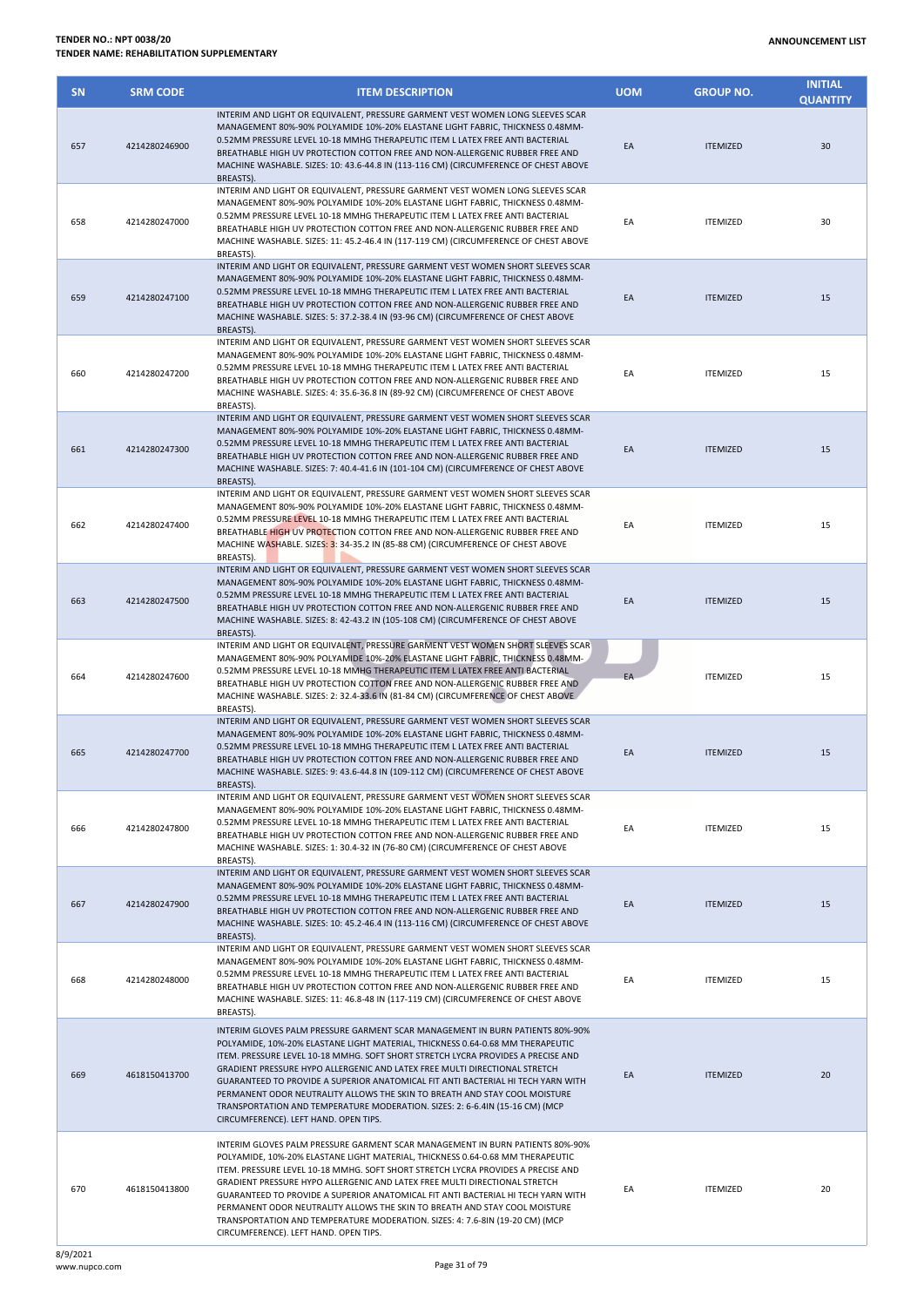| <b>SN</b> | <b>SRM CODE</b> | <b>ITEM DESCRIPTION</b>                                                                                                                                                                                                                                                                                                                                                                                                                                                                                                                                                                                                        | <b>UOM</b> | <b>GROUP NO.</b> | <b>INITIAL</b><br><b>QUANTITY</b> |
|-----------|-----------------|--------------------------------------------------------------------------------------------------------------------------------------------------------------------------------------------------------------------------------------------------------------------------------------------------------------------------------------------------------------------------------------------------------------------------------------------------------------------------------------------------------------------------------------------------------------------------------------------------------------------------------|------------|------------------|-----------------------------------|
| 671       | 4618150413900   | INTERIM GLOVES PALM PRESSURE GARMENT SCAR MANAGEMENT IN BURN PATIENTS 80%-90%<br>POLYAMIDE. 10%-20% ELASTANE LIGHT MATERIAL. THICKNESS 0.64-0.68 MM THERAPEUTIC<br>ITEM. PRESSURE LEVEL 10-18 MMHG. SOFT SHORT STRETCH LYCRA PROVIDES A PRECISE AND<br>GRADIENT PRESSURE HYPO ALLERGENIC AND LATEX FREE MULTI DIRECTIONAL STRETCH<br>GUARANTEED TO PROVIDE A SUPERIOR ANATOMICAL FIT ANTI BACTERIAL HI TECH YARN WITH<br>PERMANENT ODOR NEUTRALITY ALLOWS THE SKIN TO BREATH AND STAY COOL MOISTURE<br>TRANSPORTATION AND TEMPERATURE MODERATION. SIZES: 2: 6-6.4IN (15-16 CM) (MCP<br>CIRCUMFERENCE). LEFT HAND. CLOSE TIPS.  | EA         | <b>ITEMIZED</b>  | 20                                |
| 672       | 4618150414000   | INTERIM GLOVES PALM PRESSURE GARMENT SCAR MANAGEMENT IN BURN PATIENTS 80%-90%<br>POLYAMIDE, 10%-20% ELASTANE LIGHT MATERIAL, THICKNESS 0.64-0.68 MM THERAPEUTIC<br>ITEM. PRESSURE LEVEL 10-18 MMHG. SOFT SHORT STRETCH LYCRA PROVIDES A PRECISE AND<br>GRADIENT PRESSURE HYPO ALLERGENIC AND LATEX FREE MULTI DIRECTIONAL STRETCH<br>GUARANTEED TO PROVIDE A SUPERIOR ANATOMICAL FIT ANTI BACTERIAL HI TECH YARN WITH<br>PERMANENT ODOR NEUTRALITY ALLOWS THE SKIN TO BREATH AND STAY COOL MOISTURE<br>TRANSPORTATION AND TEMPERATURE MODERATION. SIZES: 4: 7.6-8IN (19-20 CM) (MCP<br>CIRCUMFERENCE). LEFT HAND. CLOSE TIPS.  | EA         | <b>ITEMIZED</b>  | 20                                |
| 673       | 4618150414100   | INTERIM GLOVES PALM PRESSURE GARMENT SCAR MANAGEMENT IN BURN PATIENTS 80%-90%<br>POLYAMIDE, 10%-20% ELASTANE LIGHT MATERIAL, THICKNESS 0.64-0.68 MM THERAPEUTIC<br>ITEM. PRESSURE LEVEL 10-18 MMHG. SOFT SHORT STRETCH LYCRA PROVIDES A PRECISE AND<br>GRADIENT PRESSURE HYPO ALLERGENIC AND LATEX FREE MULTI DIRECTIONAL STRETCH<br>GUARANTEED TO PROVIDE A SUPERIOR ANATOMICAL FIT ANTI BACTERIAL HI TECH YARN WITH<br>PERMANENT ODOR NEUTRALITY ALLOWS THE SKIN TO BREATH AND STAY COOL MOISTURE<br>TRANSPORTATION AND TEMPERATURE MODERATION. SIZES: 1: 4-4.4 IN (10-11 CM) (MCP<br>CIRCUMFERENCE). LEFT HAND. OPEN TIPS.  | EA         | <b>ITEMIZED</b>  | 20                                |
| 674       | 4618150414200   | INTERIM GLOVES PALM PRESSURE GARMENT SCAR MANAGEMENT IN BURN PATIENTS 80%-90%<br>POLYAMIDE, 10%-20% ELASTANE LIGHT MATERIAL, THICKNESS 0.64-0.68 MM THERAPEUTIC<br>ITEM. PRESSURE LEVEL 10-18 MMHG. SOFT SHORT STRETCH LYCRA PROVIDES A PRECISE AND<br>GRADIENT PRESSURE HYPO ALLERGENIC AND LATEX FREE MULTI DIRECTIONAL STRETCH<br>GUARANTEED TO PROVIDE A SUPERIOR ANATOMICAL FIT ANTI BACTERIAL HI TECH YARN WITH<br>PERMANENT ODOR NEUTRALITY ALLOWS THE SKIN TO BREATH AND STAY COOL MOISTURE<br>TRANSPORTATION AND TEMPERATURE MODERATION. SIZES: 7: 10-10.4IN (25-26 CM) (MCP<br>CIRCUMFERENCE). LEFT HAND. OPEN TIPS. | EA         | <b>ITEMIZED</b>  | 20                                |
| 675       | 4618150414300   | INTERIM GLOVES PALM PRESSURE GARMENT SCAR MANAGEMENT IN BURN PATIENTS 80%-90%<br>POLYAMIDE, 10%-20% ELASTANE LIGHT MATERIAL, THICKNESS 0.64-0.68 MM THERAPEUTIC<br>ITEM. PRESSURE LEVEL 10-18 MMHG. SOFT SHORT STRETCH LYCRA PROVIDES A PRECISE AND<br>GRADIENT PRESSURE HYPO ALLERGENIC AND LATEX FREE MULTI DIRECTIONAL STRETCH<br>GUARANTEED TO PROVIDE A SUPERIOR ANATOMICAL FIT ANTI BACTERIAL HI TECH YARN WITH<br>PERMANENT ODOR NEUTRALITY ALLOWS THE SKIN TO BREATH AND STAY COOL MOISTURE<br>TRANSPORTATION AND TEMPERATURE MODERATION. SIZES: 1: 5.2-5.6IN (13-14 CM) (MCP<br>CIRCUMFERENCE). LEFT HAND. OPEN TIPS. | EA         | <b>ITEMIZED</b>  | 20                                |
| 676       | 4618150414400   | INTERIM GLOVES PALM PRESSURE GARMENT SCAR MANAGEMENT IN BURN PATIENTS 80%-90%<br>POLYAMIDE, 10%-20% ELASTANE LIGHT MATERIAL, THICKNESS 0.64-0.68 MM THERAPEUTIC<br>ITEM. PRESSURE LEVEL 10-18 MMHG. SOFT SHORT STRETCH LYCRA PROVIDES A PRECISE AND<br>GRADIENT PRESSURE HYPO ALLERGENIC AND LATEX FREE MULTI DIRECTIONAL STRETCH<br>GUARANTEED TO PROVIDE A SUPERIOR ANATOMICAL FIT ANTI BACTERIAL HI TECH YARN WITH<br>PERMANENT ODOR NEUTRALITY ALLOWS THE SKIN TO BREATH AND STAY COOL MOISTURE<br>TRANSPORTATION AND TEMPERATURE MODERATION. SIZES: 3: 6.8-7.2IN (17-18 CM) (MCP<br>CIRCUMFERENCE). LEFT HAND. OPEN TIPS. | EA         | <b>ITEMIZED</b>  | 20                                |
| 677       | 4618150414500   | INTERIM GLOVES PALM PRESSURE GARMENT SCAR MANAGEMENT IN BURN PATIENTS 80%-90%<br>POLYAMIDE, 10%-20% ELASTANE LIGHT MATERIAL, THICKNESS 0.64-0.68 MM THERAPEUTIC<br>ITEM. PRESSURE LEVEL 10-18 MMHG. SOFT SHORT STRETCH LYCRA PROVIDES A PRECISE AND<br>GRADIENT PRESSURE HYPO ALLERGENIC AND LATEX FREE MULTI DIRECTIONAL STRETCH<br>GUARANTEED TO PROVIDE A SUPERIOR ANATOMICAL FIT ANTI BACTERIAL HI TECH YARN WITH<br>PERMANENT ODOR NEUTRALITY ALLOWS THE SKIN TO BREATH AND STAY COOL MOISTURE<br>TRANSPORTATION AND TEMPERATURE MODERATION. SIZES: 5: 8.4-8.8IN (21-22 CM) (MCP<br>CIRCUMFERENCE). LEFT HAND. OPEN TIPS. | EA         | <b>ITEMIZED</b>  | 20                                |
| 678       | 4618150414600   | INTERIM GLOVES PALM PRESSURE GARMENT SCAR MANAGEMENT IN BURN PATIENTS 80%-90%<br>POLYAMIDE, 10%-20% ELASTANE LIGHT MATERIAL, THICKNESS 0.64-0.68 MM THERAPEUTIC<br>ITEM. PRESSURE LEVEL 10-18 MMHG. SOFT SHORT STRETCH LYCRA PROVIDES A PRECISE AND<br>GRADIENT PRESSURE HYPO ALLERGENIC AND LATEX FREE MULTI DIRECTIONAL STRETCH<br>GUARANTEED TO PROVIDE A SUPERIOR ANATOMICAL FIT ANTI BACTERIAL HI TECH YARN WITH<br>PERMANENT ODOR NEUTRALITY ALLOWS THE SKIN TO BREATH AND STAY COOL MOISTURE<br>TRANSPORTATION AND TEMPERATURE MODERATION. SIZES: 6: 9.2-9.6IN (23-24 CM) (MCP<br>CIRCUMFERENCE). LEFT HAND. OPEN TIPS. | EA         | <b>ITEMIZED</b>  | 20                                |
| 679       | 4618150414700   | INTERIM GLOVES PALM PRESSURE GARMENT SCAR MANAGEMENT IN BURN PATIENTS 80%-90%<br>POLYAMIDE, 10%-20% ELASTANE LIGHT MATERIAL, THICKNESS 0.64-0.68 MM THERAPEUTIC<br>ITEM. PRESSURE LEVEL 10-18 MMHG. SOFT SHORT STRETCH LYCRA PROVIDES A PRECISE AND<br>GRADIENT PRESSURE HYPO ALLERGENIC AND LATEX FREE MULTI DIRECTIONAL STRETCH<br>GUARANTEED TO PROVIDE A SUPERIOR ANATOMICAL FIT ANTI BACTERIAL HI TECH YARN WITH<br>PERMANENT ODOR NEUTRALITY ALLOWS THE SKIN TO BREATH AND STAY COOL MOISTURE<br>TRANSPORTATION AND TEMPERATURE MODERATION. SIZES: 2: 6-6.4IN (15-16 CM) (MCP<br>CIRCUMFERENCE). RIGHT HAND. OPEN TIPS.  | EA         | <b>ITEMIZED</b>  | 20                                |
| 680       | 4618150414800   | INTERIM GLOVES PALM PRESSURE GARMENT SCAR MANAGEMENT IN BURN PATIENTS 80%-90%<br>POLYAMIDE, 10%-20% ELASTANE LIGHT MATERIAL, THICKNESS 0.64-0.68 MM THERAPEUTIC<br>ITEM. PRESSURE LEVEL 10-18 MMHG. SOFT SHORT STRETCH LYCRA PROVIDES A PRECISE AND<br>GRADIENT PRESSURE HYPO ALLERGENIC AND LATEX FREE MULTI DIRECTIONAL STRETCH<br>GUARANTEED TO PROVIDE A SUPERIOR ANATOMICAL FIT ANTI BACTERIAL HI TECH YARN WITH<br>PERMANENT ODOR NEUTRALITY ALLOWS THE SKIN TO BREATH AND STAY COOL MOISTURE<br>TRANSPORTATION AND TEMPERATURE MODERATION. SIZES: 4: 7.6-8IN (19-20 CM) (MCP<br>CIRCUMFERENCE). RIGHT HAND. OPEN TIPS.  | EA         | <b>ITEMIZED</b>  | 20                                |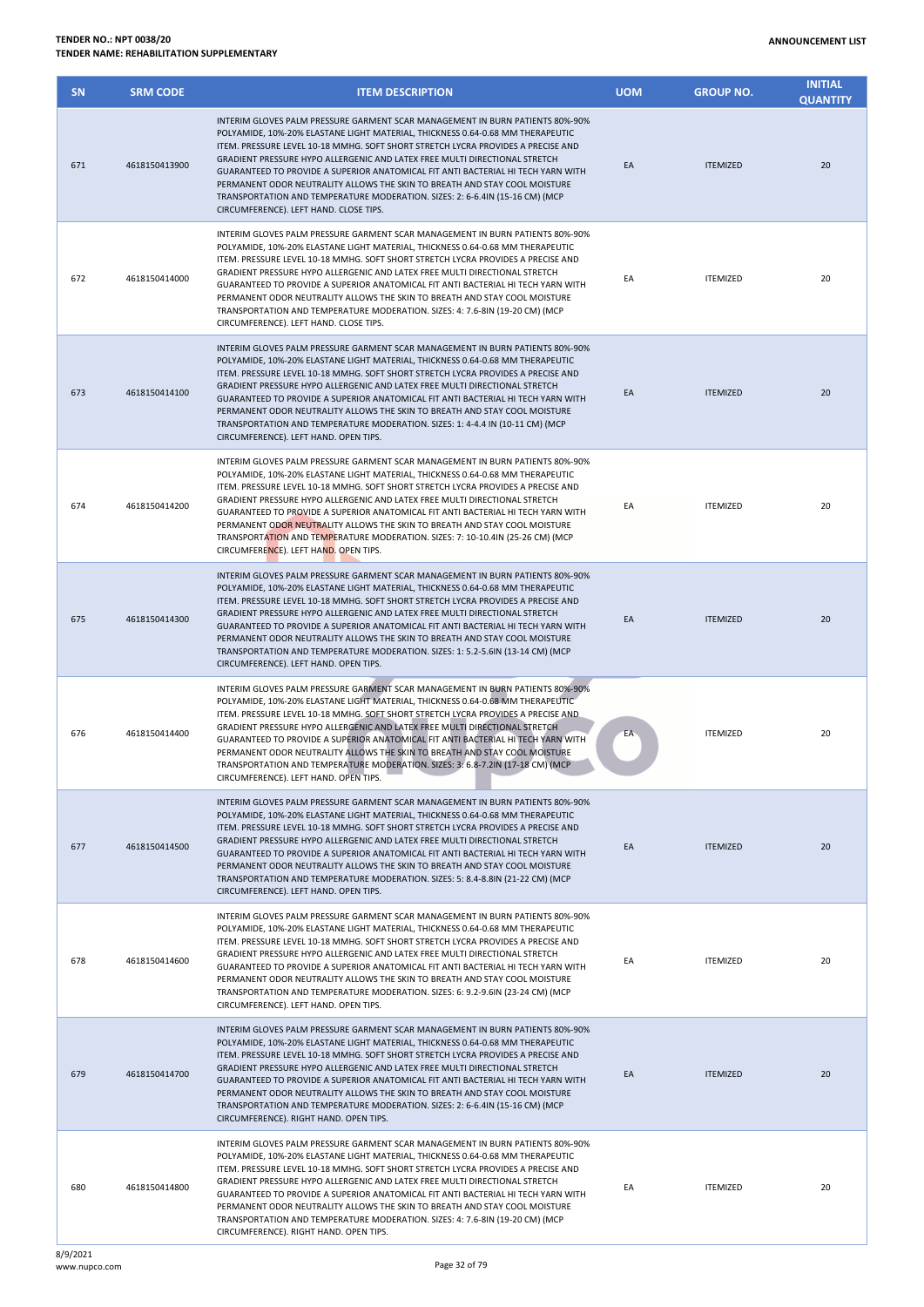| <b>SN</b> | <b>SRM CODE</b> | <b>ITEM DESCRIPTION</b>                                                                                                                                                                                                                                                                                                                                                                                                                                                                                                                                                                                                         | <b>UOM</b> | <b>GROUP NO.</b> | <b>INITIAL</b><br><b>QUANTITY</b> |
|-----------|-----------------|---------------------------------------------------------------------------------------------------------------------------------------------------------------------------------------------------------------------------------------------------------------------------------------------------------------------------------------------------------------------------------------------------------------------------------------------------------------------------------------------------------------------------------------------------------------------------------------------------------------------------------|------------|------------------|-----------------------------------|
| 681       | 4618150414900   | INTERIM GLOVES PALM PRESSURE GARMENT SCAR MANAGEMENT IN BURN PATIENTS 80%-90%<br>POLYAMIDE, 10%-20% ELASTANE LIGHT MATERIAL, THICKNESS 0.64-0.68 MM THERAPEUTIC<br>ITEM. PRESSURE LEVEL 10-18 MMHG. SOFT SHORT STRETCH LYCRA PROVIDES A PRECISE AND<br>GRADIENT PRESSURE HYPO ALLERGENIC AND LATEX FREE MULTI DIRECTIONAL STRETCH<br>GUARANTEED TO PROVIDE A SUPERIOR ANATOMICAL FIT ANTI BACTERIAL HI TECH YARN WITH<br>PERMANENT ODOR NEUTRALITY ALLOWS THE SKIN TO BREATH AND STAY COOL MOISTURE<br>TRANSPORTATION AND TEMPERATURE MODERATION. SIZES: 1: 4-4.4 IN (10-11 CM) (MCP<br>CIRCUMFERENCE). LEFT HAND. CLOSE TIPS.  | EA         | <b>ITEMIZED</b>  | 20                                |
| 682       | 4618150415000   | INTERIM GLOVES PALM PRESSURE GARMENT SCAR MANAGEMENT IN BURN PATIENTS 80%-90%<br>POLYAMIDE, 10%-20% ELASTANE LIGHT MATERIAL, THICKNESS 0.64-0.68 MM THERAPEUTIC<br>ITEM. PRESSURE LEVEL 10-18 MMHG. SOFT SHORT STRETCH LYCRA PROVIDES A PRECISE AND<br>GRADIENT PRESSURE HYPO ALLERGENIC AND LATEX FREE MULTI DIRECTIONAL STRETCH<br>GUARANTEED TO PROVIDE A SUPERIOR ANATOMICAL FIT ANTI BACTERIAL HI TECH YARN WITH<br>PERMANENT ODOR NEUTRALITY ALLOWS THE SKIN TO BREATH AND STAY COOL MOISTURE<br>TRANSPORTATION AND TEMPERATURE MODERATION. SIZES: 7: 10-10.4IN (25-26 CM) (MCP<br>CIRCUMFERENCE). LEFT HAND. CLOSE TIPS. | EA         | <b>ITEMIZED</b>  | 20                                |
| 683       | 4618150415100   | INTERIM GLOVES PALM PRESSURE GARMENT SCAR MANAGEMENT IN BURN PATIENTS 80%-90%<br>POLYAMIDE, 10%-20% ELASTANE LIGHT MATERIAL, THICKNESS 0.64-0.68 MM THERAPEUTIC<br>ITEM. PRESSURE LEVEL 10-18 MMHG. SOFT SHORT STRETCH LYCRA PROVIDES A PRECISE AND<br>GRADIENT PRESSURE HYPO ALLERGENIC AND LATEX FREE MULTI DIRECTIONAL STRETCH<br>GUARANTEED TO PROVIDE A SUPERIOR ANATOMICAL FIT ANTI BACTERIAL HI TECH YARN WITH<br>PERMANENT ODOR NEUTRALITY ALLOWS THE SKIN TO BREATH AND STAY COOL MOISTURE<br>TRANSPORTATION AND TEMPERATURE MODERATION. SIZES: 3: 6.8-7.2IN (17-18 CM) (MCP<br>CIRCUMFERENCE). LEFT HAND. CLOSE TIPS. | EA         | <b>ITEMIZED</b>  | 20                                |
| 684       | 4618150415200   | INTERIM GLOVES PALM PRESSURE GARMENT SCAR MANAGEMENT IN BURN PATIENTS 80%-90%<br>POLYAMIDE, 10%-20% ELASTANE LIGHT MATERIAL, THICKNESS 0.64-0.68 MM THERAPEUTIC<br>ITEM. PRESSURE LEVEL 10-18 MMHG. SOFT SHORT STRETCH LYCRA PROVIDES A PRECISE AND<br>GRADIENT PRESSURE HYPO ALLERGENIC AND LATEX FREE MULTI DIRECTIONAL STRETCH<br>GUARANTEED TO PROVIDE A SUPERIOR ANATOMICAL FIT ANTI BACTERIAL HI TECH YARN WITH<br>PERMANENT ODOR NEUTRALITY ALLOWS THE SKIN TO BREATH AND STAY COOL MOISTURE<br>TRANSPORTATION AND TEMPERATURE MODERATION. SIZES: 5: 8.4-8.8IN (21-22 CM) (MCP<br>CIRCUMFERENCE). LEFT HAND. CLOSE TIPS. | EA         | <b>ITEMIZED</b>  | 20                                |
| 685       | 4618150415300   | INTERIM GLOVES PALM PRESSURE GARMENT SCAR MANAGEMENT IN BURN PATIENTS 80%-90%<br>POLYAMIDE, 10%-20% ELASTANE LIGHT MATERIAL, THICKNESS 0.64-0.68 MM THERAPEUTIC<br>ITEM. PRESSURE LEVEL 10-18 MMHG. SOFT SHORT STRETCH LYCRA PROVIDES A PRECISE AND<br>GRADIENT PRESSURE HYPO ALLERGENIC AND LATEX FREE MULTI DIRECTIONAL STRETCH<br>GUARANTEED TO PROVIDE A SUPERIOR ANATOMICAL FIT ANTI BACTERIAL HI TECH YARN WITH<br>PERMANENT ODOR NEUTRALITY ALLOWS THE SKIN TO BREATH AND STAY COOL MOISTURE<br>TRANSPORTATION AND TEMPERATURE MODERATION. SIZES: 6: 9.2-9.6IN (23-24 CM) (MCP<br>CIRCUMFERENCE). LEFT HAND. CLOSE TIPS. | EA         | <b>ITEMIZED</b>  | 20                                |
| 686       | 4618150415400   | INTERIM GLOVES PALM PRESSURE GARMENT SCAR MANAGEMENT IN BURN PATIENTS 80%-90%<br>POLYAMIDE, 10%-20% ELASTANE LIGHT MATERIAL, THICKNESS 0.64-0.68 MM THERAPEUTIC<br>ITEM. PRESSURE LEVEL 10-18 MMHG. SOFT SHORT STRETCH LYCRA PROVIDES A PRECISE AND<br>GRADIENT PRESSURE HYPO ALLERGENIC AND LATEX FREE MULTI DIRECTIONAL STRETCH<br>GUARANTEED TO PROVIDE A SUPERIOR ANATOMICAL FIT ANTI BACTERIAL HI TECH YARN WITH<br>PERMANENT ODOR NEUTRALITY ALLOWS THE SKIN TO BREATH AND STAY COOL MOISTURE<br>TRANSPORTATION AND TEMPERATURE MODERATION. SIZES: 1: 5.2-5.6IN (13-14 CM) (MCP<br>CIRCUMFERENCE). LEFT HAND. CLOSE TIPS. | EA         | <b>ITEMIZED</b>  | 20                                |
| 687       | 4618150415500   | INTERIM GLOVES PALM PRESSURE GARMENT SCAR MANAGEMENT IN BURN PATIENTS 80%-90%<br>POLYAMIDE, 10%-20% ELASTANE LIGHT MATERIAL, THICKNESS 0.64-0.68 MM THERAPEUTIC<br>ITEM. PRESSURE LEVEL 10-18 MMHG. SOFT SHORT STRETCH LYCRA PROVIDES A PRECISE AND<br>GRADIENT PRESSURE HYPO ALLERGENIC AND LATEX FREE MULTI DIRECTIONAL STRETCH<br>GUARANTEED TO PROVIDE A SUPERIOR ANATOMICAL FIT ANTI BACTERIAL HI TECH YARN WITH<br>PERMANENT ODOR NEUTRALITY ALLOWS THE SKIN TO BREATH AND STAY COOL MOISTURE<br>TRANSPORTATION AND TEMPERATURE MODERATION. SIZES: 2: 6-6.4IN (15-16 CM) (MCP<br>CIRCUMFERENCE). RIGHT HAND. CLOSE TIPS.  | EA         | <b>ITEMIZED</b>  | 20                                |
| 688       | 4618150415600   | INTERIM GLOVES PALM PRESSURE GARMENT SCAR MANAGEMENT IN BURN PATIENTS 80%-90%<br>POLYAMIDE, 10%-20% ELASTANE LIGHT MATERIAL, THICKNESS 0.64-0.68 MM THERAPEUTIC<br>ITEM. PRESSURE LEVEL 10-18 MMHG. SOFT SHORT STRETCH LYCRA PROVIDES A PRECISE AND<br>GRADIENT PRESSURE HYPO ALLERGENIC AND LATEX FREE MULTI DIRECTIONAL STRETCH<br>GUARANTEED TO PROVIDE A SUPERIOR ANATOMICAL FIT ANTI BACTERIAL HI TECH YARN WITH<br>PERMANENT ODOR NEUTRALITY ALLOWS THE SKIN TO BREATH AND STAY COOL MOISTURE<br>TRANSPORTATION AND TEMPERATURE MODERATION. SIZES: 4: 7.6-8IN (19-20 CM) (MCP<br>CIRCUMFERENCE). RIGHT HAND. CLOSE TIPS.  | EA         | <b>ITEMIZED</b>  | 20                                |
| 689       | 4618150415700   | INTERIM GLOVES PALM PRESSURE GARMENT SCAR MANAGEMENT IN BURN PATIENTS 80%-90%<br>POLYAMIDE, 10%-20% ELASTANE LIGHT MATERIAL, THICKNESS 0.64-0.68 MM THERAPEUTIC<br>ITEM. PRESSURE LEVEL 10-18 MMHG. SOFT SHORT STRETCH LYCRA PROVIDES A PRECISE AND<br>GRADIENT PRESSURE HYPO ALLERGENIC AND LATEX FREE MULTI DIRECTIONAL STRETCH<br>GUARANTEED TO PROVIDE A SUPERIOR ANATOMICAL FIT ANTI BACTERIAL HI TECH YARN WITH<br>PERMANENT ODOR NEUTRALITY ALLOWS THE SKIN TO BREATH AND STAY COOL MOISTURE<br>TRANSPORTATION AND TEMPERATURE MODERATION. SIZES: 2: 4.8-5.2 IN (12-13 CM) (MCP<br>CIRCUMFERENCE). LEFT HAND. OPEN TIPS. | EA         | <b>ITEMIZED</b>  | 20                                |
| 690       | 4618150415800   | INTERIM GLOVES PALM PRESSURE GARMENT SCAR MANAGEMENT IN BURN PATIENTS 80%-90%<br>POLYAMIDE, 10%-20% ELASTANE LIGHT MATERIAL, THICKNESS 0.64-0.68 MM THERAPEUTIC<br>ITEM. PRESSURE LEVEL 10-18 MMHG. SOFT SHORT STRETCH LYCRA PROVIDES A PRECISE AND<br>GRADIENT PRESSURE HYPO ALLERGENIC AND LATEX FREE MULTI DIRECTIONAL STRETCH<br>GUARANTEED TO PROVIDE A SUPERIOR ANATOMICAL FIT ANTI BACTERIAL HI TECH YARN WITH<br>PERMANENT ODOR NEUTRALITY ALLOWS THE SKIN TO BREATH AND STAY COOL MOISTURE<br>TRANSPORTATION AND TEMPERATURE MODERATION. SIZES: 1: 4-4.4 IN (10-11 CM) (MCP<br>CIRCUMFERENCE). RIGHT HAND. OPEN TIPS.  | EA         | <b>ITEMIZED</b>  | 20                                |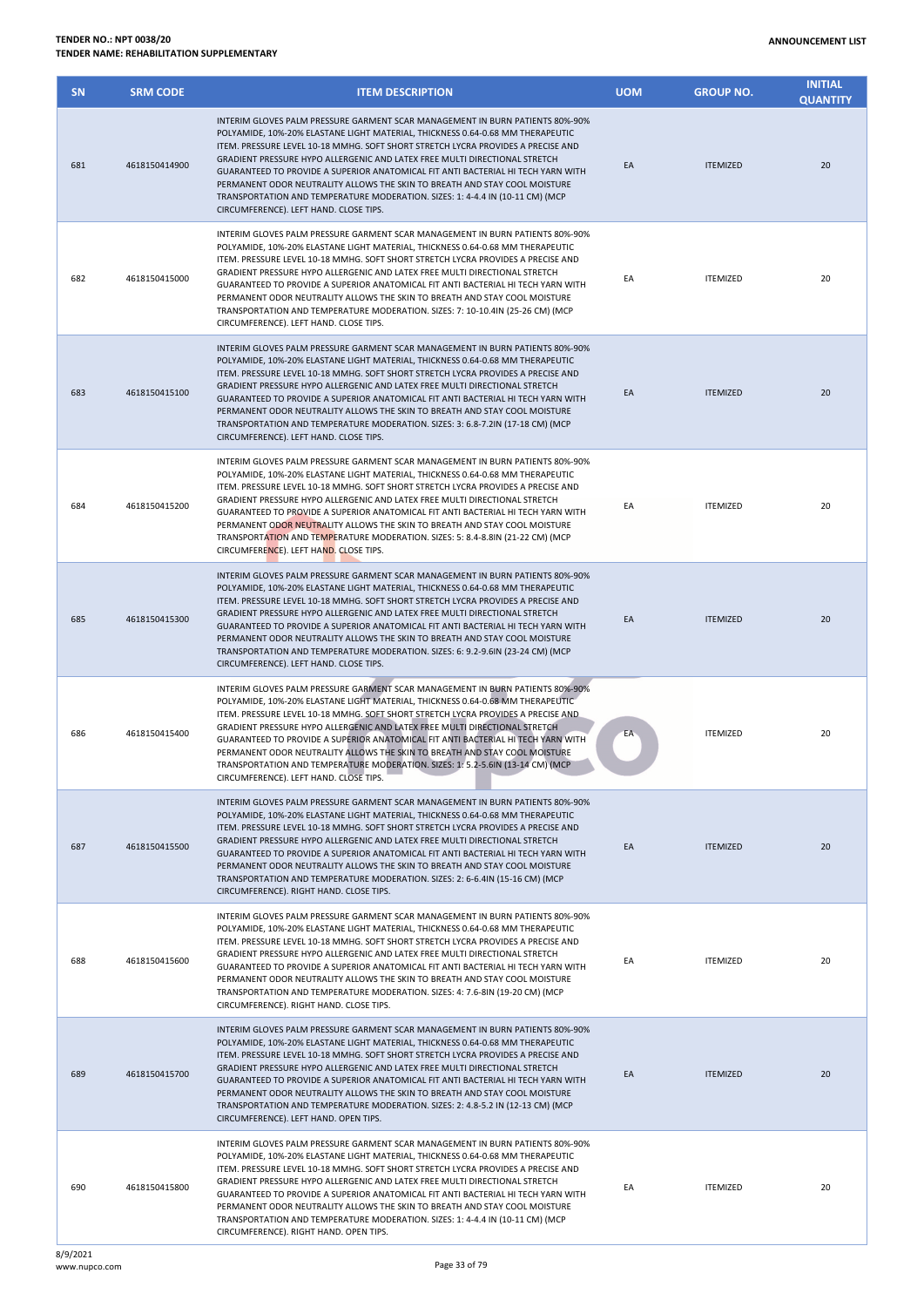| <b>SN</b> | <b>SRM CODE</b> | <b>ITEM DESCRIPTION</b>                                                                                                                                                                                                                                                                                                                                                                                                                                                                                                                                                                                                           | <b>UOM</b> | <b>GROUP NO.</b> | <b>INITIAL</b><br><b>QUANTITY</b> |
|-----------|-----------------|-----------------------------------------------------------------------------------------------------------------------------------------------------------------------------------------------------------------------------------------------------------------------------------------------------------------------------------------------------------------------------------------------------------------------------------------------------------------------------------------------------------------------------------------------------------------------------------------------------------------------------------|------------|------------------|-----------------------------------|
| 691       | 4618150415900   | INTERIM GLOVES PALM PRESSURE GARMENT SCAR MANAGEMENT IN BURN PATIENTS 80%-90%<br>POLYAMIDE, 10%-20% ELASTANE LIGHT MATERIAL, THICKNESS 0.64-0.68 MM THERAPEUTIC<br>ITEM. PRESSURE LEVEL 10-18 MMHG. SOFT SHORT STRETCH LYCRA PROVIDES A PRECISE AND<br>GRADIENT PRESSURE HYPO ALLERGENIC AND LATEX FREE MULTI DIRECTIONAL STRETCH<br>GUARANTEED TO PROVIDE A SUPERIOR ANATOMICAL FIT ANTI BACTERIAL HI TECH YARN WITH<br>PERMANENT ODOR NEUTRALITY ALLOWS THE SKIN TO BREATH AND STAY COOL MOISTURE<br>TRANSPORTATION AND TEMPERATURE MODERATION. SIZES: 8: 10.8-11.2IN (27-28 CM) (MCP<br>CIRCUMFERENCE). LEFT HAND. OPEN TIPS.  | EA         | <b>ITEMIZED</b>  | 20                                |
| 692       | 4618150416000   | INTERIM GLOVES PALM PRESSURE GARMENT SCAR MANAGEMENT IN BURN PATIENTS 80%-90%<br>POLYAMIDE, 10%-20% ELASTANE LIGHT MATERIAL, THICKNESS 0.64-0.68 MM THERAPEUTIC<br>ITEM. PRESSURE LEVEL 10-18 MMHG. SOFT SHORT STRETCH LYCRA PROVIDES A PRECISE AND<br>GRADIENT PRESSURE HYPO ALLERGENIC AND LATEX FREE MULTI DIRECTIONAL STRETCH<br>GUARANTEED TO PROVIDE A SUPERIOR ANATOMICAL FIT ANTI BACTERIAL HI TECH YARN WITH<br>PERMANENT ODOR NEUTRALITY ALLOWS THE SKIN TO BREATH AND STAY COOL MOISTURE<br>TRANSPORTATION AND TEMPERATURE MODERATION. SIZES: 5: 8.4-8.8IN (21-22 CM) (MCP<br>CIRCUMFERENCE). RIGHT HAND. OPEN TIPS.   | EA         | <b>ITEMIZED</b>  | 20                                |
| 693       | 4618150416100   | INTERIM GLOVES PALM PRESSURE GARMENT SCAR MANAGEMENT IN BURN PATIENTS 80%-90%<br>POLYAMIDE, 10%-20% ELASTANE LIGHT MATERIAL, THICKNESS 0.64-0.68 MM THERAPEUTIC<br>ITEM. PRESSURE LEVEL 10-18 MMHG. SOFT SHORT STRETCH LYCRA PROVIDES A PRECISE AND<br>GRADIENT PRESSURE HYPO ALLERGENIC AND LATEX FREE MULTI DIRECTIONAL STRETCH<br>GUARANTEED TO PROVIDE A SUPERIOR ANATOMICAL FIT ANTI BACTERIAL HI TECH YARN WITH<br>PERMANENT ODOR NEUTRALITY ALLOWS THE SKIN TO BREATH AND STAY COOL MOISTURE<br>TRANSPORTATION AND TEMPERATURE MODERATION. SIZES: 7: 10-10.4IN (25-26 CM) (MCP<br>CIRCUMFERENCE). RIGHT HAND. OPEN TIPS.   | EA         | <b>ITEMIZED</b>  | 20                                |
| 694       | 4618150416200   | INTERIM GLOVES PALM PRESSURE GARMENT SCAR MANAGEMENT IN BURN PATIENTS 80%-90%<br>POLYAMIDE, 10%-20% ELASTANE LIGHT MATERIAL, THICKNESS 0.64-0.68 MM THERAPEUTIC<br>ITEM. PRESSURE LEVEL 10-18 MMHG. SOFT SHORT STRETCH LYCRA PROVIDES A PRECISE AND<br>GRADIENT PRESSURE HYPO ALLERGENIC AND LATEX FREE MULTI DIRECTIONAL STRETCH<br>GUARANTEED TO PROVIDE A SUPERIOR ANATOMICAL FIT ANTI BACTERIAL HI TECH YARN WITH<br>PERMANENT ODOR NEUTRALITY ALLOWS THE SKIN TO BREATH AND STAY COOL MOISTURE<br>TRANSPORTATION AND TEMPERATURE MODERATION. SIZES: 1: 5.2-5.6IN (13-14 CM) (MCP<br>CIRCUMFERENCE). RIGHT HAND. OPEN TIPS.   | EA         | <b>ITEMIZED</b>  | 20                                |
| 695       | 4618150416300   | INTERIM GLOVES PALM PRESSURE GARMENT SCAR MANAGEMENT IN BURN PATIENTS 80%-90%<br>POLYAMIDE, 10%-20% ELASTANE LIGHT MATERIAL, THICKNESS 0.64-0.68 MM THERAPEUTIC<br>ITEM. PRESSURE LEVEL 10-18 MMHG. SOFT SHORT STRETCH LYCRA PROVIDES A PRECISE AND<br>GRADIENT PRESSURE HYPO ALLERGENIC AND LATEX FREE MULTI DIRECTIONAL STRETCH<br>GUARANTEED TO PROVIDE A SUPERIOR ANATOMICAL FIT ANTI BACTERIAL HI TECH YARN WITH<br>PERMANENT ODOR NEUTRALITY ALLOWS THE SKIN TO BREATH AND STAY COOL MOISTURE<br>TRANSPORTATION AND TEMPERATURE MODERATION. SIZES: 3: 6.8-7.2IN (17-18 CM) (MCP<br>CIRCUMFERENCE). RIGHT HAND. OPEN TIPS.   | EA         | <b>ITEMIZED</b>  | 20                                |
| 696       | 4618150416400   | INTERIM GLOVES PALM PRESSURE GARMENT SCAR MANAGEMENT IN BURN PATIENTS 80%-90%<br>POLYAMIDE, 10%-20% ELASTANE LIGHT MATERIAL, THICKNESS 0.64-0.68 MM THERAPEUTIC<br>ITEM. PRESSURE LEVEL 10-18 MMHG. SOFT SHORT STRETCH LYCRA PROVIDES A PRECISE AND<br>GRADIENT PRESSURE HYPO ALLERGENIC AND LATEX FREE MULTI DIRECTIONAL STRETCH<br>GUARANTEED TO PROVIDE A SUPERIOR ANATOMICAL FIT ANTI BACTERIAL HI TECH YARN WITH<br>PERMANENT ODOR NEUTRALITY ALLOWS THE SKIN TO BREATH AND STAY COOL MOISTURE<br>TRANSPORTATION AND TEMPERATURE MODERATION. SIZES: 6: 9.2-9.6IN (23-24 CM) (MCP<br>CIRCUMFERENCE). RIGHT HAND. OPEN TIPS.   | EA         | <b>ITEMIZED</b>  | 20                                |
| 697       | 4618150416500   | INTERIM GLOVES PALM PRESSURE GARMENT SCAR MANAGEMENT IN BURN PATIENTS 80%-90%<br>POLYAMIDE, 10%-20% ELASTANE LIGHT MATERIAL, THICKNESS 0.64-0.68 MM THERAPEUTIC<br>ITEM. PRESSURE LEVEL 10-18 MMHG. SOFT SHORT STRETCH LYCRA PROVIDES A PRECISE AND<br>GRADIENT PRESSURE HYPO ALLERGENIC AND LATEX FREE MULTI DIRECTIONAL STRETCH<br>GUARANTEED TO PROVIDE A SUPERIOR ANATOMICAL FIT ANTI BACTERIAL HI TECH YARN WITH<br>PERMANENT ODOR NEUTRALITY ALLOWS THE SKIN TO BREATH AND STAY COOL MOISTURE<br>TRANSPORTATION AND TEMPERATURE MODERATION. SIZES: 2: 4.8-5.2 IN (12-13 CM) (MCP<br>CIRCUMFERENCE). LEFT HAND. CLOSE TIPS.  | EA         | <b>ITEMIZED</b>  | 20                                |
| 698       | 4618150416600   | INTERIM GLOVES PALM PRESSURE GARMENT SCAR MANAGEMENT IN BURN PATIENTS 80%-90%<br>POLYAMIDE, 10%-20% ELASTANE LIGHT MATERIAL, THICKNESS 0.64-0.68 MM THERAPEUTIC<br>ITEM. PRESSURE LEVEL 10-18 MMHG. SOFT SHORT STRETCH LYCRA PROVIDES A PRECISE AND<br>GRADIENT PRESSURE HYPO ALLERGENIC AND LATEX FREE MULTI DIRECTIONAL STRETCH<br>GUARANTEED TO PROVIDE A SUPERIOR ANATOMICAL FIT ANTI BACTERIAL HI TECH YARN WITH<br>PERMANENT ODOR NEUTRALITY ALLOWS THE SKIN TO BREATH AND STAY COOL MOISTURE<br>TRANSPORTATION AND TEMPERATURE MODERATION. SIZES: 1: 4-4.4 IN (10-11 CM) (MCP<br>CIRCUMFERENCE). RIGHT HAND. CLOSE TIPS.   | EA         | <b>ITEMIZED</b>  | 20                                |
| 699       | 4618150416700   | INTERIM GLOVES PALM PRESSURE GARMENT SCAR MANAGEMENT IN BURN PATIENTS 80%-90%<br>POLYAMIDE, 10%-20% ELASTANE LIGHT MATERIAL, THICKNESS 0.64-0.68 MM THERAPEUTIC<br>ITEM. PRESSURE LEVEL 10-18 MMHG. SOFT SHORT STRETCH LYCRA PROVIDES A PRECISE AND<br>GRADIENT PRESSURE HYPO ALLERGENIC AND LATEX FREE MULTI DIRECTIONAL STRETCH<br>GUARANTEED TO PROVIDE A SUPERIOR ANATOMICAL FIT ANTI BACTERIAL HI TECH YARN WITH<br>PERMANENT ODOR NEUTRALITY ALLOWS THE SKIN TO BREATH AND STAY COOL MOISTURE<br>TRANSPORTATION AND TEMPERATURE MODERATION. SIZES: 8: 10.8-11.2IN (27-28 CM) (MCP<br>CIRCUMFERENCE). LEFT HAND. CLOSE TIPS. | EA         | <b>ITEMIZED</b>  | 20                                |
| 700       | 4618150416800   | INTERIM GLOVES PALM PRESSURE GARMENT SCAR MANAGEMENT IN BURN PATIENTS 80%-90%<br>POLYAMIDE, 10%-20% ELASTANE LIGHT MATERIAL, THICKNESS 0.64-0.68 MM THERAPEUTIC<br>ITEM. PRESSURE LEVEL 10-18 MMHG. SOFT SHORT STRETCH LYCRA PROVIDES A PRECISE AND<br>GRADIENT PRESSURE HYPO ALLERGENIC AND LATEX FREE MULTI DIRECTIONAL STRETCH<br>GUARANTEED TO PROVIDE A SUPERIOR ANATOMICAL FIT ANTI BACTERIAL HI TECH YARN WITH<br>PERMANENT ODOR NEUTRALITY ALLOWS THE SKIN TO BREATH AND STAY COOL MOISTURE<br>TRANSPORTATION AND TEMPERATURE MODERATION. SIZES: 7: 10-10.4IN (25-26 CM) (MCP<br>CIRCUMFERENCE). RIGHT HAND. CLOSE TIPS.  | EA         | <b>ITEMIZED</b>  | 20                                |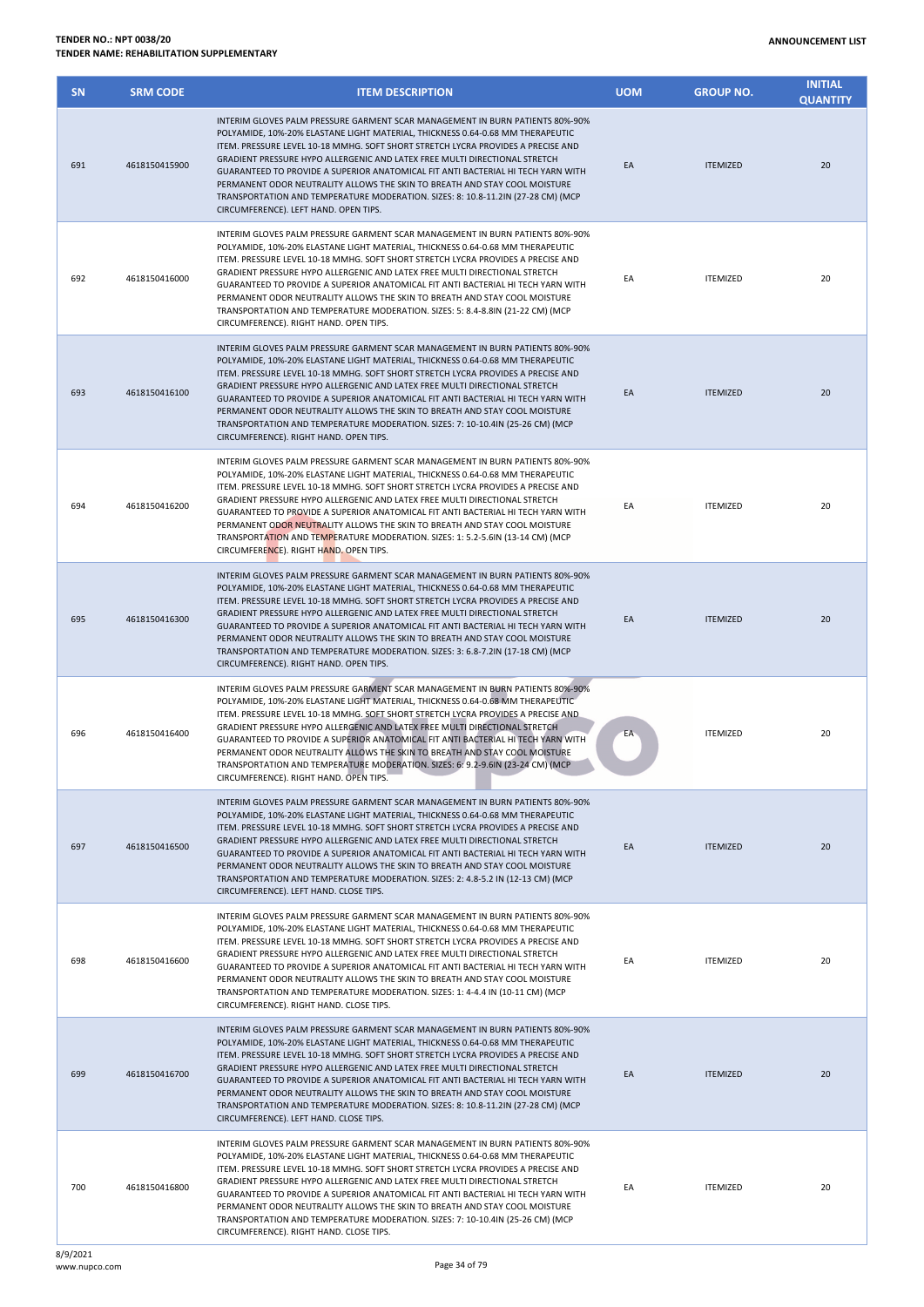| <b>SN</b> | <b>SRM CODE</b> | <b>ITEM DESCRIPTION</b>                                                                                                                                                                                                                                                                                                                                                                                                                                                                                                                                                                                                            | <b>UOM</b> | <b>GROUP NO.</b> | <b>INITIAL</b><br><b>QUANTITY</b> |
|-----------|-----------------|------------------------------------------------------------------------------------------------------------------------------------------------------------------------------------------------------------------------------------------------------------------------------------------------------------------------------------------------------------------------------------------------------------------------------------------------------------------------------------------------------------------------------------------------------------------------------------------------------------------------------------|------------|------------------|-----------------------------------|
| 701       | 4618150416900   | INTERIM GLOVES PALM PRESSURE GARMENT SCAR MANAGEMENT IN BURN PATIENTS 80%-90%<br>POLYAMIDE, 10%-20% ELASTANE LIGHT MATERIAL, THICKNESS 0.64-0.68 MM THERAPEUTIC<br>ITEM. PRESSURE LEVEL 10-18 MMHG. SOFT SHORT STRETCH LYCRA PROVIDES A PRECISE AND<br>GRADIENT PRESSURE HYPO ALLERGENIC AND LATEX FREE MULTI DIRECTIONAL STRETCH<br>GUARANTEED TO PROVIDE A SUPERIOR ANATOMICAL FIT ANTI BACTERIAL HI TECH YARN WITH<br>PERMANENT ODOR NEUTRALITY ALLOWS THE SKIN TO BREATH AND STAY COOL MOISTURE<br>TRANSPORTATION AND TEMPERATURE MODERATION. SIZES: 8: 10.8-11.2IN (27-28 CM) (MCP<br>CIRCUMFERENCE). RIGHT HAND. OPEN TIPS   | EA         | <b>ITEMIZED</b>  | 20                                |
| 702       | 4618150417000   | INTERIM GLOVES PALM PRESSURE GARMENT SCAR MANAGEMENT IN BURN PATIENTS 80%-90%<br>POLYAMIDE, 10%-20% ELASTANE LIGHT MATERIAL, THICKNESS 0.64-0.68 MM THERAPEUTIC<br>ITEM. PRESSURE LEVEL 10-18 MMHG. SOFT SHORT STRETCH LYCRA PROVIDES A PRECISE AND<br>GRADIENT PRESSURE HYPO ALLERGENIC AND LATEX FREE MULTI DIRECTIONAL STRETCH<br>GUARANTEED TO PROVIDE A SUPERIOR ANATOMICAL FIT ANTI BACTERIAL HI TECH YARN WITH<br>PERMANENT ODOR NEUTRALITY ALLOWS THE SKIN TO BREATH AND STAY COOL MOISTURE<br>TRANSPORTATION AND TEMPERATURE MODERATION. SIZES: 1: 5.2-5.6IN (13-14 CM) (MCP<br>CIRCUMFERENCE). RIGHT HAND. CLOSE TIPS.   | EA         | <b>ITEMIZED</b>  | 20                                |
| 703       | 4618150417100   | INTERIM GLOVES PALM PRESSURE GARMENT SCAR MANAGEMENT IN BURN PATIENTS 80%-90%<br>POLYAMIDE, 10%-20% ELASTANE LIGHT MATERIAL, THICKNESS 0.64-0.68 MM THERAPEUTIC<br>ITEM. PRESSURE LEVEL 10-18 MMHG. SOFT SHORT STRETCH LYCRA PROVIDES A PRECISE AND<br>GRADIENT PRESSURE HYPO ALLERGENIC AND LATEX FREE MULTI DIRECTIONAL STRETCH<br>GUARANTEED TO PROVIDE A SUPERIOR ANATOMICAL FIT ANTI BACTERIAL HI TECH YARN WITH<br>PERMANENT ODOR NEUTRALITY ALLOWS THE SKIN TO BREATH AND STAY COOL MOISTURE<br>TRANSPORTATION AND TEMPERATURE MODERATION. SIZES: 3: 6.8-7.2IN (17-18 CM) (MCP<br>CIRCUMFERENCE). RIGHT HAND. CLOSE TIPS.   | EA         | <b>ITEMIZED</b>  | 20                                |
| 704       | 4618150417200   | INTERIM GLOVES PALM PRESSURE GARMENT SCAR MANAGEMENT IN BURN PATIENTS 80%-90%<br>POLYAMIDE, 10%-20% ELASTANE LIGHT MATERIAL, THICKNESS 0.64-0.68 MM THERAPEUTIC<br>ITEM. PRESSURE LEVEL 10-18 MMHG. SOFT SHORT STRETCH LYCRA PROVIDES A PRECISE AND<br>GRADIENT PRESSURE HYPO ALLERGENIC AND LATEX FREE MULTI DIRECTIONAL STRETCH<br>GUARANTEED TO PROVIDE A SUPERIOR ANATOMICAL FIT ANTI BACTERIAL HI TECH YARN WITH<br>PERMANENT ODOR NEUTRALITY ALLOWS THE SKIN TO BREATH AND STAY COOL MOISTURE<br>TRANSPORTATION AND TEMPERATURE MODERATION. SIZES: 5: 8.4-8.8IN (21-22 CM) (MCP<br>CIRCUMFERENCE). RIGHT HAND. CLOSE TIPS.   | EA         | <b>ITEMIZED</b>  | 20                                |
| 705       | 4618150417300   | INTERIM GLOVES PALM PRESSURE GARMENT SCAR MANAGEMENT IN BURN PATIENTS 80%-90%<br>POLYAMIDE, 10%-20% ELASTANE LIGHT MATERIAL, THICKNESS 0.64-0.68 MM THERAPEUTIC<br>ITEM. PRESSURE LEVEL 10-18 MMHG. SOFT SHORT STRETCH LYCRA PROVIDES A PRECISE AND<br>GRADIENT PRESSURE HYPO ALLERGENIC AND LATEX FREE MULTI DIRECTIONAL STRETCH<br>GUARANTEED TO PROVIDE A SUPERIOR ANATOMICAL FIT ANTI BACTERIAL HI TECH YARN WITH<br>PERMANENT ODOR NEUTRALITY ALLOWS THE SKIN TO BREATH AND STAY COOL MOISTURE<br>TRANSPORTATION AND TEMPERATURE MODERATION. SIZES: 6: 9.2-9.6IN (23-24 CM) (MCP<br>CIRCUMFERENCE). RIGHT HAND. CLOSE TIPS.   | EA         | <b>ITEMIZED</b>  | 20                                |
| 706       | 4618150417400   | INTERIM GLOVES PALM PRESSURE GARMENT SCAR MANAGEMENT IN BURN PATIENTS 80%-90%<br>POLYAMIDE, 10%-20% ELASTANE LIGHT MATERIAL, THICKNESS 0.64-0.68 MM THERAPEUTIC<br>ITEM. PRESSURE LEVEL 10-18 MMHG. SOFT SHORT STRETCH LYCRA PROVIDES A PRECISE AND<br>GRADIENT PRESSURE HYPO ALLERGENIC AND LATEX FREE MULTI DIRECTIONAL STRETCH<br>GUARANTEED TO PROVIDE A SUPERIOR ANATOMICAL FIT ANTI BACTERIAL HI TECH YARN WITH<br>PERMANENT ODOR NEUTRALITY ALLOWS THE SKIN TO BREATH AND STAY COOL MOISTURE<br>TRANSPORTATION AND TEMPERATURE MODERATION. SIZES: 2: 4.8-5.2 IN (12-13 CM) (MCP<br>CIRCUMFERENCE). RIGHT HAND. OPEN TIPS.   | EA         | <b>ITEMIZED</b>  | 20                                |
| 707       | 4618150417500   | INTERIM GLOVES PALM PRESSURE GARMENT SCAR MANAGEMENT IN BURN PATIENTS 80%-90%<br>POLYAMIDE, 10%-20% ELASTANE LIGHT MATERIAL, THICKNESS 0.64-0.68 MM THERAPEUTIC<br>ITEM. PRESSURE LEVEL 10-18 MMHG. SOFT SHORT STRETCH LYCRA PROVIDES A PRECISE AND<br>GRADIENT PRESSURE HYPO ALLERGENIC AND LATEX FREE MULTI DIRECTIONAL STRETCH<br>GUARANTEED TO PROVIDE A SUPERIOR ANATOMICAL FIT ANTI BACTERIAL HI TECH YARN WITH<br>PERMANENT ODOR NEUTRALITY ALLOWS THE SKIN TO BREATH AND STAY COOL MOISTURE<br>TRANSPORTATION AND TEMPERATURE MODERATION. SIZES: 2: 4.8-5.2 IN (12-13 CM) (MCP<br>CIRCUMFERENCE). RIGHT HAND. CLOSE TIPS.  | EA         | <b>ITEMIZED</b>  | 20                                |
| 708       | 4618150417600   | INTERIM GLOVES PALM PRESSURE GARMENT SCAR MANAGEMENT IN BURN PATIENTS 80%-90%<br>POLYAMIDE, 10%-20% ELASTANE LIGHT MATERIAL, THICKNESS 0.64-0.68 MM THERAPEUTIC<br>ITEM. PRESSURE LEVEL 10-18 MMHG. SOFT SHORT STRETCH LYCRA PROVIDES A PRECISE AND<br>GRADIENT PRESSURE HYPO ALLERGENIC AND LATEX FREE MULTI DIRECTIONAL STRETCH<br>GUARANTEED TO PROVIDE A SUPERIOR ANATOMICAL FIT ANTI BACTERIAL HI TECH YARN WITH<br>PERMANENT ODOR NEUTRALITY ALLOWS THE SKIN TO BREATH AND STAY COOL MOISTURE<br>TRANSPORTATION AND TEMPERATURE MODERATION. SIZES: 8: 10.8-11.2IN (27-28 CM) (MCP<br>CIRCUMFERENCE). RIGHT HAND. CLOSE TIPS. | EA         | <b>ITEMIZED</b>  | 20                                |
| 709       | 4224180707000   | INTERIM LIGHT DIGITAL CAP MED FABRIC - INTERIM AND LIGHT OR EQUIVALENT, PRESSURE<br>GARMENT DIGITAL CAP SCAR MANAGEMENT 50%-60% POLYAMIDE 40%-50% ELASTANE<br>MEDIUM FABRIC, THICKNESS 0.57MM-0.60MM PRESSURE LEVEL 23-30 MMHG THERAPEUTIC<br>ITEM L LATEX FREE ANTI BACTERIAL BREATHABLE HIGH UV PROTECTION COTTON FREE AND<br>NON-ALLERGENIC RUBBER FREE AND MACHINE WASHABLE. SIZES: L: 2.8-3.2 IN (7-8 CM)<br>(CIRCUMFERENCE AROUND PIP JOINT). LENGTH: 7.5 CM.                                                                                                                                                                | EA         | <b>ITEMIZED</b>  | 10                                |
| 710       | 4224180707100   | INTERIM LIGHT DIGITAL CAP MED FABRIC - INTERIM AND LIGHT OR EQUIVALENT, PRESSURE<br>GARMENT DIGITAL CAP SCAR MANAGEMENT 50%-60% POLYAMIDE 40%-50% ELASTANE<br>MEDIUM FABRIC, THICKNESS 0.57MM-0.60MM PRESSURE LEVEL 23-30 MMHG THERAPEUTIC<br>ITEM L LATEX FREE ANTI BACTERIAL BREATHABLE HIGH UV PROTECTION COTTON FREE AND<br>NON-ALLERGENIC RUBBER FREE AND MACHINE WASHABLE. SIZES: M: 2.4-2.8 IN (6-7 CM)<br>(CIRCUMFERENCE AROUND PIP JOINT). LENGTH: 6.5 CM.                                                                                                                                                                | EA         | <b>ITEMIZED</b>  | 10                                |
| 711       | 4224180707200   | INTERIM LIGHT DIGITAL CAP MED FABRIC - INTERIM AND LIGHT OR EQUIVALENT, PRESSURE<br>GARMENT DIGITAL CAP SCAR MANAGEMENT 50%-60% POLYAMIDE 40%-50% ELASTANE<br>MEDIUM FABRIC, THICKNESS 0.57MM-0.60MM PRESSURE LEVEL 23-30 MMHG THERAPEUTIC<br>ITEM L LATEX FREE ANTI BACTERIAL BREATHABLE HIGH UV PROTECTION COTTON FREE AND<br>NON-ALLERGENIC RUBBER FREE AND MACHINE WASHABLE. SIZES: S: 2-2.4 IN (5-6 CM)<br>(CIRCUMFERENCE AROUND PIP JOINT). LENGTH: 5.5 CM.                                                                                                                                                                  | EA         | <b>ITEMIZED</b>  | 10                                |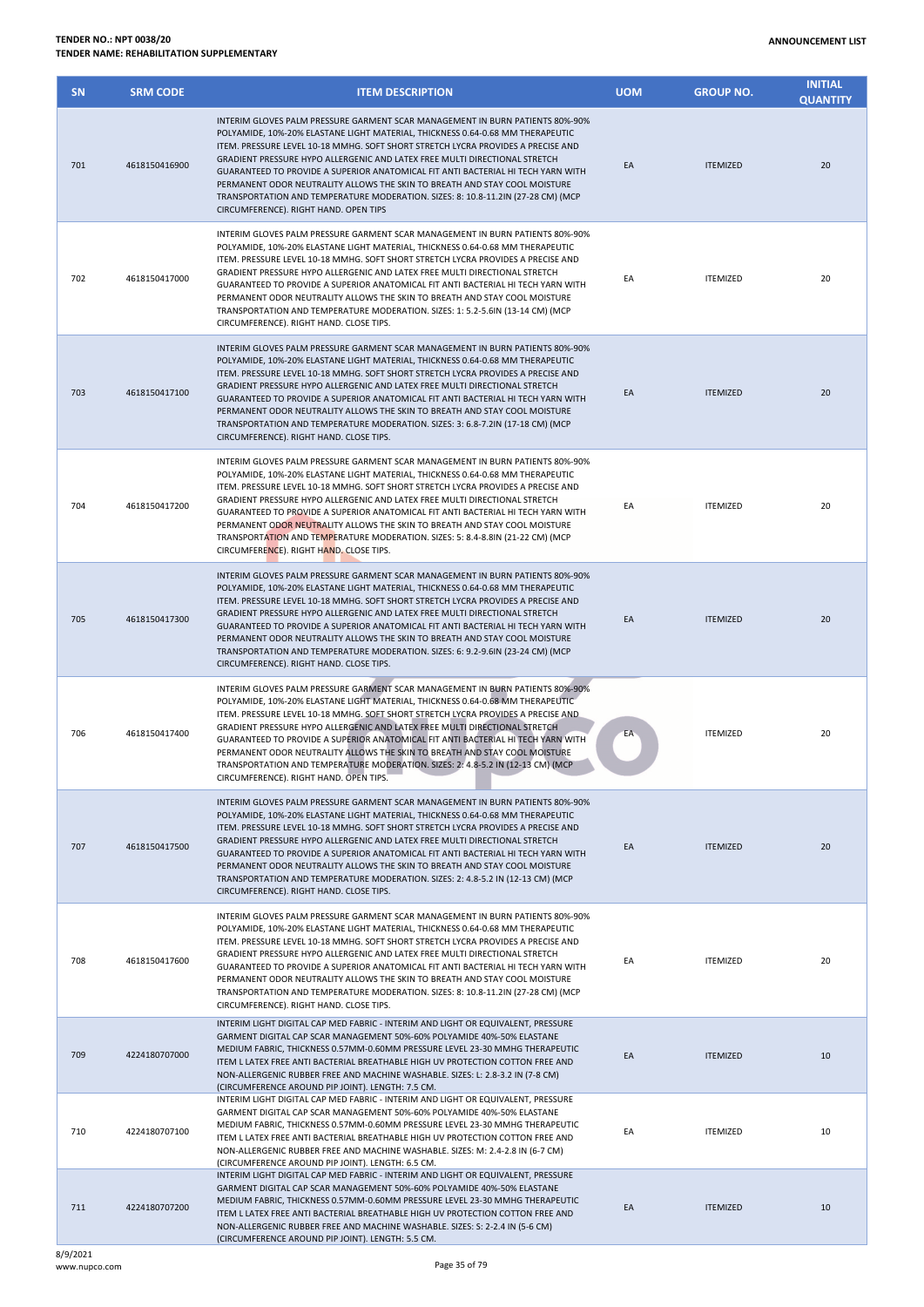| <b>SN</b> | <b>SRM CODE</b> | <b>ITEM DESCRIPTION</b>                                                                                                                                                                                                                                                                                                                                                                                                                                                                                                                        | <b>UOM</b> | <b>GROUP NO.</b> | <b>INITIAL</b><br><b>QUANTITY</b> |
|-----------|-----------------|------------------------------------------------------------------------------------------------------------------------------------------------------------------------------------------------------------------------------------------------------------------------------------------------------------------------------------------------------------------------------------------------------------------------------------------------------------------------------------------------------------------------------------------------|------------|------------------|-----------------------------------|
| 712       | 4618150404100   | INTERIM LIGHT DIGITAL CAP MED FABRIC - INTERIM AND LIGHT OR EQUIVALENT, PRESSURE<br>GARMENT DIGITAL CAP SCAR MANAGEMENT 50%-60% POLYAMIDE 40%-50% ELASTANE<br>MEDIUM FABRIC, THICKNESS 0.57MM-0.60MM PRESSURE LEVEL 23-30 MMHG THERAPEUTIC<br>ITEM L LATEX FREE ANTI BACTERIAL BREATHABLE HIGH UV PROTECTION COTTON FREE AND<br>NON-ALLERGENIC RUBBER FREE AND MACHINE WASHABLE. SIZES: XL: 3.2-3.6 IN (8-9 CM)<br>(CIRCUMFERENCE AROUND PIP JOINT). LENGTH: 8.5 CM.                                                                           | EA         | <b>ITEMIZED</b>  | 10                                |
| 713       | 4618152600000   | INTERIM LIGHT VEST WOMEN SHORT SLEEVES - INTERIM AND LIGHT OR EQUIVALENT,<br>PRESSURE GARMENT VEST WOMEN SHORT SLEEVES SCAR MANAGEMENT 80%-90% POLYAMIDE<br>10%-20% ELASTANE LIGHT FABRIC, THICKNESS 0.48MM-0.52MM PRESSURE LEVEL 10-18 MMHG<br>THERAPEUTIC ITEM L LATEX FREE ANTI BACTERIAL BREATHABLE HIGH UV PROTECTION COTTON<br>FREE AND NON-ALLERGENIC RUBBER FREE AND MACHINE WASHABLE. SIZES: 6: 38.8-40 IN (97-<br>100 CM) (CIRCUMFERENCE OF CHEST ABOVE BREASTS).                                                                    | EA         | <b>ITEMIZED</b>  | 15                                |
| 714       | 4412210902400   | IRON ON HOOK, ATTACHED TO NEOPRENE, BREATHOPRENE, OR BY OTHER FABRICS WITH<br>HOUSEHOLD IRON ON MEDIUM SETTINGS, 2.5 X 4.57 METER, BLACK                                                                                                                                                                                                                                                                                                                                                                                                       | EA         | <b>ITEMIZED</b>  | 50                                |
| 715       | 4412210902500   | IRON ON LOOP, ATTACHED TO NEOPRENE, BREATHOPRENE, OR BY OTHER FABRICS, WITH<br>HOUSEHOLD, IRON ON MEDIUM SETTINGS, 2.5 X 4.57 METER, BLACK                                                                                                                                                                                                                                                                                                                                                                                                     | EA         | <b>ITEMIZED</b>  | 50                                |
| 716       | 4224150008100   | IRON-ON SEAM TAPE, 20 MM, MADE FROM A NYLON KNITTED FABRIC, WITH A HEAT<br>ACTIVATED GLUE ON THE REVERSE, IDEAL FOR FUSING TWO PIECES OF NEOPRENE TOGETHER, 5                                                                                                                                                                                                                                                                                                                                                                                  | EA         | <b>ITEMIZED</b>  | 50                                |
| 717       | 4618153502800   | <b>METER ROLL</b><br>KNEE ANKLE READY MADE PRESSURE GARMENT TO BE USED DURING IMMEDIATE STAGE OF<br>WOUND HEALING AND FOR SCAR MANAGEMENT, EASY FITTING SOFT AND SMOOTH, DESIGN<br>FOR A SHORT USE UNTIL WOUND IS COMPLETELY HEALED, HI-TECH YARN WITH PERMANENT<br>ODOUR NEUTRALITY. ALLOWS THE SKIN TO BREATH AND STAY COOL. PATENTED KNIT ENSURES<br>RAPID MOISTURE TRANSPORTATION AND TEMPERATURE, HYPO-ALLERGENIC AND LATEX-FREE<br>ANTI-BACTERIAL, FABRIC COMPOSITION 20%-30% ELASTANE, 70 AND -80% POLYAMIDE, SIZE:<br>5.5X7IN/14-18 CM | EA         | <b>ITEMIZED</b>  | 100                               |
| 718       | 4618153502900   | KNEE ANKLE READY MADE PRESSURE GARMENT TO BE USED DURING IMMEDIATE STAGE OF<br>WOUND HEALING AND FOR SCAR MANAGEMENT, EASY FITTING SOFT AND SMOOTH, DESIGN<br>FOR A SHORT USE UNTIL WOUND IS COMPLETELY HEALED, HI-TECH YARN WITH PERMANENT<br>ODOUR NEUTRALITY. ALLOWS THE SKIN TO BREATH AND STAY COOL. PATENTED KNIT ENSURES<br>RAPID MOISTURE TRANSPORTATION AND TEMPERATURE, HYPO-ALLERGENIC AND LATEX-FREE<br>ANTI-BACTERIAL, FABRIC COMPOSITION 20%-30% ELASTANE, 70 AND -80% POLYAMIDE, SIZE:<br>5X6IN/13-16.5 CM                      | EA         | <b>ITEMIZED</b>  | 100                               |
| 719       | 4618153503000   | KNEE ANKLE READY MADE PRESSURE GARMENT TO BE USED DURING IMMEDIATE STAGE OF<br>WOUND HEALING AND FOR SCAR MANAGEMENT, EASY FITTING SOFT AND SMOOTH, DESIGN<br>FOR A SHORT USE UNTIL WOUND IS COMPLETELY HEALED, HI-TECH YARN WITH PERMANENT<br>ODOUR NEUTRALITY. ALLOWS THE SKIN TO BREATH AND STAY COOL. PATENTED KNIT ENSURES<br>RAPID MOISTURE TRANSPORTATION AND TEMPERATURE, HYPO-ALLERGENIC AND LATEX-FREE<br>ANTI-BACTERIAL, FABRIC COMPOSITION 20%-30% ELASTANE, 70 AND -80% POLYAMIDE, SIZE:<br>6.5X8IN/ 16.5-20 CM                   | EA         | <b>ITEMIZED</b>  | 100                               |
| 720       | 4618153503100   | KNEE ANKLE READY MADE PRESSURE GARMENT TO BE USED DURING IMMEDIATE STAGE OF<br>WOUND HEALING AND FOR SCAR MANAGEMENT, EASY FITTING SOFT AND SMOOTH, DESIGN<br>FOR A SHORT USE UNTIL WOUND IS COMPLETELY HEALED, HI-TECH YARN WITH PERMANENT<br>ODOUR NEUTRALITY. ALLOWS THE SKIN TO BREATH AND STAY COOL. PATENTED KNIT ENSURES<br>RAPID MOISTURE TRANSPORTATION AND TEMPERATURE, HYPO-ALLERGENIC AND LATEX-FREE<br>ANTI-BACTERIAL, FABRIC COMPOSITION 20%-30% ELASTANE, 70 AND -80% POLYAMIDE, SIZE:<br>7X9IN/19-23 CM                        | EA         | <b>ITEMIZED</b>  | 100                               |
| 721       | 4618153503200   | KNEE ANKLE READY MADE PRESSURE GARMENT TO BE USED DURING IMMEDIATE STAGE OF<br>WOUND HEALING AND FOR SCAR MANAGEMENT, EASY FITTING SOFT AND SMOOTH, DESIGN<br>FOR A SHORT USE UNTIL WOUND IS COMPLETELY HEALED, HI-TECH YARN WITH PERMANENT<br>ODOUR NEUTRALITY. ALLOWS THE SKIN TO BREATH AND STAY COOL. PATENTED KNIT ENSURES<br>RAPID MOISTURE TRANSPORTATION AND TEMPERATURE, HYPO-ALLERGENIC AND LATEX-FREE<br>ANTI-BACTERIAL, FABRIC COMPOSITION 20%-30% ELASTANE, 70 AND -80% POLYAMIDE, SIZE:<br>8X10IN/20-25.5 CM                     | EA         | <b>ITEMIZED</b>  | 100                               |
| 722       | 4219220802600   | LATERAL ARM SUPPORT STABILIZES ARM ON WHEELCHAIR ARMREST SOLID FOAM AND SOLACE<br>COVER WHEELCHAIR POSITIONING AND SUPPORT 19X10X6.5IN FITS ON ALL STANDARD<br>WHEELCHAIRS LEFT OR THE RIGHT SIDE SECURELY LOCKS INTO PLACE WITH AN INTERLOCK<br><b>BRACKET LATEX FREE</b>                                                                                                                                                                                                                                                                     | EA         | <b>ITEMIZED</b>  | 100                               |
| 723       | 4219220802700   | LEG STRAP PREVENTS FEET FROM FALLING OFF FOOTRESTS HELD SECURELY IN PLACE WITH<br>ADJUSTABLE VELCRO DESIGNED FOR PERSON WHO REQUIRE A FOOT SAFETY FIXED BELT WHILE<br>IN WHEELCHAIR. KEEP THE LEGS IN APPROPRIATE AND SAFE POSITION, PREVENT INJURY. ON<br>AND OFF EASILY MADE OF DURABLE NYLON WITH STRONG HOOK AND LOOP STRAPS,<br>WASHABLE AND EASY TO USE 17.5 X 6.25 INCH - 13.75 INCH LONG                                                                                                                                               | EA         | <b>ITEMIZED</b>  | 300                               |
| 724       | 4221181100000   | LIGHT WEIGHT CHROME PLATED METAL SHOE HORN WITH SPRING ACTION ENABLES EASY<br>BENDING BETWEEN HORN AND HANDLE NON-SLIP HANDLE ENSURES A SMOOTH SURFACE<br>THAT WILL NOT STICK TO CLOTHING NOR THE USER'S SKIN 24" LONG                                                                                                                                                                                                                                                                                                                         | EA         | <b>ITEMIZED</b>  | 200                               |
| 725       | 4221160200100   | LONG HANDLE SPONGE CONTOUR POLYFOAM SPONGE, HANDLES CAN BE BENT TO ANY<br>DESIRED ANGLE TO CHANGE POSITION TO FORM A CUSTOMIZED HOOK OR CURVE, SPONGE IS<br>TREATED WITH AN ANTIBACTERIAL AGENT THAT PROLONGS THE SPONGE LIFE IDEAL FOR<br>ELDERLY, DISABLED, AND THOSE RECOVERING FROM HIP OR KNEE REPLACEMENT SURGERY<br>WHO HAVE DIFFICULTY BENDING OR A LIMITED RANGE OF MOTION, MEASURES 22 1/2 IN<br>LENGTH                                                                                                                              | EA         | <b>ITEMIZED</b>  | 300                               |
| 726       | 4221160200200   | LONG HANDLE SPONGE ROUND POLYFOAM SPONGE FOR BATHING AIDS HANDLES CAN BE BENT<br>TO ANY DESIRED ANGLE TO CHANGE POSITION TO FORM A CUSTOMIZED HOOK OR CURVE,<br>SPONGE IS TREATED WITH AN ANTIBACTERIAL AGENT THAT PROLONGS THE SPONGE LIFE IDEAL<br>FOR ELDERLY, DISABLED, AND THOSE RECOVERING FROM HIP OR KNEE REPLACEMENT SURGERY<br>WHO HAVE DIFFICULTY BENDING OR A LIMITED RANGE OF MOTION, MEASURES 22 1/2 IN<br>LENGTH                                                                                                                | EA         | <b>ITEMIZED</b>  | 300                               |
| 727       | 4224200017300   | LONG RING COUNTDOWN TIMER WITH SPRING WOUND MOVEMENT HAS A 60-MINUTE TIMER,<br>FREESTANDING AND PORTABLE, ONE MINUTE TO 60 MINUTE TIMING CAPACITY, ABOUT 10<br>SECOND LOUD LONG RING, HIGH IMPACT, DURABLE PLASTIC CASE, EASY TO READ AND<br>OPERATE A NEUTRAL CONNECTION IS NOT REQUIRED FOR INSTALLATION, NO BATTERIES<br><b>REQUIRED</b>                                                                                                                                                                                                    | EA         | <b>ITEMIZED</b>  | 200                               |
| 728       | 4224180608000   | LONG SPLINT SUPPORTS MP AND CMC JOINTS MALLEABLE ALUMINUM STAY IS CONTOURED<br>FOR AN ANATOMICALLY CORRECT FIT SELF-WICKING LINING TO CONTROL PERSPIRATION NO                                                                                                                                                                                                                                                                                                                                                                                  | EA         | <b>ITEMIZED</b>  | 80                                |
| 729       | 4224180617600   | CONTACT ON THE ULNAR SIDE OF THE HAND LATEX FREE LEFT LARGE<br>LONG SPLINT SUPPORTS MP AND CMC JOINTS MALLEABLE ALUMINUM STAY IS CONTOURED<br>FOR AN ANATOMICALLY CORRECT FIT SELF-WICKING LINING TO CONTROL PERSPIRATION NO                                                                                                                                                                                                                                                                                                                   | EA         | <b>ITEMIZED</b>  | 80                                |

CONTACT ON THE ULNAR SIDE OF THE HAND LATEX FREE LEFT MEDIUM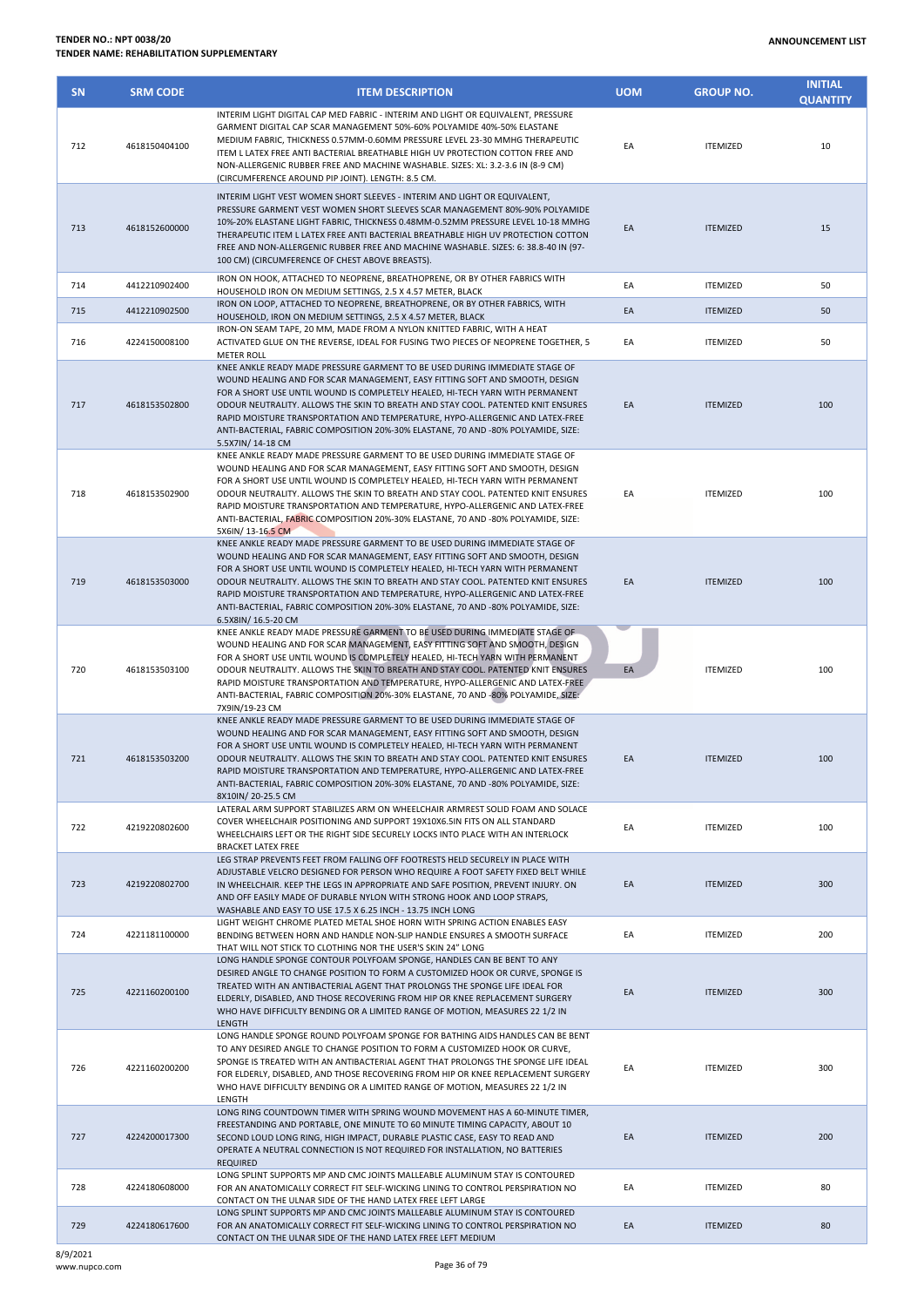| <b>SN</b> | <b>SRM CODE</b> | <b>ITEM DESCRIPTION</b>                                                                                                                                                                                                                                                                                                                                                                                                                                                                                                                                       | <b>UOM</b> | <b>GROUP NO.</b> | <b>INITIAL</b><br><b>QUANTITY</b> |
|-----------|-----------------|---------------------------------------------------------------------------------------------------------------------------------------------------------------------------------------------------------------------------------------------------------------------------------------------------------------------------------------------------------------------------------------------------------------------------------------------------------------------------------------------------------------------------------------------------------------|------------|------------------|-----------------------------------|
| 730       | 4224180617700   | LONG SPLINT SUPPORTS MP AND CMC JOINTS MALLEABLE ALUMINUM STAY IS CONTOURED<br>FOR AN ANATOMICALLY CORRECT FIT SELF-WICKING LINING TO CONTROL PERSPIRATION NO<br>CONTACT ON THE ULNAR SIDE OF THE HAND LATEX FREE LEFT SMALL                                                                                                                                                                                                                                                                                                                                  | EA         | <b>ITEMIZED</b>  | 80                                |
| 731       | 4224180608100   | LONG SPLINT SUPPORTS MP AND CMC JOINTS MALLEABLE ALUMINUM STAY IS CONTOURED<br>FOR AN ANATOMICALLY CORRECT FIT SELF-WICKING LINING TO CONTROL PERSPIRATION NO<br>CONTACT ON THE ULNAR SIDE OF THE HAND LATEX FREE RIGHT LARGE                                                                                                                                                                                                                                                                                                                                 | EA         | <b>ITEMIZED</b>  | 80                                |
| 732       | 4224180617800   | LONG SPLINT SUPPORTS MP AND CMC JOINTS MALLEABLE ALUMINUM STAY IS CONTOURED<br>FOR AN ANATOMICALLY CORRECT FIT SELF-WICKING LINING TO CONTROL PERSPIRATION NO<br>CONTACT ON THE ULNAR SIDE OF THE HAND LATEX FREE RIGHT MEDIUM                                                                                                                                                                                                                                                                                                                                | EA         | <b>ITEMIZED</b>  | 80                                |
| 733       | 4224180617900   | LONG SPLINT SUPPORTS MP AND CMC JOINTS MALLEABLE ALUMINUM STAY IS CONTOURED<br>FOR AN ANATOMICALLY CORRECT FIT SELF-WICKING LINING TO CONTROL PERSPIRATION NO<br>CONTACT ON THE ULNAR SIDE OF THE HAND LATEX FREE RIGHT SMALL                                                                                                                                                                                                                                                                                                                                 | EA         | <b>ITEMIZED</b>  | 80                                |
| 734       | 4224151011500   | LOW TEMPERATURE THERMOPLASTIC SPLINTING MATERIAL, ISOPRENE RUBBER BASE,<br>MATERIAL WITH MAXIMUM RESISTANCE TO STRETCH AND A HIGH DEGREE OF CONTROL CAN<br>BE WORKED AGGRESSIVELY WITHOUT FINGER PRINTING, BONDS PERMANENTLY WHEN HEATED<br>SURFACES, PINCHED TOGETHER, CAN BE SOFTENED IN HOT WATER OR HOT AIR, THICKNESS, 1.6<br>MM, SOLID CONSTRUCTION, SHEET SIZE, 61 CM X 91 CM, COLOR-BEIGE                                                                                                                                                             | EA         | <b>ITEMIZED</b>  | 50                                |
| 735       | 4221160800000   | MEDICAL HEIGHT ADJUSTABLE BATHTUB GRAB SAFETY BAR RAIL ANTI-SLIP TOOL-FREE<br>INSTALLATION DESIGNED TO FIT JUST ABOUT ANY STYLE OF BATHTUB MATERIAL ARE IRON AND<br>FOAM AND RUBBER AND PLASTIC OVERALL DIMENSIONS 8.63 X 6.75 X 22 INCHES WEIGHT<br>CAPACITY 130KG                                                                                                                                                                                                                                                                                           | EA         | <b>ITEMIZED</b>  | 200                               |
| 736       | 4225150000900   | MEDICAL RUBBER MASSAGE TOOTHBRUSH SET FOR ORAL MOTOR FACILITATION, STIMULATION<br>AND DESENSITIZATION OF ORAL TISSUES SAFE AND NON-TOXIC. 100% SOFT SILICONE AND BPA<br>FREE FOOD GRADE PLASTIC, SILICONE HEADS NON-SLIP HANDLES WITH SOFT GRIP                                                                                                                                                                                                                                                                                                               | <b>SET</b> | <b>ITEMIZED</b>  | 500                               |
| 737       | 4225150001000   | MINI MASSAGER WITH 3 RUBBER HEADS, VIBRATES AT 5500 CYCLES PER MINUTE, PORTABLE,<br>USE TO BREAK DOWN SCAR TISSUE AFTER SURGERY AND REDUCE SCAR'S APPEARANCE, ALSO<br>HELPS REDUCE SCAR SENSITIVITY AND REDUCE PAIN, INCLUDE BATTERY                                                                                                                                                                                                                                                                                                                          | PK         | <b>ITEMIZED</b>  | 100                               |
| 738       | 4225150200800   | MINNESOTA MANUAL DEXTERITY TEST MEASURES SPEED AND DEXTERITY IN ARM, HAND AND<br>FINGERS MADE IN DURABLE PLASTIC WITH FOUR RECEPTACLES FOR WASHERS, RODS, CAPS AND<br>NUTS T-BAR INCLUDED FOR SPECIAL TEST. TEST PIECES MEASURE 3.7CM (37MM) IN DIAMETER<br>AND 1.9CM (19CM) IN HEIGHT                                                                                                                                                                                                                                                                        | KIT        | <b>ITEMIZED</b>  | 40                                |
| 739       | 4221190702300   | NO TIP WEIGHTED BASE CUP THIS TWO-HANDLED CUP WITH WEIGHTED BASE AND ROUNDED<br>CORNERS, FOR SELF-RIGHTING EVEN WHEN RELEASED FROM LYING POSITION HANDLES FOR<br>TWO-HANDED HOLD TO AID CONTROL COMES WITH TWO SPILL-PROOF LIDS, TO FIT THE LEVEL<br>OF DRINKING ASSISTANCE NEEDED BY THE CHILD, ONE LID IS DISH-SHAPE, CLEAR PLASTIC WITH<br>TWO HOLES TO LET FLUID FLOW INTO THE DISH FOR DRINKING THE OTHER LID HAS A MOLDED<br>PLASTIC MOUTHPIECE TOP SHELF DISHWASHER SAFE DIMENSIONS 11 INCHES X 8 INCHES X 3.25<br>INCHES CAPACITY 6.5 OUNCES (192 ML) | EA         | <b>ITEMIZED</b>  | 100                               |
| 740       | 4221190100300   | NON SLIP RUBBER LIKE PLASTIC MATERIAL USED TO STABILIZE SURFACES, REUSABLE CUT TO<br>MOST ANY SIZE OR SHAPE WITH SCISSORS CLEANS WITH SOAP AND WATER, NON TOXIC 16 IN X<br>10 YARD, ROLLS COLOR RED                                                                                                                                                                                                                                                                                                                                                           | EA         | <b>ITEMIZED</b>  | 100                               |
| 741       | 4221190100400   | NON SLIP RUBBER LIKE PLASTIC MATERIAL USED TO STABILIZE SURFACES, REUSABLE CUT TO<br>MOST ANY SIZE OR SHAPE WITH SCISSORS, CLEANS WITH SOAP AND WATER, NON TOXIC 16" X<br>10 YARD, ROLLS COLOR BLUE                                                                                                                                                                                                                                                                                                                                                           | <b>ROL</b> | <b>ITEMIZED</b>  | 100                               |
| 742       | 4221190100200   | NON SLIP RUBBERLIKE PLASTIC MATERIAL USED TO STABILIZE SURFACES, REUSABLE CUT TO<br>MOST ANY SIZE OR SHAPE WITH SCISSORS CLEANS WITH SOAP AND WATER, NON TOXIC 16IN X<br>10YD ROLLS COLOUR CLEAR OR SILVER                                                                                                                                                                                                                                                                                                                                                    | EA-        | <b>ITEMIZED</b>  | 100                               |
| 743       | 4224150005900   | NYLON CORD, WEIGHT 113 GRAMS, SPOOL OF 3000 YARDS. SPOOL                                                                                                                                                                                                                                                                                                                                                                                                                                                                                                      | EA         | <b>ITEMIZED</b>  | 50                                |
| 744       | 4219220803200   | PADDED ANTERIOR TRUNK STRAP TORSO SUPPORT ANTERIOR TRUNK SUPPORT ENCOURAGE<br>AN UPRIGHT POSTURE NEOPRENE WHEELCHAIR POSITIONING AND SUPPORT WHEELCHAIR<br>TORSO SUPPORT FOR IMPROVED HEAD AND UPPER EXTREMITY CONTROL AND RESPIRATORY<br>FUNCTION TRUNK STRAP TORSO SUPPORT DESIGNED TO INCREASE RANGE OF MOTION WHEN<br>SHOULDER ROTATION AND REACHING ARE REQUIRED LARGE                                                                                                                                                                                   | EA         | <b>ITEMIZED</b>  | 40                                |
| 745       | 4224150207200   | PADDING, MATERIAL POLYCUSHION, CLOSED CELL, SELF ADHESIVE WASHABLE PADDING, 3.2<br>MM X 45 CM X 61 CM                                                                                                                                                                                                                                                                                                                                                                                                                                                         | EA         | <b>ITEMIZED</b>  | 50                                |
| 746       | 4224150207100   | PADDING, MATERIAL, SOFT PINK PADDING MATERIAL WITH SELF ADHESIVE BACKING, 0.8 MM X<br>30 CM X 4.6 M                                                                                                                                                                                                                                                                                                                                                                                                                                                           | EA         | <b>ITEMIZED</b>  | 50                                |
| 747       | 4618154200000   | PALM SHIELD PREVENT CONTRACTURE SOFT FOAM SPLINT FINGER SEPARATORS WITH STRAP<br>SECURES OVER THE BACK OF THE HAND TO PREVENT SLIDING OFF EXTRA-LARGE THUMB PAD<br>PROVIDES AMPLE THUMB RESTING ROOM CAN BE EASILY CUSTOMIZED FOR A PERFECT AND<br>COMFORTABLE FIT LATEX FREE UNIVERSAL SIZE LEFT                                                                                                                                                                                                                                                             | EA         | <b>ITEMIZED</b>  | 200                               |
| 748       | 4618154200100   | PALM SHIELD PREVENT CONTRACTURE SOFT FOAM SPLINT FINGER SEPARATORS WITH STRAP<br>SECURES OVER THE BACK OF THE HAND TO PREVENT SLIDING OFF EXTRA-LARGE THUMB PAD<br>PROVIDES AMPLE THUMB RESTING ROOM CAN BE EASILY CUSTOMIZED FOR A PERFECT AND<br>COMFORTABLE FIT LATEX FREE UNIVERSAL SIZE RIGHT                                                                                                                                                                                                                                                            | EA         | <b>ITEMIZED</b>  | 200                               |
| 749       | 4213151403000   | PANTY GIRDLE HIP READY MADE PRESSURE GARMENT TO BE USED DURING IMMEDIATE STAGE<br>OF WOUND HEALING AND FOR SCAR MANAGEMENT, EASY FITTING SOFT AND SMOOTH,<br>DESIGN FOR A SHORT USE UNTIL WOUND IS COMPLETELY HEALED, HI-TECH YARN WITH<br>PERMANENT ODOUR NEUTRALITY. ALLOWS THE SKIN TO BREATH AND STAY COOL. PATENTED<br>KNIT ENSURES RAPID MOISTURE TRANSPORTATION AND TEMPERATURE, HYPO-ALLERGENIC<br>AND LATEX-FREE ANTI-BACTERIAL, FABRIC COMPOSITION 20%-30% ELASTANE, 70 AND -80%<br>POLYAMIDE, SIZE 19X22IN/ 48-56 CM                               | EA         | <b>ITEMIZED</b>  | 50                                |
| 750       | 4213151403100   | PANTY GIRDLE HIP READY MADE PRESSURE GARMENT TO BE USED DURING IMMEDIATE STAGE<br>OF WOUND HEALING AND FOR SCAR MANAGEMENT, EASY FITTING SOFT AND SMOOTH,<br>DESIGN FOR A SHORT USE UNTIL WOUND IS COMPLETELY HEALED, HI-TECH YARN WITH<br>PERMANENT ODOUR NEUTRALITY. ALLOWS THE SKIN TO BREATH AND STAY COOL. PATENTED<br>KNIT ENSURES RAPID MOISTURE TRANSPORTATION AND TEMPERATURE, HYPO-ALLERGENIC<br>AND LATEX-FREE ANTI-BACTERIAL, FABRIC COMPOSITION 20%-30% ELASTANE, 70 AND -80%<br>POLYAMIDE, SIZE: 21X24IN /53-61 CM                              | EA         | <b>ITEMIZED</b>  | 50                                |
| 751       | 4213151403200   | PANTY GIRDLE HIP READY MADE PRESSURE GARMENT TO BE USED DURING IMMEDIATE STAGE<br>OF WOUND HEALING AND FOR SCAR MANAGEMENT, EASY FITTING SOFT AND SMOOTH,<br>DESIGN FOR A SHORT USE UNTIL WOUND IS COMPLETELY HEALED, HI-TECH YARN WITH<br>PERMANENT ODOUR NEUTRALITY. ALLOWS THE SKIN TO BREATH AND STAY COOL. PATENTED<br>KNIT ENSURES RAPID MOISTURE TRANSPORTATION AND TEMPERATURE, HYPO-ALLERGENIC<br>AND LATEX-FREE ANTI-BACTERIAL, FABRIC COMPOSITION 20%-30% ELASTANE, 70 AND -80%<br>POLYAMIDE, SIZE: 23X27IN 58-69 CM                               | EA         | <b>ITEMIZED</b>  | 50                                |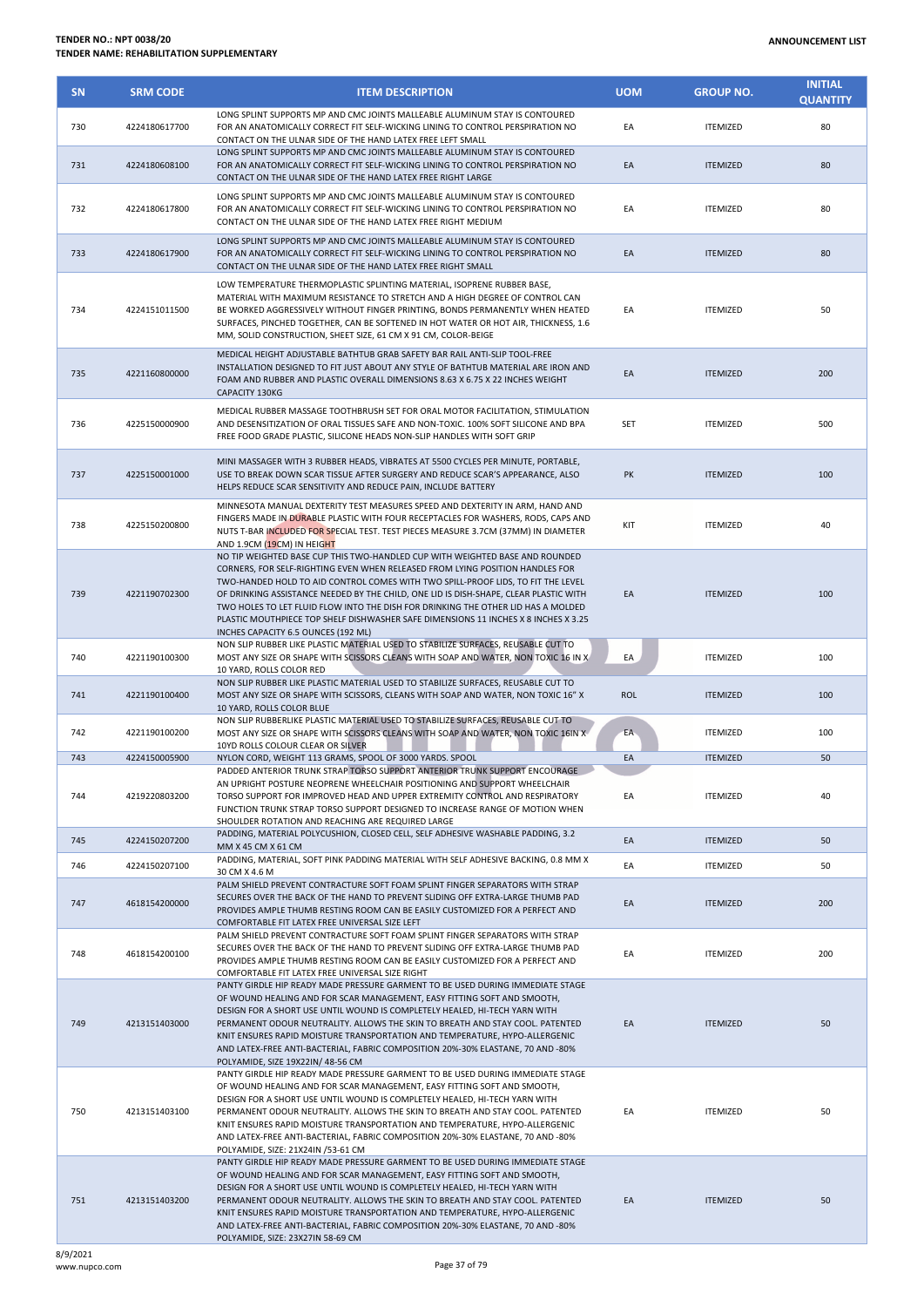| <b>SN</b> | <b>SRM CODE</b> | <b>ITEM DESCRIPTION</b>                                                                                                                                                                                                                                                                                                                                                                                                                                                                                                            | <b>UOM</b> | <b>GROUP NO.</b> | <b>INITIAL</b><br><b>QUANTITY</b> |
|-----------|-----------------|------------------------------------------------------------------------------------------------------------------------------------------------------------------------------------------------------------------------------------------------------------------------------------------------------------------------------------------------------------------------------------------------------------------------------------------------------------------------------------------------------------------------------------|------------|------------------|-----------------------------------|
| 752       | 4213151403300   | PANTY GIRDLE HIP READY MADE PRESSURE GARMENT TO BE USED DURING IMMEDIATE STAGE<br>OF WOUND HEALING AND FOR SCAR MANAGEMENT, EASY FITTING SOFT AND SMOOTH,<br>DESIGN FOR A SHORT USE UNTIL WOUND IS COMPLETELY HEALED, HI-TECH YARN WITH<br>PERMANENT ODOUR NEUTRALITY. ALLOWS THE SKIN TO BREATH AND STAY COOL. PATENTED<br>KNIT ENSURES RAPID MOISTURE TRANSPORTATION AND TEMPERATURE, HYPO-ALLERGENIC<br>AND LATEX-FREE ANTI-BACTERIAL, FABRIC COMPOSITION 20%-30% ELASTANE, 70 AND -80%<br>POLYAMIDE, SIZE: 26X31IN /66-79 CM   | EA         | <b>ITEMIZED</b>  | 50                                |
| 753       | 4213151403400   | PANTY GIRDLE HIP READY MADE PRESSURE GARMENT TO BE USED DURING IMMEDIATE STAGE<br>OF WOUND HEALING AND FOR SCAR MANAGEMENT, EASY FITTING SOFT AND SMOOTH,<br>DESIGN FOR A SHORT USE UNTIL WOUND IS COMPLETELY HEALED, HI-TECH YARN WITH<br>PERMANENT ODOUR NEUTRALITY. ALLOWS THE SKIN TO BREATH AND STAY COOL. PATENTED<br>KNIT ENSURES RAPID MOISTURE TRANSPORTATION AND TEMPERATURE, HYPO-ALLERGENIC<br>AND LATEX-FREE ANTI-BACTERIAL, FABRIC COMPOSITION 20%-30% ELASTANE, 70 AND -80%<br>POLYAMIDE, SIZE: 29X35IN/ 74-89 CM   | EA         | <b>ITEMIZED</b>  | 50                                |
| 754       | 4213151403500   | PANTY GIRDLE HIP READY MADE PRESSURE GARMENT TO BE USED DURING IMMEDIATE STAGE<br>OF WOUND HEALING AND FOR SCAR MANAGEMENT, EASY FITTING SOFT AND SMOOTH,<br>DESIGN FOR A SHORT USE UNTIL WOUND IS COMPLETELY HEALED, HI-TECH YARN WITH<br>PERMANENT ODOUR NEUTRALITY. ALLOWS THE SKIN TO BREATH AND STAY COOL. PATENTED<br>KNIT ENSURES RAPID MOISTURE TRANSPORTATION AND TEMPERATURE, HYPO-ALLERGENIC<br>AND LATEX-FREE ANTI-BACTERIAL, FABRIC COMPOSITION 20%-30% ELASTANE, 70 AND -80%<br>POLYAMIDE, SIZE: 41X50IN /104-127 CM | EA         | <b>ITEMIZED</b>  | 50                                |
| 755       | 4213151403600   | PANTY GIRDLE HIP READY MADE PRESSURE GARMENT TO BE USED DURING IMMEDIATE STAGE<br>OF WOUND HEALING AND FOR SCAR MANAGEMENT, EASY FITTING SOFT AND SMOOTH,<br>DESIGN FOR A SHORT USE UNTIL WOUND IS COMPLETELY HEALED, HI-TECH YARN WITH<br>PERMANENT ODOUR NEUTRALITY. ALLOWS THE SKIN TO BREATH AND STAY COOL. PATENTED<br>KNIT ENSURES RAPID MOISTURE TRANSPORTATION AND TEMPERATURE, HYPO-ALLERGENIC<br>AND LATEX-FREE ANTI-BACTERIAL, FABRIC COMPOSITION 20%-30% ELASTANE, 70 AND -80%<br>POLYAMIDE, SIZE: 33X39IN/84-99 CM    | EA         | <b>ITEMIZED</b>  | 50                                |
| 756       | 4213151403700   | PANTY GIRDLE HIP READY MADE PRESSURE GARMENT TO BE USED DURING IMMEDIATE STAGE<br>OF WOUND HEALING AND FOR SCAR MANAGEMENT, EASY FITTING SOFT AND SMOOTH,<br>DESIGN FOR A SHORT USE UNTIL WOUND IS COMPLETELY HEALED, HI-TECH YARN WITH<br>PERMANENT ODOUR NEUTRALITY. ALLOWS THE SKIN TO BREATH AND STAY COOL. PATENTED<br>KNIT ENSURES RAPID MOISTURE TRANSPORTATION AND TEMPERATURE, HYPO-ALLERGENIC<br>AND LATEX-FREE ANTI-BACTERIAL, FABRIC COMPOSITION 20%-30% ELASTANE, 70 AND -80%<br>POLYAMIDE, SIZE: 38X43IN/96-109 CM   | EA         | <b>ITEMIZED</b>  | 50                                |
| 757       | 4214170503300   | PEDIATRIC WHEELCHAIR SEATING CUSHION FOR SKIN PROTECTION AND POSITIONING. DUAL<br>LAYERED SOFT FOAM BASE WITH FIRMNESS INCREASING WITH CUSHION WIDTH. INNER COVER<br>LYCRA COATED WATER RESISTANT WITH AQUAGUARD ZIPPER AND ANTI WICKING THREAD.<br>STRETCH OUTER COVER WATER RESISTANT AND ANTI MICROBIAL. COLORED OUTER COVER<br>SIDEBANDS. BLUE, RED, GREEN OR PINK. THERAPEUTIC ITEM. SIZE: 10X10X2.75IN WEIGHT<br><b>CAPACITY 75KG</b>                                                                                        | EA         | <b>ITEMIZED</b>  | 20                                |
| 758       | 4214170503400   | PEDIATRIC WHEELCHAIR SEATING CUSHION FOR SKIN PROTECTION AND POSITIONING. DUAL<br>LAYERED SOFT FOAM BASE WITH FIRMNESS INCREASING WITH CUSHION WIDTH. INNER COVER<br>LYCRA COATED WATER RESISTANT WITH AQUAGUARD ZIPPER AND ANTI WICKING THREAD.<br>STRETCH OUTER COVER WATER RESISTANT AND ANTI MICROBIAL. COLORED OUTER COVER<br>SIDEBANDS. BLUE, RED, GREEN OR PINK. THERAPEUTIC ITEM. SIZE: 10X8X2.75IN WEIGHT<br>CAPACITY 75KG                                                                                                | EA         | <b>ITEMIZED</b>  | 20                                |
| 759       | 4214170503500   | PEDIATRIC WHEELCHAIR SEATING CUSHION FOR SKIN PROTECTION AND POSITIONING. DUAL<br>LAYERED SOFT FOAM BASE WITH FIRMNESS INCREASING WITH CUSHION WIDTH. INNER COVER<br>LYCRA COATED WATER RESISTANT WITH AQUAGUARD ZIPPER AND ANTI WICKING THREAD.<br>STRETCH OUTER COVER WATER RESISTANT AND ANTI MICROBIAL. COLORED OUTER COVER<br>SIDEBANDS. BLUE, RED, GREEN OR PINK. THERAPEUTIC ITEM. SIZE: 12X10X2.75IN WEIGHT<br>CAPACITY 75KG                                                                                               | EA         | <b>ITEMIZED</b>  | 20                                |
| 760       | 4214170503600   | PEDIATRIC WHEELCHAIR SEATING CUSHION FOR SKIN PROTECTION AND POSITIONING. DUAL<br>LAYERED SOFT FOAM BASE WITH FIRMNESS INCREASING WITH CUSHION WIDTH. INNER COVER<br>LYCRA COATED WATER RESISTANT WITH AQUAGUARD ZIPPER AND ANTI WICKING THREAD.<br>STRETCH OUTER COVER WATER RESISTANT AND ANTI MICROBIAL. COLORED OUTER COVER<br>SIDEBANDS. BLUE, RED, GREEN OR PINK. THERAPEUTIC ITEM. SIZE: 12X8X2.75IN WEIGHT<br>CAPACITY 75KG                                                                                                | EA         | <b>ITEMIZED</b>  | 20                                |
| 761       | 4214170503700   | PEDIATRIC WHEELCHAIR SEATING CUSHION FOR SKIN PROTECTION AND POSITIONING. DUAL<br>LAYERED SOFT FOAM BASE WITH FIRMNESS INCREASING WITH CUSHION WIDTH. INNER COVER<br>LYCRA COATED WATER RESISTANT WITH AQUAGUARD ZIPPER AND ANTI WICKING THREAD.<br>STRETCH OUTER COVER WATER RESISTANT AND ANTI MICROBIAL. COLORED OUTER COVER<br>SIDEBANDS. BLUE, RED, GREEN OR PINK. THERAPEUTIC ITEM. SIZE: 14X10X2.75IN WEIGHT<br>CAPACITY 75KG                                                                                               | EA         | <b>ITEMIZED</b>  | 20                                |
| 762       | 4214170503800   | PEDIATRIC WHEELCHAIR SEATING CUSHION FOR SKIN PROTECTION AND POSITIONING. DUAL<br>LAYERED SOFT FOAM BASE WITH FIRMNESS INCREASING WITH CUSHION WIDTH. INNER COVER<br>LYCRA COATED WATER RESISTANT WITH AQUAGUARD ZIPPER AND ANTI WICKING THREAD.<br>STRETCH OUTER COVER WATER RESISTANT AND ANTI MICROBIAL. COLORED OUTER COVER<br>SIDEBANDS. BLUE, RED, GREEN OR PINK. THERAPEUTIC ITEM. SIZE: 8X8X2.75IN WEIGHT<br>CAPACITY 75KG                                                                                                 | EA         | <b>ITEMIZED</b>  | 20                                |
| 763       | 4231220226100   | PRESSURE GARMENT CHIN STRAP EAR CLOSED - INTERIM AND LIGHT OR EQUIVALENT,<br>PRESSURE GARMENT CHIN STRAP EAR AREA CLOSE SCAR MANAGEMENT 60%-69%, POLYAMIDE<br>31%-40% ELASTANE, STRONG FABRIC, THICKNESS 0.64-0.68MM ADJUSTABLE PRESSURE LEVEL<br>THERAPEUTIC ITEM LATEX FREE ANTI BACTERIAL BREATHABLE HIGH UV PROTECTION COTTON<br>FREE AND NON ALLERGENIC RUBBER FREE AND MACHINE WASHABLE. SIZES: L: 26.8 IN -28 IN<br>(67-70 CM) (CIRCUMFERENCE FROM CROWN TO CHIN).                                                          | EA         | <b>ITEMIZED</b>  | 15                                |
| 764       | 4231220226200   | PRESSURE GARMENT CHIN STRAP EAR CLOSED - INTERIM AND LIGHT OR EQUIVALENT,<br>PRESSURE GARMENT CHIN STRAP EAR AREA CLOSE SCAR MANAGEMENT 60%-69%, POLYAMIDE<br>31%-40% ELASTANE, STRONG FABRIC, THICKNESS 0.64-0.68MM ADJUSTABLE PRESSURE LEVEL<br>THERAPEUTIC ITEM LATEX FREE ANTI BACTERIAL BREATHABLE HIGH UV PROTECTION COTTON<br>FREE AND NON ALLERGENIC RUBBER FREE AND MACHINE WASHABLE. SIZES: M: 25.2 IN -26.4 IN<br>(63-66 CM) (CIRCUMFERENCE FROM CROWN TO CHIN).                                                        | EA         | <b>ITEMIZED</b>  | 15                                |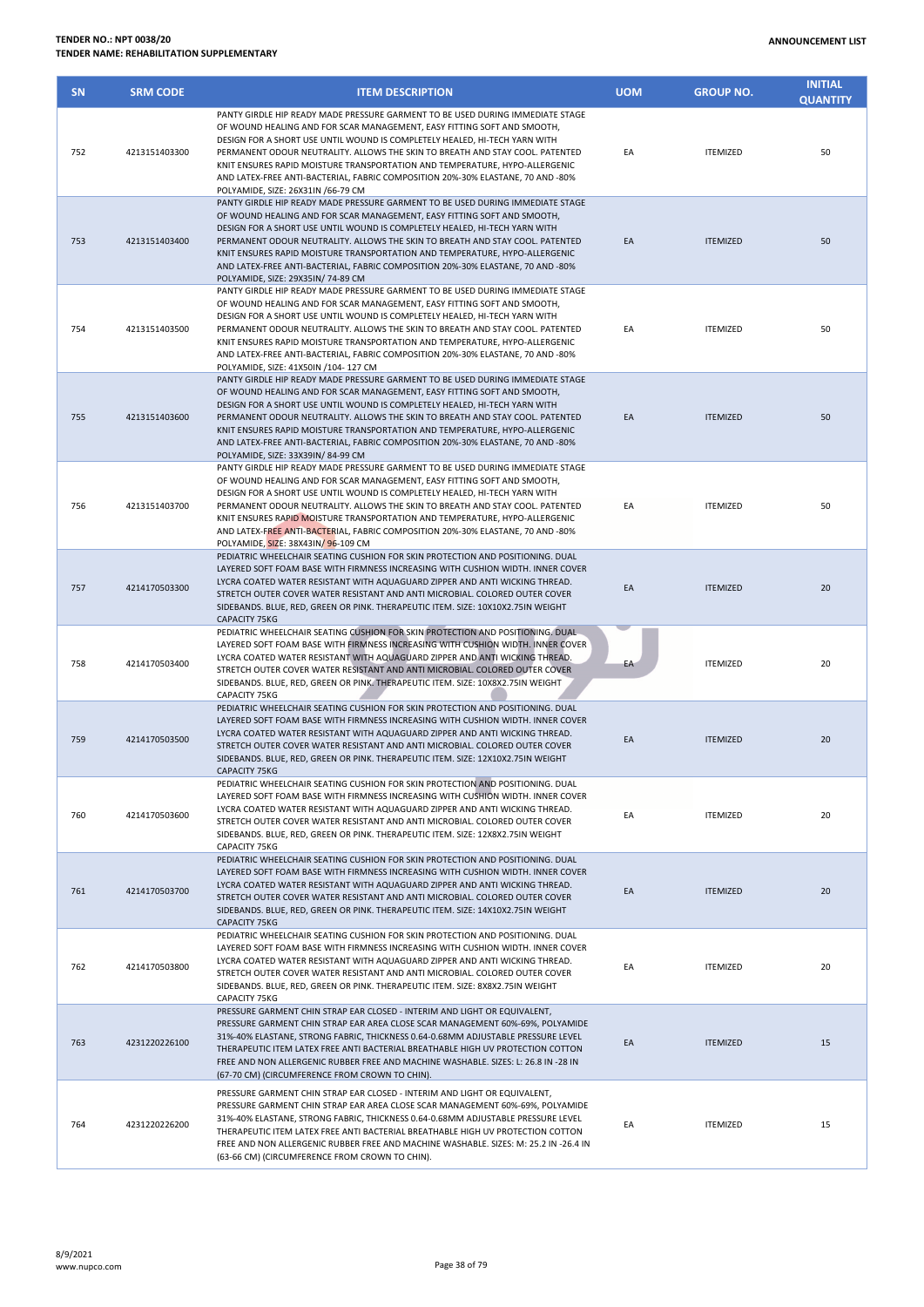| <b>SN</b> | <b>SRM CODE</b> | <b>ITEM DESCRIPTION</b>                                                                                                                                                                                                                                                                                                                                                                                                                                                      | <b>UOM</b> | <b>GROUP NO.</b> | <b>INITIAL</b><br><b>QUANTITY</b> |
|-----------|-----------------|------------------------------------------------------------------------------------------------------------------------------------------------------------------------------------------------------------------------------------------------------------------------------------------------------------------------------------------------------------------------------------------------------------------------------------------------------------------------------|------------|------------------|-----------------------------------|
| 765       | 4231220226300   | PRESSURE GARMENT CHIN STRAP EAR CLOSED - INTERIM AND LIGHT OR EQUIVALENT,<br>PRESSURE GARMENT CHIN STRAP EAR AREA CLOSE SCAR MANAGEMENT 60%-69%, POLYAMIDE<br>31%-40% ELASTANE, STRONG FABRIC, THICKNESS 0.64-0.68MM ADJUSTABLE PRESSURE LEVEL<br>THERAPEUTIC ITEM LATEX FREE ANTI BACTERIAL BREATHABLE HIGH UV PROTECTION COTTON<br>FREE AND NON ALLERGENIC RUBBER FREE AND MACHINE WASHABLE. SIZES: S: 23.6 IN -24.8 IN<br>(59-62 CM) (CIRCUMFERENCE FROM CROWN TO CHIN).  | EA         | <b>ITEMIZED</b>  | 15                                |
| 766       | 4231220226400   | PRESSURE GARMENT CHIN STRAP EAR CLOSED - INTERIM AND LIGHT OR EQUIVALENT,<br>PRESSURE GARMENT CHIN STRAP EAR AREA CLOSE SCAR MANAGEMENT 60%-69%, POLYAMIDE<br>31%-40% ELASTANE, STRONG FABRIC, THICKNESS 0.64-0.68MM ADJUSTABLE PRESSURE LEVEL<br>THERAPEUTIC ITEM LATEX FREE ANTI BACTERIAL BREATHABLE HIGH UV PROTECTION COTTON<br>FREE AND NON ALLERGENIC RUBBER FREE AND MACHINE WASHABLE. SIZES: XL: 28.4 IN -29.6 IN<br>(71-74 CM) (CIRCUMFERENCE FROM CROWN TO CHIN). | EA         | <b>ITEMIZED</b>  | 15                                |
| 767       | 4231220226500   | PRESSURE GARMENT CHIN STRAP EAR CLOSED - INTERIM AND LIGHT OR EQUIVALENT,<br>PRESSURE GARMENT CHIN STRAP EAR AREA CLOSE SCAR MANAGEMENT 60%-69%, POLYAMIDE<br>31%-40% ELASTANE, STRONG FABRIC, THICKNESS 0.64-0.68MM ADJUSTABLE PRESSURE LEVEL<br>THERAPEUTIC ITEM LATEX FREE ANTI BACTERIAL BREATHABLE HIGH UV PROTECTION COTTON<br>FREE AND NON ALLERGENIC RUBBER FREE AND MACHINE WASHABLE. SIZES: XS: 22 IN -23.2 IN<br>(55-58 CM) (CIRCUMFERENCE FROM CROWN TO CHIN).   | EA         | <b>ITEMIZED</b>  | 15                                |
| 768       | 4231220226600   | PRESSURE GARMENT CHIN STRAP EAR CLOSED - INTERIM AND LIGHT OR EQUIVALENT,<br>PRESSURE GARMENT CHIN STRAP EAR AREA CLOSE SCAR MANAGEMENT 60%-69%, POLYAMIDE<br>31%-40% ELASTANE, STRONG FABRIC, THICKNESS 0.64-0.68MM ADJUSTABLE PRESSURE LEVEL<br>THERAPEUTIC ITEM LATEX FREE ANTI BACTERIAL BREATHABLE HIGH UV PROTECTION COTTON<br>FREE AND NON ALLERGENIC RUBBER FREE AND MACHINE WASHABLE. SIZES: XXS: 20 IN -21.6 IN<br>(50-54 CM) (CIRCUMFERENCE FROM CROWN TO CHIN).  | EA         | <b>ITEMIZED</b>  | 15                                |
| 769       | 4231220227000   | PRESSURE GARMENT CHIN STRAP EAR OPEN - INTERIM AND LIGHT OR EQUIVALENT, PRESSURE<br>GARMENT CHIN STRAP EAR AREA OPEN SCAR MANAGEMENT 60%-69%, POLYAMIDE 31%-40%<br>ELASTANE, STRONG FABRIC, THICKNESS 0.64-0.68MM ADJUSTABLE PRESSURE LEVEL<br>THERAPEUTIC ITEM LATEX FREE ANTI BACTERIAL BREATHABLE HIGH UV PROTECTION COTTON<br>FREE AND NON ALLERGENIC RUBBER FREE AND MACHINE WASHABLE. SIZES: XL: 28.4 IN -29.6 IN<br>(71-74 CM) (CIRCUMFERENCE FROM CROWN TO CHIN).    | EA         | <b>ITEMIZED</b>  | 15                                |
| 770       | 4618150404300   | PRESSURE GARMENT GAUNTLET THUMB OPEN LEFT HAND SCAR MANAGEMENT 60%-69%,<br>POLYAMIDE 31%-40% ELASTANE, STRONG FABRIC, THICKNESS 0.64-0.68MM, PRESSURE LEVEL<br>23-30 MMHG THERAPEUTIC ITEM L LATEX FREE ANTI BACTERIAL BREATHABLE HIGH UV<br>PROTECTION COTTON FREE AND NON-ALLERGENIC RUBBER FREE AND MACHINE WASHABLE.<br>SIZES: L: 9.2-9.6 IN (23-24 CM) (MCP CIRCUMFERENCE).                                                                                             | EA         | <b>ITEMIZED</b>  | 30                                |
| 771       | 4618150404400   | PRESSURE GARMENT GAUNTLET THUMB OPEN LEFT HAND SCAR MANAGEMENT 60%-69%,<br>POLYAMIDE 31%-40% ELASTANE, STRONG FABRIC, THICKNESS 0.64-0.68MM, PRESSURE LEVEL<br>23-30 MMHG THERAPEUTIC ITEM L LATEX FREE ANTI BACTERIAL BREATHABLE HIGH UV<br>PROTECTION COTTON FREE AND NON-ALLERGENIC RUBBER FREE AND MACHINE WASHABLE.<br>SIZES: M: 8.4-8.8 IN (21-22) (MCP CIRCUMFERENCE).                                                                                                | EA         | <b>ITEMIZED</b>  | 30                                |
| 772       | 4618150404500   | PRESSURE GARMENT GAUNTLET THUMB OPEN LEFT HAND SCAR MANAGEMENT 60%-69%,<br>POLYAMIDE 31%-40% ELASTANE, STRONG FABRIC, THICKNESS 0.64-0.68MM, PRESSURE LEVEL<br>23-30 MMHG THERAPEUTIC ITEM L LATEX FREE ANTI BACTERIAL BREATHABLE HIGH UV<br>PROTECTION COTTON FREE AND NON-ALLERGENIC RUBBER FREE AND MACHINE WASHABLE.<br>SIZES: S: 7.6-8 IN (19-20 CM) (MCP CIRCUMFERENCE).                                                                                               | EA         | <b>ITEMIZED</b>  | 30                                |
| 773       | 4618150404600   | PRESSURE GARMENT GAUNTLET THUMB OPEN LEFT HAND SCAR MANAGEMENT 60%-69%,<br>POLYAMIDE 31%-40% ELASTANE, STRONG FABRIC, THICKNESS 0.64-0.68MM, PRESSURE LEVEL<br>23-30 MMHG THERAPEUTIC ITEM L LATEX FREE ANTI BACTERIAL BREATHABLE HIGH UV<br>PROTECTION COTTON FREE AND NON-ALLERGENIC RUBBER FREE AND MACHINE WASHABLE.<br>SIZES: XL: 10-10.4 IN (25-26 CM) (MCP CIRCUMFERENCE).                                                                                            | EA         | <b>ITEMIZED</b>  | 30                                |
| 774       | 4618150404700   | PRESSURE GARMENT GAUNTLET THUMB OPEN LEFT HAND SCAR MANAGEMENT 60%-69%,<br>POLYAMIDE 31%-40% ELASTANE, STRONG FABRIC, THICKNESS 0.64-0.68MM, PRESSURE LEVEL<br>23-30 MMHG THERAPEUTIC ITEM L LATEX FREE ANTI BACTERIAL BREATHABLE HIGH UV<br>PROTECTION COTTON FREE AND NON-ALLERGENIC RUBBER FREE AND MACHINE WASHABLE.<br>SIZES: XS: 6.8-7.2 IN (17-18 CM) (MCP CIRCUMFERENCE).                                                                                            | EA         | <b>ITEMIZED</b>  | 30                                |
| 775       | 4618150404800   | PRESSURE GARMENT GAUNTLET THUMB OPEN LEFT HAND SCAR MANAGEMENT 60%-69%,<br>POLYAMIDE 31%-40% ELASTANE, STRONG FABRIC, THICKNESS 0.64-0.68MM, PRESSURE LEVEL<br>23-30 MMHG THERAPEUTIC ITEM L LATEX FREE ANTI BACTERIAL BREATHABLE HIGH UV<br>PROTECTION COTTON FREE AND NON-ALLERGENIC RUBBER FREE AND MACHINE WASHABLE.<br>SIZES: XXL: 10.8-11.2 IN (27-28 CM) (MCP CIRCUMFERENCE).                                                                                         | EA         | <b>ITEMIZED</b>  | 30                                |
| 776       | 4618150404900   | PRESSURE GARMENT GAUNTLET THUMB OPEN LEFT HAND SCAR MANAGEMENT 60%-69%,<br>POLYAMIDE 31%-40% ELASTANE, STRONG FABRIC, THICKNESS 0.64-0.68MM, PRESSURE LEVEL<br>23-30 MMHG THERAPEUTIC ITEM L LATEX FREE ANTI BACTERIAL BREATHABLE HIGH UV<br>PROTECTION COTTON FREE AND NON-ALLERGENIC RUBBER FREE AND MACHINE WASHABLE.<br>SIZES: XXS: 5.6-6.4 IN (14-16 CM) (MCP CIRCUMFERENCE).                                                                                           | EA         | <b>ITEMIZED</b>  | 30                                |
| 777       | 4618150405000   | PRESSURE GARMENT GAUNTLET THUMB OPEN RIGHT HAND SCAR MANAGEMENT 60%-69%,<br>POLYAMIDE 31%-40% ELASTANE, STRONG FABRIC, THICKNESS 0.64-0.68MM, PRESSURE LEVEL<br>23-30 MMHG THERAPEUTIC ITEM L LATEX FREE ANTI BACTERIAL BREATHABLE HIGH UV<br>PROTECTION COTTON FREE AND NON-ALLERGENIC RUBBER FREE AND MACHINE WASHABLE.<br>SIZES: L: 9.2-9.6 IN (23-24 CM) (MCP CIRCUMFERENCE).                                                                                            | EA         | <b>ITEMIZED</b>  | 30                                |
| 778       | 4618150405100   | PRESSURE GARMENT GAUNTLET THUMB OPEN RIGHT HAND SCAR MANAGEMENT 60%-69%,<br>POLYAMIDE 31%-40% ELASTANE, STRONG FABRIC, THICKNESS 0.64-0.68MM, PRESSURE LEVEL<br>23-30 MMHG THERAPEUTIC ITEM L LATEX FREE ANTI BACTERIAL BREATHABLE HIGH UV<br>PROTECTION COTTON FREE AND NON-ALLERGENIC RUBBER FREE AND MACHINE WASHABLE.<br>SIZES: M: 8.4-8.8 IN (21-22) (MCP CIRCUMFERENCE).                                                                                               | EA         | <b>ITEMIZED</b>  | 30                                |
| 779       | 4618150405200   | PRESSURE GARMENT GAUNTLET THUMB OPEN RIGHT HAND SCAR MANAGEMENT 60%-69%,<br>POLYAMIDE 31%-40% ELASTANE, STRONG FABRIC, THICKNESS 0.64-0.68MM, PRESSURE LEVEL<br>23-30 MMHG THERAPEUTIC ITEM L LATEX FREE ANTI BACTERIAL BREATHABLE HIGH UV<br>PROTECTION COTTON FREE AND NON-ALLERGENIC RUBBER FREE AND MACHINE WASHABLE.<br>SIZES: S: 7.6-8 IN (19-20 CM) (MCP CIRCUMFERENCE).                                                                                              | EA         | <b>ITEMIZED</b>  | 30                                |
| 780       | 4618150405300   | PRESSURE GARMENT GAUNTLET THUMB OPEN RIGHT HAND SCAR MANAGEMENT 60%-69%,<br>POLYAMIDE 31%-40% ELASTANE, STRONG FABRIC, THICKNESS 0.64-0.68MM, PRESSURE LEVEL<br>23-30 MMHG THERAPEUTIC ITEM L LATEX FREE ANTI BACTERIAL BREATHABLE HIGH UV<br>PROTECTION COTTON FREE AND NON-ALLERGENIC RUBBER FREE AND MACHINE WASHABLE.<br>SIZES: XL: 10-10.4 IN (25-26 CM) (MCP CIRCUMFERENCE).                                                                                           | EA         | <b>ITEMIZED</b>  | 30                                |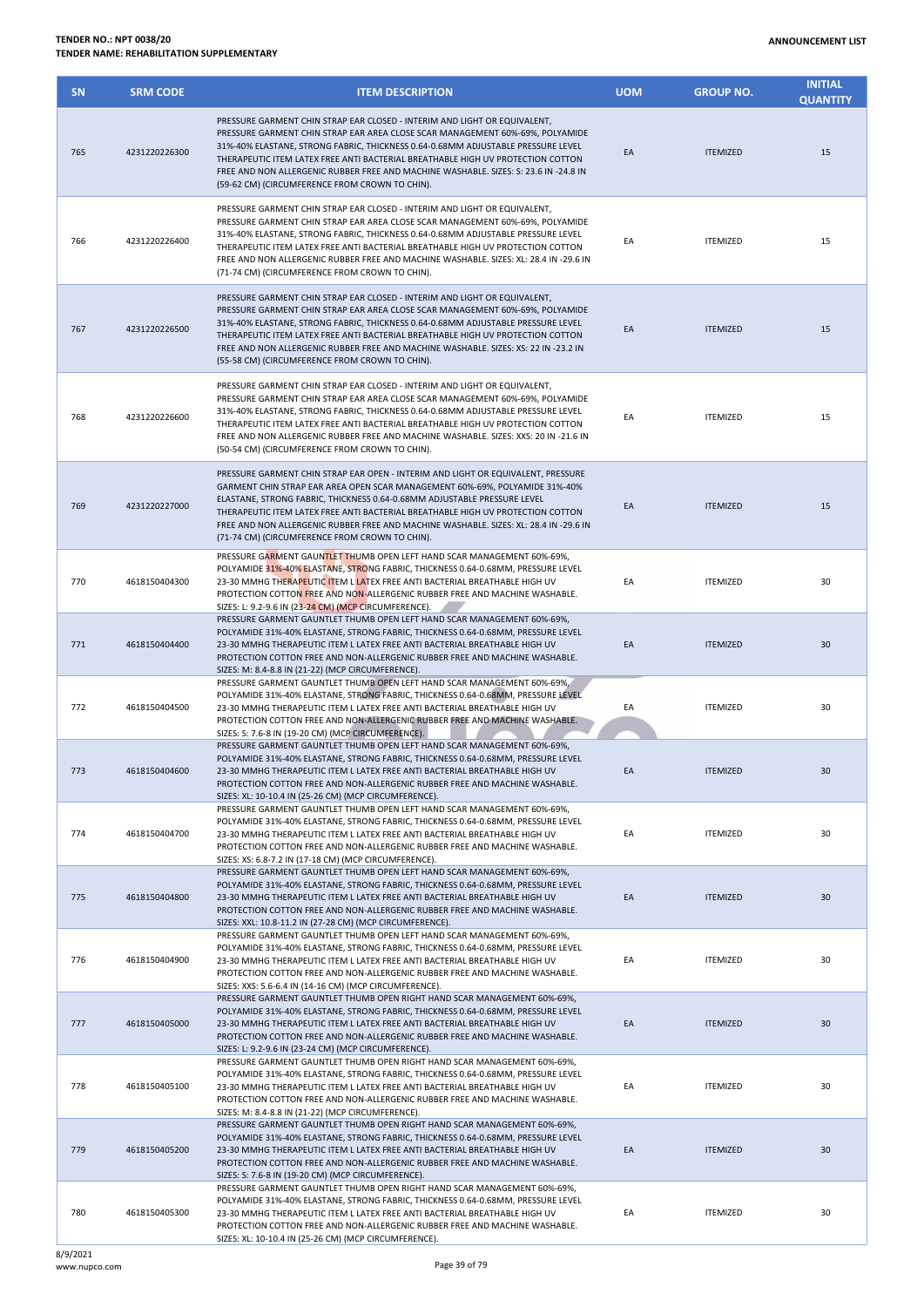| <b>SN</b> | <b>SRM CODE</b> | <b>ITEM DESCRIPTION</b>                                                                                                                                                                                                                                                                                                                                                                                                                                   | <b>UOM</b> | <b>GROUP NO.</b> | <b>INITIAL</b><br><b>QUANTITY</b> |
|-----------|-----------------|-----------------------------------------------------------------------------------------------------------------------------------------------------------------------------------------------------------------------------------------------------------------------------------------------------------------------------------------------------------------------------------------------------------------------------------------------------------|------------|------------------|-----------------------------------|
| 781       | 4618150405400   | PRESSURE GARMENT GAUNTLET THUMB OPEN RIGHT HAND SCAR MANAGEMENT 60%-69%,<br>POLYAMIDE 31%-40% ELASTANE, STRONG FABRIC, THICKNESS 0.64-0.68MM, PRESSURE LEVEL<br>23-30 MMHG THERAPEUTIC ITEM L LATEX FREE ANTI BACTERIAL BREATHABLE HIGH UV<br>PROTECTION COTTON FREE AND NON-ALLERGENIC RUBBER FREE AND MACHINE WASHABLE.<br>SIZES: XS: 6.8-7.2 IN (17-18 CM) (MCP CIRCUMFERENCE).                                                                        | EA         | <b>ITEMIZED</b>  | 30                                |
| 782       | 4618150405500   | PRESSURE GARMENT GAUNTLET THUMB OPEN RIGHT HAND SCAR MANAGEMENT 60%-69%,<br>POLYAMIDE 31%-40% ELASTANE, STRONG FABRIC, THICKNESS 0.64-0.68MM, PRESSURE LEVEL<br>23-30 MMHG THERAPEUTIC ITEM L LATEX FREE ANTI BACTERIAL BREATHABLE HIGH UV<br>PROTECTION COTTON FREE AND NON-ALLERGENIC RUBBER FREE AND MACHINE WASHABLE.<br>SIZES: XXL: 10.8-11.2 IN (27-28 CM) (MCP CIRCUMFERENCE).                                                                     | EA         | <b>ITEMIZED</b>  | 30                                |
| 783       | 4618150405600   | PRESSURE GARMENT GAUNTLET THUMB OPEN RIGHT HAND SCAR MANAGEMENT 60%-69%,<br>POLYAMIDE 31%-40% ELASTANE, STRONG FABRIC, THICKNESS 0.64-0.68MM, PRESSURE LEVEL<br>23-30 MMHG THERAPEUTIC ITEM L LATEX FREE ANTI BACTERIAL BREATHABLE HIGH UV<br>PROTECTION COTTON FREE AND NON-ALLERGENIC RUBBER FREE AND MACHINE WASHABLE.<br>SIZES: XXS: 5.6-6.4 IN (14-16 CM) (MCP CIRCUMFERENCE).                                                                       | EA         | <b>ITEMIZED</b>  | 30                                |
| 784       | 4225161801700   | PRONATION/SUPINATION WHEEL A SIMPLE PIECE OF EQUIPMENT THAT CAN BE USED<br>EFFECTIVELY TO PROMOTE PRONATION AND SUPINATION. HAND BAR CAN ACCOMMODATE<br>ANY SIZE HAND AS WELL AS A FLEXION GLOVE IF NECESSARY. THE RUBBER SURFACE ON THE<br>OUTSIDE PROVIDES NON-SLIP MOTION OF THE WHEEL DURING EXERCISE. WHEEL WEIGHS<br>APPROXIMATELY 2 LBS.(0.9KG)                                                                                                    | EA         | <b>ITEMIZED</b>  | 100                               |
| 785       | 4224150705300   | QUICK CLOSED END RIVETS EASILY PINCH CLOSED ELIMINATES INTERNAL BULGING LARGE 3/8<br>INCH SHAFT (9.5 MM) PACKAGE OF 100.                                                                                                                                                                                                                                                                                                                                  | EA         | <b>ITEMIZED</b>  | 50                                |
| 786       | 4224150705200   | QUICK CLOSED END RIVETS EASILY PINCH CLOSED ELIMINATES INTERNAL BULGING SMALL 5/16                                                                                                                                                                                                                                                                                                                                                                        | EA         | <b>ITEMIZED</b>  | 50                                |
| 787       | 4224200017200   | INCH SHAFT (7.9 MM) PACKAGE OF 100<br>REEL WIRE SPRING 16.5 GAUGE WIRE, 18M RECOMMENDED FOR USE IN DYNAMIC SPLINTING<br>OF PIP JOINTS THE WING NUT BRAKE ALLOWS FOR GREATER CONTROL AND EASIER HANDLING                                                                                                                                                                                                                                                   | EA         | <b>ITEMIZED</b>  | 50                                |
| 788       | 4225150200200   | <b>DURING FABRICATION</b><br>RETRACTABLE MONOFILAMENTS ACCURATELY AND CONVENIENTLY MEASURE THRESHOLD OF<br>CUTANEOUS SENSORY PERCEPTION. DISTINGUISH BETWEEN 5 DIFFERENT RANGE OF<br>SENSATION. EACH SET COMES COMPLETE WITH NUMBER-ENGRAVED MONOFILAMENTS,<br>INSTRUCTIONS, VINYL CARRYING CASE AND A PAD OF 100 RECORD FORMS. MADE TO BE<br>DAMAGE-RESISTANT AND HIGHLY REUSABLE FOR MAXIMUM FUNCTIONALITY THROUGH EVERY<br><b>EVALUATION. HAND KIT</b> | EA         | <b>ITEMIZED</b>  | 25                                |
| 789       | 4225150200900   | ROEDER MANIPULATIVE APTITUDE TEST MEASURES SPEED AND DEXTERITY IN ARM, HAND AND<br>FINGERS MADE IN DURABLE PLASTIC WITH FOUR RECEPTACLES FOR WASHERS, RODS, CAPS AND<br>NUTS. BOARD ALSO IS COMPRISED OF A HORIZONTAL T-BAR AND 40 INSERTS ARRANGED IN A<br>PREDETERMINED PATTERN INCLUDE REPLACEMENT PINS, CAPS FOR ROEDER MANIPULATIVE,<br>APTITUDE TEST AND RECORD BLANKS FOR THE ROEDER MANIPULATIVE APTITUDE TEST                                    | KIT        | <b>ITEMIZED</b>  | 20                                |
| 790       | 4412161801300   | SCISSOR, UNLIMITED, POWERFUL LEVERAGE FOR GREATER MECHANICAL ADVANTAGE, CUTS<br>UNHEATED THERMOPLASTIC SPLINTING MATERIAL AND METAL FLEXIBLE, NON-STICK HANDLES,<br>PROVIDE A COMFORTABLE GRIPS, 1 3/4 INCHES (4 CM) BLADE                                                                                                                                                                                                                                | EA         | <b>ITEMIZED</b>  | 50                                |
| 791       | 4412161800600   | SCISSORS WITH EASY GRIP CUSHIONED HANDLES SPRING ACTION AND SAFETY CATCH<br>SOFTOUCH SPRING-ACTION SCISSORS USE A BUILT IN SPRING TO AUTOMATICALLY OPEN THE<br>SCISSORS HELPS RELIEVE THE HAND MUSCLES AND JOINTS THE LOCATION OF THE SLIDING LOCK<br>ALLOWS FOR ONE HANDED OPERATION RIGHT OR LEFT-HANDED                                                                                                                                                | EA         | <b>ITEMIZED</b>  | 50                                |
| 792       | 4412161800500   | SCISSORS, ALL PURPOSE SNIPS, WITH HEAVY DUTY BLADES WITH STAINLESS STEEL, SPRING,<br>SAFETY LATCH, AND COMFORT GRIP HANDLES                                                                                                                                                                                                                                                                                                                               | EA         | <b>ITEMIZED</b>  | 50                                |
| 793       | 4412161801200   | SCISSORS, STIREX OR EQUIVALENT, FOR CHILDREN, BUT SAFETY BLADES LENGTH 7 INCHES, EASY<br>TO GRIP, RIDGED HANDLES                                                                                                                                                                                                                                                                                                                                          | EA         | <b>ITEMIZED</b>  | 50                                |
| 794       | 4219220803100   | SEATBELT ADJUSTABLE SECURE SUPPORT COTTON FOAM PADDED VELCRO HOOK AND LOOP<br>RELEASE WITH EASY RELEASE RED LOOP EASILY ATTACHES TO WHEELCHAIR KICK SPURS FOR<br>WHEELCHAIR POSITIONING AND SUPPORT UNIVERSAL USE WITH A PATIENT WHO REQUIRES A<br>POSITIONING AIDE WHILE SEATED IN THE WHEELCHAIR OR AS A REMINDER NOT TO LEAVE<br>THEIR WHEELCHAIR WITHOUT ASSISTANCE MACHINE WASHABLE 24 IN L X 4 IN W PADDED<br>FRONT, OVERALL LENGTH 81 IN           | EA         | <b>ITEMIZED</b>  | 200                               |
| 795       | 4224152008600   | SELF ADHESIVE D-RING FASTENING SYSTEM CUSHION STRAP SPLINTING ACCESSORIES 1X12IN<br>LATEX FREE DO NOT STRETCH HAND WASH (PER PACK)                                                                                                                                                                                                                                                                                                                        | EA         | <b>ITEMIZED</b>  | 100                               |
| 796       | 4224152008700   | SELF ADHESIVE D-RING FASTENING SYSTEM CUSHION STRAP SPLINTING ACCESSORIES 1X15IN<br>LATEX FREE DO NOT STRETCH HAND WASH (PER PACK)                                                                                                                                                                                                                                                                                                                        | EA         | <b>ITEMIZED</b>  | 100                               |
| 797       | 4224152008800   | SELF ADHESIVE D-RING FASTENING SYSTEM CUSHION STRAP SPLINTING ACCESSORIES 1X18IN<br>LATEX FREE DO NOT STRETCH HAND WASH (PER PACK)                                                                                                                                                                                                                                                                                                                        | EA         | <b>ITEMIZED</b>  | 100                               |
| 798       | 4224152008900   | SELF ADHESIVE D-RING FASTENING SYSTEM CUSHION STRAP SPLINTING ACCESSORIES 2X12IN                                                                                                                                                                                                                                                                                                                                                                          | EA         | <b>ITEMIZED</b>  | 100                               |
| 799       | 4224152009000   | LATEX FREE DO NOT STRETCH HAND WASH (PER PACK)<br>SELF ADHESIVE D-RING FASTENING SYSTEM CUSHION STRAP SPLINTING ACCESSORIES 2X15IN                                                                                                                                                                                                                                                                                                                        | EA         | <b>ITEMIZED</b>  | 100                               |
| 800       | 4224152009100   | LATEX FREE DO NOT STRETCH HAND WASH (PER PACK)<br>SELF ADHESIVE D-RING FASTENING SYSTEM CUSHION STRAP SPLINTING ACCESSORIES 2X18IN                                                                                                                                                                                                                                                                                                                        | EA         | <b>ITEMIZED</b>  | 100                               |
|           |                 | LATEX FREE DO NOT STRETCH HAND WASH (PER PACK)<br>SHEARS-SCISSORS, WITH 200 MM BLADES, MADE FROM HEAVY DUTY, DOUBLE PLATED,                                                                                                                                                                                                                                                                                                                               |            |                  |                                   |
| 801       | 4412161800800   | CHROME OVER, NICKEL, LEFT HANDED<br>SHORT SPLINT SUPPORTS MP JOINTS MALLEABLE ALUMINUM STAY IS CONTOURED FOR AN                                                                                                                                                                                                                                                                                                                                           | EA         | <b>ITEMIZED</b>  | 50                                |
| 802       | 4224180618000   | ANATOMICALLY CORRECT FIT SELF-WICKING LINING TO CONTROL PERSPIRATION NO CONTACT<br>ON THE ULNAR SIDE OF THE HAND LATEX FREE LEFT LARGE                                                                                                                                                                                                                                                                                                                    | EA         | <b>ITEMIZED</b>  | 80                                |
| 803       | 4224180618100   | SHORT SPLINT SUPPORTS MP JOINTS MALLEABLE ALUMINUM STAY IS CONTOURED FOR AN<br>ANATOMICALLY CORRECT FIT SELF-WICKING LINING TO CONTROL PERSPIRATION NO CONTACT<br>ON THE ULNAR SIDE OF THE HAND LATEX FREE LEFT MEDIUM                                                                                                                                                                                                                                    | EA         | <b>ITEMIZED</b>  | 80                                |
| 804       | 4224180618200   | SHORT SPLINT SUPPORTS MP JOINTS MALLEABLE ALUMINUM STAY IS CONTOURED FOR AN<br>ANATOMICALLY CORRECT FIT SELF-WICKING LINING TO CONTROL PERSPIRATION NO CONTACT<br>ON THE ULNAR SIDE OF THE HAND LATEX FREE LEFT SMALL                                                                                                                                                                                                                                     | EA         | <b>ITEMIZED</b>  | 80                                |
| 805       | 4224180618300   | SHORT SPLINT SUPPORTS MP JOINTS MALLEABLE ALUMINUM STAY IS CONTOURED FOR AN<br>ANATOMICALLY CORRECT FIT SELF-WICKING LINING TO CONTROL PERSPIRATION NO CONTACT<br>ON THE ULNAR SIDE OF THE HAND LATEX FREE RIGHT LARGE                                                                                                                                                                                                                                    | EA         | <b>ITEMIZED</b>  | 80                                |
| 806       | 4224180618400   | SHORT SPLINT SUPPORTS MP JOINTS MALLEABLE ALUMINUM STAY IS CONTOURED FOR AN<br>ANATOMICALLY CORRECT FIT SELF-WICKING LINING TO CONTROL PERSPIRATION NO CONTACT<br>ON THE ULNAR SIDE OF THE HAND LATEX FREE RIGHT MEDIUM                                                                                                                                                                                                                                   | EA         | <b>ITEMIZED</b>  | 80                                |
| 807       | 4224180618500   | SHORT SPLINT SUPPORTS MP JOINTS MALLEABLE ALUMINUM STAY IS CONTOURED FOR AN<br>ANATOMICALLY CORRECT FIT SELF-WICKING LINING TO CONTROL PERSPIRATION NO CONTACT                                                                                                                                                                                                                                                                                            | EA         | <b>ITEMIZED</b>  | 80                                |

ON THE ULNAR SIDE OF THE HAND LATEX FREE RIGHT SMALL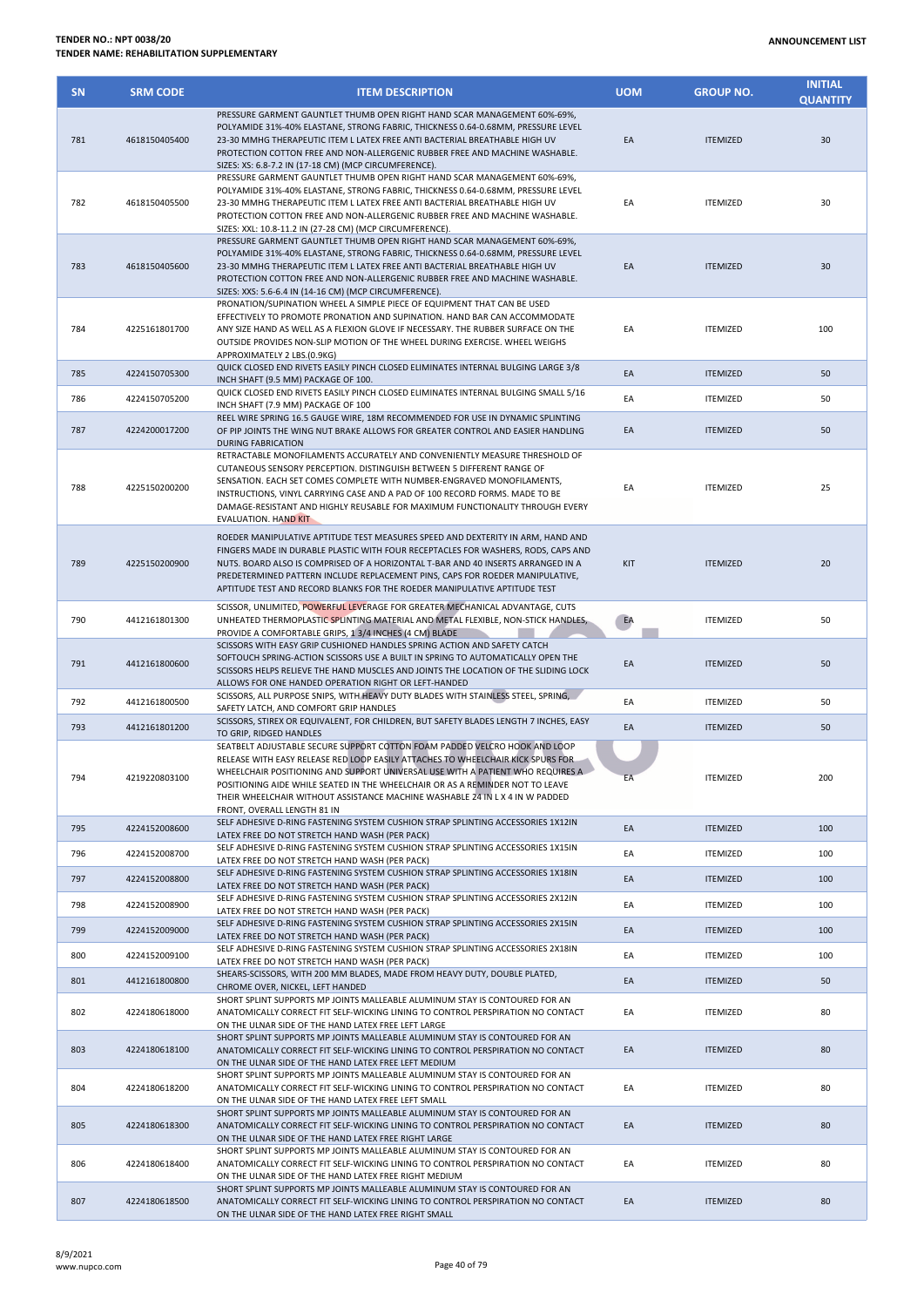| <b>SN</b> | <b>SRM CODE</b> | <b>ITEM DESCRIPTION</b>                                                                                                                                                                                                                                                                                                                                                                                                                                                                                                                                                                                                                                                            | <b>UOM</b> | <b>GROUP NO.</b> | <b>INITIAL</b><br><b>QUANTITY</b> |
|-----------|-----------------|------------------------------------------------------------------------------------------------------------------------------------------------------------------------------------------------------------------------------------------------------------------------------------------------------------------------------------------------------------------------------------------------------------------------------------------------------------------------------------------------------------------------------------------------------------------------------------------------------------------------------------------------------------------------------------|------------|------------------|-----------------------------------|
| 808       | 4214280269900   | SLEEVE FOREARM READY MADE PRESSURE GARMENT TO BE USED DURING IMMEDIATE STAGE<br>OF WOUND HEALING AND FOR SCAR MANAGEMENT, EASY FITTING SOFT AND SMOOTH,<br>DESIGN FOR A SHORT USE UNTIL WOUND IS COMPLETELY HEALED, HI-TECH YARN WITH<br>PERMANENT ODOR NEUTRALITY. ALLOWS THE SKIN TO BREATH AND STAY COOL. PATENTED<br>KNIT ENSURES RAPID MOISTURE TRANSPORTATION AND TEMPERATURE, HYPRO-ALLERGENIC<br>AND LATEX-FREE ANTI-BACTERIAL, FABRIC COMPOSITION 20%-30% ELASTANE, 70 AND -80%<br>POLYAMIDE, SIZE: 8.5-10.5 IN /21.5-25.5 CM                                                                                                                                             | EA         | <b>ITEMIZED</b>  | 100                               |
| 809       | 4213171701600   | SLEEVE FOREARM READY MADE PRESSURE GARMENT TO BE USED DURING IMMEDIATE STAGE<br>OF WOUND HEALING AND FOR SCAR MANAGEMENT, EASY FITTING SOFT AND SMOOTH,<br>DESIGN FOR A SHORT USE UNTIL WOUND IS COMPLETELY HEALED, HI-TECH YARN WITH<br>PERMANENT ODOUR NEUTRALITY. ALLOWS THE SKIN TO BREATH AND STAY COOL. PATENTED<br>KNIT ENSURES RAPID MOISTURE TRANSPORTATION AND TEMPERATURE, HYPO-ALLERGENIC<br>AND LATEX-FREE ANTI-BACTERIAL, FABRIC COMPOSITION 20%-30% ELASTANE, 70 AND -80%<br>POLYAMIDE, SIZE: 10X12.5IN/25.5-30.5 CM                                                                                                                                                | EA         | <b>ITEMIZED</b>  | 100                               |
| 810       | 4213171701700   | SLEEVE FOREARM READY MADE PRESSURE GARMENT TO BE USED DURING IMMEDIATE STAGE<br>OF WOUND HEALING AND FOR SCAR MANAGEMENT, EASY FITTING SOFT AND SMOOTH,<br>DESIGN FOR A SHORT USE UNTIL WOUND IS COMPLETELY HEALED, HI-TECH YARN WITH<br>PERMANENT ODOUR NEUTRALITY. ALLOWS THE SKIN TO BREATH AND STAY COOL. PATENTED<br>KNIT ENSURES RAPID MOISTURE TRANSPORTATION AND TEMPERATURE, HYPO-ALLERGENIC<br>AND LATEX-FREE ANTI-BACTERIAL, FABRIC COMPOSITION 20%-30% ELASTANE, 70 AND -80%<br>POLYAMIDE, SIZE: 5X6.5IN /13-16.5 CM                                                                                                                                                   | EA         | <b>ITEMIZED</b>  | 100                               |
| 811       | 4213171701800   | SLEEVE FOREARM READY MADE PRESSURE GARMENT TO BE USED DURING IMMEDIATE STAGE<br>OF WOUND HEALING AND FOR SCAR MANAGEMENT, EASY FITTING SOFT AND SMOOTH,<br>DESIGN FOR A SHORT USE UNTIL WOUND IS COMPLETELY HEALED, HI-TECH YARN WITH<br>PERMANENT ODOUR NEUTRALITY. ALLOWS THE SKIN TO BREATH AND STAY COOL. PATENTED<br>KNIT ENSURES RAPID MOISTURE TRANSPORTATION AND TEMPERATURE, HYPO-ALLERGENIC<br>AND LATEX-FREE ANTI-BACTERIAL, FABRIC COMPOSITION 20%-30% ELASTANE, 70 AND -80%<br>POLYAMIDE, SIZE: 6X7.5IN /15-19 CM                                                                                                                                                     | EA         | <b>ITEMIZED</b>  | 100                               |
| 812       | 4618221207300   | SLEEVE FOREARM READY MADE PRESSURE GARMENT TO BE USED DURING IMMEDIATE STAGE<br>OF WOUND HEALING AND FOR SCAR MANAGEMENT, EASY FITTING SOFT AND SMOOTH,<br>DESIGN FOR A SHORT USE UNTIL WOUND IS COMPLETELY HEALED, HI-TECH YARN WITH<br>PERMANENT ODOUR NEUTRALITY. ALLOWS THE SKIN TO BREATH AND STAY COOL. PATENTED<br>KNIT ENSURES RAPID MOISTURE TRANSPORTATION AND TEMPERATURE, HYPO-ALLERGENIC<br>AND LATEX-FREE ANTI-BACTERIAL, FABRIC COMPOSITION 20%-30% ELASTANE, 70 AND -80%<br>POLYAMIDE, SIZE: 7X9IN /18-23 CM                                                                                                                                                       | EA         | <b>ITEMIZED</b>  | 100                               |
| 813       | 4224180615200   | SOFT FLEXIBLE THUMB LOOP DECREASES TONE AND IMPROVES FUNCTIONAL USE OF THE<br>THUMB AND PALM BY PLACING THE THUMB IN PROPER POSITION TO IMPROVE MILD TO<br>MODERATE FLEXOR SPASTICITY THUMB MADE OF SOFT FOAM STRIPS THAT WRAP AROUND THE<br>WRIST AND THUMB FOR MAXIMUM COMFORT PULLS THE THUMB INTO RADIAL OR PALMAR<br>ABDUCTION LATEX FREE ADJUSTABLE AND CUSTOMIZABLE USING VELCRO ADHESION POINTS<br>AND TWO SOFT STRAPS THAT CAN BE TRIMMED TO FIT WEARER NEEDS SIZE, WRIST<br>CIRCUMFERENCE 7.1 TO 8.9 CM                                                                                                                                                                  | EA         | <b>ITEMIZED</b>  | 50                                |
| 814       | 4224180615300   | SOFT FLEXIBLE THUMB LOOP DECREASES TONE AND IMPROVES FUNCTIONAL USE OF THE<br>THUMB AND PALM BY PLACING THE THUMB IN PROPER POSITION TO IMPROVE MILD TO<br>MODERATE FLEXOR SPASTICITY THUMB MADE OF SOFT FOAM STRIPS THAT WRAP AROUND THE<br>WRIST AND THUMB FOR MAXIMUM COMFORT PULLS THE THUMB INTO RADIAL OR PALMAR<br>ABDUCTION LATEX FREE ADJUSTABLE AND CUSTOMIZABLE USING VELCRO ADHESION POINTS<br>AND TWO SOFT STRAPS THAT CAN BE TRIMMED TO FIT WEARER NEEDS SIZE, WRIST<br>CIRCUMFERENCE 9 TO 11.4 CM<br>m.                                                                                                                                                             | EA         | <b>ITEMIZED</b>  | 50                                |
|           | 4224180615400   | SOFT FLEXIBLE THUMB LOOP DECREASES TONE AND IMPROVES FUNCTIONAL USE OF THE<br>THUMB AND PALM BY PLACING THE THUMB IN PROPER POSITION TO IMPROVE MILD TO<br>MODERATE FLEXOR SPASTICITY THUMB MADE OF SOFT FOAM STRIPS THAT WRAP AROUND THE<br>WRIST AND THUMB FOR MAXIMUM COMFORT PULLS THE THUMB INTO RADIAL OR PALMAR<br>ABDUCTION LATEX FREE ADJUSTABLE AND CUSTOMIZABLE USING VELCRO ADHESION POINTS<br>AND TWO SOFT STRAPS THAT CAN BE TRIMMED TO FIT WEARER NEEDS SIZE, WRIST<br>CIRCUMFERENCE 14.6 CM +                                                                                                                                                                      | EA         | <b>ITEMIZED</b>  | 50                                |
| 816       | 4224150207600   | SPLINT, PADDING MATERIAL, EXTREMELY SOFT, SELF ADHESIVE PADDING WITH SLIGHTLY<br>RAISED, FELT SURFACE MADE FROM 100% COTTON, STRETCHABLE IN ONE DIRECTION                                                                                                                                                                                                                                                                                                                                                                                                                                                                                                                          | EA         | <b>ITEMIZED</b>  | 50                                |
| 817       | 4224150207400   | SPLINT, PADDING MATERIAL, SOFT, SELF-ADHESIVE, CLOSED-CELL PADDING, SIZE: 18 INCHES X<br>24 INCHES (46 CM X 61 CM)                                                                                                                                                                                                                                                                                                                                                                                                                                                                                                                                                                 | EA         | <b>ITEMIZED</b>  | 50                                |
| 818       | 4410230500000   | SPLINT, STATIC PROGRESSIVE TENSION ADJUSTER IS A SMALL DEVICE USED IN CREATING A<br>CUSTOM ORTHOSIS THAT PROVIDES AN ADJUSTABLE LINE OF PULL FOR STATIC PROGRESSIVE<br>ROM INCREASES IT'S LOW-PROFILE SIZE HELPS ALLOW BETTER PLACEMENT FOR OPTIMAL<br>DIRECTION OF PULL TO THE INVOLVED JOINT PRECISE TENSION ADJUSTMENTS FOR PROLONGED<br>LOW-INTENSITY STRETCH CHANGES ON THE JOINT IS DONE BY TURNING THE KNOB CAN BE<br>USED WITH NON-BONEY CONTRACTURES OF THE FINGERS, WRIST OR ELBOW INSTRUCTIONS<br>EXPLAIN BASIC CONSTRUCTION OF A STATIC PROGRESSIVE FINGER FLEXION ORTHOSIS<br>THERMOPLASTIC SPLINTING MATERIAL OUTRIGGER LINE AND FINGER LOOPS ARE SOLD<br>SEPARATELY | PK         | <b>ITEMIZED</b>  | 100                               |
| 819       | 4224151013700   | SPLINT, THERMOPLASTIC, COLORS NS OR EQUIVALENT, CHARACTERISTICS, UNIQUE PAINTER'S<br>PALETTE OF METALLIC AND BRIGHT COLORS WITH A NICE HIGH GLOSS AND SHINY SURFACE,<br>COMBINED WITH A LOT OF OTHER BENEFICIAL FACTORS, THIS WILL IMPROVE PATIENT<br>COMPLIANCE, COATED, NON-STICK MATERIAL, EXCELLENT STRETCH (1000%) WITHOUT<br>TEARING, EXCELLENT ELASTIC MEMORY (100%), EASY TO TRIM EDGES AND SURFACE WITH<br>ANTIBACTERIAL PROPERTIES, THICKNESS 2.0 MM - MICRO-PERFORATION (45 CM X 60 CM),<br><b>COLOR ATOMIC BLUE</b>                                                                                                                                                    | EA         | <b>ITEMIZED</b>  | 50                                |
| 820       | 4224151013900   | SPLINT, THERMOPLASTIC, COLORS NS OR EQUIVALENT, CHARACTERISTICS, UNIQUE PAINTER'S<br>PALETTE OF METALLIC AND BRIGHT COLORS WITH A NICE HIGH GLOSS AND SHINY SURFACE,<br>COMBINED WITH A LOT OF OTHER BENEFICIAL FACTORS, THIS WILL IMPROVE PATIENT<br>COMPLIANCE, COATED, NON-STICK MATERIAL, EXCELLENT STRETCH (1000%) WITHOUT<br>TEARING, EXCELLENT ELASTIC MEMORY (100%), EASY TO TRIM EDGES AND SURFACE WITH<br>ANTIBACTERIAL PROPERTIES, THICKNESS 2.0 MM - MICRO-PERFORATION, (45 CM X 60 CM),<br><b>COLOR BRIGHT PINK</b>                                                                                                                                                   | EA         | <b>ITEMIZED</b>  | 50                                |
| 821       | 4224151014600   | SPLINT, THERMOPLASTIC, FLEX NS OR EQUIVALENT, CHARACTERISTICS COATED NON-STICK<br>MATERIAL RESISTANT TO FINGERPRINTS AND DIRTS, HIGH DRAPABILITY AND RIGIDITY, LOW<br>RESISTANCE TO STRETCH, MINIMAL ELASTIC STRETCH SURFACE WITH ANTIBACTERIAL<br>PROPERTIES, EXCELLENT FOR FABRICATION OF DORSAL BASED ORTHOSIS, MOULDED OVER<br>BONY PROMINENCES WITHOUT PUTTING PRESSURE ONTO THE ARTICULATIONS, THICKNESS 2.4                                                                                                                                                                                                                                                                 | EA         | <b>ITEMIZED</b>  | 50                                |

MM - MACRO-PERFORATION, (45 CM X 60 CM)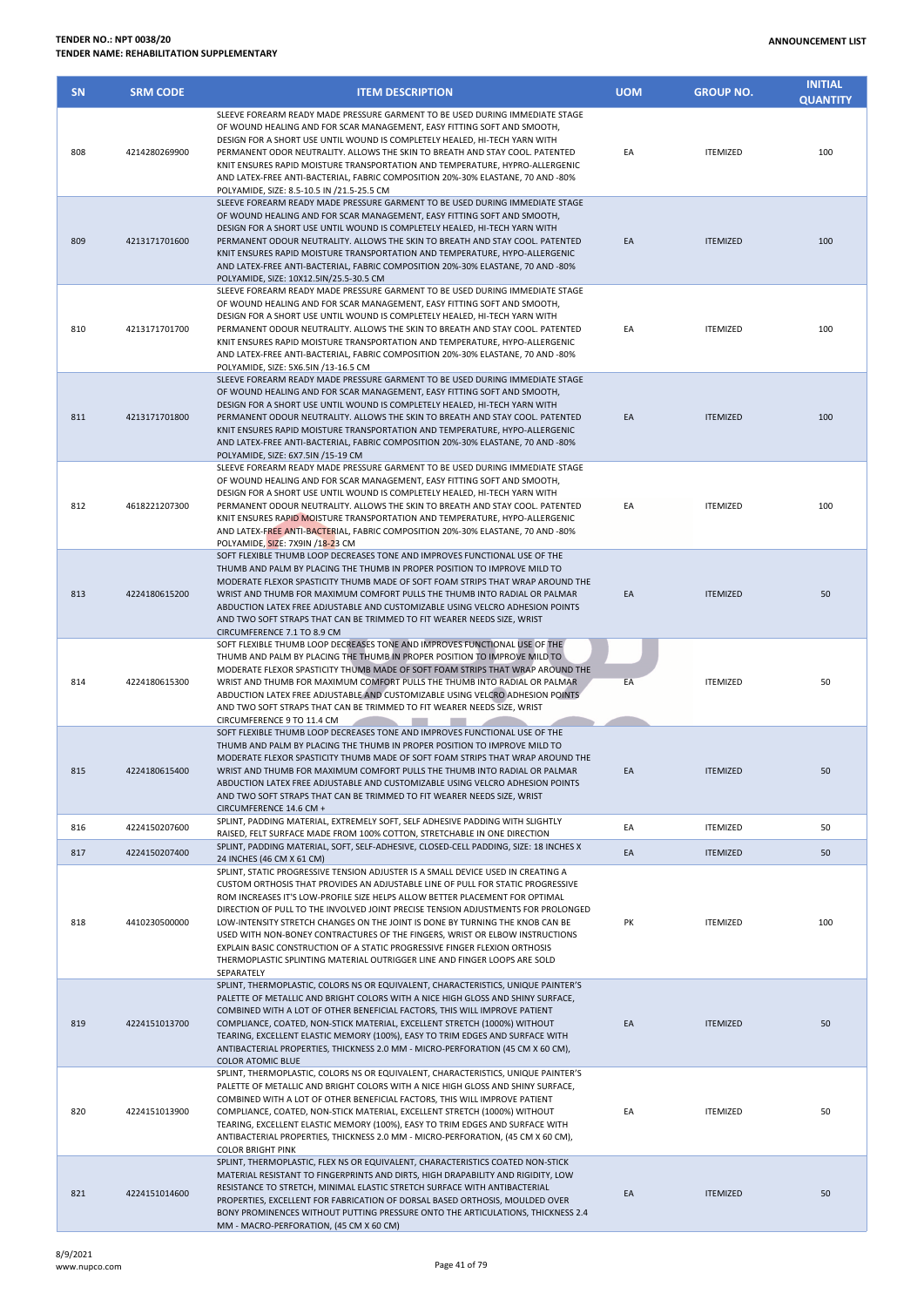| <b>SN</b> | <b>SRM CODE</b> | <b>ITEM DESCRIPTION</b>                                                                                                                                                                                                                                                                                                                                                                                                                                                                      | <b>UOM</b> | <b>GROUP NO.</b> | <b>INITIAL</b><br><b>QUANTITY</b> |
|-----------|-----------------|----------------------------------------------------------------------------------------------------------------------------------------------------------------------------------------------------------------------------------------------------------------------------------------------------------------------------------------------------------------------------------------------------------------------------------------------------------------------------------------------|------------|------------------|-----------------------------------|
| 822       | 4224151016100   | SPLINT, THERMOPLASTIC, FLEX NS OR EQUIVALENT, CHARACTERISTICS COATED NON-STICK<br>MATERIAL RESISTANT TO FINGERPRINTS AND DIRTS, HIGH DRAPABILITY AND RIGIDITY, LOW<br>RESISTANCE TO STRETCH, MINIMAL ELASTIC STRETCH SURFACE WITH ANTIBACTERIAL<br>PROPERTIES, EXCELLENT FOR FABRICATION OF DORSAL BASED ORTHOSIS, MOULDED OVER<br>BONY PROMINENCES WITHOUT PUTTING PRESSURE ONTO THE ARTICULATIONS, THICKNESS 3.2<br>MM - MACRO-PERFORATION, (45 CM X 60 CM)                                | EA         | <b>ITEMIZED</b>  | 50                                |
| 823       | 4224190100100   | SPLINTING, MATERIAL BASE 2, OUTRIGGER KITS, 5 INCHES, STRAIGHT, ALUMINUM                                                                                                                                                                                                                                                                                                                                                                                                                     | EA         | <b>ITEMIZED</b>  | 50                                |
| 824       | 4224190100000   | SPLINTING, MATERIAL BASE 2, OUTRIGGER KITS, 7 INCHES, STRAIGHT, ALUMINUM                                                                                                                                                                                                                                                                                                                                                                                                                     | EA         | <b>ITEMIZED</b>  | 50                                |
| 825       | 4224190100300   | SPLINTING, MATERIAL, BASE 2, OUTRIGGER KITS, 2 INCHES, STRAIGHT, ALUMINUM                                                                                                                                                                                                                                                                                                                                                                                                                    | EA         | <b>ITEMIZED</b>  | 50                                |
| 826       | 4224190100200   | SPLINTING, MATERIAL, BASE 2, OUTRIGGER KITS, 4 INCHES, CURVED, MULTI DIGIT                                                                                                                                                                                                                                                                                                                                                                                                                   | EA         | <b>ITEMIZED</b>  | 50                                |
| 827       | 4224150006000   | SPLINTING, MATERIAL, ELASTIC CORD, WRAPPED ELASTIC CORD, 1.6 MM, DIAMETER, 132<br><b>METER ROLL</b><br>STRAPPING MATERIAL SPLINT, BLUE, ALPHA STRAP, WITH PADDING ADDS, SIZE: ONE INCH, 2.5                                                                                                                                                                                                                                                                                                  | EA         | <b>ITEMIZED</b>  | 50                                |
| 828       | 4224150007700   | CM X 18 M<br>STRAPPING MATERIAL SPLINT, BLUE, ALPHA STRAP, WITH PADDING ADDS, SIZE: TWO INCHES,                                                                                                                                                                                                                                                                                                                                                                                              | EA         | <b>ITEMIZED</b>  | 50                                |
| 829       | 4224150007800   | 5.1 CM X 9.1 M<br>STRAPPING MATERIAL SPLINT, PERMANENTLY BONED BACK-TO-BACK STRAPPING OF WHITE                                                                                                                                                                                                                                                                                                                                                                                               | EA         | <b>ITEMIZED</b>  | 50                                |
| 830       | 4224150007300   | HOOK AND ROYAL BLUE LOOP, SIZE: 5 CM X 9 M                                                                                                                                                                                                                                                                                                                                                                                                                                                   | EA         | <b>ITEMIZED</b>  | 50                                |
| 831       | 4224150007400   | STRAPPING MATERIAL SPLINT, VELCRO OR EQUIVALENT, EASY STRAP, PERMANENTLY BONED,<br>BACK TO BACK STRAPPING, PULLS APART, EASILY FOR DONNING AND DOFFING, 25 YARDS, ROLL                                                                                                                                                                                                                                                                                                                       | EA         | <b>ITEMIZED</b>  | 50                                |
| 832       | 4224180310000   | STRONG NEOPRENE PRESSURE COLLAR - STRONG NEOPRENE PRESSURE GARMENT PRESSURE<br>COLLAR SCAR MANAGEMENT 60%-69% POLYAMIDE 31%-40% ELASTANE 3MM NEOPRENE<br>STRONG FABRIC, THICKNESS 0.64MM-0.68MM ADJUSTABLE PRESSURE LEVEL THERAPEUTIC<br>ITEM L LATEX FREE ANTI BACTERIAL BREATHABLE HIGH UV PROTECTION COTTON FREE AND<br>NON-ALLERGENIC RUBBER FREE AND MACHINE WASHABLE. SIZES: FOR ADULT - L: 16.4-18 IN<br>(41-45 CM) (NECK CIRCUMFERENCE). FRONT HEIGHT: 8 CM, BACK HEIGHT: 5.5 CM.    | EA         | <b>ITEMIZED</b>  | 10                                |
| 833       | 4224180310100   | STRONG NEOPRENE PRESSURE COLLAR - STRONG NEOPRENE PRESSURE GARMENT PRESSURE<br>COLLAR SCAR MANAGEMENT 60%-69% POLYAMIDE 31%-40% ELASTANE 3MM NEOPRENE<br>STRONG FABRIC, THICKNESS 0.64MM-0.68MM ADJUSTABLE PRESSURE LEVEL THERAPEUTIC<br>ITEM L LATEX FREE ANTI BACTERIAL BREATHABLE HIGH UV PROTECTION COTTON FREE AND<br>NON-ALLERGENIC RUBBER FREE AND MACHINE WASHABLE. SIZES: FOR ADULT - M: 14.4-16 IN<br>(36-40 CM) (NECK CIRCUMFERENCE). FRONT HEIGHT: 7.5 CM, BACK HEIGHT: 5.5 CM.  | EA         | <b>ITEMIZED</b>  | 10                                |
| 834       | 4224180310200   | STRONG NEOPRENE PRESSURE COLLAR - STRONG NEOPRENE PRESSURE GARMENT PRESSURE<br>COLLAR SCAR MANAGEMENT 60%-69% POLYAMIDE 31%-40% ELASTANE 3MM NEOPRENE<br>STRONG FABRIC, THICKNESS 0.64MM-0.68MM ADJUSTABLE PRESSURE LEVEL THERAPEUTIC<br>ITEM L LATEX FREE ANTI BACTERIAL BREATHABLE HIGH UV PROTECTION COTTON FREE AND<br>NON-ALLERGENIC RUBBER FREE AND MACHINE WASHABLE. SIZES: FOR ADULT - S: 12.4-14 IN<br>(31-35 CM) (NECK CIRCUMFERENCE). FRONT HEIGHT: 7.0 CM, BACK HEIGHT: 5.5 CM.  | EA         | <b>ITEMIZED</b>  | 10                                |
| 835       | 4224180310300   | STRONG NEOPRENE PRESSURE COLLAR - STRONG NEOPRENE PRESSURE GARMENT PRESSURE<br>COLLAR SCAR MANAGEMENT 60%-69% POLYAMIDE 31%-40% ELASTANE 3MM NEOPRENE<br>STRONG FABRIC, THICKNESS 0.64MM-0.68MM ADJUSTABLE PRESSURE LEVEL THERAPEUTIC<br>ITEM L LATEX FREE ANTI BACTERIAL BREATHABLE HIGH UV PROTECTION COTTON FREE AND<br>NON-ALLERGENIC RUBBER FREE AND MACHINE WASHABLE. SIZES: FOR ADULT - XL: 18.4-20 IN<br>(46-50 CM) (NECK CIRCUMFERENCE). FRONT HEIGHT: 9 CM, BACK HEIGHT: 6 CM.     | EA         | <b>ITEMIZED</b>  | 10                                |
| 836       | 4224180310400   | STRONG NEOPRENE PRESSURE COLLAR - STRONG NEOPRENE PRESSURE GARMENT PRESSURE<br>COLLAR SCAR MANAGEMENT 60%-69% POLYAMIDE 31%-40% ELASTANE 3MM NEOPRENE<br>STRONG FABRIC, THICKNESS 0.64MM-0.68MM ADJUSTABLE PRESSURE LEVEL THERAPEUTIC<br>ITEM L LATEX FREE ANTI BACTERIAL BREATHABLE HIGH UV PROTECTION COTTON FREE AND<br>NON-ALLERGENIC RUBBER FREE AND MACHINE WASHABLE. SIZES: FOR CHILDREN - XS: 10-12 IN<br>(25-30 CM) (NECK CIRCUMFERENCE). FRONT HEIGHT: 4.5 CM, 3 CM.               | EA         | <b>ITEMIZED</b>  | 10                                |
| 837       | 4224180310500   | STRONG NEOPRENE PRESSURE COLLAR - STRONG NEOPRENE PRESSURE GARMENT PRESSURE<br>COLLAR SCAR MANAGEMENT 60%-69% POLYAMIDE 31%-40% ELASTANE 3MM NEOPRENE<br>STRONG FABRIC, THICKNESS 0.64MM-0.68MM ADJUSTABLE PRESSURE LEVEL THERAPEUTIC<br>ITEM L LATEX FREE ANTI BACTERIAL BREATHABLE HIGH UV PROTECTION COTTON FREE AND<br>NON-ALLERGENIC RUBBER FREE AND MACHINE WASHABLE, SIZES: FOR CHILDREN - XXS: 8-9.6 IN<br>(20-24 CM) (NECK CIRCUMFERENCE). FRONT HEIGHT: 4.5 CM, BACK HEIGHT: 3 CM. | EA         | <b>ITEMIZED</b>  | 10                                |
| 838       | 4221160800700   | SUCTION CUP GRAB BAR REQUIRES NO INSTALLATION TOOLS AND CAN BE ADDED IN A MINUTE<br>TO WHEREVER IT IS NEEDED. LENGTH: 23 1/2IN WITH A 16 IN RIBBED HANDLE PROVIDES<br>STABILITY WHEN ATTACHED TO A SMOOTH CONTIGUOUS SURFACE. SUCTION CUP: W-3 1/2IN.<br>IDEAL BY THE TOILET OR TUB. PORTABILITY MEANS IT CAN TRAVEL WITH THE USER AND BE<br>USED IN MULTIPLE LOCATIONS. 3 GRAB BARS PER CASE. (SET)                                                                                         | EA         | <b>ITEMIZED</b>  | 200                               |
| 839       | 4221160800900   | SUCTION CUP GRAB BARS PROVIDES A SAFE GRIP FOR PEOPLE THAT REQUIRE ASSISTANCE IN<br>PHYSICAL MOVEMENT ABS PLASTIC STEEL AND RUBBER ASSISTIVE TOOL ABOUT 12IN NON<br>ADJUSTABLE SUCTION CUP GRAB BAR WEIGHT CAPACITY 130KG CAN BE FITTED TO FLAT WALL<br>SURFACES WITHOUT THE NEED FOR TOOLS IT FEATURES A VISUAL INDICATOR THAT CHANGES<br>FROM RED TO GREEN TO SHOW WHEN THE GRAB BAR IS SECURELY IN PLACE AND PROPERLY<br>ADHERED.                                                         | EA         | <b>ITEMIZED</b>  | 200                               |
| 840       | 4221160800400   | SUCTION CUP GRAB BARS PROVIDES A SAFE GRIP FOR PEOPLE THAT REQUIRE ASSISTANCE IN<br>PHYSICAL MOVEMENT ABS PLASTIC STEEL AND RUBBER ASSISTIVE TOOL ABOUT 17 TO 22IN<br>ADJUSTABLE SUCTION CUP GRAB BAR CORROSION RESISTANT WEIGHT CAPACITY 130KG CAN BE<br>FITTED TO FLAT WALL SURFACES WITHOUT THE NEED FOR TOOLS                                                                                                                                                                            | EA         | <b>ITEMIZED</b>  | 200                               |
| 841       | 4221160800500   | SUCTION CUP GRAB BARS PROVIDES A SAFE GRIP FOR PEOPLE THAT REQUIRE ASSISTANCE IN<br>PHYSICAL MOVEMENT ABS PLASTIC STEEL AND RUBBER ASSISTIVE TOOL ABOUT 22 TO 27IN<br>ADJUSTABLE SUCTION CUP GRAB BAR CORROSION RESISTANT WEIGHT CAPACITY 130KG CAN BE<br>FITTED TO FLAT WALL SURFACES WITHOUT THE NEED FOR TOOLS                                                                                                                                                                            | EA         | <b>ITEMIZED</b>  | 200                               |
| 842       | 4221160800600   | SUCTION CUP GRAB BARS PROVIDES A SAFE GRIP FOR PEOPLE THAT REQUIRE ASSISTANCE IN<br>PHYSICAL MOVEMENT ABS PLASTIC STEEL AND RUBBER ASSISTIVE TOOL ABOUT 26 TO 31IN<br>ADJUSTABLE SUCTION CUP GRAB BAR CORROSION RESISTANT WEIGHT CAPACITY 130KG CAN BE<br>FITTED TO FLAT WALL SURFACES WITHOUT THE NEED FOR TOOLS                                                                                                                                                                            | EA         | <b>ITEMIZED</b>  | 200                               |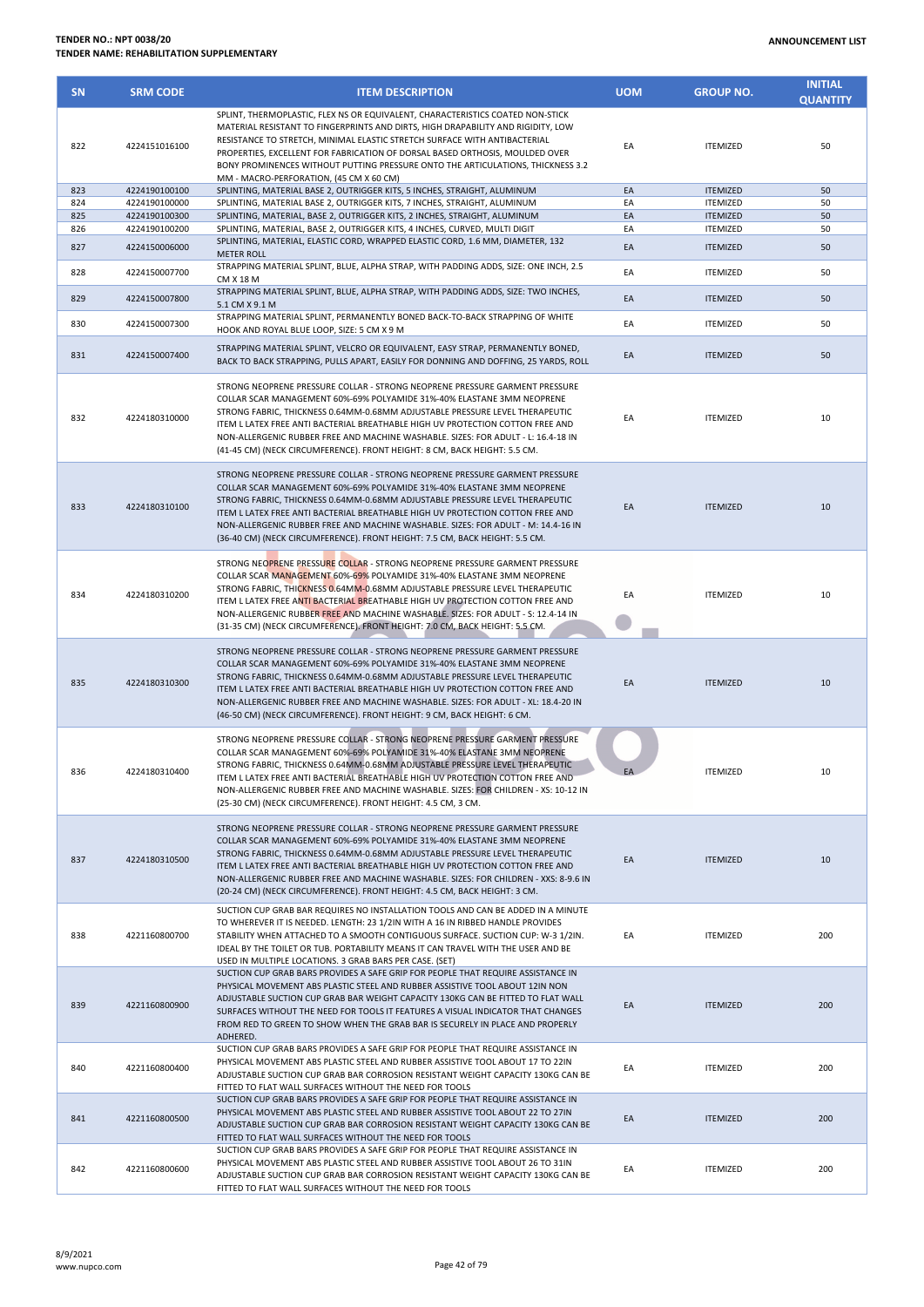| <b>SN</b> | <b>SRM CODE</b> | <b>ITEM DESCRIPTION</b>                                                                                                                                                                                                                                                                                                                                                                                                                                                                      | <b>UOM</b> | <b>GROUP NO.</b> | <b>INITIAL</b><br><b>QUANTITY</b> |
|-----------|-----------------|----------------------------------------------------------------------------------------------------------------------------------------------------------------------------------------------------------------------------------------------------------------------------------------------------------------------------------------------------------------------------------------------------------------------------------------------------------------------------------------------|------------|------------------|-----------------------------------|
| 843       | 4221160801000   | T- PULL DOOR CLOSER ASSISTIVE DEVICE FOR PEOPLE USING WHEELCHAIRS, OR ANY OTHER<br>MOBILITY AIDS AND PEOPLE WITH LIMITED MOBILITY, LIGHTWEIGHT AND DURABLE, SWIVELS,<br>CAN GRAB AND PULL FROM ANY POSITION, EASY TO INSTALL WITH EASY PEEL AND STICK<br>INSTALLATION OR SCREW INTO THE DOOR. ABOUT 7.5 IN LONG WITH 2.5 INHANDLE, MADE<br>OUT OF DURABLE HIGH DENSITY PLASTIC PARTS, CAN HOLD AT LEAST 53 POUNDS, HOLDS UP IN<br>COLD, HUMIDITY, AND HEAT.ADHESIVE AND SCREWS ARE INCLUDED. | EA         | <b>ITEMIZED</b>  | 500                               |
| 844       | 4224151010100   | THERMOPLAST, EZEFORM OR EQUIVALENT, EXTREMELY STRONG AND DURABLE, MAXIMUM<br>RESISTANCE TO STRETCH, WITH SUPERIOR DRAPING AND CONFORMING QUALITIES, SLIGHTLY<br>TACKY SURFACE, ACTS LIKE AN EXTRA PAIR OF HANDS DURING FABRICATION OF THE SPLINT,<br>EDGES TRIM, AND RUB SMOOTH EASILY, BONDS PERMANENTLY, WHEN HEATED SURFACES, ARE<br>PINCHED TOGETHER. 46CM X 61CM, 2.4MM, SOLID                                                                                                          | EA         | <b>ITEMIZED</b>  | 50                                |
| 845       | 4224151010200   | THERMOPLAST, EZEFORM OR EQUIVALENT, EXTREMELY STRONG AND DURABLE, MAXIMUM<br>RESISTANCE TO STRETCH, WITH SUPERIOR DRAPING AND CONFORMING QUALITIES, SLIGHTLY<br>TACKY SURFACE, ACTS LIKE AN EXTRA PAIR OF HANDS DURING FABRICATION OF THE SPLINT,<br>EDGES TRIM, AND RUB SMOOTH EASILY, BONDS PERMANENTLY, WHEN HEATED SURFACES, ARE<br>PINCHED TOGETHER. 46CM X 61CM, 2.4MM, 19% OPTI-PERFORATION                                                                                           | EA         | <b>ITEMIZED</b>  | 50                                |
| 846       | 4224151010300   | THERMOPLAST, EZEFORM OR EQUIVALENT, EXTREMELY STRONG AND DURABLE, MAXIMUM<br>RESISTANCE TO STRETCH, WITH SUPERIOR DRAPING AND CONFORMING QUALITIES, SLIGHTLY<br>TACKY SURFACE, ACTS LIKE AN EXTRA PAIR OF HANDS DURING FABRICATION OF THE SPLINT,<br>EDGES TRIM, AND RUB SMOOTH EASILY, BONDS PERMANENTLY, WHEN HEATED SURFACES, ARE<br>PINCHED TOGETHER. 46CM X 61CM, 3.2MM, SOLID                                                                                                          | EA         | <b>ITEMIZED</b>  | 50                                |
| 847       | 4224151010400   | THERMOPLAST, EZEFORM OR EQUIVALENT, EXTREMELY STRONG AND DURABLE, MAXIMUM<br>RESISTANCE TO STRETCH, WITH SUPERIOR DRAPING AND CONFORMING QUALITIES, SLIGHTLY<br>TACKY SURFACE, ACTS LIKE AN EXTRA PAIR OF HANDS DURING FABRICATION OF THE SPLINT,<br>EDGES TRIM, AND RUB SMOOTH EASILY, BONDS PERMANENTLY, WHEN HEATED SURFACES, ARE<br>PINCHED TOGETHER. 46CM X 61CM, 3.2MM, 1% PERFORATED.                                                                                                 | EA         | <b>ITEMIZED</b>  | 50                                |
| 848       | 4224151016800   | THERMOPLASTIC TAPE THERAPEUTIC FABRICATION FABRIC LIKE SPLINTING MATERIAL 3M ROLL<br>1.8MMX3CM EXCELLENT ELASTICITY IN 2 DIRECTIONS AND EASY TO CUT WITH SELF ADHESIVE<br>CAPACITY ESPECIALLY WHEN DRY HEATED AND BREATHABLE MATERIAL PERFECT FOR<br>TRAUMATIC AND ORTHOPEDIC CONDITIONS WHICH REQUIRE QUICK AND EASY ORTHOSIS.<br>BLUE.                                                                                                                                                     | EA         | <b>ITEMIZED</b>  | 20                                |
| 849       | 4224151016900   | THERMOPLASTIC TAPE THERAPEUTIC FABRICATION FABRIC LIKE SPLINTING MATERIAL 3M ROLL<br>1.8MMX3CM EXCELLENT ELASTICITY IN 2 DIRECTIONS AND EASY TO CUT WITH SELF ADHESIVE<br>CAPACITY ESPECIALLY WHEN DRY HEATED AND BREATHABLE MATERIAL PERFECT FOR<br>TRAUMATIC AND ORTHOPEDIC CONDITIONS WHICH REQUIRE QUICK AND EASY ORTHOSIS.<br><b>BLACK.</b>                                                                                                                                             | EA         | <b>ITEMIZED</b>  | 20                                |
| 850       | 4224151017000   | THERMOPLASTIC TAPE THERAPEUTIC FABRICATION FABRIC LIKE SPLINTING MATERIAL 3M ROLL<br>1.8MMX6CM EXCELLENT ELASTICITY IN 2 DIRECTIONS AND EASY TO CUT WITH SELF ADHESIVE<br>CAPACITY ESPECIALLY WHEN DRY HEATED AND BREATHABLE MATERIAL PERFECT FOR<br>TRAUMATIC AND ORTHOPEDIC CONDITIONS WHICH REQUIRE QUICK AND EASY ORTHOSIS.<br>BLUE.                                                                                                                                                     | EA         | <b>ITEMIZED</b>  | 20                                |
| 851       | 4224151017200   | THERMOPLASTIC TAPE THERAPEUTIC FABRICATION FABRIC LIKE SPLINTING MATERIAL 3M ROLL<br>1.8MMX6CM EXCELLENT ELASTICITY IN 2 DIRECTIONS AND EASY TO CUT WITH SELF ADHESIVE<br>CAPACITY ESPECIALLY WHEN DRY HEATED AND BREATHABLE MATERIAL PERFECT FOR<br>TRAUMATIC AND ORTHOPEDIC CONDITIONS WHICH REQUIRE QUICK AND EASY ORTHOSIS.<br>BLACK.                                                                                                                                                    | EA         | <b>ITEMIZED</b>  | 20                                |
| 852       | 4224151017400   | THERMOPLASTIC TAPE THERAPEUTIC FABRICATION FABRIC LIKE SPLINTING MATERIAL 3M ROLL<br>1.8MMX6CM EXCELLENT ELASTICITY IN 2 DIRECTIONS AND EASY TO CUT WITH SELF ADHESIVE<br>CAPACITY ESPECIALLY WHEN DRY HEATED AND BREATHABLE MATERIAL PERFECT FOR<br>TRAUMATIC AND ORTHOPEDIC CONDITIONS WHICH REQUIRE QUICK AND EASY ORTHOSIS.<br>ORANGE.                                                                                                                                                   | EA         | <b>ITEMIZED</b>  | 20                                |
| 853       | 4224151017600   | THERMOPLASTIC TAPE THERAPEUTIC FABRICATION FABRIC LIKE SPLINTING MATERIAL 3M ROLL<br>3.0MMX12CM EXCELLENT ELASTICITY IN 2 DIRECTIONS AND EASY TO CUT WITH SELF ADHESIVE<br>CAPACITY ESPECIALLY WHEN DRY HEATED AND BREATHABLE MATERIAL PERFECT FOR<br>TRAUMATIC AND ORTHOPEDIC CONDITIONS WHICH REQUIRE QUICK AND EASY ORTHOSIS.<br>BLUE.                                                                                                                                                    | EA         | <b>ITEMIZED</b>  | 20                                |
| 854       | 4224151017700   | THERMOPLASTIC TAPE THERAPEUTIC FABRICATION FABRIC LIKE SPLINTING MATERIAL 3M ROLL<br>3.0MMX12CM EXCELLENT ELASTICITY IN 2 DIRECTIONS AND EASY TO CUT WITH SELF ADHESIVE<br>CAPACITY ESPECIALLY WHEN DRY HEATED AND BREATHABLE MATERIAL PERFECT FOR<br>TRAUMATIC AND ORTHOPEDIC CONDITIONS WHICH REQUIRE QUICK AND EASY ORTHOSIS.<br>BLACK.                                                                                                                                                   | EA         | <b>ITEMIZED</b>  | 20                                |
| 855       | 4224150902900   | THERMOPLASTIC TAPE THERAPEUTIC FABRICATION FABRIC LIKE SPLINTING MATERIAL 3M ROLL<br>3.0MMX15CM EXCELLENT ELASTICITY IN 2 DIRECTIONS AND EASY TO CUT WITH SELF ADHESIVE<br>CAPACITY ESPECIALLY WHEN DRY HEATED AND BREATHABLE MATERIAL PERFECT FOR<br>TRAUMATIC AND ORTHOPEDIC CONDITIONS WHICH REQUIRE QUICK AND EASY ORTHOSIS BLUE.                                                                                                                                                        | <b>ROL</b> | <b>ITEMIZED</b>  | 25                                |
| 856       | 4224150903000   | THERMOPLASTIC TAPE THERAPEUTIC FABRICATION FABRIC LIKE SPLINTING MATERIAL 3M ROLL<br>3.0MMX15CM EXCELLENT ELASTICITY IN 2 DIRECTIONS AND EASY TO CUT WITH SELF ADHESIVE<br>CAPACITY ESPECIALLY WHEN DRY HEATED AND BREATHABLE MATERIAL PERFECT FOR<br>TRAUMATIC AND ORTHOPEDIC CONDITIONS WHICH REQUIRE QUICK AND EASY ORTHOSIS<br>BLACK.                                                                                                                                                    | ROL        | <b>ITEMIZED</b>  | 25                                |
| 857       | 4224150903100   | THERMOPLASTIC TAPE THERAPEUTIC FABRICATION FABRIC LIKE SPLINTING MATERIAL 3M ROLL<br>3.0MMX15CM EXCELLENT ELASTICITY IN 2 DIRECTIONS AND EASY TO CUT WITH SELF ADHESIVE<br>CAPACITY ESPECIALLY WHEN DRY HEATED AND BREATHABLE MATERIAL PERFECT FOR<br>TRAUMATIC AND ORTHOPEDIC CONDITIONS WHICH REQUIRE QUICK AND EASY ORTHOSIS<br>ORANGE                                                                                                                                                    | <b>ROL</b> | <b>ITEMIZED</b>  | 25                                |
| 858       | 4224150903200   | THERMOPLASTIC TAPE THERAPEUTIC FABRICATION FABRIC LIKE SPLINTING MATERIAL 3M ROLL<br>3.0MMX30CM EXCELLENT ELASTICITY IN 2 DIRECTIONS AND EASY TO CUT WITH SELF ADHESIVE<br>CAPACITY ESPECIALLY WHEN DRY HEATED AND BREATHABLE MATERIAL PERFECT FOR<br>TRAUMATIC AND ORTHOPEDIC CONDITIONS WHICH REQUIRE QUICK AND EASY ORTHOSIS BLUE                                                                                                                                                         | ROL        | <b>ITEMIZED</b>  | 25                                |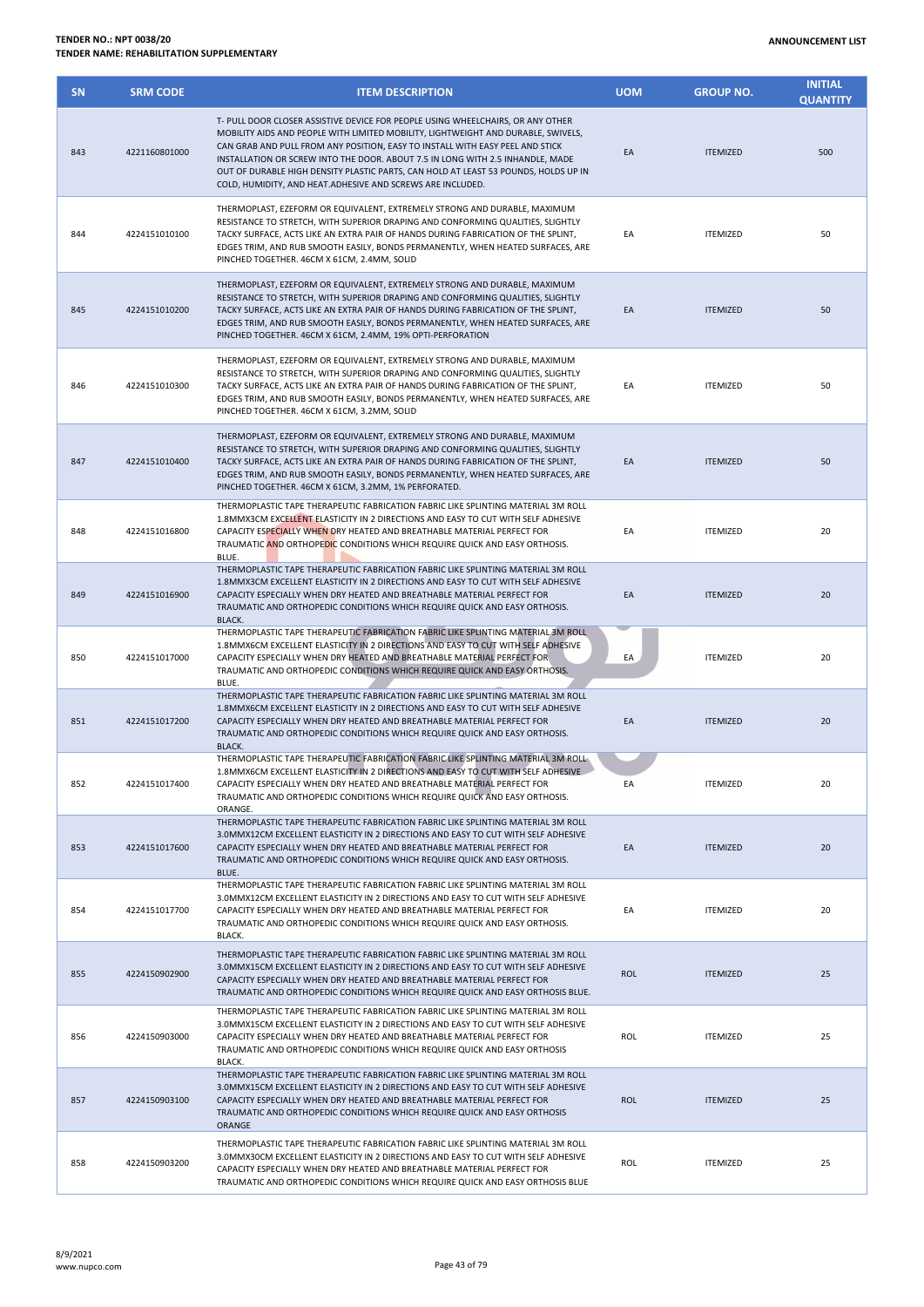| <b>SN</b> | <b>SRM CODE</b> | <b>ITEM DESCRIPTION</b>                                                                                                                                                                                                                                                                                                                                                                                                                                                                                                    | <b>UOM</b> | <b>GROUP NO.</b> | <b>INITIAL</b><br><b>QUANTITY</b> |
|-----------|-----------------|----------------------------------------------------------------------------------------------------------------------------------------------------------------------------------------------------------------------------------------------------------------------------------------------------------------------------------------------------------------------------------------------------------------------------------------------------------------------------------------------------------------------------|------------|------------------|-----------------------------------|
| 859       | 4224151017100   | THERMOPLASTIC TAPE THERAPEUTIC FABRICATION FABRIC LIKE SPLINTING MATERIAL 3M ROLL<br>3.0MMX6CM EXCELLENT ELASTICITY IN 2 DIRECTIONS AND EASY TO CUT WITH SELF ADHESIVE<br>CAPACITY ESPECIALLY WHEN DRY HEATED AND BREATHABLE MATERIAL PERFECT FOR<br>TRAUMATIC AND ORTHOPEDIC CONDITIONS WHICH REQUIRE QUICK AND EASY ORTHOSIS.<br>BLUE.                                                                                                                                                                                   | EA         | <b>ITEMIZED</b>  | 20                                |
| 860       | 4224151017300   | THERMOPLASTIC TAPE THERAPEUTIC FABRICATION FABRIC LIKE SPLINTING MATERIAL 3M ROLL<br>3.0MMX6CM EXCELLENT ELASTICITY IN 2 DIRECTIONS AND EASY TO CUT WITH SELF ADHESIVE<br>CAPACITY ESPECIALLY WHEN DRY HEATED AND BREATHABLE MATERIAL PERFECT FOR<br>TRAUMATIC AND ORTHOPEDIC CONDITIONS WHICH REQUIRE QUICK AND EASY ORTHOSIS.<br>BLACK.                                                                                                                                                                                  | EA         | <b>ITEMIZED</b>  | 20                                |
| 861       | 4224151017500   | THERMOPLASTIC TAPE THERAPEUTIC FABRICATION FABRIC LIKE SPLINTING MATERIAL 3M ROLL<br>3.0MMX6CM EXCELLENT ELASTICITY IN 2 DIRECTIONS AND EASY TO CUT WITH SELF ADHESIVE<br>CAPACITY ESPECIALLY WHEN DRY HEATED AND BREATHABLE MATERIAL PERFECT FOR<br>TRAUMATIC AND ORTHOPEDIC CONDITIONS WHICH REQUIRE QUICK AND EASY ORTHOSIS.<br>ORANGE.                                                                                                                                                                                 | EA         | <b>ITEMIZED</b>  | 20                                |
| 862       | 4225162701300   | THUMB EXERCISER, THUMB STRENGTHENING TOOL HAS A PEN-LIKE DESIGN WITH ADJUSTABLE<br>RESISTANCE BANDS TO PROVIDE THUMB FLEXOR EXERCISES AND THERAPY. DESIGNED TO<br>ENHANCE AND STRENGTHEN THUMB FLEXORS, CONFIGURED AS A PEN SHAPE TO FIT<br>COMFORTABLY AND EASILY INTO THE USER'S HAND RUBBER-BAND RESISTANCE INCLUDED FOR<br>A MORE RESISTANCE TRAINING                                                                                                                                                                  | EA         | <b>ITEMIZED</b>  | 200                               |
| 863       | 4225162700500   | THUMB OPPOCISER EXERCISER, SPECIALLY DESIGNED, TO ASSIST IN STRENGTHENING THE<br>OPPONENS, FEATURES ADJUSTABLE TENSION, PROVIDED BY RUBBER BANDS IN ONE SIZE,<br><b>SUEDE THUMB PAD</b>                                                                                                                                                                                                                                                                                                                                    | EA         | <b>ITEMIZED</b>  | 50                                |
| 864       | 4221160200300   | TOE AND FOOT CLEANER SPONGE LONG HANDLED BATH SHOWER HANDLE LENGTH ABOUT<br>650MM (26 IN) FIRM, SPECIALLY CONTOURED SPONGE HELPS ENSURE THOROUGH CLEANING<br>BROAD EASY GRIP HANDLE FOR CONTROL, AID FOR PEOPLE WHO STRUGGLE TO BEND                                                                                                                                                                                                                                                                                       | EA         | <b>ITEMIZED</b>  | 300                               |
| 865       | 4219220802900   | UNIVERSAL ELASTIC STRAP FOR WHEELCHAIR PROVIDES TEMPORARY SUPPORT FOR WORK<br>PLAY, SPORTS THERAPY OR FITTINGS USE ON THE CHEST ABDOMEN THIGHS OR LOWER LEGS<br>SECURE DURABLE HOOK AND LOOK CLOSURE WITH EASY GRASP THUMB HOLE CUT TO SIZE<br>WITHOUT FRAYING. LARGE                                                                                                                                                                                                                                                      | EA         | <b>ITEMIZED</b>  | 40                                |
| 866       | 4219220802800   | UNIVERSAL ELASTIC STRAP FOR WHEELCHAIR PROVIDES TEMPORARY SUPPORT FOR WORK<br>PLAY, SPORTS THERAPY OR FITTINGS USE ON THE CHEST ABDOMEN THIGHS OR LOWER LEGS<br>SECURE DURABLE HOOK AND LOOK CLOSURE WITH EASY GRASP THUMB HOLE CUT TO SIZE<br>WITHOUT FRAYING. SMALL                                                                                                                                                                                                                                                      | EA         | <b>ITEMIZED</b>  | 40                                |
| 867       | 4219220803000   | UNIVERSAL ELASTIC STRAP FOR WHEELCHAIR PROVIDES TEMPORARY SUPPORT FOR WORK<br>PLAY, SPORTS THERAPY OR FITTINGS USE ON THE CHEST ABDOMEN THIGHS OR LOWER LEGS<br>SECURE DURABLE HOOK AND LOOK CLOSURE WITH EASY GRASP THUMB HOLE CUT TO SIZE<br>WITHOUT FRAYING. X LARGE                                                                                                                                                                                                                                                    | EA         | <b>ITEMIZED</b>  | 40                                |
| 868       | 4219220803300   | U-SHAPED TRAY TABLE ANTERIOR POSTURE SUPPORT FACILITATE EATING READING WRITING<br>AND MORE ABS PLASTIC STEEL AND VELCRO WHEELCHAIR POSITIONING AND SUPPORT<br>12X12X2IN - WHEELCHAIR TRAYS ARE SPECIALLY DESIGNED PLATFORMS OR SURFACES THAT<br>ATTACH TO WHEELCHAIRS, PROVIDING A FIRM TABLE FOR ENABLE INDEPENDENCE AND<br>CONVENIENCE FOR WHEELCHAIR USERS FOR USE ON FULL ARM WHEELCHAIRS WATERPROOF<br>FIRE-PROOF RAISED EDGE WITH A 1.5 CM DESIGN TO PREVENT SPILLS LATEX FREE                                       | EA         | <b>ITEMIZED</b>  | 40                                |
| 869       | 4219220803400   | U-SHAPED TRAY TABLE ANTERIOR POSTURE SUPPORT FACILITATE EATING READING WRITING<br>AND MORE ABS PLASTIC STEEL AND VELCRO WHEELCHAIR POSITIONING AND SUPPORT<br>14X14X2IN - WHEELCHAIR TRAYS ARE SPECIALLY DESIGNED PLATFORMS OR SURFACES THAT<br>ATTACH TO WHEELCHAIRS, PROVIDING A FIRM TABLE FOR ENABLE INDEPENDENCE AND<br>CONVENIENCE FOR WHEELCHAIR USERS FOR USE ON FULL ARM WHEELCHAIRS WATERPROOF<br>FIRE-PROOF RAISED EDGE WITH A 1.5 CM DESIGN TO PREVENT SPILLS LATEX FREE                                       | EA         | <b>ITEMIZED</b>  | 40                                |
| 870       | 4219220803500   | U-SHAPED TRAY TABLE ANTERIOR POSTURE SUPPORT FACILITATE EATING READING WRITING<br>AND MORE ABS PLASTIC STEEL AND VELCRO WHEELCHAIR POSITIONING AND SUPPORT<br>16X16X2IN - WHEELCHAIR TRAYS ARE SPECIALLY DESIGNED PLATFORMS OR SURFACES THAT<br>ATTACH TO WHEELCHAIRS, PROVIDING A FIRM TABLE FOR ENABLE INDEPENDENCE AND<br>CONVENIENCE FOR WHEELCHAIR USERS FOR USE ON FULL ARM WHEELCHAIRS WATERPROOF<br>FIRE-PROOF RAISED EDGE WITH A 1.5 CM DESIGN TO PREVENT SPILLS LATEX FREE                                       | EA         | <b>ITEMIZED</b>  | 100                               |
| 871       | 4219220803600   | U-SHAPED TRAY TABLE ANTERIOR POSTURE SUPPORT FACILITATE EATING READING WRITING<br>AND MORE ABS PLASTIC STEEL AND VELCRO WHEELCHAIR POSITIONING AND SUPPORT<br>18X16X2IN - WHEELCHAIR TRAYS ARE SPECIALLY DESIGNED PLATFORMS OR SURFACES THAT<br>ATTACH TO WHEELCHAIRS, PROVIDING A FIRM TABLE FOR ENABLE INDEPENDENCE AND<br>CONVENIENCE FOR WHEELCHAIR USERS FOR USE ON FULL ARM WHEELCHAIRS WATERPROOF<br>FIRE-PROOF RAISED EDGE WITH A 1.5 CM DESIGN TO PREVENT SPILLS LATEX FREE                                       | EA         | <b>ITEMIZED</b>  | 300                               |
| 872       | 4219220803700   | U-SHAPED TRAY TABLE ANTERIOR POSTURE SUPPORT FACILITATE EATING READING WRITING<br>AND MORE ABS PLASTIC STEEL AND VELCRO WHEELCHAIR POSITIONING AND SUPPORT<br>20X16X2IN - WHEELCHAIR TRAYS ARE SPECIALLY DESIGNED PLATFORMS OR SURFACES THAT<br>ATTACH TO WHEELCHAIRS, PROVIDING A FIRM TABLE FOR ENABLE INDEPENDENCE AND<br>CONVENIENCE FOR WHEELCHAIR USERS FOR USE ON FULL ARM WHEELCHAIRS WATERPROOF<br>FIRE-PROOF RAISED EDGE WITH A 1.5 CM DESIGN TO PREVENT SPILLS LATEX FREE                                       | EA         | <b>ITEMIZED</b>  | 80                                |
| 873       | 4219220803800   | U-SHAPED TRAY TABLE ANTERIOR POSTURE SUPPORT FACILITATE EATING READING WRITING<br>AND MORE ABS PLASTIC STEEL AND VELCRO WHEELCHAIR POSITIONING AND SUPPORT<br>22X18X2IN - WHEELCHAIR TRAYS ARE SPECIALLY DESIGNED PLATFORMS OR SURFACES THAT<br>ATTACH TO WHEELCHAIRS, PROVIDING A FIRM TABLE FOR ENABLE INDEPENDENCE AND<br>CONVENIENCE FOR WHEELCHAIR USERS FOR USE ON FULL ARM WHEELCHAIRS WATERPROOF<br>FIRE-PROOF RAISED EDGE WITH A 1.5 CM DESIGN TO PREVENT SPILLS LATEX FREE                                       | EA         | <b>ITEMIZED</b>  | 50                                |
| 874       | 4231220224700   | VEST CHEST READY MADE PRESSURE GARMENT TO BE USED DURING IMMEDIATE STAGE OF<br>WOUND HEALING AND FOR SCAR MANAGEMENT, EASY FITTING SOFT AND SMOOTH, DESIGN<br>FOR A SHORT USE UNTIL WOUND IS COMPLETELY HEALED, HI-TECH YARN WITH PERMANENT<br>ODOUR NEUTRALITY. ALLOWS THE SKIN TO BREATH AND STAY COOL. PATENTED KNIT ENSURES<br>RAPID MOISTURE TRANSPORTATION AND TEMPERATURE, HYPO-ALLERGENIC AND LATEX-FREE<br>ANTI-BACTERIAL, FABRIC COMPOSITION 20%-30% ELASTANE, 70 AND -80% POLYAMIDE, SIZE:<br>17X20IN /43-51 CM | EA         | <b>ITEMIZED</b>  | 50                                |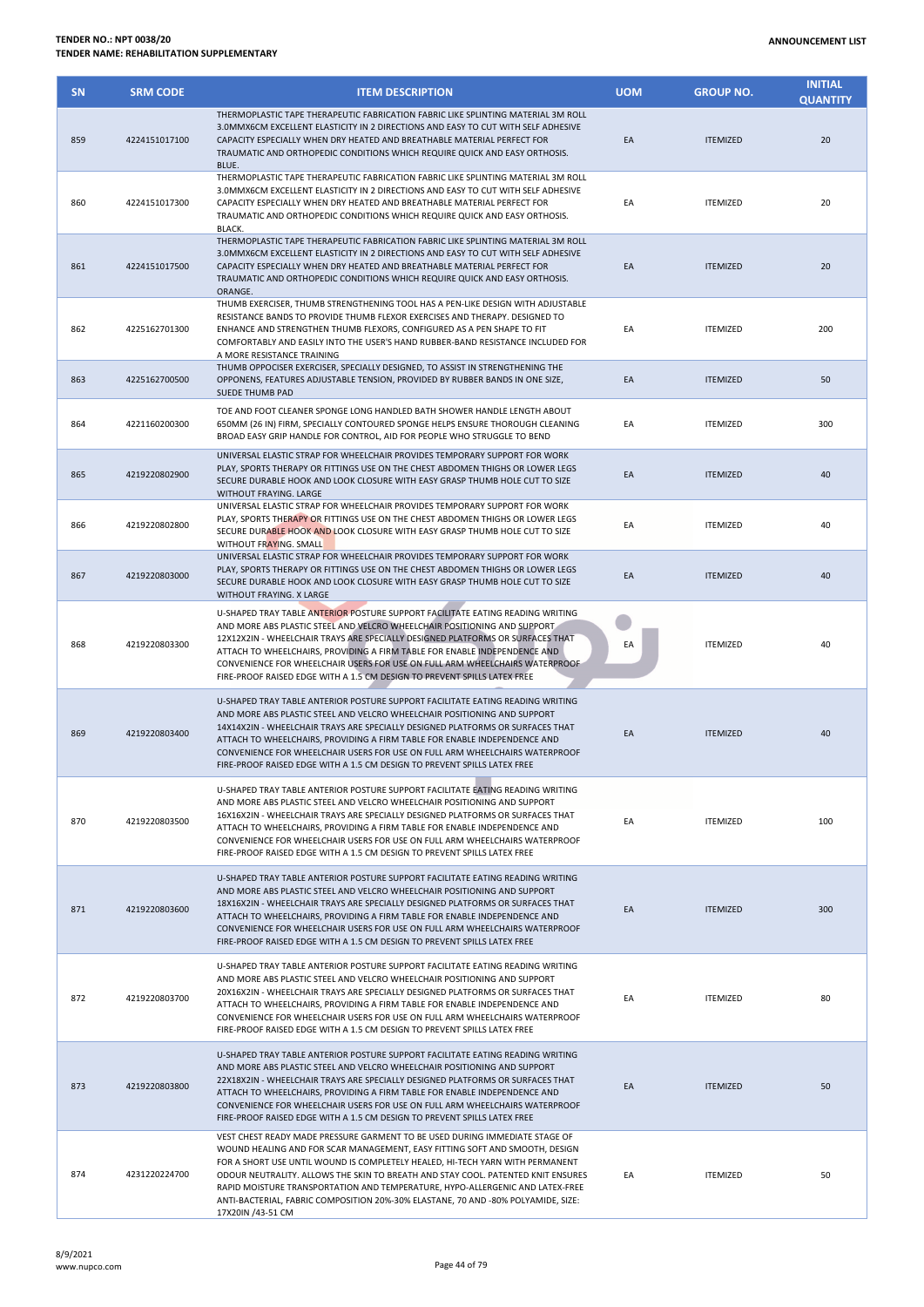| <b>SN</b> | <b>SRM CODE</b> | <b>ITEM DESCRIPTION</b>                                                                                                                                                                                                                                                                                                                                                                                                                                                                                                     | <b>UOM</b> | <b>GROUP NO.</b> | <b>INITIAL</b><br><b>QUANTITY</b> |
|-----------|-----------------|-----------------------------------------------------------------------------------------------------------------------------------------------------------------------------------------------------------------------------------------------------------------------------------------------------------------------------------------------------------------------------------------------------------------------------------------------------------------------------------------------------------------------------|------------|------------------|-----------------------------------|
| 875       | 4231220224800   | VEST CHEST READY MADE PRESSURE GARMENT TO BE USED DURING IMMEDIATE STAGE OF<br>WOUND HEALING AND FOR SCAR MANAGEMENT, EASY FITTING SOFT AND SMOOTH, DESIGN<br>FOR A SHORT USE UNTIL WOUND IS COMPLETELY HEALED, HI-TECH YARN WITH PERMANENT<br>ODOUR NEUTRALITY. ALLOWS THE SKIN TO BREATH AND STAY COOL. PATENTED KNIT ENSURES<br>RAPID MOISTURE TRANSPORTATION AND TEMPERATURE, HYPO-ALLERGENIC AND LATEX-FREE<br>ANTI-BACTERIAL, FABRIC COMPOSITION 20%-30% ELASTANE, 70 AND -80% POLYAMIDE, SIZE:<br>19X22IN /48-56 CM  | EA         | <b>ITEMIZED</b>  | 50                                |
| 876       | 4231220224900   | VEST CHEST READY MADE PRESSURE GARMENT TO BE USED DURING IMMEDIATE STAGE OF<br>WOUND HEALING AND FOR SCAR MANAGEMENT, EASY FITTING SOFT AND SMOOTH, DESIGN<br>FOR A SHORT USE UNTIL WOUND IS COMPLETELY HEALED, HI-TECH YARN WITH PERMANENT<br>ODOUR NEUTRALITY. ALLOWS THE SKIN TO BREATH AND STAY COOL. PATENTED KNIT ENSURES<br>RAPID MOISTURE TRANSPORTATION AND TEMPERATURE, HYPO-ALLERGENIC AND LATEX-FREE<br>ANTI-BACTERIAL, FABRIC COMPOSITION 20%-30% ELASTANE, 70 AND -80% POLYAMIDE, SIZE:<br>21X25IN/53-64 CM   | EA         | <b>ITEMIZED</b>  | 50                                |
| 877       | 4231220225000   | VEST CHEST READY MADE PRESSURE GARMENT TO BE USED DURING IMMEDIATE STAGE OF<br>WOUND HEALING AND FOR SCAR MANAGEMENT, EASY FITTING SOFT AND SMOOTH, DESIGN<br>FOR A SHORT USE UNTIL WOUND IS COMPLETELY HEALED, HI-TECH YARN WITH PERMANENT<br>ODOUR NEUTRALITY. ALLOWS THE SKIN TO BREATH AND STAY COOL. PATENTED KNIT ENSURES<br>RAPID MOISTURE TRANSPORTATION AND TEMPERATURE, HYPO-ALLERGENIC AND LATEX-FREE<br>ANTI-BACTERIAL, FABRIC COMPOSITION 20%-30% ELASTANE, 70 AND -80% POLYAMIDE, SIZE:<br>24X28IN/61-71 CM   | EA         | <b>ITEMIZED</b>  | 50                                |
| 878       | 4231220225100   | VEST CHEST READY MADE PRESSURE GARMENT TO BE USED DURING IMMEDIATE STAGE OF<br>WOUND HEALING AND FOR SCAR MANAGEMENT, EASY FITTING SOFT AND SMOOTH, DESIGN<br>FOR A SHORT USE UNTIL WOUND IS COMPLETELY HEALED, HI-TECH YARN WITH PERMANENT<br>ODOUR NEUTRALITY. ALLOWS THE SKIN TO BREATH AND STAY COOL. PATENTED KNIT ENSURES<br>RAPID MOISTURE TRANSPORTATION AND TEMPERATURE, HYPO-ALLERGENIC AND LATEX-FREE<br>ANTI-BACTERIAL, FABRIC COMPOSITION 20%-30% ELASTANE, 70 AND -80% POLYAMIDE,<br>26X32IN /68-81 CM        | EA         | <b>ITEMIZED</b>  | 50                                |
| 879       | 4231220225200   | VEST CHEST READY MADE PRESSURE GARMENT TO BE USED DURING IMMEDIATE STAGE OF<br>WOUND HEALING AND FOR SCAR MANAGEMENT, EASY FITTING SOFT AND SMOOTH, DESIGN<br>FOR A SHORT USE UNTIL WOUND IS COMPLETELY HEALED, HI-TECH YARN WITH PERMANENT<br>ODOUR NEUTRALITY. ALLOWS THE SKIN TO BREATH AND STAY COOL. PATENTED KNIT ENSURES<br>RAPID MOISTURE TRANSPORTATION AND TEMPERATURE, HYPO-ALLERGENIC AND LATEX-FREE<br>ANTI-BACTERIAL, FABRIC COMPOSITION 20%-30% ELASTANE, 70 AND -80% POLYAMIDE, SIZE:<br>30X36IN /79-91 CM  | EA         | <b>ITEMIZED</b>  | 50                                |
| 880       | 4231220225300   | VEST CHEST READY MADE PRESSURE GARMENT TO BE USED DURING IMMEDIATE STAGE OF<br>WOUND HEALING AND FOR SCAR MANAGEMENT, EASY FITTING SOFT AND SMOOTH, DESIGN<br>FOR A SHORT USE UNTIL WOUND IS COMPLETELY HEALED, HI-TECH YARN WITH PERMANENT<br>ODOUR NEUTRALITY. ALLOWS THE SKIN TO BREATH AND STAY COOL. PATENTED KNIT ENSURES<br>RAPID MOISTURE TRANSPORTATION AND TEMPERATURE, HYPO-ALLERGENIC AND LATEX-FREE<br>ANTI-BACTERIAL, FABRIC COMPOSITION 20%-30% ELASTANE, 70 AND -80% POLYAMIDE, SIZE:<br>34X41IN /86-104 CM | EA         | <b>ITEMIZED</b>  | 50                                |
| 881       | 4231220225400   | VEST CHEST READY MADE PRESSURE GARMENT TO BE USED DURING IMMEDIATE STAGE OF<br>WOUND HEALING AND FOR SCAR MANAGEMENT, EASY FITTING SOFT AND SMOOTH, DESIGN<br>FOR A SHORT USE UNTIL WOUND IS COMPLETELY HEALED, HI-TECH YARN WITH PERMANENT<br>ODOUR NEUTRALITY. ALLOWS THE SKIN TO BREATH AND STAY COOL. PATENTED KNIT ENSURES<br>RAPID MOISTURE TRANSPORTATION AND TEMPERATURE, HYPO-ALLERGENIC AND LATEX-FREE<br>ANTI-BACTERIAL, FABRIC COMPOSITION 20%-30% ELASTANE, 70 AND -80% POLYAMIDE, SIZE:<br>38X45IN 96-114 CM  | EA         | <b>ITEMIZED</b>  | 50                                |
| 882       | 4225161703000   | WHEELCHAIR CUSHION ACCOMMODATE THE CLIENT WITH A FIXED POSTERIOR PELVIC TILT<br>HELP PROTECT THE SKIN FROM BREAKDOWN PRE CONTOURED FOAM AND FLUID THERAPEUTIC<br>ITEM 16X16X2.5IN MOISTURE RESISTANT DESIGNED FOR USE ON SLING UPHOLSTERY A<br>REINFORCED CURVED BOTTOM REDUCES THE HAMMOCKING EFFECT OF UPHOLSTERY KEEPING<br>THE SITTING SURFACE LEVEL WEIGHT CAPACITY 113KG                                                                                                                                              | EA         | <b>ITEMIZED</b>  | 20                                |
| 883       | 4225161703100   | WHEELCHAIR CUSHION ACCOMMODATE THE CLIENT WITH A FIXED POSTERIOR PELVIC TILT<br>HELP PROTECT THE SKIN FROM BREAKDOWN PRE CONTOURED FOAM AND FLUID THERAPEUTIC<br>ITEM 18X16X2.5IN MOISTURE RESISTANT DESIGNED FOR USE ON SLING UPHOLSTERY A<br>REINFORCED CURVED BOTTOM REDUCES THE HAMMOCKING EFFECT OF UPHOLSTERY KEEPING<br>THE SITTING SURFACE LEVEL WEIGHT CAPACITY 113KG                                                                                                                                              | EA         | <b>ITEMIZED</b>  | 20                                |
| 884       | 4225161703200   | WHEELCHAIR CUSHION ACCOMMODATE THE CLIENT WITH A FIXED POSTERIOR PELVIC TILT<br>HELP PROTECT THE SKIN FROM BREAKDOWN PRE CONTOURED FOAM AND FLUID THERAPEUTIC<br>ITEM 20X16X2.5IN MOISTURE RESISTANT DESIGNED FOR USE ON SLING UPHOLSTERY A<br>REINFORCED CURVED BOTTOM REDUCES THE HAMMOCKING EFFECT OF UPHOLSTERY KEEPING<br>THE SITTING SURFACE LEVEL WEIGHT CAPACITY 113KG                                                                                                                                              | EA         | <b>ITEMIZED</b>  | 15                                |
| 885       | 4225161703300   | WHEELCHAIR CUSHION ACCOMMODATE THE CLIENT WITH A FIXED POSTERIOR PELVIC TILT<br>HELP PROTECT THE SKIN FROM BREAKDOWN PRE CONTOURED FOAM AND FLUID THERAPEUTIC<br>ITEM 20X18X2.5IN MOISTURE RESISTANT DESIGNED FOR USE ON SLING UPHOLSTERY A<br>REINFORCED CURVED BOTTOM REDUCES THE HAMMOCKING EFFECT OF UPHOLSTERY KEEPING<br>THE SITTING SURFACE LEVEL WEIGHT CAPACITY 113KG                                                                                                                                              | EA         | <b>ITEMIZED</b>  | 5                                 |
| 886       | 4219221600300   | WHEELCHAIR CUSHION ENCOURAGES PROPER POSITIONING OF THE PELVIS AND THIGHS. IT<br>CONFORMS TO THE INDIVIDUAL'S SHAPE AND HELPS PROTECT THE SKIN WITH MODERATE RISK<br>OF BREAKDOWN. CUSHION INTEGRATES A CONTOURED SOLID ALUMINUM SEAT PAN, A SOFT,<br>MILDLY CONTOURED FOAM BASE WITH JAY FLOW FLUID. INCLUDES TWO SUEDE COVERS WITH<br>"SHOWER CAP" STRETCH DESIGN. THIS CUSHION OFFERS SKIN PROTECTION WITHOUT<br>SACRIFICING LOW SEAT HEIGHTS. ITEM SIZE: 16X16X2.5 IN. WEIGHT CAPACITY 113KG                            | EA         | <b>ITEMIZED</b>  | 40                                |
| 887       | 4219221600400   | WHEELCHAIR CUSHION ENCOURAGES PROPER POSITIONING OF THE PELVIS AND THIGHS. IT<br>CONFORMS TO THE INDIVIDUAL'S SHAPE AND HELPS PROTECT THE SKIN WITH MODERATE RISK<br>OF BREAKDOWN. CUSHION INTEGRATES A CONTOURED SOLID ALUMINUM SEAT PAN, A SOFT,<br>MILDLY CONTOURED FOAM BASE WITH JAY FLOW FLUID. INCLUDES TWO SUEDE COVERS WITH<br>"SHOWER CAP" STRETCH DESIGN. THIS CUSHION OFFERS SKIN PROTECTION WITHOUT<br>SACRIFICING LOW SEAT HEIGHTS. ITEM SIZE: 18X16X2.5 IN. WEIGHT CAPACITY 113KG                            | EA         | <b>ITEMIZED</b>  | 80                                |
| 888       | 4219221600500   | WHEELCHAIR CUSHION ENCOURAGES PROPER POSITIONING OF THE PELVIS AND THIGHS. IT<br>CONFORMS TO THE INDIVIDUAL'S SHAPE AND HELPS PROTECT THE SKIN WITH MODERATE RISK<br>OF BREAKDOWN. CUSHION INTEGRATES A CONTOURED SOLID ALUMINUM SEAT PAN, A SOFT,<br>MILDLY CONTOURED FOAM BASE WITH JAY FLOW FLUID. INCLUDES TWO SUEDE COVERS WITH<br>"SHOWER CAP" STRETCH DESIGN. THIS CUSHION OFFERS SKIN PROTECTION WITHOUT<br>SACRIFICING LOW SEAT HEIGHTS. ITEM SIZE: 20X16X2.5IN. WEIGHT CAPACITY 113KG                             | EA         | <b>ITEMIZED</b>  | 20                                |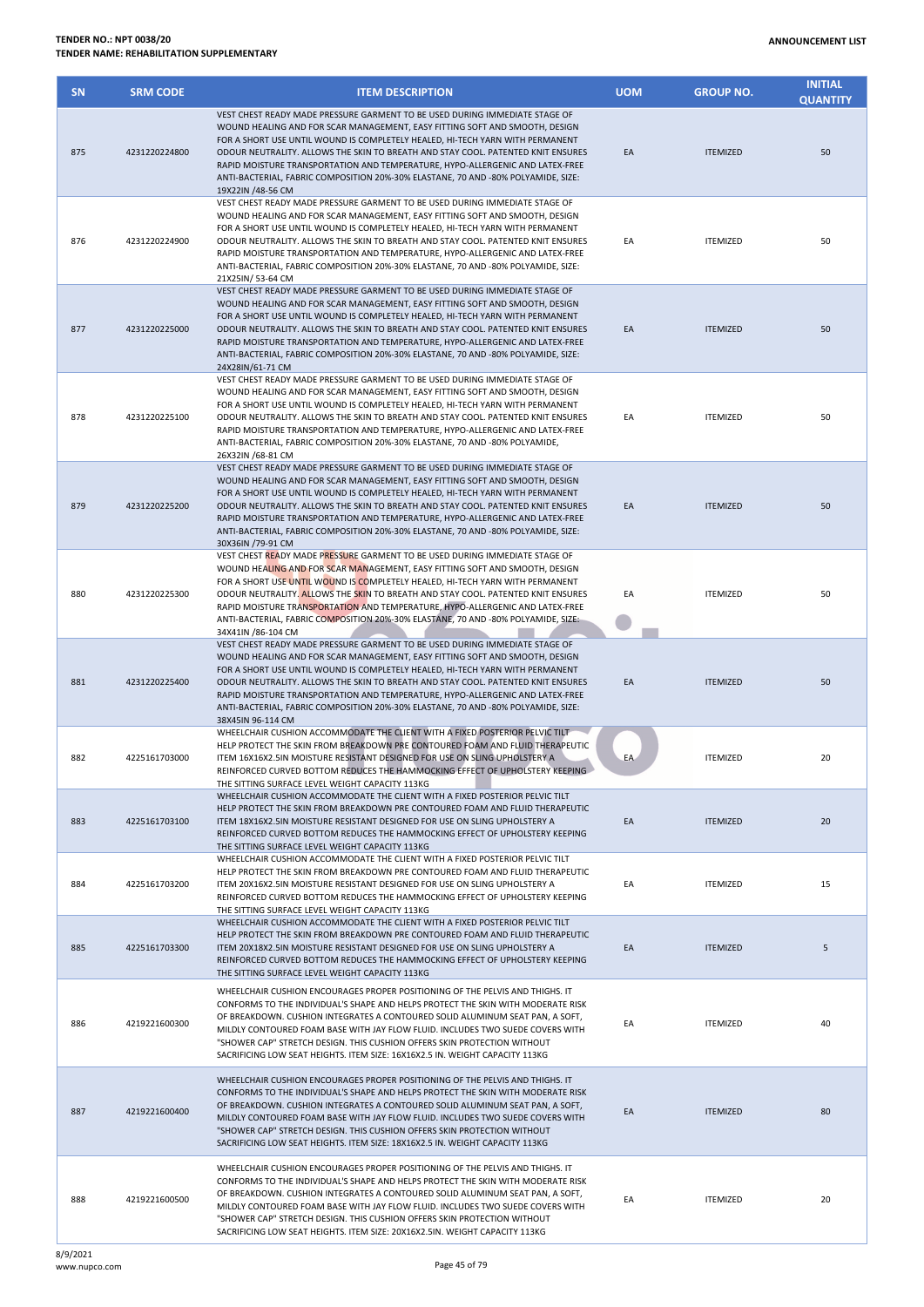**INITIAL** 

| <b>SN</b> | <b>SRM CODE</b> | <b>ITEM DESCRIPTION</b>                                                                                                                                                                                                                                                                                                                                                                                                                                                                                                                                                                                                                                                                                   | <b>UOM</b> | <b>GROUP NO.</b> | <b>QUANTITY</b> |
|-----------|-----------------|-----------------------------------------------------------------------------------------------------------------------------------------------------------------------------------------------------------------------------------------------------------------------------------------------------------------------------------------------------------------------------------------------------------------------------------------------------------------------------------------------------------------------------------------------------------------------------------------------------------------------------------------------------------------------------------------------------------|------------|------------------|-----------------|
| 889       | 4219221600600   | WHEELCHAIR CUSHION ENCOURAGES PROPER POSITIONING OF THE PELVIS AND THIGHS. IT<br>CONFORMS TO THE INDIVIDUAL'S SHAPE AND HELPS PROTECT THE SKIN WITH MODERATE RISK<br>OF BREAKDOWN. CUSHION INTEGRATES A CONTOURED SOLID ALUMINUM SEAT PAN, A SOFT,<br>MILDLY CONTOURED FOAM BASE WITH JAY FLOW FLUID. INCLUDES TWO SUEDE COVERS WITH<br>"SHOWER CAP" STRETCH DESIGN. THIS CUSHION OFFERS SKIN PROTECTION WITHOUT<br>SACRIFICING LOW SEAT HEIGHTS. ITEM SIZE: 20X18X2.5 IN. WEIGHT CAPACITY 113KG                                                                                                                                                                                                          | EA         | <b>ITEMIZED</b>  | 20              |
| 890       | 4225161700700   | WHEELCHAIR CUSHION ENCOURAGES PROPER POSITIONING OF THE PELVIS AND THIGHS.<br>OFFERS SUPERIOR LATERAL STABILITY WITH ONE INCH LATERAL PELVIC WEDGES FOR<br>ALIGNMENT OF THE PELVIS AND MORE INVOLVED POSITIONING NEEDS. TOP LAYER IS SOFT GEL<br>INFUSED VISCO MEMORY FOAM WITH AN EXTRA LAYER COVERING THE PELVIC LOADING AREA<br>AND FLUID PAD BENEATH PROVIDING EVEN DISTRIBUTION OF WEIGHT FOR PRESSURE<br>REDUCTION AND MAXIMUM COMFORT. DYNAMIC FLUID AND MOISTURE RESISTANT INNER<br>COVER, ANTI MICROBIAL OUTER COVER. FABRIC PROMOTES AIRFLOW FOR ADDITIONAL SKIN<br>PROTECTION. AQUA GUARD ZIPPER AND ZIPPER COVER FLAP FOR A CLEAN LOOK. THERAPEUTIC<br>ITEM 14X14X3.5IN WEIGHT CAPACITY 136KG | EA         | <b>ITEMIZED</b>  | 20              |
| 891       | 4225161700800   | WHEELCHAIR CUSHION ENCOURAGES PROPER POSITIONING OF THE PELVIS AND THIGHS.<br>OFFERS SUPERIOR LATERAL STABILITY WITH ONE INCH LATERAL PELVIC WEDGES FOR<br>ALIGNMENT OF THE PELVIS AND MORE INVOLVED POSITIONING NEEDS. TOP LAYER IS SOFT GEL<br>INFUSED VISCO MEMORY FOAM WITH AN EXTRA LAYER COVERING THE PELVIC LOADING AREA<br>AND FLUID PAD BENEATH PROVIDING EVEN DISTRIBUTION OF WEIGHT FOR PRESSURE<br>REDUCTION AND MAXIMUM COMFORT. DYNAMIC FLUID AND MOISTURE RESISTANT INNER<br>COVER, ANTI MICROBIAL OUTER COVER. FABRIC PROMOTES AIRFLOW FOR ADDITIONAL SKIN<br>PROTECTION. AQUA GUARD ZIPPER AND ZIPPER COVER FLAP FOR A CLEAN LOOK. THERAPEUTIC<br>ITEM 16X16X4.5IN WEIGHT CAPACITY 136KG | EA         | <b>ITEMIZED</b>  | 20              |
| 892       | 4225161700900   | WHEELCHAIR CUSHION ENCOURAGES PROPER POSITIONING OF THE PELVIS AND THIGHS.<br>OFFERS SUPERIOR LATERAL STABILITY WITH ONE INCH LATERAL PELVIC WEDGES FOR<br>ALIGNMENT OF THE PELVIS AND MORE INVOLVED POSITIONING NEEDS. TOP LAYER IS SOFT GEL<br>INFUSED VISCO MEMORY FOAM WITH AN EXTRA LAYER COVERING THE PELVIC LOADING AREA<br>AND FLUID PAD BENEATH PROVIDING EVEN DISTRIBUTION OF WEIGHT FOR PRESSURE<br>REDUCTION AND MAXIMUM COMFORT. DYNAMIC FLUID AND MOISTURE RESISTANT INNER<br>COVER, ANTI MICROBIAL OUTER COVER, FABRIC PROMOTES AIRFLOW FOR ADDITIONAL SKIN<br>PROTECTION. AQUA GUARD ZIPPER AND ZIPPER COVER FLAP FOR A CLEAN LOOK. THERAPEUTIC<br>ITEM 18X16X3.5IN WEIGHT CAPACITY 136KG | EA         | <b>ITEMIZED</b>  | 40              |
| 893       | 4225161701000   | WHEELCHAIR CUSHION ENCOURAGES PROPER POSITIONING OF THE PELVIS AND THIGHS.<br>OFFERS SUPERIOR LATERAL STABILITY WITH ONE INCH LATERAL PELVIC WEDGES FOR<br>ALIGNMENT OF THE PELVIS AND MORE INVOLVED POSITIONING NEEDS. TOP LAYER IS SOFT GEL<br>INFUSED VISCO MEMORY FOAM WITH AN EXTRA LAYER COVERING THE PELVIC LOADING AREA<br>AND FLUID PAD BENEATH PROVIDING EVEN DISTRIBUTION OF WEIGHT FOR PRESSURE<br>REDUCTION AND MAXIMUM COMFORT. DYNAMIC FLUID AND MOISTURE RESISTANT INNER<br>COVER, ANTI MICROBIAL OUTER COVER. FABRIC PROMOTES AIRFLOW FOR ADDITIONAL SKIN<br>PROTECTION. AQUA GUARD ZIPPER AND ZIPPER COVER FLAP FOR A CLEAN LOOK. THERAPEUTIC<br>ITEM 18X16X4.5IN WEIGHT CAPACITY 136KG | EA         | <b>ITEMIZED</b>  | 30              |
| 894       | 4225161701100   | WHEELCHAIR CUSHION ENCOURAGES PROPER POSITIONING OF THE PELVIS AND THIGHS.<br>OFFERS SUPERIOR LATERAL STABILITY WITH ONE INCH LATERAL PELVIC WEDGES FOR<br>ALIGNMENT OF THE PELVIS AND MORE INVOLVED POSITIONING NEEDS. TOP LAYER IS SOFT GEL<br>INFUSED VISCO MEMORY FOAM WITH AN EXTRA LAYER COVERING THE PELVIC LOADING AREA<br>AND FLUID PAD BENEATH PROVIDING EVEN DISTRIBUTION OF WEIGHT FOR PRESSURE<br>REDUCTION AND MAXIMUM COMFORT. DYNAMIC FLUID AND MOISTURE RESISTANT INNER<br>COVER, ANTI MICROBIAL OUTER COVER. FABRIC PROMOTES AIRFLOW FOR ADDITIONAL SKIN<br>PROTECTION. AQUA GUARD ZIPPER AND ZIPPER COVER FLAP FOR A CLEAN LOOK. THERAPEUTIC<br>ITEM 18X18X3.5IN WEIGHT CAPACITY 136KG | EA         | <b>ITEMIZED</b>  | 5               |
| 895       | 4225161701200   | WHEELCHAIR CUSHION ENCOURAGES PROPER POSITIONING OF THE PELVIS AND THIGHS.<br>OFFERS SUPERIOR LATERAL STABILITY WITH ONE INCH LATERAL PELVIC WEDGES FOR<br>ALIGNMENT OF THE PELVIS AND MORE INVOLVED POSITIONING NEEDS. TOP LAYER IS SOFT GEL<br>INFUSED VISCO MEMORY FOAM WITH AN EXTRA LAYER COVERING THE PELVIC LOADING AREA<br>AND FLUID PAD BENEATH PROVIDING EVEN DISTRIBUTION OF WEIGHT FOR PRESSURE<br>REDUCTION AND MAXIMUM COMFORT, DYNAMIC FLUID AND MOISTURE RESISTANT INNER<br>COVER, ANTI MICROBIAL OUTER COVER. FABRIC PROMOTES AIRFLOW FOR ADDITIONAL SKIN<br>PROTECTION. AQUA GUARD ZIPPER AND ZIPPER COVER FLAP FOR A CLEAN LOOK. THERAPEUTIC<br>ITEM 18X18X4.5IN WEIGHT CAPACITY 136KG | EA         | <b>ITEMIZED</b>  | 5               |
| 896       | 4225161701300   | WHEELCHAIR CUSHION ENCOURAGES PROPER POSITIONING OF THE PELVIS AND THIGHS.<br>OFFERS SUPERIOR LATERAL STABILITY WITH ONE INCH LATERAL PELVIC WEDGES FOR<br>ALIGNMENT OF THE PELVIS AND MORE INVOLVED POSITIONING NEEDS. TOP LAYER IS SOFT GEL<br>INFUSED VISCO MEMORY FOAM WITH AN EXTRA LAYER COVERING THE PELVIC LOADING AREA<br>AND FLUID PAD BENEATH PROVIDING EVEN DISTRIBUTION OF WEIGHT FOR PRESSURE<br>REDUCTION AND MAXIMUM COMFORT. DYNAMIC FLUID AND MOISTURE RESISTANT INNER<br>COVER, ANTI MICROBIAL OUTER COVER. FABRIC PROMOTES AIRFLOW FOR ADDITIONAL SKIN<br>PROTECTION. AQUA GUARD ZIPPER AND ZIPPER COVER FLAP FOR A CLEAN LOOK. THERAPEUTIC<br>ITEM 20X18X3.5IN WEIGHT CAPACITY 136KG | EA         | <b>ITEMIZED</b>  | 5               |
| 897       | 4225161701400   | WHEELCHAIR CUSHION ENCOURAGES PROPER POSITIONING OF THE PELVIS AND THIGHS.<br>OFFERS SUPERIOR LATERAL STABILITY WITH ONE INCH LATERAL PELVIC WEDGES FOR<br>ALIGNMENT OF THE PELVIS AND MORE INVOLVED POSITIONING NEEDS. TOP LAYER IS SOFT GEL<br>INFUSED VISCO MEMORY FOAM WITH AN EXTRA LAYER COVERING THE PELVIC LOADING AREA<br>AND FLUID PAD BENEATH PROVIDING EVEN DISTRIBUTION OF WEIGHT FOR PRESSURE<br>REDUCTION AND MAXIMUM COMFORT. DYNAMIC FLUID AND MOISTURE RESISTANT INNER<br>COVER, ANTI MICROBIAL OUTER COVER. FABRIC PROMOTES AIRFLOW FOR ADDITIONAL SKIN<br>PROTECTION. AQUA GUARD ZIPPER AND ZIPPER COVER FLAP FOR A CLEAN LOOK. THERAPEUTIC<br>ITEM 20X18X4.5IN WEIGHT CAPACITY 136KG | EA         | <b>ITEMIZED</b>  | 5               |
| 898       | 4225161701500   | WHEELCHAIR CUSHION ENCOURAGES PROPER POSITIONING OF THE PELVIS AND THIGHS.<br>OFFERS SUPERIOR LATERAL STABILITY WITH ONE INCH LATERAL PELVIC WEDGES FOR<br>ALIGNMENT OF THE PELVIS AND MORE INVOLVED POSITIONING NEEDS. TOP LAYER IS SOFT GEL<br>INFUSED VISCO MEMORY FOAM WITH AN EXTRA LAYER COVERING THE PELVIC LOADING AREA<br>AND FLUID PAD BENEATH PROVIDING EVEN DISTRIBUTION OF WEIGHT FOR PRESSURE<br>REDUCTION AND MAXIMUM COMFORT. DYNAMIC FLUID AND MOISTURE RESISTANT INNER<br>COVER, ANTI MICROBIAL OUTER COVER. FABRIC PROMOTES AIRFLOW FOR ADDITIONAL SKIN<br>PROTECTION. AQUA GUARD ZIPPER AND ZIPPER COVER FLAP FOR A CLEAN LOOK. THERAPEUTIC<br>ITEM 22X18X4.5IN WEIGHT CAPACITY 227KG | EA         | <b>ITEMIZED</b>  | 5               |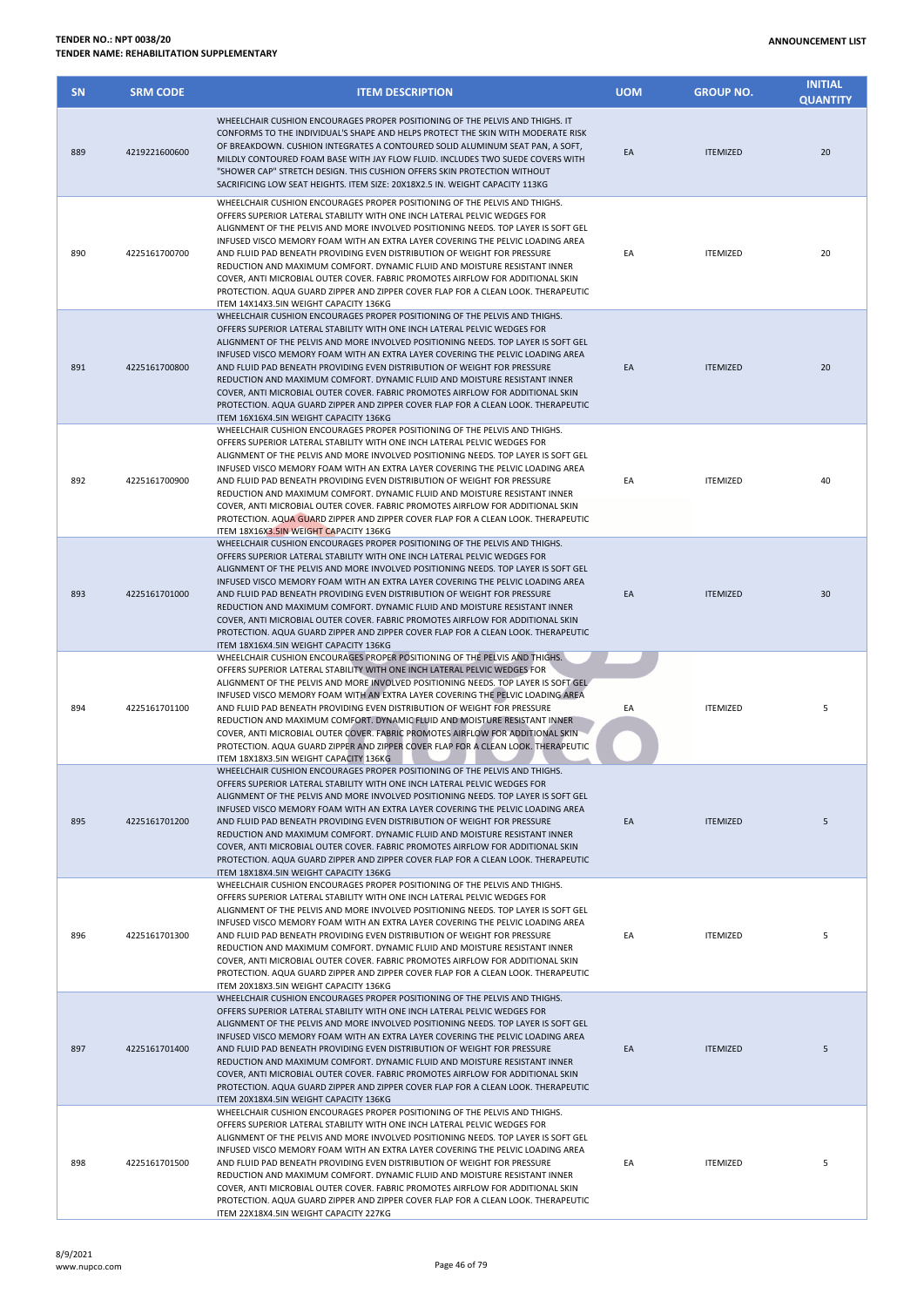| <b>SN</b> | <b>SRM CODE</b> | <b>ITEM DESCRIPTION</b>                                                                                                                                                                                                                                                                                                                                                                                                                                                                                                                                                                                                                                                                                   | <b>UOM</b> | <b>GROUP NO.</b> | <b>INITIAL</b><br><b>QUANTITY</b> |
|-----------|-----------------|-----------------------------------------------------------------------------------------------------------------------------------------------------------------------------------------------------------------------------------------------------------------------------------------------------------------------------------------------------------------------------------------------------------------------------------------------------------------------------------------------------------------------------------------------------------------------------------------------------------------------------------------------------------------------------------------------------------|------------|------------------|-----------------------------------|
| 899       | 4225161701600   | WHEELCHAIR CUSHION ENCOURAGES PROPER POSITIONING OF THE PELVIS AND THIGHS.<br>OFFERS SUPERIOR LATERAL STABILITY WITH ONE INCH LATERAL PELVIC WEDGES FOR<br>ALIGNMENT OF THE PELVIS AND MORE INVOLVED POSITIONING NEEDS. TOP LAYER IS SOFT GEL<br>INFUSED VISCO MEMORY FOAM WITH AN EXTRA LAYER COVERING THE PELVIC LOADING AREA<br>AND FLUID PAD BENEATH PROVIDING EVEN DISTRIBUTION OF WEIGHT FOR PRESSURE<br>REDUCTION AND MAXIMUM COMFORT. DYNAMIC FLUID AND MOISTURE RESISTANT INNER<br>COVER, ANTI MICROBIAL OUTER COVER. FABRIC PROMOTES AIRFLOW FOR ADDITIONAL SKIN<br>PROTECTION. AQUA GUARD ZIPPER AND ZIPPER COVER FLAP FOR A CLEAN LOOK. THERAPEUTIC<br>ITEM 22X18X3.5IN WEIGHT CAPACITY 227KG | EA         | <b>ITEMIZED</b>  | 5                                 |
| 900       | 4225161701700   | WHEELCHAIR CUSHION ENCOURAGES PROPER POSITIONING OF THE PELVIS AND THIGHS.<br>OFFERS SUPERIOR LATERAL STABILITY WITH ONE INCH LATERAL PELVIC WEDGES FOR<br>ALIGNMENT OF THE PELVIS AND MORE INVOLVED POSITIONING NEEDS. TOP LAYER IS SOFT GEL<br>INFUSED VISCO MEMORY FOAM WITH AN EXTRA LAYER COVERING THE PELVIC LOADING AREA<br>AND FLUID PAD BENEATH PROVIDING EVEN DISTRIBUTION OF WEIGHT FOR PRESSURE<br>REDUCTION AND MAXIMUM COMFORT. DYNAMIC FLUID AND MOISTURE RESISTANT INNER<br>COVER, ANTI MICROBIAL OUTER COVER. FABRIC PROMOTES AIRFLOW FOR ADDITIONAL SKIN<br>PROTECTION. AQUA GUARD ZIPPER AND ZIPPER COVER FLAP FOR A CLEAN LOOK. THERAPEUTIC<br>ITEM 24X18X4.5IN WEIGHT CAPACITY 227KG | EA         | <b>ITEMIZED</b>  | 5                                 |
| 901       | 4225161701800   | WHEELCHAIR CUSHION ENCOURAGES PROPER POSITIONING OF THE PELVIS AND THIGHS.<br>OFFERS SUPERIOR LATERAL STABILITY WITH ONE INCH LATERAL PELVIC WEDGES FOR<br>ALIGNMENT OF THE PELVIS AND MORE INVOLVED POSITIONING NEEDS. TOP LAYER IS SOFT GEL<br>INFUSED VISCO MEMORY FOAM WITH AN EXTRA LAYER COVERING THE PELVIC LOADING AREA<br>AND FLUID PAD BENEATH PROVIDING EVEN DISTRIBUTION OF WEIGHT FOR PRESSURE<br>REDUCTION AND MAXIMUM COMFORT. DYNAMIC FLUID AND MOISTURE RESISTANT INNER<br>COVER, ANTI MICROBIAL OUTER COVER. FABRIC PROMOTES AIRFLOW FOR ADDITIONAL SKIN<br>PROTECTION. AQUA GUARD ZIPPER AND ZIPPER COVER FLAP FOR A CLEAN LOOK. THERAPEUTIC<br>ITEM 24X20X3.5IN WEIGHT CAPACITY 227KG | EA         | <b>ITEMIZED</b>  | 5                                 |
| 902       | 4225161701900   | WHEELCHAIR CUSHION ENCOURAGES PROPER POSITIONING OF THE PELVIS AND THIGHS.<br>OFFERS SUPERIOR LATERAL STABILITY WITH ONE INCH LATERAL PELVIC WEDGES FOR<br>ALIGNMENT OF THE PELVIS AND MORE INVOLVED POSITIONING NEEDS. TOP LAYER IS SOFT GEL<br>INFUSED VISCO MEMORY FOAM WITH AN EXTRA LAYER COVERING THE PELVIC LOADING AREA<br>AND FLUID PAD BENEATH PROVIDING EVEN DISTRIBUTION OF WEIGHT FOR PRESSURE<br>REDUCTION AND MAXIMUM COMFORT. DYNAMIC FLUID AND MOISTURE RESISTANT INNER<br>COVER, ANTI MICROBIAL OUTER COVER. FABRIC PROMOTES AIRFLOW FOR ADDITIONAL SKIN<br>PROTECTION. AQUA GUARD ZIPPER AND ZIPPER COVER FLAP FOR A CLEAN LOOK. THERAPEUTIC<br>ITEM 24X20X4.5IN WEIGHT CAPACITY 227KG | EA         | <b>ITEMIZED</b>  | 5                                 |
| 903       | 4225161702000   | WHEELCHAIR CUSHION ENCOURAGES PROPER POSITIONING OF THE PELVIS AND THIGHS.<br>OFFERS SUPERIOR LATERAL STABILITY WITH ONE INCH LATERAL PELVIC WEDGES FOR<br>ALIGNMENT OF THE PELVIS AND MORE INVOLVED POSITIONING NEEDS. TOP LAYER IS SOFT GEL<br>INFUSED VISCO MEMORY FOAM WITH AN EXTRA LAYER COVERING THE PELVIC LOADING AREA<br>AND FLUID PAD BENEATH PROVIDING EVEN DISTRIBUTION OF WEIGHT FOR PRESSURE<br>REDUCTION AND MAXIMUM COMFORT. DYNAMIC FLUID AND MOISTURE RESISTANT INNER<br>COVER, ANTI MICROBIAL OUTER COVER. FABRIC PROMOTES AIRFLOW FOR ADDITIONAL SKIN<br>PROTECTION. AQUA GUARD ZIPPER AND ZIPPER COVER FLAP FOR A CLEAN LOOK. THERAPEUTIC<br>ITEM 16X16X3.5IN WEIGHT CAPACITY 136KG | EA         | <b>ITEMIZED</b>  | 20                                |
| 904       | 4225161702100   | WHEELCHAIR CUSHION ENCOURAGES PROPER POSITIONING OF THE PELVIS AND THIGHS.<br>OFFERS SUPERIOR LATERAL STABILITY WITH ONE INCH LATERAL PELVIC WEDGES FOR<br>ALIGNMENT OF THE PELVIS AND MORE INVOLVED POSITIONING NEEDS. TOP LAYER IS SOFT GEL<br>INFUSED VISCO MEMORY FOAM WITH AN EXTRA LAYER COVERING THE PELVIC LOADING AREA<br>AND FLUID PAD BENEATH PROVIDING EVEN DISTRIBUTION OF WEIGHT FOR PRESSURE<br>REDUCTION AND MAXIMUM COMFORT. DYNAMIC FLUID AND MOISTURE RESISTANT INNER<br>COVER, ANTI MICROBIAL OUTER COVER. FABRIC PROMOTES AIRFLOW FOR ADDITIONAL SKIN<br>PROTECTION. AQUA GUARD ZIPPER AND ZIPPER COVER FLAP FOR A CLEAN LOOK. THERAPEUTIC<br>ITEM 14X14X4.5IN WEIGHT CAPACITY 136KG | EA.        | <b>ITEMIZED</b>  | 15                                |
| 905       | 4214170504900   | WHEELCHAIR CUSHION TO ENCOURAGE PROPER POSITIONING OF THE PELVIS AND THIGHS.<br>HIGH RESILIENCY CONTOURED FOAM BASE WITH FLUID TRIPAD INSERT WHICH CONFORMS TO<br>THE CLIENTS SITTING WITH FLUID UNDER THE BONY PROMINENCES PROTECTS THE SKIN FROM<br>BREAKDOWN. MOISTURE RESISTANT COVER WITH NON SLIP BOTTOM. THERAPEUTIC ITEM<br>14X14X3IN. WEIGHT CAPACITY 113KG                                                                                                                                                                                                                                                                                                                                      | EA         | <b>ITEMIZED</b>  | 20                                |
| 906       | 4214170505000   | WHEELCHAIR CUSHION TO ENCOURAGE PROPER POSITIONING OF THE PELVIS AND THIGHS.<br>HIGH RESILIENCY CONTOURED FOAM BASE WITH FLUID TRIPAD INSERT WHICH CONFORMS TO<br>THE CLIENTS SITTING WITH FLUID UNDER THE BONY PROMINENCES PROTECTS THE SKIN FROM<br>BREAKDOWN. MOISTURE RESISTANT COVER WITH NON SLIP BOTTOM. THERAPEUTIC ITEM<br>16X16X3IN. WEIGHT CAPACITY 113KG                                                                                                                                                                                                                                                                                                                                      | EA         | <b>ITEMIZED</b>  | 20                                |
| 907       | 4214170505100   | WHEELCHAIR CUSHION TO ENCOURAGE PROPER POSITIONING OF THE PELVIS AND THIGHS.<br>HIGH RESILIENCY CONTOURED FOAM BASE WITH FLUID TRIPAD INSERT WHICH CONFORMS TO<br>THE CLIENTS SITTING WITH FLUID UNDER THE BONY PROMINENCES PROTECTS THE SKIN FROM<br>BREAKDOWN. MOISTURE RESISTANT COVER WITH NON SLIP BOTTOM. THERAPEUTIC ITEM<br>18X16X3IN. WEIGHT CAPACITY 113KG                                                                                                                                                                                                                                                                                                                                      | EA         | <b>ITEMIZED</b>  | 40                                |
| 908       | 4214170505200   | WHEELCHAIR CUSHION TO ENCOURAGE PROPER POSITIONING OF THE PELVIS AND THIGHS.<br>HIGH RESILIENCY CONTOURED FOAM BASE WITH FLUID TRIPAD INSERT WHICH CONFORMS TO<br>THE CLIENTS SITTING WITH FLUID UNDER THE BONY PROMINENCES PROTECTS THE SKIN FROM<br>BREAKDOWN. MOISTURE RESISTANT COVER WITH NON SLIP BOTTOM. THERAPEUTIC ITEM<br>18X18X3IN. WEIGHT CAPACITY 113KG                                                                                                                                                                                                                                                                                                                                      | EA         | <b>ITEMIZED</b>  | 5                                 |
| 909       | 4214170505300   | WHEELCHAIR CUSHION TO ENCOURAGE PROPER POSITIONING OF THE PELVIS AND THIGHS.<br>HIGH RESILIENCY CONTOURED FOAM BASE WITH FLUID TRIPAD INSERT WHICH CONFORMS TO<br>THE CLIENTS SITTING WITH FLUID UNDER THE BONY PROMINENCES PROTECTS THE SKIN FROM<br>BREAKDOWN. MOISTURE RESISTANT COVER WITH NON SLIP BOTTOM. THERAPEUTIC ITEM<br>20X18X3IN. WEIGHT CAPACITY 113KG                                                                                                                                                                                                                                                                                                                                      | EA         | <b>ITEMIZED</b>  | 10                                |
| 910       | 4214170505400   | WHEELCHAIR CUSHION TO ENCOURAGE PROPER POSITIONING OF THE PELVIS AND THIGHS.<br>HIGH RESILIENCY CONTOURED FOAM BASE WITH FLUID TRIPAD INSERT WHICH CONFORMS TO<br>THE CLIENTS SITTING WITH FLUID UNDER THE BONY PROMINENCES PROTECTS THE SKIN FROM<br>BREAKDOWN. MOISTURE RESISTANT COVER WITH NON SLIP BOTTOM. THERAPEUTIC ITEM<br>22X18X3IN. WEIGHT CAPACITY 113KG                                                                                                                                                                                                                                                                                                                                      | EA         | <b>ITEMIZED</b>  | 10                                |
| 911       | 4214170505500   | WHEELCHAIR CUSHION TO ENCOURAGE PROPER POSITIONING OF THE PELVIS AND THIGHS.<br>HIGH RESILIENCY CONTOURED FOAM BASE WITH FLUID TRIPAD INSERT WHICH CONFORMS TO<br>THE CLIENTS SITTING WITH FLUID UNDER THE BONY PROMINENCES PROTECTS THE SKIN FROM<br>BREAKDOWN. MOISTURE RESISTANT COVER WITH NON SLIP BOTTOM. THERAPEUTIC ITEM<br>24X18X3IN. WEIGHT CAPACITY 113KG                                                                                                                                                                                                                                                                                                                                      | EA         | <b>ITEMIZED</b>  | 5                                 |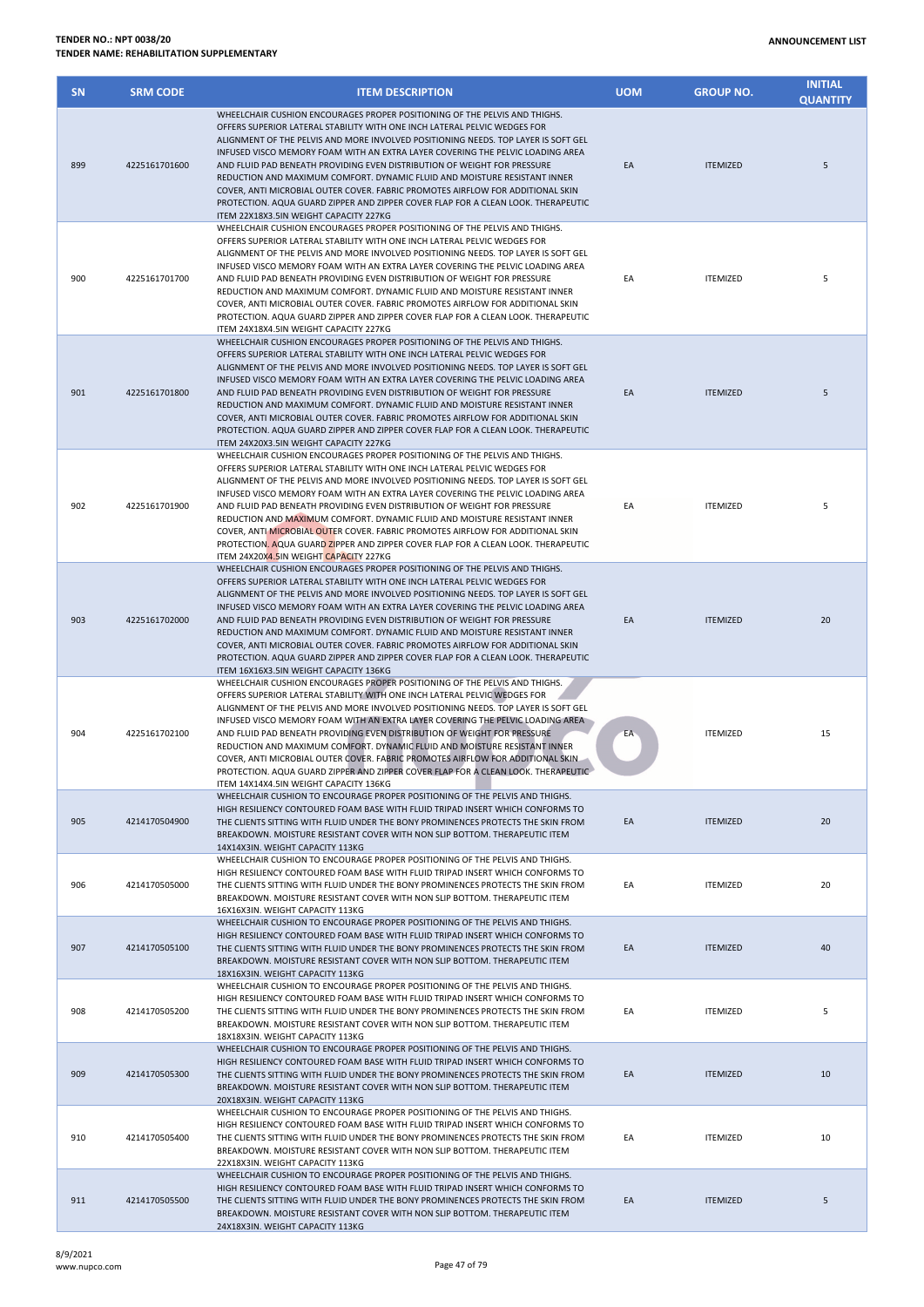| <b>SN</b> | <b>SRM CODE</b> | <b>ITEM DESCRIPTION</b>                                                                                                                                                                                                                                                                                                                                                                                                                                                                                                                                                                                                                              | <b>UOM</b> | <b>GROUP NO.</b> | <b>INITIAL</b><br><b>QUANTITY</b> |
|-----------|-----------------|------------------------------------------------------------------------------------------------------------------------------------------------------------------------------------------------------------------------------------------------------------------------------------------------------------------------------------------------------------------------------------------------------------------------------------------------------------------------------------------------------------------------------------------------------------------------------------------------------------------------------------------------------|------------|------------------|-----------------------------------|
| 912       | 4214170505600   | WHEELCHAIR CUSHION TO ENCOURAGE PROPER POSITIONING OF THE PELVIS AND THIGHS.<br>HIGH RESILIENCY CONTOURED FOAM BASE WITH FLUID TRIPAD INSERT WHICH CONFORMS TO<br>THE CLIENTS SITTING WITH FLUID UNDER THE BONY PROMINENCES PROTECTS THE SKIN FROM<br>BREAKDOWN. MOISTURE RESISTANT COVER WITH NON SLIP BOTTOM. THERAPEUTIC ITEM<br>24X20X3IN. WEIGHT CAPACITY 113KG                                                                                                                                                                                                                                                                                 | EA         | <b>ITEMIZED</b>  | 5                                 |
| 913       | 4225161702200   | WHEELCHAIR CUSHION WITH AIRFLOW FOAM BASE AND MICROCLIMATIC COVER. EXTREMELY<br>LIGHTWEIGHT SUITABLE FOR ULTRA LIGHT WHEELCHAIRS. MILDLY CONTOURED AIRFLOW<br>FOAM BASE ENCOURAGES PROPER POSITIONING OF THE PELVIS AND THIGHS. AIRFLOW DESIGN<br>GIVES HEAT AND MOISTURE DISSIPATION AND VENTILATION WITH AIRFLOW BENEATH THE<br>CLIENT. CUTOUTS BENEATH THE ISCHIAL TUBEROSITIES WITH HIGH RESILIENCY FOAM INSERT<br>PROVIDES SUPERIOR PRESSURE DISTRIBUTION. MICROCLIMATIC FABRIC CUSHION COVER<br>PROMOTES AIRFLOW AND REMOVES MOISTURE KEEPING THE TOP SURFACE AND CLIENT CLEAN<br>AND DRY. THERAPEUTIC ITEM 14X14X3.4IN. WEIGHT CAPACITY 113KG | EA         | <b>ITEMIZED</b>  | 20                                |
| 914       | 4225161702300   | WHEELCHAIR CUSHION WITH AIRFLOW FOAM BASE AND MICROCLIMATIC COVER. EXTREMELY<br>LIGHTWEIGHT SUITABLE FOR ULTRA LIGHT WHEELCHAIRS. MILDLY CONTOURED AIRFLOW<br>FOAM BASE ENCOURAGES PROPER POSITIONING OF THE PELVIS AND THIGHS. AIRFLOW DESIGN<br>GIVES HEAT AND MOISTURE DISSIPATION AND VENTILATION WITH AIRFLOW BENEATH THE<br>CLIENT. CUTOUTS BENEATH THE ISCHIAL TUBEROSITIES WITH HIGH RESILIENCY FOAM INSERT<br>PROVIDES SUPERIOR PRESSURE DISTRIBUTION. MICROCLIMATIC FABRIC CUSHION COVER<br>PROMOTES AIRFLOW AND REMOVES MOISTURE KEEPING THE TOP SURFACE AND CLIENT CLEAN<br>AND DRY. THERAPEUTIC ITEM 16X16X3.4IN. WEIGHT CAPACITY 113KG | EA         | <b>ITEMIZED</b>  | 30                                |
| 915       | 4225161702400   | WHEELCHAIR CUSHION WITH AIRFLOW FOAM BASE AND MICROCLIMATIC COVER. EXTREMELY<br>LIGHTWEIGHT SUITABLE FOR ULTRA LIGHT WHEELCHAIRS. MILDLY CONTOURED AIRFLOW<br>FOAM BASE ENCOURAGES PROPER POSITIONING OF THE PELVIS AND THIGHS. AIRFLOW DESIGN<br>GIVES HEAT AND MOISTURE DISSIPATION AND VENTILATION WITH AIRFLOW BENEATH THE<br>CLIENT. CUTOUTS BENEATH THE ISCHIAL TUBEROSITIES WITH HIGH RESILIENCY FOAM INSERT<br>PROVIDES SUPERIOR PRESSURE DISTRIBUTION. MICROCLIMATIC FABRIC CUSHION COVER<br>PROMOTES AIRFLOW AND REMOVES MOISTURE KEEPING THE TOP SURFACE AND CLIENT CLEAN<br>AND DRY. THERAPEUTIC ITEM 18X16X3.4IN. WEIGHT CAPACITY 113KG | EA         | <b>ITEMIZED</b>  | 40                                |
| 916       | 4225161702500   | WHEELCHAIR CUSHION WITH AIRFLOW FOAM BASE AND MICROCLIMATIC COVER. EXTREMELY<br>LIGHTWEIGHT SUITABLE FOR ULTRA LIGHT WHEELCHAIRS. MILDLY CONTOURED AIRFLOW<br>FOAM BASE ENCOURAGES PROPER POSITIONING OF THE PELVIS AND THIGHS. AIRFLOW DESIGN<br>GIVES HEAT AND MOISTURE DISSIPATION AND VENTILATION WITH AIRFLOW BENEATH THE<br>CLIENT. CUTOUTS BENEATH THE ISCHIAL TUBEROSITIES WITH HIGH RESILIENCY FOAM INSERT<br>PROVIDES SUPERIOR PRESSURE DISTRIBUTION. MICROCLIMATIC FABRIC CUSHION COVER<br>PROMOTES AIRFLOW AND REMOVES MOISTURE KEEPING THE TOP SURFACE AND CLIENT CLEAN<br>AND DRY. THERAPEUTIC ITEM 18X18X3.4IN. WEIGHT CAPACITY 113KG | EA         | <b>ITEMIZED</b>  | 5                                 |
| 917       | 4225161702600   | WHEELCHAIR CUSHION WITH AIRFLOW FOAM BASE AND MICROCLIMATIC COVER. EXTREMELY<br>LIGHTWEIGHT SUITABLE FOR ULTRA LIGHT WHEELCHAIRS. MILDLY CONTOURED AIRFLOW<br>FOAM BASE ENCOURAGES PROPER POSITIONING OF THE PELVIS AND THIGHS. AIRFLOW DESIGN<br>GIVES HEAT AND MOISTURE DISSIPATION AND VENTILATION WITH AIRFLOW BENEATH THE<br>CLIENT. CUTOUTS BENEATH THE ISCHIAL TUBEROSITIES WITH HIGH RESILIENCY FOAM INSERT<br>PROVIDES SUPERIOR PRESSURE DISTRIBUTION. MICROCLIMATIC FABRIC CUSHION COVER<br>PROMOTES AIRFLOW AND REMOVES MOISTURE KEEPING THE TOP SURFACE AND CLIENT CLEAN<br>AND DRY. THERAPEUTIC ITEM 20X18X3.4IN. WEIGHT CAPACITY 113KG | EA         | <b>ITEMIZED</b>  | 5                                 |
| 918       | 4225161702700   | WHEELCHAIR CUSHION WITH AIRFLOW FOAM BASE AND MICROCLIMATIC COVER. EXTREMELY<br>LIGHTWEIGHT SUITABLE FOR ULTRA LIGHT WHEELCHAIRS. MILDLY CONTOURED AIRFLOW<br>FOAM BASE ENCOURAGES PROPER POSITIONING OF THE PELVIS AND THIGHS. AIRFLOW DESIGN<br>GIVES HEAT AND MOISTURE DISSIPATION AND VENTILATION WITH AIRFLOW BENEATH THE<br>CLIENT. CUTOUTS BENEATH THE ISCHIAL TUBEROSITIES WITH HIGH RESILIENCY FOAM INSERT<br>PROVIDES SUPERIOR PRESSURE DISTRIBUTION. MICROCLIMATIC FABRIC CUSHION COVER<br>PROMOTES AIRFLOW AND REMOVES MOISTURE KEEPING THE TOP SURFACE AND CLIENT CLEAN<br>AND DRY. THERAPEUTIC ITEM 22X18X3.4IN. WEIGHT CAPACITY 113KG | EA         | <b>ITEMIZED</b>  | 5                                 |
| 919       | 4225161702800   | WHEELCHAIR CUSHION WITH AIRFLOW FOAM BASE AND MICROCLIMATIC COVER. EXTREMELY<br>LIGHTWEIGHT SUITABLE FOR ULTRA LIGHT WHEELCHAIRS. MILDLY CONTOURED AIRFLOW<br>FOAM BASE ENCOURAGES PROPER POSITIONING OF THE PELVIS AND THIGHS. AIRFLOW DESIGN<br>GIVES HEAT AND MOISTURE DISSIPATION AND VENTILATION WITH AIRFLOW BENEATH THE<br>CLIENT. CUTOUTS BENEATH THE ISCHIAL TUBEROSITIES WITH HIGH RESILIENCY FOAM INSERT<br>PROVIDES SUPERIOR PRESSURE DISTRIBUTION. MICROCLIMATIC FABRIC CUSHION COVER<br>PROMOTES AIRFLOW AND REMOVES MOISTURE KEEPING THE TOP SURFACE AND CLIENT CLEAN<br>AND DRY. THERAPEUTIC ITEM 24X18X3.4IN. WEIGHT CAPACITY 113KG | EA         | <b>ITEMIZED</b>  | 5                                 |
| 920       | 4225161702900   | WHEELCHAIR CUSHION WITH AIRFLOW FOAM BASE AND MICROCLIMATIC COVER. EXTREMELY<br>LIGHTWEIGHT SUITABLE FOR ULTRA LIGHT WHEELCHAIRS. MILDLY CONTOURED AIRFLOW<br>FOAM BASE ENCOURAGES PROPER POSITIONING OF THE PELVIS AND THIGHS. AIRFLOW DESIGN<br>GIVES HEAT AND MOISTURE DISSIPATION AND VENTILATION WITH AIRFLOW BENEATH THE<br>CLIENT. CUTOUTS BENEATH THE ISCHIAL TUBEROSITIES WITH HIGH RESILIENCY FOAM INSERT<br>PROVIDES SUPERIOR PRESSURE DISTRIBUTION. MICROCLIMATIC FABRIC CUSHION COVER<br>PROMOTES AIRFLOW AND REMOVES MOISTURE KEEPING THE TOP SURFACE AND CLIENT CLEAN<br>AND DRY. THERAPEUTIC ITEM 24X20X3.4IN. WEIGHT CAPACITY 113KG | EA         | <b>ITEMIZED</b>  | 5                                 |
| 921       | 4224150710200   | WRIST SOFT BAND IS HELPFUL TO HEAL TRIANGULAR FIBROCARTILAGE COMPLEX (TFCC) IT IS A<br>SINGLE SIZE THAT FITS FOR RIGHT AND LEFT WRIST MADE OF HIGH QUALITY NON ELASTIC AND<br>HYPO ALLERGENIC MATERIALS THE HOOK AND LOOPS WITH DUAL STRAPPING SYSTEM<br>STABILIZES THE WRIST AND DECREASES THE PAIN EASY TO ADJUST VELCRO CLOSURE DOES NOT<br>INTERFERE WITH WRIST MOTION AND HOLDS THE WRIST SECURELY IN PLACE WITHOUT<br>IRRITATION TO THE SKIN OR WRIST JOINT BLACK OR TENTCOLOR                                                                                                                                                                 | EA         | <b>ITEMIZED</b>  | 800                               |
| 922       | 4224150710300   | WRIST WRAP IS HELPFUL TO HEAL TRIANGULAR FIBROCARTILAGE COMPLEX (TFCC) IT IS MADE<br>OF BREATHABLE NEOPRENE AND PATENTED SPACER FABRIC NO SMELL LATEX FREE HYPO-<br>ALLERGENIC MADE BY 3D BREATHABLE SOFT TOUCH ELASTIC PATENTED SPACER FABRIC ONE<br>SIZE FITS MOST WITH ADJUSTABLE DESIGN FITS BOTH RIGHT AND LEFT HANDS US FDA LISTED                                                                                                                                                                                                                                                                                                             | EA         | <b>ITEMIZED</b>  | 400                               |

PRODUCT BLACK COLOR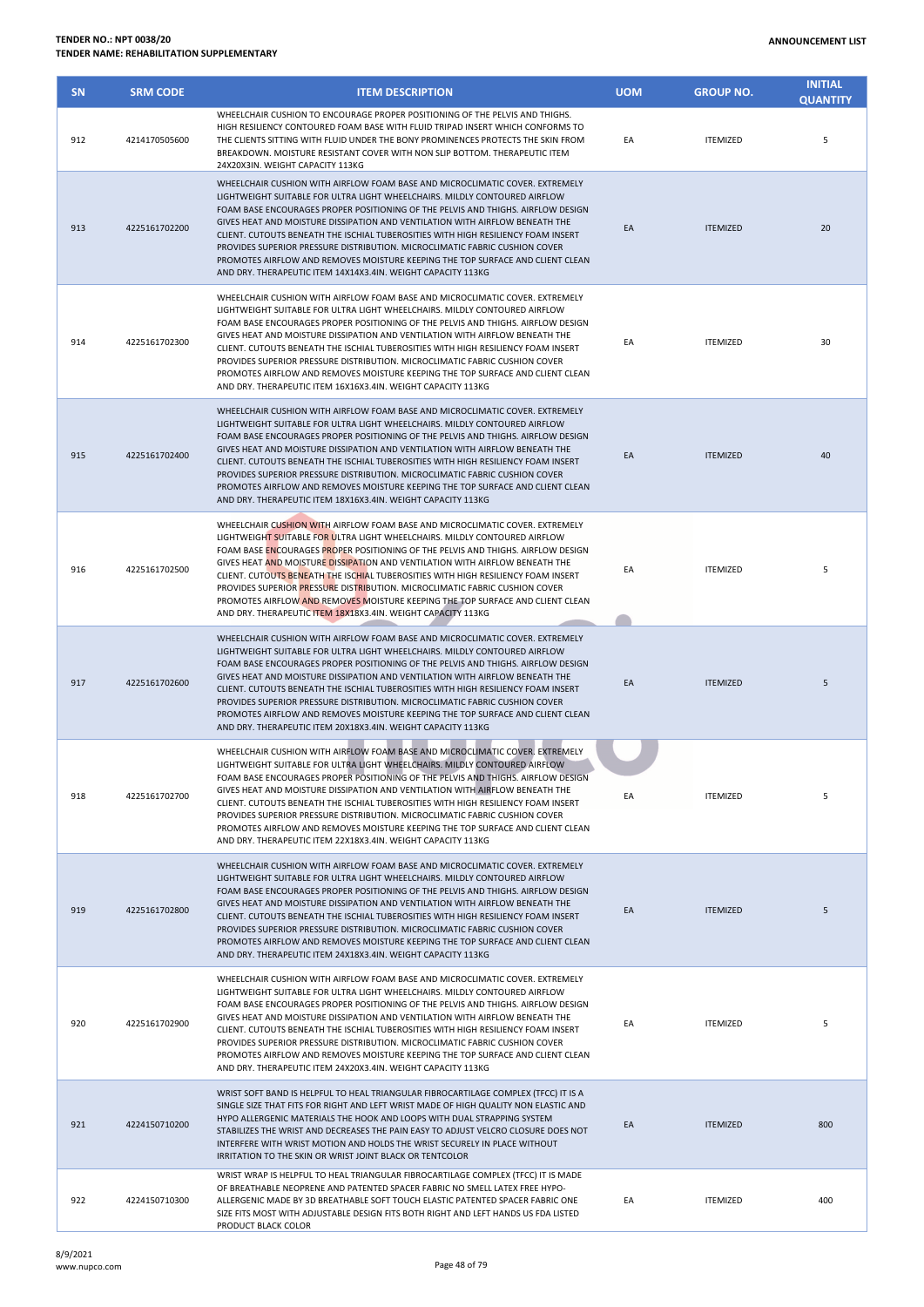| <b>SN</b> | <b>SRM CODE</b> | <b>ITEM DESCRIPTION</b>                                                                                                                                                                                                                                                                                                                                                                                                                                                                                                                                                                                                                                                                                                                                                                                                                                              | <b>UOM</b> | <b>GROUP NO.</b> | <b>INITIAL</b><br><b>QUANTITY</b> |
|-----------|-----------------|----------------------------------------------------------------------------------------------------------------------------------------------------------------------------------------------------------------------------------------------------------------------------------------------------------------------------------------------------------------------------------------------------------------------------------------------------------------------------------------------------------------------------------------------------------------------------------------------------------------------------------------------------------------------------------------------------------------------------------------------------------------------------------------------------------------------------------------------------------------------|------------|------------------|-----------------------------------|
| 923       | 4618153503300   | ANKLE, PRESSURE GARMENT FOR SCAR MANAGEMENT IN BURN PATIENTS. COMPOSITION-<br>HIGH QUALITY SOFT, SHORT STRETCH LYCRA PROVIDES A PRECISE AND GRADIENT PRESSURE.<br>CUSTOM MANUFACTURED PRESSURE GARMENT MADE TO THE MEASUREMENTS OF<br>INDIVIDUAL PATIENT. HYPRO-ALLERGENIC AND LATEX-FREE. ADVANCED MULTI-DIRECTIONAL<br>STRETCH, GUARANTEED TO PROVIDE A SUPERIOR ANATOMICAL FIT. ANTI-BACTERIAL, HI-TECH<br>YARN WITH PERMANENT ODOR NEUTRALITY. ALLOWS THE SKIN TO BREATH AND STAY COOL.<br>PATENTED KNIT ENSURES RAPID MOISTURE TRANSPORTATION AND TEMPERATURE<br>MODERATION. THE PRESSURE GARMENTS TO BE USED AFTER WOUND CLOSURE IS COMPLETE<br>THE CARE GARMENT SHOULD BE WORN UNTIL THE BURN SCAR IS FULLY MATURE AND HELPING<br>TO PREVENT OR REDUCE HYPERTROPHIC SCARRING, COMPOSITION: 55%-65% NYLON, 35%-45%<br>SPANDEX.                                 | EA         | <b>GROUP 1</b>   | 15                                |
| 924       | 4214280264000   | ARM BAND, PRESSURE GARMENT FOR SCAR MANAGEMENT IN BURN PATIENTS. COMPOSITION-<br>HIGH QUALITY SOFT, SHORT STRETCH LYCRA PROVIDES A PRECISE AND GRADIENT PRESSURE.<br>CUSTOM MANUFACTURED PRESSURE GARMENT MADE TO THE MEASUREMENTS OF<br>INDIVIDUAL PATIENT. HYPRO-ALLERGENIC AND LATEX-FREE. ADVANCED MULTI-DIRECTIONAL<br>STRETCH, GUARANTEED TO PROVIDE A SUPERIOR ANATOMICAL FIT. ANTI-BACTERIAL, HI-TECH<br>YARN WITH PERMANENT ODOR NEUTRALITY. ALLOWS THE SKIN TO BREATH AND STAY COOL.<br>PATENTED KNIT ENSURES RAPID MOISTURE TRANSPORTATION AND TEMPERATURE<br>MODERATION. THE PRESSURE GARMENTS TO BE USED AFTER WOUND CLOSURE IS COMPLETE.<br>THE CARE GARMENT SHOULD BE WORN UNTIL THE BURN SCAR IS FULLY MATURE AND HELPING<br>TO PREVENT OR REDUCE HYPERTROPHIC SCARRING, COMPOSITION: 55%-65% NYLON, 35%-45%<br>SPANDEX.                             | EA         | GROUP 1          | 15                                |
| 925       | 4213171702800   | ARM SLEEVE AND GAUNTLET, PRESSURE GARMENT FOR SCAR MANAGEMENT IN BURN<br>PATIENTS. COMPOSITION-HIGH QUALITY SOFT, SHORT STRETCH LYCRA PROVIDES A PRECISE<br>AND GRADIENT PRESSURE. CUSTOM MANUFACTURED PRESSURE GARMENT MADE TO THE<br>MEASUREMENTS OF INDIVIDUAL PATIENT. HYPRO-ALLERGENIC AND LATEX-FREE. ADVANCED<br>MULTI-DIRECTIONAL STRETCH, GUARANTEED TO PROVIDE A SUPERIOR ANATOMICAL FIT. ANTI-<br>BACTERIAL, HI-TECH YARN WITH PERMANENT ODOR NEUTRALITY. ALLOWS THE SKIN TO<br>BREATH AND STAY COOL. PATENTED KNIT ENSURES RAPID MOISTURE TRANSPORTATION AND<br>TEMPERATURE MODERATION. THE PRESSURE GARMENTS TO BE USED AFTER WOUND CLOSURE<br>IS COMPLETE THE CARE GARMENT SHOULD BE WORN UNTIL THE BURN SCAR IS FULLY MATURE<br>AND HELPING TO PREVENT OR REDUCE HYPERTROPHIC SCARRING, COMPOSITION: 55%-65%<br>NYLON, 35%-45% SPANDEX.               | EA         | <b>GROUP 1</b>   | 15                                |
| 926       | 4214280264100   | ARM SLEEVE AND SHOULDER FLAP, PRESSURE GARMENT FOR SCAR MANAGEMENT IN BURN<br>PATIENTS. COMPOSITION-HIGH QUALITY SOFT, SHORT STRETCH LYCRA PROVIDES A PRECISE<br>AND GRADIENT PRESSURE. CUSTOM MANUFACTURED PRESSURE GARMENT MADE TO THE<br>MEASUREMENTS OF INDIVIDUAL PATIENT. HYPRO-ALLERGENIC AND LATEX-FREE. ADVANCED<br>MULTI-DIRECTIONAL STRETCH, GUARANTEED TO PROVIDE A SUPERIOR ANATOMICAL FIT. ANTI-<br>BACTERIAL, HI-TECH YARN WITH PERMANENT ODOR NEUTRALITY. ALLOWS THE SKIN TO<br>BREATH AND STAY COOL. PATENTED KNIT ENSURES RAPID MOISTURE TRANSPORTATION AND<br>TEMPERATURE MODERATION. THE PRESSURE GARMENTS TO BE USED AFTER WOUND CLOSURE<br>IS COMPLETE THE CARE GARMENT SHOULD BE WORN UNTIL THE BURN SCAR IS FULLY MATURE<br>AND HELPING TO PREVENT OR REDUCE HYPERTROPHIC SCARRING, COMPOSITION: 55%-65%<br>NYLON, 35%-45% SPANDEX.          | EA         | <b>GROUP 1</b>   | 15                                |
| 927       | 4214280264200   | ARM SLEEVE, GAUNTLET AND SHOULDER FLAP, PRESSURE GARMENT FOR SCAR MANAGEMENT<br>IN BURN PATIENTS. COMPOSITION-HIGH QUALITY SOFT, SHORT STRETCH LYCRA PROVIDES A<br>PRECISE AND GRADIENT PRESSURE. CUSTOM MANUFACTURED PRESSURE GARMENT MADE TO<br>THE MEASUREMENTS OF INDIVIDUAL PATIENT. HYPRO-ALLERGENIC AND LATEX-FREE.<br>ADVANCED MULTI-DIRECTIONAL STRETCH, GUARANTEED TO PROVIDE A SUPERIOR<br>ANATOMICAL FIT. ANTI-BACTERIAL, HI-TECH YARN WITH PERMANENT ODOR NEUTRALITY.<br>ALLOWS THE SKIN TO BREATH AND STAY COOL. PATENTED KNIT ENSURES RAPID MOISTURE<br>TRANSPORTATION AND TEMPERATURE MODERATION. THE PRESSURE GARMENTS TO BE USED<br>AFTER WOUND CLOSURE IS COMPLETE THE CARE GARMENT SHOULD BE WORN UNTIL THE<br>BURN SCAR IS FULLY MATURE AND HELPING TO PREVENT OR REDUCE HYPERTROPHIC<br>SCARRING, COMPOSITION: 55%-65% NYLON, 35%-45% SPANDEX. | EA         | <b>GROUP 1</b>   | 15                                |
| 928       | 4214280265300   | ARM SLEEVE, PRESSURE GARMENT FOR SCAR MANAGEMENT IN BURN PATIENTS.<br>COMPOSITION-HIGH QUALITY SOFT, SHORT STRETCH LYCRA PROVIDES A PRECISE AND<br>GRADIENT PRESSURE. CUSTOM MANUFACTURED PRESSURE GARMENT MADE TO THE<br>MEASUREMENTS OF INDIVIDUAL PATIENT. HYPRO-ALLERGENIC AND LATEX-FREE. ADVANCED<br>MULTI-DIRECTIONAL STRETCH, GUARANTEED TO PROVIDE A SUPERIOR ANATOMICAL FIT. ANTI-<br>BACTERIAL, HI-TECH YARN WITH PERMANENT ODOR NEUTRALITY. ALLOWS THE SKIN TO<br>BREATH AND STAY COOL. PATENTED KNIT ENSURES RAPID MOISTURE TRANSPORTATION AND<br>TEMPERATURE MODERATION. THE PRESSURE GARMENTS TO BE USED AFTER WOUND CLOSURE<br>IS COMPLETE. THE CARE GARMENT SHOULD BE WORN UNTIL THE BURN SCAR IS FULLY MATURE<br>AND HELPING TO PREVENT OR REDUCE HYPERTROPHIC SCARRING, COMPOSITION: 55%-65%<br>NYLON, 35%-45% SPANDEX.                           | EA         | GROUP 1          | 15                                |
| 929       | 4231250001200   | BRIEF SHORT SLEEVES, PRESSURE GARMENT FOR SCAR MANAGEMENT IN BURN PATIENTS.<br>COMPOSITION-HIGH QUALITY SOFT, SHORT STRETCH LYCRA PROVIDES A PRECISE AND<br>GRADIENT PRESSURE. CUSTOM MANUFACTURED PRESSURE GARMENT MADE TO THE<br>MEASUREMENTS OF INDIVIDUAL PATIENT. HYPRO-ALLERGENIC AND LATEX-FREE. ADVANCED<br>MULTI-DIRECTIONAL STRETCH, GUARANTEED TO PROVIDE A SUPERIOR ANATOMICAL FIT. ANTI-<br>BACTERIAL, HI-TECH YARN WITH PERMANENT ODOR NEUTRALITY. ALLOWS THE SKIN TO<br>BREATH AND STAY COOL. PATENTED KNIT ENSURES RAPID MOISTURE TRANSPORTATION AND<br>TEMPERATURE MODERATION. THE PRESSURE GARMENTS TO BE USED AFTER WOUND CLOSURE<br>IS COMPLETE THE CARE GARMENT SHOULD BE WORN UNTIL THE BURN SCAR IS FULLY MATURE<br>AND HELPING TO PREVENT OR REDUCE HYPERTROPHIC SCARRING, COMPOSITION: 55%-65%<br>NYLON, 35%-45% SPANDEX.                   | EA         | <b>GROUP 1</b>   | 15                                |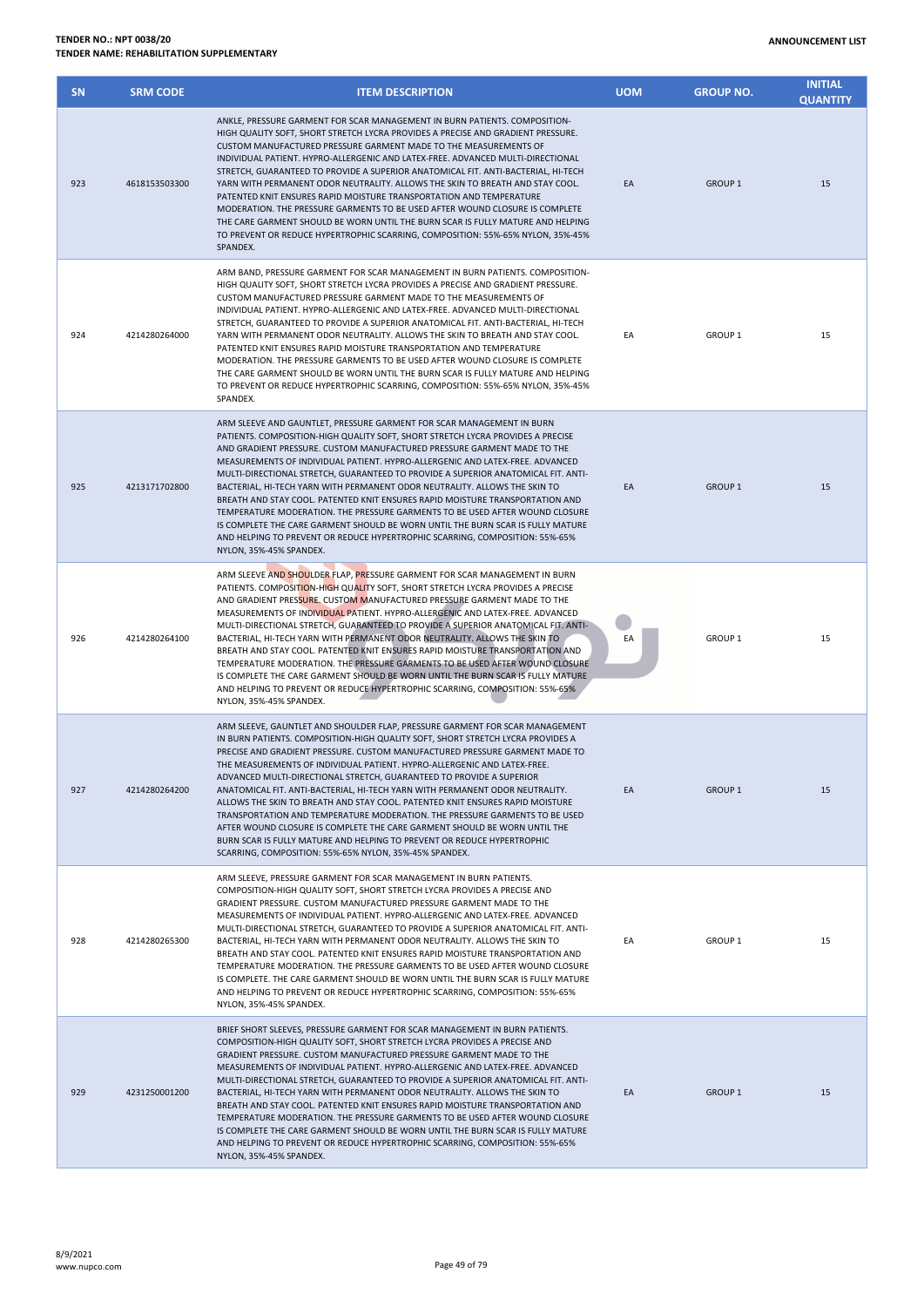NYLON, 35%-45% SPANDEX.

| <b>SN</b> | <b>SRM CODE</b> | <b>ITEM DESCRIPTION</b>                                                                                                                                                                                                                                                                                                                                                                                                                                                                                                                                                                                                                                                                                                                                                                                                                                       | <b>UOM</b> | <b>GROUP NO.</b> | <b>INITIAL</b><br><b>QUANTITY</b> |
|-----------|-----------------|---------------------------------------------------------------------------------------------------------------------------------------------------------------------------------------------------------------------------------------------------------------------------------------------------------------------------------------------------------------------------------------------------------------------------------------------------------------------------------------------------------------------------------------------------------------------------------------------------------------------------------------------------------------------------------------------------------------------------------------------------------------------------------------------------------------------------------------------------------------|------------|------------------|-----------------------------------|
| 930       | 4231250001300   | BRIEF WITH LONG SLEEVES. PRESSURE GARMENT FOR SCAR MANAGEMENT IN BURN PATIENTS.<br>COMPOSITION-HIGH QUALITY SOFT, SHORT STRETCH LYCRA PROVIDES A PRECISE AND<br>GRADIENT PRESSURE. CUSTOM MANUFACTURED PRESSURE GARMENT MADE TO THE<br>MEASUREMENTS OF INDIVIDUAL PATIENT. HYPRO-ALLERGENIC AND LATEX-FREE. ADVANCED<br>MULTI-DIRECTIONAL STRETCH, GUARANTEED TO PROVIDE A SUPERIOR ANATOMICAL FIT. ANTI-<br>BACTERIAL, HI-TECH YARN WITH PERMANENT ODOR NEUTRALITY, ALLOWS THE SKIN TO<br>BREATH AND STAY COOL. PATENTED KNIT ENSURES RAPID MOISTURE TRANSPORTATION AND<br>TEMPERATURE MODERATION. THE PRESSURE GARMENTS TO BE USED AFTER WOUND CLOSURE<br>IS COMPLETE THE CARE GARMENT SHOULD BE WORN UNTIL THE BURN SCAR IS FULLY MATURE<br>AND HELPING TO PREVENT OR REDUCE HYPERTROPHIC SCARRING, COMPOSITION: 55%-65%<br>NYLON, 35%-45% SPANDEX.        | EA         | GROUP 1          | 15                                |
| 931       | 4618152706000   | CHEST HEIGHT, TWO LEGS PREGNANCY PRESSURE GARMENT FOR SCAR MANAGEMENT IN<br>BURN PATIENTS. COMPOSITION-HIGH QUALITY SOFT, SHORT STRETCH LYCRA PROVIDES A<br>PRECISE AND GRADIENT PRESSURE. CUSTOM MANUFACTURED PRESSURE GARMENT MADE TO<br>THE MEASUREMENTS OF INDIVIDUAL PATIENT. HYPRO-ALLERGENIC AND LATEX-FREE.<br>ADVANCED MULTI-DIRECTIONAL STRETCH, GUARANTEED TO PROVIDE A SUPERIOR<br>ANATOMICAL FIT. ANTI-BACTERIAL, HI-TECH YARN WITH PERMANENT ODOR NEUTRALITY.<br>ALLOWS THE SKIN TO BREATH AND STAY COOL. PATENTED KNIT ENSURES RAPID MOISTURE<br>TRANSPORTATION AND TEMPERATURE MODERATION. THE PRESSURE GARMENTS TO BE USED<br>AFTER WOUND CLOSURE IS COMPLETE THE CARE GARMENT SHOULD BE WORN UNTIL THE<br>BURN SCAR IS FULLY MATURE AND HELPING TO PREVENT OR REDUCE HYPERTROPHIC<br>SCARRING, COMPOSITION: 55%-65% NYLON, 35%-45% SPANDEX. | EA         | <b>GROUP 1</b>   | 15                                |
| 932       | 4231250400800   | CHIN EXTENSION COLLAR, PRESSURE GARMENT FOR SCAR MANAGEMENT IN BURN PATIENTS.<br>COMPOSITION-HIGH QUALITY SOFT, SHORT STRETCH LYCRA PROVIDES A PRECISE AND<br>GRADIENT PRESSURE. CUSTOM MANUFACTURED PRESSURE GARMENT MADE TO THE<br>MEASUREMENTS OF INDIVIDUAL PATIENT. HYPRO-ALLERGENIC AND LATEX-FREE. ADVANCED<br>MULTI-DIRECTIONAL STRETCH, GUARANTEED TO PROVIDE A SUPERIOR ANATOMICAL FIT. ANTI-<br>BACTERIAL, HI-TECH YARN WITH PERMANENT ODOR NEUTRALITY. ALLOWS THE SKIN TO<br>BREATH AND STAY COOL. PATENTED KNIT ENSURES RAPID MOISTURE TRANSPORTATION AND<br>TEMPERATURE MODERATION. THE PRESSURE GARMENTS TO BE USED AFTER WOUND CLOSURE<br>IS COMPLETE. THE CARE GARMENT SHOULD BE WORN UNTIL THE BURN SCAR IS FULLY MATURE<br>AND HELPING TO PREVENT OR REDUCE HYPERTROPHIC SCARRING, COMPOSITION: 55%-65%<br>NYLON, 35%-45% SPANDEX.         | EA         | GROUP 1          | 15                                |
| 933       | 4231250400900   | CHIN STRAP, PRESSURE GARMENT FOR SCAR MANAGEMENT IN BURN PATIENTS. COMPOSITION-<br>HIGH QUALITY SOFT, SHORT STRETCH LYCRA PROVIDES A PRECISE AND GRADIENT PRESSURE.<br>CUSTOM MANUFACTURED PRESSURE GARMENT MADE TO THE MEASUREMENTS OF<br>INDIVIDUAL PATIENT. HYPRO-ALLERGENIC AND LATEX-FREE. ADVANCED MULTI-DIRECTIONAL<br>STRETCH, GUARANTEED TO PROVIDE A SUPERIOR ANATOMICAL FIT. ANTI-BACTERIAL, HI-TECH<br>YARN WITH PERMANENT ODOR NEUTRALITY. ALLOWS THE SKIN TO BREATH AND STAY COOL.<br>PATENTED KNIT ENSURES RAPID MOISTURE TRANSPORTATION AND TEMPERATURE<br>MODERATION. THE PRESSURE GARMENTS TO BE USED AFTER WOUND CLOSURE IS COMPLETE.<br>THE CARE GARMENT SHOULD BE WORN UNTIL THE BURN SCAR IS FULLY MATURE AND HELPING<br>TO PREVENT OR REDUCE HYPERTROPHIC SCARRING, COMPOSITION: 55%-65% NYLON, 35%-45%<br>SPANDEX.                    | EA         | GROUP 1          | 15                                |
| 934       | 4224200024400   | CONTOUR PAD HD FOAM                                                                                                                                                                                                                                                                                                                                                                                                                                                                                                                                                                                                                                                                                                                                                                                                                                           | EA         | <b>GROUP 1</b>   | 10                                |
| 935       | 4213171704600   | DETACHABLE GAUNTLET, PRESSURE GARMENT FOR SCAR MANAGEMENT IN BURN PATIENTS.<br>COMPOSITION-HIGH QUALITY SOFT, SHORT STRETCH LYCRA PROVIDES A PRECISE AND<br>GRADIENT PRESSURE. CUSTOM MANUFACTURED PRESSURE GARMENT MADE TO THE<br>MEASUREMENTS OF INDIVIDUAL PATIENT. HYPRO-ALLERGENIC AND LATEX-FREE. ADVANCED<br>MULTI-DIRECTIONAL STRETCH, GUARANTEED TO PROVIDE A SUPERIOR ANATOMICAL FIT. ANTI-<br>BACTERIAL, HI-TECH YARN WITH PERMANENT ODOR NEUTRALITY. ALLOWS THE SKIN TO<br>BREATH AND STAY COOL. PATENTED KNIT ENSURES RAPID MOISTURE TRANSPORTATION AND<br>TEMPERATURE MODERATION. THE PRESSURE GARMENTS TO BE USED AFTER WOUND CLOSURE<br>IS COMPLETE THE CARE GARMENT SHOULD BE WORN UNTIL THE BURN SCAR IS FULLY MATURE<br>AND HELPING TO PREVENT OR REDUCE HYPERTROPHIC SCARRING, COMPOSITION: 55%-65%<br>NYLON, 35%-45% SPANDEX.            | EA         | <b>GROUP 1</b>   | 15                                |
| 936       | 4231250401000   | FACE MASK, PRESSURE GARMENT FOR SCAR MANAGEMENT IN BURN PATIENTS. COMPOSITION-<br>HIGH QUALITY SOFT, SHORT STRETCH LYCRA PROVIDES A PRECISE AND GRADIENT PRESSURE.<br>CUSTOM MANUFACTURED PRESSURE GARMENT MADE TO THE MEASUREMENTS OF<br>INDIVIDUAL PATIENT. HYPRO-ALLERGENIC AND LATEX-FREE. ADVANCED MULTI-DIRECTIONAL<br>STRETCH, GUARANTEED TO PROVIDE A SUPERIOR ANATOMICAL FIT. ANTI-BACTERIAL, HI-TECH<br>YARN WITH PERMANENT ODOR NEUTRALITY. ALLOWS THE SKIN TO BREATH AND STAY COOL.<br>PATENTED KNIT ENSURES RAPID MOISTURE TRANSPORTATION AND TEMPERATURE<br>MODERATION. THE PRESSURE GARMENTS TO BE USED AFTER WOUND CLOSURE IS COMPLETE.<br>THE CARE GARMENT SHOULD BE WORN UNTIL THE BURN SCAR IS FULLY MATURE AND HELPING<br>TO PREVENT OR REDUCE HYPERTROPHIC SCARRING, COMPOSITION: 55%-65% NYLON, 35%-45%<br>SPANDEX.                     | EA         | GROUP 1          | 80                                |
| 937       | 4214280268900   | FOOT GLOVE TO ANKLE, PRESSURE GARMENT FOR SCAR MANAGEMENT IN BURN PATIENTS.<br>COMPOSITION-HIGH QUALITY SOFT, SHORT STRETCH LYCRA PROVIDES A PRECISE AND<br>GRADIENT PRESSURE. CUSTOM MANUFACTURED PRESSURE GARMENT MADE TO THE<br>MEASUREMENTS OF INDIVIDUAL PATIENT. HYPRO-ALLERGENIC AND LATEX-FREE. ADVANCED<br>MULTI-DIRECTIONAL STRETCH, GUARANTEED TO PROVIDE A SUPERIOR ANATOMICAL FIT. ANTI-<br>BACTERIAL, HI-TECH YARN WITH PERMANENT ODOR NEUTRALITY. ALLOWS THE SKIN TO<br>BREATH AND STAY COOL. PATENTED KNIT ENSURES RAPID MOISTURE TRANSPORTATION AND<br>TEMPERATURE MODERATION. THE PRESSURE GARMENTS TO BE USED AFTER WOUND CLOSURE<br>IS COMPLETE THE CARE GARMENT SHOULD BE WORN UNTIL THE BURN SCAR IS FULLY MATURE<br>AND HELPING TO PREVENT OR REDUCE HYPERTROPHIC SCARRING, COMPOSITION: 55%-65%                                       | EA         | <b>GROUP 1</b>   | 15                                |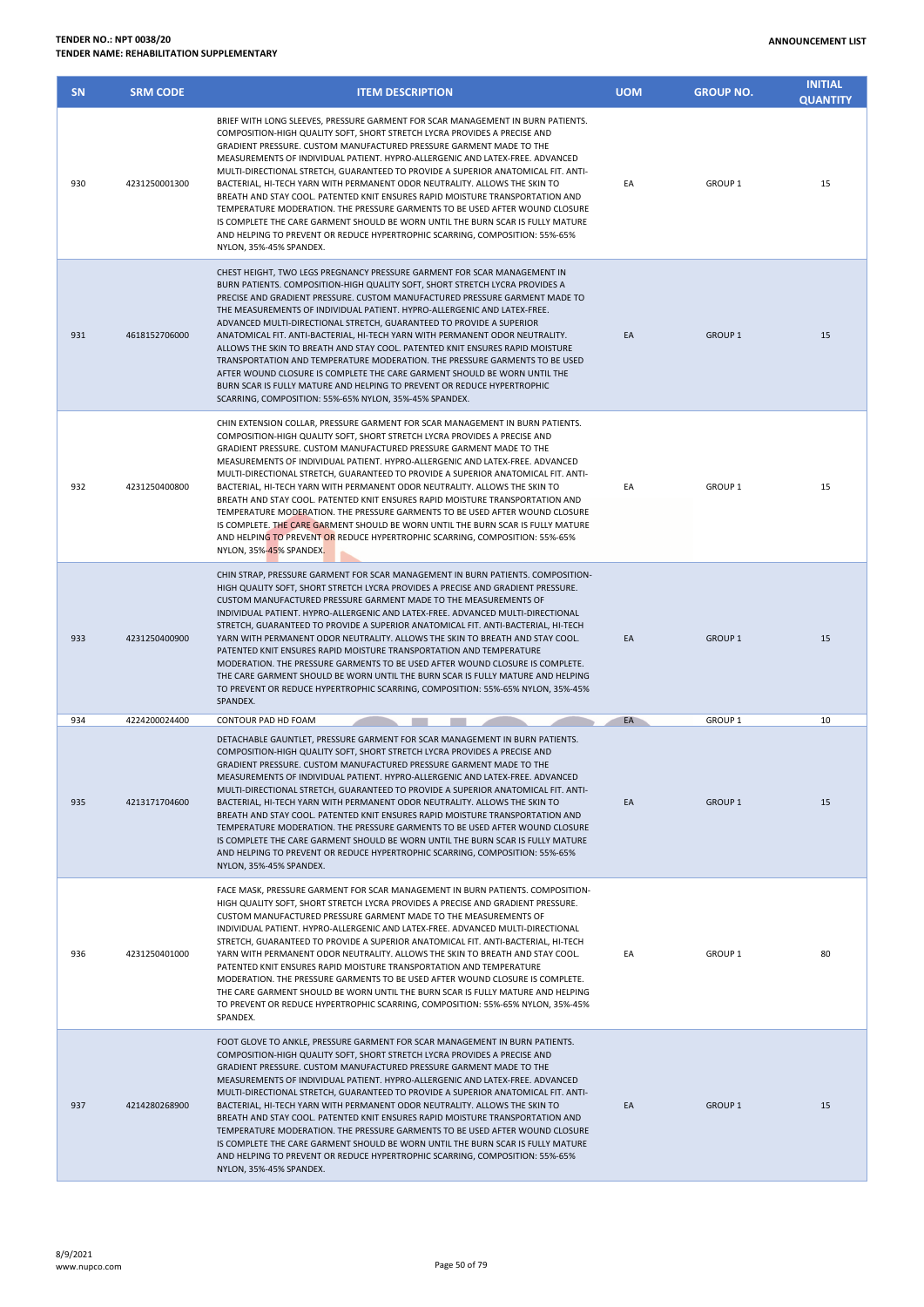| <b>ANNOUNCEMENT LIST</b> |  |
|--------------------------|--|
|--------------------------|--|

| SN  | <b>SRM CODE</b> | <b>ITEM DESCRIPTION</b>                                                                                                                                                                                                                                                                                                                                                                                                                                                                                                                                                                                                                                                                                                                                                                                                                                        | <b>UOM</b> | <b>GROUP NO.</b> | <b>INITIAL</b><br><b>QUANTITY</b> |
|-----|-----------------|----------------------------------------------------------------------------------------------------------------------------------------------------------------------------------------------------------------------------------------------------------------------------------------------------------------------------------------------------------------------------------------------------------------------------------------------------------------------------------------------------------------------------------------------------------------------------------------------------------------------------------------------------------------------------------------------------------------------------------------------------------------------------------------------------------------------------------------------------------------|------------|------------------|-----------------------------------|
| 938 | 4214280269000   | FOOT GLOVE TO KNEE FOR BURN SCAR PRESSURE GARMENT FOR SCAR MANAGEMENT IN BURN<br>PATIENTS. COMPOSITION-HIGH QUALITY SOFT, SHORT STRETCH LYCRA PROVIDES A PRECISE<br>AND GRADIENT PRESSURE. CUSTOM MANUFACTURED PRESSURE GARMENT MADE TO THE<br>MEASUREMENTS OF INDIVIDUAL PATIENT. HYPRO-ALLERGENIC AND LATEX-FREE. ADVANCED<br>MULTI-DIRECTIONAL STRETCH, GUARANTEED TO PROVIDE A SUPERIOR ANATOMICAL FIT. ANTI-<br>BACTERIAL, HI-TECH YARN WITH PERMANENT ODOR NEUTRALITY. ALLOWS THE SKIN TO<br>BREATH AND STAY COOL. PATENTED KNIT ENSURES RAPID MOISTURE TRANSPORTATION AND<br>TEMPERATURE MODERATION. THE PRESSURE GARMENTS TO BE USED AFTER WOUND CLOSURE<br>IS COMPLETE THE CARE GARMENT SHOULD BE WORN UNTIL THE BURN SCAR IS FULLY MATURE<br>AND HELPING TO PREVENT OR REDUCE HYPERTROPHIC SCARRING, COMPOSITION: 55%-65%<br>NYLON, 35%-45% SPANDEX. | EA         | <b>GROUP 1</b>   | 15                                |
| 939 | 4213171704800   | FOREARM SLEEVE AND GAUNTLET, PRESSURE GARMENT FOR SCAR MANAGEMENT IN BURN<br>PATIENTS. COMPOSITION-HIGH QUALITY SOFT, SHORT STRETCH LYCRA PROVIDES A PRECISE<br>AND GRADIENT PRESSURE. CUSTOM MANUFACTURED PRESSURE GARMENT MADE TO THE<br>MEASUREMENTS OF INDIVIDUAL PATIENT. HYPRO-ALLERGENIC AND LATEX-FREE. ADVANCED<br>MULTI-DIRECTIONAL STRETCH, GUARANTEED TO PROVIDE A SUPERIOR ANATOMICAL FIT. ANTI-<br>BACTERIAL, HI-TECH YARN WITH PERMANENT ODOR NEUTRALITY. ALLOWS THE SKIN TO<br>BREATH AND STAY COOL. PATENTED KNIT ENSURES RAPID MOISTURE TRANSPORTATION AND<br>TEMPERATURE MODERATION. THE PRESSURE GARMENTS TO BE USED AFTER WOUND CLOSURE<br>IS COMPLETE THE CARE GARMENT SHOULD BE WORN UNTIL THE BURN SCAR IS FULLY MATURE<br>AND HELPING TO PREVENT OR REDUCE HYPERTROPHIC SCARRING, COMPOSITION: 55%-65%<br>NYLON, 35%-45% SPANDEX.     | EA         | <b>GROUP 1</b>   | 15                                |
| 940 | 4213171704900   | FOREARM SLEEVE WRIST TO ELBOW, PRESSURE GARMENT FOR SCAR MANAGEMENT IN BURN<br>PATIENTS. COMPOSITION-HIGH QUALITY SOFT, SHORT STRETCH LYCRA PROVIDES A PRECISE<br>AND GRADIENT PRESSURE. CUSTOM MANUFACTURED PRESSURE GARMENT MADE TO THE<br>MEASUREMENTS OF INDIVIDUAL PATIENT. HYPRO-ALLERGENIC AND LATEX-FREE. ADVANCED<br>MULTI-DIRECTIONAL STRETCH, GUARANTEED TO PROVIDE A SUPERIOR ANATOMICAL FIT. ANTI-<br>BACTERIAL, HI-TECH YARN WITH PERMANENT ODOR NEUTRALITY. ALLOWS THE SKIN TO<br>BREATH AND STAY COOL. PATENTED KNIT ENSURES RAPID MOISTURE TRANSPORTATION AND<br>TEMPERATURE MODERATION. THE PRESSURE GARMENTS TO BE USED AFTER WOUND CLOSURE<br>IS COMPLETE. THE CARE GARMENT SHOULD BE WORN UNTIL THE BURN SCAR IS FULLY MATURE<br>AND HELPING TO PREVENT OR REDUCE HYPERTROPHIC SCARRING, COMPOSITION: 55%-65%<br>NYLON, 35%-45% SPANDEX.  | EA         | <b>GROUP 1</b>   | 15                                |
| 941 | 4618150410100   | GLOVE TO AXILLA, PRESSURE GARMENT FOR SCAR MANAGEMENT IN BURN PATIENTS.<br>COMPOSITION-HIGH QUALITY SOFT, SHORT STRETCH LYCRA PROVIDES A PRECISE AND<br>GRADIENT PRESSURE. CUSTOM MANUFACTURED PRESSURE GARMENT MADE TO THE<br>MEASUREMENTS OF INDIVIDUAL PATIENT. HYPRO-ALLERGENIC AND LATEX-FREE. ADVANCED<br>MULTI-DIRECTIONAL STRETCH, GUARANTEED TO PROVIDE A SUPERIOR ANATOMICAL FIT. ANTI-<br>BACTERIAL, HI-TECH YARN WITH PERMANENT ODOR NEUTRALITY. ALLOWS THE SKIN TO<br>BREATH AND STAY COOL. PATENTED KNIT ENSURES RAPID MOISTURE TRANSPORTATION AND<br>TEMPERATURE MODERATION. THE PRESSURE GARMENTS TO BE USED AFTER WOUND CLOSURE<br>IS COMPLETE THE CARE GARMENT SHOULD BE WORN UNTIL THE BURN SCAR IS FULLY MATURE<br>AND HELPING TO PREVENT OR REDUCE HYPERTROPHIC SCARRING, COMPOSITION: 55%-65%<br>NYLON, 35%-45% SPANDEX.                 | EA         | <b>GROUP 1</b>   | 15                                |
| 942 | 4618150410200   | GLOVE TO ELBOW, PRESSURE GARMENT FOR SCAR MANAGEMENT IN BURN PATIENTS.<br>COMPOSITION-HIGH QUALITY SOFT, SHORT STRETCH LYCRA PROVIDES A PRECISE AND<br>GRADIENT PRESSURE. CUSTOM MANUFACTURED PRESSURE GARMENT MADE TO THE<br>MEASUREMENTS OF INDIVIDUAL PATIENT. HYPRO-ALLERGENIC AND LATEX-FREE. ADVANCED<br>MULTI-DIRECTIONAL STRETCH, GUARANTEED TO PROVIDE A SUPERIOR ANATOMICAL FIT. ANTI-<br>BACTERIAL, HI-TECH YARN WITH PERMANENT ODOR NEUTRALITY. ALLOWS THE SKIN TO<br>BREATH AND STAY COOL. PATENTED KNIT ENSURES RAPID MOISTURE TRANSPORTATION AND<br>TEMPERATURE MODERATION. THE PRESSURE GARMENTS TO BE USED AFTER WOUND CLOSURE<br>IS COMPLETE THE CARE GARMENT SHOULD BE WORN UNTIL THE BURN SCAR IS FULLY MATURE<br>AND HELPING TO PREVENT OR REDUCE HYPERTROPHIC SCARRING, COMPOSITION: 55%-65%<br>NYLON, 35%-45% SPANDEX.                  | EA         | <b>GROUP 1</b>   | 15                                |
| 943 | 4618150410300   | GLOVE TO WRIST, PRESSURE GARMENT FOR SCAR MANAGEMENT IN BURN PATIENTS.<br>COMPOSITION-HIGH QUALITY SOFT, SHORT STRETCH LYCRA PROVIDES A PRECISE AND<br>GRADIENT PRESSURE. CUSTOM MANUFACTURED PRESSURE GARMENT MADE TO THE<br>MEASUREMENTS OF INDIVIDUAL PATIENT. HYPRO-ALLERGENIC AND LATEX-FREE. ADVANCED<br>MULTI-DIRECTIONAL STRETCH, GUARANTEED TO PROVIDE A SUPERIOR ANATOMICAL FIT. ANTI-<br>BACTERIAL, HI-TECH YARN WITH PERMANENT ODOR NEUTRALITY. ALLOWS THE SKIN TO<br>BREATH AND STAY COOL. PATENTED KNIT ENSURES RAPID MOISTURE TRANSPORTATION AND<br>TEMPERATURE MODERATION. THE PRESSURE GARMENTS TO BE USED AFTER WOUND CLOSURE<br>IS COMPLETE THE CARE GARMENT SHOULD BE WORN UNTIL THE BURN SCAR IS FULLY MATURE<br>AND HELPING TO PREVENT OR REDUCE HYPERTROPHIC SCARRING, COMPOSITION: 55%-65%<br>NYLON, 35%-45% SPANDEX.                  | EA         | <b>GROUP 1</b>   | 15                                |
| 944 | 4214280269100   | HALF ARM/FLAP, PRESSURE GARMENT FOR SCAR MANAGEMENT IN BURN PATIENTS.<br>COMPOSITION-HIGH QUALITY SOFT, SHORT STRETCH LYCRA PROVIDES A PRECISE AND<br>GRADIENT PRESSURE. CUSTOM MANUFACTURED PRESSURE GARMENT MADE TO THE<br>MEASUREMENTS OF INDIVIDUAL PATIENT. HYPRO-ALLERGENIC AND LATEX-FREE. ADVANCED<br>MULTI-DIRECTIONAL STRETCH, GUARANTEED TO PROVIDE A SUPERIOR ANATOMICAL FIT. ANTI-<br>BACTERIAL, HI-TECH YARN WITH PERMANENT ODOR NEUTRALITY. ALLOWS THE SKIN TO<br>BREATH AND STAY COOL. PATENTED KNIT ENSURES RAPID MOISTURE TRANSPORTATION AND<br>TEMPERATURE MODERATION. THE PRESSURE GARMENTS TO BE USED AFTER WOUND CLOSURE<br>IS COMPLETE THE CARE GARMENT SHOULD BE WORN UNTIL THE BURN SCAR IS FULLY MATURE<br>AND HELPING TO PREVENT OR REDUCE HYPERTROPHIC SCARRING, COMPOSITION: 55%-65%<br>NYLON, 35%-45% SPANDEX.                   | EA         | GROUP 1          | 15                                |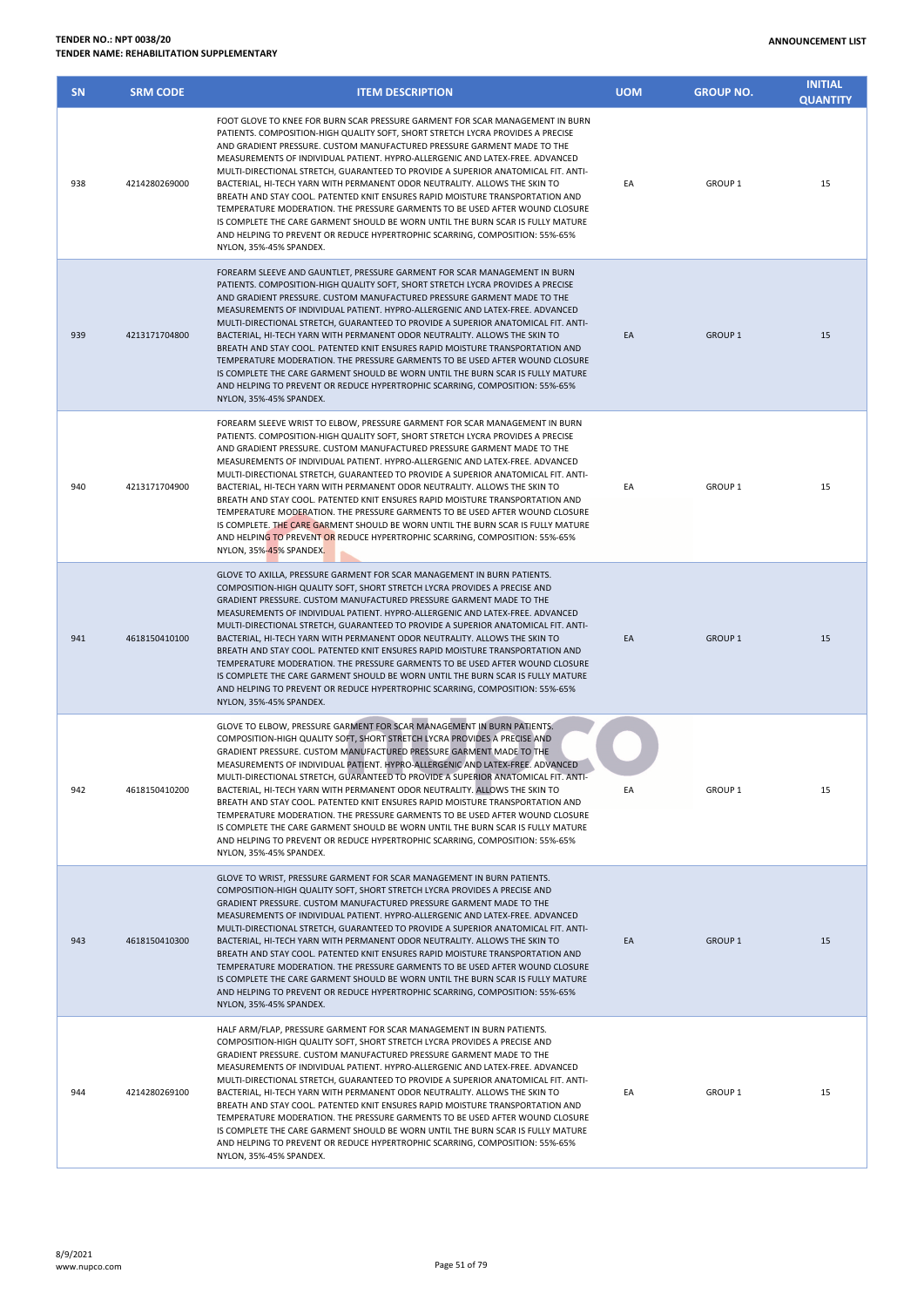NYLON, 35%-45% SPANDEX.

| <b>SN</b> | <b>SRM CODE</b> | <b>ITEM DESCRIPTION</b>                                                                                                                                                                                                                                                                                                                                                                                                                                                                                                                                                                                                                                                                                                                                                                                                                             | <b>UOM</b> | <b>GROUP NO.</b>   | <b>INITIAL</b><br><b>QUANTITY</b> |
|-----------|-----------------|-----------------------------------------------------------------------------------------------------------------------------------------------------------------------------------------------------------------------------------------------------------------------------------------------------------------------------------------------------------------------------------------------------------------------------------------------------------------------------------------------------------------------------------------------------------------------------------------------------------------------------------------------------------------------------------------------------------------------------------------------------------------------------------------------------------------------------------------------------|------------|--------------------|-----------------------------------|
| 945       | 4618170000200   | HEAD BAND, PRESSURE GARMENT FOR SCAR MANAGEMENT IN BURN PATIENTS. COMPOSITION-<br>HIGH QUALITY SOFT, SHORT STRETCH LYCRA PROVIDES A PRECISE AND GRADIENT PRESSURE.<br>CUSTOM MANUFACTURED PRESSURE GARMENT MADE TO THE MEASUREMENTS OF<br>INDIVIDUAL PATIENT. HYPRO-ALLERGENIC AND LATEX-FREE. ADVANCED MULTI-DIRECTIONAL<br>STRETCH, GUARANTEED TO PROVIDE A SUPERIOR ANATOMICAL FIT. ANTI-BACTERIAL, HI-TECH<br>YARN WITH PERMANENT ODOR NEUTRALITY. ALLOWS THE SKIN TO BREATH AND STAY COOL.<br>PATENTED KNIT ENSURES RAPID MOISTURE TRANSPORTATION AND TEMPERATURE<br>MODERATION. THE PRESSURE GARMENTS TO BE USED AFTER WOUND CLOSURE IS COMPLETE.<br>THE CARE GARMENT SHOULD BE WORN UNTIL THE BURN SCAR IS FULLY MATURE AND HELPING<br>TO PREVENT OR REDUCE HYPERTROPHIC SCARRING, COMPOSITION: 55%-65% NYLON, 35%-45%<br>SPANDEX.           | EA         | <b>GROUP 1</b>     | 15                                |
| 946       | 4214280269200   | KNEE BAND, PRESSURE GARMENT FOR SCAR MANAGEMENT IN BURN PATIENTS. COMPOSITION-<br>HIGH QUALITY SOFT, SHORT STRETCH LYCRA PROVIDES A PRECISE AND GRADIENT PRESSURE.<br>CUSTOM MANUFACTURED PRESSURE GARMENT MADE TO THE MEASUREMENTS OF<br>INDIVIDUAL PATIENT. HYPRO-ALLERGENIC AND LATEX-FREE. ADVANCED MULTI-DIRECTIONAL<br>STRETCH, GUARANTEED TO PROVIDE A SUPERIOR ANATOMICAL FIT. ANTI-BACTERIAL, HI-TECH<br>YARN WITH PERMANENT ODOR NEUTRALITY. ALLOWS THE SKIN TO BREATH AND STAY COOL.<br>PATENTED KNIT ENSURES RAPID MOISTURE TRANSPORTATION AND TEMPERATURE<br>MODERATION. THE PRESSURE GARMENTS TO BE USED AFTER WOUND CLOSURE IS COMPLETE.<br>THE CARE GARMENT SHOULD BE WORN UNTIL THE BURN SCAR IS FULLY MATURE AND HELPING<br>TO PREVENT OR REDUCE HYPERTROPHIC SCARRING, COMPOSITION: 55%-65% NYLON, 35%-45%<br>SPANDEX.           | EA         | <b>GROUP 1</b>     | 15                                |
| 947       | 4214280269300   | KNEE LENGTH STOCKING, PRESSURE GARMENT FOR SCAR MANAGEMENT IN BURN PATIENTS.<br>COMPOSITION-HIGH QUALITY SOFT, SHORT STRETCH LYCRA PROVIDES A PRECISE AND<br>GRADIENT PRESSURE. CUSTOM MANUFACTURED PRESSURE GARMENT MADE TO THE<br>MEASUREMENTS OF INDIVIDUAL PATIENT. HYPRO-ALLERGENIC AND LATEX-FREE. ADVANCED<br>MULTI-DIRECTIONAL STRETCH, GUARANTEED TO PROVIDE A SUPERIOR ANATOMICAL FIT. ANTI-<br>BACTERIAL, HI-TECH YARN WITH PERMANENT ODOR NEUTRALITY. ALLOWS THE SKIN TO<br>BREATH AND STAY COOL, PATENTED KNIT ENSURES RAPID MOISTURE TRANSPORTATION AND<br>TEMPERATURE MODERATION. THE PRESSURE GARMENTS TO BE USED AFTER WOUND CLOSURE<br>IS COMPLETE THE CARE GARMENT SHOULD BE WORN UNTIL THE BURN SCAR IS FULLY MATURE<br>AND HELPING TO PREVENT OR REDUCE HYPERTROPHIC SCARRING, COMPOSITION: 55%-65%<br>NYLON, 35%-45% SPANDEX. | EA         | <b>GROUP 1</b>     | 15                                |
| 948       | 4618154210700   | MITTEN, PRESSURE GARMENT FOR SCAR MANAGEMENT IN BURN PATIENTS. COMPOSITION-<br>HIGH QUALITY SOFT, SHORT STRETCH LYCRA PROVIDES A PRECISE AND GRADIENT PRESSURE.<br>CUSTOM MANUFACTURED PRESSURE GARMENT MADE TO THE MEASUREMENTS OF<br>INDIVIDUAL PATIENT. HYPRO-ALLERGENIC AND LATEX-FREE. ADVANCED MULTI-DIRECTIONAL<br>STRETCH, GUARANTEED TO PROVIDE A SUPERIOR ANATOMICAL FIT. ANTI-BACTERIAL, HI-TECH<br>YARN WITH PERMANENT ODOR NEUTRALITY. ALLOWS THE SKIN TO BREATH AND STAY COOL.<br>PATENTED KNIT ENSURES RAPID MOISTURE TRANSPORTATION AND TEMPERATURE<br>MODERATION. THE PRESSURE GARMENTS TO BE USED AFTER WOUND CLOSURE IS COMPLETE.<br>THE CARE GARMENT SHOULD BE WORN UNTIL THE BURN SCAR IS FULLY MATURE AND HELPING<br>TO PREVENT OR REDUCE HYPERTROPHIC SCARRING, COMPOSITION: 55%-65% NYLON, 35%-45%<br>SPANDEX.              | EA         | <b>GROUP 1</b>     | 15                                |
| 949       | 4231250401100   | MODIFIED CHIN STRAP, PRESSURE GARMENT FOR SCAR MANAGEMENT IN BURN PATIENTS.<br>COMPOSITION-HIGH QUALITY SOFT, SHORT STRETCH LYCRA PROVIDES A PRECISE AND<br>GRADIENT PRESSURE. CUSTOM MANUFACTURED PRESSURE GARMENT MADE TO THE<br>MEASUREMENTS OF INDIVIDUAL PATIENT. HYPRO-ALLERGENIC AND LATEX-FREE. ADVANCED<br>MULTI-DIRECTIONAL STRETCH, GUARANTEED TO PROVIDE A SUPERIOR ANATOMICAL FIT. ANTI-<br>BACTERIAL, HI-TECH YARN WITH PERMANENT ODOR NEUTRALITY. ALLOWS THE SKIN TO<br>BREATH AND STAY COOL. PATENTED KNIT ENSURES RAPID MOISTURE TRANSPORTATION AND<br>TEMPERATURE MODERATION. THE PRESSURE GARMENTS TO BE USED AFTER WOUND CLOSURE<br>IS COMPLETE. THE CARE GARMENT SHOULD BE WORN UNTIL THE BURN SCAR IS FULLY MATURE<br>AND HELPING TO PREVENT OR REDUCE HYPERTROPHIC SCARRING, COMPOSITION: 55%-65%<br>NYLON, 35%-45% SPANDEX. | EA         | <b>GROUP 1</b>     | 15                                |
| 950       | 4214280269400   | OPEN FACE MASK PRESSURE GARMENT FOR SCAR MANAGEMENT IN BURN PATIENTS.<br>COMPOSITION-HIGH QUALITY SOFT, SHORT STRETCH LYCRA PROVIDES A PRECISE AND<br>GRADIENT PRESSURE. CUSTOM MANUFACTURED PRESSURE GARMENT MADE TO THE<br>MEASUREMENTS OF INDIVIDUAL PATIENT. HYPRO-ALLERGENIC AND LATEX-FREE. ADVANCED<br>MULTI-DIRECTIONAL STRETCH, GUARANTEED TO PROVIDE A SUPERIOR ANATOMICAL FIT. ANTI-<br>BACTERIAL, HI-TECH YARN WITH PERMANENT ODOR NEUTRALITY. ALLOWS THE SKIN TO<br>BREATH AND STAY COOL. PATENTED KNIT ENSURES RAPID MOISTURE TRANSPORTATION AND<br>TEMPERATURE MODERATION. THE PRESSURE GARMENTS TO BE USED AFTER WOUND CLOSURE<br>IS COMPLETE THE CARE GARMENT SHOULD BE WORN UNTIL THE BURN SCAR IS FULLY MATURE<br>AND HELPING TO PREVENT OR REDUCE HYPERTROPHIC SCARRING, COMPOSITION: 55%-65%<br>NYLON, 35%-45% SPANDEX.        | EA         | GROUP <sub>1</sub> | 80                                |
| 951       | 4214280269600   | PANTY BRIEF, PRESSURE GARMENT FOR SCAR MANAGEMENT IN BURN PATIENTS.<br>COMPOSITION-HIGH QUALITY SOFT, SHORT STRETCH LYCRA PROVIDES A PRECISE AND<br>GRADIENT PRESSURE. CUSTOM MANUFACTURED PRESSURE GARMENT MADE TO THE<br>MEASUREMENTS OF INDIVIDUAL PATIENT. HYPRO-ALLERGENIC AND LATEX-FREE. ADVANCED<br>MULTI-DIRECTIONAL STRETCH, GUARANTEED TO PROVIDE A SUPERIOR ANATOMICAL FIT. ANTI-<br>BACTERIAL, HI-TECH YARN WITH PERMANENT ODOR NEUTRALITY. ALLOWS THE SKIN TO<br>BREATH AND STAY COOL. PATENTED KNIT ENSURES RAPID MOISTURE TRANSPORTATION AND<br>TEMPERATURE MODERATION. THE PRESSURE GARMENTS TO BE USED AFTER WOUND CLOSURE<br>IS COMPLETE THE CARE GARMENT SHOULD BE WORN UNTIL THE BURN SCAR IS FULLY MATURE<br>AND HELPING TO PREVENT OR REDUCE HYPERTROPHIC SCARRING, COMPOSITION: 55%-65%                                     | EA         | <b>GROUP 1</b>     | 15                                |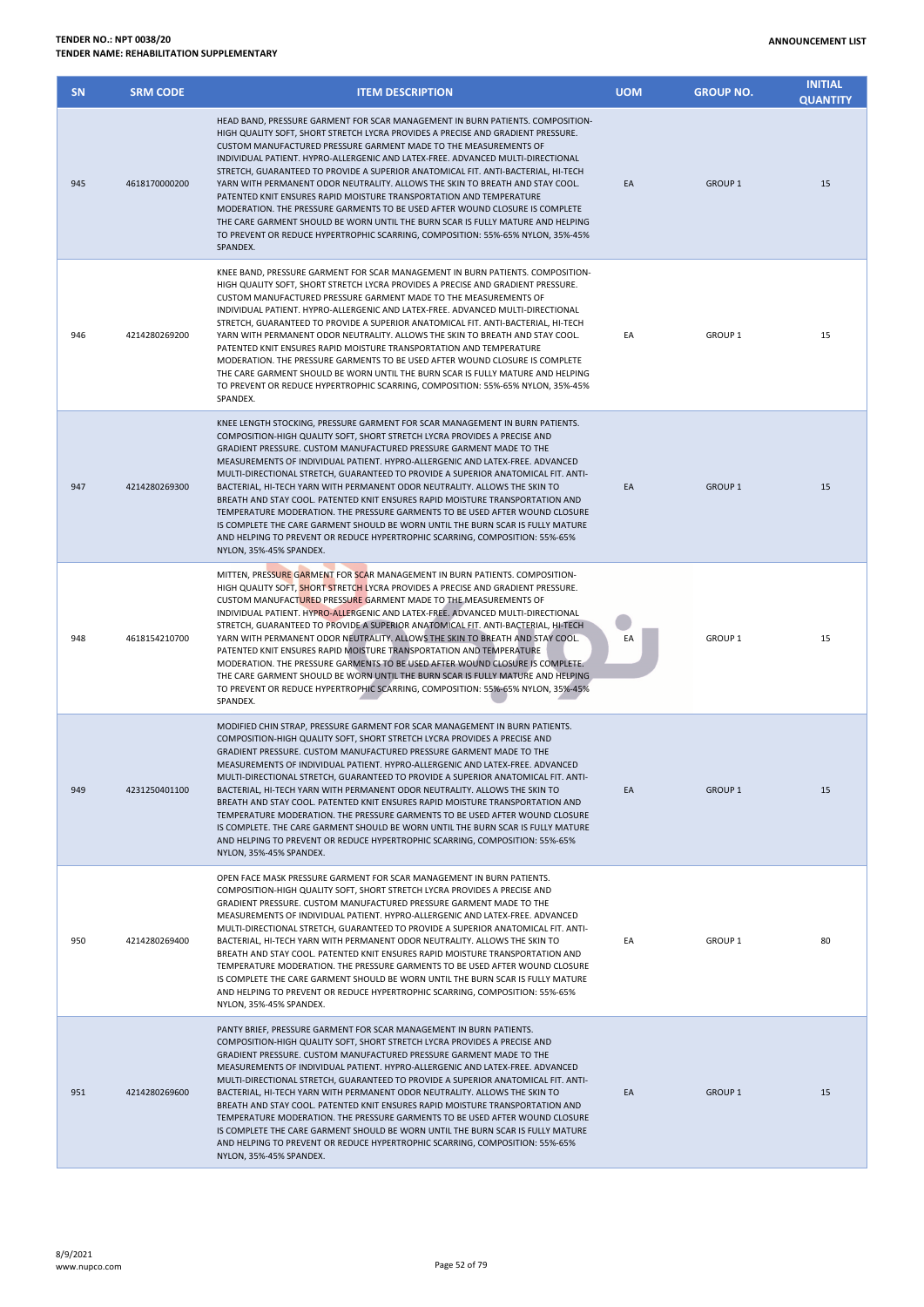| <b>IDER NO.: NPT 0038/20</b><br><b>IDER NAME: REHABILITATION SUPPLEMENTARY</b> |                 |                                                                                                                                                                                                                                                                                                                                                                                                                                                                                                                                                                                                                                                                                                                                                                                                                                                                      |            | <b>ANNOUNCEMENT LIST</b> |                                   |
|--------------------------------------------------------------------------------|-----------------|----------------------------------------------------------------------------------------------------------------------------------------------------------------------------------------------------------------------------------------------------------------------------------------------------------------------------------------------------------------------------------------------------------------------------------------------------------------------------------------------------------------------------------------------------------------------------------------------------------------------------------------------------------------------------------------------------------------------------------------------------------------------------------------------------------------------------------------------------------------------|------------|--------------------------|-----------------------------------|
| SN                                                                             | <b>SRM CODE</b> | <b>ITEM DESCRIPTION</b>                                                                                                                                                                                                                                                                                                                                                                                                                                                                                                                                                                                                                                                                                                                                                                                                                                              | <b>UOM</b> | <b>GROUP NO.</b>         | <b>INITIAL</b><br><b>QUANTITY</b> |
| 952                                                                            | 4213151404800   | PANTY GIRDLE ABOVE KNEE CLOSED PUBIS, PRESSURE GARMENT FOR SCAR MANAGEMENT IN<br>BURN PATIENTS. COMPOSITION-HIGH QUALITY SOFT, SHORT STRETCH LYCRA PROVIDES A<br>PRECISE AND GRADIENT PRESSURE. CUSTOM MANUFACTURED PRESSURE GARMENT MADE TO<br>THE MEASUREMENTS OF INDIVIDUAL PATIENT. HYPRO-ALLERGENIC AND LATEX-FREE.<br>ADVANCED MULTI-DIRECTIONAL STRETCH, GUARANTEED TO PROVIDE A SUPERIOR<br>ANATOMICAL FIT. ANTI-BACTERIAL, HI-TECH YARN WITH PERMANENT ODOR NEUTRALITY.<br>ALLOWS THE SKIN TO BREATH AND STAY COOL. PATENTED KNIT ENSURES RAPID MOISTURE<br>TRANSPORTATION AND TEMPERATURE MODERATION. THE PRESSURE GARMENTS TO BE USED<br>AFTER WOUND CLOSURE IS COMPLETE. THE CARE GARMENT SHOULD BE WORN UNTIL THE<br>BURN SCAR IS FULLY MATURE AND HELPING TO PREVENT OR REDUCE HYPERTROPHIC<br>SCARRING, COMPOSITION: 55%-65% NYLON, 35%-45% SPANDEX.  | EA         | <b>GROUP 1</b>           | 15                                |
| 953                                                                            | 4213151404900   | PANTY GIRDLE BELOW KNEE CLOSED PUBIS PRESSURE GARMENT FOR SCAR MANAGEMENT IN<br>BURN PATIENTS. COMPOSITION-HIGH QUALITY SOFT, SHORT STRETCH LYCRA PROVIDES A<br>PRECISE AND GRADIENT PRESSURE. CUSTOM MANUFACTURED PRESSURE GARMENT MADE TO<br>THE MEASUREMENTS OF INDIVIDUAL PATIENT. HYPRO-ALLERGENIC AND LATEX-FREE.<br>ADVANCED MULTI-DIRECTIONAL STRETCH, GUARANTEED TO PROVIDE A SUPERIOR<br>ANATOMICAL FIT. ANTI-BACTERIAL, HI-TECH YARN WITH PERMANENT ODOR NEUTRALITY.<br>ALLOWS THE SKIN TO BREATH AND STAY COOL. PATENTED KNIT ENSURES RAPID MOISTURE<br>TRANSPORTATION AND TEMPERATURE MODERATION. THE PRESSURE GARMENTS TO BE USED<br>AFTER WOUND CLOSURE IS COMPLETE. THE CARE GARMENT SHOULD BE WORN UNTIL THE<br>BURN SCAR IS FULLY MATURE AND HELPING TO PREVENT OR REDUCE HYPERTROPHIC<br>SCARRING, COMPOSITION: 55%-65% NYLON, 35%-45% SPANDEX.   | EA         | <b>GROUP 1</b>           | 15                                |
| 954                                                                            | 4213151405000   | PANTY GIRDLE BELOW KNEE OPEN PUBIS PRESSURE GARMENT FOR SCAR MANAGEMENT IN<br>BURN PATIENTS. COMPOSITION-HIGH QUALITY SOFT, SHORT STRETCH LYCRA PROVIDES A<br>PRECISE AND GRADIENT PRESSURE. CUSTOM MANUFACTURED PRESSURE GARMENT MADE TO<br>THE MEASUREMENTS OF INDIVIDUAL PATIENT. HYPRO-ALLERGENIC AND LATEX-FREE.<br>ADVANCED MULTI-DIRECTIONAL STRETCH, GUARANTEED TO PROVIDE A SUPERIOR<br>ANATOMICAL FIT. ANTI-BACTERIAL, HI-TECH YARN WITH PERMANENT ODOR NEUTRALITY.<br>ALLOWS THE SKIN TO BREATH AND STAY COOL. PATENTED KNIT ENSURES RAPID MOISTURE<br>TRANSPORTATION AND TEMPERATURE MODERATION. THE PRESSURE GARMENTS TO BE USED<br>AFTER WOUND CLOSURE IS COMPLETE. THE CARE GARMENT SHOULD BE WORN UNTIL THE<br>BURN SCAR IS FULLY MATURE AND HELPING TO PREVENT OR REDUCE HYPERTROPHIC<br>COARDING COARDOCUTION FEAL CEAL AND ONLIGED AFAL CRANISTIC | EA         | GROUP <sub>1</sub>       | 15                                |

| 954 | 4213151405000 | ADVANCED MULTI-DIRECTIONAL STRETCH, GUARANTEED TO PROVIDE A SUPERIOR<br>ANATOMICAL FIT. ANTI-BACTERIAL, HI-TECH YARN WITH PERMANENT ODOR NEUTRALITY.<br>ALLOWS THE SKIN TO BREATH AND STAY COOL. PATENTED KNIT ENSURES RAPID MOISTURE<br>TRANSPORTATION AND TEMPERATURE MODERATION. THE PRESSURE GARMENTS TO BE USED<br>AFTER WOUND CLOSURE IS COMPLETE. THE CARE GARMENT SHOULD BE WORN UNTIL THE<br>BURN SCAR IS FULLY MATURE AND HELPING TO PREVENT OR REDUCE HYPERTROPHIC<br>SCARRING, COMPOSITION: 55%-65% NYLON, 35%-45% SPANDEX.                                                                                                                                                                                                                                                                                                                                      | EA | GROUP <sub>1</sub> | 15 |
|-----|---------------|------------------------------------------------------------------------------------------------------------------------------------------------------------------------------------------------------------------------------------------------------------------------------------------------------------------------------------------------------------------------------------------------------------------------------------------------------------------------------------------------------------------------------------------------------------------------------------------------------------------------------------------------------------------------------------------------------------------------------------------------------------------------------------------------------------------------------------------------------------------------------|----|--------------------|----|
| 955 | 4213151405100 | PANTY GIRDLE, ABOVE KNEE TWO LEGS, OPEN PUBIS, PRESSURE GARMENT FOR SCAR<br>MANAGEMENT IN BURN PATIENTS. COMPOSITION-HIGH QUALITY SOFT, SHORT STRETCH LYCRA<br>PROVIDES A PRECISE AND GRADIENT PRESSURE. CUSTOM MANUFACTURED PRESSURE<br>GARMENT MADE TO THE MEASUREMENTS OF INDIVIDUAL PATIENT. HYPRO-ALLERGENIC AND<br>LATEX-FREE. ADVANCED MULTI-DIRECTIONAL STRETCH, GUARANTEED TO PROVIDE A SUPERIOR<br>ANATOMICAL FIT. ANTI-BACTERIAL, HI-TECH YARN WITH PERMANENT ODOR NEUTRALITY.<br>ALLOWS THE SKIN TO BREATH AND STAY COOL. PATENTED KNIT ENSURES RAPID MOISTURE<br>TRANSPORTATION AND TEMPERATURE MODERATION. THE PRESSURE GARMENTS TO BE USED<br>AFTER WOUND CLOSURE IS COMPLETE. THE CARE GARMENT SHOULD BE WORN UNTIL THE<br>BURN SCAR IS FULLY MATURE AND HELPING TO PREVENT OR REDUCE HYPERTROPHIC<br>SCARRING, COMPOSITION: 55%-65% NYLON, 35%-45% SPANDEX. | EA | <b>GROUP 1</b>     | 15 |
| 956 | 4214280269700 | SHRUG WITH LONG SLEEVE, PRESSURE GARMENT FOR SCAR MANAGEMENT IN BURN PATIENTS.<br>COMPOSITION-HIGH QUALITY SOFT, SHORT STRETCH LYCRA PROVIDES A PRECISE AND<br>GRADIENT PRESSURE. CUSTOM MANUFACTURED PRESSURE GARMENT MADE TO THE<br>MEASUREMENTS OF INDIVIDUAL PATIENT. HYPRO-ALLERGENIC AND LATEX-FREE. ADVANCED<br>MULTI-DIRECTIONAL STRETCH, GUARANTEED TO PROVIDE A SUPERIOR ANATOMICAL FIT. ANTI-<br>BACTERIAL, HI-TECH YARN WITH PERMANENT ODOR NEUTRALITY. ALLOWS THE SKIN TO<br>BREATH AND STAY COOL. PATENTED KNIT ENSURES RAPID MOISTURE TRANSPORTATION AND<br>TEMPERATURE MODERATION. THE PRESSURE GARMENTS TO BE USED AFTER WOUND CLOSURE<br>IS COMPLETE THE CARE GARMENT SHOULD BE WORN UNTIL THE BURN SCAR IS FULLY MATURE<br>AND HELPING TO PREVENT OR REDUCE HYPERTROPHIC SCARRING, COMPOSITION: 55%-65%<br>NYLON, 35%-45% SPANDEX.                        | EA | GROUP <sub>1</sub> | 15 |
| 957 | 4214280269800 | SHRUG WITH SHORT SLEEVE, PRESSURE GARMENT FOR SCAR MANAGEMENT IN BURN<br>PATIENTS. COMPOSITION-HIGH QUALITY SOFT, SHORT STRETCH LYCRA PROVIDES A PRECISE<br>AND GRADIENT PRESSURE. CUSTOM MANUFACTURED PRESSURE GARMENT MADE TO THE<br>MEASUREMENTS OF INDIVIDUAL PATIENT. HYPRO-ALLERGENIC AND LATEX-FREE. ADVANCED<br>MULTI-DIRECTIONAL STRETCH, GUARANTEED TO PROVIDE A SUPERIOR ANATOMICAL FIT. ANTI-<br>BACTERIAL, HI-TECH YARN WITH PERMANENT ODOR NEUTRALITY. ALLOWS THE SKIN TO<br>BREATH AND STAY COOL. PATENTED KNIT ENSURES RAPID MOISTURE TRANSPORTATION AND<br>TEMPERATURE MODERATION. THE PRESSURE GARMENTS TO BE USED AFTER WOUND CLOSURE<br>IS COMPLETE THE CARE GARMENT SHOULD BE WORN UNTIL THE BURN SCAR IS FULLY MATURE<br>AND HELPING TO PREVENT OR REDUCE HYPERTROPHIC SCARRING, COMPOSITION: 55%-65%<br>NYLON, 35%-45% SPANDEX.                       | EA | <b>GROUP 1</b>     | 15 |
| 958 | 4214280270000 | SLEEVELESS BODY SUIT, PRESSURE GARMENT FOR SCAR MANAGEMENT IN BURN PATIENTS.<br>COMPOSITION-HIGH QUALITY SOFT, SHORT STRETCH LYCRA PROVIDES A PRECISE AND<br>GRADIENT PRESSURE. CUSTOM MANUFACTURED PRESSURE GARMENT MADE TO THE<br>MEASUREMENTS OF INDIVIDUAL PATIENT. HYPRO-ALLERGENIC AND LATEX-FREE. ADVANCED<br>MULTI-DIRECTIONAL STRETCH, GUARANTEED TO PROVIDE A SUPERIOR ANATOMICAL FIT. ANTI-<br>BACTERIAL, HI-TECH YARN WITH PERMANENT ODOR NEUTRALITY. ALLOWS THE SKIN TO<br>BREATH AND STAY COOL. PATENTED KNIT ENSURES RAPID MOISTURE TRANSPORTATION AND<br>TEMPERATURE MODERATION. THE PRESSURE GARMENTS TO BE USED AFTER WOUND CLOSURE<br>IS COMPLETE. THE CARE GARMENT SHOULD BE WORN UNTIL THE BURN SCAR IS FULLY MATURE<br>AND HELPING TO PREVENT OR REDUCE HYPERTROPHIC SCARRING, COMPOSITION: 55%-65%<br>NYLON, 35%-45% SPANDEX.                         | EA | GROUP <sub>1</sub> | 15 |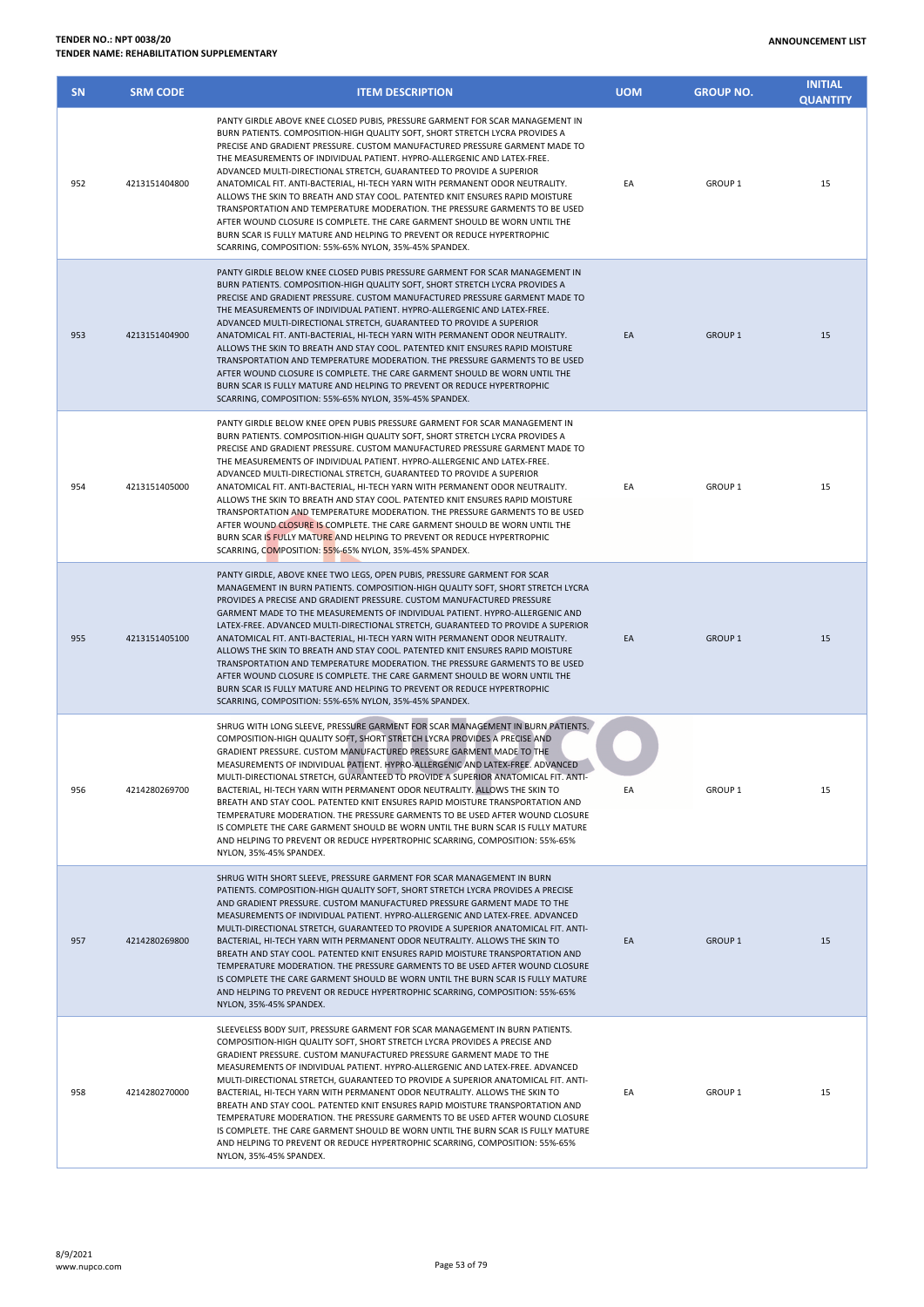| <b>SN</b> | <b>SRM CODE</b> | <b>ITEM DESCRIPTION</b>                                                                                                                                                                                                                                                                                                                                                                                                                                                                                                                                                                                                                                                                                                                                                                                                                                  | <b>UOM</b> | <b>GROUP NO.</b>   | <b>INITIAL</b><br><b>QUANTITY</b> |
|-----------|-----------------|----------------------------------------------------------------------------------------------------------------------------------------------------------------------------------------------------------------------------------------------------------------------------------------------------------------------------------------------------------------------------------------------------------------------------------------------------------------------------------------------------------------------------------------------------------------------------------------------------------------------------------------------------------------------------------------------------------------------------------------------------------------------------------------------------------------------------------------------------------|------------|--------------------|-----------------------------------|
| 959       | 4214280270100   | SLEEVELESS BRIEF, PRESSURE GARMENT FOR SCAR MANAGEMENT IN BURN PATIENTS.<br>COMPOSITION-HIGH QUALITY SOFT, SHORT STRETCH LYCRA PROVIDES A PRECISE AND<br>GRADIENT PRESSURE. CUSTOM MANUFACTURED PRESSURE GARMENT MADE TO THE<br>MEASUREMENTS OF INDIVIDUAL PATIENT. HYPRO-ALLERGENIC AND LATEX-FREE. ADVANCED<br>MULTI-DIRECTIONAL STRETCH, GUARANTEED TO PROVIDE A SUPERIOR ANATOMICAL FIT. ANTI-<br>BACTERIAL, HI-TECH YARN WITH PERMANENT ODOR NEUTRALITY. ALLOWS THE SKIN TO<br>BREATH AND STAY COOL. PATENTED KNIT ENSURES RAPID MOISTURE TRANSPORTATION AND<br>TEMPERATURE MODERATION. THE PRESSURE GARMENTS TO BE USED AFTER WOUND CLOSURE<br>IS COMPLETE THE CARE GARMENT SHOULD BE WORN UNTIL THE BURN SCAR IS FULLY MATURE<br>AND HELPING TO PREVENT OR REDUCE HYPERTROPHIC SCARRING, COMPOSITION: 55%-65%<br>NYLON, 35%-45% SPANDEX.          | EA         | <b>GROUP 1</b>     | 15                                |
| 960       | 4214280270200   | SLEEVELESS VEST, PRESSURE GARMENT FOR SCAR MANAGEMENT IN BURN PATIENTS.<br>COMPOSITION-HIGH QUALITY SOFT, SHORT STRETCH LYCRA PROVIDES A PRECISE AND<br>GRADIENT PRESSURE. CUSTOM MANUFACTURED PRESSURE GARMENT MADE TO THE<br>MEASUREMENTS OF INDIVIDUAL PATIENT. HYPRO-ALLERGENIC AND LATEX-FREE. ADVANCED<br>MULTI-DIRECTIONAL STRETCH, GUARANTEED TO PROVIDE A SUPERIOR ANATOMICAL FIT. ANTI-<br>BACTERIAL, HI-TECH YARN WITH PERMANENT ODOR NEUTRALITY. ALLOWS THE SKIN TO<br>BREATH AND STAY COOL. PATENTED KNIT ENSURES RAPID MOISTURE TRANSPORTATION AND<br>TEMPERATURE MODERATION. THE PRESSURE GARMENTS TO BE USED AFTER WOUND CLOSURE<br>IS COMPLETE THE CARE GARMENT SHOULD BE WORN UNTIL THE BURN SCAR IS FULLY MATURE<br>AND HELPING TO PREVENT OR REDUCE HYPERTROPHIC SCARRING, COMPOSITION: 55%-65%<br>NYLON. 35%-45% SPANDEX.           | EA         | <b>GROUP 1</b>     | 15                                |
| 961       | 4224200429800   | STUMP SLEEVE FOR BURN SCAR PRESSURE GARMENT FOR SCAR MANAGEMENT IN BURN<br>PATIENTS. COMPOSITION-HIGH QUALITY SOFT, SHORT STRETCH LYCRA PROVIDES A PRECISE<br>AND GRADIENT PRESSURE. CUSTOM MANUFACTURED PRESSURE GARMENT MADE TO THE<br>MEASUREMENTS OF INDIVIDUAL PATIENT. HYPRO-ALLERGENIC AND LATEX-FREE. ADVANCED<br>MULTI-DIRECTIONAL STRETCH, GUARANTEED TO PROVIDE A SUPERIOR ANATOMICAL FIT. ANTI-<br>BACTERIAL, HI-TECH YARN WITH PERMANENT ODOR NEUTRALITY. ALLOWS THE SKIN TO<br>BREATH AND STAY COOL. PATENTED KNIT ENSURES RAPID MOISTURE TRANSPORTATION AND<br>TEMPERATURE MODERATION. THE PRESSURE GARMENTS TO BE USED AFTER WOUND CLOSURE<br>IS COMPLETE THE CARE GARMENT SHOULD BE WORN UNTIL THE BURN SCAR IS FULLY MATURE<br>AND HELPING TO PREVENT OR REDUCE HYPERTROPHIC SCARRING, COMPOSITION: 55%-65%<br>NYLON, 35%-45% SPANDEX. | EA         | <b>GROUP 1</b>     | 5                                 |
| 962       | 4224200429900   | STUMP SLEEVE/SHOULDER FLAP PRESSURE GARMENT FOR SCAR MANAGEMENT IN BURN<br>PATIENTS. COMPOSITION-HIGH QUALITY SOFT, SHORT STRETCH LYCRA PROVIDES A PRECISE<br>AND GRADIENT PRESSURE. CUSTOM MANUFACTURED PRESSURE GARMENT MADE TO THE<br>MEASUREMENTS OF INDIVIDUAL PATIENT. HYPRO-ALLERGENIC AND LATEX-FREE. ADVANCED<br>MULTI-DIRECTIONAL STRETCH, GUARANTEED TO PROVIDE A SUPERIOR ANATOMICAL FIT. ANTI-<br>BACTERIAL, HI-TECH YARN WITH PERMANENT ODOR NEUTRALITY. ALLOWS THE SKIN TO<br>BREATH AND STAY COOL. PATENTED KNIT ENSURES RAPID MOISTURE TRANSPORTATION AND<br>TEMPERATURE MODERATION. THE PRESSURE GARMENTS TO BE USED AFTER WOUND CLOSURE<br>IS COMPLETE THE CARE GARMENT SHOULD BE WORN UNTIL THE BURN SCAR IS FULLY MATURE<br>AND HELPING TO PREVENT OR REDUCE HYPERTROPHIC SCARRING, COMPOSITION: 55%-65%<br>NYLON. 35%-45% SPANDEX. | EA         | GROUP <sub>1</sub> | 5                                 |
| 963       | 4224200430000   | STUMP SUPPORT ABOVE KNEE, PRESSURE GARMENT FOR SCAR MANAGEMENT IN BURN<br>PATIENTS. COMPOSITION-HIGH QUALITY SOFT, SHORT STRETCH LYCRA PROVIDES A PRECISE<br>AND GRADIENT PRESSURE, CUSTOM MANUFACTURED PRESSURE GARMENT MADE TO THE<br>MEASUREMENTS OF INDIVIDUAL PATIENT. HYPRO-ALLERGENIC AND LATEX-FREE. ADVANCED<br>MULTI-DIRECTIONAL STRETCH, GUARANTEED TO PROVIDE A SUPERIOR ANATOMICAL FIT. ANTI-<br>BACTERIAL, HI-TECH YARN WITH PERMANENT ODOR NEUTRALITY. ALLOWS THE SKIN TO<br>BREATH AND STAY COOL, PATENTED KNIT ENSURES RAPID MOISTURE TRANSPORTATION AND<br>TEMPERATURE MODERATION. THE PRESSURE GARMENTS TO BE USED AFTER WOUND CLOSURE<br>IS COMPLETE THE CARE GARMENT SHOULD BE WORN UNTIL THE BURN SCAR IS FULLY MATURE<br>AND HELPING TO PREVENT OR REDUCE HYPERTROPHIC SCARRING, COMPOSITION: 55%-65%<br>NYLON, 35%-45% SPANDEX.  | EA         | <b>GROUP 1</b>     | 5                                 |
| 964       | 4224200430100   | STUMP SUPPORT BELOW KNEE PRESSURE GARMENT FOR SCAR MANAGEMENT IN BURN<br>PATIENTS. COMPOSITION-HIGH QUALITY SOFT, SHORT STRETCH LYCRA PROVIDES A PRECISE<br>AND GRADIENT PRESSURE. CUSTOM MANUFACTURED PRESSURE GARMENT MADE TO THE<br>MEASUREMENTS OF INDIVIDUAL PATIENT. HYPRO-ALLERGENIC AND LATEX-FREE. ADVANCED<br>MULTI-DIRECTIONAL STRETCH, GUARANTEED TO PROVIDE A SUPERIOR ANATOMICAL FIT. ANTI-<br>BACTERIAL, HI-TECH YARN WITH PERMANENT ODOR NEUTRALITY. ALLOWS THE SKIN TO<br>BREATH AND STAY COOL. PATENTED KNIT ENSURES RAPID MOISTURE TRANSPORTATION AND<br>TEMPERATURE MODERATION. THE PRESSURE GARMENTS TO BE USED AFTER WOUND CLOSURE<br>IS COMPLETE THE CARE GARMENT SHOULD BE WORN UNTIL THE BURN SCAR IS FULLY MATURE<br>AND HELPING TO PREVENT OR REDUCE HYPERTROPHIC SCARRING, COMPOSITION: 55%-65%<br>NYLON, 35%-45% SPANDEX.   | EA         | <b>GROUP 1</b>     | 5                                 |
| 965       | 4214280270600   | SUIT WITH LONG SLEEVES, PRESSURE GARMENT FOR SCAR MANAGEMENT IN BURN PATIENTS.<br>COMPOSITION-HIGH QUALITY SOFT, SHORT STRETCH LYCRA PROVIDES A PRECISE AND<br>GRADIENT PRESSURE. CUSTOM MANUFACTURED PRESSURE GARMENT MADE TO THE<br>MEASUREMENTS OF INDIVIDUAL PATIENT. HYPRO-ALLERGENIC AND LATEX-FREE. ADVANCED<br>MULTI-DIRECTIONAL STRETCH, GUARANTEED TO PROVIDE A SUPERIOR ANATOMICAL FIT. ANTI-<br>BACTERIAL, HI-TECH YARN WITH PERMANENT ODOR NEUTRALITY. ALLOWS THE SKIN TO<br>BREATH AND STAY COOL. PATENTED KNIT ENSURES RAPID MOISTURE TRANSPORTATION AND<br>TEMPERATURE MODERATION. THE PRESSURE GARMENTS TO BE USED AFTER WOUND CLOSURE<br>IS COMPLETE THE CARE GARMENT SHOULD BE WORN UNTIL THE BURN SCAR IS FULLY MATURE                                                                                                               | EA         | <b>GROUP 1</b>     | 15                                |

AND HELPING TO PREVENT OR REDUCE HYPERTROPHIC SCARRING, COMPOSITION: 55%-65%

NYLON, 35%-45% SPANDEX.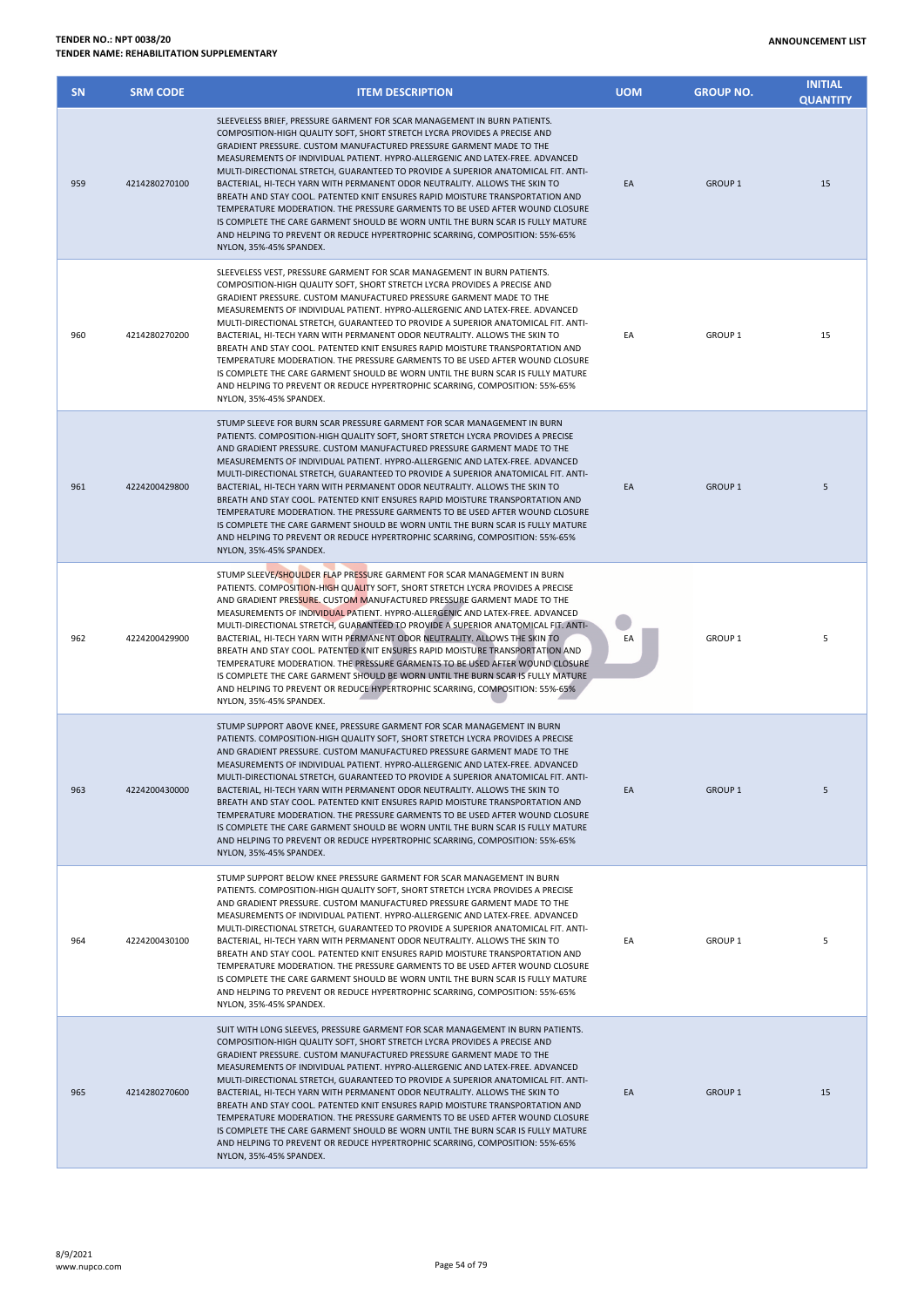| <b>SN</b> | <b>SRM CODE</b> | <b>ITEM DESCRIPTION</b>                                                                                                                                                                                                                                                                                                                                                                                                                                                                                                                                                                                                                                                                                                                                                                                                                                                               | <b>UOM</b> | <b>GROUP NO.</b>   | <b>INITIAL</b><br><b>QUANTITY</b> |
|-----------|-----------------|---------------------------------------------------------------------------------------------------------------------------------------------------------------------------------------------------------------------------------------------------------------------------------------------------------------------------------------------------------------------------------------------------------------------------------------------------------------------------------------------------------------------------------------------------------------------------------------------------------------------------------------------------------------------------------------------------------------------------------------------------------------------------------------------------------------------------------------------------------------------------------------|------------|--------------------|-----------------------------------|
| 966       | 4214280270700   | SUIT WITH SHORT SLEEVES, PRESSURE GARMENT FOR SCAR MANAGEMENT IN BURN PATIENTS.<br>COMPOSITION-HIGH QUALITY SOFT, SHORT STRETCH LYCRA PROVIDES A PRECISE AND<br>GRADIENT PRESSURE. CUSTOM MANUFACTURED PRESSURE GARMENT MADE TO THE<br>MEASUREMENTS OF INDIVIDUAL PATIENT. HYPRO-ALLERGENIC AND LATEX-FREE. ADVANCED<br>MULTI-DIRECTIONAL STRETCH, GUARANTEED TO PROVIDE A SUPERIOR ANATOMICAL FIT, ANTI-<br>BACTERIAL, HI-TECH YARN WITH PERMANENT ODOR NEUTRALITY. ALLOWS THE SKIN TO<br>BREATH AND STAY COOL. PATENTED KNIT ENSURES RAPID MOISTURE TRANSPORTATION AND<br>TEMPERATURE MODERATION. THE PRESSURE GARMENTS TO BE USED AFTER WOUND CLOSURE<br>IS COMPLETE THE CARE GARMENT SHOULD BE WORN UNTIL THE BURN SCAR IS FULLY MATURE<br>AND HELPING TO PREVENT OR REDUCE HYPERTROPHIC SCARRING, COMPOSITION: 55%-65%<br>NYLON, 35%-45% SPANDEX.                                | EA         | GROUP <sub>1</sub> | 15                                |
| 967       | 4214280270800   | THIGH BAND, PRESSURE GARMENT FOR SCAR MANAGEMENT IN BURN PATIENTS.<br>COMPOSITION-HIGH QUALITY SOFT, SHORT STRETCH LYCRA PROVIDES A PRECISE AND<br>GRADIENT PRESSURE. CUSTOM MANUFACTURED PRESSURE GARMENT MADE TO THE<br>MEASUREMENTS OF INDIVIDUAL PATIENT. HYPRO-ALLERGENIC AND LATEX-FREE. ADVANCED<br>MULTI-DIRECTIONAL STRETCH, GUARANTEED TO PROVIDE A SUPERIOR ANATOMICAL FIT. ANTI-<br>BACTERIAL, HI-TECH YARN WITH PERMANENT ODOR NEUTRALITY. ALLOWS THE SKIN TO<br>BREATH AND STAY COOL. PATENTED KNIT ENSURES RAPID MOISTURE TRANSPORTATION AND<br>TEMPERATURE MODERATION. THE PRESSURE GARMENTS TO BE USED AFTER WOUND CLOSURE<br>IS COMPLETE THE CARE GARMENT SHOULD BE WORN UNTIL THE BURN SCAR IS FULLY MATURE<br>AND HELPING TO PREVENT OR REDUCE HYPERTROPHIC SCARRING, COMPOSITION: 55%-65%<br>NYLON, 35%-45% SPANDEX.                                             | EA         | GROUP <sub>1</sub> | 15                                |
| 968       | 4214280270900   | THIGH LENGTH STOCKING, PRESSURE GARMENT FOR SCAR MANAGEMENT IN BURN PATIENTS.<br>COMPOSITION-HIGH QUALITY SOFT, SHORT STRETCH LYCRA PROVIDES A PRECISE AND<br>GRADIENT PRESSURE, CUSTOM MANUFACTURED PRESSURE GARMENT MADE TO THE<br>MEASUREMENTS OF INDIVIDUAL PATIENT. HYPRO-ALLERGENIC AND LATEX-FREE. ADVANCED<br>MULTI-DIRECTIONAL STRETCH, GUARANTEED TO PROVIDE A SUPERIOR ANATOMICAL FIT. ANTI-<br>BACTERIAL, HI-TECH YARN WITH PERMANENT ODOR NEUTRALITY. ALLOWS THE SKIN TO<br>BREATH AND STAY COOL, PATENTED KNIT ENSURES RAPID MOISTURE TRANSPORTATION AND<br>TEMPERATURE MODERATION. THE PRESSURE GARMENTS TO BE USED AFTER WOUND CLOSURE<br>IS COMPLETE THE CARE GARMENT SHOULD BE WORN UNTIL THE BURN SCAR IS FULLY MATURE<br>AND HELPING TO PREVENT OR REDUCE HYPERTROPHIC SCARRING, COMPOSITION: 55%-65%<br>NYLON, 35%-45% SPANDEX.                                  | EA         | GROUP <sub>1</sub> | 15                                |
| 969       | 4214280271000   | THIGH LENGTH WITH WAIST ATTACHMENT, CHAP STYLE, ONE LEG PRESSURE GARMENT FOR<br>SCAR MANAGEMENT IN BURN PATIENTS. COMPOSITION-HIGH QUALITY SOFT, SHORT STRETCH<br>LYCRA PROVIDES A PRECISE AND GRADIENT PRESSURE. CUSTOM MANUFACTURED PRESSURE<br>GARMENT MADE TO THE MEASUREMENTS OF INDIVIDUAL PATIENT. HYPRO-ALLERGENIC AND<br>LATEX-FREE. ADVANCED MULTI-DIRECTIONAL STRETCH, GUARANTEED TO PROVIDE A SUPERIOR<br>ANATOMICAL FIT. ANTI-BACTERIAL, HI-TECH YARN WITH PERMANENT ODOR NEUTRALITY.<br>ALLOWS THE SKIN TO BREATH AND STAY COOL. PATENTED KNIT ENSURES RAPID MOISTURE<br>TRANSPORTATION AND TEMPERATURE MODERATION. THE PRESSURE GARMENTS TO BE USED<br>AFTER WOUND CLOSURE IS COMPLETE THE CARE GARMENT SHOULD BE WORN UNTIL THE<br>BURN SCAR IS FULLY MATURE AND HELPING TO PREVENT OR REDUCE HYPERTROPHIC<br>SCARRING, COMPOSITION: 55%-65% NYLON, 35%-45% SPANDEX.  | EA         | GROUP <sub>1</sub> | 15                                |
| 970       | 4214280271100   | THIGH LENGTH WITH WAIST ATTACHMENT, CHAP STYLE, TWO LEGS PRESSURE GARMENT FOR<br>SCAR MANAGEMENT IN BURN PATIENTS. COMPOSITION-HIGH QUALITY SOFT, SHORT STRETCH<br>LYCRA PROVIDES A PRECISE AND GRADIENT PRESSURE. CUSTOM MANUFACTURED PRESSURE<br>GARMENT MADE TO THE MEASUREMENTS OF INDIVIDUAL PATIENT. HYPRO-ALLERGENIC AND<br>LATEX-FREE. ADVANCED MULTI-DIRECTIONAL STRETCH, GUARANTEED TO PROVIDE A SUPERIOR<br>ANATOMICAL FIT. ANTI-BACTERIAL, HI-TECH YARN WITH PERMANENT ODOR NEUTRALITY.<br>ALLOWS THE SKIN TO BREATH AND STAY COOL. PATENTED KNIT ENSURES RAPID MOISTURE<br>TRANSPORTATION AND TEMPERATURE MODERATION. THE PRESSURE GARMENTS TO BE USED<br>AFTER WOUND CLOSURE IS COMPLETE THE CARE GARMENT SHOULD BE WORN UNTIL THE<br>BURN SCAR IS FULLY MATURE AND HELPING TO PREVENT OR REDUCE HYPERTROPHIC<br>SCARRING, COMPOSITION: 55%-65% NYLON, 35%-45% SPANDEX. | EA         | GROUP <sub>1</sub> | 15                                |
| 971       | 4214280271200   | TORSO BAND, PRESSURE GARMENT FOR SCAR MANAGEMENT IN BURN PATIENTS.<br>COMPOSITION-HIGH QUALITY SOFT, SHORT STRETCH LYCRA PROVIDES A PRECISE AND<br>GRADIENT PRESSURE. CUSTOM MANUFACTURED PRESSURE GARMENT MADE TO THE<br>MEASUREMENTS OF INDIVIDUAL PATIENT. HYPRO-ALLERGENIC AND LATEX-FREE. ADVANCED<br>MULTI-DIRECTIONAL STRETCH, GUARANTEED TO PROVIDE A SUPERIOR ANATOMICAL FIT. ANTI-<br>BACTERIAL, HI-TECH YARN WITH PERMANENT ODOR NEUTRALITY. ALLOWS THE SKIN TO<br>BREATH AND STAY COOL. PATENTED KNIT ENSURES RAPID MOISTURE TRANSPORTATION AND<br>TEMPERATURE MODERATION. THE PRESSURE GARMENTS TO BE USED AFTER WOUND CLOSURE<br>IS COMPLETE THE CARE GARMENT SHOULD BE WORN UNTIL THE BURN SCAR IS FULLY MATURE<br>AND HELPING TO PREVENT OR REDUCE HYPERTROPHIC SCARRING, COMPOSITION: 55%-65%<br>NYLON, 35%-45% SPANDEX.                                             | EA         | GROUP <sub>1</sub> | 15                                |
| 972       | 4231250001900   | TURTLENECK DETACHABLE, PRESSURE GARMENT FOR SCAR MANAGEMENT IN BURN PATIENTS.<br>COMPOSITION-HIGH QUALITY SOFT, SHORT STRETCH LYCRA PROVIDES A PRECISE AND<br>GRADIENT PRESSURE. CUSTOM MANUFACTURED PRESSURE GARMENT MADE TO THE<br>MEASUREMENTS OF INDIVIDUAL PATIENT. HYPRO-ALLERGENIC AND LATEX-FREE. ADVANCED<br>MULTI-DIRECTIONAL STRETCH, GUARANTEED TO PROVIDE A SUPERIOR ANATOMICAL FIT. ANTI-<br>BACTERIAL, HI-TECH YARN WITH PERMANENT ODOR NEUTRALITY. ALLOWS THE SKIN TO<br>BREATH AND STAY COOL. PATENTED KNIT ENSURES RAPID MOISTURE TRANSPORTATION AND<br>TEMPERATURE MODERATION. THE PRESSURE GARMENTS TO BE USED AFTER WOUND CLOSURE<br>IS COMPLETE THE CARE GARMENT SHOULD BE WORN UNTIL THE BURN SCAR IS FULLY MATURE                                                                                                                                             | EA         | GROUP 1            | 15                                |

AND HELPING TO PREVENT OR REDUCE HYPERTROPHIC SCARRING, COMPOSITION: 55%-65%

NYLON, 35%-45% SPANDEX.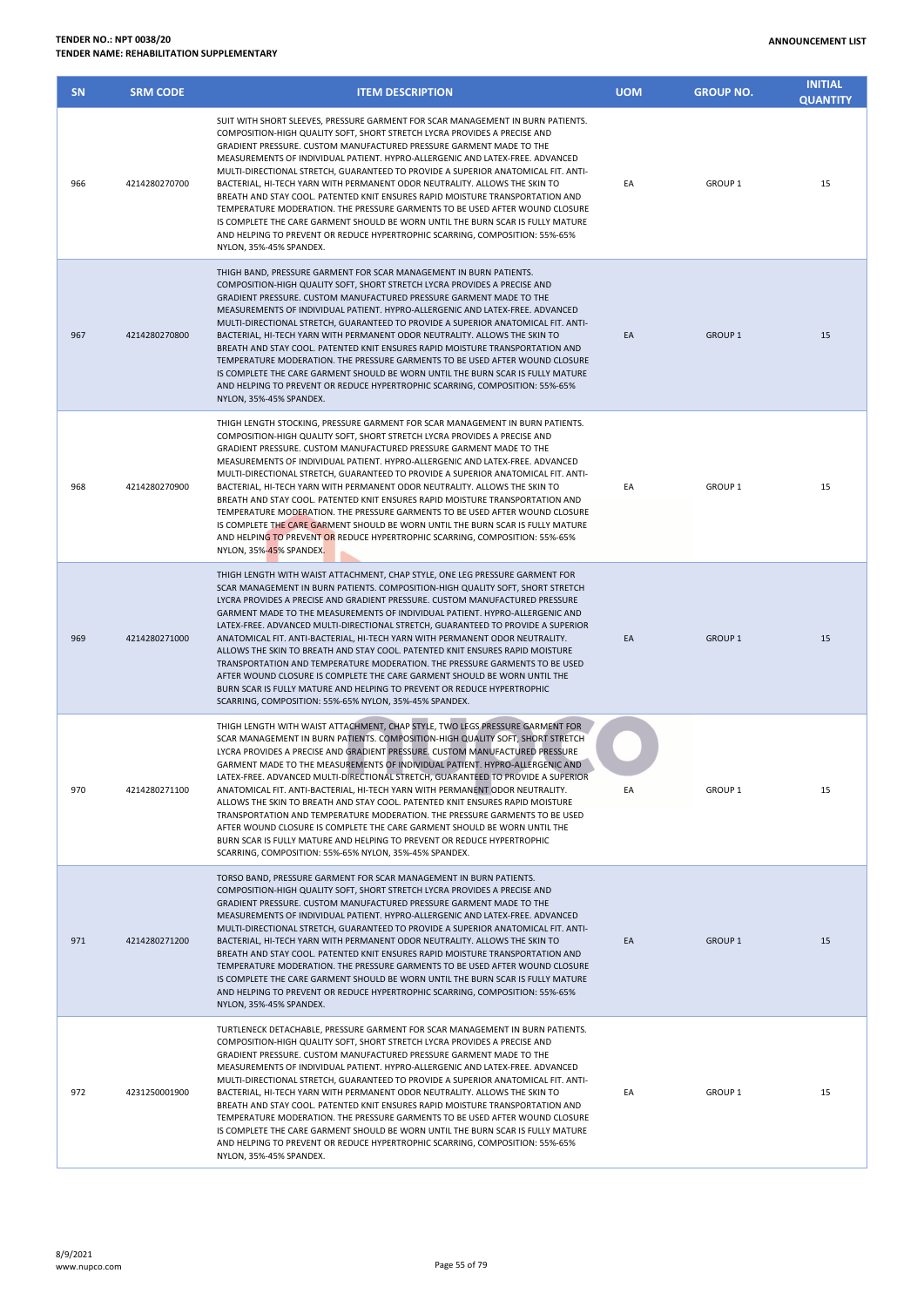| <b>SN</b> | <b>SRM CODE</b> | <b>ITEM DESCRIPTION</b>                                                                                                                                                                                                                                                                                                                                                                                                                                                                                                                                                                                                                                                                                                                                                                                                                                                     | <b>UOM</b> | <b>GROUP NO.</b>   | <b>INITIAL</b><br><b>QUANTITY</b> |
|-----------|-----------------|-----------------------------------------------------------------------------------------------------------------------------------------------------------------------------------------------------------------------------------------------------------------------------------------------------------------------------------------------------------------------------------------------------------------------------------------------------------------------------------------------------------------------------------------------------------------------------------------------------------------------------------------------------------------------------------------------------------------------------------------------------------------------------------------------------------------------------------------------------------------------------|------------|--------------------|-----------------------------------|
| 973       | 4214280272500   | VEST WITH LONG SLEEVES, PRESSURE GARMENT FOR SCAR MANAGEMENT IN BURN PATIENTS.<br>COMPOSITION-HIGH QUALITY SOFT, SHORT STRETCH LYCRA PROVIDES A PRECISE AND<br>GRADIENT PRESSURE. CUSTOM MANUFACTURED PRESSURE GARMENT MADE TO THE<br>MEASUREMENTS OF INDIVIDUAL PATIENT. HYPRO-ALLERGENIC AND LATEX-FREE. ADVANCED<br>MULTI-DIRECTIONAL STRETCH, GUARANTEED TO PROVIDE A SUPERIOR ANATOMICAL FIT. ANTI-<br>BACTERIAL, HI-TECH YARN WITH PERMANENT ODOR NEUTRALITY. ALLOWS THE SKIN TO<br>BREATH AND STAY COOL. PATENTED KNIT ENSURES RAPID MOISTURE TRANSPORTATION AND<br>TEMPERATURE MODERATION. THE PRESSURE GARMENTS TO BE USED AFTER WOUND CLOSURE<br>IS COMPLETE. THE CARE GARMENT SHOULD BE WORN UNTIL THE BURN SCAR IS FULLY MATURE<br>AND HELPING TO PREVENT OR REDUCE HYPERTROPHIC SCARRING, COMPOSITION: 55%-65%<br>NYLON, 35%-45% SPANDEX.                      | EA         | GROUP <sub>1</sub> | 15                                |
| 974       | 4214280272600   | VEST WITH SHORT SLEEVES, PRESSURE GARMENT FOR SCAR MANAGEMENT IN BURN PATIENTS.<br>COMPOSITION-HIGH QUALITY SOFT, SHORT STRETCH LYCRA PROVIDES A PRECISE AND<br>GRADIENT PRESSURE. CUSTOM MANUFACTURED PRESSURE GARMENT MADE TO THE<br>MEASUREMENTS OF INDIVIDUAL PATIENT. HYPRO-ALLERGENIC AND LATEX-FREE. ADVANCED<br>MULTI-DIRECTIONAL STRETCH, GUARANTEED TO PROVIDE A SUPERIOR ANATOMICAL FIT. ANTI-<br>BACTERIAL, HI-TECH YARN WITH PERMANENT ODOR NEUTRALITY. ALLOWS THE SKIN TO<br>BREATH AND STAY COOL. PATENTED KNIT ENSURES RAPID MOISTURE TRANSPORTATION AND<br>TEMPERATURE MODERATION. THE PRESSURE GARMENTS TO BE USED AFTER WOUND CLOSURE<br>IS COMPLETE. THE CARE GARMENT SHOULD BE WORN UNTIL THE BURN SCAR IS FULLY MATURE<br>AND HELPING TO PREVENT OR REDUCE HYPERTROPHIC SCARRING, COMPOSITION: 55%-65%<br>NYLON, 35%-45% SPANDEX.                     | EA         | GROUP <sub>1</sub> | 15                                |
| 975       | 4231250002100   | WAIST HEIGHT, ONE LEG, ONE STUMP, CLOSED PUBIS PRESSURE GARMENT FOR SCAR<br>MANAGEMENT IN BURN PATIENTS. COMPOSITION-HIGH QUALITY SOFT, SHORT STRETCH LYCRA<br>PROVIDES A PRECISE AND GRADIENT PRESSURE. CUSTOM MANUFACTURED PRESSURE<br>GARMENT MADE TO THE MEASUREMENTS OF INDIVIDUAL PATIENT. HYPRO-ALLERGENIC AND<br>LATEX-FREE. ADVANCED MULTI-DIRECTIONAL STRETCH, GUARANTEED TO PROVIDE A SUPERIOR<br>ANATOMICAL FIT. ANTI-BACTERIAL, HI-TECH YARN WITH PERMANENT ODOR NEUTRALITY.<br>ALLOWS THE SKIN TO BREATH AND STAY COOL. PATENTED KNIT ENSURES RAPID MOISTURE<br>TRANSPORTATION AND TEMPERATURE MODERATION. THE PRESSURE GARMENTS TO BE USED<br>AFTER WOUND CLOSURE IS COMPLETE THE CARE GARMENT SHOULD BE WORN UNTIL THE<br>BURN SCAR IS FULLY MATURE AND HELPING TO PREVENT OR REDUCE HYPERTROPHIC<br>SCARRING, COMPOSITION: 55%-65% NYLON, 35%-45% SPANDEX. | EA         | <b>GROUP 1</b>     | 5                                 |
| 976       | 4231250002200   | WAIST HEIGHT, ONE LEG, OPEN PUBIS PRESSURE GARMENT FOR SCAR MANAGEMENT IN BURN<br>PATIENTS. COMPOSITION-HIGH QUALITY SOFT, SHORT STRETCH LYCRA PROVIDES A PRECISE<br>AND GRADIENT PRESSURE. CUSTOM MANUFACTURED PRESSURE GARMENT MADE TO THE<br>MEASUREMENTS OF INDIVIDUAL PATIENT. HYPRO-ALLERGENIC AND LATEX-FREE. ADVANCED<br>MULTI-DIRECTIONAL STRETCH, GUARANTEED TO PROVIDE A SUPERIOR ANATOMICAL FIT. ANTI-<br>BACTERIAL, HI-TECH YARN WITH PERMANENT ODOR NEUTRALITY. ALLOWS THE SKIN TO<br>BREATH AND STAY COOL. PATENTED KNIT ENSURES RAPID MOISTURE TRANSPORTATION AND<br>TEMPERATURE MODERATION. THE PRESSURE GARMENTS TO BE USED AFTER WOUND CLOSURE<br>IS COMPLETE THE CARE GARMENT SHOULD BE WORN UNTIL THE BURN SCAR IS FULLY MATURE<br>AND HELPING TO PREVENT OR REDUCE HYPERTROPHIC SCARRING, COMPOSITION: 55%-65%<br>NYLON, 35%-45% SPANDEX.             | EA         | GROUP <sub>1</sub> | 15                                |
| 977       | 4213151406700   | WAIST HEIGHT, ONE LEG, PANTY, CLOSED PUBIS PRESSURE GARMENT FOR SCAR MANAGEMENT<br>IN BURN PATIENTS. COMPOSITION-HIGH QUALITY SOFT, SHORT STRETCH LYCRA PROVIDES A<br>PRECISE AND GRADIENT PRESSURE. CUSTOM MANUFACTURED PRESSURE GARMENT MADE TO<br>THE MEASUREMENTS OF INDIVIDUAL PATIENT. HYPRO-ALLERGENIC AND LATEX-FREE.<br>ADVANCED MULTI-DIRECTIONAL STRETCH, GUARANTEED TO PROVIDE A SUPERIOR<br>ANATOMICAL FIT. ANTI-BACTERIAL, HI-TECH YARN WITH PERMANENT ODOR NEUTRALITY.<br>ALLOWS THE SKIN TO BREATH AND STAY COOL. PATENTED KNIT ENSURES RAPID MOISTURE<br>TRANSPORTATION AND TEMPERATURE MODERATION. THE PRESSURE GARMENTS TO BE USED<br>AFTER WOUND CLOSURE IS COMPLETE. THE CARE GARMENT SHOULD BE WORN UNTIL THE<br>BURN SCAR IS FULLY MATURE AND HELPING TO PREVENT OR REDUCE HYPERTROPHIC<br>SCARRING, COMPOSITION: 55%-65% NYLON, 35%-45% SPANDEX.    | EA         | GROUP <sub>1</sub> | 15                                |
| 978       | 4213151406800   | WAIST HEIGHT, ONE LEG, PANTY, OPEN PUBIS PRESSURE GARMENT FOR SCAR MANAGEMENT<br>IN BURN PATIENTS. COMPOSITION-HIGH QUALITY SOFT, SHORT STRETCH LYCRA PROVIDES A<br>PRECISE AND GRADIENT PRESSURE. CUSTOM MANUFACTURED PRESSURE GARMENT MADE TO<br>THE MEASUREMENTS OF INDIVIDUAL PATIENT. HYPRO-ALLERGENIC AND LATEX-FREE.<br>ADVANCED MULTI-DIRECTIONAL STRETCH, GUARANTEED TO PROVIDE A SUPERIOR<br>ANATOMICAL FIT. ANTI-BACTERIAL, HI-TECH YARN WITH PERMANENT ODOR NEUTRALITY.<br>ALLOWS THE SKIN TO BREATH AND STAY COOL. PATENTED KNIT ENSURES RAPID MOISTURE<br>TRANSPORTATION AND TEMPERATURE MODERATION. THE PRESSURE GARMENTS TO BE USED<br>AFTER WOUND CLOSURE IS COMPLETE. THE CARE GARMENT SHOULD BE WORN UNTIL THE<br>BURN SCAR IS FULLY MATURE AND HELPING TO PREVENT OR REDUCE HYPERTROPHIC<br>SCARRING, COMPOSITION: 55%-65% NYLON, 35%-45% SPANDEX.      | EA         | GROUP <sub>1</sub> | 15                                |
| 979       | 4231250002300   | WAIST HEIGHT, ONE LEG, STUMP OPEN PUBIS PRESSURE GARMENT FOR SCAR MANAGEMENT<br>IN BURN PATIENTS. COMPOSITION-HIGH QUALITY SOFT, SHORT STRETCH LYCRA PROVIDES A<br>PRECISE AND GRADIENT PRESSURE. CUSTOM MANUFACTURED PRESSURE GARMENT MADE TO<br>THE MEASUREMENTS OF INDIVIDUAL PATIENT. HYPRO-ALLERGENIC AND LATEX-FREE.<br>ADVANCED MULTI-DIRECTIONAL STRETCH, GUARANTEED TO PROVIDE A SUPERIOR<br>ANATOMICAL FIT. ANTI-BACTERIAL, HI-TECH YARN WITH PERMANENT ODOR NEUTRALITY.<br>ALLOWS THE SKIN TO BREATH AND STAY COOL. PATENTED KNIT ENSURES RAPID MOISTURE<br>TRANSPORTATION AND TEMPERATURE MODERATION. THE PRESSURE GARMENTS TO BE USED<br>AFTER WOUND CLOSURE IS COMPLETE THE CARE GARMENT SHOULD BE WORN UNTIL THE<br>BURN SCAR IS FULLY MATURE AND HELPING TO PREVENT OR REDUCE HYPERTROPHIC                                                                  | EA         | GROUP 1            | 5                                 |

SCARRING, COMPOSITION: 55%-65% NYLON, 35%-45% SPANDEX.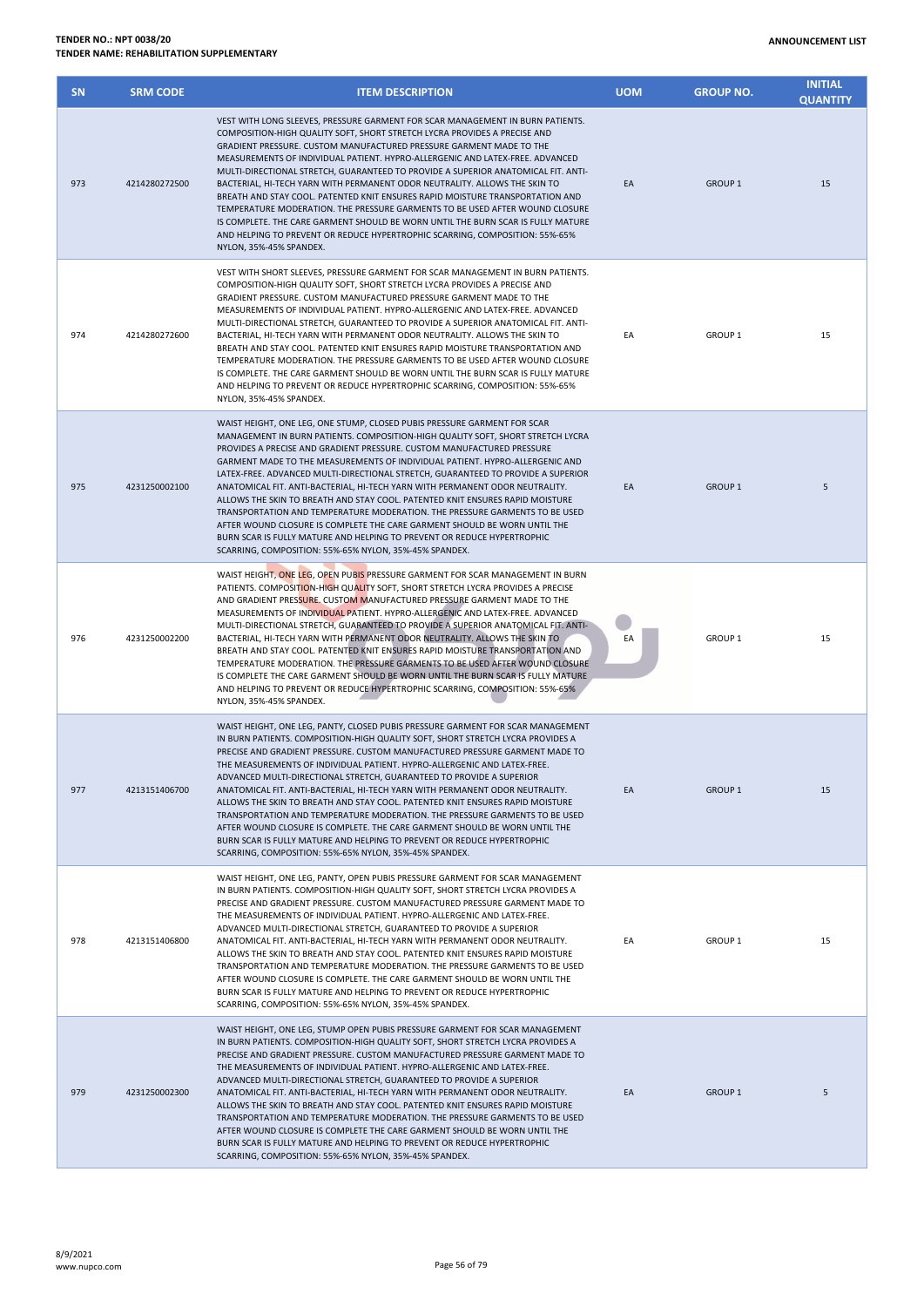8/9/2021

| <b>ANNOUNCEMENT LIST</b> |  |
|--------------------------|--|
|--------------------------|--|

| <b>SN</b>    | <b>SRM CODE</b>                | <b>ITEM DESCRIPTION</b>                                                                                                                                                                                                                                                                                                                                                                                                                                                                                                                                                                                                                                                                                                                                                                                                                                           | <b>UOM</b> | <b>GROUP NO.</b>                         | <b>INITIAL</b><br><b>QUANTITY</b> |
|--------------|--------------------------------|-------------------------------------------------------------------------------------------------------------------------------------------------------------------------------------------------------------------------------------------------------------------------------------------------------------------------------------------------------------------------------------------------------------------------------------------------------------------------------------------------------------------------------------------------------------------------------------------------------------------------------------------------------------------------------------------------------------------------------------------------------------------------------------------------------------------------------------------------------------------|------------|------------------------------------------|-----------------------------------|
| 980          | 4231250002400                  | WAIST HEIGHT, ONE STUMP PRESSURE GARMENT FOR SCAR MANAGEMENT IN BURN PATIENTS.<br>COMPOSITION-HIGH QUALITY SOFT, SHORT STRETCH LYCRA PROVIDES A PRECISE AND<br>GRADIENT PRESSURE. CUSTOM MANUFACTURED PRESSURE GARMENT MADE TO THE<br>MEASUREMENTS OF INDIVIDUAL PATIENT, HYPRO-ALLERGENIC AND LATEX-FREE, ADVANCED<br>MULTI-DIRECTIONAL STRETCH, GUARANTEED TO PROVIDE A SUPERIOR ANATOMICAL FIT. ANTI-<br>BACTERIAL, HI-TECH YARN WITH PERMANENT ODOR NEUTRALITY. ALLOWS THE SKIN TO<br>BREATH AND STAY COOL. PATENTED KNIT ENSURES RAPID MOISTURE TRANSPORTATION AND<br>TEMPERATURE MODERATION. THE PRESSURE GARMENTS TO BE USED AFTER WOUND CLOSURE<br>IS COMPLETE THE CARE GARMENT SHOULD BE WORN UNTIL THE BURN SCAR IS FULLY MATURE<br>AND HELPING TO PREVENT OR REDUCE HYPERTROPHIC SCARRING, COMPOSITION: 55%-65%<br>NYLON, 35%-45% SPANDEX.             | EA         | GROUP <sub>1</sub>                       | 5                                 |
| 981          | 4231250002500                  | WAIST HEIGHT, TWO LEGS, CLOSED PUBIS PRESSURE GARMENT FOR SCAR MANAGEMENT IN<br>BURN PATIENTS. COMPOSITION-HIGH QUALITY SOFT, SHORT STRETCH LYCRA PROVIDES A<br>PRECISE AND GRADIENT PRESSURE. CUSTOM MANUFACTURED PRESSURE GARMENT MADE TO<br>THE MEASUREMENTS OF INDIVIDUAL PATIENT. HYPRO-ALLERGENIC AND LATEX-FREE.<br>ADVANCED MULTI-DIRECTIONAL STRETCH, GUARANTEED TO PROVIDE A SUPERIOR<br>ANATOMICAL FIT. ANTI-BACTERIAL, HI-TECH YARN WITH PERMANENT ODOR NEUTRALITY.<br>ALLOWS THE SKIN TO BREATH AND STAY COOL. PATENTED KNIT ENSURES RAPID MOISTURE<br>TRANSPORTATION AND TEMPERATURE MODERATION. THE PRESSURE GARMENTS TO BE USED<br>AFTER WOUND CLOSURE IS COMPLETE THE CARE GARMENT SHOULD BE WORN UNTIL THE<br>BURN SCAR IS FULLY MATURE AND HELPING TO PREVENT OR REDUCE HYPERTROPHIC<br>SCARRING, COMPOSITION: 55%-65% NYLON, 35%-45% SPANDEX. | EA         | <b>GROUP 1</b>                           | 15                                |
| 982          | 4231250002600                  | WAIST HEIGHT, TWO LEGS, OPEN PUBIS PRESSURE GARMENT FOR SCAR MANAGEMENT IN<br>BURN PATIENTS. COMPOSITION-HIGH QUALITY SOFT, SHORT STRETCH LYCRA PROVIDES A<br>PRECISE AND GRADIENT PRESSURE. CUSTOM MANUFACTURED PRESSURE GARMENT MADE TO<br>THE MEASUREMENTS OF INDIVIDUAL PATIENT. HYPRO-ALLERGENIC AND LATEX-FREE.<br>ADVANCED MULTI-DIRECTIONAL STRETCH, GUARANTEED TO PROVIDE A SUPERIOR<br>ANATOMICAL FIT. ANTI-BACTERIAL, HI-TECH YARN WITH PERMANENT ODOR NEUTRALITY.<br>ALLOWS THE SKIN TO BREATH AND STAY COOL. PATENTED KNIT ENSURES RAPID MOISTURE<br>TRANSPORTATION AND TEMPERATURE MODERATION. THE PRESSURE GARMENTS TO BE USED<br>AFTER WOUND CLOSURE IS COMPLETE THE CARE GARMENT SHOULD BE WORN UNTIL THE<br>BURN SCAR IS FULLY MATURE AND HELPING TO PREVENT OR REDUCE HYPERTROPHIC<br>SCARRING, COMPOSITION: 55%-65% NYLON, 35%-45% SPANDEX.   | EA         | <b>GROUP 1</b>                           | 15                                |
| 983          | 4231250002700                  | WAIST HEIGHT, TWO STUMPS PRESSURE GARMENT FOR SCAR MANAGEMENT IN BURN<br>PATIENTS. COMPOSITION-HIGH QUALITY SOFT, SHORT STRETCH LYCRA PROVIDES A PRECISE<br>AND GRADIENT PRESSURE. CUSTOM MANUFACTURED PRESSURE GARMENT MADE TO THE<br>MEASUREMENTS OF INDIVIDUAL PATIENT. HYPRO-ALLERGENIC AND LATEX-FREE. ADVANCED<br>MULTI-DIRECTIONAL STRETCH, GUARANTEED TO PROVIDE A SUPERIOR ANATOMICAL FIT. ANTI-<br>BACTERIAL, HI-TECH YARN WITH PERMANENT ODOR NEUTRALITY. ALLOWS THE SKIN TO<br>BREATH AND STAY COOL. PATENTED KNIT ENSURES RAPID MOISTURE TRANSPORTATION AND<br>TEMPERATURE MODERATION. THE PRESSURE GARMENTS TO BE USED AFTER WOUND CLOSURE<br>IS COMPLETE THE CARE GARMENT SHOULD BE WORN UNTIL THE BURN SCAR IS FULLY MATURE<br>AND HELPING TO PREVENT OR REDUCE HYPERTROPHIC SCARRING, COMPOSITION: 55%-65%<br>NYLON, 35%-45% SPANDEX.            | EA         | <b>GROUP 1</b>                           | 5                                 |
| 984          | 4231250002800                  | WEB SPACER, PRESSURE GARMENT FOR SCAR MANAGEMENT IN BURN PATIENTS.<br>COMPOSITION-HIGH QUALITY SOFT, SHORT STRETCH LYCRA PROVIDES A PRECISE AND<br>GRADIENT PRESSURE. CUSTOM MANUFACTURED PRESSURE GARMENT MADE TO THE<br>MEASUREMENTS OF INDIVIDUAL PATIENT. HYPRO-ALLERGENIC AND LATEX-FREE. ADVANCED<br>MULTI-DIRECTIONAL STRETCH, GUARANTEED TO PROVIDE A SUPERIOR ANATOMICAL FIT. ANTI-<br>BACTERIAL, HI-TECH YARN WITH PERMANENT ODOR NEUTRALITY. ALLOWS THE SKIN TO<br>BREATH AND STAY COOL. PATENTED KNIT ENSURES RAPID MOISTURE TRANSPORTATION AND<br>TEMPERATURE MODERATION. THE PRESSURE GARMENTS TO BE USED AFTER WOUND CLOSURE<br>IS COMPLETE THE CARE GARMENT SHOULD BE WORN UNTIL THE BURN SCAR IS FULLY MATURE<br>AND HELPING TO PREVENT OR REDUCE HYPERTROPHIC SCARRING, COMPOSITION: 55%-65%<br>NYLON, 35%-45% SPANDEX.                         | EA         | GROUP 1                                  | 15                                |
| 985          | 4412210000300                  | ZIP 8 IN (20CM) AND LONGER                                                                                                                                                                                                                                                                                                                                                                                                                                                                                                                                                                                                                                                                                                                                                                                                                                        | EA         | GROUP <sub>1</sub>                       | 20                                |
| 986<br>987   | 4412210000400<br>4229551401600 | ZIP LESS THAN 8 IN (20CM)<br>ADDING SILICONE FABRIC SMALL                                                                                                                                                                                                                                                                                                                                                                                                                                                                                                                                                                                                                                                                                                                                                                                                         | EA<br>EA   | GROUP <sub>1</sub><br>GROUP <sub>1</sub> | 40<br>80                          |
| 988          | 4214280000700                  | ADJUSTABLE SHOULDER FLAP                                                                                                                                                                                                                                                                                                                                                                                                                                                                                                                                                                                                                                                                                                                                                                                                                                          | EA         | GROUP <sub>1</sub>                       | 5                                 |
| 989          | 4214280001000                  | ATTACH SUSPENDERS FOR GARMENTS                                                                                                                                                                                                                                                                                                                                                                                                                                                                                                                                                                                                                                                                                                                                                                                                                                    | EA         | GROUP <sub>1</sub>                       | 5                                 |
| 990<br>991   | 4224150402900<br>4214280001100 | BEHIND KNEE LINING<br><b>BRA ATTACHED</b>                                                                                                                                                                                                                                                                                                                                                                                                                                                                                                                                                                                                                                                                                                                                                                                                                         | EA<br>EA   | GROUP <sub>1</sub><br>GROUP 1            | 25<br>10                          |
| 992          | 4231250201300                  | DOUBLE ABDOMINAL PANEL                                                                                                                                                                                                                                                                                                                                                                                                                                                                                                                                                                                                                                                                                                                                                                                                                                            | EA         | GROUP <sub>1</sub>                       | 5                                 |
| 993          | 4214280001400                  | DOUBLE WAISTBAND                                                                                                                                                                                                                                                                                                                                                                                                                                                                                                                                                                                                                                                                                                                                                                                                                                                  | EA         | <b>GROUP 1</b>                           | 5                                 |
| 994          | 4214280001500                  | EAR FLAP                                                                                                                                                                                                                                                                                                                                                                                                                                                                                                                                                                                                                                                                                                                                                                                                                                                          | EA         | GROUP <sub>1</sub>                       | 10                                |
| 995<br>996   | 4618160908300<br>4224180802100 | EXTRA HEEL REINFORCEMENT<br>UPLIFT PANEL FOR ABDOMINAL                                                                                                                                                                                                                                                                                                                                                                                                                                                                                                                                                                                                                                                                                                                                                                                                            | EA         | GROUP <sub>1</sub><br>GROUP <sub>1</sub> | 5<br>5                            |
| 997          | 4412210000200                  | <b>VELCRO TABS</b>                                                                                                                                                                                                                                                                                                                                                                                                                                                                                                                                                                                                                                                                                                                                                                                                                                                | EA<br>EA   | GROUP <sub>1</sub>                       | 40                                |
| 998          | 4214280003100                  | SOFT LINING FABRIC ENCLOSED USED FOR TOE                                                                                                                                                                                                                                                                                                                                                                                                                                                                                                                                                                                                                                                                                                                                                                                                                          | EA         | GROUP <sub>1</sub>                       | 10                                |
| 999          | 4214271801200                  | PENIS SUPPORT                                                                                                                                                                                                                                                                                                                                                                                                                                                                                                                                                                                                                                                                                                                                                                                                                                                     | EA         | GROUP <sub>1</sub>                       | 5                                 |
| 1000         | 4214280001900                  | POCKET / LINING                                                                                                                                                                                                                                                                                                                                                                                                                                                                                                                                                                                                                                                                                                                                                                                                                                                   | EA         | GROUP <sub>1</sub>                       | 10                                |
| 1001<br>1002 | 4214280002100<br>4618160909310 | REDUCED PRESSURE PANEL<br>REINFORCED HEEL                                                                                                                                                                                                                                                                                                                                                                                                                                                                                                                                                                                                                                                                                                                                                                                                                         | EA<br>EA   | GROUP <sub>1</sub><br>GROUP <sub>1</sub> | 5<br>5                            |
| 1003         | 4214280002200                  | REINFORCED INNER THIGH OF WAIST HEIGHT                                                                                                                                                                                                                                                                                                                                                                                                                                                                                                                                                                                                                                                                                                                                                                                                                            | EA         | GROUP <sub>1</sub>                       | 5                                 |
| 1004         | 4214280002300                  | REINFORCED KNEE                                                                                                                                                                                                                                                                                                                                                                                                                                                                                                                                                                                                                                                                                                                                                                                                                                                   | EA         | GROUP 1                                  | 5                                 |
| 1005         | 4618150417900                  | REINFORCED PALM                                                                                                                                                                                                                                                                                                                                                                                                                                                                                                                                                                                                                                                                                                                                                                                                                                                   | EA         | GROUP <sub>1</sub>                       | 10                                |
| 1006         | 4225160006600                  | REINFORCEMENT PANEL                                                                                                                                                                                                                                                                                                                                                                                                                                                                                                                                                                                                                                                                                                                                                                                                                                               | EA         | GROUP <sub>1</sub>                       | 10                                |
| 1007         | 4214280002400                  | REINFORCEMENT TOP OF THIGH                                                                                                                                                                                                                                                                                                                                                                                                                                                                                                                                                                                                                                                                                                                                                                                                                                        | EA         | GROUP <sub>1</sub>                       | 5                                 |
| 1008         | 4214280002500                  | REINFORCEMENT TOP OF WAIST HEIGHT OR AS AN EXTRA PRESSURE ON THE TOP WAIST AREA                                                                                                                                                                                                                                                                                                                                                                                                                                                                                                                                                                                                                                                                                                                                                                                   | EA         | GROUP <sub>1</sub>                       | 5                                 |
| 1009         | 4214280002700                  | SELF-ENCLOSED WITH POWERNET FABRIC IN ONE PIECE NO SEAMS FOR TOES                                                                                                                                                                                                                                                                                                                                                                                                                                                                                                                                                                                                                                                                                                                                                                                                 | EA         | GROUP <sub>1</sub>                       | 10                                |
| 1010<br>1011 | 4229551401700<br>4225162701200 | SILICONE FABRIC (PER SQ. CM)<br>SLANT INSERT AS A PRESSURE REQUIRED INTO THE WEB SPACES OF THE HAND NOT THUMB                                                                                                                                                                                                                                                                                                                                                                                                                                                                                                                                                                                                                                                                                                                                                     | EA<br>EA   | <b>GROUP 1</b><br>GROUP <sub>1</sub>     | 80<br>5                           |

1012 4213151404700 PANTY 1 LEG EA GROUP 1 5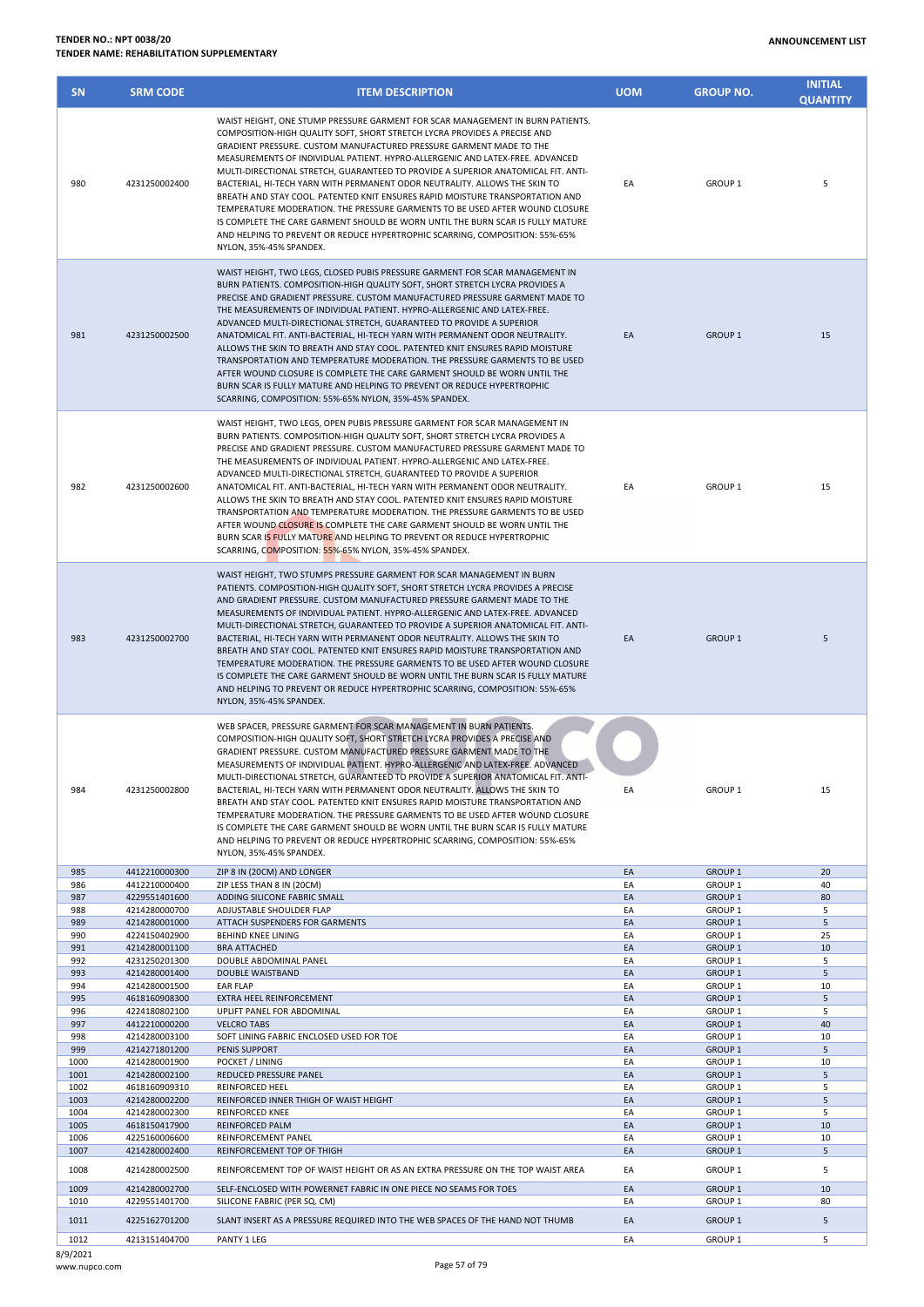| <b>SN</b>    | <b>SRM CODE</b>                | <b>ITEM DESCRIPTION</b>                                                                                                                                                                                                                                                                                                                                                                                                                                                                                                                                                                                                                                                                                                                                                                                                                                                                             | <b>UOM</b> | <b>GROUP NO.</b>                         | <b>INITIAL</b><br><b>QUANTITY</b> |
|--------------|--------------------------------|-----------------------------------------------------------------------------------------------------------------------------------------------------------------------------------------------------------------------------------------------------------------------------------------------------------------------------------------------------------------------------------------------------------------------------------------------------------------------------------------------------------------------------------------------------------------------------------------------------------------------------------------------------------------------------------------------------------------------------------------------------------------------------------------------------------------------------------------------------------------------------------------------------|------------|------------------------------------------|-----------------------------------|
| 1013         | 4225160805700                  | LEG BAND THIGH TO ANKLE                                                                                                                                                                                                                                                                                                                                                                                                                                                                                                                                                                                                                                                                                                                                                                                                                                                                             | EA         | <b>GROUP 1</b>                           | 5                                 |
| 1014         | 4224150403000                  | LINING FULL ELBOW                                                                                                                                                                                                                                                                                                                                                                                                                                                                                                                                                                                                                                                                                                                                                                                                                                                                                   | EA         | GROUP <sub>1</sub>                       | 5                                 |
| 1015<br>1016 | 4224150403100<br>4618170000800 | LINING INSIDE ELBOW<br>LIP COVER FOR FACE MASK                                                                                                                                                                                                                                                                                                                                                                                                                                                                                                                                                                                                                                                                                                                                                                                                                                                      | EA<br>EA   | GROUP <sub>1</sub><br>GROUP <sub>1</sub> | 5<br>10                           |
| 1017         | 4231250001700                  | <b>NAPPY STRAP</b>                                                                                                                                                                                                                                                                                                                                                                                                                                                                                                                                                                                                                                                                                                                                                                                                                                                                                  | EA         | <b>GROUP 1</b>                           | 5                                 |
| 1018         | 4214280000900                  | ATT. GAUNTLET, BODY SUIT AND VEST                                                                                                                                                                                                                                                                                                                                                                                                                                                                                                                                                                                                                                                                                                                                                                                                                                                                   | EA         | GROUP <sub>1</sub>                       | 10                                |
| 1019         | 4618153000000                  | INDIVIDUAL FINGER AS A PRESSURE GARMENT ON THE FINGER ONLY                                                                                                                                                                                                                                                                                                                                                                                                                                                                                                                                                                                                                                                                                                                                                                                                                                          | EA         | <b>GROUP 1</b>                           | 10                                |
| 1020         | 4231250201000                  | ABDOMINAL SUPPORT CHILD CUSTOM-MADE PRESSURE GARMENT. SKIN MEDICAL PRESSURE<br>GARMENTS ARE TIGHT PIECES OF FLAT KNITTED WARP KNIT CLOTHING USED FOR SCAR<br>MANAGEMENT POST BURN, SKIN GRAFTS AND SURGERIES. AVAILABLE IN TWO WASHABLE<br>FABRICS: STRONG FABRIC (60%-65% POLYAMIDE AND 38%-42% ELASTANE - MATERIAL<br>THICKNESS 0.64 MM-0.68 MM) AND MEDIUM FABRIC (53%-57% POLYAMIDE AND 45%-49%<br>ELASTANE - MATERIAL THICKNESS 0.57 MM-61 MM), DOES NOT CONTAIN COTTON, RUBBER OR<br>ALLERGENS. PRESSURE LEVEL 23-30 MMHG. FASTENING: NONE, HOOK OR ZIPPER WITH GUARD.<br>HEMLINE SIL1. NECKLINE ELA 3. EDGE PF SLEEVE ELA 2. SLEEVELESS MODEL EDGING ELA 3. UPF<br>50+ ULTRAVIOLET PROTECTION 98%. HIGH BREATHABILITY. PRODUCTS ARE AVAILABLE WITH<br>VARIETY OF COLORS. PRODUCTS HAVE A WARRANTY OF 4 MONTHS AND PRESSURE<br>GUARANTEE 6 MONTHS INCLUDING MANUFACTURE AND MATERIAL DEFECTS. | EA         | <b>GROUP 2</b>                           | 5                                 |
| 1021         | 4231250201100                  | ABDOMINAL SUPPORT MEN CUSTOM-MADE PRESSURE GARMENT. SKIN MEDICAL PRESSURE<br>GARMENTS ARE TIGHT PIECES OF FLAT KNITTED WARP KNIT CLOTHING USED FOR SCAR<br>MANAGEMENT POST BURN, SKIN GRAFTS AND SURGERIES. AVAILABLE IN TWO WASHABLE<br>FABRICS: STRONG FABRIC (60%-65% POLYAMIDE AND 38%-42% ELASTANE - MATERIAL<br>THICKNESS 0.64 MM-0.68 MM) AND MEDIUM FABRIC (53%-57% POLYAMIDE AND 45%-49%<br>ELASTANE - MATERIAL THICKNESS 0.57 MM-61 MM), DOES NOT CONTAIN COTTON, RUBBER OR<br>ALLERGENS. PRESSURE LEVEL 23-30 MMHG. FASTENING: NONE, HOOK OR ZIPPER WITH GUARD.<br>HEMLINE SIL1. NECKLINE ELA 3. EDGE PF SLEEVE ELA 2. SLEEVELESS MODEL EDGING ELA 3. UPF<br>50+ ULTRAVIOLET PROTECTION 98%. HIGH BREATHABILITY. PRODUCTS ARE AVAILABLE WITH<br>VARIETY OF COLORS. PRODUCTS HAVE A WARRANTY OF 4 MONTHS AND PRESSURE<br>GUARANTEE 6 MONTHS INCLUDING MANUFACTURE AND MATERIAL DEFECTS.   | EA         | <b>GROUP 2</b>                           | 5                                 |
| 1022         | 4231250201200                  | ABDOMINAL SUPPORT WOMEN CUSTOM-MADE PRESSURE GARMENT. SKIN MEDICAL PRESSURE<br>GARMENTS ARE TIGHT PIECES OF FLAT KNITTED WARP KNIT CLOTHING USED FOR SCAR<br>MANAGEMENT POST BURN, SKIN GRAFTS AND SURGERIES. AVAILABLE IN TWO WASHABLE<br>FABRICS: STRONG FABRIC (60%-65% POLYAMIDE AND 38%-42% ELASTANE - MATERIAL<br>THICKNESS 0.64 MM-0.68 MM) AND MEDIUM FABRIC (53%-57% POLYAMIDE AND 45%-49%<br>ELASTANE - MATERIAL THICKNESS 0.57 MM-61 MM), DOES NOT CONTAIN COTTON, RUBBER OR<br>ALLERGENS. PRESSURE LEVEL 23-30 MMHG. FASTENING: NONE, HOOK OR ZIPPER WITH GUARD.<br>HEMLINE SIL1. NECKLINE ELA 3. EDGE PF SLEEVE ELA 2. SLEEVELESS MODEL EDGING ELA 3. UPF<br>50+ ULTRAVIOLET PROTECTION 98%. HIGH BREATHABILITY. PRODUCTS ARE AVAILABLE WITH<br>VARIETY OF COLORS. PRODUCTS HAVE A WARRANTY OF 4 MONTHS AND PRESSURE<br>GUARANTEE 6 MONTHS INCLUDING MANUFACTURE AND MATERIAL DEFECTS. | EA         | <b>GROUP 2</b>                           | 5                                 |
| 1023         | 4214280262000                  | ADULT (ELBOW-AXILLA) SLEEVE CUSTOM-MADE PRESSURE GARMENT. SKIN MEDICAL PRESSURE<br>GARMENTS ARE TIGHT PIECES OF FLAT KNITTED WARP KNIT CLOTHING USED FOR SCAR<br>MANAGEMENT POST BURN, SKIN GRAFTS AND SURGERIES. AVAILABLE IN TWO WASHABLE<br>FABRICS: STRONG FABRIC (60%-65% POLYAMIDE AND 38%-42% ELASTANE - MATERIAL<br>THICKNESS 0.64 MM-0.68 MM) AND MEDIUM FABRIC (53%-57% POLYAMIDE AND 45%-49%<br>ELASTANE - MATERIAL THICKNESS 0.57 MM-61 MM), DOES NOT CONTAIN COTTON, RUBBER OR<br>ALLERGENS. PRESSURE LEVEL 23-30 MMHG. FASTENING: NONE, HOOKS, OR ZIPPER. UPPER<br>EDGE SIL 1. LOWER EDGE ELA 2. UPF 50+ ULTRAVIOLET PROTECTION 98%. HIGH BREATHABILITY.<br>PRODUCTS ARE AVAILABLE WITH VARIETY OF COLORS. PRODUCTS HAVE A WARRANTY OF 4<br>MONTHS AND PRESSURE GUARANTEE 6 MONTHS INCLUDING MANUFACTURE AND MATERIAL<br>DEFECTS.                                                     | EA         | <b>GROUP 2</b>                           | 5                                 |
| 1024         | 4213171701900                  | ADULT (TO AXILLA) SLEEVE GAUNTLET THUMB CLOSE CUSTOM-MADE PRESSURE GARMENT.<br>SKIN MEDICAL PRESSURE GARMENTS ARE TIGHT PIECES OF FLAT KNITTED WARP KNIT<br>CLOTHING USED FOR SCAR MANAGEMENT POST BURN, SKIN GRAFTS AND SURGERIES.<br>AVAILABLE IN TWO WASHABLE FABRICS: STRONG FABRIC (60%-65% POLYAMIDE AND 38%-42%<br>ELASTANE - MATERIAL THICKNESS 0.64 MM-0.68 MM) AND MEDIUM FABRIC (53%-57%<br>POLYAMIDE AND 45%-49% ELASTANE - MATERIAL THICKNESS 0.57 MM-61 MM), DOES NOT<br>CONTAIN COTTON, RUBBER OR ALLERGENS. PRESSURE LEVEL 23-30 MMHG. FASTENING: NONE,<br>HOOKS, OR ZIPPER. UPPER EDGE SIL 1. LOWER EDGE ELA 2. UPF 50+ ULTRAVIOLET PROTECTION<br>98%. HIGH BREATHABILITY. PRODUCTS ARE AVAILABLE WITH VARIETY OF COLORS. PRODUCTS<br>HAVE A WARRANTY OF 4 MONTHS AND PRESSURE GUARANTEE 6 MONTHS INCLUDING<br>MANUFACTURE AND MATERIAL DEFECTS.                                   | EA         | GROUP 2                                  | 5                                 |
| 1025         | 4213171702000                  | ADULT (TO AXILLA) SLEEVE GAUNTLET THUMB OPEN CUSTOM-MADE PRESSURE GARMENT.<br>SKIN MEDICAL PRESSURE GARMENTS ARE TIGHT PIECES OF FLAT KNITTED WARP KNIT<br>CLOTHING USED FOR SCAR MANAGEMENT POST BURN, SKIN GRAFTS AND SURGERIES.<br>AVAILABLE IN TWO WASHABLE FABRICS- STRONG FABRIC (60%-65% POLYAMIDE AND 38%-42%<br>ELASTANE - MATERIAL THICKNESS 0.64 MM-0.68 MM) AND MEDIUM FABRIC (53%-57%<br>POLYAMIDE AND 45%-49% ELASTANE - MATERIAL THICKNESS 0.57 MM-61 MM), DOES NOT<br>CONTAIN COTTON, RUBBER OR ALLERGENS. PRESSURE LEVEL 23-30 MMHG. FASTENING: NONE,<br>HOOKS, OR ZIPPER. UPPER EDGE SIL 1. LOWER EDGE ELA 2. UPF 50+ ULTRAVIOLET PROTECTION<br>98%. HIGH BREATHABILITY. PRODUCTS ARE AVAILABLE WITH VARIETY OF COLORS. PRODUCTS<br>HAVE A WARRANTY OF 4 MONTHS AND PRESSURE GUARANTEE 6 MONTHS INCLUDING<br>MANUFACTURE AND MATERIAL DEFECTS.                                    | EA         | <b>GROUP 2</b>                           | 5                                 |
| 1026         | 4213171702100                  | ADULT (TO AXILLA) SLEEVE GLOVE TIPS CLOSE CUSTOM-MADE PRESSURE GARMENT. SKIN<br>MEDICAL PRESSURE GARMENTS ARE TIGHT PIECES OF FLAT KNITTED WARP KNIT CLOTHING<br>USED FOR SCAR MANAGEMENT POST BURN, SKIN GRAFTS AND SURGERIES. AVAILABLE IN TWO<br>WASHABLE FABRICS: STRONG FABRIC (60%-65% POLYAMIDE AND 38%-42% ELASTANE -<br>MATERIAL THICKNESS 0.64 MM-0.68 MM) AND MEDIUM FABRIC (53%-57% POLYAMIDE AND<br>45%-49% ELASTANE - MATERIAL THICKNESS 0.57 MM-61 MM), DOES NOT CONTAIN COTTON,<br>RUBBER OR ALLERGENS. PRESSURE LEVEL 23-30 MMHG. FASTENING: NONE, HOOKS, OR ZIPPER.<br>UPPER EDGE SIL 1. UPF 50+ ULTRAVIOLET PROTECTION 98%. HIGH BREATHABILITY. PRODUCTS<br>ARE AVAILABLE WITH VARIETY OF COLORS. PRODUCTS HAVE A WARRANTY OF 4 MONTHS AND<br>PRESSURE GUARANTEE 6 MONTHS INCLUDING MANUFACTURE AND MATERIAL DEFECTS.                                                            | EA         | GROUP 2                                  | 5                                 |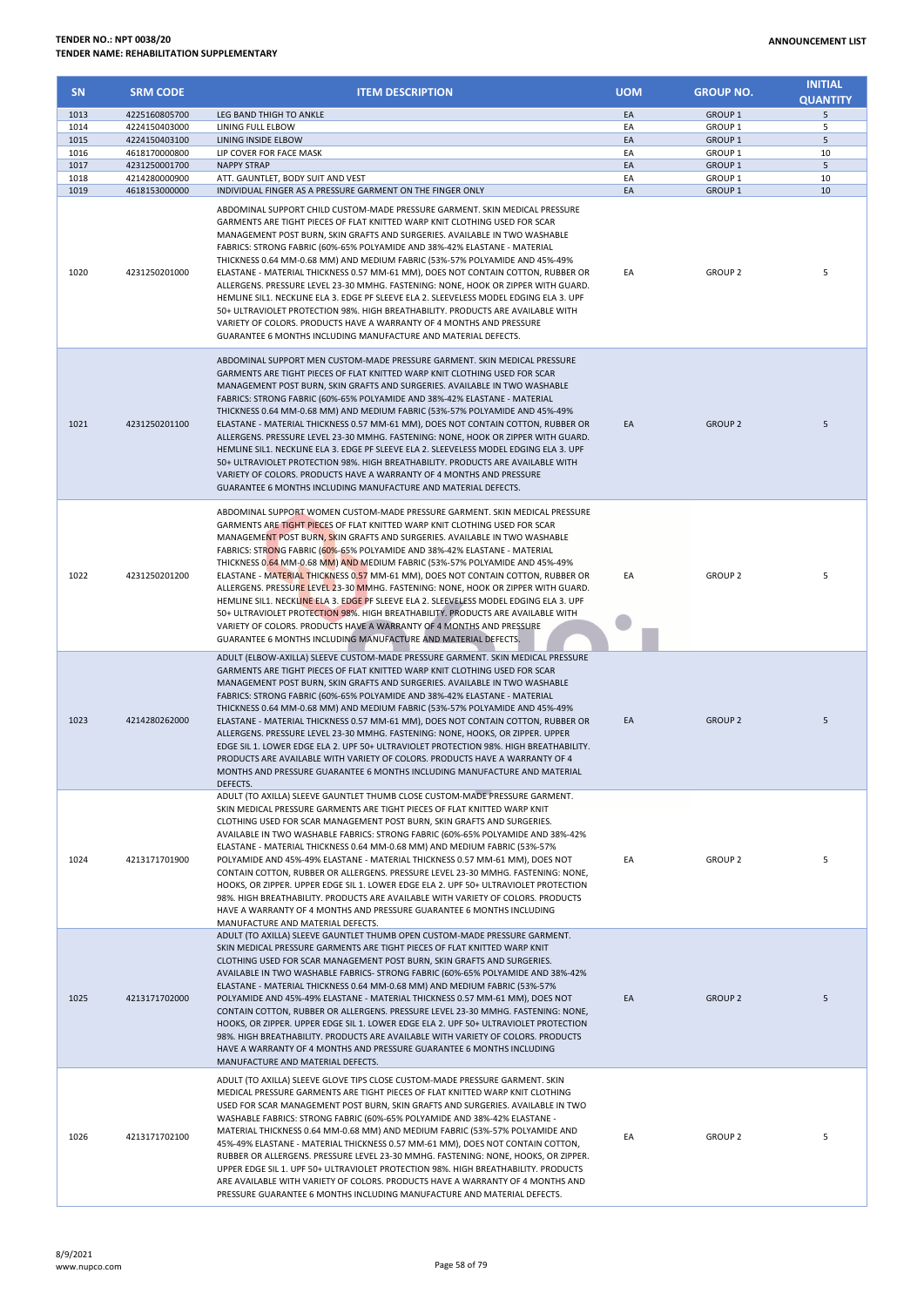| <b>SN</b> | <b>SRM CODE</b> | <b>ITEM DESCRIPTION</b>                                                                                                                                                                                                                                                                                                                                                                                                                                                                                                                                                                                                                                                                                                                                                                                                                                          | <b>UOM</b> | <b>GROUP NO.</b>   | <b>INITIAL</b><br><b>QUANTITY</b> |
|-----------|-----------------|------------------------------------------------------------------------------------------------------------------------------------------------------------------------------------------------------------------------------------------------------------------------------------------------------------------------------------------------------------------------------------------------------------------------------------------------------------------------------------------------------------------------------------------------------------------------------------------------------------------------------------------------------------------------------------------------------------------------------------------------------------------------------------------------------------------------------------------------------------------|------------|--------------------|-----------------------------------|
| 1027      | 4213171702200   | ADULT (TO AXILLA) SLEEVE GLOVE TIPS OPEN CUSTOM-MADE PRESSURE GARMENT. SKIN<br>MEDICAL PRESSURE GARMENTS ARE TIGHT PIECES OF FLAT KNITTED WARP KNIT CLOTHING<br>USED FOR SCAR MANAGEMENT POST BURN, SKIN GRAFTS AND SURGERIES. AVAILABLE IN TWO<br>WASHABLE FABRICS: STRONG FABRIC (60%-65% POLYAMIDE AND 38%-42% ELASTANE -<br>MATERIAL THICKNESS 0.64 MM-0.68 MM) AND MEDIUM FABRIC (53%-57% POLYAMIDE AND<br>45%-49% ELASTANE - MATERIAL THICKNESS 0.57 MM-61 MM), DOES NOT CONTAIN COTTON,<br>RUBBER OR ALLERGENS. PRESSURE LEVEL 23-30 MMHG. FASTENING: NONE, HOOKS, OR ZIPPER.<br>UPPER EDGE SIL 1. UPF 50+ ULTRAVIOLET PROTECTION 98%. HIGH BREATHABILITY. PRODUCTS<br>ARE AVAILABLE WITH VARIETY OF COLORS. PRODUCTS HAVE A WARRANTY OF 4 MONTHS AND<br>PRESSURE GUARANTEE 6 MONTHS INCLUDING MANUFACTURE AND MATERIAL DEFECTS.                          | EA         | <b>GROUP 2</b>     | 5                                 |
| 1028      | 4213171702300   | ADULT (TO ELBOW) SLEEVE GAUNTLET THUMB CLOSE CUSTOM-MADE PRESSURE GARMENT.<br>SKIN MEDICAL PRESSURE GARMENTS ARE TIGHT PIECES OF FLAT KNITTED WARP KNIT<br>CLOTHING USED FOR SCAR MANAGEMENT POST BURN, SKIN GRAFTS AND SURGERIES.<br>AVAILABLE IN TWO WASHABLE FABRICS: STRONG FABRIC (60%-65% POLYAMIDE AND 38%-42%<br>ELASTANE - MATERIAL THICKNESS 0.64 MM-0.68 MM) AND MEDIUM FABRIC (53%-57%<br>POLYAMIDE AND 45%-49% ELASTANE - MATERIAL THICKNESS 0.57 MM-61 MM), DOES NOT<br>CONTAIN COTTON, RUBBER OR ALLERGENS. PRESSURE LEVEL 23-30 MMHG. FASTENING: NONE,<br>HOOKS, OR ZIPPER. UPPER EDGE SIL 1. LOWER EDGE ELA 2. UPF 50+ ULTRAVIOLET PROTECTION<br>98%. HIGH BREATHABILITY. PRODUCTS ARE AVAILABLE WITH VARIETY OF COLORS. PRODUCTS<br>HAVE A WARRANTY OF 4 MONTHS AND PRESSURE GUARANTEE 6 MONTHS INCLUDING<br>MANUFACTURE AND MATERIAL DEFECTS. | EA         | GROUP <sub>2</sub> | 5                                 |
| 1029      | 4213171702400   | ADULT (TO ELBOW) SLEEVE GAUNTLET THUMB OPEN CUSTOM-MADE PRESSURE GARMENT.<br>SKIN MEDICAL PRESSURE GARMENTS ARE TIGHT PIECES OF FLAT KNITTED WARP KNIT<br>CLOTHING USED FOR SCAR MANAGEMENT POST BURN, SKIN GRAFTS AND SURGERIES.<br>AVAILABLE IN TWO WASHABLE FABRICS: STRONG FABRIC (60%-65% POLYAMIDE AND 38%-42%<br>ELASTANE - MATERIAL THICKNESS 0.64 MM-0.68 MM) AND MEDIUM FABRIC (53%-57%<br>POLYAMIDE AND 45%-49% ELASTANE - MATERIAL THICKNESS 0.57 MM-61 MM), DOES NOT<br>CONTAIN COTTON, RUBBER OR ALLERGENS. PRESSURE LEVEL 23-30 MMHG. FASTENING: NONE,<br>HOOKS, OR ZIPPER. UPPER EDGE SIL 1. LOWER EDGE ELA 2. UPF 50+ ULTRAVIOLET PROTECTION<br>98%. HIGH BREATHABILITY. PRODUCTS ARE AVAILABLE WITH VARIETY OF COLORS. PRODUCTS<br>HAVE A WARRANTY OF 4 MONTHS AND PRESSURE GUARANTEE 6 MONTHS INCLUDING<br>MANUFACTURE AND MATERIAL DEFECTS.  | EA         | <b>GROUP 2</b>     | 5                                 |
| 1030      | 4213171702500   | ADULT (TO ELBOW) SLEEVE GLOVE TIPS CLOSE CUSTOM-MADE PRESSURE GARMENT. SKIN<br>MEDICAL PRESSURE GARMENTS ARE TIGHT PIECES OF FLAT KNITTED WARP KNIT CLOTHING<br>USED FOR SCAR MANAGEMENT POST BURN, SKIN GRAFTS AND SURGERIES. AVAILABLE IN TWO<br>WASHABLE FABRICS- STRONG FABRIC (60%-65% POLYAMIDE AND 38%-42% ELASTANE -<br>MATERIAL THICKNESS 0.64 MM-0.68 MM) AND MEDIUM FABRIC (53%-57% POLYAMIDE AND<br>45%-49% ELASTANE - MATERIAL THICKNESS 0.57 MM-61 MM), DOES NOT CONTAIN COTTON,<br>RUBBER OR ALLERGENS. PRESSURE LEVEL 23-30 MMHG. FASTENING: NONE, HOOKS, OR ZIPPER.<br>UPPER EDGE SIL 1. UPF 50+ ULTRAVIOLET PROTECTION 98%. HIGH BREATHABILITY. PRODUCTS<br>ARE AVAILABLE WITH VARIETY OF COLORS. PRODUCTS HAVE A WARRANTY OF 4 MONTHS AND<br>PRESSURE GUARANTEE 6 MONTHS INCLUDING MANUFACTURE AND MATERIAL DEFECTS.                          | EA         | <b>GROUP 2</b>     | 5                                 |
| 1031      | 4214280262100   | ADULT (WRIST-AXILLA) SLEEVE CUSTOM-MADE PRESSURE GARMENT. SKIN MEDICAL PRESSURE<br>GARMENTS ARE TIGHT PIECES OF FLAT KNITTED WARP KNIT CLOTHING USED FOR SCAR<br>MANAGEMENT POST BURN, SKIN GRAFTS AND SURGERIES. AVAILABLE IN TWO WASHABLE<br>FABRICS: STRONG FABRIC (60%-65% POLYAMIDE AND 38%-42% ELASTANE - MATERIAL<br>THICKNESS 0.64 MM-0.68 MM) AND MEDIUM FABRIC (53%-57% POLYAMIDE AND 45%-49%<br>ELASTANE - MATERIAL THICKNESS 0.57 MM-61 MM), DOES NOT CONTAIN COTTON, RUBBER OR<br>ALLERGENS. PRESSURE LEVEL 23-30 MMHG. FASTENING: NONE, HOOKS, OR ZIPPER. UPPER<br>EDGE SIL 1. LOWER EDGE ELA 2. UPF 50+ ULTRAVIOLET PROTECTION 98%. HIGH BREATHABILITY.<br>PRODUCTS ARE AVAILABLE WITH VARIETY OF COLORS. PRODUCTS HAVE A WARRANTY OF 4<br>MONTHS AND PRESSURE GUARANTEE 6 MONTHS INCLUDING MANUFACTURE AND MATERIAL<br>DEFECTS.                  | EA         | <b>GROUP 2</b>     | 15                                |
| 1032      | 4231250400400   | ADULT CHIN STRAP EAR CLOSE CUSTOM-MADE PRESSURE GARMENT. SKIN MEDICAL PRESSURE<br>GARMENTS ARE TIGHT PIECES OF FLAT KNITTED WARP KNIT CLOTHING USED FOR SCAR<br>MANAGEMENT POST BURN, SKIN GRAFTS AND SURGERIES. AVAILABLE IN TWO WASHABLE<br>FABRICS: STRONG FABRIC (60%-64% POLYAMIDE AND 38%-42% ELASTANE - MATERIAL<br>THICKNESS 0.62 MM-0.66 MM) AND MEDIUM FABRIC (52%-56% POLYAMIDE AND 45%-48%<br>ELASTANE - MATERIAL THICKNESS 0.57 MM-0.60 MM), DOES NOT CONTAIN COTTON, RUBBER<br>OR ALLERGENS. PRESSURE LEVEL 23-30 MMHG. FASTENING: ELA 1 WITH VELCRO. EDGING ELA<br>3. UPF 50+ ULTRAVIOLET PROTECTION 98%. HIGH BREATHABILITY. PRODUCTS ARE AVAILABLE<br>WITH VARIETY OF COLORS. PRODUCTS HAVE A WARRANTY OF 4 MONTHS AND PRESSURE<br>GUARANTEE 6 MONTHS INCLUDING MANUFACTURE AND MATERIAL DEFECTS.                                               | EA         | <b>GROUP 2</b>     | 5                                 |
| 1033      | 4231250400500   | ADULT CHIN STRAP EAR OPEN CUSTOM-MADE PRESSURE GARMENT. SKIN MEDICAL PRESSURE<br>GARMENTS ARE TIGHT PIECES OF FLAT KNITTED WARP KNIT CLOTHING USED FOR SCAR<br>MANAGEMENT POST BURN, SKIN GRAFTS AND SURGERIES. AVAILABLE IN TWO WASHABLE<br>FABRICS: STRONG FABRIC (60%-64% POLYAMIDE AND 38%-42% ELASTANE - MATERIAL<br>THICKNESS 0.62 MM-0.66 MM) AND MEDIUM FABRIC (52%-56% POLYAMIDE AND 45%-48%<br>ELASTANE - MATERIAL THICKNESS 0.57 MM-0.60 MM), DOES NOT CONTAIN COTTON, RUBBER<br>OR ALLERGENS. PRESSURE LEVEL 23-30 MMHG. FASTENING: ELA 1 WITH VELCRO. EDGING ELA<br>3. UPF 50+ ULTRAVIOLET PROTECTION 98%. HIGH BREATHABILITY. PRODUCTS ARE AVAILABLE<br>WITH VARIETY OF COLORS. PRODUCTS HAVE A WARRANTY OF 4 MONTHS AND PRESSURE<br>GUARANTEE 6 MONTHS INCLUDING MANUFACTURE AND MATERIAL DEFECTS.                                                | EA         | <b>GROUP 2</b>     | 5                                 |
| 1034      | 4214280262200   | ADULT CLOSE TOES FOOT GLOVE CUSTOM-MADE PRESSURE GARMENT. SKIN MEDICAL<br>PRESSURE GARMENTS ARE TIGHT PIECES OF FLAT KNITTED WARP KNIT CLOTHING USED FOR<br>SCAR MANAGEMENT POST BURN, SKIN GRAFTS AND SURGERIES. AVAILABLE IN TWO<br>WASHABLE FABRICS: STRONG FABRIC (60%-65% POLYAMIDE AND 38%-42% ELASTANE -<br>MATERIAL THICKNESS 0.64 MM-0.68 MM) AND MEDIUM FABRIC (53%-57% POLYAMIDE AND<br>45%-49% ELASTANE - MATERIAL THICKNESS 0.57 MM-61 MM), DOES NOT CONTAIN COTTON,<br>RUBBER OR ALLERGENS. PRESSURE LEVEL 23-30 MMHG. UPF 50+ ULTRAVIOLET PROTECTION<br>98%. HIGH BREATHABILITY. PRODUCTS ARE AVAILABLE WITH VARIETY OF COLORS. PRODUCTS<br>HAVE A WARRANTY OF 4 MONTHS AND PRESSURE GUARANTEE 6 MONTHS INCLUDING<br>MANUFACTURE AND MATERIAL DEFECTS.                                                                                            | EA         | <b>GROUP 2</b>     | 5                                 |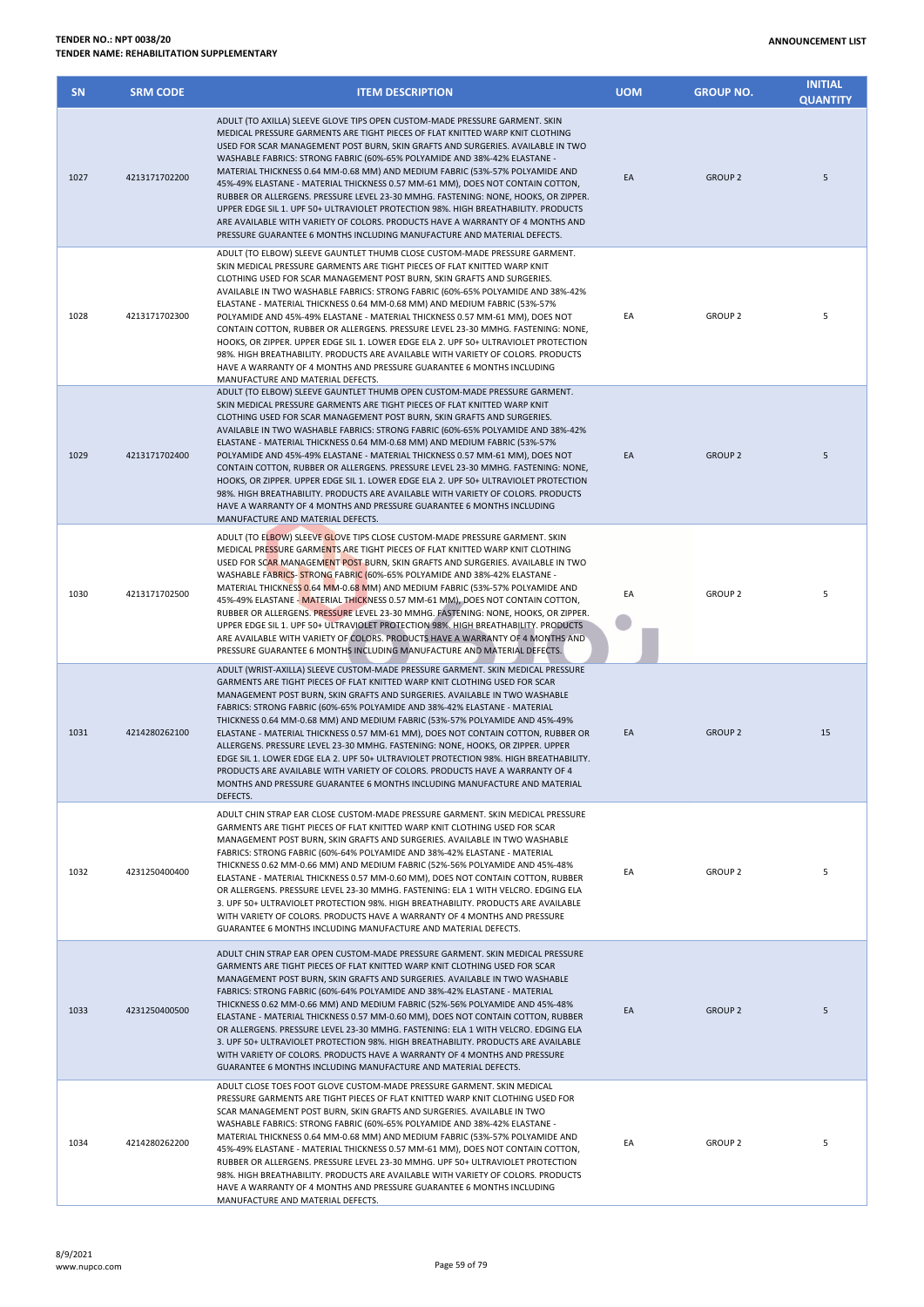| <b>SN</b> | <b>SRM CODE</b> | <b>ITEM DESCRIPTION</b>                                                                                                                                                                                                                                                                                                                                                                                                                                                                                                                                                                                                                                                                                                                                                                                                                                                                                                                                                             | <b>UOM</b> | <b>GROUP NO.</b> | <b>INITIAL</b><br><b>QUANTITY</b> |
|-----------|-----------------|-------------------------------------------------------------------------------------------------------------------------------------------------------------------------------------------------------------------------------------------------------------------------------------------------------------------------------------------------------------------------------------------------------------------------------------------------------------------------------------------------------------------------------------------------------------------------------------------------------------------------------------------------------------------------------------------------------------------------------------------------------------------------------------------------------------------------------------------------------------------------------------------------------------------------------------------------------------------------------------|------------|------------------|-----------------------------------|
| 1035      | 4214280262300   | ADULT CLOSE TOES FOOT GLOVE STOCKING (ANKLE-HIGH) CUSTOM-MADE PRESSURE<br>GARMENT. SKIN MEDICAL PRESSURE GARMENTS ARE TIGHT PIECES OF FLAT KNITTED WARP<br>KNIT CLOTHING USED FOR SCAR MANAGEMENT POST BURN, SKIN GRAFTS AND SURGERIES.<br>AVAILABLE IN TWO WASHABLE FABRICS: STRONG FABRIC (60%-65% POLYAMIDE AND 38%-42%<br>ELASTANE - MATERIAL THICKNESS 0.64 MM-0.68 MM) AND MEDIUM FABRIC (53%-57%<br>POLYAMIDE AND 45%-49% ELASTANE - MATERIAL THICKNESS 0.57 MM-61 MM), DOES NOT<br>CONTAIN COTTON, RUBBER OR ALLERGENS. PRESSURE LEVEL 23-30 MMHG. FASTENING: NONE,<br>HOOKS OR ZIPPER. UPPER EDGE SIL 1, UPPER EDGE IN THIGH HIGH SIL 4. LOWER EDGE TIP OPEN<br>ELA 2. BY REQUEST: WAIST STRAP FOR THIGH HIGH MODEL: 4 CM ELASTANE STRAP, UPF 50+<br>ULTRAVIOLET PROTECTION 98%, HIGH BREATHABILITY, PRODUCTS ARE AVAILABLE WITH<br>VARIETY OF COLORS. PRODUCTS HAVE A WARRANTY OF 4 MONTHS AND PRESSURE<br>GUARANTEE 6 MONTHS INCLUDING MANUFACTURE AND MATERIAL DEFECTS. | EA         | <b>GROUP 2</b>   | 5                                 |
| 1036      | 4214280262400   | ADULT CLOSE TOES FOOT GLOVE STOCKING (ANKLE-HIGH) CUSTOM-MADE PRESSURE<br>GARMENT. SKIN MEDICAL PRESSURE GARMENTS ARE TIGHT PIECES OF FLAT KNITTED WARP<br>KNIT CLOTHING USED FOR SCAR MANAGEMENT POST STRONG FABRIC (60%-65% POLYAMIDE<br>AND 38%-42% ELASTANE - MATERIAL THICKNESS 0.64 MM-0.68 MM) AND MEDIUM FABRIC<br>(53%-57% POLYAMIDE AND 45%-49% ELASTANE - MATERIAL THICKNESS 0.57 MM-61 MM),<br>DOES NOT CONTAIN COTTON, RUBBER OR ALLERGENS. PRESSURE LEVEL 23-30 MMHG.<br>FASTENING: NONE, HOOKS OR ZIPPER. UPPER EDGE SIL 1, UPPER EDGE IN THIGH HIGH SIL 4.<br>LOWER EDGE TIP OPEN ELA 2. BY REQUEST: WAIST STRAP FOR THIGH HIGH MODEL: 4 CM<br>ELASTANE STRAP. UPF 50+ ULTRAVIOLET PROTECTION 98%. HIGH BREATHABILITY. PRODUCTS<br>ARE AVAILABLE WITH VARIETY OF COLORS. PRODUCTS HAVE A WARRANTY OF 4 MONTHS AND<br>PRESSURE GUARANTEE 6 MONTHS INCLUDING MANUFACTURE AND MATERIAL DEFECTS.                                                                        | EA         | <b>GROUP 2</b>   | 5                                 |
| 1037      | 4214280262500   | ADULT CLOSE TOES FOOT GLOVE STOCKING (THIGH-HIGH) CUSTOM-MADE PRESSURE<br>GARMENT. SKIN MEDICAL PRESSURE GARMENTS ARE TIGHT PIECES OF FLAT KNITTED WARP<br>KNIT CLOTHING USED FOR SCAR MANAGEMENT POST STRONG FABRIC (60%-65% POLYAMIDE<br>AND 38%-42% ELASTANE - MATERIAL THICKNESS 0.64 MM-0.68 MM) AND MEDIUM FABRIC<br>(53%-57% POLYAMIDE AND 45%-49% ELASTANE - MATERIAL THICKNESS 0.57 MM-61 MM),<br>DOES NOT CONTAIN COTTON, RUBBER OR ALLERGENS. PRESSURE LEVEL 23-30 MMHG.<br>FASTENING: NONE, HOOKS OR ZIPPER. UPPER EDGE SIL 1, UPPER EDGE IN THIGH HIGH SIL 4.<br>LOWER EDGE TIP OPEN ELA 2. BY REQUEST: WAIST STRAP FOR THIGH HIGH MODEL: 4 CM<br>ELASTANE STRAP. UPF 50+ ULTRAVIOLET PROTECTION 98%. HIGH BREATHABILITY. PRODUCTS<br>ARE AVAILABLE WITH VARIETY OF COLORS. PRODUCTS HAVE A WARRANTY OF 4 MONTHS AND<br>PRESSURE GUARANTEE 6 MONTHS INCLUDING MANUFACTURE AND MATERIAL DEFECTS.                                                                        | EA         | <b>GROUP 2</b>   | 5                                 |
| 1038      | 4214280262600   | ADULT CLOSE TOES STOCKING (ANKLE-HIGH) CUSTOM-MADE PRESSURE GARMENT. SKIN<br>MEDICAL PRESSURE GARMENTS ARE TIGHT PIECES OF FLAT KNITTED WARP KNIT CLOTHING<br>USED FOR SCAR MANAGEMENT POST BURN, SKIN GRAFTS AND SURGERIES. AVAILABLE IN TWO<br>WASHABLE FABRICS: STRONG FABRIC (60%-65% POLYAMIDE AND 38%-42% ELASTANE -<br>MATERIAL THICKNESS 0.64 MM-0.68 MM) AND MEDIUM FABRIC (53%-57% POLYAMIDE AND<br>45%-49% ELASTANE - MATERIAL THICKNESS 0.57 MM-61 MM), DOES NOT CONTAIN COTTON,<br>RUBBER OR ALLERGENS. PRESSURE LEVEL 23-30 MMHG. FASTENING: NONE, HOOKS OR ZIPPER.<br>UPPER EDGE SIL 1, UPPER EDGE IN THIGH HIGH SIL 4. LOWER EDGE TIP OPEN ELA 2. BY<br>REQUEST: WAIST STRAP FOR THIGH HIGH MODEL: 4 CM ELASTANE STRAP. UPF 50+<br>ULTRAVIOLET PROTECTION 98%. HIGH BREATHABILITY. PRODUCTS ARE AVAILABLE WITH<br>VARIETY OF COLORS. PRODUCTS HAVE A WARRANTY OF 4 MONTHS AND PRESSURE<br>GUARANTEE 6 MONTHS INCLUDING MANUFACTURE AND MATERIAL DEFECTS.            | EA         | <b>GROUP 2</b>   | 15                                |
| 1039      | 4214280262700   | ADULT CLOSE TOES STOCKING (KNEE-HIGH) CUSTOM-MADE PRESSURE GARMENT. SKIN<br>MEDICAL PRESSURE GARMENTS ARE TIGHT PIECES OF FLAT KNITTED WARP KNIT CLOTHING<br>USED FOR SCAR MANAGEMENT POST BURN, SKIN GRAFTS AND SURGERIES. AVAILABLE IN TWO<br>WASHABLE FABRICS: STRONG FABRIC (60%-65% POLYAMIDE AND 38%-42% ELASTANE -<br>MATERIAL THICKNESS 0.64 MM-0.68 MM) AND MEDIUM FABRIC (53%-57% POLYAMIDE AND<br>45%-49% ELASTANE - MATERIAL THICKNESS 0.57 MM-61 MM), DOES NOT CONTAIN COTTON,<br>RUBBER OR ALLERGENS. PRESSURE LEVEL 23-30 MMHG. FASTENING: NONE, HOOKS OR ZIPPER.<br>UPPER EDGE SIL 1, UPPER EDGE IN THIGH HIGH SIL 4. LOWER EDGE TIP OPEN ELA 2. BY<br>REQUEST: WAIST STRAP FOR THIGH HIGH MODEL: 4 CM ELASTANE STRAP. UPF 50+<br>ULTRAVIOLET PROTECTION 98%. HIGH BREATHABILITY, PRODUCTS ARE AVAILABLE WITH<br>VARIETY OF COLORS. PRODUCTS HAVE A WARRANTY OF 4 MONTHS AND PRESSURE<br>GUARANTEE 6 MONTHS INCLUDING MANUFACTURE AND MATERIAL DEFECTS.             | EA         | <b>GROUP 2</b>   | 15                                |
| 1040      | 4214280262800   | ADULT CLOSE TOES STOCKING (THIGH-HIGH) CUSTOM-MADE PRESSURE GARMENT. SKIN<br>MEDICAL PRESSURE GARMENTS ARE TIGHT PIECES OF FLAT KNITTED WARP KNIT CLOTHING<br>USED FOR SCAR MANAGEMENT POST BURN, SKIN GRAFTS AND SURGERIES. AVAILABLE IN TWO<br>WASHABLE FABRICS: STRONG FABRIC (60%-65% POLYAMIDE AND 38%-42% ELASTANE -<br>MATERIAL THICKNESS 0.64 MM-0.68 MM) AND MEDIUM FABRIC (53%-57% POLYAMIDE AND<br>45%-49% ELASTANE - MATERIAL THICKNESS 0.57 MM-61 MM), DOES NOT CONTAIN COTTON,<br>RUBBER OR ALLERGENS. PRESSURE LEVEL 23-30 MMHG. FASTENING: NONE, HOOKS OR ZIPPER.<br>UPPER EDGE SIL 1, UPPER EDGE IN THIGH HIGH SIL 4. LOWER EDGE TIP OPEN ELA 2. BY<br>REQUEST: WAIST STRAP FOR THIGH HIGH MODEL: 4 CM ELASTANE STRAP. UPF 50+<br>ULTRAVIOLET PROTECTION 98%. HIGH BREATHABILITY. PRODUCTS ARE AVAILABLE WITH<br>VARIETY OF COLORS. PRODUCTS HAVE A WARRANTY OF 4 MONTHS AND PRESSURE<br>GUARANTEE 6 MONTHS INCLUDING MANUFACTURE AND MATERIAL DEFECTS.            | EA         | <b>GROUP 2</b>   | 5                                 |
| 1041      | 4213171702600   | ADULT GAUNTLET THUMB CLOSE CUSTOM-MADE PRESSURE GARMENT. SKIN MEDICAL<br>PRESSURE GARMENTS ARE TIGHT PIECES OF FLAT KNITTED WARP KNIT CLOTHING USED FOR<br>SCAR MANAGEMENT POST BURN, SKIN GRAFTS AND SURGERIES. AVAILABLE IN TWO<br>WASHABLE FABRICS: STRONG FABRIC (60%-64% POLYAMIDE AND 38%-42% ELASTANE -<br>MATERIAL THICKNESS 0.62 MM-0.66 MM) AND MEDIUM FABRIC (52%-56% POLYAMIDE AND<br>45%-48% ELASTANE - MATERIAL THICKNESS 0.57 MM-0.60 MM), DOES NOT CONTAIN COTTON,<br>RUBBER OR ALLERGENS. PRESSURE LEVEL 23-30 MMHG. FASTENING: NONE, HOOKS OR ZIPPER.<br>WRIST EDGING ELA 3. PALM EDGING ELA 2. UPF 50+ ULTRAVIOLET PROTECTION 98%. HIGH<br>BREATHABILITY. PRODUCTS ARE AVAILABLE WITH VARIETY OF COLORS. PRODUCTS HAVE A                                                                                                                                                                                                                                         | EA         | <b>GROUP 2</b>   | 10                                |

WARRANTY OF 4 MONTHS AND PRESSURE GUARANTEE 6 MONTHS INCLUDING MANUFACTURE

AND MATERIAL DEFECTS.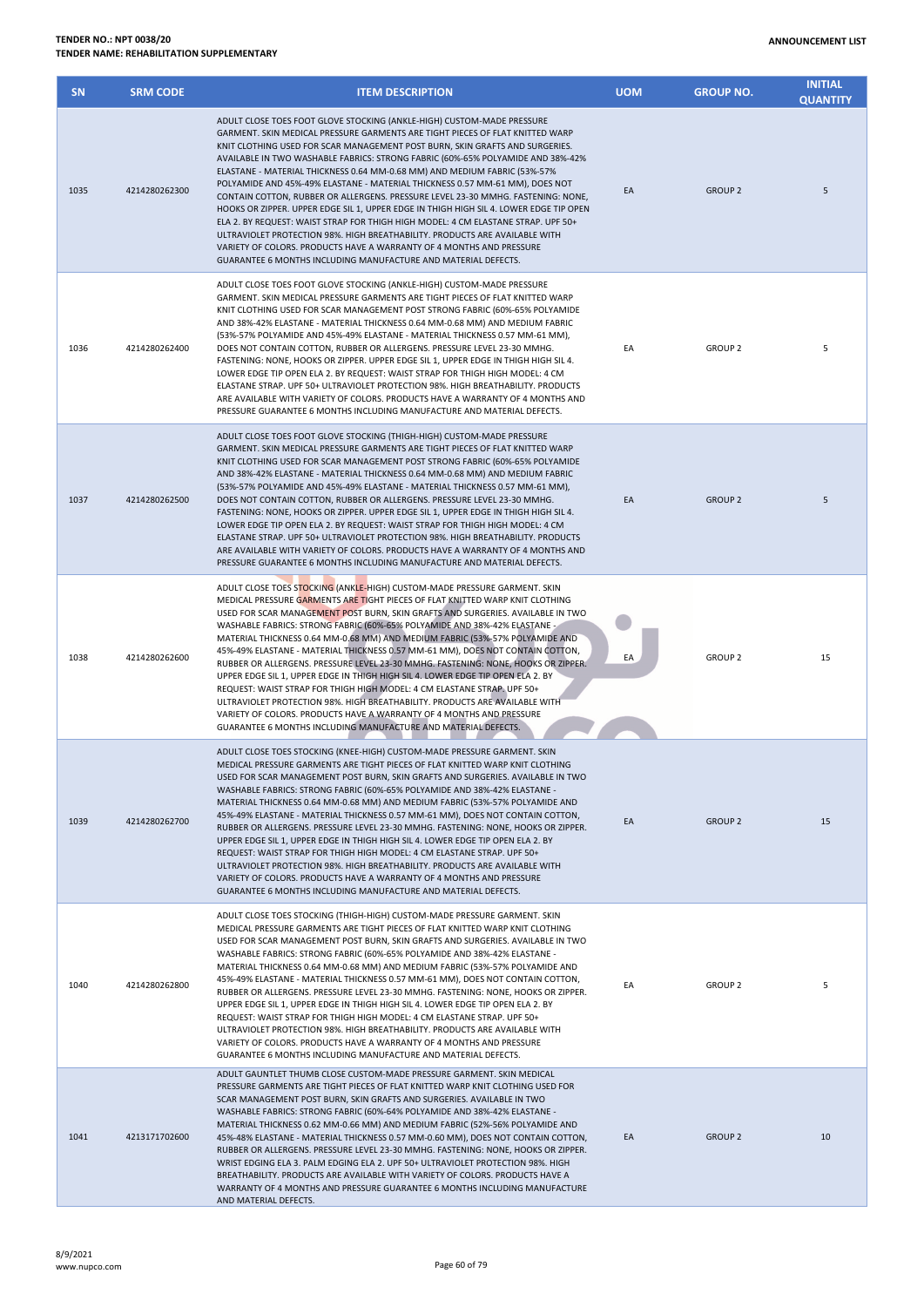| <b>SN</b> | <b>SRM CODE</b> | <b>ITEM DESCRIPTION</b>                                                                                                                                                                                                                                                                                                                                                                                                                                                                                                                                                                                                                                                                                                                                                                                                                           | <b>UOM</b> | <b>GROUP NO.</b> | <b>INITIAL</b><br><b>QUANTITY</b> |
|-----------|-----------------|---------------------------------------------------------------------------------------------------------------------------------------------------------------------------------------------------------------------------------------------------------------------------------------------------------------------------------------------------------------------------------------------------------------------------------------------------------------------------------------------------------------------------------------------------------------------------------------------------------------------------------------------------------------------------------------------------------------------------------------------------------------------------------------------------------------------------------------------------|------------|------------------|-----------------------------------|
| 1042      | 4213171702700   | ADULT GAUNTLET THUMB OPEN CUSTOM-MADE PRESSURE GARMENT. SKIN MEDICAL<br>PRESSURE GARMENTS ARE TIGHT PIECES OF FLAT KNITTED WARP KNIT CLOTHING USED FOR<br>SCAR MANAGEMENT POST BURN, SKIN GRAFTS AND SURGERIES. AVAILABLE IN TWO<br>WASHABLE FABRICS: STRONG FABRIC (60%-64% POLYAMIDE AND 38%-42% ELASTANE -<br>MATERIAL THICKNESS 0.62 MM-0.66 MM) AND MEDIUM FABRIC (52%-56% POLYAMIDE AND<br>45%-48% ELASTANE - MATERIAL THICKNESS 0.57 MM-0.60 MM), DOES NOT CONTAIN COTTON,<br>RUBBER OR ALLERGENS. PRESSURE LEVEL 23-30 MMHG. FASTENING: NONE, HOOKS OR ZIPPER.<br>WRIST EDGING ELA 3. PALM EDGING ELA 2. UPF 50+ ULTRAVIOLET PROTECTION 98%. HIGH<br>BREATHABILITY. PRODUCTS ARE AVAILABLE WITH VARIETY OF COLORS. PRODUCTS HAVE A<br>WARRANTY OF 4 MONTHS AND PRESSURE GUARANTEE 6 MONTHS INCLUDING MANUFACTURE<br>AND MATERIAL DEFECTS. | EA         | <b>GROUP 2</b>   | 10                                |
| 1043      | 4214280262900   | ADULT GAUNTLET THUMB OPEN CUSTOM-MADE PRESSURE GARMENT, SKIN MEDICAL<br>PRESSURE GARMENTS ARE TIGHT PIECES OF FLAT KNITTED WARP KNIT CLOTHING USED FOR<br>SCAR MANAGEMENT POST BURN, SKIN GRAFTS AND SURGERIES. AVAILABLE IN TWO<br>WASHABLE FABRICS: STRONG FABRIC (60%-64% POLYAMIDE AND 38%-42% ELASTANE -<br>MATERIAL THICKNESS 0.62 MM-0.66 MM) AND MEDIUM FABRIC (52%-56% POLYAMIDE AND<br>45%-48% ELASTANE - MATERIAL THICKNESS 0.57 MM-0.60 MM), DOES NOT CONTAIN COTTON,<br>RUBBER OR ALLERGENS. PRESSURE LEVEL 23-30 MMHG. FASTENING: NONE, HOOKS OR ZIPPER.<br>WRIST EDGING ELA 3. PALM EDGING ELA 2. UPF 50+ ULTRAVIOLET PROTECTION 98%. HIGH<br>BREATHABILITY. PRODUCTS ARE AVAILABLE WITH VARIETY OF COLORS. PRODUCTS HAVE A<br>WARRANTY OF 4 MONTHS AND PRESSURE GUARANTEE 6 MONTHS INCLUDING MANUFACTURE<br>AND MATERIAL DEFECTS. | EA         | <b>GROUP 2</b>   | 15                                |
| 1044      | 4618150409400   | ADULT GLOVE TIPS CLOSE, CUSTOM-MADE PRESSURE GARMENT. SKIN MEDICAL PRESSURE<br>GARMENTS ARE TIGHT PIECES OF FLAT KNITTED WARP KNIT CLOTHING USED FOR SCAR<br>MANAGEMENT POST BURN, SKIN GRAFTS AND SURGERIES. AVAILABLE IN TWO WASHABLE<br>FABRICS: STRONG FABRIC (60%-64% POLYAMIDE AND 38%-42% ELASTANE - MATERIAL<br>THICKNESS 0.62 MM-0.66 MM) AND MEDIUM FABRIC (52%-56% POLYAMIDE AND 45%-48%<br>ELASTANE - MATERIAL THICKNESS 0.57 MM-0.60 MM), DOES NOT CONTAIN COTTON, RUBBER<br>OR ALLERGENS. PRESSURE LEVEL 23-30 MMHG. FASTENING: NONE, HOOKS OR ZIPPER. WRIST<br>EDGING ELA 3. UPF 50+ ULTRAVIOLET PROTECTION 98%. HIGH BREATHABILITY. PRODUCTS ARE<br>AVAILABLE WITH VARIETY OF COLORS. PRODUCTS HAVE A WARRANTY OF 4 MONTHS AND<br>PRESSURE GUARANTEE 6 MONTHS INCLUDING MANUFACTURE AND MATERIAL DEFECTS.                         | EA         | <b>GROUP 2</b>   | 15                                |
| 1045      | 4618150409500   | ADULT GLOVE TIPS OPEN, CUSTOM-MADE PRESSURE GARMENT. SKIN MEDICAL PRESSURE<br>GARMENTS ARE TIGHT PIECES OF FLAT KNITTED WARP KNIT CLOTHING USED FOR SCAR<br>MANAGEMENT POST BURN, SKIN GRAFTS AND SURGERIES. AVAILABLE IN TWO WASHABLE<br>FABRICS: STRONG FABRIC (60%-64% POLYAMIDE AND 38%-42% ELASTANE - MATERIAL<br>THICKNESS 0.62 MM-0.66 MM) AND MEDIUM FABRIC (52%-56% POLYAMIDE AND 45%-48%<br>ELASTANE - MATERIAL THICKNESS 0.57 MM-0.60 MM), DOES NOT CONTAIN COTTON, RUBBER<br>OR ALLERGENS. PRESSURE LEVEL 23-30 MMHG. FASTENING: NONE, HOOKS OR ZIPPER. WRIST<br>EDGING ELA 3. UPF 50+ ULTRAVIOLET PROTECTION 98%. HIGH BREATHABILITY. PRODUCTS ARE<br>AVAILABLE WITH VARIETY OF COLORS. PRODUCTS HAVE A WARRANTY OF 4 MONTHS AND<br>PRESSURE GUARANTEE 6 MONTHS INCLUDING MANUFACTURE AND MATERIAL DEFECTS.                          | EA         | <b>GROUP 2</b>   | 15                                |
| 1046      | 4618170000000   | ADULT HEAD BAND CUSTOM-MADE PRESSURE GARMENT. SKIN MEDICAL PRESSURE GARMENTS<br>ARE TIGHT PIECES OF FLAT KNITTED WARP KNIT CLOTHING USED FOR SCAR MANAGEMENT<br>POST BURN, SKIN GRAFTS AND SURGERIES. AVAILABLE IN TWO WASHABLE FABRICS: STRONG<br>FABRIC (60%-64% POLYAMIDE AND 38%-42% ELASTANE - MATERIAL THICKNESS 0.62 MM-0.66<br>MM) AND MEDIUM FABRIC (52%-56% POLYAMIDE AND 45%-48% ELASTANE - MATERIAL<br>THICKNESS 0.57 MM-0.60 MM), RUBBER OR ALLERGENS. PRESSURE LEVEL 23-30 MMHG.<br>FASTENING: VELCRO. EDGING ELA 3. UPF 50+ ULTRAVIOLET PROTECTION 98%. HIGH<br>BREATHABILITY. PRODUCTS ARE AVAILABLE WITH VARIETY OF COLORS. PRODUCTS HAVE A<br>WARRANTY OF 4 MONTHS AND PRESSURE GUARANTEE 6 MONTHS INCLUDING MANUFACTURE<br>AND MATERIAL DEFECTS.                                                                               | EA         | <b>GROUP 2</b>   | 5                                 |
| 1047      | 4221150901800   | ADULT HELMET FACE CLOSE CUSTOM-MADE PRESSURE GARMENT. SKIN MEDICAL PRESSURE<br>GARMENTS ARE TIGHT PIECES OF FLAT KNITTED WARP KNIT CLOTHING USED FOR SCAR<br>MANAGEMENT POST BURN, SKIN GRAFTS AND SURGERIES. AVAILABLE IN TWO WASHABLE<br>FABRICS: STRONG FABRIC (60%-64% POLYAMIDE AND 38%-42% ELASTANE - MATERIAL<br>THICKNESS 0.62 MM-0.66 MM) AND MEDIUM FABRIC (52%-56% POLYAMIDE AND 45%-48%<br>ELASTANE - MATERIAL THICKNESS 0.57 MM-0.60 MM), DOES NOT CONTAIN COTTON, RUBBER<br>OR ALLERGENS. PRESSURE LEVEL 23-30 MMHG. FASTENING: HOOKS OR OCCIPITAL ZIPPER.<br>EDGING ELA 3. UPF 50+ ULTRAVIOLET PROTECTION 98%. HIGH BREATHABILITY. PRODUCTS ARE<br>AVAILABLE WITH VARIETY OF COLORS. PRODUCTS HAVE A WARRANTY OF 4 MONTHS AND<br>PRESSURE GUARANTEE 6 MONTHS INCLUDING MANUFACTURE AND MATERIAL DEFECTS.                           | EA         | <b>GROUP 2</b>   | 5                                 |
| 1048      | 4221150901900   | ADULT HELMET FACE OPEN CUSTOM-MADE PRESSURE GARMENT. SKIN MEDICAL PRESSURE<br>GARMENTS ARE TIGHT PIECES OF FLAT KNITTED WARP KNIT CLOTHING USED FOR SCAR<br>MANAGEMENT POST BURN, SKIN GRAFTS AND SURGERIES. AVAILABLE IN TWO WASHABLE<br>FABRICS: STRONG FABRIC (60%-64% POLYAMIDE AND 38%-42% ELASTANE - MATERIAL<br>THICKNESS 0.62 MM-0.66 MM) AND MEDIUM FABRIC (52%-56% POLYAMIDE AND 45%-48%<br>ELASTANE - MATERIAL THICKNESS 0.57 MM-0.60 MM), DOES NOT CONTAIN COTTON, RUBBER<br>OR ALLERGENS. PRESSURE LEVEL 23-30 MMHG. FASTENING: HOOKS OR OCCIPITAL ZIPPER.<br>EDGING ELA 3. UPF 50+ ULTRAVIOLET PROTECTION 98%. HIGH BREATHABILITY. PRODUCTS ARE<br>AVAILABLE WITH VARIETY OF COLORS. PRODUCTS HAVE A WARRANTY OF 4 MONTHS AND<br>PRESSURE GUARANTEE 6 MONTHS INCLUDING MANUFACTURE AND MATERIAL DEFECTS.                            | EA         | <b>GROUP 2</b>   | 5                                 |
| 1049      | 4214280263000   | ADULT LEG (ANKLE-KNEE) CUSTOM-MADE PRESSURE GARMENT. SKIN MEDICAL PRESSURE<br>GARMENTS ARE TIGHT PIECES OF FLAT KNITTED WARP KNIT CLOTHING USED FOR SCAR<br>MANAGEMENT POST BURN, SKIN GRAFTS AND SURGERIES. AVAILABLE IN TWO WASHABLE<br>FABRICS: STRONG FABRIC (60%-65% POLYAMIDE AND 38%-42% ELASTANE - MATERIAL<br>THICKNESS 0.64 MM-0.68 MM) AND MEDIUM FABRIC (53%-57% POLYAMIDE AND 45%-49%<br>ELASTANE - MATERIAL THICKNESS 0.57 MM-61 MM), DOES NOT CONTAIN COTTON, RUBBER OR<br>ALLERGENS. PRESSURE LEVEL 23-30 MMHG. FASTENING: NONE, HOOKS OR ZIPPER. UPPER EDGE<br>SIL 4. UPPER EDGE IN KNEE-HIGH SIL 1. LOWER EDGE ELA 2. BY REQUEST: WAIST STRAP FOR<br>THIGH HIGH MODEL: 4 CM ELASTANE STRAP. UPF 50+ ULTRAVIOLET PROTECTION 98%. HIGH<br>BREATHABILITY. PRODUCTS ARE AVAILABLE WITH VARIETY OF COLORS. PRODUCTS HAVE A           | EA         | <b>GROUP 2</b>   | 5                                 |

WARRANTY OF 4 MONTHS AND PRESSURE GUARANTEE 6 MONTHS INCLUDING MANUFACTURE

AND MATERIAL DEFECTS.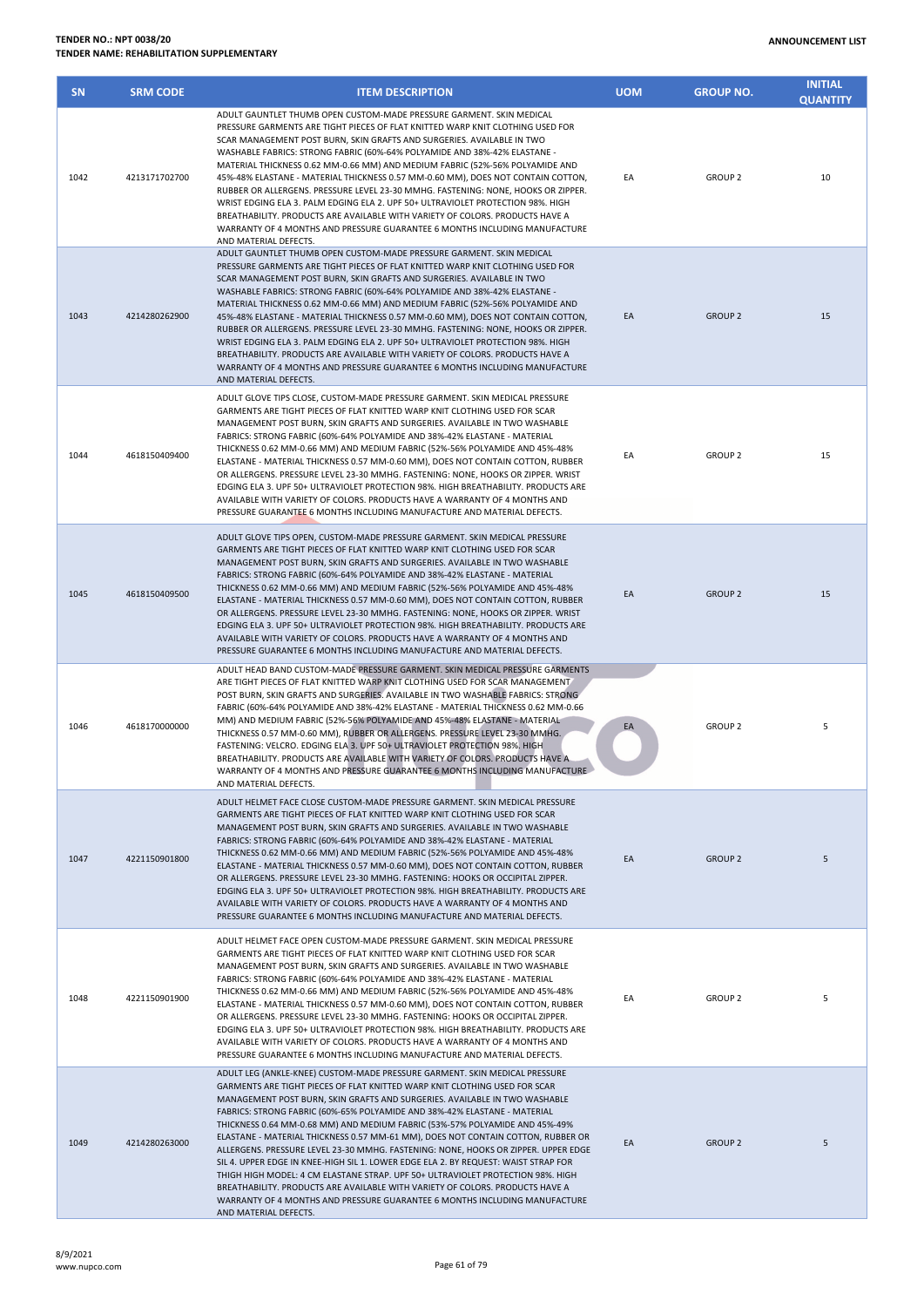| <b>SN</b> | <b>SRM CODE</b> | <b>ITEM DESCRIPTION</b>                                                                                                                                                                                                                                                                                                                                                                                                                                                                                                                                                                                                                                                                                                                                                                                                                                                                                                                                                            | <b>UOM</b> | <b>GROUP NO.</b> | <b>INITIAL</b><br><b>QUANTITY</b> |
|-----------|-----------------|------------------------------------------------------------------------------------------------------------------------------------------------------------------------------------------------------------------------------------------------------------------------------------------------------------------------------------------------------------------------------------------------------------------------------------------------------------------------------------------------------------------------------------------------------------------------------------------------------------------------------------------------------------------------------------------------------------------------------------------------------------------------------------------------------------------------------------------------------------------------------------------------------------------------------------------------------------------------------------|------------|------------------|-----------------------------------|
| 1050      | 4214280263100   | ADULT LEG (ANKLE-THIGH) CUSTOM-MADE PRESSURE GARMENT. SKIN MEDICAL PRESSURE<br>GARMENTS ARE TIGHT PIECES OF FLAT KNITTED WARP KNIT CLOTHING USED FOR SCAR<br>MANAGEMENT POST BURN, SKIN GRAFTS AND SURGERIES. AVAILABLE IN TWO WASHABLE<br>FABRICS: STRONG FABRIC (60%-65% POLYAMIDE AND 38%-42% ELASTANE - MATERIAL<br>THICKNESS 0.64 MM-0.68 MM) AND MEDIUM FABRIC (53%-57% POLYAMIDE AND 45%-49%<br>ELASTANE - MATERIAL THICKNESS 0.57 MM-61 MM), DOES NOT CONTAIN COTTON, RUBBER OR<br>ALLERGENS. PRESSURE LEVEL 23-30 MMHG. FASTENING: NONE, HOOKS OR ZIPPER. UPPER EDGE<br>SIL 4. UPPER EDGE IN KNEE-HIGH SIL 1. LOWER EDGE ELA 2. BY REQUEST: WAIST STRAP FOR<br>THIGH HIGH MODEL: 4 CM ELASTANE STRAP. UPF 50+ ULTRAVIOLET PROTECTION 98%. HIGH<br>BREATHABILITY. PRODUCTS ARE AVAILABLE WITH VARIETY OF COLORS. PRODUCTS HAVE A<br>WARRANTY OF 4 MONTHS AND PRESSURE GUARANTEE 6 MONTHS INCLUDING MANUFACTURE<br>AND MATERIAL DEFECTS.                                    | EA         | <b>GROUP 2</b>   | 10                                |
| 1051      | 4214280263200   | ADULT LEG (KNEE-THIGH) CUSTOM-MADE PRESSURE GARMENT. SKIN MEDICAL PRESSURE<br>GARMENTS ARE TIGHT PIECES OF FLAT KNITTED WARP KNIT CLOTHING USED FOR SCAR<br>MANAGEMENT POST BURN, SKIN GRAFTS AND SURGERIES. AVAILABLE IN TWO WASHABLE<br>FABRICS: STRONG FABRIC (60%-65% POLYAMIDE AND 38%-42% ELASTANE - MATERIAL<br>THICKNESS 0.64 MM-0.68 MM) AND MEDIUM FABRIC (53%-57% POLYAMIDE AND 45%-49%<br>ELASTANE - MATERIAL THICKNESS 0.57 MM-61 MM), DOES NOT CONTAIN COTTON, RUBBER OR<br>ALLERGENS. PRESSURE LEVEL 23-30 MMHG. FASTENING: NONE, HOOKS OR ZIPPER. UPPER EDGE<br>SIL 4. UPPER EDGE IN KNEE-HIGH SIL 1. LOWER EDGE ELA 2. BY REQUEST: WAIST STRAP FOR<br>THIGH HIGH MODEL: 4 CM ELASTANE STRAP, UPF 50+ ULTRAVIOLET PROTECTION 98%, HIGH<br>BREATHABILITY. PRODUCTS ARE AVAILABLE WITH VARIETY OF COLORS. PRODUCTS HAVE A<br>WARRANTY OF 4 MONTHS AND PRESSURE GUARANTEE 6 MONTHS INCLUDING MANUFACTURE<br>AND MATERIAL DEFECTS.                                     | EA         | <b>GROUP 2</b>   | 10                                |
| 1052      | 4214280263300   | ADULT OPEN TOES FOOT GLOVE CUSTOM-MADE PRESSURE GARMENT. SKIN MEDICAL<br>PRESSURE GARMENTS ARE TIGHT PIECES OF FLAT KNITTED WARP KNIT CLOTHING USED FOR<br>SCAR MANAGEMENT POST BURN, SKIN GRAFTS AND SURGERIES. AVAILABLE IN TWO<br>WASHABLE FABRICS: STRONG FABRIC (60%-65% POLYAMIDE AND 38%-42% ELASTANE -<br>MATERIAL THICKNESS 0.64 MM-0.68 MM) AND MEDIUM FABRIC (53%-57% POLYAMIDE AND<br>45%-49% ELASTANE - MATERIAL THICKNESS 0.57 MM-61 MM), DOES NOT CONTAIN COTTON,<br>RUBBER OR ALLERGENS. PRESSURE LEVEL 23-30 MMHG. UPF 50+ ULTRAVIOLET PROTECTION<br>98%. HIGH BREATHABILITY. PRODUCTS ARE AVAILABLE WITH VARIETY OF COLORS. PRODUCTS<br>HAVE A WARRANTY OF 4 MONTHS AND PRESSURE GUARANTEE 6 MONTHS INCLUDING<br>MANUFACTURE AND MATERIAL DEFECTS.                                                                                                                                                                                                               | EA         | GROUP 2          | 5                                 |
| 1053      | 4214280263400   | ADULT OPEN TOES FOOT GLOVE STOCKING (ANKLE-HIGH) CUSTOM-MADE PRESSURE GARMENT.<br>SKIN MEDICAL PRESSURE GARMENTS ARE TIGHT PIECES OF FLAT KNITTED WARP KNIT<br>CLOTHING USED FOR SCAR MANAGEMENT POST BURN, SKIN GRAFTS AND SURGERIES.<br>AVAILABLE IN TWO WASHABLE FABRICS: STRONG FABRIC (60%-65% POLYAMIDE AND 38%-42%<br>ELASTANE - MATERIAL THICKNESS 0.64 MM-0.68 MM) AND MEDIUM FABRIC (53%-57%<br>POLYAMIDE AND 45%-49% ELASTANE - MATERIAL THICKNESS 0.57 MM-61 MM), DOES NOT<br>CONTAIN COTTON, RUBBER OR ALLERGENS. PRESSURE LEVEL 23-30 MMHG. FASTENING: NONE,<br>HOOKS OR ZIPPER. UPPER EDGE SIL 1, UPPER EDGE IN THIGH HIGH SIL 4. LOWER EDGE TIP OPEN<br>ELA 2. BY REQUEST: WAIST STRAP FOR THIGH HIGH MODEL: 4 CM ELASTANE STRAP. UPF 50+<br>ULTRAVIOLET PROTECTION 98%. HIGH BREATHABILITY. PRODUCTS ARE AVAILABLE WITH<br>VARIETY OF COLORS. PRODUCTS HAVE A WARRANTY OF 4 MONTHS AND PRESSURE<br>GUARANTEE 6 MONTHS INCLUDING MANUFACTURE AND MATERIAL DEFECTS. | EA         | <b>GROUP 2</b>   | 5                                 |
| 1054      | 4214280263500   | ADULT OPEN TOES FOOT GLOVE STOCKING (KNEE-HIGH) CUSTOM-MADE PRESSURE GARMENT.<br>SKIN MEDICAL PRESSURE GARMENTS ARE TIGHT PIECES OF FLAT KNITTED WARP KNIT<br>CLOTHING USED FOR SCAR MANAGEMENT POST BURN, SKIN GRAFTS AND SURGERIES.<br>AVAILABLE IN TWO WASHABLE FABRICS: STRONG FABRIC (60%-65% POLYAMIDE AND 38%-42%<br>ELASTANE - MATERIAL THICKNESS 0.64 MM-0.68 MM) AND MEDIUM FABRIC (53%-57%<br>POLYAMIDE AND 45%-49% ELASTANE - MATERIAL THICKNESS 0.57 MM-61 MM), DOES NOT<br>CONTAIN COTTON, RUBBER OR ALLERGENS. PRESSURE LEVEL 23-30 MMHG. FASTENING: NONE,<br>HOOKS OR ZIPPER. UPPER EDGE SIL 1, UPPER EDGE IN THIGH HIGH SIL 4. LOWER EDGE TIP OPEN<br>ELA 2. BY REQUEST: WAIST STRAP FOR THIGH HIGH MODEL: 4 CM ELASTANE STRAP. UPF 50+<br>ULTRAVIOLET PROTECTION 98%. HIGH BREATHABILITY. PRODUCTS ARE AVAILABLE WITH<br>VARIETY OF COLORS. PRODUCTS HAVE A WARRANTY OF 4 MONTHS AND PRESSURE<br>GUARANTEE 6 MONTHS INCLUDING MANUFACTURE AND MATERIAL DEFECTS.  | EA         | <b>GROUP 2</b>   | 5                                 |
| 1055      | 4214280263600   | ADULT OPEN TOES FOOT GLOVE STOCKING (THIGH-HIGH) CUSTOM-MADE PRESSURE GARMENT.<br>SKIN MEDICAL PRESSURE GARMENTS ARE TIGHT PIECES OF FLAT KNITTED WARP KNIT<br>CLOTHING USED FOR SCAR MANAGEMENT POST BURN, SKIN STRONG FABRIC (60%-65%<br>POLYAMIDE AND 38%-42% ELASTANE - MATERIAL THICKNESS 0.64 MM-0.68 MM) AND<br>MEDIUM FABRIC (53%-57% POLYAMIDE AND 45%-49% ELASTANE - MATERIAL THICKNESS 0.57<br>MM-61 MM), DOES NOT CONTAIN COTTON, RUBBER OR ALLERGENS. PRESSURE LEVEL 23-30<br>MMHG. FASTENING: NONE, HOOKS OR ZIPPER. UPPER EDGE SIL 1, UPPER EDGE IN THIGH HIGH<br>SIL 4. LOWER EDGE TIP OPEN ELA 2. BY REQUEST: WAIST STRAP FOR THIGH HIGH MODEL: 4 CM<br>ELASTANE STRAP. UPF 50+ ULTRAVIOLET PROTECTION 98%. HIGH BREATHABILITY. PRODUCTS<br>ARE AVAILABLE WITH VARIETY OF COLORS. PRODUCTS HAVE A WARRANTY OF 4 MONTHS AND<br>PRESSURE GUARANTEE 6 MONTHS INCLUDING MANUFACTURE AND MATERIAL DEFECTS.                                                             | EA         | <b>GROUP 2</b>   | 5                                 |
| 1056      | 4214280263700   | ADULT OPEN TOES STOCKING (ANKLE-HIGH) CUSTOM-MADE PRESSURE GARMENT. SKIN<br>MEDICAL PRESSURE GARMENTS ARE TIGHT PIECES OF FLAT KNITTED WARP KNIT CLOTHING<br>USED FOR SCAR MANAGEMENT POST BURN, SKIN GRAFTS AND SURGERIES. AVAILABLE IN TWO<br>WASHABLE FABRICS: STRONG FABRIC (60%-65% POLYAMIDE AND 38%-42% ELASTANE -<br>MATERIAL THICKNESS 0.64 MM-0.68 MM) AND MEDIUM FABRIC (53%-57% POLYAMIDE AND<br>45%-49% ELASTANE - MATERIAL THICKNESS 0.57 MM-61 MM), DOES NOT CONTAIN COTTON,<br>RUBBER OR ALLERGENS. PRESSURE LEVEL 23-30 MMHG. FASTENING: NONE, HOOKS OR ZIPPER.<br>UPPER EDGE SIL 1, UPPER EDGE IN THIGH HIGH SIL 4. LOWER EDGE TIP OPEN ELA 2. BY<br>REQUEST: WAIST STRAP FOR THIGH HIGH MODEL: 4 CM ELASTANE STRAP. UPF 50+<br>ULTRAVIOLET PROTECTION 98%. HIGH BREATHABILITY. PRODUCTS ARE AVAILABLE WITH                                                                                                                                                      | EA         | <b>GROUP 2</b>   | 15                                |

VARIETY OF COLORS. PRODUCTS HAVE A WARRANTY OF 4 MONTHS AND PRESSURE GUARANTEE 6 MONTHS INCLUDING MANUFACTURE AND MATERIAL DEFECTS.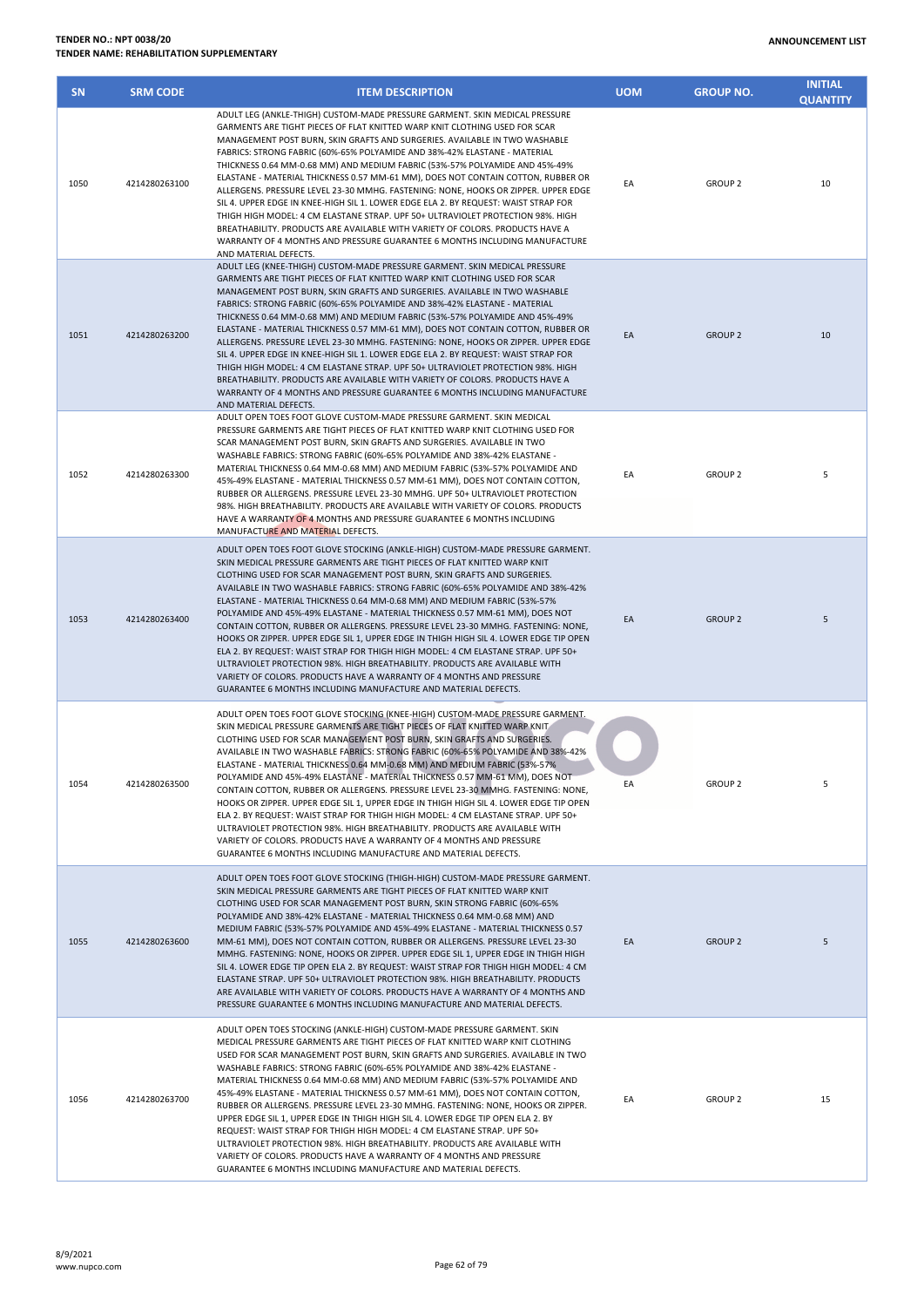| <b>SN</b> | <b>SRM CODE</b> | <b>ITEM DESCRIPTION</b>                                                                                                                                                                                                                                                                                                                                                                                                                                                                                                                                                                                                                                                                                                                                                                                                                                                                                                                                                 | <b>UOM</b> | <b>GROUP NO.</b> | <b>INITIAL</b><br><b>QUANTITY</b> |
|-----------|-----------------|-------------------------------------------------------------------------------------------------------------------------------------------------------------------------------------------------------------------------------------------------------------------------------------------------------------------------------------------------------------------------------------------------------------------------------------------------------------------------------------------------------------------------------------------------------------------------------------------------------------------------------------------------------------------------------------------------------------------------------------------------------------------------------------------------------------------------------------------------------------------------------------------------------------------------------------------------------------------------|------------|------------------|-----------------------------------|
| 1057      | 4214280263800   | ADULT OPEN TOES STOCKING (KNEE-HIGH) CUSTOM-MADE PRESSURE GARMENT. SKIN<br>MEDICAL PRESSURE GARMENTS ARE TIGHT PIECES OF FLAT KNITTED WARP KNIT CLOTHING<br>USED FOR SCAR MANAGEMENT POST BURN, SKIN GRAFTS AND SURGERIES. AVAILABLE IN TWO<br>WASHABLE FABRICS: STRONG FABRIC (60%-65% POLYAMIDE AND 38%-42% ELASTANE -<br>MATERIAL THICKNESS 0.64 MM-0.68 MM) AND MEDIUM FABRIC (53%-57% POLYAMIDE AND<br>45%-49% ELASTANE - MATERIAL THICKNESS 0.57 MM-61 MM), DOES NOT CONTAIN COTTON,<br>RUBBER OR ALLERGENS. PRESSURE LEVEL 23-30 MMHG. FASTENING: NONE, HOOKS OR ZIPPER.<br>UPPER EDGE SIL 1, UPPER EDGE IN THIGH HIGH SIL 4. LOWER EDGE TIP OPEN ELA 2. BY<br>REQUEST: WAIST STRAP FOR THIGH HIGH MODEL: 4 CM ELASTANE STRAP. UPF 50+<br>ULTRAVIOLET PROTECTION 98%. HIGH BREATHABILITY. PRODUCTS ARE AVAILABLE WITH<br>VARIETY OF COLORS. PRODUCTS HAVE A WARRANTY OF 4 MONTHS AND PRESSURE<br>GUARANTEE 6 MONTHS INCLUDING MANUFACTURE AND MATERIAL DEFECTS.  | EA         | <b>GROUP 2</b>   | 15                                |
| 1058      | 4214280263900   | ADULT OPEN TOES STOCKING (THIGH-HIGH) CUSTOM-MADE PRESSURE GARMENT. SKIN<br>MEDICAL PRESSURE GARMENTS ARE TIGHT PIECES OF FLAT KNITTED WARP KNIT CLOTHING<br>USED FOR SCAR MANAGEMENT POST BURN, SKIN GRAFTS AND SURGERIES. AVAILABLE IN TWO<br>WASHABLE FABRICS: STRONG FABRIC (60%-65% POLYAMIDE AND 38%-42% ELASTANE -<br>MATERIAL THICKNESS 0.64 MM-0.68 MM) AND MEDIUM FABRIC (53%-57% POLYAMIDE AND<br>45%-49% ELASTANE - MATERIAL THICKNESS 0.57 MM-61 MM), DOES NOT CONTAIN COTTON,<br>RUBBER OR ALLERGENS. PRESSURE LEVEL 23-30 MMHG. FASTENING: NONE, HOOKS OR ZIPPER.<br>UPPER EDGE SIL 1, UPPER EDGE IN THIGH HIGH SIL 4. LOWER EDGE TIP OPEN ELA 2. BY<br>REQUEST: WAIST STRAP FOR THIGH HIGH MODEL: 4 CM ELASTANE STRAP. UPF 50+<br>ULTRAVIOLET PROTECTION 98%. HIGH BREATHABILITY. PRODUCTS ARE AVAILABLE WITH<br>VARIETY OF COLORS. PRODUCTS HAVE A WARRANTY OF 4 MONTHS AND PRESSURE<br>GUARANTEE 6 MONTHS INCLUDING MANUFACTURE AND MATERIAL DEFECTS. | EA         | <b>GROUP 2</b>   | 5                                 |
| 1059      | 4224180301800   | ADULT PRESSURE COLLAR - ADULT PRESSURE COLLAR CUSTOM-MADE PRESSURE GARMENT.<br>SKIN MEDICAL PRESSURE GARMENTS ARE TIGHT PIECES OF FLAT KNITTED WARP KNIT<br>CLOTHING USED FOR SCAR MANAGEMENT POST BURN, SKIN GRAFTS AND SURGERIES.<br>AVAILABLE IN TWO WASHABLE FABRICS: STRONG FABRIC (60%-64% POLYAMIDE AND 38%-42%<br>ELASTANE - MATERIAL THICKNESS 0.62 MM-0.66 MM) AND MEDIUM FABRIC (52%-56%<br>POLYAMIDE AND 45%-48% ELASTANE - MATERIAL THICKNESS 0.57 MM-0.60 MM), DOES NOT<br>CONTAIN COTTON, RUBBER OR ALLERGENS. MATERIAL FILLED WITH 3 MM NEOPRENE.<br>FASTENING WITH VELCRO IN THE BACK OF THE NECK. ADJUSTABLE PRESSURE LEVEL. UPF 50+<br>ULTRAVIOLET PROTECTION 98%. HIGH BREATHABILITY. PRODUCTS ARE AVAILABLE WITH<br>VARIETY OF COLORS. PRODUCTS HAVE A WARRANTY OF 4 MONTHS AND PRESSURE<br>GUARANTEE 6 MONTHS INCLUDING MANUFACTURE AND MATERIAL DEFECTS                                                                                          | EA         | <b>GROUP 2</b>   | 5                                 |
| 1060      | 4232251100200   | ADULT SLEEVE FASTENING 3 - ADULT SLEEVE FASTENING MODEL 3 IS A SHORT SLEEVE IN THE<br>OPPOSITE ARM TO HOLD THE THERAPEUTIC SLEEVE IN PLACE. AVAILABLE FOR ALL SLEEVES<br>REACHING THE AXILLA. AVAILABLE IN TWO WASHABLE FABRICS: STRONG FABRIC (60%-64%<br>POLYAMIDE AND 38%-42% ELASTANE - MATERIAL THICKNESS 0.62 MM-0.66 MM) AND<br>MEDIUM FABRIC (52%-56% POLYAMIDE AND 45%-48% ELASTANE - MATERIAL THICKNESS 0.57<br>MM-0.60 MM), DOES NOT CONTAIN COTTON, RUBBER OR ALLERGENS. PRESSURE LEVEL 23-30<br>MMHG. FASTENING: HOOKS OR ZIPPER. NECKLINE ELA 3. HEMLINE SIL 1. EDGE OF OPPOSITE<br>SLEEVE ELA 2.UPF 50+ ULTRAVIOLET PROTECTION 98%. HIGH BREATHABILITY. PRODUCTS ARE<br>AVAILABLE WITH VARIETY OF COLORS. PRODUCTS HAVE A WARRANTY OF 4 MONTHS AND<br>PRESSURE GUARANTEE 6 MONTHS INCLUDING MANUFACTURE AND MATERIAL DEFECTS.                                                                                                                            | EA         | <b>GROUP 2</b>   | 5                                 |
| 1061      | 4232251100000   | ADULT SLEEVE FASTENING MODEL 1 IS AN ELASTIC STRAP RUNNING UNDER THE BREAST TO<br>HOLD THE SLEEVE UP. FASTENING WITH VELCRO. AVAILABLE FOR ALL SLEEVES REACHING THE<br>AXILLA. MATERIAL: ELASTANE BAND 3 CM WIDTH (ELA1).                                                                                                                                                                                                                                                                                                                                                                                                                                                                                                                                                                                                                                                                                                                                               | EA         | <b>GROUP 2</b>   | 5                                 |
| 1062      | 4232251100100   | ADULT SLEEVE FASTENING MODEL 2 IS AN ELASTIC STRAP RUNNING UNDER THE AXILLA TO<br>HOLD THE SLEEVE UP. FASTENING WITH VELCRO. AVAILABLE FOR ALL SLEEVES REACHING THE<br>AXILLA. MATERIAL: ELASTANE BAND 3 CM WIDTH (ELA1).                                                                                                                                                                                                                                                                                                                                                                                                                                                                                                                                                                                                                                                                                                                                               | EA         | <b>GROUP 2</b>   | 5                                 |
| 1063      | 4214280000800   | ADULT WAIST STRAP FOR THIGH-HIGH MODELS. 4 CM WIDE ELASTANE BAND ATTACH WITH<br>VELCRO AROUND WAIST.                                                                                                                                                                                                                                                                                                                                                                                                                                                                                                                                                                                                                                                                                                                                                                                                                                                                    | EA         | <b>GROUP 2</b>   | 5                                 |
| 1064      | 4231250001100   | BODY CHILD LONG AND SHORT SLEEVES - BODY CHILD LONG AND SHORT SLEEVES CUSTOM-<br>MADE PRESSURE GARMENT. SKIN MEDICAL PRESSURE GARMENTS ARE TIGHT PIECES OF FLAT<br>KNITTED WARP KNIT CLOTHING USED FOR SCAR MANAGEMENT POST BURN, SKIN GRAFTS AND<br>SURGERIES. AVAILABLE IN TWO WASHABLE FABRICS: STRONG FABRIC (60%-65% POLYAMIDE<br>AND 38%-42% ELASTANE - MATERIAL THICKNESS 0.64 MM-0.68 MM) AND MEDIUM FABRIC<br>(53%-57% POLYAMIDE AND 45%-49% ELASTANE - MATERIAL THICKNESS 0.57 MM-61 MM),<br>DOES NOT CONTAIN COTTON, RUBBER OR ALLERGENS. PRESSURE LEVEL 23-30 MMHG.<br>FASTENING: NONE, HOOK OR ZIPPER WITH GUARD. HEMLINE SIL1. NECKLINE ELA 3. EDGE PF<br>SLEEVE ELA 2. SLEEVELESS MODEL EDGING ELA 3. UPF 50+ ULTRAVIOLET PROTECTION 98%.<br>HIGH BREATHABILITY. PRODUCTS ARE AVAILABLE WITH VARIETY OF COLORS. PRODUCTS HAVE<br>A WARRANTY OF 4 MONTHS AND PRESSURE GUARANTEE 6 MONTHS INCLUDING<br>MANUFACTURE AND MATERIAL DEFECTS.                   | EA         | <b>GROUP 2</b>   | 5                                 |
| 1065      | 4213151403800   | BODY CHILD LONG SLEEVES CUSTOM-MADE PRESSURE GARMENT. SKIN MEDICAL PRESSURE<br>GARMENTS ARE TIGHT PIECES OF FLAT KNITTED WARP KNIT CLOTHING USED FOR SCAR<br>MANAGEMENT POST BURN, SKIN GRAFTS AND SURGERIES. AVAILABLE IN TWO WASHABLE<br>FABRICS: STRONG FABRIC (60%-65% POLYAMIDE AND 38%-42% ELASTANE - MATERIAL<br>THICKNESS 0.64 MM-0.68 MM) AND MEDIUM FABRIC (53%-57% POLYAMIDE AND 45%-49%<br>ELASTANE - MATERIAL THICKNESS 0.57 MM-61 MM), DOES NOT CONTAIN COTTON, RUBBER OR<br>ALLERGENS. PRESSURE LEVEL 23-30 MMHG. FASTENING: NONE, HOOK OR ZIPPER WITH GUARD.<br>HEMLINE SIL1. NECKLINE ELA 3. EDGE PF SLEEVE ELA 2. SLEEVELESS MODEL EDGING ELA 3. UPF<br>50+ ULTRAVIOLET PROTECTION 98%. HIGH BREATHABILITY. PRODUCTS ARE AVAILABLE WITH<br>VARIETY OF COLORS. PRODUCTS HAVE A WARRANTY OF 4 MONTHS AND PRESSURE<br>GUARANTEE 6 MONTHS INCLUDING MANUFACTURE AND MATERIAL DEFECTS.                                                                     | EA         | <b>GROUP 2</b>   | 5                                 |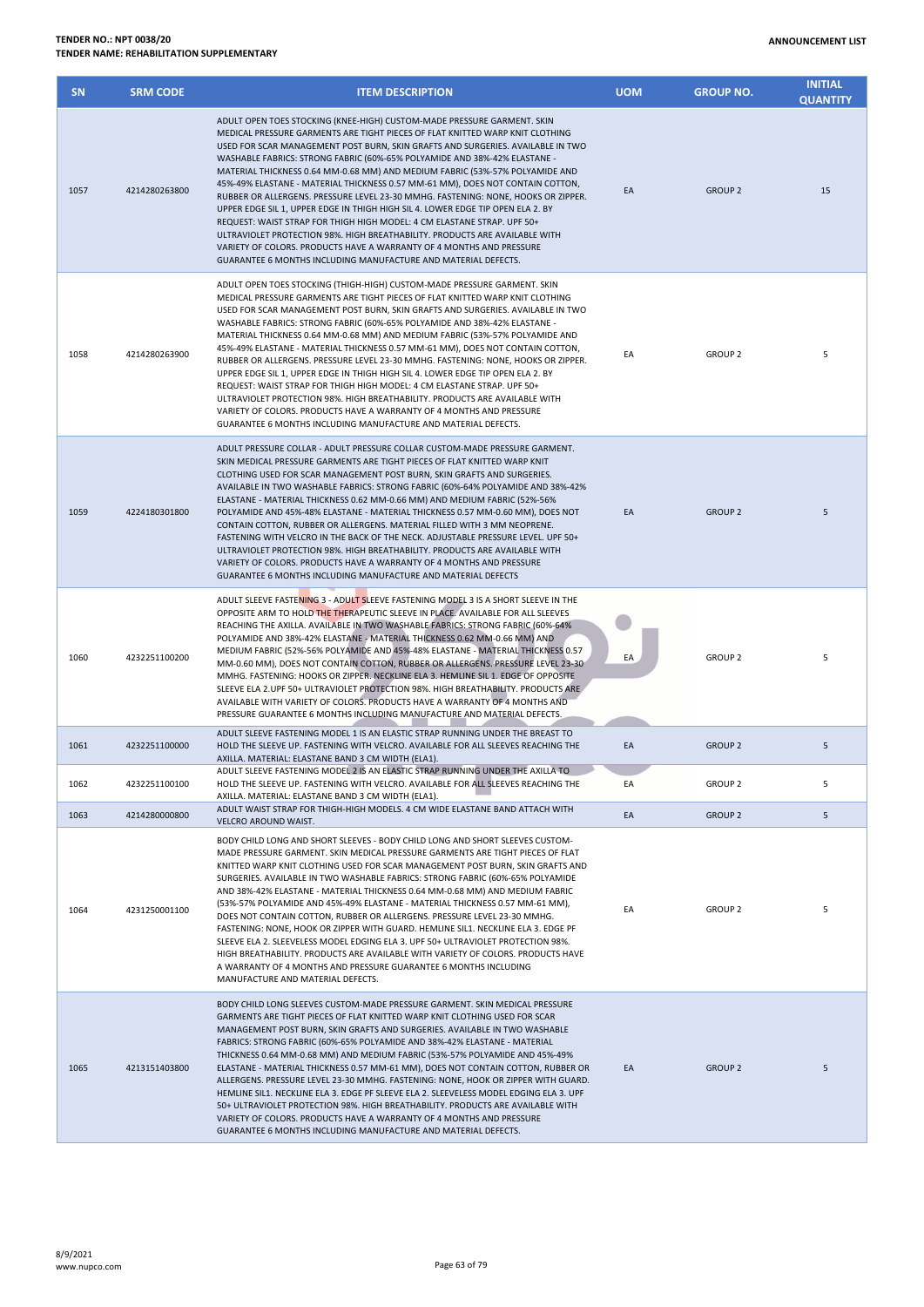| <b>SN</b> | <b>SRM CODE</b> | <b>ITEM DESCRIPTION</b>                                                                                                                                                                                                                                                                                                                                                                                                                                                                                                                                                                                                                                                                                                                                                                                                                                                                                                                 | <b>UOM</b> | <b>GROUP NO.</b> | <b>INITIAL</b><br><b>QUANTITY</b> |
|-----------|-----------------|-----------------------------------------------------------------------------------------------------------------------------------------------------------------------------------------------------------------------------------------------------------------------------------------------------------------------------------------------------------------------------------------------------------------------------------------------------------------------------------------------------------------------------------------------------------------------------------------------------------------------------------------------------------------------------------------------------------------------------------------------------------------------------------------------------------------------------------------------------------------------------------------------------------------------------------------|------------|------------------|-----------------------------------|
| 1066      | 4213151403900   | BODY CHILD SHORT LEGS (ADDITIONS TO PREVIOUS BODY CHILD) CUSTOM-MADE PRESSURE<br>GARMENT. SKIN MEDICAL PRESSURE GARMENTS ARE TIGHT PIECES OF FLAT KNITTED WARP<br>KNIT CLOTHING USED FOR SCAR MANAGEMENT POST BURN, SKIN GRAFTS AND SURGERIES.<br>AVAILABLE IN TWO WASHABLE FABRICS: STRONG FABRIC (60%-65% POLYAMIDE AND 38%-42%<br>ELASTANE - MATERIAL THICKNESS 0.64 MM-0.68 MM) AND MEDIUM FABRIC (53%-57%<br>POLYAMIDE AND 45%-49% ELASTANE - MATERIAL THICKNESS 0.57 MM-61 MM), DOES NOT<br>CONTAIN COTTON, RUBBER OR ALLERGENS. PRESSURE LEVEL 23-30 MMHG. FASTENING: NONE,<br>HOOK OR ZIPPER WITH GUARD. HEMLINE SIL1. NECKLINE ELA 3. EDGE PF SLEEVE ELA 2.<br>SLEEVELESS MODEL EDGING ELA 3. UPF 50+ ULTRAVIOLET PROTECTION 98%. HIGH<br>BREATHABILITY. PRODUCTS ARE AVAILABLE WITH VARIETY OF COLORS. PRODUCTS HAVE A<br>WARRANTY OF 4 MONTHS AND PRESSURE GUARANTEE 6 MONTHS INCLUDING MANUFACTURE<br>AND MATERIAL DEFECTS. | EA         | <b>GROUP 2</b>   | 5                                 |
| 1067      | 4213151404000   | BODY CHILD SHORT SLEEVES CUSTOM-MADE PRESSURE GARMENT. SKIN MEDICAL PRESSURE<br>GARMENTS ARE TIGHT PIECES OF FLAT KNITTED WARP KNIT CLOTHING USED FOR SCAR<br>MANAGEMENT POST BURN, SKIN GRAFTS AND SURGERIES. AVAILABLE IN TWO WASHABLE<br>FABRICS: STRONG FABRIC (60%-65% POLYAMIDE AND 38%-42% ELASTANE - MATERIAL<br>THICKNESS 0.64 MM-0.68 MM) AND MEDIUM FABRIC (53%-57% POLYAMIDE AND 45%-49%<br>ELASTANE - MATERIAL THICKNESS 0.57 MM-61 MM), DOES NOT CONTAIN COTTON, RUBBER OR<br>ALLERGENS. PRESSURE LEVEL 23-30 MMHG. FASTENING: NONE, HOOK OR ZIPPER WITH GUARD.<br>HEMLINE SIL1. NECKLINE ELA 3. EDGE PF SLEEVE ELA 2. SLEEVELESS MODEL EDGING ELA 3. UPF<br>50+ ULTRAVIOLET PROTECTION 98%. HIGH BREATHABILITY. PRODUCTS ARE AVAILABLE WITH<br>VARIETY OF COLORS. PRODUCTS HAVE A WARRANTY OF 4 MONTHS AND PRESSURE<br>GUARANTEE 6 MONTHS INCLUDING MANUFACTURE AND MATERIAL DEFECTS.                                    | EA         | <b>GROUP 2</b>   | 5                                 |
| 1068      | 4213151404100   | BODY CHILD SLEEVELESS CUSTOM-MADE PRESSURE GARMENT. SKIN MEDICAL PRESSURE<br>GARMENTS ARE TIGHT PIECES OF FLAT KNITTED WARP KNIT CLOTHING USED FOR SCAR<br>MANAGEMENT POST BURN, SKIN GRAFTS AND SURGERIES. AVAILABLE IN TWO WASHABLE<br>FABRICS: STRONG FABRIC (60%-65% POLYAMIDE AND 38%-42% ELASTANE - MATERIAL<br>THICKNESS 0.64 MM-0.68 MM) AND MEDIUM FABRIC (53%-57% POLYAMIDE AND 45%-49%<br>ELASTANE - MATERIAL THICKNESS 0.57 MM-61 MM), DOES NOT CONTAIN COTTON, RUBBER OR<br>ALLERGENS. PRESSURE LEVEL 23-30 MMHG. FASTENING: NONE, HOOK OR ZIPPER WITH GUARD.<br>HEMLINE SIL1. NECKLINE ELA 3. EDGE PF SLEEVE ELA 2. SLEEVELESS MODEL EDGING ELA 3. UPF<br>50+ ULTRAVIOLET PROTECTION 98%. HIGH BREATHABILITY. PRODUCTS ARE AVAILABLE WITH<br>VARIETY OF COLORS. PRODUCTS HAVE A WARRANTY OF 4 MONTHS AND PRESSURE<br>GUARANTEE 6 MONTHS INCLUDING MANUFACTURE AND MATERIAL DEFECTS.                                       | EA         | <b>GROUP 2</b>   | 5                                 |
| 1069      | 4213151404200   | BODY WOMEN LONG AND SHORT SLEEVES CUSTOM-MADE PRESSURE GARMENT. SKIN MEDICAL<br>PRESSURE GARMENTS ARE TIGHT PIECES OF FLAT KNITTED WARP KNIT CLOTHING USED FOR<br>SCAR MANAGEMENT POST BURN, SKIN GRAFTS AND SURGERIES. AVAILABLE IN TWO<br>WASHABLE FABRICS: STRONG FABRIC (60%-65% POLYAMIDE AND 38%-42% ELASTANE -<br>MATERIAL THICKNESS 0.64 MM-0.68 MM) AND MEDIUM FABRIC (53%-57% POLYAMIDE AND<br>45%-49% ELASTANE - MATERIAL THICKNESS 0.57 MM-61 MM), DOES NOT CONTAIN COTTON,<br>RUBBER OR ALLERGENS. PRESSURE LEVEL 23-30 MMHG. FASTENING: NONE, HOOK OR ZIPPER<br>WITH GUARD. HEMLINE SIL1. NECKLINE ELA 3. EDGE PF SLEEVE ELA 2. SLEEVELESS MODEL<br>EDGING ELA 3. UPF 50+ ULTRAVIOLET PROTECTION 98%. HIGH BREATHABILITY. PRODUCTS ARE<br>AVAILABLE WITH VARIETY OF COLORS. PRODUCTS HAVE A WARRANTY OF 4 MONTHS AND<br>PRESSURE GUARANTEE 6 MONTHS INCLUDING MANUFACTURE AND MATERIAL DEFECTS.                           | EA         | <b>GROUP 2</b>   | 5                                 |
| 1070      | 4213151404300   | BODY WOMEN LONG SLEEVES CUSTOM-MADE PRESSURE GARMENT. SKIN MEDICAL PRESSURE<br>GARMENTS ARE TIGHT PIECES OF FLAT KNITTED WARP KNIT CLOTHING USED FOR SCAR<br>MANAGEMENT POST BURN, SKIN GRAFTS AND SURGERIES. AVAILABLE IN TWO WASHABLE<br>FABRICS: STRONG FABRIC (60%-65% POLYAMIDE AND 38%-42% ELASTANE - MATERIAL<br>THICKNESS 0.64 MM-0.68 MM) AND MEDIUM FABRIC (53%-57% POLYAMIDE AND 45%-49%<br>ELASTANE - MATERIAL THICKNESS 0.57 MM-61 MM), DOES NOT CONTAIN COTTON, RUBBER OR<br>ALLERGENS. PRESSURE LEVEL 23-30 MMHG. FASTENING: NONE, HOOK OR ZIPPER WITH GUARD.<br>HEMLINE SIL1. NECKLINE ELA 3. EDGE PF SLEEVE ELA 2. SLEEVELESS MODEL EDGING ELA 3. UPF<br>50+ ULTRAVIOLET PROTECTION 98%. HIGH BREATHABILITY. PRODUCTS ARE AVAILABLE WITH<br>VARIETY OF COLORS. PRODUCTS HAVE A WARRANTY OF 4 MONTHS AND PRESSURE<br>GUARANTEE 6 MONTHS INCLUDING MANUFACTURE AND MATERIAL DEFECTS.                                     | EA         | <b>GROUP 2</b>   | 5                                 |
| 1071      | 4213151404400   | BODY WOMEN SHORT LEGS (ADDITIONS TO PREVIOUS BODY WOMEN) CUSTOM-MADE<br>PRESSURE GARMENT. SKIN MEDICAL PRESSURE GARMENTS ARE TIGHT PIECES OF FLAT KNITTED<br>WARP KNIT CLOTHING USED FOR SCAR MANAGEMENT POST BURN, SKIN GRAFTS AND<br>SURGERIES. AVAILABLE IN TWO WASHABLE FABRICS: STRONG FABRIC (60%-65% POLYAMIDE<br>AND 38%-42% ELASTANE - MATERIAL THICKNESS 0.64 MM-0.68 MM) AND MEDIUM FABRIC<br>(53%-57% POLYAMIDE AND 45%-49% ELASTANE - MATERIAL THICKNESS 0.57 MM-61 MM),<br>DOES NOT CONTAIN COTTON, RUBBER OR ALLERGENS. PRESSURE LEVEL 23-30 MMHG.<br>FASTENING: NONE, HOOK OR ZIPPER WITH GUARD. HEMLINE SIL1. NECKLINE ELA 3. EDGE PF<br>SLEEVE ELA 2. SLEEVELESS MODEL EDGING ELA 3. UPF 50+ ULTRAVIOLET PROTECTION 98%.<br>HIGH BREATHABILITY. PRODUCTS ARE AVAILABLE WITH VARIETY OF COLORS. PRODUCTS HAVE<br>A WARRANTY OF 4 MONTHS AND PRESSURE GUARANTEE 6 MONTHS INCLUDING<br>MANUFACTURE AND MATERIAL DEFECTS. | EA         | <b>GROUP 2</b>   | 5                                 |
| 1072      | 4213151404500   | BODY WOMEN SHORT SLEEVES CUSTOM-MADE PRESSURE GARMENT. SKIN MEDICAL PRESSURE<br>GARMENTS ARE TIGHT PIECES OF FLAT KNITTED WARP KNIT CLOTHING USED FOR SCAR<br>MANAGEMENT POST BURN, SKIN GRAFTS AND SURGERIES. AVAILABLE IN TWO WASHABLE<br>FABRICS: STRONG FABRIC (60%-65% POLYAMIDE AND 38%-42% ELASTANE - MATERIAL<br>THICKNESS 0.64 MM-0.68 MM) AND MEDIUM FABRIC (53%-57% POLYAMIDE AND 45%-49%<br>ELASTANE - MATERIAL THICKNESS 0.57 MM-61 MM), DOES NOT CONTAIN COTTON, RUBBER OR<br>ALLERGENS. PRESSURE LEVEL 23-30 MMHG. FASTENING: NONE, HOOK OR ZIPPER WITH GUARD.<br>HEMLINE SIL1. NECKLINE ELA 3. EDGE PF SLEEVE ELA 2. SLEEVELESS MODEL EDGING ELA 3. UPF<br>50+ ULTRAVIOLET PROTECTION 98%. HIGH BREATHABILITY. PRODUCTS ARE AVAILABLE WITH<br>VARIETY OF COLORS. PRODUCTS HAVE A WARRANTY OF 4 MONTHS AND PRESSURE                                                                                                      | EA         | <b>GROUP 2</b>   | 5                                 |

GUARANTEE 6 MONTHS INCLUDING MANUFACTURE AND MATERIAL DEFECTS.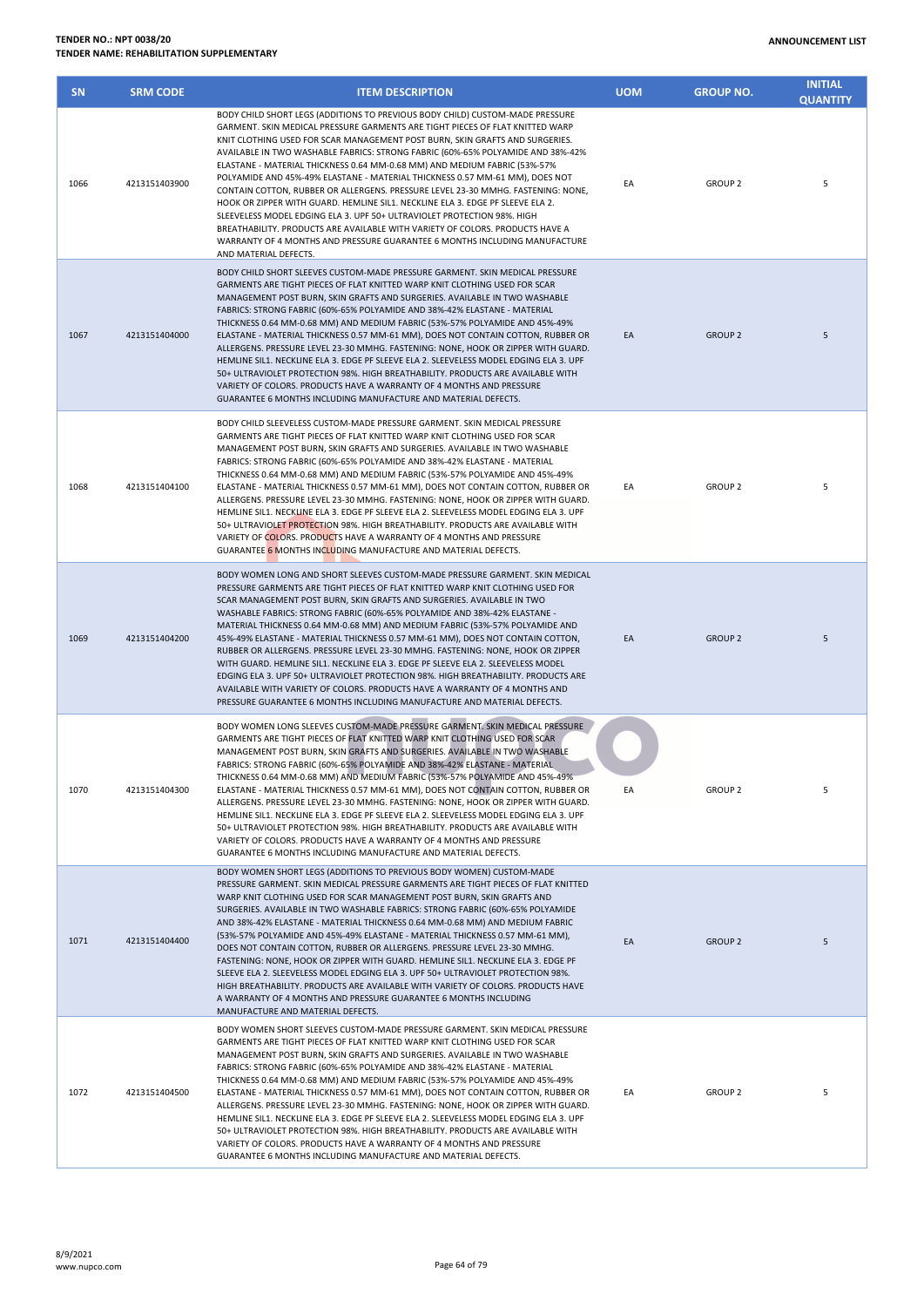| <b>SN</b> | <b>SRM CODE</b> | <b>ITEM DESCRIPTION</b>                                                                                                                                                                                                                                                                                                                                                                                                                                                                                                                                                                                                                                                                                                                                                                                                                                                                           | <b>UOM</b> | <b>GROUP NO.</b> | <b>INITIAL</b><br><b>QUANTITY</b> |
|-----------|-----------------|---------------------------------------------------------------------------------------------------------------------------------------------------------------------------------------------------------------------------------------------------------------------------------------------------------------------------------------------------------------------------------------------------------------------------------------------------------------------------------------------------------------------------------------------------------------------------------------------------------------------------------------------------------------------------------------------------------------------------------------------------------------------------------------------------------------------------------------------------------------------------------------------------|------------|------------------|-----------------------------------|
| 1073      | 4213151404600   | BODY WOMEN SLEEVELESS CUSTOM-MADE PRESSURE GARMENT. SKIN MEDICAL PRESSURE<br>GARMENTS ARE TIGHT PIECES OF FLAT KNITTED WARP KNIT CLOTHING USED FOR SCAR<br>MANAGEMENT POST BURN, SKIN GRAFTS AND SURGERIES. AVAILABLE IN TWO WASHABLE<br>FABRICS: STRONG FABRIC (60%-65% POLYAMIDE AND 38%-42% ELASTANE - MATERIAL<br>THICKNESS 0.64 MM-0.68 MM) AND MEDIUM FABRIC (53%-57% POLYAMIDE AND 45%-49%<br>ELASTANE - MATERIAL THICKNESS 0.57 MM-61 MM), DOES NOT CONTAIN COTTON, RUBBER OR<br>ALLERGENS. PRESSURE LEVEL 23-30 MMHG. FASTENING: NONE, HOOK OR ZIPPER WITH GUARD.<br>HEMLINE SIL1. NECKLINE ELA 3. EDGE PF SLEEVE ELA 2. SLEEVELESS MODEL EDGING ELA 3. UPF<br>50+ ULTRAVIOLET PROTECTION 98%. HIGH BREATHABILITY. PRODUCTS ARE AVAILABLE WITH<br>VARIETY OF COLORS. PRODUCTS HAVE A WARRANTY OF 4 MONTHS AND PRESSURE<br>GUARANTEE 6 MONTHS INCLUDING MANUFACTURE AND MATERIAL DEFECTS. | EA         | <b>GROUP 2</b>   | 5                                 |
| 1074      | 4213171702900   | CHILD (ELBOW-AXILLA) SLEEVE CUSTOM-MADE PRESSURE GARMENT. SKIN MEDICAL PRESSURE<br>GARMENTS ARE TIGHT PIECES OF FLAT KNITTED WARP KNIT CLOTHING USED FOR SCAR<br>MANAGEMENT POST BURN, SKIN GRAFTS AND SURGERIES. AVAILABLE IN TWO WASHABLE<br>FABRICS: STRONG FABRIC (60%-65% POLYAMIDE AND 38%-42% ELASTANE - MATERIAL<br>THICKNESS 0.64 MM-0.68 MM) AND MEDIUM FABRIC (53%-57% POLYAMIDE AND 45%-49%<br>ELASTANE - MATERIAL THICKNESS 0.57 MM-61 MM), DOES NOT CONTAIN COTTON, RUBBER OR<br>ALLERGENS. PRESSURE LEVEL 23-30 MMHG. FASTENING: NONE, HOOKS, OR ZIPPER. UPPER<br>EDGE SIL 1. LOWER EDGE ELA 2. UPF 50+ ULTRAVIOLET PROTECTION 98%. HIGH BREATHABILITY.<br>PRODUCTS ARE AVAILABLE WITH VARIETY OF COLORS. PRODUCTS HAVE A WARRANTY OF 4<br>MONTHS AND PRESSURE GUARANTEE 6 MONTHS INCLUDING MANUFACTURE AND MATERIAL<br>DEFECTS.                                                   | EA         | <b>GROUP 2</b>   | 5                                 |
| 1075      | 4213171703000   | CHILD (TO AXILLA) SLEEVE GAUNTLET THUMB CLOSE CUSTOM-MADE PRESSURE GARMENT. SKIN<br>MEDICAL PRESSURE GARMENTS ARE TIGHT PIECES OF FLAT KNITTED WARP KNIT CLOTHING<br>USED FOR SCAR MANAGEMENT POST BURN, SKIN GRAFTS AND SURGERIES. AVAILABLE IN TWO<br>WASHABLE FABRICS: STRONG FABRIC (60%-65% POLYAMIDE AND 38%-42% ELASTANE -<br>MATERIAL THICKNESS 0.64 MM-0.68 MM) AND MEDIUM FABRIC (53%-57% POLYAMIDE AND<br>45%-49% ELASTANE - MATERIAL THICKNESS 0.57 MM-61 MM), DOES NOT CONTAIN COTTON,<br>RUBBER OR ALLERGENS. PRESSURE LEVEL 23-30 MMHG. FASTENING: NONE, HOOKS, OR ZIPPER.<br>UPPER EDGE SIL 1. LOWER EDGE ELA 2. UPF 50+ ULTRAVIOLET PROTECTION 98%. HIGH<br>BREATHABILITY. PRODUCTS ARE AVAILABLE WITH VARIETY OF COLORS. PRODUCTS HAVE A<br>WARRANTY OF 4 MONTHS AND PRESSURE GUARANTEE 6 MONTHS INCLUDING MANUFACTURE<br>AND MATERIAL DEFECTS.                                 | EA         | <b>GROUP 2</b>   | 5                                 |
| 1076      | 4213171703100   | CHILD (TO AXILLA) SLEEVE GAUNTLET THUMB OPEN CUSTOM-MADE PRESSURE GARMENT. SKIN<br>MEDICAL PRESSURE GARMENTS ARE TIGHT PIECES OF FLAT KNITTED WARP KNIT CLOTHING<br>USED FOR SCAR MANAGEMENT POST BURN, SKIN GRAFTS AND SURGERIES. AVAILABLE IN TWO<br>WASHABLE FABRICS: STRONG FABRIC (60%-65% POLYAMIDE AND 38%-42% ELASTANE -<br>MATERIAL THICKNESS 0.64 MM-0.68 MM) AND MEDIUM FABRIC (53%-57% POLYAMIDE AND<br>45%-49% ELASTANE - MATERIAL THICKNESS 0.57 MM-61 MM), DOES NOT CONTAIN COTTON,<br>RUBBER OR ALLERGENS. PRESSURE LEVEL 23-30 MMHG. FASTENING: NONE, HOOKS, OR ZIPPER.<br>UPPER EDGE SIL 1. LOWER EDGE ELA 2. UPF 50+ ULTRAVIOLET PROTECTION 98%. HIGH<br>BREATHABILITY. PRODUCTS ARE AVAILABLE WITH VARIETY OF COLORS. PRODUCTS HAVE A<br>WARRANTY OF 4 MONTHS AND PRESSURE GUARANTEE 6 MONTHS INCLUDING MANUFACTURE<br>AND MATERIAL DEFECTS.                                  | EA         | <b>GROUP 2</b>   | 5                                 |
| 1077      | 4213171703200   | CHILD (TO AXILLA) SLEEVE GLOVE TIPS CLOSE CUSTOM-MADE PRESSURE GARMENT. SKIN<br>MEDICAL PRESSURE GARMENTS ARE TIGHT PIECES OF FLAT KNITTED WARP KNIT CLOTHING<br>USED FOR SCAR MANAGEMENT POST BURN, SKIN GRAFTS AND SURGERIES. AVAILABLE IN TWO<br>WASHABLE FABRICS: STRONG FABRIC (60%-65% POLYAMIDE AND 38%-42% ELASTANE -<br>MATERIAL THICKNESS 0.64 MM-0.68 MM) AND MEDIUM FABRIC (53%-57% POLYAMIDE AND<br>45%-49% ELASTANE - MATERIAL THICKNESS 0.57 MM-61 MM), DOES NOT CONTAIN COTTON,<br>RUBBER OR ALLERGENS. PRESSURE LEVEL 23-30 MMHG. FASTENING: NONE, HOOKS, OR ZIPPER.<br>UPPER EDGE SIL 1. UPF 50+ ULTRAVIOLET PROTECTION 98%. HIGH BREATHABILITY. PRODUCTS<br>ARE AVAILABLE WITH VARIETY OF COLORS. PRODUCTS HAVE A WARRANTY OF 4 MONTHS AND<br>PRESSURE GUARANTEE 6 MONTHS INCLUDING MANUFACTURE AND MATERIAL DEFECTS.                                                          | EA         | <b>GROUP 2</b>   | 5                                 |
| 1078      | 4213171703300   | CHILD (TO AXILLA) SLEEVE GLOVE TIPS OPEN CUSTOM-MADE PRESSURE GARMENT. SKIN<br>MEDICAL PRESSURE GARMENTS ARE TIGHT PIECES OF FLAT KNITTED WARP KNIT CLOTHING<br>USED FOR SCAR MANAGEMENT POST BURN, SKIN GRAFTS AND SURGERIES. AVAILABLE IN TWO<br>WASHABLE FABRICS: STRONG FABRIC (60%-65% POLYAMIDE AND 38%-42% ELASTANE -<br>MATERIAL THICKNESS 0.64 MM-0.68 MM) AND MEDIUM FABRIC (53%-57% POLYAMIDE AND<br>45%-49% ELASTANE - MATERIAL THICKNESS 0.57 MM-61 MM), DOES NOT CONTAIN COTTON,<br>RUBBER OR ALLERGENS. PRESSURE LEVEL 23-30 MMHG. FASTENING: NONE, HOOKS, OR ZIPPER.<br>UPPER EDGE SIL 1. UPF 50+ ULTRAVIOLET PROTECTION 98%. HIGH BREATHABILITY. PRODUCTS<br>ARE AVAILABLE WITH VARIETY OF COLORS. PRODUCTS HAVE A WARRANTY OF 4 MONTHS AND<br>PRESSURE GUARANTEE 6 MONTHS INCLUDING MANUFACTURE AND MATERIAL DEFECTS.                                                           | EA         | <b>GROUP 2</b>   | 5                                 |
| 1079      | 4213171703400   | CHILD (TO ELBOW) SLEEVE GAUNTLET THUMB CLOSE CUSTOM-MADE PRESSURE GARMENT.<br>SKIN MEDICAL PRESSURE GARMENTS ARE TIGHT PIECES OF FLAT KNITTED WARP KNIT<br>CLOTHING USED FOR SCAR MANAGEMENT POST BURN, SKIN GRAFTS AND SURGERIES.<br>AVAILABLE IN TWO WASHABLE FABRICS: STRONG FABRIC (60%-65% POLYAMIDE AND 38%-42%<br>ELASTANE - MATERIAL THICKNESS 0.64 MM-0.68 MM) AND MEDIUM FABRIC (53%-57%<br>POLYAMIDE AND 45%-49% ELASTANE - MATERIAL THICKNESS 0.57 MM-61 MM), DOES NOT<br>CONTAIN COTTON, RUBBER OR ALLERGENS. PRESSURE LEVEL 23-30 MMHG. FASTENING: NONE,<br>HOOKS, OR ZIPPER. UPPER EDGE SIL 1. LOWER EDGE ELA 2. UPF 50+ ULTRAVIOLET PROTECTION<br>98%. HIGH BREATHABILITY. PRODUCTS ARE AVAILABLE WITH VARIETY OF COLORS. PRODUCTS<br>HAVE A WARRANTY OF 4 MONTHS AND PRESSURE GUARANTEE 6 MONTHS INCLUDING<br>MANUFACTURE AND MATERIAL DEFECTS.                                  | EA         | <b>GROUP 2</b>   | 5                                 |
| 1080      | 4213171703500   | CHILD (TO ELBOW) SLEEVE GAUNTLET THUMB OPEN CUSTOM-MADE PRESSURE GARMENT. SKIN<br>MEDICAL PRESSURE GARMENTS ARE TIGHT PIECES OF FLAT KNITTED WARP KNIT CLOTHING<br>USED FOR SCAR MANAGEMENT POST BURN, SKIN GRAFTS AND SURGERIES. AVAILABLE IN TWO<br>WASHABLE FABRICS: STRONG FABRIC (60%-65% POLYAMIDE AND 38%-42% ELASTANE -<br>MATERIAL THICKNESS 0.64 MM-0.68 MM) AND MEDIUM FABRIC (53%-57% POLYAMIDE AND<br>45%-49% ELASTANE - MATERIAL THICKNESS 0.57 MM-61 MM), DOES NOT CONTAIN COTTON,<br>RUBBER OR ALLERGENS. PRESSURE LEVEL 23-30 MMHG. FASTENING: NONE, HOOKS, OR ZIPPER.<br>UPPER EDGE SIL 1. LOWER EDGE ELA 2. UPF 50+ ULTRAVIOLET PROTECTION 98%. HIGH<br>BREATHABILITY. PRODUCTS ARE AVAILABLE WITH VARIETY OF COLORS. PRODUCTS HAVE A<br>WARRANTY OF 4 MONTHS AND PRESSURE GUARANTEE 6 MONTHS INCLUDING MANUFACTURE<br>AND MATERIAL DEFECTS.                                   | EA         | <b>GROUP 2</b>   | 5                                 |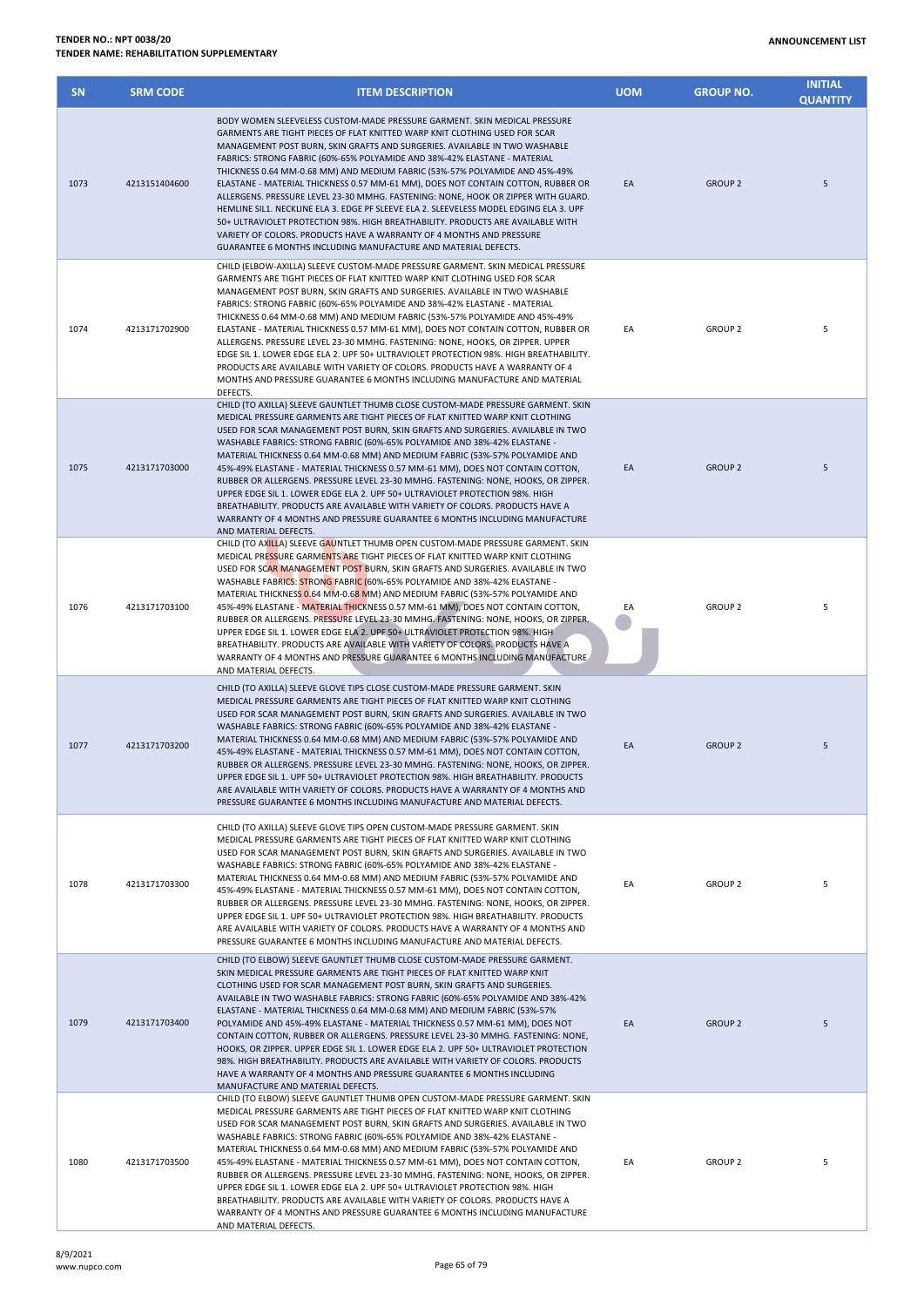| <b>SN</b> | <b>SRM CODE</b> | <b>ITEM DESCRIPTION</b>                                                                                                                                                                                                                                                                                                                                                                                                                                                                                                                                                                                                                                                                                                                                                                                                                                                                                  | <b>UOM</b> | <b>GROUP NO.</b> | <b>INITIAL</b><br><b>QUANTITY</b> |
|-----------|-----------------|----------------------------------------------------------------------------------------------------------------------------------------------------------------------------------------------------------------------------------------------------------------------------------------------------------------------------------------------------------------------------------------------------------------------------------------------------------------------------------------------------------------------------------------------------------------------------------------------------------------------------------------------------------------------------------------------------------------------------------------------------------------------------------------------------------------------------------------------------------------------------------------------------------|------------|------------------|-----------------------------------|
| 1081      | 4213171703600   | CHILD (TO ELBOW) SLEEVE GLOVE TIPS CLOSE CUSTOM-MADE PRESSURE GARMENT. SKIN<br>MEDICAL PRESSURE GARMENTS ARE TIGHT PIECES OF FLAT KNITTED WARP KNIT CLOTHING<br>USED FOR SCAR MANAGEMENT POST BURN, SKIN GRAFTS AND SURGERIES. AVAILABLE IN TWO<br>WASHABLE FABRICS: STRONG FABRIC (60%-65% POLYAMIDE AND 38%-42% ELASTANE -<br>MATERIAL THICKNESS 0.64 MM-0.68 MM) AND MEDIUM FABRIC (53%-57% POLYAMIDE AND<br>45%-49% ELASTANE - MATERIAL THICKNESS 0.57 MM-61 MM), DOES NOT CONTAIN COTTON,<br>RUBBER OR ALLERGENS. PRESSURE LEVEL 23-30 MMHG. FASTENING: NONE, HOOKS, OR ZIPPER.<br>UPPER EDGE SIL 1. UPF 50+ ULTRAVIOLET PROTECTION 98%. HIGH BREATHABILITY. PRODUCTS<br>ARE AVAILABLE WITH VARIETY OF COLORS. PRODUCTS HAVE A WARRANTY OF 4 MONTHS AND<br>PRESSURE GUARANTEE 6 MONTHS INCLUDING MANUFACTURE AND MATERIAL DEFECTS.                                                                  | EA         | <b>GROUP 2</b>   | 5                                 |
| 1082      | 4213171703700   | CHILD (TO ELBOW) SLEEVE GLOVE TIPS OPEN CUSTOM-MADE PRESSURE GARMENT. SKIN<br>MEDICAL PRESSURE GARMENTS ARE TIGHT PIECES OF FLAT KNITTED WARP KNIT CLOTHING<br>USED FOR SCAR MANAGEMENT POST BURN, SKIN GRAFTS AND SURGERIES. AVAILABLE IN TWO<br>WASHABLE FABRICS: STRONG FABRIC (60%-65% POLYAMIDE AND 38%-42% ELASTANE -<br>MATERIAL THICKNESS 0.64 MM-0.68 MM) AND MEDIUM FABRIC (53%-57% POLYAMIDE AND<br>45%-49% ELASTANE - MATERIAL THICKNESS 0.57 MM-61 MM), DOES NOT CONTAIN COTTON,<br>RUBBER OR ALLERGENS. PRESSURE LEVEL 23-30 MMHG. FASTENING: NONE, HOOKS, OR ZIPPER.<br>UPPER EDGE SIL 1. UPF 50+ ULTRAVIOLET PROTECTION 98%. HIGH BREATHABILITY. PRODUCTS<br>ARE AVAILABLE WITH VARIETY OF COLORS. PRODUCTS HAVE A WARRANTY OF 4 MONTHS AND<br>PRESSURE GUARANTEE 6 MONTHS INCLUDING MANUFACTURE AND MATERIAL DEFECTS.                                                                   | EA         | <b>GROUP 2</b>   | 5                                 |
| 1083      | 4213171703800   | CHILD (WRIST-AXILLA) SLEEVE CUSTOM-MADE PRESSURE GARMENT. SKIN MEDICAL PRESSURE<br>GARMENTS ARE TIGHT PIECES OF FLAT KNITTED WARP KNIT CLOTHING USED FOR SCAR<br>MANAGEMENT POST BURN, SKIN GRAFTS AND SURGERIES. AVAILABLE IN TWO WASHABLE<br>FABRICS: STRONG FABRIC (60%-65% POLYAMIDE AND 38%-42% ELASTANE - MATERIAL<br>THICKNESS 0.64 MM-0.68 MM) AND MEDIUM FABRIC (53%-57% POLYAMIDE AND 45%-49%<br>ELASTANE - MATERIAL THICKNESS 0.57 MM-61 MM), DOES NOT CONTAIN COTTON, RUBBER OR<br>ALLERGENS. PRESSURE LEVEL 23-30 MMHG. FASTENING: NONE, HOOKS, OR ZIPPER. UPPER<br>EDGE SIL 1. LOWER EDGE ELA 2. UPF 50+ ULTRAVIOLET PROTECTION 98%. HIGH BREATHABILITY.<br>PRODUCTS ARE AVAILABLE WITH VARIETY OF COLORS. PRODUCTS HAVE A WARRANTY OF 4<br>MONTHS AND PRESSURE GUARANTEE 6 MONTHS INCLUDING MANUFACTURE AND MATERIAL<br>DEFECTS.                                                          | EA         | <b>GROUP 2</b>   | 15                                |
| 1084      | 4213171703900   | CHILD (WRIST-ELBOW) SLEEVE CUSTOM-MADE PRESSURE GARMENT. SKIN MEDICAL PRESSURE<br>GARMENTS ARE TIGHT PIECES OF FLAT KNITTED WARP KNIT CLOTHING USED FOR SCAR<br>MANAGEMENT POST BURN, SKIN GRAFTS AND SURGERIES. AVAILABLE IN TWO WASHABLE<br>FABRICS: STRONG FABRIC (60%-65% POLYAMIDE AND 38%-42% ELASTANE - MATERIAL<br>THICKNESS 0.64 MM-0.68 MM) AND MEDIUM FABRIC (53%-57% POLYAMIDE AND 45%-49%<br>ELASTANE - MATERIAL THICKNESS 0.57 MM-61 MM), DOES NOT CONTAIN COTTON, RUBBER OR<br>ALLERGENS. PRESSURE LEVEL 23-30 MMHG. FASTENING: NONE, HOOKS, OR ZIPPER. UPPER<br>EDGE SIL 1. LOWER EDGE ELA 2. UPF 50+ ULTRAVIOLET PROTECTION 98%. HIGH BREATHABILITY.<br>PRODUCTS ARE AVAILABLE WITH VARIETY OF COLORS. PRODUCTS HAVE A WARRANTY OF 4<br>MONTHS AND PRESSURE GUARANTEE 6 MONTHS INCLUDING MANUFACTURE AND MATERIAL<br>DEFECTS.                                                           | EA         | <b>GROUP 2</b>   | 15                                |
| 1085      | 4231250400600   | CHILD CHIN STRAP EAR CLOSE CUSTOM-MADE PRESSURE GARMENT. SKIN MEDICAL PRESSURE<br>GARMENTS ARE TIGHT PIECES OF FLAT KNITTED WARP KNIT CLOTHING USED FOR SCAR<br>MANAGEMENT POST BURN, SKIN GRAFTS AND SURGERIES. AVAILABLE IN TWO WASHABLE<br>FABRICS: STRONG FABRIC (60%-64% POLYAMIDE AND 38%-42% ELASTANE - MATERIAL<br>THICKNESS 0.62 MM-0.66 MM) AND MEDIUM FABRIC (52%-56% POLYAMIDE AND 45%-48%<br>ELASTANE - MATERIAL THICKNESS 0.57 MM-0.60 MM), DOES NOT CONTAIN COTTON, RUBBER<br>OR ALLERGENS. PRESSURE LEVEL 23-30 MMHG. FASTENING: ELA 1 WITH VELCRO. EDGING ELA<br>3. UPF 50+ ULTRAVIOLET PROTECTION 98%. HIGH BREATHABILITY. PRODUCTS ARE AVAILABLE<br>WITH VARIETY OF COLORS, PRODUCTS HAVE A WARRANTY OF 4 MONTHS AND PRESSURE<br>GUARANTEE 6 MONTHS INCLUDING MANUFACTURE AND MATERIAL DEFECTS.                                                                                       | EA         | <b>GROUP 2</b>   | 5                                 |
| 1086      | 4231250400700   | CHILD CHIN STRAP EAR OPEN CUSTOM-MADE PRESSURE GARMENT. SKIN MEDICAL PRESSURE<br>GARMENTS ARE TIGHT PIECES OF FLAT KNITTED WARP KNIT CLOTHING USED FOR SCAR<br>MANAGEMENT POST BURN, SKIN GRAFTS AND SURGERIES. AVAILABLE IN TWO WASHABLE<br>FABRICS: STRONG FABRIC (60%-64% POLYAMIDE AND 38%-42% ELASTANE - MATERIAL<br>THICKNESS 0.62 MM-0.66 MM) AND MEDIUM FABRIC (52%-56% POLYAMIDE AND 45%-48%<br>ELASTANE - MATERIAL THICKNESS 0.57 MM-0.60 MM), DOES NOT CONTAIN COTTON, RUBBER<br>OR ALLERGENS. PRESSURE LEVEL 23-30 MMHG. FASTENING: ELA 1 WITH VELCRO. EDGING ELA<br>3. UPF 50+ ULTRAVIOLET PROTECTION 98%. HIGH BREATHABILITY. PRODUCTS ARE AVAILABLE<br>WITH VARIETY OF COLORS. PRODUCTS HAVE A WARRANTY OF 4 MONTHS AND PRESSURE<br>GUARANTEE 6 MONTHS INCLUDING MANUFACTURE AND MATERIAL DEFECTS.                                                                                        | EA         | <b>GROUP 2</b>   | 5                                 |
| 1087      | 4214280266900   | CHILD CLOSE TOES FOOT GLOVE CUSTOM-MADE PRESSURE GARMENT. SKIN MEDICAL<br>PRESSURE GARMENTS ARE TIGHT PIECES OF FLAT KNITTED WARP KNIT CLOTHING USED FOR<br>SCAR MANAGEMENT POST BURN, SKIN GRAFTS AND SURGERIES. AVAILABLE IN TWO<br>WASHABLE FABRICS: STRONG FABRIC (60%-65% POLYAMIDE AND 38%-42% ELASTANE -<br>MATERIAL THICKNESS 0.64 MM-0.68 MM) AND MEDIUM FABRIC (53%-57% POLYAMIDE AND<br>45%-49% ELASTANE - MATERIAL THICKNESS 0.57 MM-61 MM), DOES NOT CONTAIN COTTON,<br>RUBBER OR ALLERGENS. PRESSURE LEVEL 23-30 MMHG. UPF 50+ ULTRAVIOLET PROTECTION<br>98%. HIGH BREATHABILITY. PRODUCTS ARE AVAILABLE WITH VARIETY OF COLORS. PRODUCTS<br>HAVE A WARRANTY OF 4 MONTHS AND PRESSURE GUARANTEE 6 MONTHS INCLUDING<br>MANUFACTURE AND MATERIAL DEFECTS.                                                                                                                                    | EA         | <b>GROUP 2</b>   | 5                                 |
| 1088      | 4214280267000   | CHILD CLOSE TOES FOOT GLOVE STOCKING (THIGH-HIGH) CUSTOM-MADE PRESSURE GARMENT.<br>SKIN MEDICAL PRESSURE GARMENTS ARE TIGHT PIECES OF FLAT KNITTED WARP KNIT<br>CLOTHING USED FOR SCAR MANAGEMENT STRONG FABRIC (60%-65% POLYAMIDE AND 38%-<br>42% ELASTANE - MATERIAL THICKNESS 0.64 MM-0.68 MM) AND MEDIUM FABRIC (53%-57%<br>POLYAMIDE AND 45%-49% ELASTANE - MATERIAL THICKNESS 0.57 MM-61 MM), DOES NOT<br>CONTAIN COTTON, RUBBER OR ALLERGENS. PRESSURE LEVEL 23-30 MMHG. FASTENING: NONE,<br>HOOKS OR ZIPPER. UPPER EDGE SIL 1, UPPER EDGE IN THIGH HIGH SIL 4. LOWER EDGE TIP OPEN<br>ELA 2. BY REQUEST: WAIST STRAP FOR THIGH HIGH MODEL: 4 CM ELASTANE STRAP. UPF 50+<br>ULTRAVIOLET PROTECTION 98%. HIGH BREATHABILITY. PRODUCTS ARE AVAILABLE WITH<br>VARIETY OF COLORS. PRODUCTS HAVE A WARRANTY OF 4 MONTHS AND PRESSURE<br>GUARANTEE 6 MONTHS INCLUDING MANUFACTURE AND MATERIAL DEFECTS. | EA         | <b>GROUP 2</b>   | 5                                 |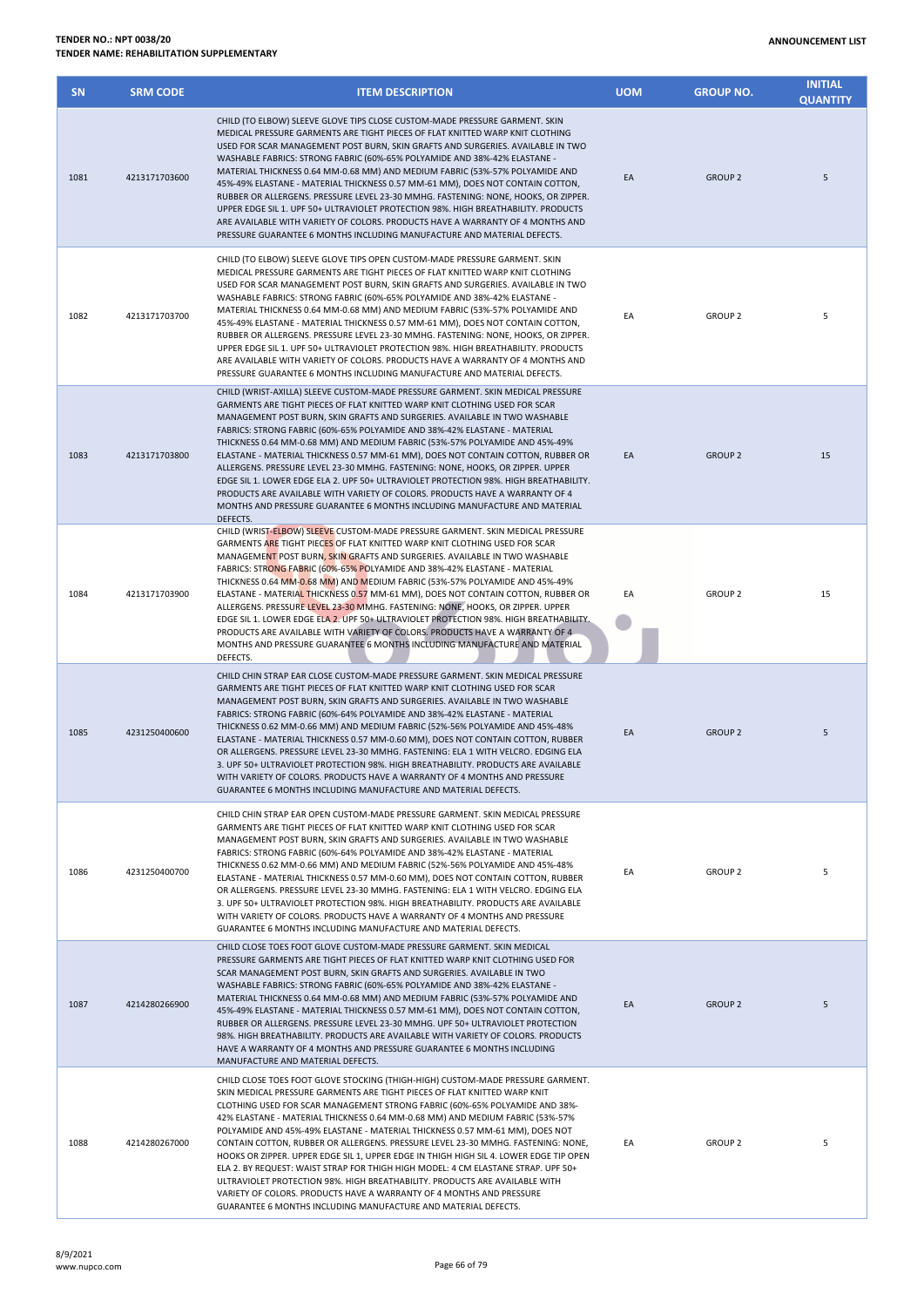| <b>SN</b> | <b>SRM CODE</b> | <b>ITEM DESCRIPTION</b>                                                                                                                                                                                                                                                                                                                                                                                                                                                                                                                                                                                                                                                                                                                                                                                                                                                                                                                                                  | <b>UOM</b> | <b>GROUP NO.</b> | <b>INITIAL</b><br><b>QUANTITY</b> |
|-----------|-----------------|--------------------------------------------------------------------------------------------------------------------------------------------------------------------------------------------------------------------------------------------------------------------------------------------------------------------------------------------------------------------------------------------------------------------------------------------------------------------------------------------------------------------------------------------------------------------------------------------------------------------------------------------------------------------------------------------------------------------------------------------------------------------------------------------------------------------------------------------------------------------------------------------------------------------------------------------------------------------------|------------|------------------|-----------------------------------|
| 1089      | 4213171704000   | CHILD CLOSE TOES STOCKING (ANKLE-HIGH) CUSTOM-MADE PRESSURE GARMENT. SKIN<br>MEDICAL PRESSURE GARMENTS ARE TIGHT PIECES OF FLAT KNITTED WARP KNIT CLOTHING<br>USED FOR SCAR MANAGEMENT POST BURN, SKIN GRAFTS AND SURGERIES. AVAILABLE IN TWO<br>WASHABLE FABRICS: STRONG FABRIC (60%-65% POLYAMIDE AND 38%-42% ELASTANE -<br>MATERIAL THICKNESS 0.64 MM-0.68 MM) AND MEDIUM FABRIC (53%-57% POLYAMIDE AND<br>45%-49% ELASTANE - MATERIAL THICKNESS 0.57 MM-61 MM), DOES NOT CONTAIN COTTON,<br>RUBBER OR ALLERGENS. PRESSURE LEVEL 23-30 MMHG. FASTENING: NONE, HOOKS OR ZIPPER.<br>UPPER EDGE SIL 1, UPPER EDGE IN THIGH HIGH SIL 4. LOWER EDGE TIP OPEN ELA 2. BY<br>REQUEST: WAIST STRAP FOR THIGH HIGH MODEL: 4 CM ELASTANE STRAP. UPF 50+<br>ULTRAVIOLET PROTECTION 98%. HIGH BREATHABILITY. PRODUCTS ARE AVAILABLE WITH<br>VARIETY OF COLORS. PRODUCTS HAVE A WARRANTY OF 4 MONTHS AND PRESSURE<br>GUARANTEE 6 MONTHS INCLUDING MANUFACTURE AND MATERIAL DEFECTS. | EA         | <b>GROUP 2</b>   | 15                                |
| 1090      | 4214280267100   | CHILD CLOSE TOES STOCKING (KNEE-HIGH) CUSTOM-MADE PRESSURE GARMENT. SKIN MEDICAL<br>PRESSURE GARMENTS ARE TIGHT PIECES OF FLAT KNITTED WARP KNIT CLOTHING USED FOR<br>SCAR MANAGEMENT POST BURN, SKIN GRAFTS AND SURGERIES. AVAILABLE IN TWO<br>WASHABLE FABRICS: STRONG FABRIC (60%-65% POLYAMIDE AND 38%-42% ELASTANE -<br>MATERIAL THICKNESS 0.64 MM-0.68 MM) AND MEDIUM FABRIC (53%-57% POLYAMIDE AND<br>45%-49% ELASTANE - MATERIAL THICKNESS 0.57 MM-61 MM), DOES NOT CONTAIN COTTON,<br>RUBBER OR ALLERGENS. PRESSURE LEVEL 23-30 MMHG. FASTENING: NONE, HOOKS OR ZIPPER.<br>UPPER EDGE SIL 1, UPPER EDGE IN THIGH HIGH SIL 4. LOWER EDGE TIP OPEN ELA 2. BY<br>REQUEST: WAIST STRAP FOR THIGH HIGH MODEL: 4 CM ELASTANE STRAP. UPF 50+<br>ULTRAVIOLET PROTECTION 98%. HIGH BREATHABILITY. PRODUCTS ARE AVAILABLE WITH<br>VARIETY OF COLORS. PRODUCTS HAVE A WARRANTY OF 4 MONTHS AND PRESSURE<br>GUARANTEE 6 MONTHS INCLUDING MANUFACTURE AND MATERIAL DEFECTS.  | EA         | <b>GROUP 2</b>   | 5                                 |
| 1091      | 4214280267200   | CHILD CLOSE TOES STOCKING (KNEE-HIGH) CUSTOM-MADE PRESSURE GARMENT. SKIN MEDICAL<br>PRESSURE GARMENTS ARE TIGHT PIECES OF FLAT KNITTED WARP KNIT CLOTHING USED FOR<br>SCAR MANAGEMENT POST BURN, SKIN GRAFTS AND SURGERIES. AVAILABLE IN TWO<br>WASHABLE FABRICS: STRONG FABRIC (60%-65% POLYAMIDE AND 38%-42% ELASTANE -<br>MATERIAL THICKNESS 0.64 MM-0.68 MM) AND MEDIUM FABRIC (53%-57% POLYAMIDE AND<br>45%-49% ELASTANE - MATERIAL THICKNESS 0.57 MM-61 MM), DOES NOT CONTAIN COTTON,<br>RUBBER OR ALLERGENS. PRESSURE LEVEL 23-30 MMHG. FASTENING: NONE, HOOKS OR ZIPPER.<br>UPPER EDGE SIL 1, UPPER EDGE IN THIGH HIGH SIL 4. LOWER EDGE TIP OPEN ELA 2. BY<br>REQUEST: WAIST STRAP FOR THIGH HIGH MODEL: 4 CM ELASTANE STRAP. UPF 50+<br>ULTRAVIOLET PROTECTION 98%. HIGH BREATHABILITY. PRODUCTS ARE AVAILABLE WITH<br>VARIETY OF COLORS. PRODUCTS HAVE A WARRANTY OF 4 MONTHS AND PRESSURE<br>GUARANTEE 6 MONTHS INCLUDING MANUFACTURE AND MATERIAL DEFECTS.  | EA         | <b>GROUP 2</b>   | 15                                |
| 1092      | 4214280267300   | CHILD CLOSE TOES STOCKING (THIGH-HIGH) CUSTOM-MADE PRESSURE GARMENT. SKIN<br>MEDICAL PRESSURE GARMENTS ARE TIGHT PIECES OF FLAT KNITTED WARP KNIT CLOTHING<br>USED FOR SCAR MANAGEMENT POST BURN, SKIN GRAFTS AND SURGERIES. AVAILABLE IN TWO<br>WASHABLE FABRICS: STRONG FABRIC (60%-65% POLYAMIDE AND 38%-42% ELASTANE -<br>MATERIAL THICKNESS 0.64 MM-0.68 MM) AND MEDIUM FABRIC (53%-57% POLYAMIDE AND<br>45%-49% ELASTANE - MATERIAL THICKNESS 0.57 MM-61 MM), DOES NOT CONTAIN COTTON,<br>RUBBER OR ALLERGENS. PRESSURE LEVEL 23-30 MMHG. FASTENING: NONE, HOOKS OR ZIPPER.<br>UPPER EDGE SIL 1, UPPER EDGE IN THIGH HIGH SIL 4. LOWER EDGE TIP OPEN ELA 2. BY<br>REQUEST: WAIST STRAP FOR THIGH HIGH MODEL: 4 CM ELASTANE STRAP. UPF 50+<br>ULTRAVIOLET PROTECTION 98%. HIGH BREATHABILITY. PRODUCTS ARE AVAILABLE WITH<br>VARIETY OF COLORS. PRODUCTS HAVE A WARRANTY OF 4 MONTHS AND PRESSURE<br>GUARANTEE 6 MONTHS INCLUDING MANUFACTURE AND MATERIAL DEFECTS. | EA         | <b>GROUP 2</b>   | 5                                 |
| 1093      | 4213171704100   | CHILD GAUNTLET THUMB CLOSE CUSTOM-MADE PRESSURE GARMENT. SKIN MEDICAL<br>PRESSURE GARMENTS ARE TIGHT PIECES OF FLAT KNITTED WARP KNIT CLOTHING USED FOR<br>SCAR MANAGEMENT POST BURN, SKIN GRAFTS AND SURGERIES. AVAILABLE IN TWO<br>WASHABLE FABRICS: STRONG FABRIC (60%-64% POLYAMIDE AND 38%-42% ELASTANE -<br>MATERIAL THICKNESS 0.62 MM-0.66 MM) AND MEDIUM FABRIC (52%-56% POLYAMIDE AND<br>45%-48% ELASTANE - MATERIAL THICKNESS 0.57 MM-0.60 MM), DOES NOT CONTAIN COTTON,<br>RUBBER OR ALLERGENS. PRESSURE LEVEL 23-30 MMHG. FASTENING: NONE. HOOKS OR ZIPPER.<br>WRIST EDGING ELA 3. PALM EDGING ELA 2. UPF 50+ ULTRAVIOLET PROTECTION 98%. HIGH<br>BREATHABILITY. PRODUCTS ARE AVAILABLE WITH VARIETY OF COLORS. PRODUCTS HAVE A<br>WARRANTY OF 4 MONTHS AND PRESSURE GUARANTEE 6 MONTHS INCLUDING MANUFACTURE<br>AND MATERIAL DEFECTS.                                                                                                                       | EA         | <b>GROUP 2</b>   | 10                                |
| 1094      | 4618150409600   | CHILD GAUNTLET THUMB OPEN - CHILD GLOVE TIPS OPEN CUSTOM-MADE PRESSURE<br>GARMENT. SKIN MEDICAL PRESSURE GARMENTS ARE TIGHT PIECES OF FLAT KNITTED WARP<br>KNIT CLOTHING USED FOR SCAR MANAGEMENT POST BURN, SKIN GRAFTS AND SURGERIES.<br>AVAILABLE IN TWO WASHABLE FABRICS: STRONG FABRIC (60%-64% POLYAMIDE AND 38%-42%<br>ELASTANE - MATERIAL THICKNESS 0.62 MM-0.66 MM) AND MEDIUM FABRIC (52%-56%<br>POLYAMIDE AND 45%-48% ELASTANE - MATERIAL THICKNESS 0.57 MM-0.60 MM), DOES NOT<br>CONTAIN COTTON, RUBBER OR ALLERGENS. PRESSURE LEVEL 23-30 MMHG. FASTENING: NONE,<br>HOOKS OR ZIPPER. WRIST EDGING ELA 3. PALM EDGING ELA 2. UPF 50+ ULTRAVIOLET<br>PROTECTION 98%. HIGH BREATHABILITY. PRODUCTS ARE AVAILABLE WITH VARIETY OF COLORS.<br>PRODUCTS HAVE A WARRANTY OF 4 MONTHS AND PRESSURE GUARANTEE 6 MONTHS<br>INCLUDING MANUFACTURE AND MATERIAL DEFECTS.                                                                                                | EA         | <b>GROUP 2</b>   | 10                                |
| 1095      | 4618150409700   | CHILD GLOVE TIPS CLOSE CUSTOM-MADE PRESSURE GARMENT. SKIN MEDICAL PRESSURE<br>GARMENTS ARE TIGHT PIECES OF FLAT KNITTED WARP KNIT CLOTHING USED FOR SCAR<br>MANAGEMENT POST BURN, SKIN GRAFTS AND SURGERIES. AVAILABLE IN TWO WASHABLE<br>FABRICS: STRONG FABRIC (60%-64% POLYAMIDE AND 38%-42% ELASTANE - MATERIAL<br>THICKNESS 0.62 MM-0.66 MM) AND MEDIUM FABRIC (52%-56% POLYAMIDE AND 45%-48%<br>ELASTANE - MATERIAL THICKNESS 0.57 MM-0.60 MM), DOES NOT CONTAIN COTTON, RUBBER<br>OR ALLERGENS. PRESSURE LEVEL 23-30 MMHG. FASTENING: NONE, HOOKS OR ZIPPER. WRIST<br>EDGING ELA 3. UPF 50+ ULTRAVIOLET PROTECTION 98%. HIGH BREATHABILITY. PRODUCTS ARE<br>AVAILABLE WITH VARIETY OF COLORS. PRODUCTS HAVE A WARRANTY OF 4 MONTHS AND<br>PRESSURE GUARANTEE 6 MONTHS INCLUDING MANUFACTURE AND MATERIAL DEFECTS.                                                                                                                                                 | EA         | <b>GROUP 2</b>   | 15                                |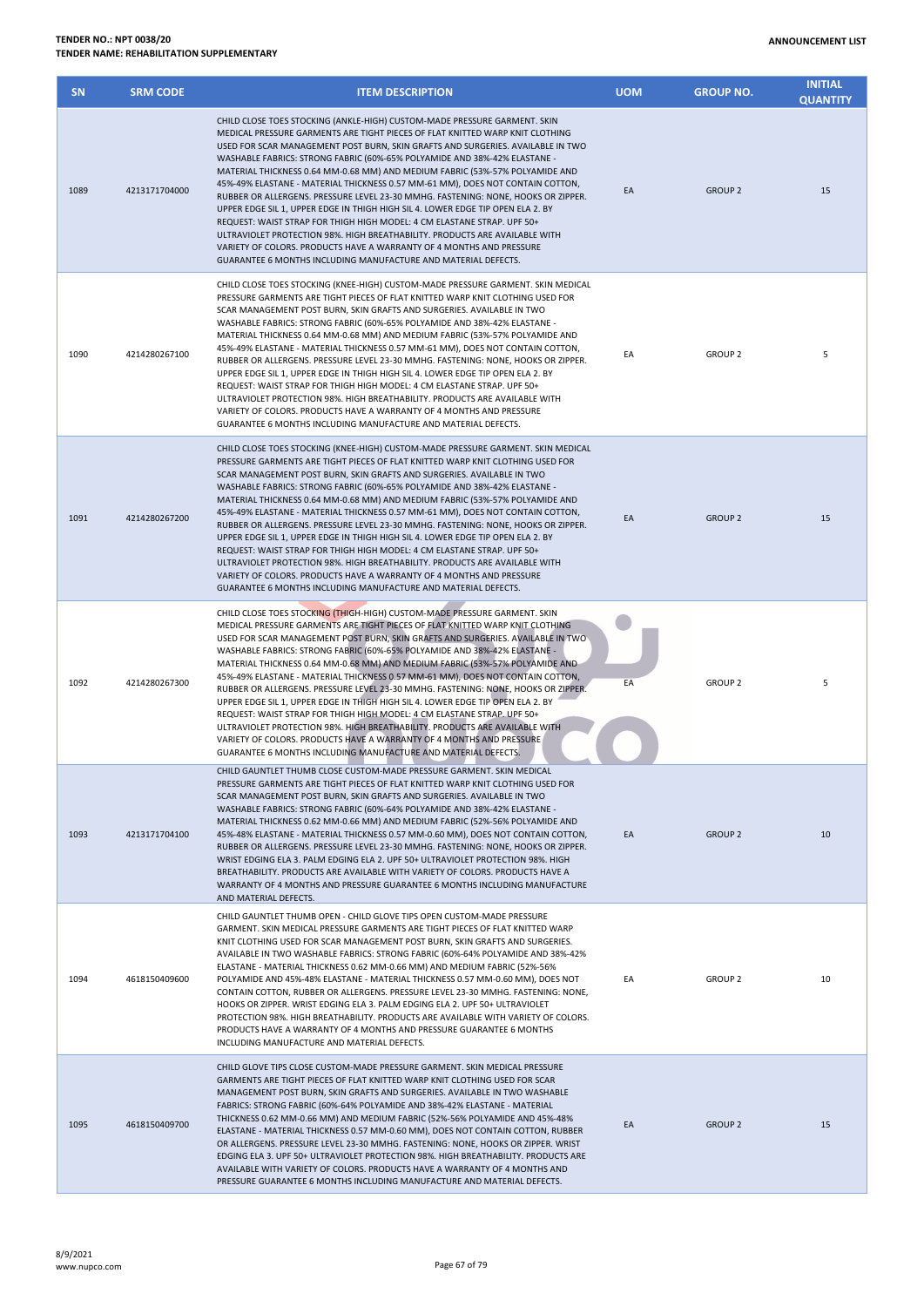| <b>SN</b> | <b>SRM CODE</b> | <b>ITEM DESCRIPTION</b>                                                                                                                                                                                                                                                                                                                                                                                                                                                                                                                                                                                                                                                                                                                                                                                                                                                                                                                         | <b>UOM</b> | <b>GROUP NO.</b> | <b>INITIAL</b><br><b>QUANTITY</b> |
|-----------|-----------------|-------------------------------------------------------------------------------------------------------------------------------------------------------------------------------------------------------------------------------------------------------------------------------------------------------------------------------------------------------------------------------------------------------------------------------------------------------------------------------------------------------------------------------------------------------------------------------------------------------------------------------------------------------------------------------------------------------------------------------------------------------------------------------------------------------------------------------------------------------------------------------------------------------------------------------------------------|------------|------------------|-----------------------------------|
| 1096      | 4618150409800   | CHILD GLOVE TIPS OPEN CUSTOM-MADE PRESSURE GARMENT. SKIN MEDICAL PRESSURE<br>GARMENTS ARE TIGHT PIECES OF FLAT KNITTED WARP KNIT CLOTHING USED FOR SCAR<br>MANAGEMENT POST BURN, SKIN GRAFTS AND SURGERIES. AVAILABLE IN TWO WASHABLE<br>FABRICS: STRONG FABRIC (60%-64% POLYAMIDE AND 38%-42% ELASTANE - MATERIAL<br>THICKNESS 0.62 MM-0.66 MM) AND MEDIUM FABRIC (52%-56% POLYAMIDE AND 45%-48%<br>ELASTANE - MATERIAL THICKNESS 0.57 MM-0.60 MM), DOES NOT CONTAIN COTTON, RUBBER<br>OR ALLERGENS. PRESSURE LEVEL 23-30 MMHG. FASTENING: NONE, HOOKS OR ZIPPER. WRIST<br>EDGING ELA 3. UPF 50+ ULTRAVIOLET PROTECTION 98%. HIGH BREATHABILITY. PRODUCTS ARE<br>AVAILABLE WITH VARIETY OF COLORS. PRODUCTS HAVE A WARRANTY OF 4 MONTHS AND<br>PRESSURE GUARANTEE 6 MONTHS INCLUDING MANUFACTURE AND MATERIAL DEFECTS.                                                                                                                         | EA         | <b>GROUP 2</b>   | 15                                |
| 1097      | 4618170000100   | CHILD HEAD BAND CUSTOM-MADE PRESSURE GARMENT. SKIN MEDICAL PRESSURE GARMENTS<br>ARE TIGHT PIECES OF FLAT KNITTED WARP KNIT CLOTHING USED FOR SCAR MANAGEMENT<br>POST BURN, SKIN GRAFTS AND SURGERIES. AVAILABLE IN TWO WASHABLE FABRICS: STRONG<br>FABRIC (60%-64% POLYAMIDE AND 38%-42% ELASTANE - MATERIAL THICKNESS 0.62 MM-0.66<br>MM) AND MEDIUM FABRIC (52%-56% POLYAMIDE AND 45%-48% ELASTANE - MATERIAL<br>THICKNESS 0.57 MM-0.60 MM), DOES NOT CONTAIN COTTON, RUBBER OR ALLERGENS.<br>PRESSURE LEVEL 23-30 MMHG. FASTENING: VELCRO. EDGING ELA 3. UPF 50+ ULTRAVIOLET<br>PROTECTION 98%. HIGH BREATHABILITY. PRODUCTS ARE AVAILABLE WITH VARIETY OF COLORS.<br>PRODUCTS HAVE A WARRANTY OF 4 MONTHS AND PRESSURE GUARANTEE 6 MONTHS<br>INCLUDING MANUFACTURE AND MATERIAL DEFECTS.                                                                                                                                                    | EA         | <b>GROUP 2</b>   | 5                                 |
| 1098      | 4221150902000   | CHILD HELMET FACE CLOSE CUSTOM-MADE PRESSURE GARMENT. SKIN MEDICAL PRESSURE<br>GARMENTS ARE TIGHT PIECES OF FLAT KNITTED WARP KNIT CLOTHING USED FOR SCAR<br>MANAGEMENT POST BURN, SKIN GRAFTS AND SURGERIES. AVAILABLE IN TWO WASHABLE<br>FABRICS: STRONG FABRIC (60%-64% POLYAMIDE AND 38%-42% ELASTANE - MATERIAL<br>THICKNESS 0.62 MM-0.66 MM) AND MEDIUM FABRIC (52%-56% POLYAMIDE AND 45%-48%<br>ELASTANE - MATERIAL THICKNESS 0.57 MM-0.60 MM), DOES NOT CONTAIN COTTON, RUBBER<br>OR ALLERGENS. PRESSURE LEVEL 23-30 MMHG. FASTENING: HOOKS OR OCCIPITAL ZIPPER.<br>EDGING ELA 3. UPF 50+ ULTRAVIOLET PROTECTION 98%. HIGH BREATHABILITY. PRODUCTS ARE<br>AVAILABLE WITH VARIETY OF COLORS. PRODUCTS HAVE A WARRANTY OF 4 MONTHS AND<br>PRESSURE GUARANTEE 6 MONTHS INCLUDING MANUFACTURE AND MATERIAL DEFECTS.                                                                                                                         | EA         | <b>GROUP 2</b>   | 5                                 |
| 1099      | 4221150902100   | CHILD HELMET FACE OPEN CUSTOM-MADE PRESSURE GARMENT. SKIN MEDICAL PRESSURE<br>GARMENTS ARE TIGHT PIECES OF FLAT KNITTED WARP KNIT CLOTHING USED FOR SCAR<br>MANAGEMENT POST BURN, SKIN GRAFTS AND SURGERIES. AVAILABLE IN TWO WASHABLE<br>FABRICS: STRONG FABRIC (60%-64% POLYAMIDE AND 38%-42% ELASTANE - MATERIAL<br>THICKNESS 0.62 MM-0.66 MM) AND MEDIUM FABRIC (52%-56% POLYAMIDE AND 45%-48%<br>ELASTANE - MATERIAL THICKNESS 0.57 MM-0.60 MM), DOES NOT CONTAIN COTTON, RUBBER<br>OR ALLERGENS. PRESSURE LEVEL 23-30 MMHG. FASTENING: HOOKS OR OCCIPITAL ZIPPER.<br>EDGING ELA 3. UPF 50+ ULTRAVIOLET PROTECTION 98%. HIGH BREATHABILITY. PRODUCTS ARE<br>AVAILABLE WITH VARIETY OF COLORS. PRODUCTS HAVE A WARRANTY OF 4 MONTHS AND<br>PRESSURE GUARANTEE 6 MONTHS INCLUDING MANUFACTURE AND MATERIAL DEFECTS.                                                                                                                          | EA         | <b>GROUP 2</b>   | 5                                 |
| 1100      | 4213171704200   | CHILD LEG (ANKLE-KNEE) CUSTOM-MADE PRESSURE GARMENT. SKIN MEDICAL PRESSURE<br>GARMENTS ARE TIGHT PIECES OF FLAT KNITTED WARP KNIT CLOTHING USED FOR SCAR<br>MANAGEMENT POST BURN, SKIN GRAFTS AND SURGERIES. AVAILABLE IN TWO WASHABLE<br>FABRICS: STRONG FABRIC (60%-65% POLYAMIDE AND 38%-42% ELASTANE - MATERIAL<br>THICKNESS 0.64 MM-0.68 MM) AND MEDIUM FABRIC (53%-57% POLYAMIDE AND 45%-49%<br>ELASTANE - MATERIAL THICKNESS 0.57 MM-61 MM), DOES NOT CONTAIN COTTON, RUBBER OR<br>ALLERGENS. PRESSURE LEVEL 23-30 MMHG. FASTENING: NONE, HOOKS OR ZIPPER. UPPER EDGE<br>SIL 4. UPPER EDGE IN KNEE-HIGH SIL 1. LOWER EDGE ELA 2. BY REQUEST: WAIST STRAP FOR<br>THIGH HIGH MODEL: 4 CM ELASTANE STRAP. UPF 50+ ULTRAVIOLET PROTECTION 98%. HIGH-<br>BREATHABILITY. PRODUCTS ARE AVAILABLE WITH VARIETY OF COLORS. PRODUCTS HAVE A<br>WARRANTY OF 4 MONTHS AND PRESSURE GUARANTEE 6 MONTHS INCLUDING MANUFACTURE<br>AND MATERIAL DEFECTS. | EA         | <b>GROUP 2</b>   | 5                                 |
| 1101      | 4214280267400   | CHILD LEG (ANKLE-THIGH) CUSTOM-MADE PRESSURE GARMENT. SKIN MEDICAL PRESSURE<br>GARMENTS ARE TIGHT PIECES OF FLAT KNITTED WARP KNIT CLOTHING USED FOR SCAR<br>MANAGEMENT POST BURN, SKIN GRAFTS AND SURGERIES. AVAILABLE IN TWO WASHABLE<br>FABRICS: STRONG FABRIC (60%-65% POLYAMIDE AND 38%-42% ELASTANE - MATERIAL<br>THICKNESS 0.64 MM-0.68 MM) AND MEDIUM FABRIC (53%-57% POLYAMIDE AND 45%-49%<br>ELASTANE - MATERIAL THICKNESS 0.57 MM-61 MM), DOES NOT CONTAIN COTTON, RUBBER OR<br>ALLERGENS. PRESSURE LEVEL 23-30 MMHG. FASTENING: NONE, HOOKS OR ZIPPER. UPPER EDGE<br>SIL 4. UPPER EDGE IN KNEE-HIGH SIL 1. LOWER EDGE ELA 2. BY REQUEST: WAIST STRAP FOR<br>THIGH HIGH MODEL: 4 CM ELASTANE STRAP. UPF 50+ ULTRAVIOLET PROTECTION 98%. HIGH<br>BREATHABILITY. PRODUCTS ARE AVAILABLE WITH VARIETY OF COLORS. PRODUCTS HAVE A<br>WARRANTY OF 4 MONTHS AND PRESSURE GUARANTEE 6 MONTHS INCLUDING MANUFACTURE<br>AND MATERIAL DEFECTS. | EA         | <b>GROUP 2</b>   | 10                                |
| 1102      | 4214280267500   | CHILD LEG (KNEE-THIGH) CUSTOM-MADE PRESSURE GARMENT. SKIN MEDICAL PRESSURE<br>GARMENTS ARE TIGHT PIECES OF FLAT KNITTED WARP KNIT CLOTHING USED FOR SCAR<br>MANAGEMENT POST BURN, SKIN GRAFTS AND SURGERIES. AVAILABLE IN TWO WASHABLE<br>FABRICS: STRONG FABRIC (60%-65% POLYAMIDE AND 38%-42% ELASTANE - MATERIAL<br>THICKNESS 0.64 MM-0.68 MM) AND MEDIUM FABRIC (53%-57% POLYAMIDE AND 45%-49%<br>ELASTANE - MATERIAL THICKNESS 0.57 MM-61 MM), DOES NOT CONTAIN COTTON, RUBBER OR<br>ALLERGENS. PRESSURE LEVEL 23-30 MMHG. FASTENING: NONE, HOOKS OR ZIPPER. UPPER EDGE<br>SIL 4. UPPER EDGE IN KNEE-HIGH SIL 1. LOWER EDGE ELA 2. BY REQUEST: WAIST STRAP FOR<br>THIGH HIGH MODEL: 4 CM ELASTANE STRAP. UPF 50+ ULTRAVIOLET PROTECTION 98%. HIGH<br>BREATHABILITY. PRODUCTS ARE AVAILABLE WITH VARIETY OF COLORS. PRODUCTS HAVE A<br>WARRANTY OF 4 MONTHS AND PRESSURE GUARANTEE 6 MONTHS INCLUDING MANUFACTURE<br>AND MATERIAL DEFECTS   | EA         | GROUP 2          | 10                                |
| 1103      | 4214280267600   | CHILD OPEN TOES FOOT GLOVE CUSTOM-MADE PRESSURE GARMENT. SKIN MEDICAL PRESSURE<br>GARMENTS ARE TIGHT PIECES OF FLAT KNITTED WARP KNIT CLOTHING USED FOR SCAR<br>MANAGEMENT POST BURN, SKIN GRAFTS AND SURGERIES. AVAILABLE IN TWO WASHABLE<br>FABRICS: STRONG FABRIC (60%-65% POLYAMIDE AND 38%-42% ELASTANE - MATERIAL<br>THICKNESS 0.64 MM-0.68 MM) AND MEDIUM FABRIC (53%-57% POLYAMIDE AND 45%-49%<br>ELASTANE - MATERIAL THICKNESS 0.57 MM-61 MM), DOES NOT CONTAIN COTTON, RUBBER OR<br>ALLERGENS. PRESSURE LEVEL 23-30 MMHG. UPF 50+ ULTRAVIOLET PROTECTION 98%. HIGH                                                                                                                                                                                                                                                                                                                                                                    | EA         | <b>GROUP 2</b>   | 5                                 |

BREATHABILITY. PRODUCTS HAVE A WARRANTY OF 4 MONTHS AND PRESSURE GUARANTEE 6

MONTHS INCLUDING MANUFACTURE AND MATERIAL DEFECTS.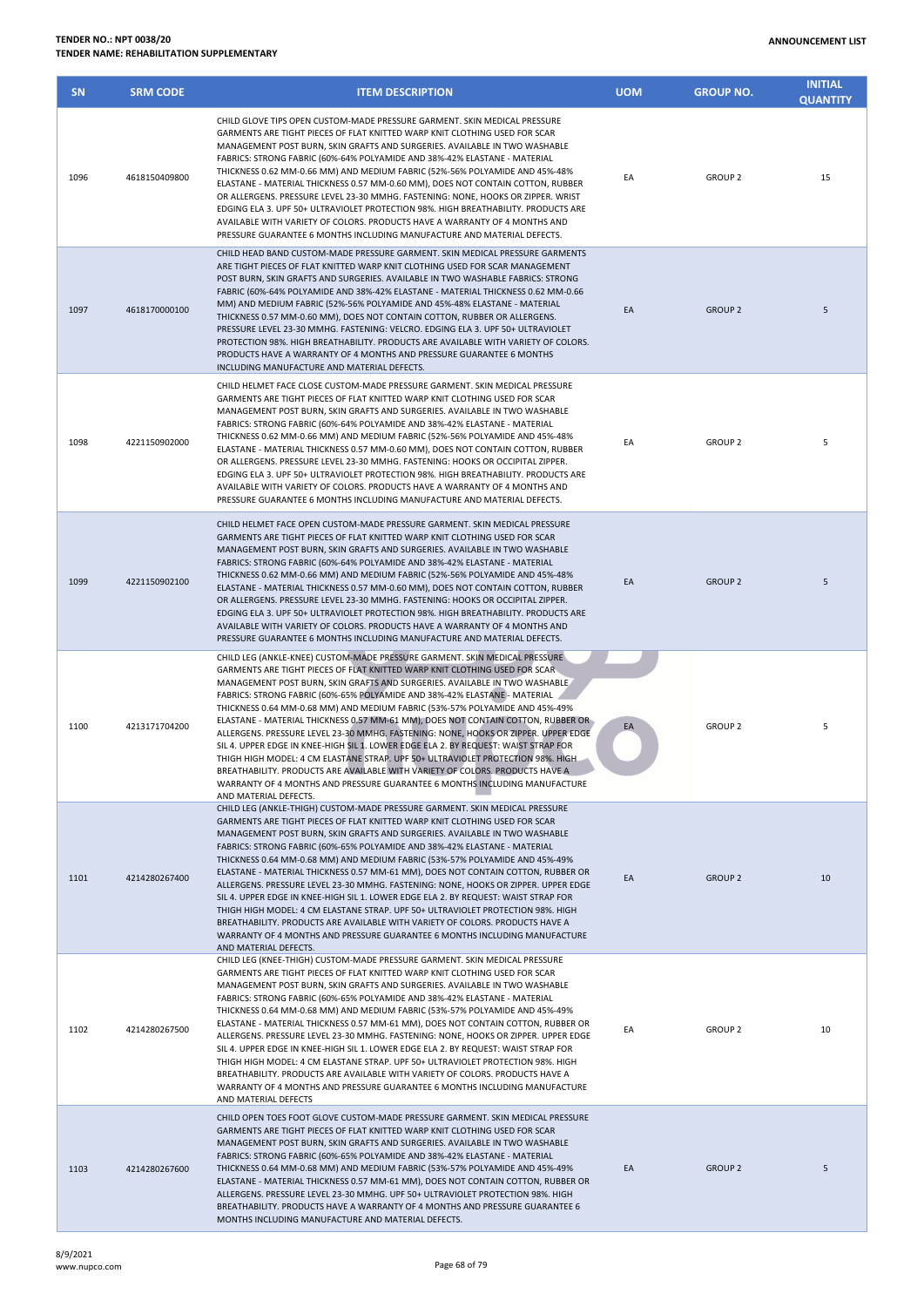| <b>SN</b> | <b>SRM CODE</b> | <b>ITEM DESCRIPTION</b>                                                                                                                                                                                                                                                                                                                                                                                                                                                                                                                                                                                                                                                                                                                                                                                                                                                                                                                                                                            | <b>UOM</b> | <b>GROUP NO.</b> | <b>INITIAL</b><br><b>QUANTITY</b> |
|-----------|-----------------|----------------------------------------------------------------------------------------------------------------------------------------------------------------------------------------------------------------------------------------------------------------------------------------------------------------------------------------------------------------------------------------------------------------------------------------------------------------------------------------------------------------------------------------------------------------------------------------------------------------------------------------------------------------------------------------------------------------------------------------------------------------------------------------------------------------------------------------------------------------------------------------------------------------------------------------------------------------------------------------------------|------------|------------------|-----------------------------------|
| 1104      | 4214280267700   | CHILD OPEN TOES FOOT GLOVE STOCKING (ANKLE-HIGH) CUSTOM-MADE PRESSURE GARMENT.<br>SKIN MEDICAL PRESSURE GARMENTS ARE TIGHT PIECES OF FLAT KNITTED WARP KNIT<br>CLOTHING USED FOR SCAR MANAGEMENT POST BURN, SKIN GRAFTS AND SURGERIES. STRONG<br>FABRIC (60%-65% POLYAMIDE AND 38%-42% ELASTANE - MATERIAL THICKNESS 0.64 MM-0.68<br>MM) AND MEDIUM FABRIC (53%-57% POLYAMIDE AND 45%-49% ELASTANE - MATERIAL<br>THICKNESS 0.57 MM-61 MM), DOES NOT CONTAIN COTTON, RUBBER OR ALLERGENS. PRESSURE<br>LEVEL 23-30 MMHG. FASTENING: NONE, HOOKS OR ZIPPER. UPPER EDGE SIL 1, UPPER EDGE IN<br>THIGH HIGH SIL 4. LOWER EDGE TIP OPEN ELA 2. BY REQUEST: WAIST STRAP FOR THIGH HIGH<br>MODEL: 4 CM ELASTANE STRAP. UPF 50+ ULTRAVIOLET PROTECTION 98%. HIGH<br>BREATHABILITY. PRODUCTS ARE AVAILABLE WITH VARIETY OF COLORS. PRODUCTS HAVE A<br>WARRANTY OF 4 MONTHS AND PRESSURE GUARANTEE 6 MONTHS INCLUDING MANUFACTURE<br>AND MATERIAL DEFECTS.                                                    | EA         | <b>GROUP 2</b>   | 5                                 |
| 1105      | 4214280267800   | CHILD OPEN TOES FOOT GLOVE STOCKING (KNEE-HIGH) CUSTOM-MADE PRESSURE GARMENT.<br>SKIN MEDICAL PRESSURE GARMENTS ARE TIGHT PIECES OF FLAT KNITTED WARP KNIT<br>CLOTHING USED FOR SCAR MANAGEMENT POST BURN, SKIN GRAFTS AND SURGERIES.<br>AVAILABLE IN TWO WASHABLE STRONG FABRIC (60%-65% POLYAMIDE AND 38%-42%<br>ELASTANE - MATERIAL THICKNESS 0.64 MM-0.68 MM) AND MEDIUM FABRIC (53%-57%<br>POLYAMIDE AND 45%-49% ELASTANE - MATERIAL THICKNESS 0.57 MM-61 MM), DOES NOT<br>CONTAIN COTTON, RUBBER OR ALLERGENS. PRESSURE LEVEL 23-30 MMHG. FASTENING: NONE,<br>HOOKS OR ZIPPER. UPPER EDGE SIL 1, UPPER EDGE IN THIGH HIGH SIL 4. LOWER EDGE TIP OPEN<br>ELA 2. BY REQUEST: WAIST STRAP FOR THIGH HIGH MODEL: 4 CM ELASTANE STRAP. UPF 50+<br>ULTRAVIOLET PROTECTION 98%. HIGH BREATHABILITY, PRODUCTS ARE AVAILABLE WITH<br>VARIETY OF COLORS. PRODUCTS HAVE A WARRANTY OF 4 MONTHS AND PRESSURE<br>GUARANTEE 6 MONTHS INCLUDING MANUFACTURE AND MATERIAL DEFECTS.                           | EA         | <b>GROUP 2</b>   | 5                                 |
| 1106      | 4214280267900   | CHILD OPEN TOES FOOT GLOVE STOCKING (THIGH-HIGH) CUSTOM-MADE PRESSURE GARMENT.<br>SKIN MEDICAL PRESSURE GARMENTS ARE TIGHT PIECES OF FLAT KNITTED WARP KNIT<br>CLOTHING USED FOR SCAR MANAGEMENT POST BURN, SKIN GRAFTS AND SURGERIES.<br>AVAILABLE IN TWO WASHABLE FABRICS: STRONG FABRIC (60%-65% POLYAMIDE AND 38%-42%<br>ELASTANE - MATERIAL THICKNESS 0.64 MM-0.68 MM) AND MEDIUM FABRIC (53%-57%<br>POLYAMIDE AND 45%-49% ELASTANE - MATERIAL THICKNESS 0.57 MM-61 MM), DOES NOT<br>CONTAIN COTTON, RUBBER OR ALLERGENS. PRESSURE LEVEL 23-30 MMHG. FASTENING: NONE,<br>HOOKS OR ZIPPER. UPPER EDGE SIL 1, UPPER EDGE IN THIGH HIGH SIL 4. LOWER EDGE TIP OPEN<br>ELA 2. BY REQUEST: WAIST STRAP FOR THIGH HIGH MODEL: 4 CM ELASTANE STRAP. UPF 50+<br>ULTRAVIOLET PROTECTION 98%. HIGH BREATHABILITY. PRODUCTS ARE AVAILABLE WITH<br>VARIETY OF COLORS. PRODUCTS HAVE A WARRANTY OF 4 MONTHS AND PRESSURE<br>GUARANTEE 6 MONTHS INCLUDING MANUFACTURE AND MATERIAL DEFECTS.                 | EA         | GROUP 2          | 5                                 |
| 1107      | 4213171704300   | CHILD OPEN TOES STOCKING (ANKLE-HIGH) CUSTOM-MADE PRESSURE GARMENT. SKIN<br>MEDICAL PRESSURE GARMENTS ARE TIGHT PIECES OF FLAT KNITTED WARP KNIT CLOTHING<br>USED FOR SCAR MANAGEMENT POST BURN, SKIN GRAFTS AND SURGERIES. AVAILABLE IN TWO<br>WASHABLE FABRICS: STRONG FABRIC (P91 - 61% PSTRONG FABRIC (60%-65% POLYAMIDE AND<br>38%-42% ELASTANE - MATERIAL THICKNESS 0.64 MM-0.68 MM) AND MEDIUM FABRIC (53%-<br>57% POLYAMIDE AND 45%-49% ELASTANE - MATERIAL THICKNESS 0.57 MM-61 MM), DOES NOT<br>CONTAIN COTTON, RUBBER OR ALLERGENS. PRESSURE LEVEL 23-30 MMHG. FASTENING: NONE,<br>HOOKS OR ZIPPER. UPPER EDGE SIL 1, UPPER EDGE IN THIGH HIGH SIL 4. LOWER EDGE TIP OPEN<br>ELA 2. BY REQUEST: WAIST STRAP FOR THIGH HIGH MODEL: 4 CM ELASTANE STRAP. UPF 50+<br>ULTRAVIOLET PROTECTION 98%. HIGH BREATHABILITY. PRODUCTS ARE AVAILABLE WITH<br>VARIETY OF COLORS. PRODUCTS HAVE A WARRANTY OF 4 MONTHS AND PRESSURE<br>GUARANTEE 6 MONTHS INCLUDING MANUFACTURE AND MATERIAL DEFECTS. | EA         | <b>GROUP 2</b>   | 15                                |
| 1108      | 4213171704400   | CHILD OPEN TOES STOCKING (KNEE-HIGH) CUSTOM-MADE PRESSURE GARMENT. SKIN MEDICAL<br>PRESSURE GARMENTS ARE TIGHT PIECES OF FLAT KNITTED WARP KNIT CLOTHING USED FOR<br>SCAR MANAGEMENT POST BURN, SKIN GRAFTS AND SURGERIES. AVAILABLE IN TWO<br>WASHABLE FABRICS: STRONG FABRIC (60%-65% POLYAMIDE AND 38%-42% ELASTANE -<br>MATERIAL THICKNESS 0.64 MM-0.68 MM) AND MEDIUM FABRIC (53%-57% POLYAMIDE AND<br>45%-49% ELASTANE - MATERIAL THICKNESS 0.57 MM-61 MM), DOES NOT CONTAIN COTTON,<br>RUBBER OR ALLERGENS. PRESSURE LEVEL 23-30 MMHG. FASTENING: NONE, HOOKS OR ZIPPER.<br>UPPER EDGE SIL 1, UPPER EDGE IN THIGH HIGH SIL 4. LOWER EDGE TIP OPEN ELA 2. BY<br>REQUEST: WAIST STRAP FOR THIGH HIGH MODEL: 4 CM ELASTANE STRAP. UPF 50+<br>ULTRAVIOLET PROTECTION 98%. HIGH BREATHABILITY. PRODUCTS ARE AVAILABLE WITH<br>VARIETY OF COLORS. PRODUCTS HAVE A WARRANTY OF 4 MONTHS AND PRESSURE<br>GUARANTEE 6 MONTHS INCLUDING MANUFACTURE AND MATERIAL DEFECTS.                             | EA         | <b>GROUP 2</b>   | 15                                |
| 1109      | 4213171704500   | CHILD OPEN TOES STOCKING (THIGH-HIGH) CUSTOM-MADE PRESSURE GARMENT. SKIN<br>MEDICAL PRESSURE GARMENTS ARE TIGHT PIECES OF FLAT KNITTED WARP KNIT CLOTHING<br>USED FOR SCAR MANAGEMENT POST BURN, SKIN GRAFTS AND SURGERIES. AVAILABLE IN TWO<br>WASHABLE FABRICS: STRONG FABRIC (60%-65% POLYAMIDE AND 38%-42% ELASTANE -<br>MATERIAL THICKNESS 0.64 MM-0.68 MM) AND MEDIUM FABRIC (53%-57% POLYAMIDE AND<br>45%-49% ELASTANE - MATERIAL THICKNESS 0.57 MM-61 MM), DOES NOT CONTAIN COTTON,<br>RUBBER OR ALLERGENS. PRESSURE LEVEL 23-30 MMHG. FASTENING: NONE, HOOKS OR ZIPPER.<br>UPPER EDGE SIL 1, UPPER EDGE IN THIGH HIGH SIL 4. LOWER EDGE TIP OPEN ELA 2. BY<br>REQUEST: WAIST STRAP FOR THIGH HIGH MODEL: 4 CM ELASTANE STRAP. UPF 50+<br>ULTRAVIOLET PROTECTION 98%. HIGH BREATHABILITY. PRODUCTS ARE AVAILABLE WITH<br>VARIETY OF COLORS. PRODUCTS HAVE A WARRANTY OF 4 MONTHS AND PRESSURE<br>GUARANTEE 6 MONTHS INCLUDING MANUFACTURE AND MATERIAL DEFECTS.                            | EA         | <b>GROUP 2</b>   | 5                                 |
| 1110      | 4224180302100   | CHILD PRESSURE COLLAR - CHILD PRESSURE COLLAR CUSTOM MADE PRESSURE GARMENT. SKIN<br>MEDICAL PRESSURE GARMENTS ARE TIGHT PIECES OF FLAT KNITTED WARP KNIT CLOTHING<br>USED FOR SCAR MANAGEMENT POST BURN, SKIN GRAFTS AND SURGERIES. AVAILABLE IN TWO<br>WASHABLE FABRICS: STRONG FABRIC (60%-64% POLYAMIDE AND 38%-42% ELASTANE -<br>MATERIAL THICKNESS 0.62 MM-0.66 MM) AND MEDIUM FABRIC (52%-56% POLYAMIDE AND<br>45%-48% ELASTANE - MATERIAL THICKNESS 0.57 MM-0.60 MM), DOES NOT CONTAIN COTTON,<br>RUBBER OR ALLERGENS. MATERIAL FILLED WITH 3 MM NEOPRENE. FASTENING WITH VELCRO<br>IN THE BACK OF THE NECK. ADJUSTABLE PRESSURE LEVEL. UPF 50+ ULTRAVIOLET PROTECTION<br>98%. HIGH BREATHABILITY. PRODUCTS ARE AVAILABLE WITH VARIETY OF COLORS. PRODUCTS<br>HAVE A WARRANTY OF 4 MONTHS AND PRESSURE GUARANTEE 6 MONTHS INCLUDING                                                                                                                                                         | EA         | <b>GROUP 2</b>   | 5                                 |

MANUFACTURE AND MATERIAL DEFECTS.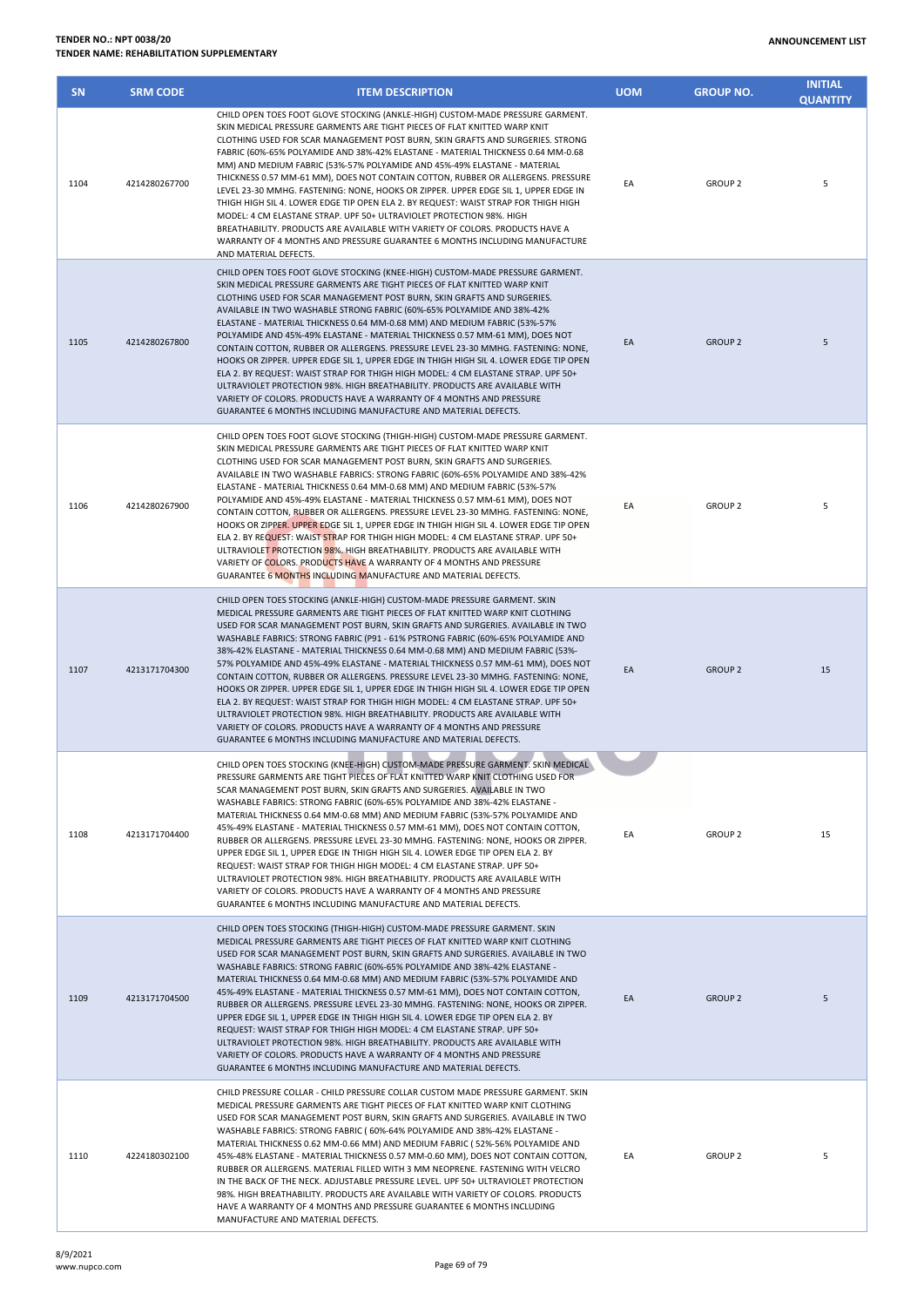| <b>SN</b> | <b>SRM CODE</b> | <b>ITEM DESCRIPTION</b>                                                                                                                                                                                                                                                                                                                                                                                                                                                                                                                                                                                                                                                                                                                                                                                                                                                                                                                                                                                                      | <b>UOM</b> | <b>GROUP NO.</b> | <b>INITIAL</b><br><b>QUANTITY</b> |
|-----------|-----------------|------------------------------------------------------------------------------------------------------------------------------------------------------------------------------------------------------------------------------------------------------------------------------------------------------------------------------------------------------------------------------------------------------------------------------------------------------------------------------------------------------------------------------------------------------------------------------------------------------------------------------------------------------------------------------------------------------------------------------------------------------------------------------------------------------------------------------------------------------------------------------------------------------------------------------------------------------------------------------------------------------------------------------|------------|------------------|-----------------------------------|
| 1111      | 4231250001600   | CHILD SLEEVE FASTENING 3 - CHILD SLEEVE FASTENING MODEL 3 IS A SHORT SLEEVE IN THE<br>OPPOSITE ARM TO HOLD THE THERAPEUTIC SLEEVE IN PLACE. AVAILABLE FOR ALL SLEEVES<br>REACHING THE AXILLA. AVAILABLE IN TWO WASHABLE FABRICS: STRONG FABRIC (60%-64%<br>POLYAMIDE AND 38%-42% ELASTANE - MATERIAL THICKNESS 0.62 MM-0.66 MM) AND<br>MEDIUM FABRIC (52%-56% POLYAMIDE AND 45%-48% ELASTANE - MATERIAL THICKNESS 0.57<br>MM-0.60 MM), DOES NOT CONTAIN COTTON, RUBBER OR ALLERGENS. PRESSURE LEVEL 23-30<br>MMHG. FASTENING: HOOKS OR ZIPPER. NECKLINE ELA 3. HEMLINE SIL 1. EDGE OF OPPOSITE<br>SLEEVE ELA 2.UPF 50+ ULTRAVIOLET PROTECTION 98%. HIGH BREATHABILITY. PRODUCTS ARE<br>AVAILABLE WITH VARIETY OF COLORS. PRODUCTS HAVE A WARRANTY OF 4 MONTHS AND<br>PRESSURE GUARANTEE 6 MONTHS INCLUDING MANUFACTURE AND MATERIAL DEFECTS.                                                                                                                                                                                 | EA         | <b>GROUP 2</b>   | 5                                 |
| 1112      | 4231250001400   | CHILD SLEEVE FASTENING MODEL 1 IS AN ELASTIC STRAP RUNNING UNDER THE BREAST TO<br>HOLD THE SLEEVE UP. FASTENING WITH VELCRO. AVAILABLE FOR ALL SLEEVES REACHING THE                                                                                                                                                                                                                                                                                                                                                                                                                                                                                                                                                                                                                                                                                                                                                                                                                                                          | EA         | <b>GROUP 2</b>   | 5                                 |
| 1113      | 4231250001500   | AXILLA. MATERIAL: ELASTANE BAND 3 CM WIDTH (ELA1).<br>CHILD SLEEVE FASTENING MODEL 2 IS AN ELASTIC STRAP RUNNING UNDER THE AXILLA TO HOLD<br>THE SLEEVE UP. FASTENING WITH VELCRO. AVAILABLE FOR ALL SLEEVES REACHING THE AXILLA.<br>MATERIAL: ELASTANE BAND 3 CM WIDTH (ELA1).                                                                                                                                                                                                                                                                                                                                                                                                                                                                                                                                                                                                                                                                                                                                              | EA         | <b>GROUP 2</b>   | 5                                 |
| 1114      | 4214280001200   | CHILD WAIST STRAP FOR THIGH-HIGH MODELS. 4 CM WIDE ELASTANE BAND ATTACH WITH<br>VELCRO AROUND WAIST.                                                                                                                                                                                                                                                                                                                                                                                                                                                                                                                                                                                                                                                                                                                                                                                                                                                                                                                         | EA         | <b>GROUP 2</b>   | 5                                 |
| 1115      | 4214280268000   | CLOSE TOES FOOT GLOVE STOCKING ADULT (KNEE-HIGH) - ADULT CLOSE TOES STOCKING (KNEE-<br>HIGH) CUSTOM-MADE PRESSURE GARMENT. SKIN MEDICAL PRESSURE GARMENTS ARE TIGHT<br>PIECES OF FLAT KNITTED WARP KNIT CLOTHING USED FOR SCAR MANAGEMENT POST BURN,<br>SKIN GRAFTS AND SURGERIES. AVAILABLE IN TWO WASHABLE FABRICS: STRONG FABRIC (60%-<br>65% POLYAMIDE AND 38%-42% ELASTANE - MATERIAL THICKNESS 0.64 MM-0.68 MM) AND<br>MEDIUM FABRIC (53%-57% POLYAMIDE AND 45%-49% ELASTANE - MATERIAL THICKNESS 0.57<br>MM-61 MM), DOES NOT CONTAIN COTTON, RUBBER OR ALLERGENS. PRESSURE LEVEL 23-30<br>MMHG. FASTENING: NONE, HOOKS OR ZIPPER. UPPER EDGE SIL 1, UPPER EDGE IN THIGH HIGH<br>SIL 4. LOWER EDGE TIP OPEN ELA 2. BY REQUEST: WAIST STRAP FOR THIGH HIGH MODEL: 4 CM<br>ELASTANE STRAP. UPF 50+ ULTRAVIOLET PROTECTION 98%. HIGH BREATHABILITY. PRODUCTS<br>ARE AVAILABLE WITH VARIETY OF COLORS. PRODUCTS HAVE A WARRANTY OF 4 MONTHS AND<br>PRESSURE GUARANTEE 6 MONTHS INCLUDING MANUFACTURE AND MATERIAL DEFECTS. | EA         | <b>GROUP 2</b>   | 5                                 |
| 1116      | 4213171704700   | DULT (TO ELBOW) SLEEVE GLOVE TIPS OPEN CUSTOM-MADE PRESSURE GARMENT. SKIN<br>MEDICAL PRESSURE GARMENTS ARE TIGHT PIECES OF FLAT KNITTED WARP KNIT CLOTHING<br>USED FOR SCAR MANAGEMENT POST BURN, SKIN GRAFTS AND SURGERIES. AVAILABLE IN TWO<br>WASHABLE FABRICS: STRONG FABRIC (60%-65% POLYAMIDE AND 38%-42% ELASTANE -<br>MATERIAL THICKNESS 0.64 MM-0.68 MM) AND MEDIUM FABRIC (53%-57% POLYAMIDE AND<br>45%-49% ELASTANE - MATERIAL THICKNESS 0.57 MM-61 MM), DOES NOT CONTAIN COTTON,<br>RUBBER OR ALLERGENS. PRESSURE LEVEL 23-30 MMHG. FASTENING: NONE, HOOKS, OR ZIPPER.<br>UPPER EDGE SIL 1. UPF 50+ ULTRAVIOLET PROTECTION 98%. HIGH BREATHABILITY. PRODUCTS<br>ARE AVAILABLE WITH VARIETY OF COLORS. PRODUCTS HAVE A WARRANTY OF 4 MONTHS AND<br>PRESSURE GUARANTEE 6 MONTHS INCLUDING MANUFACTURE AND MATERIAL DEFECTS.                                                                                                                                                                                        | EA         | <b>GROUP 2</b>   | 5                                 |
| 1117      | 4618152706300   | PANTS LONG LEG WITH CLOSE TOE STOCKING BOYS CUSTOM MADE PRESSURE GARMENT. SKIN<br>MEDICAL PRESSURE GARMENTS ARE TIGHT PIECES OF FLAT KNITTED WARP KNIT CLOTHING<br>USED FOR SCAR MANAGEMENT POST BURN, SKIN GRAFTS AND SURGERIES. AVAILABLE IN TWO<br>WASHABLE FABRICS: STRONG FABRIC (60%-65% POLYAMIDE AND 38%-42% ELASTANE -<br>MATERIAL THICKNESS 0.64 MM-0.68 MM) AND MEDIUM FABRIC (53%-57% POLYAMIDE AND<br>45%-49% ELASTANE - MATERIAL THICKNESS 0.57 MM-61 MM), DOES NOT CONTAIN COTTON,<br>RUBBER OR ALLERGENS. PRESSURE LEVEL 23-30 MMHG. FASTENING: WAIST ELA 1. LEG<br>OPENING ELA 2. UPF 50+ ULTRAVIOLET PROTECTION 98%. HIGH BREATHABILITY. PRODUCTS<br>ARE AVAILABLE WITH VARIETY OF COLORS. PRODUCTS HAVE A WARRANTY OF 4 MONTHS AND<br>PRESSURE GUARANTEE 6 MONTHS INCLUDING MANUFACTURE AND MATERIAL DEFECTS.                                                                                                                                                                                             | EA         | <b>GROUP 2</b>   | 5                                 |
| 1118      | 4618152706400   | PANTS LONG LEG WITH CLOSE TOE STOCKING GIRLS CUSTOM MADE PRESSURE GARMENT. SKIN<br>MEDICAL PRESSURE GARMENTS ARE TIGHT PIECES OF FLAT KNITTED WARP KNIT CLOTHING<br>USED FOR SCAR MANAGEMENT POST BURN, SKIN GRAFTS AND SURGERIES. AVAILABLE IN TWO<br>WASHABLE FABRICS: STRONG FABRIC (60%-65% POLYAMIDE AND 38%-42% ELASTANE -<br>MATERIAL THICKNESS 0.64 MM-0.68 MM) AND MEDIUM FABRIC (53%-57% POLYAMIDE AND<br>45%-49% ELASTANE - MATERIAL THICKNESS 0.57 MM-61 MM), DOES NOT CONTAIN COTTON,<br>RUBBER OR ALLERGENS. PRESSURE LEVEL 23-30 MMHG. FASTENING: WAIST ELA 1. LEG<br>OPENING ELA 2. UPF 50+ ULTRAVIOLET PROTECTION 98%. HIGH BREATHABILITY, PRODUCTS<br>ARE AVAILABLE WITH VARIETY OF COLORS. PRODUCTS HAVE A WARRANTY OF 4 MONTHS AND<br>PRESSURE GUARANTEE 6 MONTHS INCLUDING MANUFACTURE AND MATERIAL DEFECTS.                                                                                                                                                                                            | EA         | <b>GROUP 2</b>   | 5                                 |
| 1119      | 4618152706500   | PANTS LONG LEG WITH CLOSE TOE STOCKING MEN CUSTOM MADE PRESSURE GARMENT. SKIN<br>MEDICAL PRESSURE GARMENTS ARE TIGHT PIECES OF FLAT KNITTED WARP KNIT CLOTHING<br>USED FOR SCAR MANAGEMENT POST BURN, SKIN GRAFTS AND SURGERIES. AVAILABLE IN TWO<br>WASHABLE FABRICS: STRONG FABRIC (60%-65% POLYAMIDE AND 38%-42% ELASTANE -<br>MATERIAL THICKNESS 0.64 MM-0.68 MM) AND MEDIUM FABRIC (53%-57% POLYAMIDE AND<br>45%-49% ELASTANE - MATERIAL THICKNESS 0.57 MM-61 MM), DOES NOT CONTAIN COTTON,<br>RUBBER OR ALLERGENS. PRESSURE LEVEL 23-30 MMHG. FASTENING: WAIST ELA 1. LEG<br>OPENING ELA 2. UPF 50+ ULTRAVIOLET PROTECTION 98%. HIGH BREATHABILITY. PRODUCTS<br>ARE AVAILABLE WITH VARIETY OF COLORS. PRODUCTS HAVE A WARRANTY OF 4 MONTHS AND<br>PRESSURE GUARANTEE 6 MONTHS INCLUDING MANUFACTURE AND MATERIAL DEFECTS.                                                                                                                                                                                              | EA         | <b>GROUP 2</b>   | 5                                 |
| 1120      | 4618152706600   | PANTS LONG LEG WITH CLOSE TOE STOCKING WOMEN CUSTOM MADE PRESSURE GARMENT.<br>SKIN MEDICAL PRESSURE GARMENTS ARE TIGHT PIECES OF FLAT KNITTED WARP KNIT<br>CLOTHING USED FOR SCAR MANAGEMENT POST BURN, SKIN GRAFTS AND SURGERIES.<br>AVAILABLE IN TWO WASHABLE FABRICS: STRONG FABRIC (60%-65% POLYAMIDE AND 38%-42%<br>ELASTANE - MATERIAL THICKNESS 0.64 MM-0.68 MM) AND MEDIUM FABRIC (53%-57%<br>POLYAMIDE AND 45%-49% ELASTANE - MATERIAL THICKNESS 0.57 MM-61 MM), DOES NOT<br>CONTAIN COTTON, RUBBER OR ALLERGENS. PRESSURE LEVEL 23-30 MMHG. FASTENING: WAIST<br>ELA 1. LEG OPENING ELA 2. UPF 50+ ULTRAVIOLET PROTECTION 98%. HIGH BREATHABILITY.<br>PRODUCTS ARE AVAILABLE WITH VARIETY OF COLORS. PRODUCTS HAVE A WARRANTY OF 4<br>MONTHS AND PRESSURE GUARANTEE 6 MONTHS INCLUDING MANUFACTURE AND MATERIAL<br>DEFECTS.                                                                                                                                                                                         | EA         | <b>GROUP 2</b>   | 5                                 |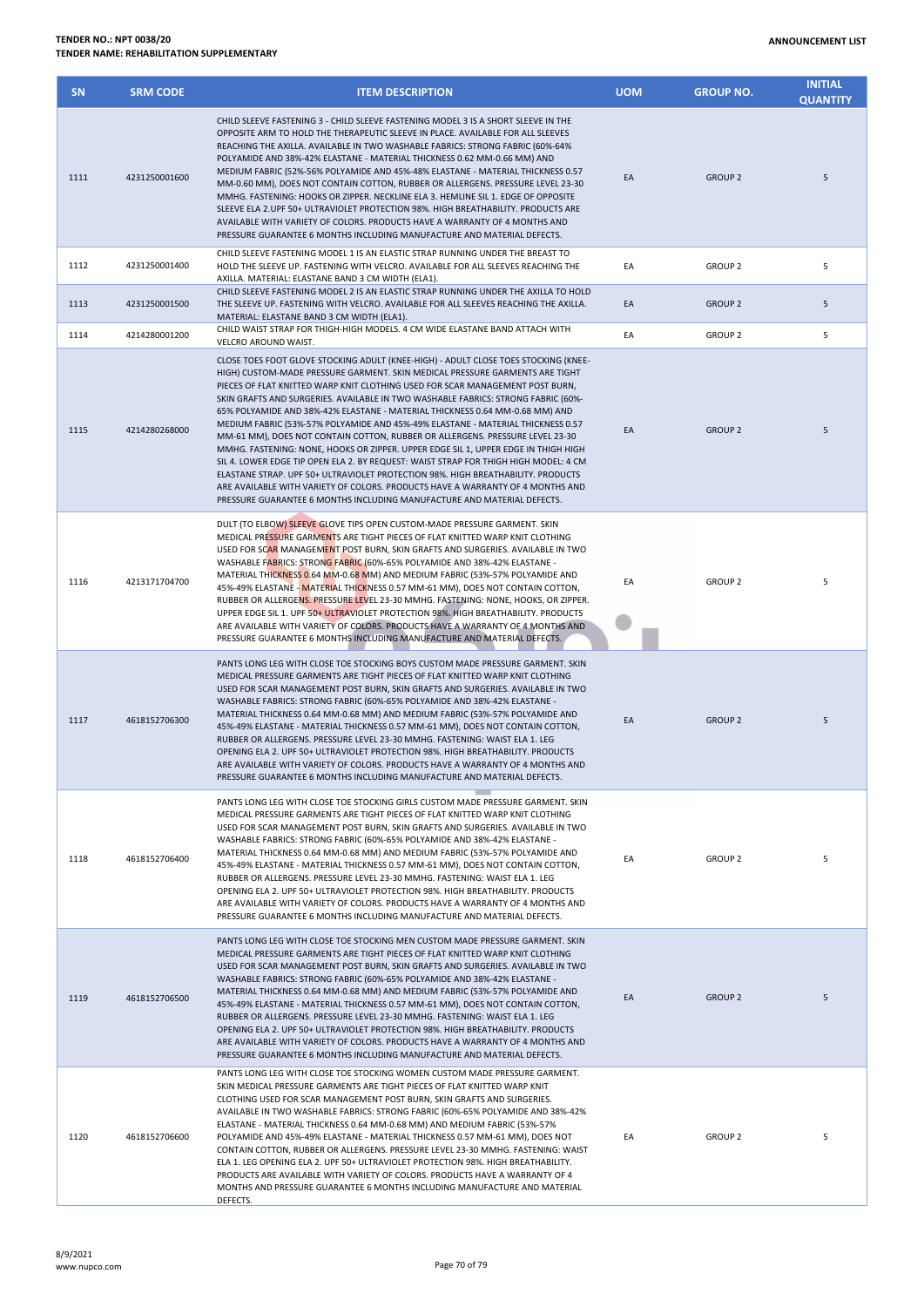| <b>SN</b> | <b>SRM CODE</b> | <b>ITEM DESCRIPTION</b>                                                                                                                                                                                                                                                                                                                                                                                                                                                                                                                                                                                                                                                                                                                                                                                                             | <b>UOM</b> | <b>GROUP NO.</b> | <b>INITIAL</b><br><b>QUANTITY</b> |
|-----------|-----------------|-------------------------------------------------------------------------------------------------------------------------------------------------------------------------------------------------------------------------------------------------------------------------------------------------------------------------------------------------------------------------------------------------------------------------------------------------------------------------------------------------------------------------------------------------------------------------------------------------------------------------------------------------------------------------------------------------------------------------------------------------------------------------------------------------------------------------------------|------------|------------------|-----------------------------------|
| 1121      | 4618152706700   | PANTS LONG LEG WITH OPEN TOE STOCKING BOYS CUSTOM MADE PRESSURE GARMENT. SKIN<br>MEDICAL PRESSURE GARMENTS ARE TIGHT PIECES OF FLAT KNITTED WARP KNIT CLOTHING<br>USED FOR SCAR MANAGEMENT POST BURN, SKIN GRAFTS AND SURGERIES. AVAILABLE IN TWO<br>WASHABLE FABRICS: STRONG FABRIC (60%-65% POLYAMIDE AND 38%-42% ELASTANE -<br>MATERIAL THICKNESS 0.64 MM-0.68 MM) AND MEDIUM FABRIC (53%-57% POLYAMIDE AND<br>45%-49% ELASTANE - MATERIAL THICKNESS 0.57 MM-61 MM), DOES NOT CONTAIN COTTON,<br>RUBBER OR ALLERGENS. PRESSURE LEVEL 23-30 MMHG. FASTENING: WAIST ELA 1. LEG<br>OPENING ELA 2. UPF 50+ ULTRAVIOLET PROTECTION 98%. HIGH BREATHABILITY. PRODUCTS<br>ARE AVAILABLE WITH VARIETY OF COLORS. PRODUCTS HAVE A WARRANTY OF 4 MONTHS AND<br>PRESSURE GUARANTEE 6 MONTHS INCLUDING MANUFACTURE AND MATERIAL DEFECTS.     | EA         | <b>GROUP 2</b>   | 5                                 |
| 1122      | 4618152706800   | PANTS LONG LEG WITH OPEN TOE STOCKING GIRLS CUSTOM MADE PRESSURE GARMENT. SKIN<br>MEDICAL PRESSURE GARMENTS ARE TIGHT PIECES OF FLAT KNITTED WARP KNIT CLOTHING<br>USED FOR SCAR MANAGEMENT POST BURN, SKIN GRAFTS AND SURGERIES. AVAILABLE IN TWO<br>WASHABLE FABRICS: STRONG FABRIC (60%-65% POLYAMIDE AND 38%-42% ELASTANE -<br>MATERIAL THICKNESS 0.64 MM-0.68 MM) AND MEDIUM FABRIC (53%-57% POLYAMIDE AND<br>45%-49% ELASTANE - MATERIAL THICKNESS 0.57 MM-61 MM), DOES NOT CONTAIN COTTON,<br>RUBBER OR ALLERGENS. PRESSURE LEVEL 23-30 MMHG. FASTENING: WAIST ELA 1. LEG<br>OPENING ELA 2. UPF 50+ ULTRAVIOLET PROTECTION 98%. HIGH BREATHABILITY. PRODUCTS<br>ARE AVAILABLE WITH VARIETY OF COLORS. PRODUCTS HAVE A WARRANTY OF 4 MONTHS AND<br>PRESSURE GUARANTEE 6 MONTHS INCLUDING MANUFACTURE AND MATERIAL DEFECTS.    | EA         | <b>GROUP 2</b>   | 5                                 |
| 1123      | 4618152706900   | PANTS LONG LEG WITH OPEN TOE STOCKING MEN CUSTOM MADE PRESSURE GARMENT. SKIN<br>MEDICAL PRESSURE GARMENTS ARE TIGHT PIECES OF FLAT KNITTED WARP KNIT CLOTHING<br>USED FOR SCAR MANAGEMENT POST BURN, SKIN GRAFTS AND SURGERIES. AVAILABLE IN TWO<br>WASHABLE FABRICS: STRONG FABRIC (60%-65% POLYAMIDE AND 38%-42% ELASTANE -<br>MATERIAL THICKNESS 0.64 MM-0.68 MM) AND MEDIUM FABRIC (53%-57% POLYAMIDE AND<br>45%-49% ELASTANE - MATERIAL THICKNESS 0.57 MM-61 MM), DOES NOT CONTAIN COTTON,<br>RUBBER OR ALLERGENS. PRESSURE LEVEL 23-30 MMHG. FASTENING: WAIST ELA 1. LEG<br>OPENING ELA 2. UPF 50+ ULTRAVIOLET PROTECTION 98%. HIGH BREATHABILITY. PRODUCTS<br>ARE AVAILABLE WITH VARIETY OF COLORS. PRODUCTS HAVE A WARRANTY OF 4 MONTHS AND<br>PRESSURE GUARANTEE 6 MONTHS INCLUDING MANUFACTURE AND MATERIAL DEFECTS.      | EA         | <b>GROUP 2</b>   | 5                                 |
| 1124      | 4618152707000   | PANTS LONG LEG WITH OPEN TOE STOCKING WOMEN CUSTOM MADE PRESSURE GARMENT.<br>SKIN MEDICAL PRESSURE GARMENTS ARE TIGHT PIECES OF FLAT KNITTED WARP KNIT<br>CLOTHING USED FOR SCAR MANAGEMENT POST BURN, SKIN GRAFTS AND SURGERIES.<br>AVAILABLE IN TWO WASHABLE FABRICS: STRONG FABRIC (60%-65% POLYAMIDE AND 38%-42%<br>ELASTANE - MATERIAL THICKNESS 0.64 MM-0.68 MM) AND MEDIUM FABRIC (53%-57%<br>POLYAMIDE AND 45%-49% ELASTANE - MATERIAL THICKNESS 0.57 MM-61 MM), DOES NOT<br>CONTAIN COTTON, RUBBER OR ALLERGENS. PRESSURE LEVEL 23-30 MMHG. FASTENING: WAIST<br>ELA 1. LEG OPENING ELA 2. UPF 50+ ULTRAVIOLET PROTECTION 98%. HIGH BREATHABILITY.<br>PRODUCTS ARE AVAILABLE WITH VARIETY OF COLORS. PRODUCTS HAVE A WARRANTY OF 4<br>MONTHS AND PRESSURE GUARANTEE 6 MONTHS INCLUDING MANUFACTURE AND MATERIAL<br>DEFECTS. | EA         | <b>GROUP 2</b>   | 5                                 |
| 1125      | 4618152707100   | PANTS LONG LEG WITH STOCKING BOYS CUSTOM MADE PRESSURE GARMENT. SKIN MEDICAL<br>PRESSURE GARMENTS ARE TIGHT PIECES OF FLAT KNITTED WARP KNIT CLOTHING USED FOR<br>SCAR MANAGEMENT POST BURN, SKIN GRAFTS AND SURGERIES. AVAILABLE IN TWO<br>WASHABLE FABRICS: STRONG FABRIC (60%-65% POLYAMIDE AND 38%-42% ELASTANE -<br>MATERIAL THICKNESS 0.64 MM-0.68 MM) AND MEDIUM FABRIC (53%-57% POLYAMIDE AND<br>45%-49% ELASTANE - MATERIAL THICKNESS 0.57 MM-61 MM), DOES NOT CONTAIN COTTON,<br>RUBBER OR ALLERGENS. PRESSURE LEVEL 23-30 MMHG. FASTENING: WAIST ELA 1. LEG<br>OPENING ELA 2. UPF 50+ ULTRAVIOLET PROTECTION 98%. HIGH BREATHABILITY. PRODUCTS<br>ARE AVAILABLE WITH VARIETY OF COLORS. PRODUCTS HAVE A WARRANTY OF 4 MONTHS AND<br>PRESSURE GUARANTEE 6 MONTHS INCLUDING MANUFACTURE AND MATERIAL DEFECTS.              | EA         | <b>GROUP 2</b>   | 5                                 |
| 1126      | 4618152707200   | PANTS LONG LEG WITH STOCKING GIRLS CUSTOM MADE PRESSURE GARMENT. SKIN MEDICAL<br>PRESSURE GARMENTS ARE TIGHT PIECES OF FLAT KNITTED WARP KNIT CLOTHING USED FOR<br>SCAR MANAGEMENT POST BURN, SKIN GRAFTS AND SURGERIES. AVAILABLE IN TWO<br>WASHABLE FABRICS: STRONG FABRIC (60%-65% POLYAMIDE AND 38%-42% ELASTANE -<br>MATERIAL THICKNESS 0.64 MM-0.68 MM) AND MEDIUM FABRIC (53%-57% POLYAMIDE AND<br>45%-49% ELASTANE - MATERIAL THICKNESS 0.57 MM-61 MM), DOES NOT CONTAIN COTTON,<br>RUBBER OR ALLERGENS. PRESSURE LEVEL 23-30 MMHG. FASTENING: WAIST ELA 1. LEG<br>OPENING ELA 2. UPF 50+ ULTRAVIOLET PROTECTION 98%. HIGH BREATHABILITY. PRODUCTS<br>ARE AVAILABLE WITH VARIETY OF COLORS. PRODUCTS HAVE A WARRANTY OF 4 MONTHS AND<br>PRESSURE GUARANTEE 6 MONTHS INCLUDING MANUFACTURE AND MATERIAL DEFECTS.             | EA         | <b>GROUP 2</b>   | 5                                 |
| 1127      | 4618152707300   | PANTS LONG LEG WITH STOCKING MEN CUSTOM MADE PRESSURE GARMENT. SKIN MEDICAL<br>PRESSURE GARMENTS ARE TIGHT PIECES OF FLAT KNITTED WARP KNIT CLOTHING USED FOR<br>SCAR MANAGEMENT POST BURN, SKIN GRAFTS AND SURGERIES. AVAILABLE IN TWO<br>WASHABLE FABRICS: STRONG FABRIC (60%-65% POLYAMIDE AND 38%-42% ELASTANE -<br>MATERIAL THICKNESS 0.64 MM-0.68 MM) AND MEDIUM FABRIC (53%-57% POLYAMIDE AND<br>45%-49% ELASTANE - MATERIAL THICKNESS 0.57 MM-61 MM), DOES NOT CONTAIN COTTON,<br>RUBBER OR ALLERGENS. PRESSURE LEVEL 23-30 MMHG. FASTENING: WAIST ELA 1. LEG<br>OPENING ELA 2. UPF 50+ ULTRAVIOLET PROTECTION 98%. HIGH BREATHABILITY. PRODUCTS<br>ARE AVAILABLE WITH VARIETY OF COLORS. PRODUCTS HAVE A WARRANTY OF 4 MONTHS AND<br>PRESSURE GUARANTEE 6 MONTHS INCLUDING MANUFACTURE AND MATERIAL DEFECTS.               | EA         | <b>GROUP 2</b>   | 5                                 |
| 1128      | 4618152707400   | PANTS LONG LEG WITH STOCKING WOMEN CUSTOM MADE PRESSURE GARMENT. SKIN<br>MEDICAL PRESSURE GARMENTS ARE TIGHT PIECES OF FLAT KNITTED WARP KNIT CLOTHING<br>USED FOR SCAR MANAGEMENT POST BURN, SKIN GRAFTS AND SURGERIES. AVAILABLE IN TWO<br>WASHABLE FABRICS: STRONG FABRIC (60%-65% POLYAMIDE AND 38%-42% ELASTANE -<br>MATERIAL THICKNESS 0.64 MM-0.68 MM) AND MEDIUM FABRIC (53%-57% POLYAMIDE AND<br>45%-49% ELASTANE - MATERIAL THICKNESS 0.57 MM-61 MM), DOES NOT CONTAIN COTTON,<br>RUBBER OR ALLERGENS. PRESSURE LEVEL 23-30 MMHG. FASTENING: WAIST ELA 1. LEG<br>OPENING ELA 2. UPF 50+ ULTRAVIOLET PROTECTION 98%. HIGH BREATHABILITY. PRODUCTS<br>ARE AVAILABLE WITH VARIETY OF COLORS. PRODUCTS HAVE A WARRANTY OF 4 MONTHS AND<br>PRESSURE GUARANTEE 6 MONTHS INCLUDING MANUFACTURE AND MATERIAL DEFECTS.             | EA         | <b>GROUP 2</b>   | 5                                 |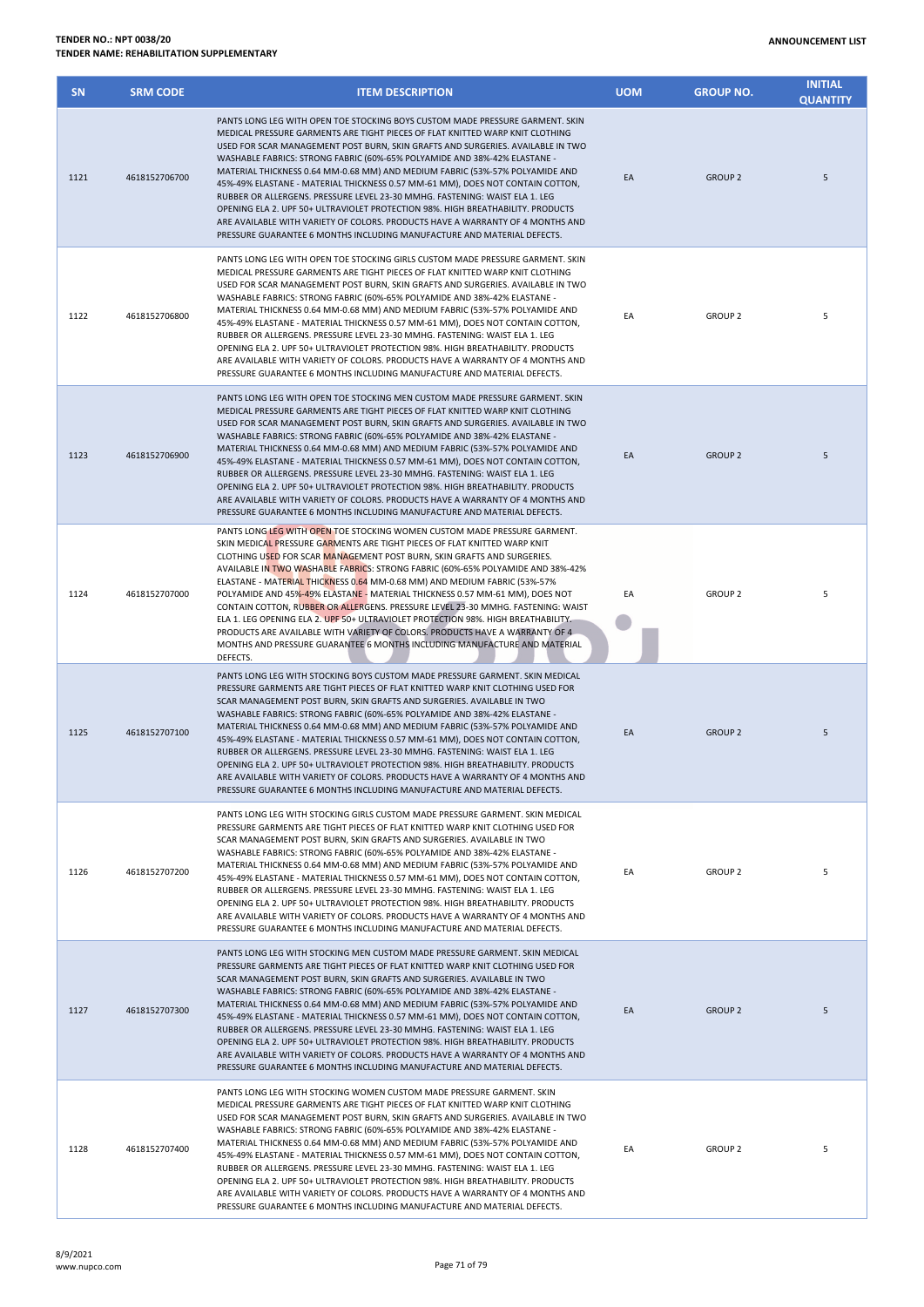| <b>SN</b> | <b>SRM CODE</b> | <b>ITEM DESCRIPTION</b>                                                                                                                                                                                                                                                                                                                                                                                                                                                                                                                                                                                                                                                                                                                                                                                                                          | <b>UOM</b> | <b>GROUP NO.</b> | <b>INITIAL</b><br><b>QUANTITY</b> |
|-----------|-----------------|--------------------------------------------------------------------------------------------------------------------------------------------------------------------------------------------------------------------------------------------------------------------------------------------------------------------------------------------------------------------------------------------------------------------------------------------------------------------------------------------------------------------------------------------------------------------------------------------------------------------------------------------------------------------------------------------------------------------------------------------------------------------------------------------------------------------------------------------------|------------|------------------|-----------------------------------|
| 1129      | 4618152707500   | PANTS LONG LEGS BOYS CUSTOM MADE PRESSURE GARMENT. SKIN MEDICAL PRESSURE<br>GARMENTS ARE TIGHT PIECES OF FLAT KNITTED WARP KNIT CLOTHING USED FOR SCAR<br>MANAGEMENT POST BURN, SKIN GRAFTS AND SURGERIES. AVAILABLE IN TWO WASHABLE<br>FABRICS: STRONG FABRIC (60%-65% POLYAMIDE AND 38%-42% ELASTANE - MATERIAL<br>THICKNESS 0.64 MM-0.68 MM) AND MEDIUM FABRIC (53%-57% POLYAMIDE AND 45%-49%<br>ELASTANE - MATERIAL THICKNESS 0.57 MM-61 MM), DOES NOT CONTAIN COTTON, RUBBER OR<br>ALLERGENS. PRESSURE LEVEL 23-30 MMHG. FASTENING: WAIST ELA 1. LEG OPENING ELA 2. UPF<br>50+ ULTRAVIOLET PROTECTION 98%. HIGH BREATHABILITY. PRODUCTS ARE AVAILABLE WITH<br>VARIETY OF COLORS. PRODUCTS HAVE A WARRANTY OF 4 MONTHS AND PRESSURE<br>GUARANTEE 6 MONTHS INCLUDING MANUFACTURE AND MATERIAL DEFECTS.                                        | EA         | <b>GROUP 2</b>   | 10                                |
| 1130      | 4618152707600   | PANTS LONG LEGS GIRLS CUSTOM MADE PRESSURE GARMENT. SKIN MEDICAL PRESSURE<br>GARMENTS ARE TIGHT PIECES OF FLAT KNITTED WARP KNIT CLOTHING USED FOR SCAR<br>MANAGEMENT POST BURN, SKIN GRAFTS AND SURGERIES. AVAILABLE IN TWO WASHABLE<br>FABRICS: STRONG FABRIC (60%-65% POLYAMIDE AND 38%-42% ELASTANE - MATERIAL<br>THICKNESS 0.64 MM-0.68 MM) AND MEDIUM FABRIC (53%-57% POLYAMIDE AND 45%-49%<br>ELASTANE - MATERIAL THICKNESS 0.57 MM-61 MM), DOES NOT CONTAIN COTTON, RUBBER OR<br>ALLERGENS. PRESSURE LEVEL 23-30 MMHG. FASTENING: WAIST ELA 1. LEG OPENING ELA 2. UPF<br>50+ ULTRAVIOLET PROTECTION 98%. HIGH BREATHABILITY. PRODUCTS ARE AVAILABLE WITH<br>VARIETY OF COLORS. PRODUCTS HAVE A WARRANTY OF 4 MONTHS AND PRESSURE<br>GUARANTEE 6 MONTHS INCLUDING MANUFACTURE AND MATERIAL DEFECTS.                                       | EA         | <b>GROUP 2</b>   | 10                                |
| 1131      | 4214280269500   | PANTS LONG LEGS MEN CUSTOM-MADE PRESSURE GARMENT. SKIN MEDICAL PRESSURE<br>GARMENTS ARE TIGHT PIECES OF FLAT KNITTED WARP KNIT CLOTHING USED FOR SCAR<br>MANAGEMENT POST BURN, SKIN GRAFTS AND SURGERIES. AVAILABLE IN TWO WASHABLE<br>FABRICS: STRONG FABRIC (60%-65% POLYAMIDE AND 38%-42% ELASTANE - MATERIAL<br>THICKNESS 0.64 MM-0.68 MM) AND MEDIUM FABRIC (53%-57% POLYAMIDE AND 45%-49%<br>ELASTANE - MATERIAL THICKNESS 0.57 MM-61 MM), DOES NOT CONTAIN COTTON, RUBBER OR<br>ALLERGENS. PRESSURE LEVEL 23-30 MMHG. FASTENING: WAIST ELA 1. LEG OPENING ELA 2. UPF<br>50+ ULTRAVIOLET PROTECTION 98%. HIGH BREATHABILITY. PRODUCTS ARE AVAILABLE WITH<br>VARIETY OF COLORS. PRODUCTS HAVE A WARRANTY OF 4 MONTHS AND PRESSURE<br>GUARANTEE 6 MONTHS INCLUDING MANUFACTURE AND MATERIAL DEFECTS.                                         | EA         | <b>GROUP 2</b>   | 10                                |
| 1132      | 4618152707700   | PANTS LONG LEGS WOMEN. CUSTOM MADE PRESSURE GARMENT. SKIN MEDICAL PRESSURE<br>GARMENTS ARE TIGHT PIECES OF FLAT KNITTED WARP KNIT CLOTHING USED FOR SCAR<br>MANAGEMENT POST BURN, SKIN GRAFTS AND SURGERIES. AVAILABLE IN TWO WASHABLE<br>FABRICS: STRONG FABRIC (60%-65% POLYAMIDE AND 38%-42% ELASTANE - MATERIAL<br>THICKNESS 0.64 MM-0.68 MM) AND MEDIUM FABRIC (53%-57% POLYAMIDE AND 45%-49%<br>ELASTANE - MATERIAL THICKNESS 0.57 MM-61 MM), DOES NOT CONTAIN COTTON, RUBBER OR<br>ALLERGENS. PRESSURE LEVEL 23-30 MMHG. FASTENING: WAIST ELA 1. LEG OPENING ELA 2. UPF<br>50+ ULTRAVIOLET PROTECTION 98%. HIGH BREATHABILITY. PRODUCTS ARE AVAILABLE WITH<br>VARIETY OF COLORS. PRODUCTS HAVE A WARRANTY OF 4 MONTHS AND PRESSURE<br>GUARANTEE 6 MONTHS INCLUDING MANUFACTURE AND MATERIAL DEFECTS.                                      | EA         | <b>GROUP 2</b>   | 10                                |
| 1133      | 4618152707800   | PANTS SHORT AND LONG LEGS BOYS CUSTOM MADE PRESSURE GARMENT. SKIN MEDICAL<br>PRESSURE GARMENTS ARE TIGHT PIECES OF FLAT KNITTED WARP KNIT CLOTHING USED FOR<br>SCAR MANAGEMENT POST BURN, SKIN GRAFTS AND SURGERIES. AVAILABLE IN TWO<br>WASHABLE FABRICS: STRONG FABRIC (60%-65% POLYAMIDE AND 38%-42% ELASTANE -<br>MATERIAL THICKNESS 0.64 MM-0.68 MM) AND MEDIUM FABRIC (53%-57% POLYAMIDE AND<br>45%-49% ELASTANE - MATERIAL THICKNESS 0.57 MM-61 MM), DOES NOT CONTAIN COTTON,<br>RUBBER OR ALLERGENS. PRESSURE LEVEL 23-30 MMHG. FASTENING: WAIST ELA 1. LEG<br>OPENING ELA 2. UPF 50+ ULTRAVIOLET PROTECTION 98%. HIGH BREATHABILITY, PRODUCTS<br>ARE AVAILABLE WITH VARIETY OF COLORS. PRODUCTS HAVE A WARRANTY OF 4 MONTHS AND<br>PRESSURE GUARANTEE 6 MONTHS INCLUDING MANUFACTURE AND MATERIAL DEFECTS.                              | EA         | <b>GROUP 2</b>   | 5                                 |
| 1134      | 4618152707900   | PANTS SHORT AND LONG LEGS GIRLS CUSTOM MADE PRESSURE GARMENT. SKIN MEDICAL<br>PRESSURE GARMENTS ARE TIGHT PIECES OF FLAT KNITTED WARP KNIT CLOTHING USED FOR<br>SCAR MANAGEMENT POST BURN, SKIN GRAFTS AND SURGERIES. AVAILABLE IN TWO<br>WASHABLE FABRICS: STRONG FABRIC (60%-65% POLYAMIDE AND 38%-42% ELASTANE -<br>MATERIAL THICKNESS 0.64 MM-0.68 MM) AND MEDIUM FABRIC (53%-57% POLYAMIDE AND<br>45%-49% ELASTANE - MATERIAL THICKNESS 0.57 MM-61 MM), DOES NOT CONTAIN COTTON,<br>RUBBER OR ALLERGENS. PRESSURE LEVEL 23-30 MMHG. FASTENING: WAIST ELA 1. LEG<br>OPENING ELA 2. UPF 50+ ULTRAVIOLET PROTECTION 98%. HIGH BREATHABILITY, PRODUCTS<br>ARE AVAILABLE WITH VARIETY OF COLORS. PRODUCTS HAVE A WARRANTY OF 4 MONTHS AND<br>PRESSURE GUARANTEE 6 MONTHS INCLUDING MANUFACTURE AND MATERIAL DEFECTS.                             | EA         | <b>GROUP 2</b>   | 5                                 |
| 1135      | 4618152708000   | PANTS SHORT AND LONG LEGS MEN, CUSTOM MADE PRESSURE GARMENT, SKIN MEDICAL<br>PRESSURE GARMENTS ARE TIGHT PIECES OF FLAT KNITTED WARP KNIT CLOTHING USED FOR<br>SCAR MANAGEMENT POST BURN, SKIN GRAFTS AND SURGERIES. AVAILABLE IN TWO<br>WASHABLE FABRICS: STRONG FABRIC (60%-65% POLYAMIDE AND 38%-42% ELASTANE -<br>MATERIAL THICKNESS 0.64 MM-0.68 MM) AND MEDIUM FABRIC (53%-57% POLYAMIDE AND<br>45%-49% ELASTANE - MATERIAL THICKNESS 0.57 MM-61 MM), DOES NOT CONTAIN COTTON,<br>RUBBER OR ALLERGENS. PRESSURE LEVEL 23-30 MMHG. FASTENING: WAIST ELA 1. LEG<br>OPENING ELA 2. UPF 50+ ULTRAVIOLET PROTECTION 98%. HIGH BREATHABILITY. PRODUCTS<br>ARE AVAILABLE WITH VARIETY OF COLORS. PRODUCTS HAVE A WARRANTY OF 4 MONTHS AND<br>PRESSURE GUARANTEE 6 MONTHS INCLUDING MANUFACTURE AND MATERIAL DEFECTS.                              | EA         | <b>GROUP 2</b>   | 5                                 |
| 1136      | 4618152708100   | PANTS SHORT AND LONG LEGS WITH CLOSE TOE STOCKINGS WOMEN CUSTOM MADE<br>PRESSURE GARMENT. SKIN MEDICAL PRESSURE GARMENTS ARE TIGHT PIECES OF FLAT KNITTED<br>WARP KNIT CLOTHING USED FOR SCAR MANAGEMENT POST BURN, SKIN GRAFTS AND<br>SURGERIES. AVAILABLE IN TWO WASHABLE FABRICS: STRONG FABRIC (60%-65% POLYAMIDE<br>AND 38%-42% ELASTANE - MATERIAL THICKNESS 0.64 MM-0.68 MM) AND MEDIUM FABRIC<br>(53%-57% POLYAMIDE AND 45%-49% ELASTANE - MATERIAL THICKNESS 0.57 MM-61 MM),<br>DOES NOT CONTAIN COTTON, RUBBER OR ALLERGENS. PRESSURE LEVEL 23-30 MMHG.<br>FASTENING: WAIST ELA 1. LEG OPENING ELA 2. UPF 50+ ULTRAVIOLET PROTECTION 98%. HIGH<br>BREATHABILITY. PRODUCTS ARE AVAILABLE WITH VARIETY OF COLORS. PRODUCTS HAVE A<br>WARRANTY OF 4 MONTHS AND PRESSURE GUARANTEE 6 MONTHS INCLUDING MANUFACTURE<br>AND MATERIAL DEFECTS. | EA         | <b>GROUP 2</b>   | 5                                 |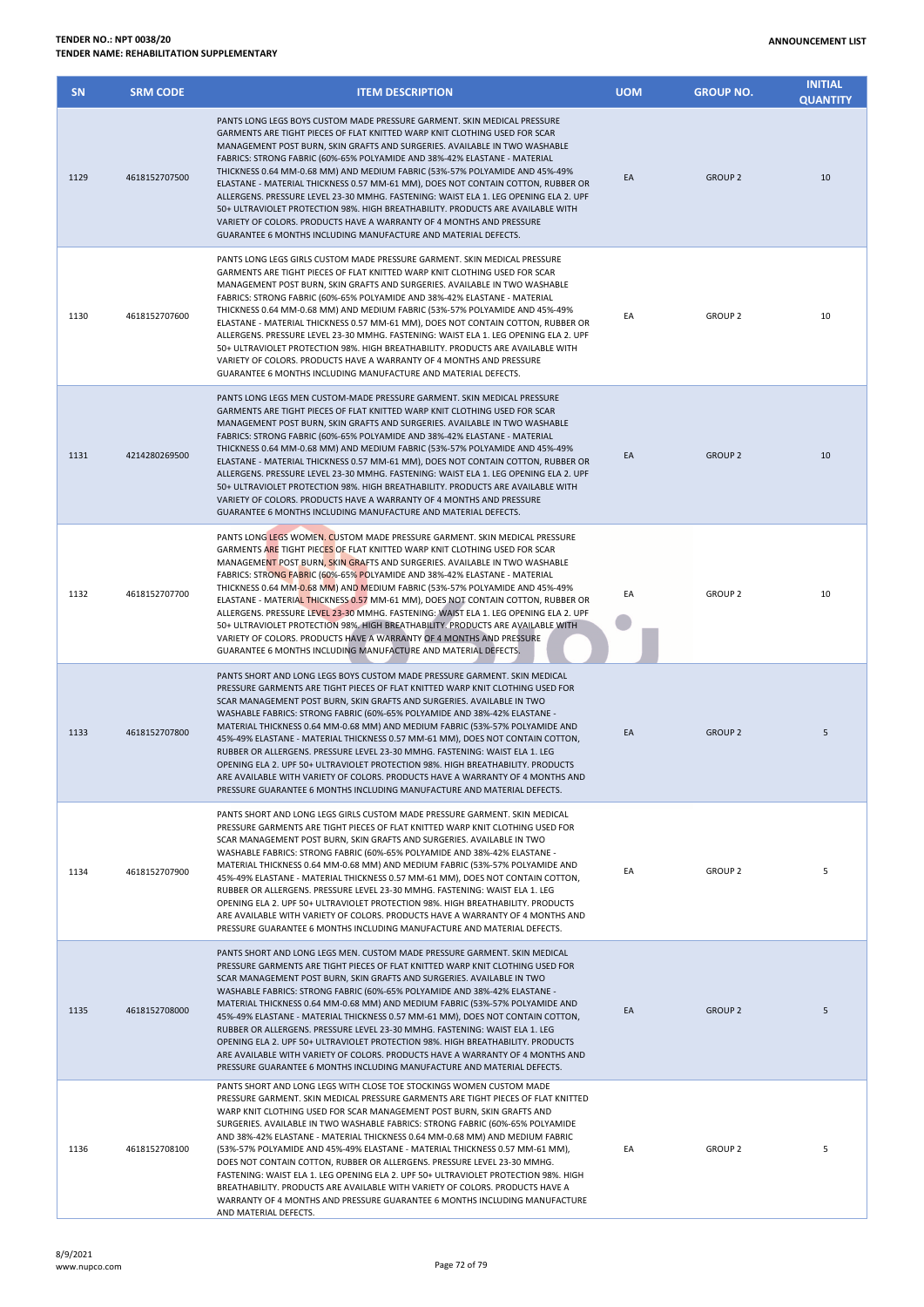| <b>SN</b> | <b>SRM CODE</b> | <b>ITEM DESCRIPTION</b>                                                                                                                                                                                                                                                                                                                                                                                                                                                                                                                                                                                                                                                                                                                                                                                                                         | <b>UOM</b> | <b>GROUP NO.</b> | <b>INITIAL</b><br><b>QUANTITY</b> |
|-----------|-----------------|-------------------------------------------------------------------------------------------------------------------------------------------------------------------------------------------------------------------------------------------------------------------------------------------------------------------------------------------------------------------------------------------------------------------------------------------------------------------------------------------------------------------------------------------------------------------------------------------------------------------------------------------------------------------------------------------------------------------------------------------------------------------------------------------------------------------------------------------------|------------|------------------|-----------------------------------|
| 1137      | 4618152708200   | PANTS SHORT AND LONG LEGS WITH OPEN TOE STOCKINGS WOMEN CUSTOM MADE PRESSURE<br>GARMENT. SKIN MEDICAL PRESSURE GARMENTS ARE TIGHT PIECES OF FLAT KNITTED WARP<br>KNIT CLOTHING USED FOR SCAR MANAGEMENT POST BURN, SKIN GRAFTS AND SURGERIES.<br>AVAILABLE IN TWO WASHABLE FABRICS: STRONG FABRIC (60%-65% POLYAMIDE AND 38%-42%<br>ELASTANE - MATERIAL THICKNESS 0.64 MM-0.68 MM) AND MEDIUM FABRIC (53%-57%<br>POLYAMIDE AND 45%-49% ELASTANE - MATERIAL THICKNESS 0.57 MM-61 MM), DOES NOT<br>CONTAIN COTTON, RUBBER OR ALLERGENS. PRESSURE LEVEL 23-30 MMHG. FASTENING: WAIST<br>ELA 1. LEG OPENING ELA 2. UPF 50+ ULTRAVIOLET PROTECTION 98%. HIGH BREATHABILITY.<br>PRODUCTS ARE AVAILABLE WITH VARIETY OF COLORS. PRODUCTS HAVE A WARRANTY OF 4<br>MONTHS AND PRESSURE GUARANTEE 6 MONTHS INCLUDING MANUFACTURE AND MATERIAL<br>DEFECTS. | EA         | <b>GROUP 2</b>   | 5                                 |
| 1138      | 4618152708300   | PANTS SHORT AND LONG LEGS WITH STOCKINGS WOMEN CUSTOM MADE PRESSURE<br>GARMENT. SKIN MEDICAL PRESSURE GARMENTS ARE TIGHT PIECES OF FLAT KNITTED WARP<br>KNIT CLOTHING USED FOR SCAR MANAGEMENT POST BURN, SKIN GRAFTS AND SURGERIES.<br>AVAILABLE IN TWO WASHABLE FABRICS: STRONG FABRIC (60%-65% POLYAMIDE AND 38%-42%<br>ELASTANE - MATERIAL THICKNESS 0.64 MM-0.68 MM) AND MEDIUM FABRIC (53%-57%<br>POLYAMIDE AND 45%-49% ELASTANE - MATERIAL THICKNESS 0.57 MM-61 MM), DOES NOT<br>CONTAIN COTTON, RUBBER OR ALLERGENS. PRESSURE LEVEL 23-30 MMHG. FASTENING: WAIST<br>ELA 1. LEG OPENING ELA 2. UPF 50+ ULTRAVIOLET PROTECTION 98%. HIGH BREATHABILITY.<br>PRODUCTS ARE AVAILABLE WITH VARIETY OF COLORS. PRODUCTS HAVE A WARRANTY OF 4<br>MONTHS AND PRESSURE GUARANTEE 6 MONTHS INCLUDING MANUFACTURE AND MATERIAL<br>DEFECTS.          | EA         | <b>GROUP 2</b>   | 5                                 |
| 1139      | 4618152708400   | PANTS SHORT AND LONG LEGS WOMEN CUSTOM MADE PRESSURE GARMENT. SKIN MEDICAL<br>PRESSURE GARMENTS ARE TIGHT PIECES OF FLAT KNITTED WARP KNIT CLOTHING USED FOR<br>SCAR MANAGEMENT POST BURN, SKIN GRAFTS AND SURGERIES. AVAILABLE IN TWO<br>WASHABLE FABRICS: STRONG FABRIC (60%-65% POLYAMIDE AND 38%-42% ELASTANE -<br>MATERIAL THICKNESS 0.64 MM-0.68 MM) AND MEDIUM FABRIC (53%-57% POLYAMIDE AND<br>45%-49% ELASTANE - MATERIAL THICKNESS 0.57 MM-61 MM), DOES NOT CONTAIN COTTON,<br>RUBBER OR ALLERGENS. PRESSURE LEVEL 23-30 MMHG. FASTENING: WAIST ELA 1. LEG<br>OPENING ELA 2. UPF 50+ ULTRAVIOLET PROTECTION 98%. HIGH BREATHABILITY. PRODUCTS<br>ARE AVAILABLE WITH VARIETY OF COLORS. PRODUCTS HAVE A WARRANTY OF 4 MONTHS AND<br>PRESSURE GUARANTEE 6 MONTHS INCLUDING MANUFACTURE AND MATERIAL DEFECTS.                            | EA         | <b>GROUP 2</b>   | 5                                 |
| 1140      | 4618152708500   | PANTS SHORT LEG WITH CLOSE TOE STOCKING BOYS CUSTOM MADE PRESSURE GARMENT. SKIN<br>MEDICAL PRESSURE GARMENTS ARE TIGHT PIECES OF FLAT KNITTED WARP KNIT CLOTHING<br>USED FOR SCAR MANAGEMENT POST BURN, SKIN GRAFTS AND SURGERIES. AVAILABLE IN TWO<br>WASHABLE FABRICS: STRONG FABRIC (60%-65% POLYAMIDE AND 38%-42% ELASTANE -<br>MATERIAL THICKNESS 0.64 MM-0.68 MM) AND MEDIUM FABRIC (53%-57% POLYAMIDE AND<br>45%-49% ELASTANE - MATERIAL THICKNESS 0.57 MM-61 MM), DOES NOT CONTAIN COTTON,<br>RUBBER OR ALLERGENS. PRESSURE LEVEL 23-30 MMHG. FASTENING: WAIST ELA 1. LEG<br>OPENING ELA 2. UPF 50+ ULTRAVIOLET PROTECTION 98%. HIGH BREATHABILITY. PRODUCTS<br>ARE AVAILABLE WITH VARIETY OF COLORS. PRODUCTS HAVE A WARRANTY OF 4 MONTHS AND<br>PRESSURE GUARANTEE 6 MONTHS INCLUDING MANUFACTURE AND MATERIAL DEFECTS.               | EA         | <b>GROUP 2</b>   | 5                                 |
| 1141      | 4618152708600   | PANTS SHORT LEG WITH CLOSE TOE STOCKING GIRLS CUSTOM MADE PRESSURE GARMENT.<br>SKIN MEDICAL PRESSURE GARMENTS ARE TIGHT PIECES OF FLAT KNITTED WARP KNIT<br>CLOTHING USED FOR SCAR MANAGEMENT POST BURN, SKIN GRAFTS AND SURGERIES.<br>AVAILABLE IN TWO WASHABLE FABRICS: STRONG FABRIC (60%-65% POLYAMIDE AND 38%-42%<br>ELASTANE - MATERIAL THICKNESS 0.64 MM-0.68 MM) AND MEDIUM FABRIC (53%-57%<br>POLYAMIDE AND 45%-49% ELASTANE - MATERIAL THICKNESS 0.57 MM-61 MM), DOES NOT<br>CONTAIN COTTON, RUBBER OR ALLERGENS. PRESSURE LEVEL 23-30 MMHG. FASTENING: WAIST<br>ELA 1. LEG OPENING ELA 2. UPF 50+ ULTRAVIOLET PROTECTION 98%. HIGH BREATHABILITY.<br>PRODUCTS ARE AVAILABLE WITH VARIETY OF COLORS. PRODUCTS HAVE A WARRANTY OF 4<br>MONTHS AND PRESSURE GUARANTEE 6 MONTHS INCLUDING MANUFACTURE AND MATERIAL<br>DEFECTS.           | EA         | <b>GROUP 2</b>   | 5                                 |
| 1142      | 4618152708700   | PANTS SHORT LEG WITH CLOSE TOE STOCKING MEN CUSTOM MADE PRESSURE GARMENT. SKIN<br>MEDICAL PRESSURE GARMENTS ARE TIGHT PIECES OF FLAT KNITTED WARP KNIT CLOTHING<br>USED FOR SCAR MANAGEMENT POST BURN, SKIN GRAFTS AND SURGERIES. AVAILABLE IN TWO<br>WASHABLE FABRICS: STRONG FABRIC (60%-65% POLYAMIDE AND 38%-42% ELASTANE -<br>MATERIAL THICKNESS 0.64 MM-0.68 MM) AND MEDIUM FABRIC (53%-57% POLYAMIDE AND<br>45%-49% ELASTANE - MATERIAL THICKNESS 0.57 MM-61 MM), DOES NOT CONTAIN COTTON,<br>RUBBER OR ALLERGENS. PRESSURE LEVEL 23-30 MMHG. FASTENING: WAIST ELA 1. LEG<br>OPENING ELA 2. UPF 50+ ULTRAVIOLET PROTECTION 98%. HIGH BREATHABILITY. PRODUCTS<br>ARE AVAILABLE WITH VARIETY OF COLORS. PRODUCTS HAVE A WARRANTY OF 4 MONTHS AND<br>PRESSURE GUARANTEE 6 MONTHS INCLUDING MANUFACTURE AND MATERIAL DEFECTS.                | EA         | <b>GROUP 2</b>   | 5                                 |
| 1143      | 4618152708800   | PANTS SHORT LEG WITH OPEN TOE STOCKING BOYS CUSTOM MADE PRESSURE GARMENT. SKIN<br>MEDICAL PRESSURE GARMENTS ARE TIGHT PIECES OF FLAT KNITTED WARP KNIT CLOTHING<br>USED FOR SCAR MANAGEMENT POST BURN, SKIN GRAFTS AND SURGERIES. AVAILABLE IN TWO<br>WASHABLE FABRICS: STRONG FABRIC (60%-65% POLYAMIDE AND 38%-42% ELASTANE -<br>MATERIAL THICKNESS 0.64 MM-0.68 MM) AND MEDIUM FABRIC (53%-57% POLYAMIDE AND<br>45%-49% ELASTANE - MATERIAL THICKNESS 0.57 MM-61 MM), DOES NOT CONTAIN COTTON,<br>RUBBER OR ALLERGENS. PRESSURE LEVEL 23-30 MMHG. FASTENING: WAIST ELA 1. LEG<br>OPENING ELA 2. UPF 50+ ULTRAVIOLET PROTECTION 98%. HIGH BREATHABILITY. PRODUCTS<br>ARE AVAILABLE WITH VARIETY OF COLORS. PRODUCTS HAVE A WARRANTY OF 4 MONTHS AND<br>PRESSURE GUARANTEE 6 MONTHS INCLUDING MANUFACTURE AND MATERIAL DEFECTS.                | EA         | <b>GROUP 2</b>   | 5                                 |
| 1144      | 4618152708900   | PANTS SHORT LEG WITH OPEN TOE STOCKING GIRLS CUSTOM MADE PRESSURE GARMENT. SKIN<br>MEDICAL PRESSURE GARMENTS ARE TIGHT PIECES OF FLAT KNITTED WARP KNIT CLOTHING<br>USED FOR SCAR MANAGEMENT POST BURN, SKIN GRAFTS AND SURGERIES. AVAILABLE IN TWO<br>WASHABLE FABRICS: STRONG FABRIC (60%-65% POLYAMIDE AND 38%-42% ELASTANE -<br>MATERIAL THICKNESS 0.64 MM-0.68 MM) AND MEDIUM FABRIC (53%-57% POLYAMIDE AND<br>45%-49% ELASTANE - MATERIAL THICKNESS 0.57 MM-61 MM), DOES NOT CONTAIN COTTON,<br>RUBBER OR ALLERGENS. PRESSURE LEVEL 23-30 MMHG. FASTENING: WAIST ELA 1. LEG<br>OPENING ELA 2. UPF 50+ ULTRAVIOLET PROTECTION 98%. HIGH BREATHABILITY. PRODUCTS                                                                                                                                                                            | EA         | <b>GROUP 2</b>   | 5                                 |

ARE AVAILABLE WITH VARIETY OF COLORS. PRODUCTS HAVE A WARRANTY OF 4 MONTHS AND PRESSURE GUARANTEE 6 MONTHS INCLUDING MANUFACTURE AND MATERIAL DEFECTS.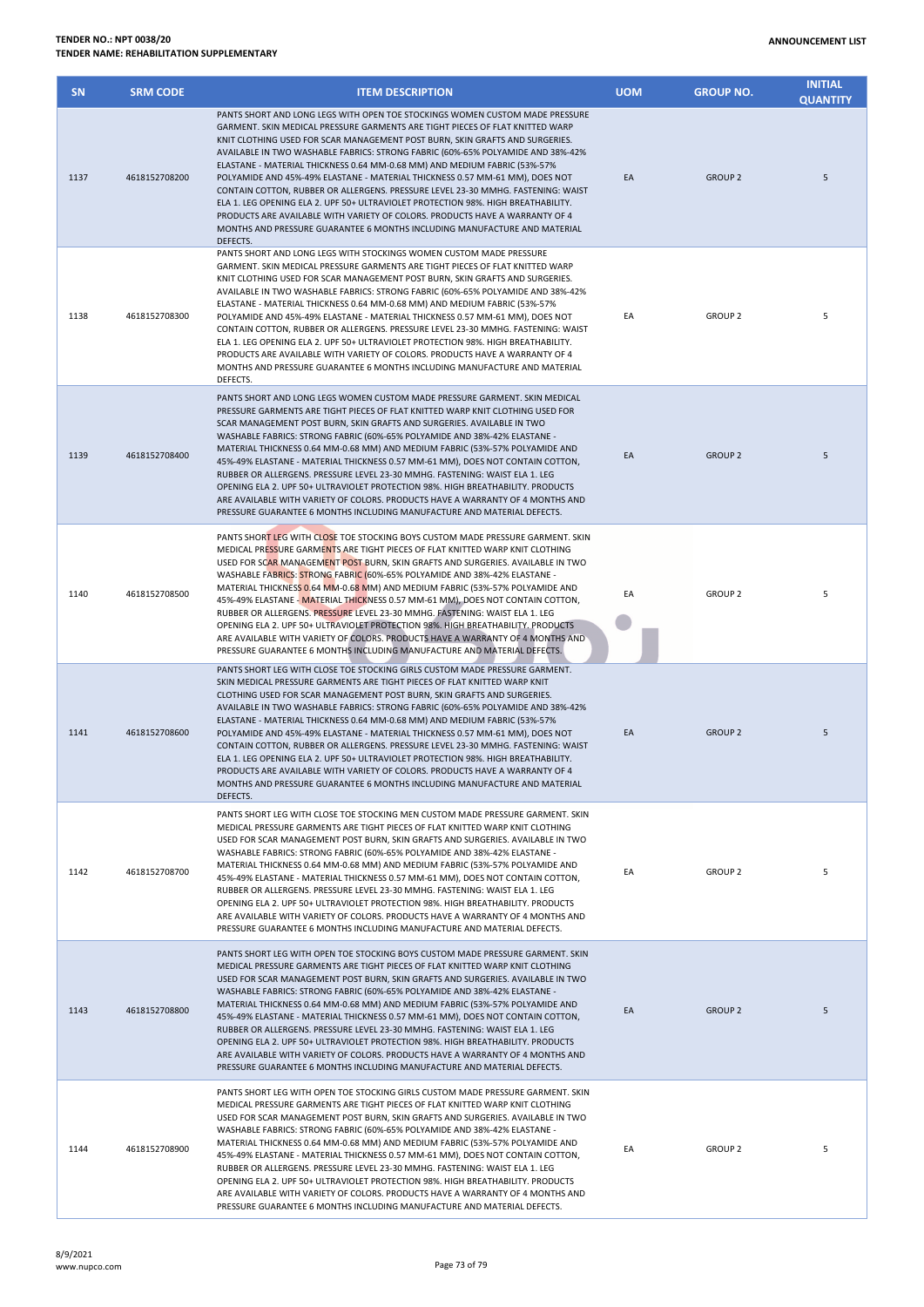## **TENDER NO.: NPT 0038/20 TENDER NAME: REHABILITATION SUPPLEMENTARY**

| <b>SN</b> | <b>SRM CODE</b> | <b>ITEM DESCRIPTION</b>                                                                                                                                                                                                                                                                                                                                                                                                                                                                                                                                                                                                                                                                                                                                                                                                         | <b>UOM</b> | <b>GROUP NO.</b> | <b>INITIAL</b><br><b>OUANTITY</b> |
|-----------|-----------------|---------------------------------------------------------------------------------------------------------------------------------------------------------------------------------------------------------------------------------------------------------------------------------------------------------------------------------------------------------------------------------------------------------------------------------------------------------------------------------------------------------------------------------------------------------------------------------------------------------------------------------------------------------------------------------------------------------------------------------------------------------------------------------------------------------------------------------|------------|------------------|-----------------------------------|
| 1145      | 4618152709000   | PANTS SHORT LEG WITH OPEN TOE STOCKING MEN CUSTOM MADE PRESSURE GARMENT. SKIN<br>MEDICAL PRESSURE GARMENTS ARE TIGHT PIECES OF FLAT KNITTED WARP KNIT CLOTHING<br>USED FOR SCAR MANAGEMENT POST BURN, SKIN GRAFTS AND SURGERIES. AVAILABLE IN TWO<br>WASHABLE FABRICS: STRONG FABRIC (60%-65% POLYAMIDE AND 38%-42% ELASTANE -<br>MATERIAL THICKNESS 0.64 MM-0.68 MM) AND MEDIUM FABRIC (53%-57% POLYAMIDE AND<br>45%-49% ELASTANE - MATERIAL THICKNESS 0.57 MM-61 MM), DOES NOT CONTAIN COTTON,<br>RUBBER OR ALLERGENS. PRESSURE LEVEL 23-30 MMHG. FASTENING: WAIST ELA 1. LEG<br>OPENING ELA 2. UPF 50+ ULTRAVIOLET PROTECTION 98%. HIGH BREATHABILITY. PRODUCTS<br>ARE AVAILABLE WITH VARIETY OF COLORS. PRODUCTS HAVE A WARRANTY OF 4 MONTHS AND<br>PRESSURE GUARANTEE 6 MONTHS INCLUDING MANUFACTURE AND MATERIAL DEFECTS. | EA         | <b>GROUP 2</b>   | 5                                 |
| 1146      | 4618152709100   | PANTS SHORT LEG WITH STOCKING BOYS CUSTOM MADE PRESSURE GARMENT. SKIN MEDICAL<br>PRESSURE GARMENTS ARE TIGHT PIECES OF FLAT KNITTED WARP KNIT CLOTHING USED FOR<br>SCAR MANAGEMENT POST BURN, SKIN GRAFTS AND SURGERIES. AVAILABLE IN TWO<br>WASHABLE FABRICS: STRONG FABRIC (60%-65% POLYAMIDE AND 38%-42% ELASTANE -<br>MATERIAL THICKNESS 0.64 MM-0.68 MM) AND MEDIUM FABRIC (53%-57% POLYAMIDE AND<br>45%-49% ELASTANE - MATERIAL THICKNESS 0.57 MM-61 MM), DOES NOT CONTAIN COTTON,<br>RUBBER OR ALLERGENS. PRESSURE LEVEL 23-30 MMHG. FASTENING: WAIST ELA 1. LEG<br>OPENING ELA 2. UPF 50+ ULTRAVIOLET PROTECTION 98%. HIGH BREATHABILITY. PRODUCTS<br>ARE AVAILABLE WITH VARIETY OF COLORS. PRODUCTS HAVE A WARRANTY OF 4 MONTHS AND<br>PRESSURE GUARANTEE 6 MONTHS INCLUDING MANUFACTURE AND MATERIAL DEFECTS.         | EA         | <b>GROUP 2</b>   | 5                                 |
| 1147      | 4618152709200   | PANTS SHORT LEG WITH STOCKING GIRLS CUSTOM MADE PRESSURE GARMENT. SKIN MEDICAL<br>PRESSURE GARMENTS ARE TIGHT PIECES OF FLAT KNITTED WARP KNIT CLOTHING USED FOR<br>SCAR MANAGEMENT POST BURN, SKIN GRAFTS AND SURGERIES. AVAILABLE IN TWO<br>WASHABLE FABRICS: STRONG FABRIC (60%-65% POLYAMIDE AND 38%-42% ELASTANE -<br>MATERIAL THICKNESS 0.64 MM-0.68 MM) AND MEDIUM FABRIC (53%-57% POLYAMIDE AND<br>45%-49% ELASTANE - MATERIAL THICKNESS 0.57 MM-61 MM), DOES NOT CONTAIN COTTON,<br>RUBBER OR ALLERGENS. PRESSURE LEVEL 23-30 MMHG. FASTENING: WAIST ELA 1. LEG<br>OPENING ELA 2. UPF 50+ ULTRAVIOLET PROTECTION 98%. HIGH BREATHABILITY. PRODUCTS<br>ARE AVAILABLE WITH VARIETY OF COLORS. PRODUCTS HAVE A WARRANTY OF 4 MONTHS AND<br>PRESSURE GUARANTEE 6 MONTHS INCLUDING MANUFACTURE AND MATERIAL DEFECTS.        | EA         | <b>GROUP 2</b>   | 5                                 |
| 1148      | 4618152709300   | PANTS SHORT LEG WITH STOCKING MEN CUSTOM MADE PRESSURE GARMENT. SKIN MEDICAL<br>PRESSURE GARMENTS ARE TIGHT PIECES OF FLAT KNITTED WARP KNIT CLOTHING USED FOR<br>SCAR MANAGEMENT POST BURN, SKIN GRAFTS AND SURGERIES. AVAILABLE IN TWO<br>WASHABLE FABRICS: STRONG FABRIC (60%-65% POLYAMIDE AND 38%-42% ELASTANE -<br>MATERIAL THICKNESS 0.64 MM-0.68 MM) AND MEDIUM FABRIC (53%-57% POLYAMIDE AND<br>45%-49% ELASTANE - MATERIAL THICKNESS 0.57 MM-61 MM), DOES NOT CONTAIN COTTON,<br>RUBBER OR ALLERGENS. PRESSURE LEVEL 23-30 MMHG. FASTENING: WAIST ELA 1. LEG<br>OPENING ELA 2. UPF 50+ ULTRAVIOLET PROTECTION 98%. HIGH BREATHABILITY. PRODUCTS<br>ARE AVAILABLE WITH VARIETY OF COLORS. PRODUCTS HAVE A WARRANTY OF 4 MONTHS AND<br>PRESSURE GUARANTEE 6 MONTHS INCLUDING MANUFACTURE AND MATERIAL DEFECTS.          | EA         | <b>GROUP 2</b>   | 5                                 |
| 1149      | 4618152709400   | PANTS SHORT LEGS BOYS. CUSTOM MADE PRESSURE GARMENT. SKIN MEDICAL PRESSURE<br>GARMENTS ARE TIGHT PIECES OF FLAT KNITTED WARP KNIT CLOTHING USED FOR SCAR<br>MANAGEMENT POST BURN, SKIN GRAFTS AND SURGERIES. AVAILABLE IN TWO WASHABLE<br>FABRICS: STRONG FABRIC (60%-65% POLYAMIDE AND 38%-42% ELASTANE - MATERIAL<br>THICKNESS 0.64 MM-0.68 MM) AND MEDIUM FABRIC (53%-57% POLYAMIDE AND 45%-49%<br>ELASTANE - MATERIAL THICKNESS 0.57 MM-61 MM), DOES NOT CONTAIN COTTON, RUBBER OR<br>ALLERGENS, PRESSURE LEVEL 23-30 MMHG, FASTENING: WAIST ELA 1, LEG OPENING ELA 2, UPF<br>50+ ULTRAVIOLET PROTECTION 98%. HIGH BREATHABILITY. PRODUCTS ARE AVAILABLE WITH<br>VARIETY OF COLORS. PRODUCTS HAVE A WARRANTY OF 4 MONTHS AND PRESSURE<br>GUARANTEE 6 MONTHS INCLUDING MANUFACTURE AND MATERIAL DEFECTS.                     | EA         | <b>GROUP 2</b>   | 10                                |
| 1150      | 4618152709500   | PANTS SHORT LEGS GIRLS. CUSTOM MADE PRESSURE GARMENT. SKIN MEDICAL PRESSURE<br>GARMENTS ARE TIGHT PIECES OF FLAT KNITTED WARP KNIT CLOTHING USED FOR SCAR<br>MANAGEMENT POST BURN, SKIN GRAFTS AND SURGERIES. AVAILABLE IN TWO WASHABLE<br>FABRICS: STRONG FABRIC (60%-65% POLYAMIDE AND 38%-42% ELASTANE - MATERIAL<br>THICKNESS 0.64 MM-0.68 MM) AND MEDIUM FABRIC (53%-57% POLYAMIDE AND 45%-49%<br>ELASTANE - MATERIAL THICKNESS 0.57 MM-61 MM), DOES NOT CONTAIN COTTON, RUBBER OR<br>ALLERGENS. PRESSURE LEVEL 23-30 MMHG. FASTENING: WAIST ELA 1. LEG OPENING ELA 2. UPF<br>50+ ULTRAVIOLET PROTECTION 98%. HIGH BREATHABILITY. PRODUCTS ARE AVAILABLE WITH<br>VARIETY OF COLORS. PRODUCTS HAVE A WARRANTY OF 4 MONTHS AND PRESSURE<br>GUARANTEE 6 MONTHS INCLUDING MANUFACTURE AND MATERIAL DEFECTS.                    | EA         | <b>GROUP 2</b>   | 10                                |
| 1151      | 4618152709600   | PANTS SHORT LEGS MEN. CUSTOM MADE PRESSURE GARMENT. SKIN MEDICAL PRESSURE<br>GARMENTS ARE TIGHT PIECES OF FLAT KNITTED WARP KNIT CLOTHING USED FOR SCAR<br>MANAGEMENT POST BURN, SKIN GRAFTS AND SURGERIES. AVAILABLE IN TWO WASHABLE<br>FABRICS: STRONG FABRIC (60%-65% POLYAMIDE AND 38%-42% ELASTANE - MATERIAL<br>THICKNESS 0.64 MM-0.68 MM) AND MEDIUM FABRIC (53%-57% POLYAMIDE AND 45%-49%<br>ELASTANE - MATERIAL THICKNESS 0.57 MM-61 MM), DOES NOT CONTAIN COTTON, RUBBER OR<br>ALLERGENS. PRESSURE LEVEL 23-30 MMHG. FASTENING: WAIST ELA 1. LEG OPENING ELA 2. UPF<br>50+ ULTRAVIOLET PROTECTION 98%. HIGH BREATHABILITY. PRODUCTS ARE AVAILABLE WITH<br>VARIETY OF COLORS. PRODUCTS HAVE A WARRANTY OF 4 MONTHS AND PRESSURE<br>GUARANTEE 6 MONTHS INCLUDING MANUFACTURE AND MATERIAL DEFECTS.                      | EA         | <b>GROUP 2</b>   | 10                                |
| 1152      | 4618152709700   | PANTS SHORT LEGS WOMEN. CUSTOM MADE PRESSURE GARMENT. SKIN MEDICAL PRESSURE<br>GARMENTS ARE TIGHT PIECES OF FLAT KNITTED WARP KNIT CLOTHING USED FOR SCAR<br>MANAGEMENT POST BURN, SKIN GRAFTS AND SURGERIES. AVAILABLE IN TWO WASHABLE<br>FABRICS: STRONG FABRIC (60%-65% POLYAMIDE AND 38%-42% ELASTANE - MATERIAL<br>THICKNESS 0.64 MM-0.68 MM) AND MEDIUM FABRIC (53%-57% POLYAMIDE AND 45%-49%<br>ELASTANE - MATERIAL THICKNESS 0.57 MM-61 MM), DOES NOT CONTAIN COTTON, RUBBER OR<br>ALLERGENS. PRESSURE LEVEL 23-30 MMHG. FASTENING: WAIST ELA 1. LEG OPENING ELA 2. UPF<br>50+ ULTRAVIOLET PROTECTION 98%. HIGH BREATHABILITY. PRODUCTS ARE AVAILABLE WITH<br>VARIETY OF COLORS. PRODUCTS HAVE A WARRANTY OF 4 MONTHS AND PRESSURE<br>GUARANTEE 6 MONTHS INCLUDING MANUFACTURE AND MATERIAL DEFECTS                     | EA         | <b>GROUP 2</b>   | 10                                |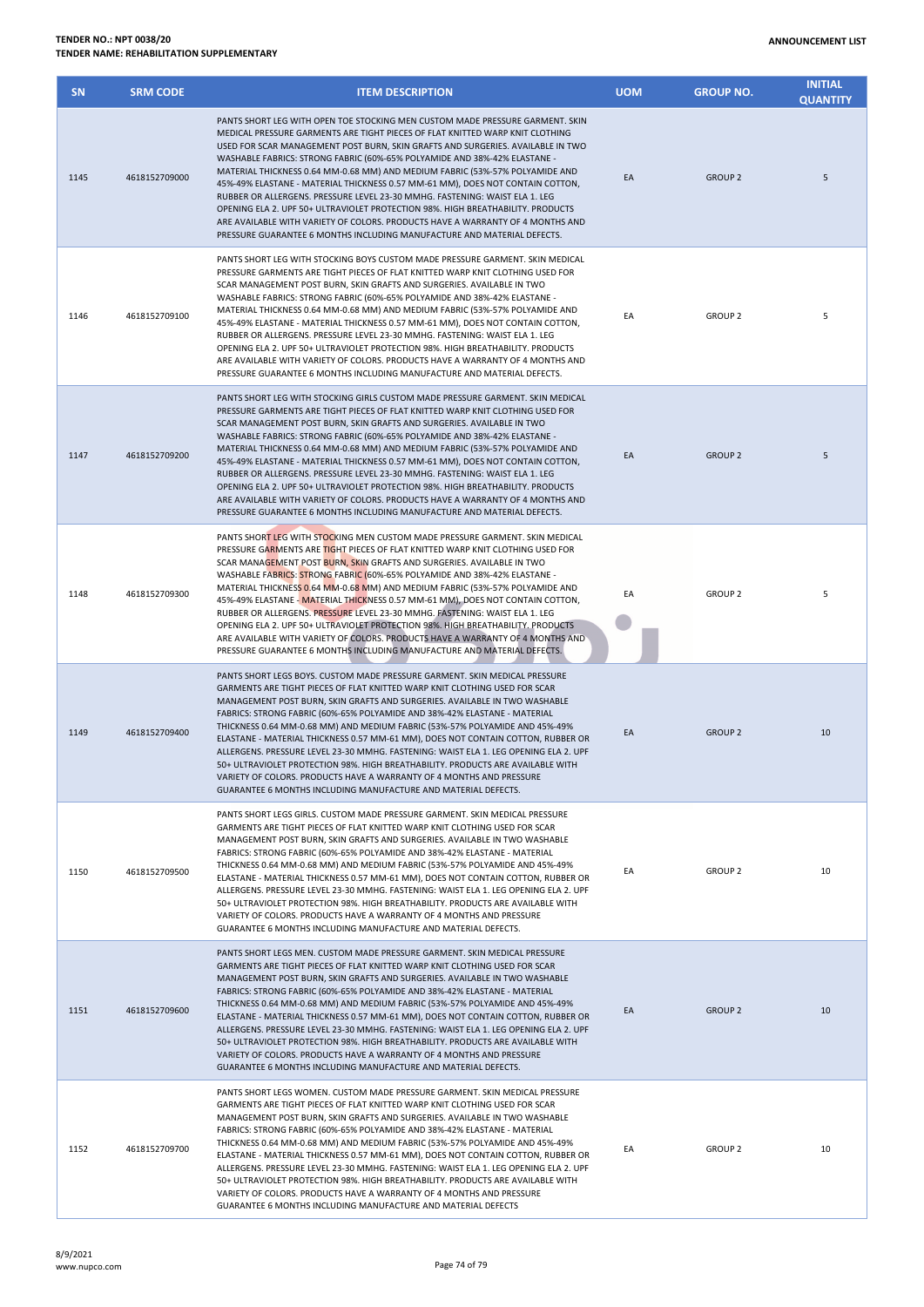## **TENDER NO.: NPT 0038/20 TENDER NAME: REHABILITATION SUPPLEMENTARY**

| <b>SN</b> | <b>SRM CODE</b> | <b>ITEM DESCRIPTION</b>                                                                                                                                                                                                                                                                                                                                                                                                                                                                                                                                                                                                                                                                                                                                                                                                               | <b>UOM</b> | <b>GROUP NO.</b> | <b>INITIAL</b><br><b>QUANTITY</b> |
|-----------|-----------------|---------------------------------------------------------------------------------------------------------------------------------------------------------------------------------------------------------------------------------------------------------------------------------------------------------------------------------------------------------------------------------------------------------------------------------------------------------------------------------------------------------------------------------------------------------------------------------------------------------------------------------------------------------------------------------------------------------------------------------------------------------------------------------------------------------------------------------------|------------|------------------|-----------------------------------|
| 1153      | 4618152709800   | PANTS WITH ONE SIDE CLOSE TOE STOCKINGS BOYS CUSTOM-MADE PRESSURE GARMENT. SKIN<br>MEDICAL PRESSURE GARMENTS ARE TIGHT PIECES OF FLAT KNITTED WARP KNIT CLOTHING<br>USED FOR SCAR MANAGEMENT POST BURN, SKIN GRAFTS AND SURGERIES. AVAILABLE IN TWO<br>WASHABLE FABRICS: STRONG FABRIC (60%-65% POLYAMIDE AND 38%-42% ELASTANE -<br>MATERIAL THICKNESS 0.64 MM-0.68 MM) AND MEDIUM FABRIC (53%-57% POLYAMIDE AND<br>45%-49% ELASTANE - MATERIAL THICKNESS 0.57 MM-61 MM), DOES NOT CONTAIN COTTON,<br>RUBBER OR ALLERGENS. PRESSURE LEVEL 23-30 MMHG. FASTENING: WAIST ELA 1. LEG<br>OPENING ELA 2. UPF 50+ ULTRAVIOLET PROTECTION 98%. HIGH BREATHABILITY. PRODUCTS<br>ARE AVAILABLE WITH VARIETY OF COLORS. PRODUCTS HAVE A WARRANTY OF 4 MONTHS AND<br>PRESSURE GUARANTEE 6 MONTHS INCLUDING MANUFACTURE AND MATERIAL DEFECTS.     | EA         | <b>GROUP 2</b>   | 5                                 |
| 1154      | 4618152709900   | PANTS WITH ONE SIDE CLOSE TOE STOCKINGS GIRLS CUSTOM-MADE PRESSURE GARMENT. SKIN<br>MEDICAL PRESSURE GARMENTS ARE TIGHT PIECES OF FLAT KNITTED WARP KNIT CLOTHING<br>USED FOR SCAR MANAGEMENT POST BURN, SKIN GRAFTS AND SURGERIES. AVAILABLE IN TWO<br>WASHABLE FABRICS: STRONG FABRIC (60%-65% POLYAMIDE AND 38%-42% ELASTANE -<br>MATERIAL THICKNESS 0.64 MM-0.68 MM) AND MEDIUM FABRIC (53%-57% POLYAMIDE AND<br>45%-49% ELASTANE - MATERIAL THICKNESS 0.57 MM-61 MM), DOES NOT CONTAIN COTTON,<br>RUBBER OR ALLERGENS. PRESSURE LEVEL 23-30 MMHG. FASTENING: WAIST ELA 1. LEG<br>OPENING ELA 2. UPF 50+ ULTRAVIOLET PROTECTION 98%. HIGH BREATHABILITY. PRODUCTS<br>ARE AVAILABLE WITH VARIETY OF COLORS. PRODUCTS HAVE A WARRANTY OF 4 MONTHS AND<br>PRESSURE GUARANTEE 6 MONTHS INCLUDING MANUFACTURE AND MATERIAL DEFECTS.    | EA         | <b>GROUP 2</b>   | 5                                 |
| 1155      | 4618152710000   | PANTS WITH ONE SIDE CLOSE TOE STOCKINGS MEN CUSTOM-MADE PRESSURE GARMENT. SKIN<br>MEDICAL PRESSURE GARMENTS ARE TIGHT PIECES OF FLAT KNITTED WARP KNIT CLOTHING<br>USED FOR SCAR MANAGEMENT POST BURN, SKIN GRAFTS AND SURGERIES. AVAILABLE IN TWO<br>WASHABLE FABRICS: STRONG FABRIC (60%-65% POLYAMIDE AND 38%-42% ELASTANE -<br>MATERIAL THICKNESS 0.64 MM-0.68 MM) AND MEDIUM FABRIC (53%-57% POLYAMIDE AND<br>45%-49% ELASTANE - MATERIAL THICKNESS 0.57 MM-61 MM), DOES NOT CONTAIN COTTON,<br>RUBBER OR ALLERGENS. PRESSURE LEVEL 23-30 MMHG. FASTENING: WAIST ELA 1. LEG<br>OPENING ELA 2. UPF 50+ ULTRAVIOLET PROTECTION 98%. HIGH BREATHABILITY. PRODUCTS<br>ARE AVAILABLE WITH VARIETY OF COLORS. PRODUCTS HAVE A WARRANTY OF 4 MONTHS AND<br>PRESSURE GUARANTEE 6 MONTHS INCLUDING MANUFACTURE AND MATERIAL DEFECTS.      | EA         | <b>GROUP 2</b>   | 5                                 |
| 1156      | 4618152710100   | PANTS WITH ONE SIDE CLOSE TOE STOCKINGS WOMEN CUSTOM-MADE PRESSURE GARMENT.<br>SKIN MEDICAL PRESSURE GARMENTS ARE TIGHT PIECES OF FLAT KNITTED WARP KNIT<br>CLOTHING USED FOR SCAR MANAGEMENT POST BURN, SKIN GRAFTS AND SURGERIES.<br>AVAILABLE IN TWO WASHABLE FABRICS: STRONG FABRIC (60%-65% POLYAMIDE AND 38%-42%<br>ELASTANE - MATERIAL THICKNESS 0.64 MM-0.68 MM) AND MEDIUM FABRIC (53%-57%<br>POLYAMIDE AND 45%-49% ELASTANE - MATERIAL THICKNESS 0.57 MM-61 MM), DOES NOT<br>CONTAIN COTTON, RUBBER OR ALLERGENS. PRESSURE LEVEL 23-30 MMHG. FASTENING: WAIST<br>ELA 1. LEG OPENING ELA 2. UPF 50+ ULTRAVIOLET PROTECTION 98%. HIGH BREATHABILITY.<br>PRODUCTS ARE AVAILABLE WITH VARIETY OF COLORS. PRODUCTS HAVE A WARRANTY OF 4<br>MONTHS AND PRESSURE GUARANTEE 6 MONTHS INCLUDING MANUFACTURE AND MATERIAL<br>DEFECTS. | EA         | <b>GROUP 2</b>   | 5                                 |
| 1157      | 4618152710200   | PANTS WITH ONE SIDE OPEN TOE STOCKINGS BOYS CUSTOM-MADE PRESSURE GARMENT. SKIN<br>MEDICAL PRESSURE GARMENTS ARE TIGHT PIECES OF FLAT KNITTED WARP KNIT CLOTHING<br>USED FOR SCAR MANAGEMENT POST BURN, SKIN GRAFTS AND SURGERIES. AVAILABLE IN TWO<br>WASHABLE FABRICS: STRONG FABRIC (60%-65% POLYAMIDE AND 38%-42% ELASTANE -<br>MATERIAL THICKNESS 0.64 MM-0.68 MM) AND MEDIUM FABRIC (53%-57% POLYAMIDE AND<br>45%-49% ELASTANE - MATERIAL THICKNESS 0.57 MM-61 MM), DOES NOT CONTAIN COTTON,<br>RUBBER OR ALLERGENS. PRESSURE LEVEL 23-30 MMHG. FASTENING: WAIST ELA 1. LEG<br>OPENING ELA 2. UPF 50+ ULTRAVIOLET PROTECTION 98%. HIGH BREATHABILITY. PRODUCTS<br>ARE AVAILABLE WITH VARIETY OF COLORS. PRODUCTS HAVE A WARRANTY OF 4 MONTHS AND<br>PRESSURE GUARANTEE 6 MONTHS INCLUDING MANUFACTURE AND MATERIAL DEFECTS.      | EA         | <b>GROUP 2</b>   | 5                                 |
| 1158      | 4618152710300   | PANTS WITH ONE SIDE OPEN TOE STOCKINGS GIRLS CUSTOM-MADE PRESSURE GARMENT. SKIN<br>MEDICAL PRESSURE GARMENTS ARE TIGHT PIECES OF FLAT KNITTED WARP KNIT CLOTHING<br>USED FOR SCAR MANAGEMENT POST BURN, SKIN GRAFTS AND SURGERIES. AVAILABLE IN TWO<br>WASHABLE FABRICS: STRONG FABRIC (60%-65% POLYAMIDE AND 38%-42% ELASTANE -<br>MATERIAL THICKNESS 0.64 MM-0.68 MM) AND MEDIUM FABRIC (53%-57% POLYAMIDE AND<br>45%-49% ELASTANE - MATERIAL THICKNESS 0.57 MM-61 MM), DOES NOT CONTAIN COTTON,<br>RUBBER OR ALLERGENS. PRESSURE LEVEL 23-30 MMHG. FASTENING: WAIST ELA 1. LEG<br>OPENING ELA 2. UPF 50+ ULTRAVIOLET PROTECTION 98%. HIGH BREATHABILITY. PRODUCTS<br>ARE AVAILABLE WITH VARIETY OF COLORS. PRODUCTS HAVE A WARRANTY OF 4 MONTHS AND<br>PRESSURE GUARANTEE 6 MONTHS INCLUDING MANUFACTURE AND MATERIAL DEFECTS.     | EA         | <b>GROUP 2</b>   | 5                                 |
| 1159      | 4618152710400   | PANTS WITH ONE SIDE OPEN TOE STOCKINGS MEN CUSTOM-MADE PRESSURE GARMENT. SKIN<br>MEDICAL PRESSURE GARMENTS ARE TIGHT PIECES OF FLAT KNITTED WARP KNIT CLOTHING<br>USED FOR SCAR MANAGEMENT POST BURN, SKIN GRAFTS AND SURGERIES. AVAILABLE IN TWO<br>WASHABLE FABRICS: STRONG FABRIC (60%-65% POLYAMIDE AND 38%-42% ELASTANE -<br>MATERIAL THICKNESS 0.64 MM-0.68 MM) AND MEDIUM FABRIC (53%-57% POLYAMIDE AND<br>45%-49% ELASTANE - MATERIAL THICKNESS 0.57 MM-61 MM), DOES NOT CONTAIN COTTON,<br>RUBBER OR ALLERGENS. PRESSURE LEVEL 23-30 MMHG. FASTENING: WAIST ELA 1. LEG<br>OPENING ELA 2. UPF 50+ ULTRAVIOLET PROTECTION 98%. HIGH BREATHABILITY. PRODUCTS<br>ARE AVAILABLE WITH VARIETY OF COLORS. PRODUCTS HAVE A WARRANTY OF 4 MONTHS AND<br>PRESSURE GUARANTEE 6 MONTHS INCLUDING MANUFACTURE AND MATERIAL DEFECTS.       | EA         | <b>GROUP 2</b>   | 5                                 |
| 1160      | 4618152710500   | PANTS WITH ONE SIDE OPEN TOE STOCKINGS WOMEN CUSTOM-MADE PRESSURE GARMENT.<br>SKIN MEDICAL PRESSURE GARMENTS ARE TIGHT PIECES OF FLAT KNITTED WARP KNIT<br>CLOTHING USED FOR SCAR MANAGEMENT POST BURN, SKIN GRAFTS AND SURGERIES.<br>AVAILABLE IN TWO WASHABLE FABRICS: STRONG FABRIC (60%-65% POLYAMIDE AND 38%-42%<br>ELASTANE - MATERIAL THICKNESS 0.64 MM-0.68 MM) AND MEDIUM FABRIC (53%-57%<br>POLYAMIDE AND 45%-49% ELASTANE - MATERIAL THICKNESS 0.57 MM-61 MM), DOES NOT<br>CONTAIN COTTON, RUBBER OR ALLERGENS. PRESSURE LEVEL 23-30 MMHG. FASTENING: WAIST<br>ELA 1. LEG OPENING ELA 2. UPF 50+ ULTRAVIOLET PROTECTION 98%. HIGH BREATHABILITY.<br>PRODUCTS ARE AVAILABLE WITH VARIETY OF COLORS. PRODUCTS HAVE A WARRANTY OF 4<br>MONTHS AND PRESSURE GUARANTEE 6 MONTHS INCLUDING MANUFACTURE AND MATERIAL<br>DEFECTS.  | EA         | <b>GROUP 2</b>   | 5                                 |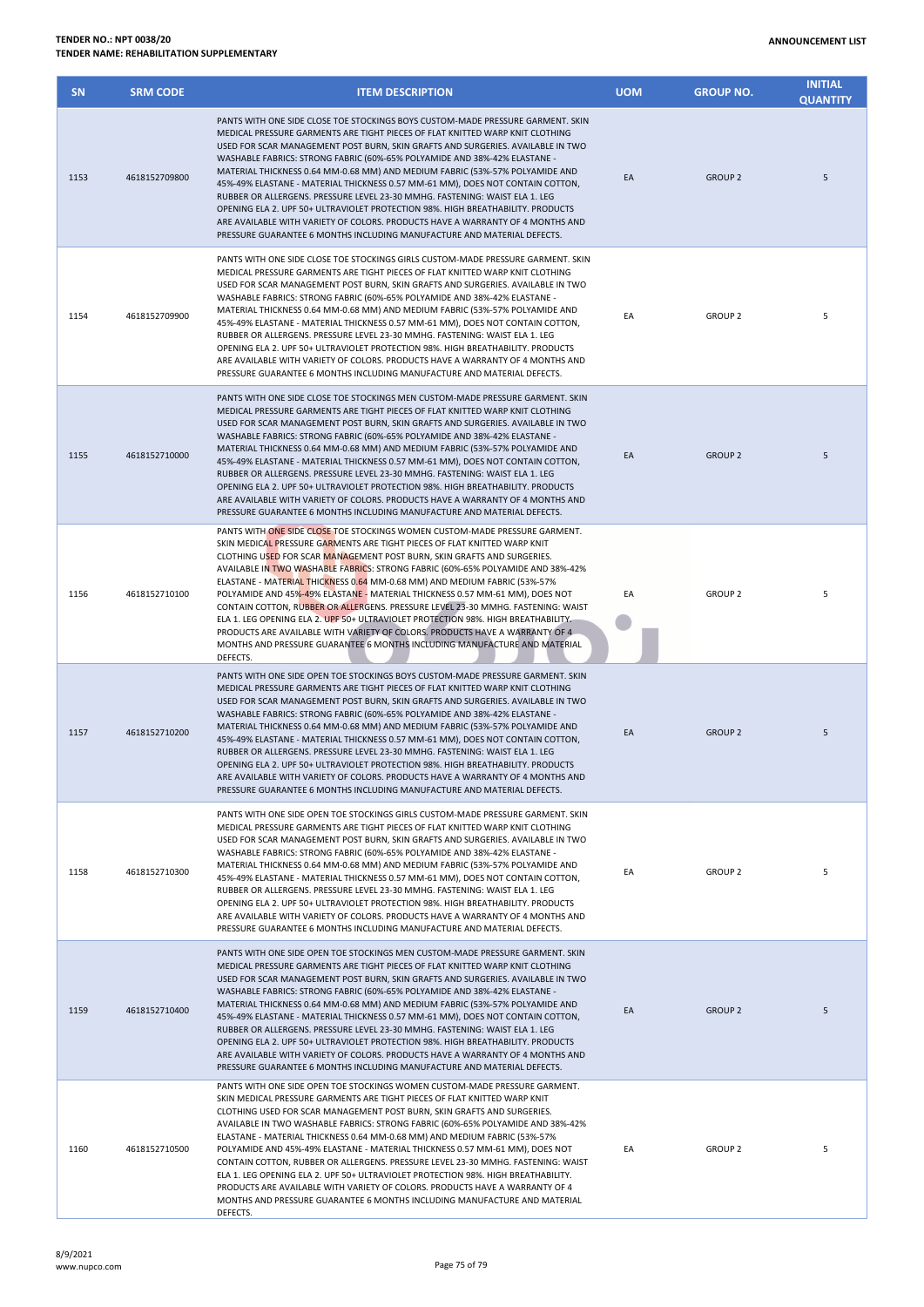## **TENDER NO.: NPT 0038/20 TENDER NAME: REHABILITATION SUPPLEMENTARY**

| <b>SN</b> | <b>SRM CODE</b> | <b>ITEM DESCRIPTION</b>                                                                                                                                                                                                                                                                                                                                                                                                                                                                                                                                                                                                                                                                                                                                                                                                                | <b>UOM</b> | <b>GROUP NO.</b> | <b>INITIAL</b><br><b>QUANTITY</b> |
|-----------|-----------------|----------------------------------------------------------------------------------------------------------------------------------------------------------------------------------------------------------------------------------------------------------------------------------------------------------------------------------------------------------------------------------------------------------------------------------------------------------------------------------------------------------------------------------------------------------------------------------------------------------------------------------------------------------------------------------------------------------------------------------------------------------------------------------------------------------------------------------------|------------|------------------|-----------------------------------|
| 1161      | 4618152710600   | PANTS WITH STOCKING BOYS CUSTOM-MADE PRESSURE GARMENT. SKIN MEDICAL PRESSURE<br>GARMENTS ARE TIGHT PIECES OF FLAT KNITTED WARP KNIT CLOTHING USED FOR SCAR<br>MANAGEMENT POST BURN, SKIN GRAFTS AND SURGERIES. AVAILABLE IN TWO WASHABLE<br>FABRICS: STRONG FABRIC (60%-65% POLYAMIDE AND 38%-42% ELASTANE - MATERIAL<br>THICKNESS 0.64 MM-0.68 MM) AND MEDIUM FABRIC (53%-57% POLYAMIDE AND 45%-49%<br>ELASTANE - MATERIAL THICKNESS 0.57 MM-61 MM), DOES NOT CONTAIN COTTON, RUBBER OR<br>ALLERGENS. PRESSURE LEVEL 23-30 MMHG. FASTENING: WAIST ELA 1. LEG OPENING ELA 2. UPF<br>50+ ULTRAVIOLET PROTECTION 98%. HIGH BREATHABILITY. PRODUCTS ARE AVAILABLE WITH<br>VARIETY OF COLORS. PRODUCTS HAVE A WARRANTY OF 4 MONTHS AND PRESSURE<br>GUARANTEE 6 MONTHS INCLUDING MANUFACTURE AND MATERIAL DEFECTS.                          | EA         | <b>GROUP 2</b>   | 5                                 |
| 1162      | 4618152710700   | PANTS WITH STOCKING MEN CUSTOM-MADE PRESSURE GARMENT. SKIN MEDICAL PRESSURE<br>GARMENTS ARE TIGHT PIECES OF FLAT KNITTED WARP KNIT CLOTHING USED FOR SCAR<br>MANAGEMENT POST BURN, SKIN GRAFTS AND SURGERIES. AVAILABLE IN TWO WASHABLE<br>FABRICS: STRONG FABRIC (60%-65% POLYAMIDE AND 38%-42% ELASTANE - MATERIAL<br>THICKNESS 0.64 MM-0.68 MM) AND MEDIUM FABRIC (53%-57% POLYAMIDE AND 45%-49%<br>ELASTANE - MATERIAL THICKNESS 0.57 MM-61 MM), DOES NOT CONTAIN COTTON, RUBBER OR<br>ALLERGENS. PRESSURE LEVEL 23-30 MMHG. FASTENING: WAIST ELA 1. LEG OPENING ELA 2. UPF<br>50+ ULTRAVIOLET PROTECTION 98%. HIGH BREATHABILITY. PRODUCTS ARE AVAILABLE WITH<br>VARIETY OF COLORS. PRODUCTS HAVE A WARRANTY OF 4 MONTHS AND PRESSURE<br>GUARANTEE 6 MONTHS INCLUDING MANUFACTURE AND MATERIAL DEFECTS.                           | EA         | <b>GROUP 2</b>   | 5                                 |
| 1163      | 4618152710800   | PANTS WITH STOCKINGS GIRLS CUSTOM-MADE PRESSURE GARMENT. SKIN MEDICAL PRESSURE<br>GARMENTS ARE TIGHT PIECES OF FLAT KNITTED WARP KNIT CLOTHING USED FOR SCAR<br>MANAGEMENT POST BURN, SKIN GRAFTS AND SURGERIES. AVAILABLE IN TWO WASHABLE<br>FABRICS: STRONG FABRIC (60%-65% POLYAMIDE AND 38%-42% ELASTANE - MATERIAL<br>THICKNESS 0.64 MM-0.68 MM) AND MEDIUM FABRIC (53%-57% POLYAMIDE AND 45%-49%<br>ELASTANE - MATERIAL THICKNESS 0.57 MM-61 MM), DOES NOT CONTAIN COTTON, RUBBER OR<br>ALLERGENS. PRESSURE LEVEL 23-30 MMHG. FASTENING: WAIST ELA 1. LEG OPENING ELA 2. UPF<br>50+ ULTRAVIOLET PROTECTION 98%. HIGH BREATHABILITY. PRODUCTS ARE AVAILABLE WITH<br>VARIETY OF COLORS. GUARANTEE 6 MONTHS INCLUDING MANUFACTURE AND MATERIAL<br>DEFECTS.                                                                          | EA         | <b>GROUP 2</b>   | 5                                 |
| 1164      | 4618152710900   | PANTS WITH STOCKINGS WOMEN CUSTOM-MADE PRESSURE GARMENT. SKIN MEDICAL<br>PRESSURE GARMENTS ARE TIGHT PIECES OF FLAT KNITTED WARP KNIT CLOTHING USED FOR<br>SCAR MANAGEMENT POST BURN, SKIN GRAFTS AND SURGERIES. AVAILABLE IN TWO<br>WASHABLE FABRICS: STRONG FABRIC (60%-65% POLYAMIDE AND 38%-42% ELASTANE -<br>MATERIAL THICKNESS 0.64 MM-0.68 MM) AND MEDIUM FABRIC (53%-57% POLYAMIDE AND<br>45%-49% ELASTANE - MATERIAL THICKNESS 0.57 MM-61 MM), DOES NOT CONTAIN COTTON,<br>RUBBER OR ALLERGENS. PRESSURE LEVEL 23-30 MMHG. FASTENING: WAIST ELA 1. LEG<br>OPENING ELA 2. UPF 50+ ULTRAVIOLET PROTECTION 98%. HIGH BREATHABILITY. PRODUCTS<br>ARE AVAILABLE WITH VARIETY OF COLORS. PRODUCTS HAVE A WARRANTY OF 4 MONTHS AND<br>PRESSURE GUARANTEE 6 MONTHS INCLUDING MANUFACTURE AND MATERIAL DEFECTS.                        | EA         | <b>GROUP 2</b>   | 5                                 |
| 1165      | 4618152711000   | PANTS WITH TWO SIDES CLOSE TOE STOCKINGS BOYS CUSTOM-MADE PRESSURE GARMENT.<br>SKIN MEDICAL PRESSURE GARMENTS ARE TIGHT PIECES OF FLAT KNITTED WARP KNIT<br>CLOTHING USED FOR SCAR MANAGEMENT POST BURN, SKIN GRAFTS AND SURGERIES.<br>AVAILABLE IN TWO WASHABLE FABRICS: STRONG FABRIC (60%-65% POLYAMIDE AND 38%-42%<br>ELASTANE - MATERIAL THICKNESS 0.64 MM-0.68 MM) AND MEDIUM FABRIC (53%-57%<br>POLYAMIDE AND 45%-49% ELASTANE - MATERIAL THICKNESS 0.57 MM-61 MM), DOES NOT<br>CONTAIN COTTON, RUBBER OR ALLERGENS. PRESSURE LEVEL 23-30 MMHG. FASTENING: WAIST<br>ELA 1. LEG OPENING ELA 2. UPF 50+ ULTRAVIOLET PROTECTION 98%. HIGH BREATHABILITY.<br>PRODUCTS ARE AVAILABLE WITH VARIETY OF COLORS. PRODUCTS HAVE A WARRANTY OF 4<br>MONTHS AND PRESSURE GUARANTEE 6 MONTHS INCLUDING MANUFACTURE AND MATERIAL<br>DEFECTS.  | EA         | <b>GROUP 2</b>   | 5                                 |
| 1166      | 4618152711100   | PANTS WITH TWO SIDES CLOSE TOE STOCKINGS GIRLS CUSTOM-MADE PRESSURE GARMENT.<br>SKIN MEDICAL PRESSURE GARMENTS ARE TIGHT PIECES OF FLAT KNITTED WARP KNIT<br>CLOTHING USED FOR SCAR MANAGEMENT POST BURN, SKIN GRAFTS AND SURGERIES.<br>AVAILABLE IN TWO WASHABLE FABRICS: STRONG FABRIC (60%-65% POLYAMIDE AND 38%-42%<br>ELASTANE - MATERIAL THICKNESS 0.64 MM-0.68 MM) AND MEDIUM FABRIC (53%-57%<br>POLYAMIDE AND 45%-49% ELASTANE - MATERIAL THICKNESS 0.57 MM-61 MM), DOES NOT<br>CONTAIN COTTON, RUBBER OR ALLERGENS. PRESSURE LEVEL 23-30 MMHG. FASTENING: WAIST<br>ELA 1. LEG OPENING ELA 2. UPF 50+ ULTRAVIOLET PROTECTION 98%. HIGH BREATHABILITY.<br>PRODUCTS ARE AVAILABLE WITH VARIETY OF COLORS. PRODUCTS HAVE A WARRANTY OF 4<br>MONTHS AND PRESSURE GUARANTEE 6 MONTHS INCLUDING MANUFACTURE AND MATERIAL<br>DEFECTS. | EA         | <b>GROUP 2</b>   | 5                                 |
| 1167      | 4618152711200   | PANTS WITH TWO SIDES CLOSE TOE STOCKINGS MEN CUSTOM-MADE PRESSURE GARMENT.<br>SKIN MEDICAL PRESSURE GARMENTS ARE TIGHT PIECES OF FLAT KNITTED WARP KNIT<br>CLOTHING USED FOR SCAR MANAGEMENT POST BURN, SKIN GRAFTS AND SURGERIES.<br>AVAILABLE IN TWO WASHABLE FABRICS: STRONG FABRIC (60%-65% POLYAMIDE AND 38%-42%<br>ELASTANE - MATERIAL THICKNESS 0.64 MM-0.68 MM) AND MEDIUM FABRIC (53%-57%<br>POLYAMIDE AND 45%-49% ELASTANE - MATERIAL THICKNESS 0.57 MM-61 MM), DOES NOT<br>CONTAIN COTTON, RUBBER OR ALLERGENS. PRESSURE LEVEL 23-30 MMHG. FASTENING: WAIST<br>ELA 1. LEG OPENING ELA 2. UPF 50+ ULTRAVIOLET PROTECTION 98%. HIGH BREATHABILITY.<br>PRODUCTS ARE AVAILABLE WITH VARIETY OF COLORS. PRODUCTS HAVE A WARRANTY OF 4<br>MONTHS AND PRESSURE GUARANTEE 6 MONTHS INCLUDING MANUFACTURE AND MATERIAL<br>DEFECTS.   | EA         | <b>GROUP 2</b>   | 5                                 |
| 1168      | 4618152711300   | PANTS WITH TWO SIDES CLOSE TOE STOCKINGS WOMEN CUSTOM-MADE PRESSURE GARMENT.<br>SKIN MEDICAL PRESSURE GARMENTS ARE TIGHT PIECES OF FLAT KNITTED WARP KNIT<br>CLOTHING USED FOR SCAR MANAGEMENT POST BURN, SKIN GRAFTS AND SURGERIES.<br>AVAILABLE IN TWO WASHABLE FABRICS: STRONG FABRIC (60%-65% POLYAMIDE AND 38%-42%<br>ELASTANE - MATERIAL THICKNESS 0.64 MM-0.68 MM) AND MEDIUM FABRIC (53%-57%<br>POLYAMIDE AND 45%-49% ELASTANE - MATERIAL THICKNESS 0.57 MM-61 MM), DOES NOT<br>CONTAIN COTTON, RUBBER OR ALLERGENS. PRESSURE LEVEL 23-30 MMHG. FASTENING: WAIST<br>ELA 1. LEG OPENING ELA 2. UPF 50+ ULTRAVIOLET PROTECTION 98%. HIGH BREATHABILITY.<br>PRODUCTS ARE AVAILABLE WITH VARIETY OF COLORS. PRODUCTS HAVE A WARRANTY OF 4<br>MONTHS AND PRESSURE GUARANTEE 6 MONTHS INCLUDING MANUFACTURE AND MATERIAL<br>DEFECTS. | EA         | <b>GROUP 2</b>   | 5                                 |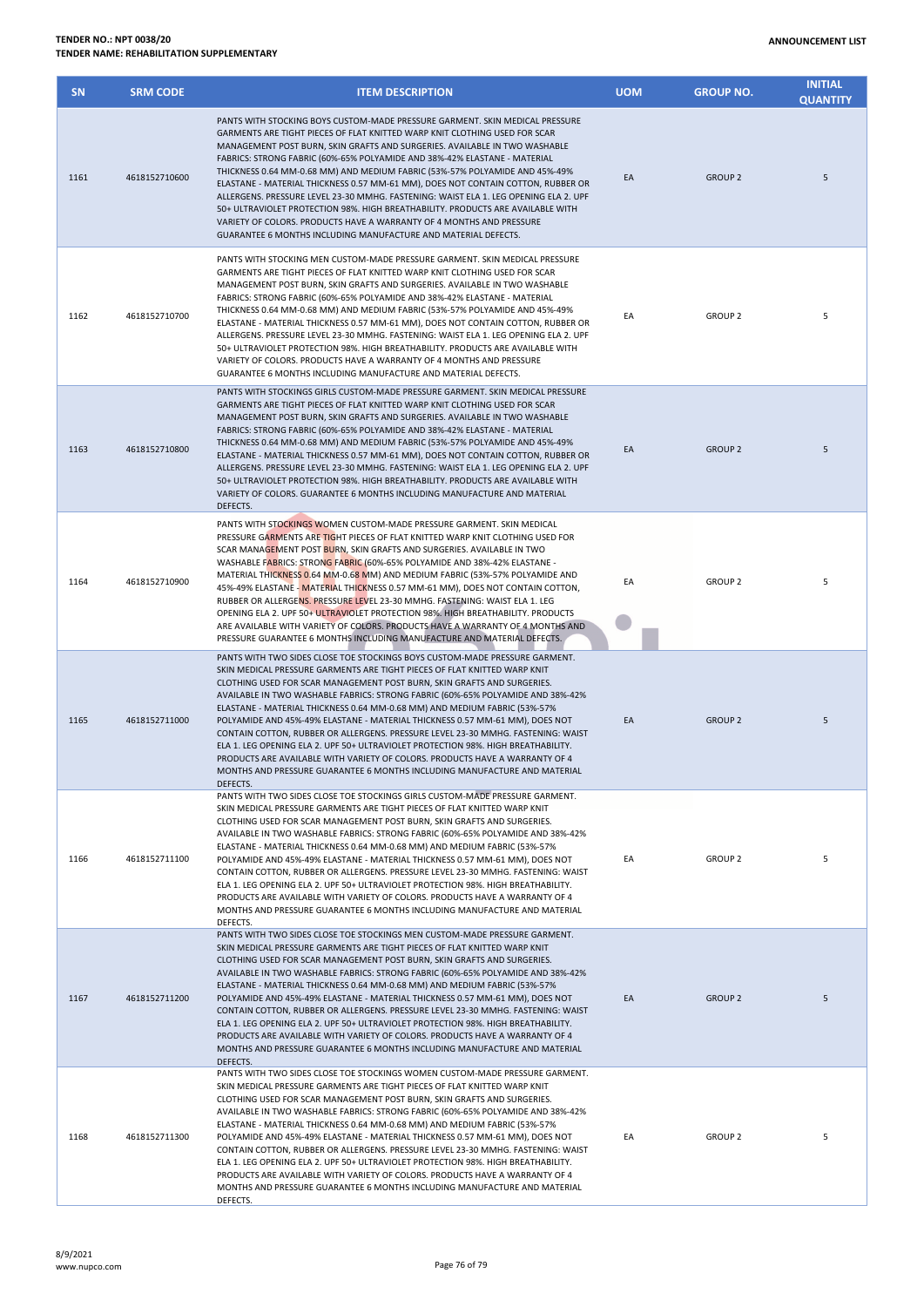| <b>SN</b>    | <b>SRM CODE</b>                | <b>ITEM DESCRIPTION</b>                                                                                                                                                                                                                                                                                                                                                                                                                                                                                                                                                                                                                                                                                                                                                                                                                                                                             | <b>UOM</b> | <b>GROUP NO.</b>                 | <b>INITIAL</b><br><b>QUANTITY</b> |
|--------------|--------------------------------|-----------------------------------------------------------------------------------------------------------------------------------------------------------------------------------------------------------------------------------------------------------------------------------------------------------------------------------------------------------------------------------------------------------------------------------------------------------------------------------------------------------------------------------------------------------------------------------------------------------------------------------------------------------------------------------------------------------------------------------------------------------------------------------------------------------------------------------------------------------------------------------------------------|------------|----------------------------------|-----------------------------------|
| 1169         | 4618152711400                  | PANTS WITH TWO SIDES OPEN TOE STOCKINGS BOYS CUSTOM-MADE PRESSURE GARMENT.<br>SKIN MEDICAL PRESSURE GARMENTS ARE TIGHT PIECES OF FLAT KNITTED WARP KNIT<br>CLOTHING USED FOR SCAR MANAGEMENT POST BURN, SKIN GRAFTS AND SURGERIES.<br>AVAILABLE IN TWO WASHABLE FABRICS: STRONG FABRIC (60%-65% POLYAMIDE AND 38%-42%<br>ELASTANE - MATERIAL THICKNESS 0.64 MM-0.68 MM) AND MEDIUM FABRIC (53%-57%<br>POLYAMIDE AND 45%-49% ELASTANE - MATERIAL THICKNESS 0.57 MM-61 MM), DOES NOT<br>CONTAIN COTTON, RUBBER OR ALLERGENS. PRESSURE LEVEL 23-30 MMHG. FASTENING: WAIST<br>ELA 1. LEG OPENING ELA 2. UPF 50+ ULTRAVIOLET PROTECTION 98%. HIGH BREATHABILITY.<br>PRODUCTS ARE AVAILABLE WITH VARIETY OF COLORS. PRODUCTS HAVE A WARRANTY OF 4<br>MONTHS AND PRESSURE GUARANTEE 6 MONTHS INCLUDING MANUFACTURE AND MATERIAL<br>DEFECTS.                                                                | EA         | <b>GROUP 2</b>                   | 5                                 |
| 1170         | 4618152711500                  | PANTS WITH TWO SIDES OPEN TOE STOCKINGS GIRLS CUSTOM-MADE PRESSURE GARMENT.<br>SKIN MEDICAL PRESSURE GARMENTS ARE TIGHT PIECES OF FLAT KNITTED WARP KNIT<br>CLOTHING USED FOR SCAR MANAGEMENT POST BURN, SKIN GRAFTS AND SURGERIES.<br>AVAILABLE IN TWO WASHABLE FABRICS: STRONG FABRIC (60%-65% POLYAMIDE AND 38%-42%<br>ELASTANE - MATERIAL THICKNESS 0.64 MM-0.68 MM) AND MEDIUM FABRIC (53%-57%<br>POLYAMIDE AND 45%-49% ELASTANE - MATERIAL THICKNESS 0.57 MM-61 MM), DOES NOT<br>CONTAIN COTTON, RUBBER OR ALLERGENS. PRESSURE LEVEL 23-30 MMHG. FASTENING: WAIST<br>ELA 1. LEG OPENING ELA 2. UPF 50+ ULTRAVIOLET PROTECTION 98%. HIGH BREATHABILITY.<br>PRODUCTS ARE AVAILABLE WITH VARIETY OF COLORS. PRODUCTS HAVE A WARRANTY OF 4<br>MONTHS AND PRESSURE GUARANTEE 6 MONTHS INCLUDING MANUFACTURE AND MATERIAL<br>DEFECTS.                                                               | EA         | <b>GROUP 2</b>                   | 5                                 |
| 1171         | 4618152711600                  | PANTS WITH TWO SIDES OPEN TOE STOCKINGS MEN CUSTOM-MADE PRESSURE GARMENT.<br>SKIN MEDICAL PRESSURE GARMENTS ARE TIGHT PIECES OF FLAT KNITTED WARP KNIT<br>CLOTHING USED FOR SCAR MANAGEMENT POST BURN, SKIN GRAFTS AND SURGERIES.<br>AVAILABLE IN TWO WASHABLE FABRICS: STRONG FABRIC (60%-65% POLYAMIDE AND 38%-42%<br>ELASTANE - MATERIAL THICKNESS 0.64 MM-0.68 MM) AND MEDIUM FABRIC (53%-57%<br>POLYAMIDE AND 45%-49% ELASTANE - MATERIAL THICKNESS 0.57 MM-61 MM), DOES NOT<br>CONTAIN COTTON, RUBBER OR ALLERGENS. PRESSURE LEVEL 23-30 MMHG. FASTENING: WAIST<br>ELA 1. LEG OPENING ELA 2. UPF 50+ ULTRAVIOLET PROTECTION 98%. HIGH BREATHABILITY.<br>PRODUCTS ARE AVAILABLE WITH VARIETY OF COLORS. PRODUCTS HAVE A WARRANTY OF 4<br>MONTHS AND PRESSURE GUARANTEE 6 MONTHS INCLUDING MANUFACTURE AND MATERIAL<br>DEFECTS.                                                                 | EA         | <b>GROUP 2</b>                   | 5                                 |
| 1172         | 4618152711700                  | PANTS WITH TWO SIDES OPEN TOE STOCKINGS WOMEN CUSTOM-MADE PRESSURE GARMENT.<br>SKIN MEDICAL PRESSURE GARMENTS ARE TIGHT PIECES OF FLAT KNITTED WARP KNIT<br>CLOTHING USED FOR SCAR MANAGEMENT POST BURN, SKIN GRAFTS AND SURGERIES.<br>AVAILABLE IN TWO WASHABLE FABRICS: STRONG FABRIC (60%-65% POLYAMIDE AND 38%-42%<br>ELASTANE - MATERIAL THICKNESS 0.64 MM-0.68 MM) AND MEDIUM FABRIC (53%-57%<br>POLYAMIDE AND 45%-49% ELASTANE - MATERIAL THICKNESS 0.57 MM-61 MM), DOES NOT<br>CONTAIN COTTON, RUBBER OR ALLERGENS. PRESSURE LEVEL 23-30 MMHG. FASTENING: WAIST<br>ELA 1. LEG OPENING ELA 2. UPF 50+ ULTRAVIOLET PROTECTION 98%. HIGH BREATHABILITY.<br>PRODUCTS ARE AVAILABLE WITH VARIETY OF COLORS. PRODUCTS HAVE A WARRANTY OF 4<br>MONTHS AND PRESSURE GUARANTEE 6 MONTHS INCLUDING MANUFACTURE AND MATERIAL<br>DEFECTS.                                                               | EA         | <b>GROUP 2</b>                   | 5                                 |
| 1173         | 4224150210600                  | PARTIAL LINING WITH FABRIC AROUND EDGES, LINING AREA STARTING FROM THE REQUIRED<br>AREA                                                                                                                                                                                                                                                                                                                                                                                                                                                                                                                                                                                                                                                                                                                                                                                                             | EA         | <b>GROUP 2</b>                   | 5                                 |
| 1174         | 4214280001800                  | POCKET - POCKET IS EXTRA FABRIC MATERIAL ATTACHED WITH PRESSURE GARMENT TO GIVE<br>SPACE IN BETWEEN BOTH FABRICS CAN BE FILLED WITH FOAM OR SPLINT, POCKET AREA<br>STARTING FROM THE REQUIRED AREA                                                                                                                                                                                                                                                                                                                                                                                                                                                                                                                                                                                                                                                                                                  | EA         | <b>GROUP 2</b>                   | 5                                 |
| 1175<br>1176 | 4224171306100<br>4214280002000 | POCKET FOR PROSTHESIS<br>POCKET WITH NEOPRENE - POCKET WITH NEOPRENE IS EXTRA FABRIC MATERIAL ATTACHED<br>WITH PRESSURE GARMENT TO GIVE SPACE IN BETWEEN BOTH FABRICS FILLED WITH<br>NEOPRENE, POCKET AREA STARTING FROM THE REQUIRED AREA                                                                                                                                                                                                                                                                                                                                                                                                                                                                                                                                                                                                                                                          | EA<br>EA   | <b>GROUP 2</b><br><b>GROUP 2</b> | 5<br>5                            |
| 1177         | 4224200429700                  | POUCH FOR AMPUTATED LIMBS TO GIVE PRESSURE ON THE STUMP                                                                                                                                                                                                                                                                                                                                                                                                                                                                                                                                                                                                                                                                                                                                                                                                                                             | EA         | <b>GROUP 2</b>                   | 10                                |
| 1178<br>1179 | 4214280002600<br>4618221207600 | SEAM REINFORCEMENT WITH FABRIC STRIP<br>SHOULDER STRAPS FOR PANTS MADE OF ELASTANE ATTACHED WITH VELCRO IN THE PANTS                                                                                                                                                                                                                                                                                                                                                                                                                                                                                                                                                                                                                                                                                                                                                                                | EA<br>EA   | <b>GROUP 2</b><br><b>GROUP 2</b> | 5<br>5                            |
| 1180         | 4221230100000                  | FROM THE BACK TO THE FRONT OVER THE SHOULDER TO HOLD THE PANTS UP<br>SILICONE GRIP FOR GLOVES TO HELP IN GRASPING OBJECTS.                                                                                                                                                                                                                                                                                                                                                                                                                                                                                                                                                                                                                                                                                                                                                                          | EA         | <b>GROUP 2</b>                   | 5                                 |
| 1181         | 4231250001800                  | TURTLENECK - CAN BE ADDED TO VEST TO GIVE PRESSURE ON THE NECK. SAME MATERIAL OF                                                                                                                                                                                                                                                                                                                                                                                                                                                                                                                                                                                                                                                                                                                                                                                                                    | EA         | <b>GROUP 2</b>                   | 10                                |
| 1182         | 4231250002000                  | THE PRESSURE GARMENT USED FOR TURTLENECK.<br>TURTLENECK WITH NEOPRENE - TURTLENECK FILLED WITH NEOPRENE CAN BE ADDED TO VEST<br>TO GIVE MORE PRESSURE ON THE NECK. SAME MATERIAL OF THE PRESSURE GARMENT BUT<br>FILLED WITH NEOPRENE.                                                                                                                                                                                                                                                                                                                                                                                                                                                                                                                                                                                                                                                               | EA         | GROUP <sub>2</sub>               | 5                                 |
| 1183         | 4214280271300                  | VEST LONG AND SHORT MEN CUSTOM-MADE PRESSURE GARMENT. SKIN MEDICAL PRESSURE<br>GARMENTS ARE TIGHT PIECES OF FLAT KNITTED WARP KNIT CLOTHING USED FOR SCAR<br>MANAGEMENT POST BURN, SKIN GRAFTS AND SURGERIES. AVAILABLE IN TWO WASHABLE<br>FABRICS: STRONG FABRIC (60%-65% POLYAMIDE AND 38%-42% ELASTANE - MATERIAL<br>THICKNESS 0.64 MM-0.68 MM) AND MEDIUM FABRIC (53%-57% POLYAMIDE AND 45%-49%<br>ELASTANE - MATERIAL THICKNESS 0.57 MM-61 MM), DOES NOT CONTAIN COTTON, RUBBER OR<br>ALLERGENS. PRESSURE LEVEL 23-30 MMHG. FASTENING: NONE, HOOK OR ZIPPER WITH GUARD.<br>HEMLINE SIL1. NECKLINE ELA 3. EDGE PF SLEEVE ELA 2. SLEEVELESS MODEL EDGING ELA 3. UPF<br>50+ ULTRAVIOLET PROTECTION 98%. HIGH BREATHABILITY. PRODUCTS ARE AVAILABLE WITH<br>VARIETY OF COLORS. PRODUCTS HAVE A WARRANTY OF 4 MONTHS AND PRESSURE<br>GUARANTEE 6 MONTHS INCLUDING MANUFACTURE AND MATERIAL DEFECTS. | EA         | <b>GROUP 2</b>                   | 5                                 |
| 1184         | 4214280271400                  | VEST LONG AND SHORT SLEEVES CHILD CUSTOM-MADE PRESSURE GARMENT. SKIN MEDICAL<br>PRESSURE GARMENTS ARE TIGHT PIECES OF FLAT KNITTED WARP KNIT CLOTHING USED FOR<br>SCAR MANAGEMENT POST BURN, SKIN GRAFTS AND SURGERIES. AVAILABLE IN TWO<br>WASHABLE FABRICS: STRONG FABRIC (60%-65% POLYAMIDE AND 38%-42% ELASTANE -<br>MATERIAL THICKNESS 0.64 MM-0.68 MM) AND MEDIUM FABRIC (53%-57% POLYAMIDE AND<br>45%-49% ELASTANE - MATERIAL THICKNESS 0.57 MM-61 MM), DOES NOT CONTAIN COTTON,<br>RUBBER OR ALLERGENS. PRESSURE LEVEL 23-30 MMHG. FASTENING: NONE, HOOK OR ZIPPER<br>WITH GUARD. HEMLINE SIL1. NECKLINE ELA 3. EDGE PF SLEEVE ELA 2. SLEEVELESS MODEL<br>EDGING ELA 3. UPF 50+ ULTRAVIOLET PROTECTION 98%. HIGH BREATHABILITY. PRODUCTS ARE                                                                                                                                                | EA         | <b>GROUP 2</b>                   | 5                                 |

AVAILABLE WITH VARIETY OF COLORS. PRODUCTS HAVE A WARRANTY OF 4 MONTHS AND PRESSURE GUARANTEE 6 MONTHS INCLUDING MANUFACTURE AND MATERIAL DEFECTS.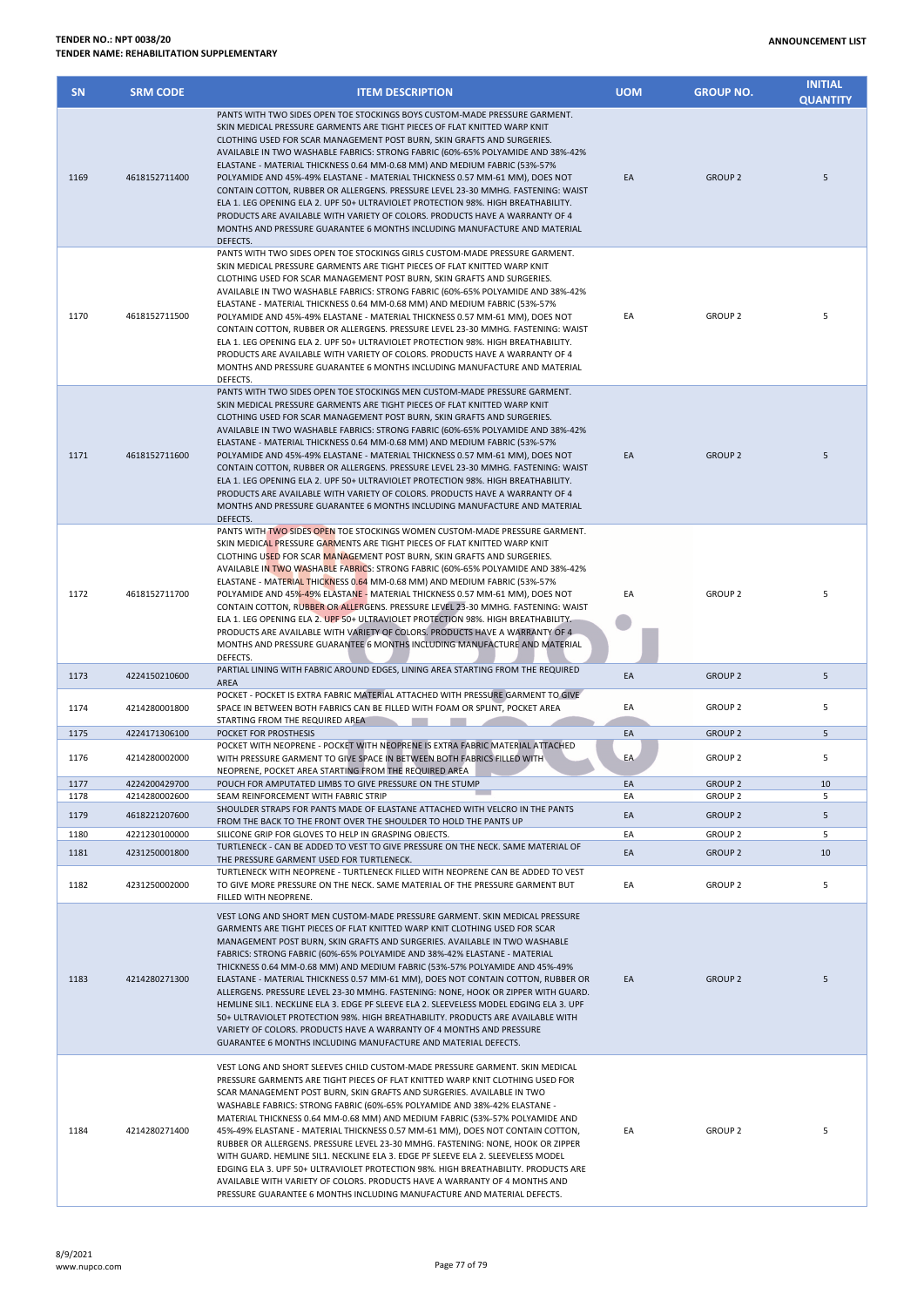## 8/9/2021 or a page 78 of 79<br>www.nupco.com Page 78 of 79

| <b>TENDER NO.: NPT 0038/20</b>            |
|-------------------------------------------|
| TENDER NAME: REHABILITATION SUPPLEMENTARY |

| 1185 | 4214280271500 | WASHABLE FABRICS: STRONG FABRIC (60%-65% POLYAMIDE AND 38%-42% ELASTANE -<br>MATERIAL THICKNESS 0.64 MM-0.68 MM) AND MEDIUM FABRIC (53%-57% POLYAMIDE AND<br>45%-49% ELASTANE - MATERIAL THICKNESS 0.57 MM-61 MM), DOES NOT CONTAIN COTTON,<br>RUBBER OR ALLERGENS. PRESSURE LEVEL 23-30 MMHG. FASTENING: NONE, HOOK OR ZIPPER<br>WITH GUARD. HEMLINE SIL1. NECKLINE ELA 3. EDGE PF SLEEVE ELA 2. SLEEVELESS MODEL<br>EDGING ELA 3. UPF 50+ ULTRAVIOLET PROTECTION 98%. HIGH BREATHABILITY. PRODUCTS ARE<br>AVAILABLE WITH VARIETY OF COLORS. PRODUCTS HAVE A WARRANTY OF 4 MONTHS AND<br>PRESSURE GUARANTEE 6 MONTHS INCLUDING MANUFACTURE AND MATERIAL DEFECTS.                                                                                                                                                                                                                                    | EA | <b>GROUP 2</b> | 5  |
|------|---------------|------------------------------------------------------------------------------------------------------------------------------------------------------------------------------------------------------------------------------------------------------------------------------------------------------------------------------------------------------------------------------------------------------------------------------------------------------------------------------------------------------------------------------------------------------------------------------------------------------------------------------------------------------------------------------------------------------------------------------------------------------------------------------------------------------------------------------------------------------------------------------------------------------|----|----------------|----|
| 1186 | 4214280271600 | VEST LONG SLEEVES CHILD CUSTOM-MADE PRESSURE GARMENT. SKIN MEDICAL PRESSURE<br>GARMENTS ARE TIGHT PIECES OF FLAT KNITTED WARP KNIT CLOTHING USED FOR SCAR<br>MANAGEMENT POST BURN, SKIN GRAFTS AND SURGERIES. AVAILABLE IN TWO WASHABLE<br>FABRICS: STRONG FABRIC (60%-65% POLYAMIDE AND 38%-42% ELASTANE - MATERIAL<br>THICKNESS 0.64 MM-0.68 MM) AND MEDIUM FABRIC (53%-57% POLYAMIDE AND 45%-49%<br>ELASTANE - MATERIAL THICKNESS 0.57 MM-61 MM), DOES NOT CONTAIN COTTON, RUBBER OR<br>ALLERGENS. PRESSURE LEVEL 23-30 MMHG. FASTENING: NONE, HOOK OR ZIPPER WITH GUARD.<br>HEMLINE SIL1. NECKLINE ELA 3. EDGE PF SLEEVE ELA 2. SLEEVELESS MODEL EDGING ELA 3. UPF<br>50+ ULTRAVIOLET PROTECTION 98%. HIGH BREATHABILITY. PRODUCTS ARE AVAILABLE WITH<br>VARIETY OF COLORS. PRODUCTS HAVE A WARRANTY OF 4 MONTHS AND PRESSURE<br>GUARANTEE 6 MONTHS INCLUDING MANUFACTURE AND MATERIAL DEFECTS.  | EA | <b>GROUP 2</b> | 5  |
| 1187 | 4214280271700 | VEST LONG SLEEVES MEN CUSTOM-MADE PRESSURE GARMENT. SKIN MEDICAL PRESSURE<br>GARMENTS ARE TIGHT PIECES OF FLAT KNITTED WARP KNIT CLOTHING USED FOR SCAR<br>MANAGEMENT POST BURN, SKIN GRAFTS AND SURGERIES. AVAILABLE IN TWO WASHABLE<br>FABRICS: STRONG FABRIC (60%-65% POLYAMIDE AND 38%-42% ELASTANE - MATERIAL<br>THICKNESS 0.64 MM-0.68 MM) AND MEDIUM FABRIC (53%-57% POLYAMIDE AND 45%-49%<br>ELASTANE - MATERIAL THICKNESS 0.57 MM-61 MM), DOES NOT CONTAIN COTTON, RUBBER OR<br>ALLERGENS. PRESSURE LEVEL 23-30 MMHG. FASTENING: NONE, HOOK OR ZIPPER WITH GUARD.<br>HEMLINE SIL1. NECKLINE ELA 3. EDGE PF SLEEVE ELA 2. SLEEVELESS MODEL EDGING ELA 3. UPF<br>50+ ULTRAVIOLET PROTECTION 98%. HIGH BREATHABILITY. PRODUCTS ARE AVAILABLE WITH<br>VARIETY OF COLORS. PRODUCTS HAVE A WARRANTY OF 4 MONTHS AND PRESSURE<br>GUARANTEE 6 MONTHS INCLUDING MANUFACTURE AND MATERIAL DEFECTS.    | EA | <b>GROUP 2</b> | 5  |
| 1188 | 4214280271800 | VEST LONG SLEEVES WOMEN CUSTOM-MADE PRESSURE GARMENT. SKIN MEDICAL PRESSURE<br>GARMENTS ARE TIGHT PIECES OF FLAT KNITTED WARP KNIT CLOTHING USED FOR SCAR<br>MANAGEMENT POST BURN, SKIN GRAFTS AND SURGERIES. AVAILABLE IN TWO WASHABLE<br>FABRICS: STRONG FABRIC (60%-65% POLYAMIDE AND 38%-42% ELASTANE - MATERIAL<br>THICKNESS 0.64 MM-0.68 MM) AND MEDIUM FABRIC (53%-57% POLYAMIDE AND 45%-49%<br>ELASTANE - MATERIAL THICKNESS 0.57 MM-61 MM), DOES NOT CONTAIN COTTON, RUBBER OR<br>ALLERGENS. PRESSURE LEVEL 23-30 MMHG. FASTENING: NONE, HOOK OR ZIPPER WITH GUARD.<br>HEMLINE SIL1. NECKLINE ELA 3. EDGE PF SLEEVE ELA 2. SLEEVELESS MODEL EDGING ELA 3. UPF<br>50+ ULTRAVIOLET PROTECTION 98%. HIGH BREATHABILITY. PRODUCTS ARE AVAILABLE WITH<br>VARIETY OF COLORS. PRODUCTS HAVE A WARRANTY OF 4 MONTHS AND PRESSURE<br>GUARANTEE 6 MONTHS INCLUDING MANUFACTURE AND MATERIAL DEFECTS.  | EA | <b>GROUP 2</b> | 10 |
| 1189 | 4214280271900 | VEST SHORT SLEEVES CHILD CUSTOM-MADE PRESSURE GARMENT. SKIN MEDICAL PRESSURE<br>GARMENTS ARE TIGHT PIECES OF FLAT KNITTED WARP KNIT CLOTHING USED FOR SCAR<br>MANAGEMENT POST BURN, SKIN GRAFTS AND SURGERIES. AVAILABLE IN TWO WASHABLE<br>FABRICS: STRONG FABRIC (60%-65% POLYAMIDE AND 38%-42% ELASTANE - MATERIAL<br>THICKNESS 0.64 MM-0.68 MM) AND MEDIUM FABRIC (53%-57% POLYAMIDE AND 45%-49%<br>ELASTANE - MATERIAL THICKNESS 0.57 MM-61 MM), DOES NOT CONTAIN COTTON, RUBBER OR<br>ALLERGENS. PRESSURE LEVEL 23-30 MMHG. FASTENING: NONE, HOOK OR ZIPPER WITH GUARD.<br>HEMLINE SIL1. NECKLINE ELA 3. EDGE PF SLEEVE ELA 2. SLEEVELESS MODEL EDGING ELA 3. UPF<br>50+ ULTRAVIOLET PROTECTION 98%. HIGH BREATHABILITY. PRODUCTS ARE AVAILABLE WITH<br>VARIETY OF COLORS. PRODUCTS HAVE A WARRANTY OF 4 MONTHS AND PRESSURE<br>GUARANTEE 6 MONTHS INCLUDING MANUFACTURE AND MATERIAL DEFECTS. | EA | <b>GROUP 2</b> | 10 |
| 1190 | 4214280272000 | VEST SHORT SLEEVES MEN CUSTOM-MADE PRESSURE GARMENT. SKIN MEDICAL PRESSURE<br>GARMENTS ARE TIGHT PIECES OF FLAT KNITTED WARP KNIT CLOTHING USED FOR SCAR<br>MANAGEMENT POST BURN, SKIN GRAFTS AND SURGERIES. AVAILABLE IN TWO WASHABLE<br>FABRICS: STRONG FABRIC (60%-65% POLYAMIDE AND 38%-42% ELASTANE - MATERIAL<br>THICKNESS 0.64 MM-0.68 MM) AND MEDIUM FABRIC (53%-57% POLYAMIDE AND 45%-49%<br>ELASTANE - MATERIAL THICKNESS 0.57 MM-61 MM), DOES NOT CONTAIN COTTON, RUBBER OR<br>ALLERGENS. PRESSURE LEVEL 23-30 MMHG. FASTENING: NONE, HOOK OR ZIPPER WITH GUARD.<br>HEMLINE SIL1. NECKLINE ELA 3. EDGE PF SLEEVE ELA 2. SLEEVELESS MODEL EDGING ELA 3. UPF<br>50+ ULTRAVIOLET PROTECTION 98%. HIGH BREATHABILITY. PRODUCTS ARE AVAILABLE WITH<br>VARIETY OF COLORS. PRODUCTS HAVE A WARRANTY OF 4 MONTHS AND PRESSURE<br>GUARANTEE 6 MONTHS INCLUDING MANUFACTURE AND MATERIAL DEFECTS.   | EA | <b>GROUP 2</b> | 10 |
| 1191 | 4214280272100 | VEST SHORT SLEEVES WOMEN CUSTOM-MADE PRESSURE GARMENT. SKIN MEDICAL PRESSURE<br>GARMENTS ARE TIGHT PIECES OF FLAT KNITTED WARP KNIT CLOTHING USED FOR SCAR<br>MANAGEMENT POST BURN, SKIN GRAFTS AND SURGERIES. AVAILABLE IN TWO WASHABLE<br>FABRICS: STRONG FABRIC (60%-65% POLYAMIDE AND 38%-42% ELASTANE - MATERIAL<br>THICKNESS 0.64 MM-0.68 MM) AND MEDIUM FABRIC (53%-57% POLYAMIDE AND 45%-49%<br>ELASTANE - MATERIAL THICKNESS 0.57 MM-61 MM), DOES NOT CONTAIN COTTON, RUBBER OR<br>ALLERGENS. PRESSURE LEVEL 23-30 MMHG. FASTENING: NONE, HOOK OR ZIPPER WITH GUARD.<br>HEMLINE SIL1. NECKLINE ELA 3. EDGE PF SLEEVE ELA 2. SLEEVELESS MODEL EDGING ELA 3. UPF<br>50+ ULTRAVIOLET PROTECTION 98%. HIGH BREATHABILITY. PRODUCTS ARE AVAILABLE WITH                                                                                                                                           | EA | <b>GROUP 2</b> | 10 |

**SN SRM CODE ITEM DESCRIPTION UOM GROUP NO.**

VEST LONG AND SHORT SLEEVES WOMEN CUSTOM-MADE PRESSURE GARMENT. SKIN MEDICAL PRESSURE GARMENTS ARE TIGHT PIECES OF FLAT KNITTED WARP KNIT CLOTHING USED FOR SCAR MANAGEMENT POST BURN, SKIN GRAFTS AND SURGERIES. AVAILABLE IN TWO

**INITIAL QUANTITY**

VARIETY OF COLORS. PRODUCTS HAVE A WARRANTY OF 4 MONTHS AND PRESSURE GUARANTEE 6 MONTHS INCLUDING MANUFACTURE AND MATERIAL DEFECTS.